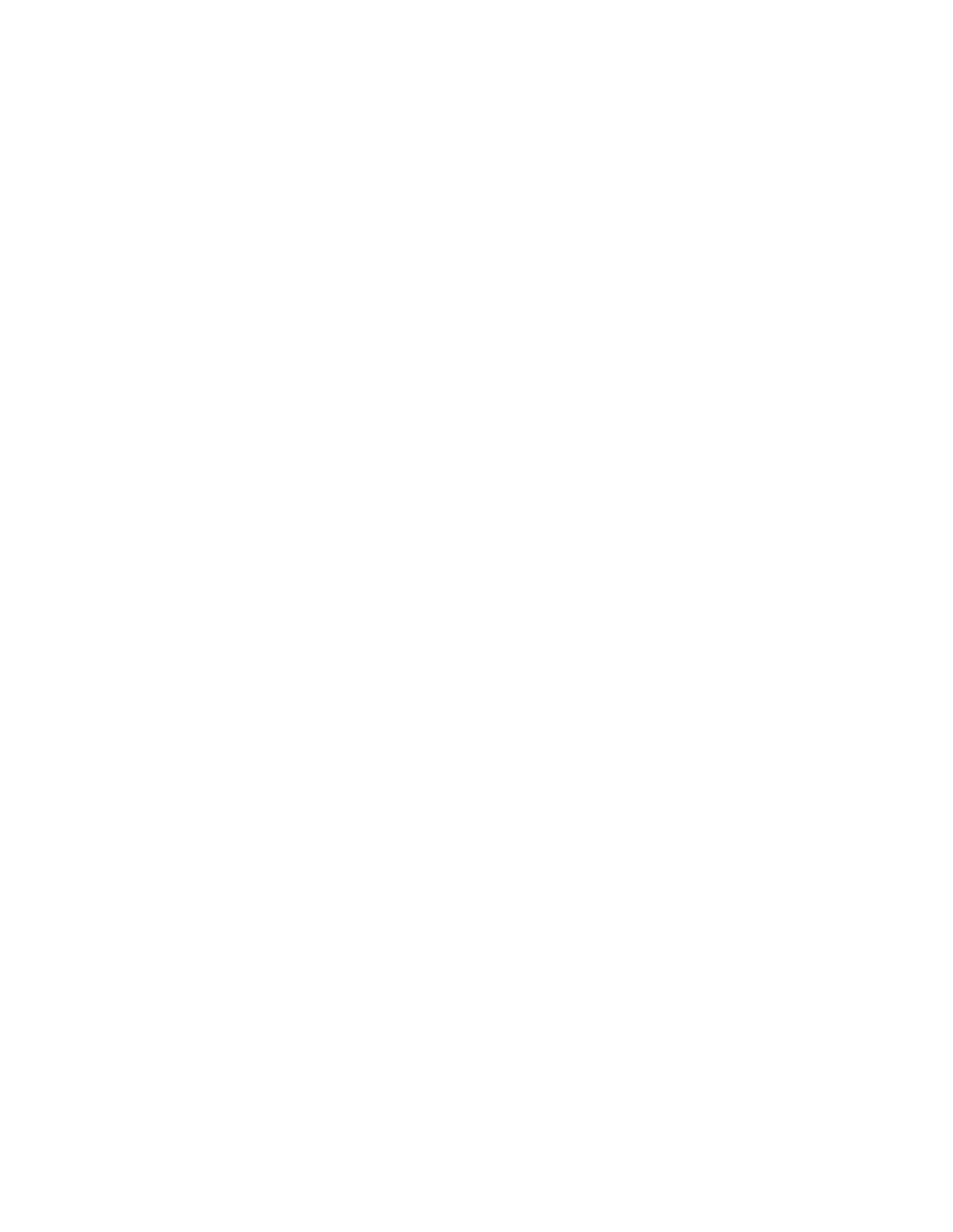Case No. SCSL-2004-15-T THE PROSECUTOR OF THE SPECIAL COURT V. V. ISSA SESAY MORRIS KALLON AUGUSTINE GBAO

 TUESDAY, 12 JUNE 2007 9.40 A.M. TRIAL

TRIAL CHAMBER I

|          | Before the Judges:      | Bankole Thompson, Presiding<br>Pierre Boutet<br>Benjamin Mutanga Itoe |
|----------|-------------------------|-----------------------------------------------------------------------|
|          | For Chambers:           | Mr Matteo Crippa<br>Ms Nicole Lewis                                   |
|          | For the Registry:       | Ms Advera Kamuzora<br>Mr Thomas George                                |
| manaqer) | For the Prosecution:    | Mr Peter Harrison<br>Mr Charles Hardaway<br>Ms Amira Hudroge (Case    |
|          | For Principal Defender: | Ms Haddijatou Kah-Jallow                                              |

|  | For the accused Issa Sesay: |                                | Mr Wayne Jordash | Ms Sareta Ashraph<br>Mr Tobias Berkman |
|--|-----------------------------|--------------------------------|------------------|----------------------------------------|
|  |                             | For the accused Morris Kallon: | Mr Shekou Touray | Mr Melron Nicol-Wilson                 |

For the accused Augustine Gbao: Mr John Cammegh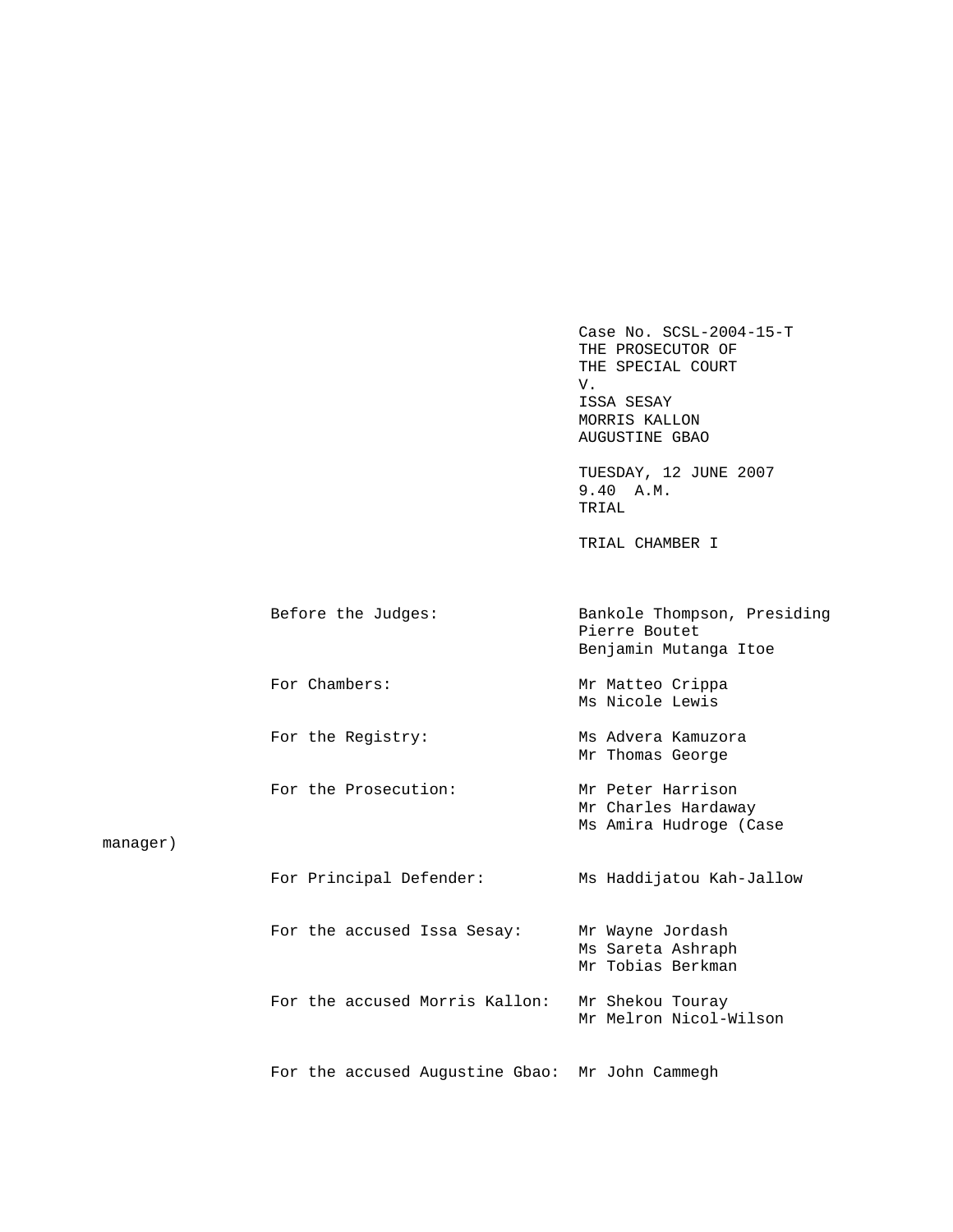| Page 2               |    | 12 JUNE 2007                                                  | OPEN SESSION                        |
|----------------------|----|---------------------------------------------------------------|-------------------------------------|
|                      |    |                                                               |                                     |
|                      | 1  | $[RUF12JUNE07A - MC]$                                         |                                     |
|                      | 2  | Tuesday, 12 June 2007                                         |                                     |
|                      | 3  | [Open session]                                                |                                     |
|                      | 4  | [The accused present]                                         |                                     |
| 09:23:39             | 5  | [Upon commencing at 9.40 a.m.]                                |                                     |
|                      | 6  | PRESIDING JUDGE:                                              | Good morning, counsel. The trial is |
| this                 | 7  | resumed. And, pursuant to our ruling, on 8 June this year,    |                                     |
|                      | 8  | morning we'll conduct a trial within a trial for the limited  |                                     |
|                      | 9  | purpose of ascertaining the circumstances surrounding and     |                                     |
| $09:46:32$ 10        |    | culminating in the taking of the alleged statements from the  |                                     |
|                      | 11 | first accused, in respect of which the Prosecution has given  |                                     |
|                      | 12 | notice to tender in evidence for purposes of impeaching the   |                                     |
|                      | 13 | credibility of the first accused.                             |                                     |
| determining          | 14 | In essence, the procedure will be designed to                 |                                     |
| $09:46:54$ 15<br>the |    | the voluntariness or otherwise of those alleged statements at |                                     |
| Prosecution          | 16 | time they were allegedly made, and I will invite the          |                                     |
|                      | 17 | to begin. Yes, Mr Jordash.                                    |                                     |
|                      | 18 | MR JORDASH: Can I just raise some issues, please.             |                                     |
|                      | 19 | PRESIDING JUDGE: Very well. Preliminary?                      |                                     |
| $09:47:18$ 20        |    | MR JORDASH: Yes, please. The first issue is one of            |                                     |
|                      | 21 | mechanics. I just want to be clear that I understand exactly  |                                     |

SESAY ET AL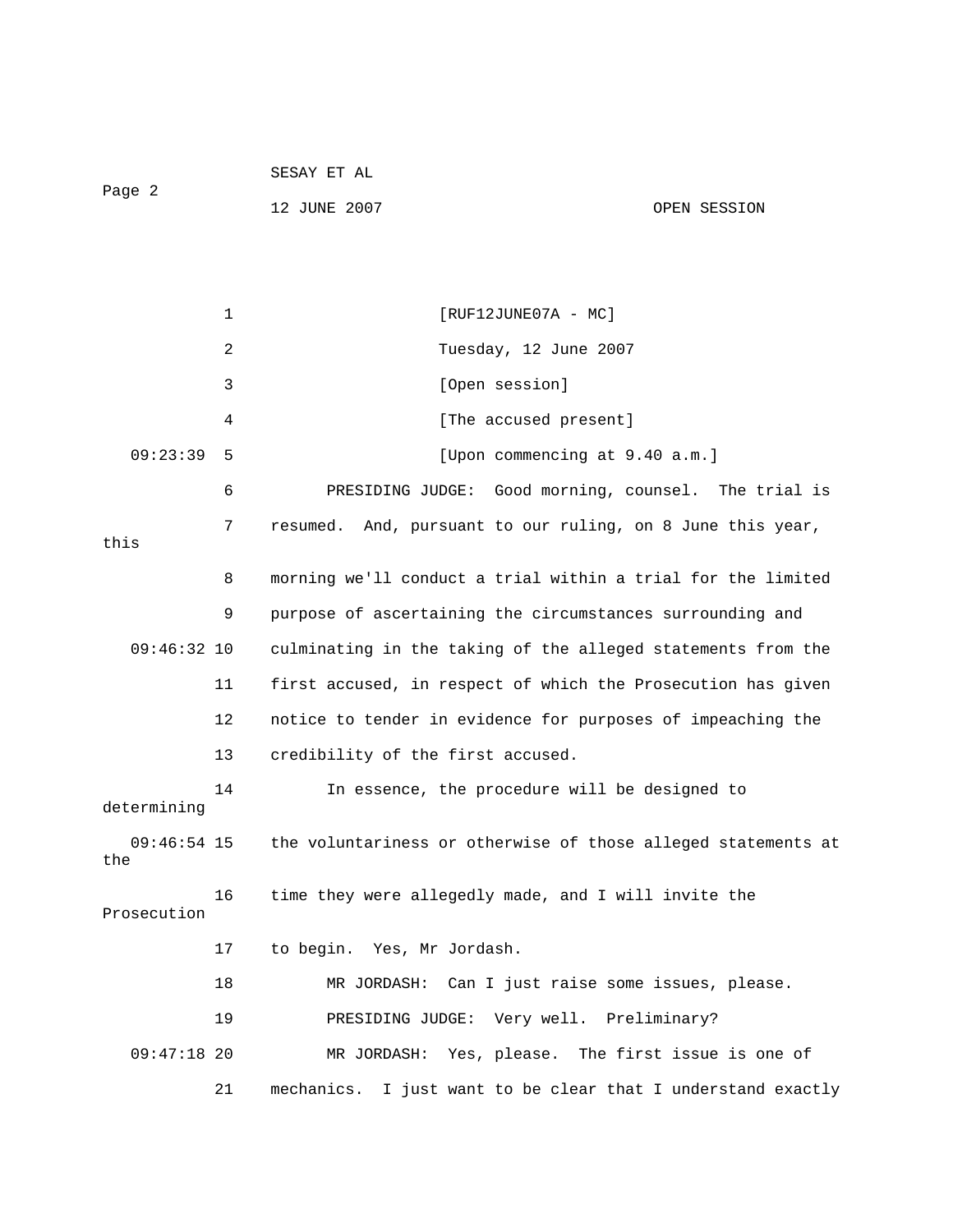| directing   | 22 | what the voir dire is going to do, in the sense that by        |
|-------------|----|----------------------------------------------------------------|
|             | 23 | the Prosecution to call witnesses but not having done the same |
|             | 24 | for the Defence thus far, I was under the impression that the  |
| 09:47:54 25 |    | voir dire was focused initially on Rule 42 and Rule 63 rather  |
| whether     | 26 | than Rule 92. So I'm simply seeking clarification as to        |
|             | 27 | we're dealing with the waiver or we're going to deal with the  |
|             | 28 | whole of the issues together, 42 and 63 and 92.                |
| now         | 29 | PRESIDING JUDGE: Well, I did couch my statement just           |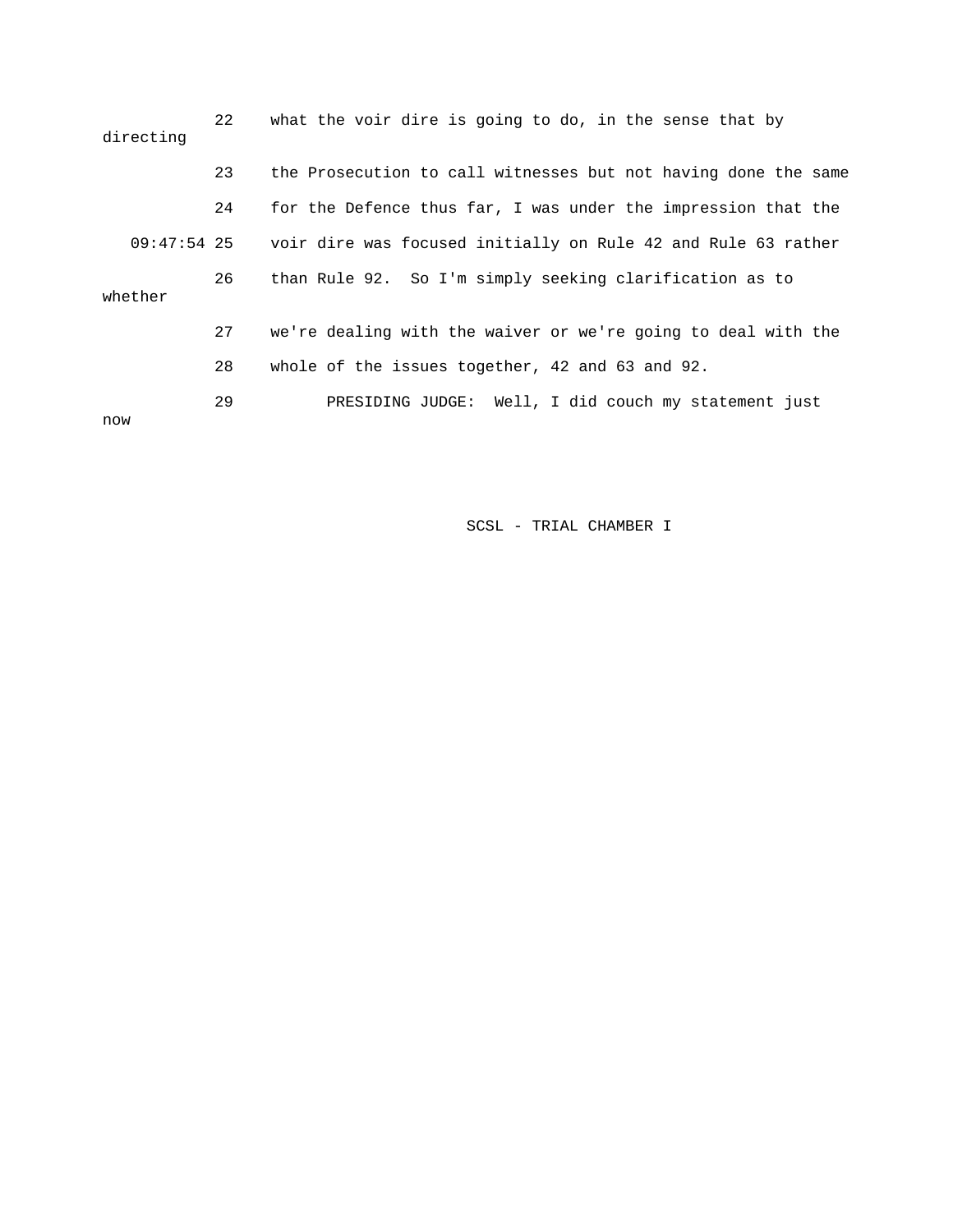|        | SESAY ET AL  |              |  |
|--------|--------------|--------------|--|
| Page 3 |              |              |  |
|        | 12 JUNE 2007 | OPEN SESSION |  |

 1 in very broad terms that we're certainly investigating the 2 circumstances surrounding and also culminating in the taking of 3 the alleged statements and that the whole purpose of the exercise 4 is to determine the voluntariness or otherwise of the alleged 09:48:46 5 statements and of course, in that process, everything comes into 6 the equation. 7 MR JORDASH: Certainly. 8 PRESIDING JUDGE: And so it is a kind of what you might 9 call an umbrella kind of exercise and, in this particular 09:49:04 10 exercise, everything is on the table to enable the Court to 11 determine whether at the time that the first accused allegedly 12 made those statements -- 13 MR JORDASH: Certainly. 14 PRESIDING JUDGE: -- he did so voluntarily or otherwise. 09:49:23 15 So, in fact, I would have thought that once the exercise begins 16 and the Prosecution begins, since the burden is on them to show 17 voluntariness, then, of course, when it's your turn to 18 cross-examine, you can come with everything that is permissible 19 in trying to impeach the process. 09:49:47 20 MR JORDASH: Certainly.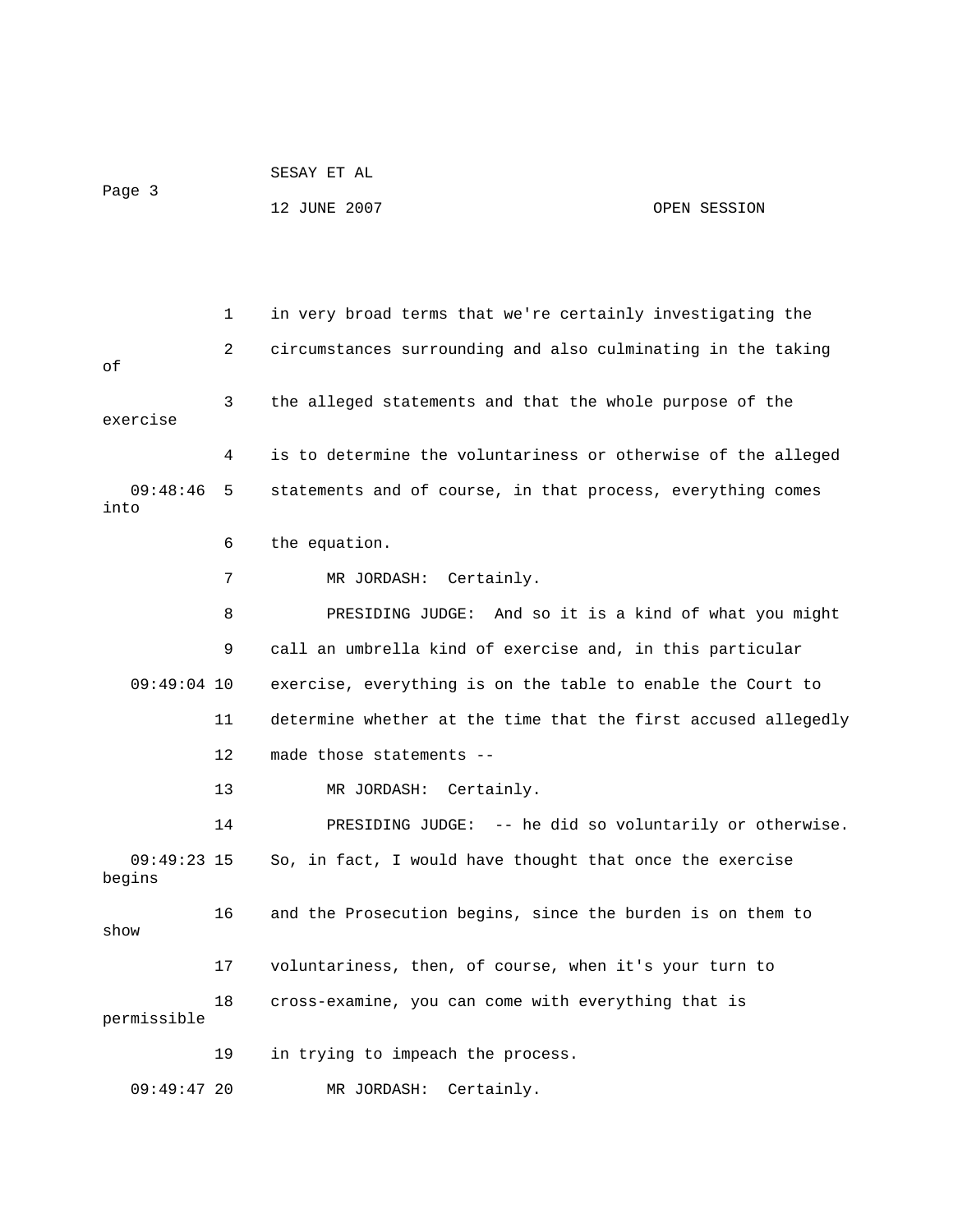21 PRESIDING JUDGE: Yeah. Quite. I have not said anything 22 that's going to limit the latitude which you will enjoy in trying 23 to rebut any presumption of voluntariness. It's just that, to 24 me, it's slightly legally artificial to say we're focusing on 09:50:08 25 this and not rule that at this stage. 26 MR JORDASH: Yes. 27 PRESIDING JUDGE: I think it's quite a compact exercise. 28 MR JORDASH: I just wanted to be clear, Your Honour. 29 JUDGE ITOE: I think, I hope, we are very clear on this.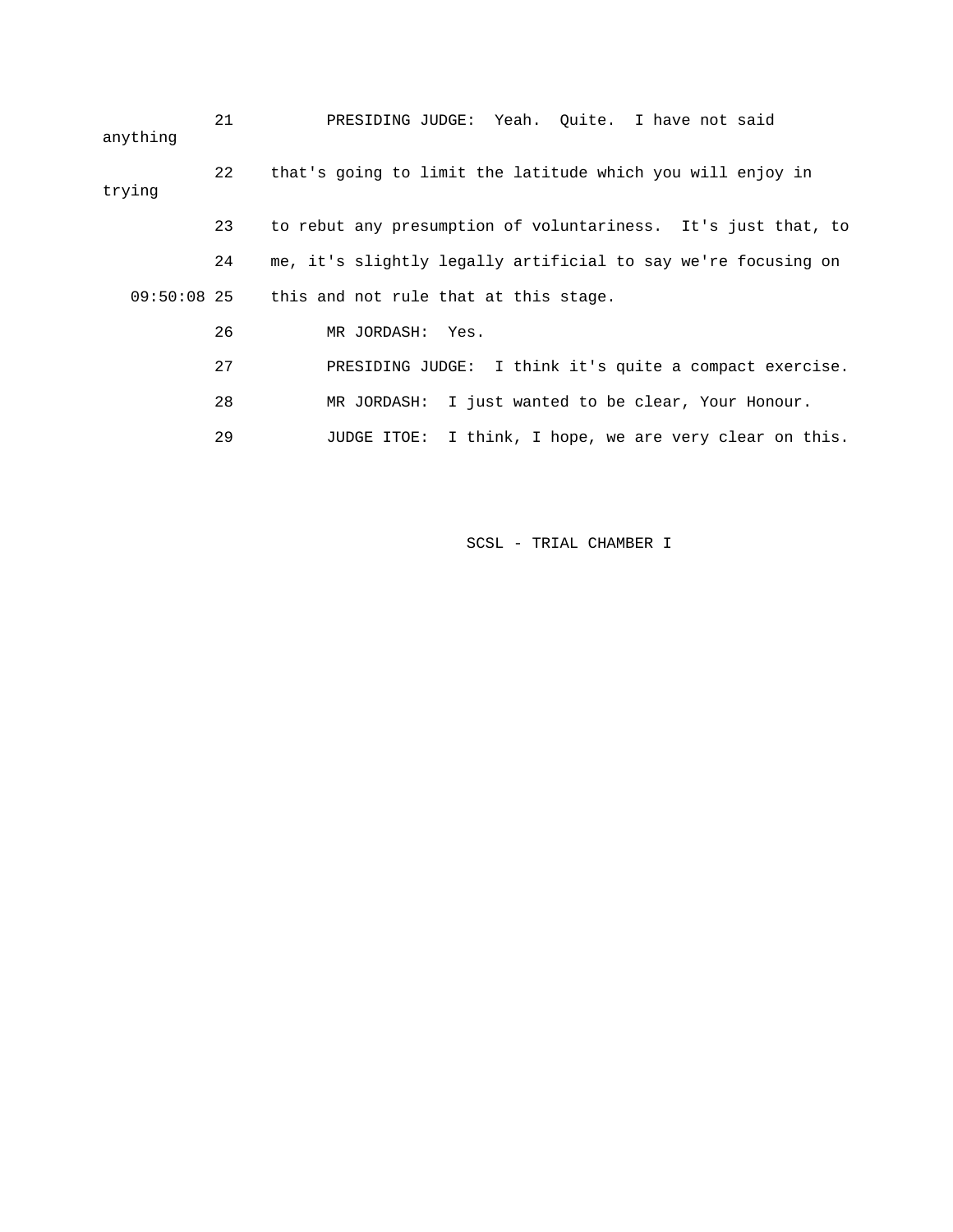|                            |    | SESAY ET AL                                                   |                               |
|----------------------------|----|---------------------------------------------------------------|-------------------------------|
| Page 4                     |    | 12 JUNE 2007                                                  | OPEN SESSION                  |
|                            |    |                                                               |                               |
|                            |    |                                                               |                               |
|                            | 1  | We are focusing on the voluntariness of the waiver and of the |                               |
|                            | 2  | statement. I hope we're clear on this.                        |                               |
|                            | 3  | MR JORDASH: Yes, and I have absolutely --                     |                               |
|                            | 4  | PRESIDING JUDGE:<br>Yes.                                      | Quite. I think the attempt to |
| 09:50:35                   | 5. | dichotomise this is slightly artificial because we're         |                               |
| go                         | 6  | investigating -- I mean, the whole idea of a voir dire is to  |                               |
| into                       | 7  | into a full investigation of everything that can be brought   |                               |
|                            | 8  | the picture.                                                  |                               |
|                            | 9  | MR JORDASH: Can I then --                                     |                               |
| $09:50:49$ 10<br>can       |    | JUDGE BOUTET: And if I may add, how can you, maybe you        |                               |
|                            | 11 | convince me otherwise, but how can you deal with the          |                               |
|                            | 12 | voluntariness of a statement if you don't give all the        |                               |
| thereto?                   | 13 | circumstances, including the right to counsel or waiver       |                               |
| that's                     | 14 | I don't think you can deal with one without the other.        | So                            |
| $09:51:07$ 15              |    | why it has to be -- but if they don't do it, that's their     |                               |
|                            | 16 | problem; how they deal with it. I mean, we are not there to   |                               |
|                            | 17 | direct the Prosecution how they do their case.                |                               |
|                            | 18 | PRESIDING JUDGE: And counsel really need to have the          |                               |
| won't                      | 19 | assurance that, in this kind of exercise, artificialities     |                               |
| $09:51:25$ 20<br>exercise. |    | help us. We're embarking upon an extremely important          |                               |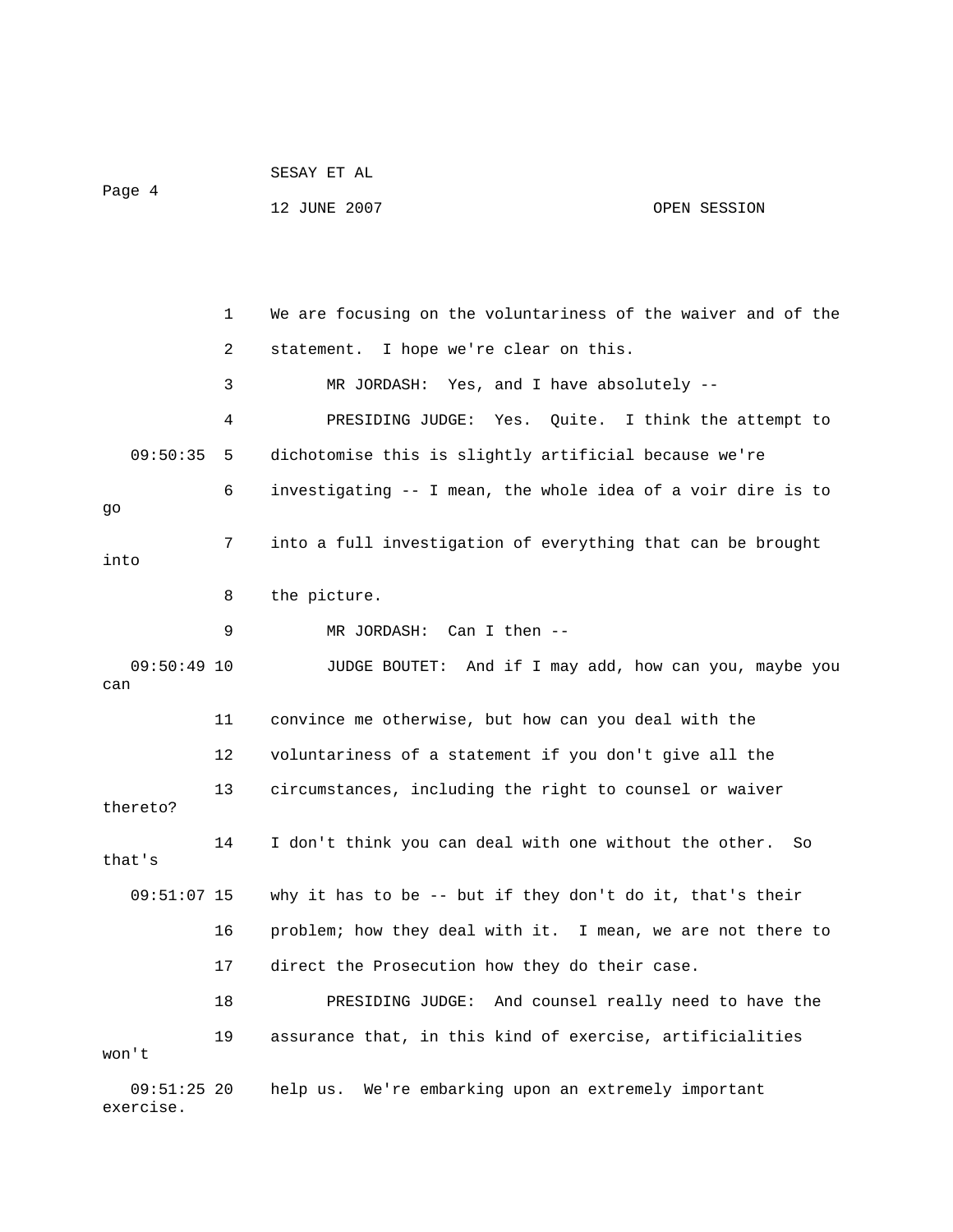| the         | 21 | That's why we used the metaphor the last time: We're lifting               |
|-------------|----|----------------------------------------------------------------------------|
|             | 22 | veil to look behind it.                                                    |
|             | 23 | MR JORDASH: Certainly. I've got no issue at all. I                         |
| Prosecution | 24 | simply sought clarification. But I will, after the                         |
| at          |    | 09:51:44 25 have given their evidence, seek to make submissions on Rule 42 |
|             | 26 | that stage.                                                                |
|             | 27 | PRESIDING JUDGE: You will not be precluded at all.                         |
|             | 28 | MR JORDASH: Thank you.                                                     |
|             | 29 | PRESIDING JUDGE: Very well.                                                |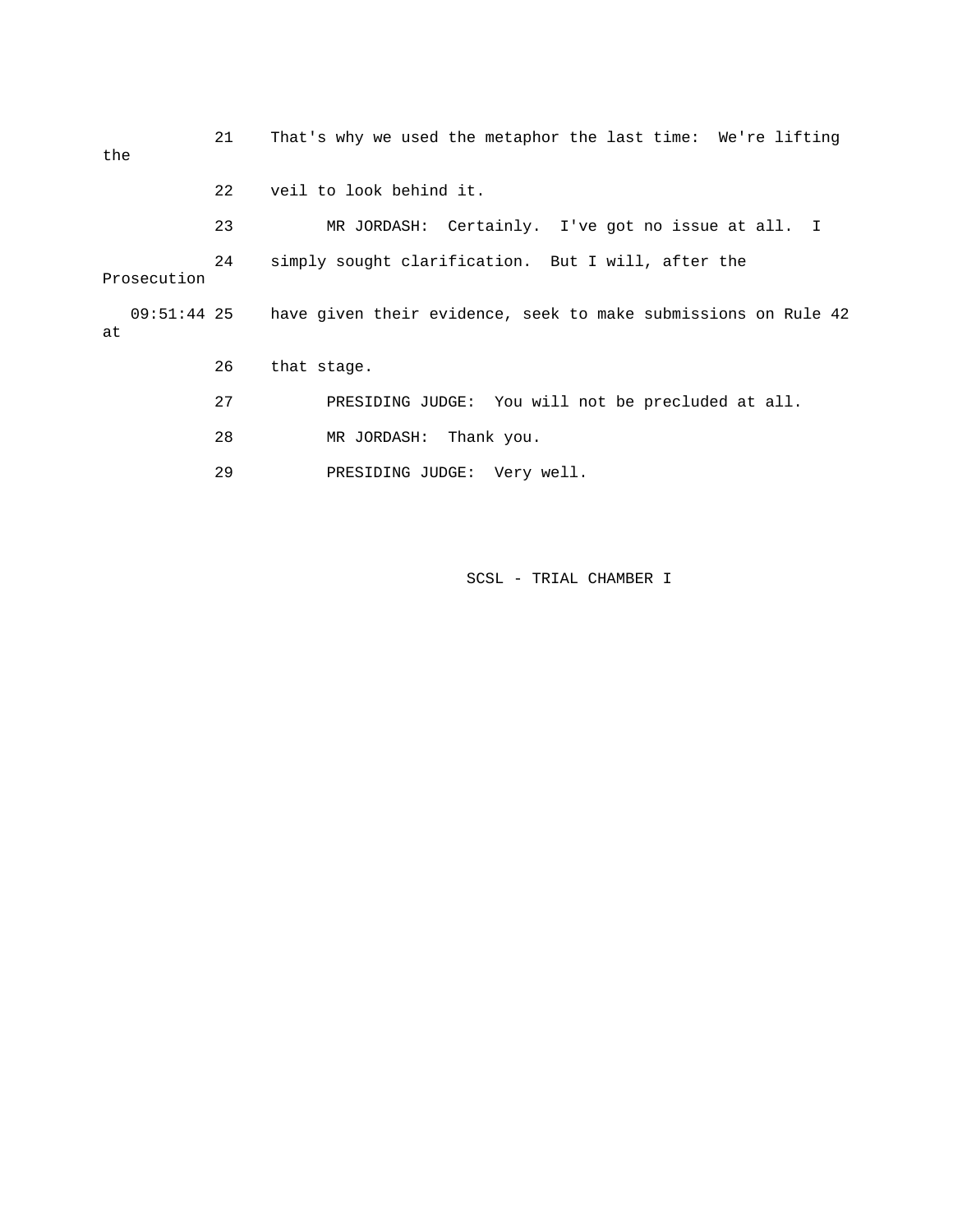|        | SESAY ET AL  |              |
|--------|--------------|--------------|
| Page 5 |              |              |
|        | 12 JUNE 2007 | OPEN SESSION |

 1 MR JORDASH: The second thing is this: I just want to be 2 clear about whether I'm entitled to take instructions from my 3 client on the issue of the voir dire, notwithstanding the fact 4 that Mr Sesay's in the middle of his evidence.  $09:52:05$  5 I want it to be clear that  $-$  6 PRESIDING JUDGE: Speaking for myself, I would see no 7 objection to that, provided of course you -- and we have no 8 reason to doubt that you will stick to the procedure of the trial 9 within a trial. 09:52:24 10 MR JORDASH: I'm only interested in his response to the 11 evidence -- 12 PRESIDING JUDGE: Quite right. Quite right. 13 MR JORDASH: -- not the evidence concerning the substantive 14 issue [overlapping speakers]. 09:52:31 15 PRESIDING JUDGE: We take your word for it. You are 16 certainly free to do that. Because the purpose of this exercise 17 is clearly focused and has nothing to do with the main trial, as 18 such. 19 JUDGE BOUTET: I would add to this that the Presiding Judge 09:52:45 20 should not speak only for himself but for the Bench because I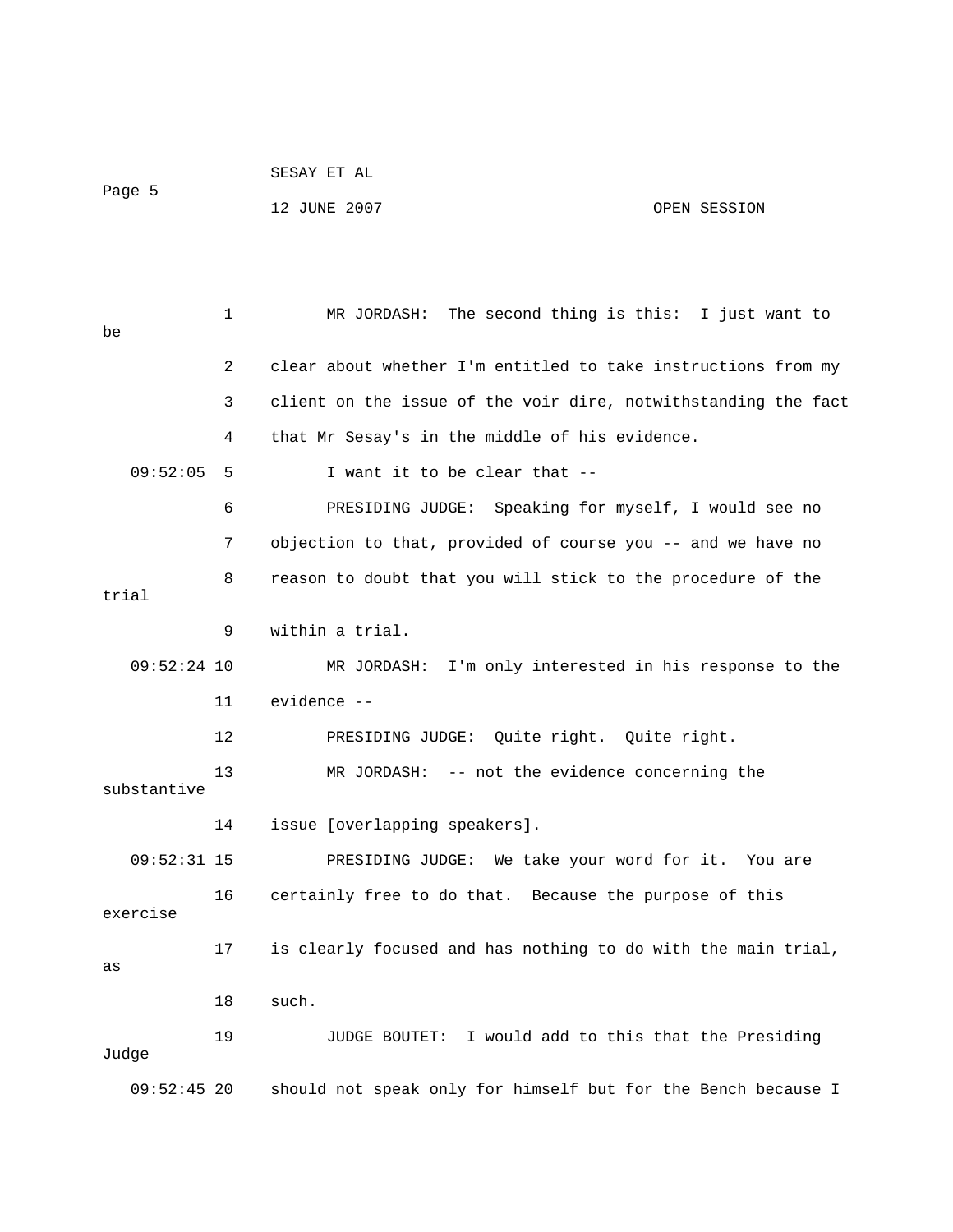| proper                  | 21 | agree with that, and I think otherwise it would not be a      |
|-------------------------|----|---------------------------------------------------------------|
|                         | 22 | examination of the issue if you cannot take instructions from |
|                         | 23 | your client on this limited issue.                            |
|                         | 24 | MR JORDASH: Thank you.                                        |
| $09:53:01$ 25<br>Court, |    | JUDGE BOUTET: Accepting that, as an officer of the            |
| instruction             | 26 | you know the limitation and your consultation with or         |
| nothing                 | 27 | from your client are limited to this particular exercise;     |
|                         | 28 | more, nothing less.                                           |
|                         | 29 | Thank you.<br>MR JORDASH:                                     |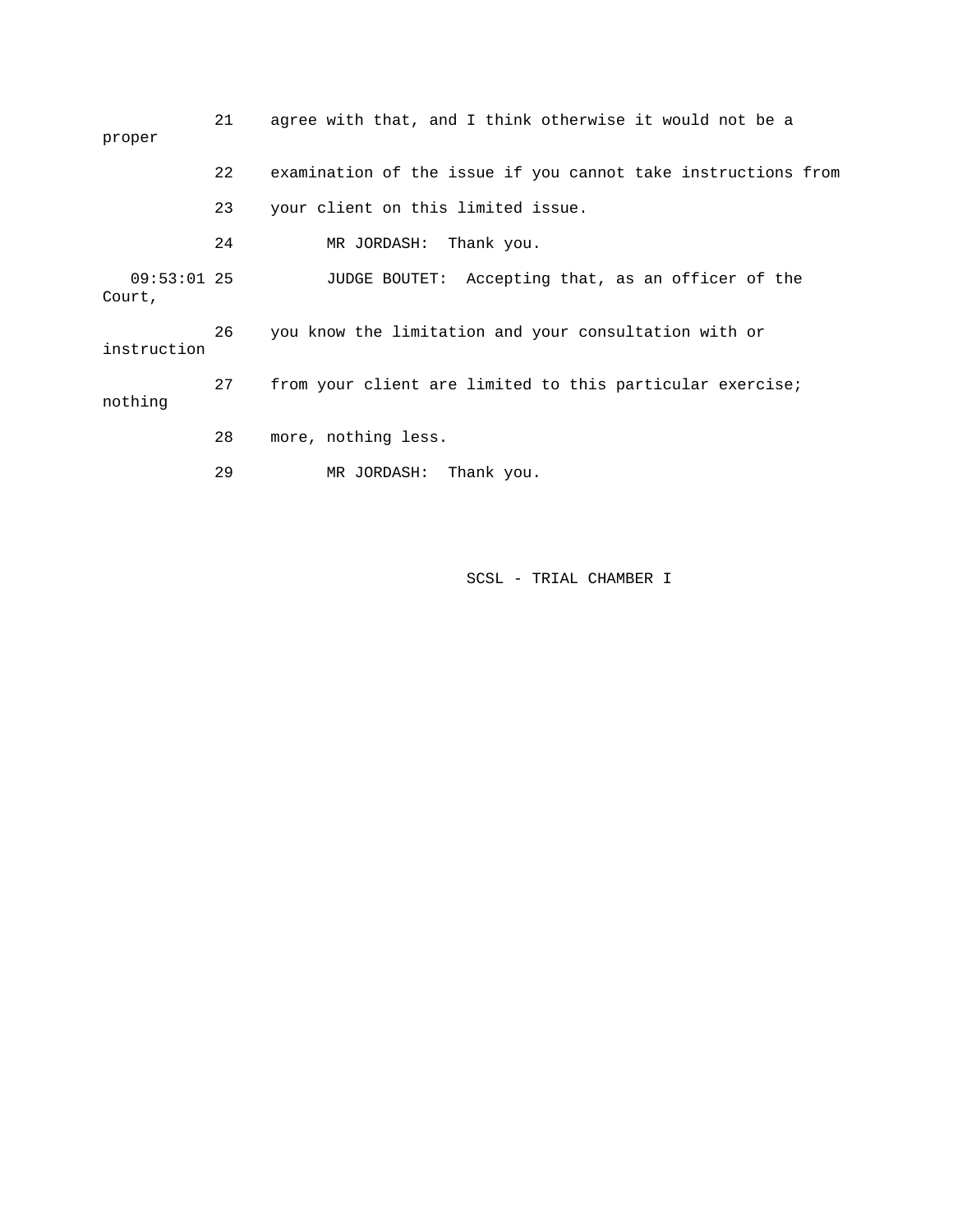```
 SESAY ET AL 
Page 6 
             12 JUNE 2007 OPEN SESSION
```
 1 JUDGE ITOE: It is a trial within a trial. And so to take 2 a cue from my colleagues, it is a trial within a trial. If he 3 can instruct you during the process of the trial and examinations 4 why not in this particular aspect of it which is, indeed, a trial 09:53:29 5 within a trial. You are perfectly within your legal rights to 6 maintain your instructions, you know, with your client, as far as 7 this particular issue is concerned. 8 MR JORDASH: Thank you. I do have two more things. The 09:53:43 10 PRESIDING JUDGE: Very well. 11 MR JORDASH: -- is a short matter of basically 12 to Your Honours for Friday, when I think the tenor of my 4 for the Court's decision, and I wanted to put that on record 09:54:09 15 say that it was appreciated and the tone of my submissions -- MR JORDASH: I am grateful. Thank you. 9 third thing - apologising 13 submissions at the end of the day I think belied the appreciation 1 to 16 PRESIDING JUDGE: Speaking for the entire Bench, we are 17 seasoned Judges. It's part of the rough and tumble of the 18 judicial process. We can assure you that there is no -- 19 nothing --  $09:54:19$  20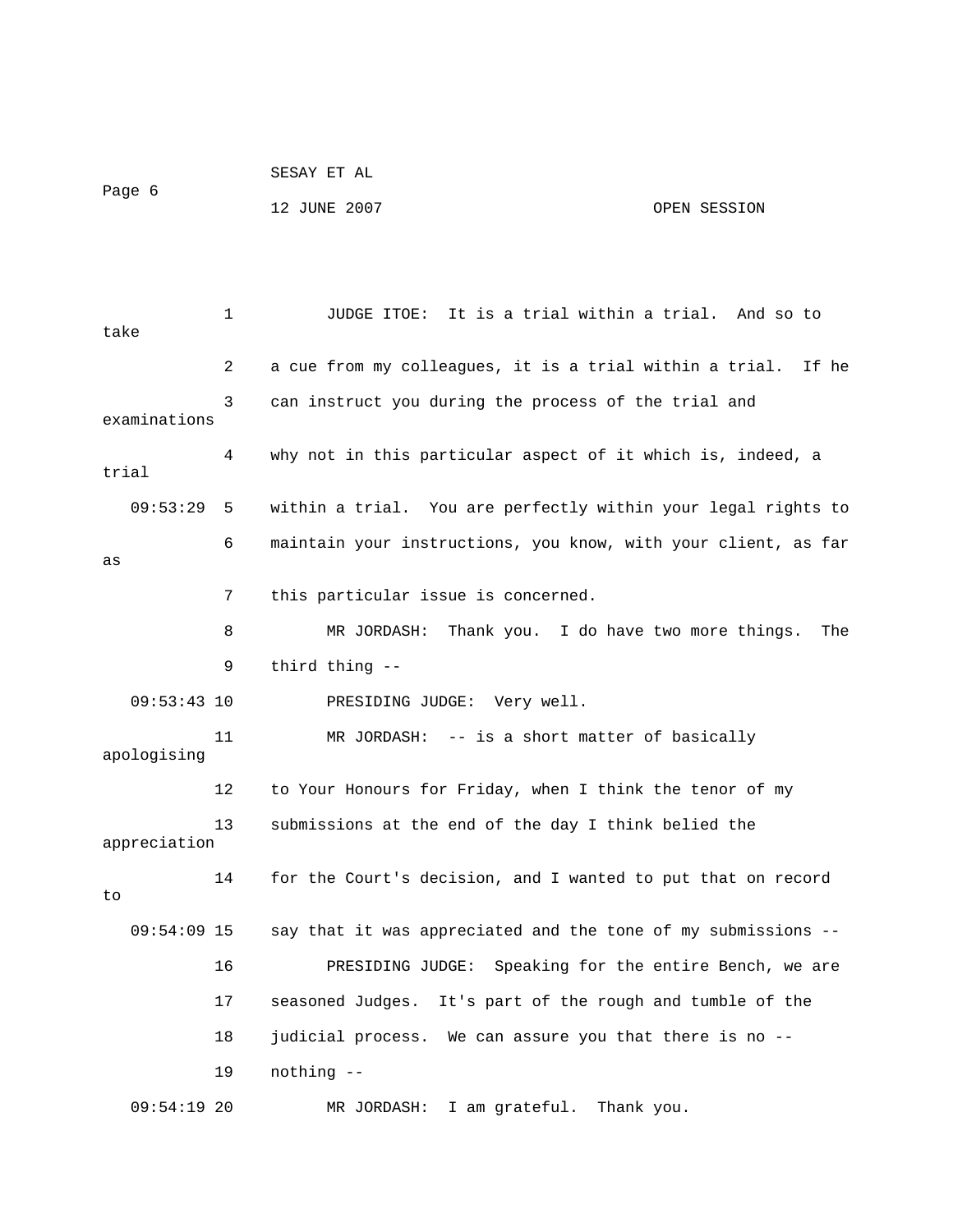21 PRESIDING JUDGE: -- we just take the -- sometimes ssue of 23 MR JORDASH: Thank you. And finally, it's an i Prosecution yesterday asking for, and I will read the letter -- well, I will 26 read part the letter. What we were seeking was: Disclosure 27 any criminal records, disciplinary findings or complaints or the 28 details of any known investigative breach of protocol, wrongdoing 29 or illegal act during the course of their professional careers 22 over-zealousness leads to those kind of statements. 24 disclosure; two issues. One is that we wrote to the 09:54:31 2 of in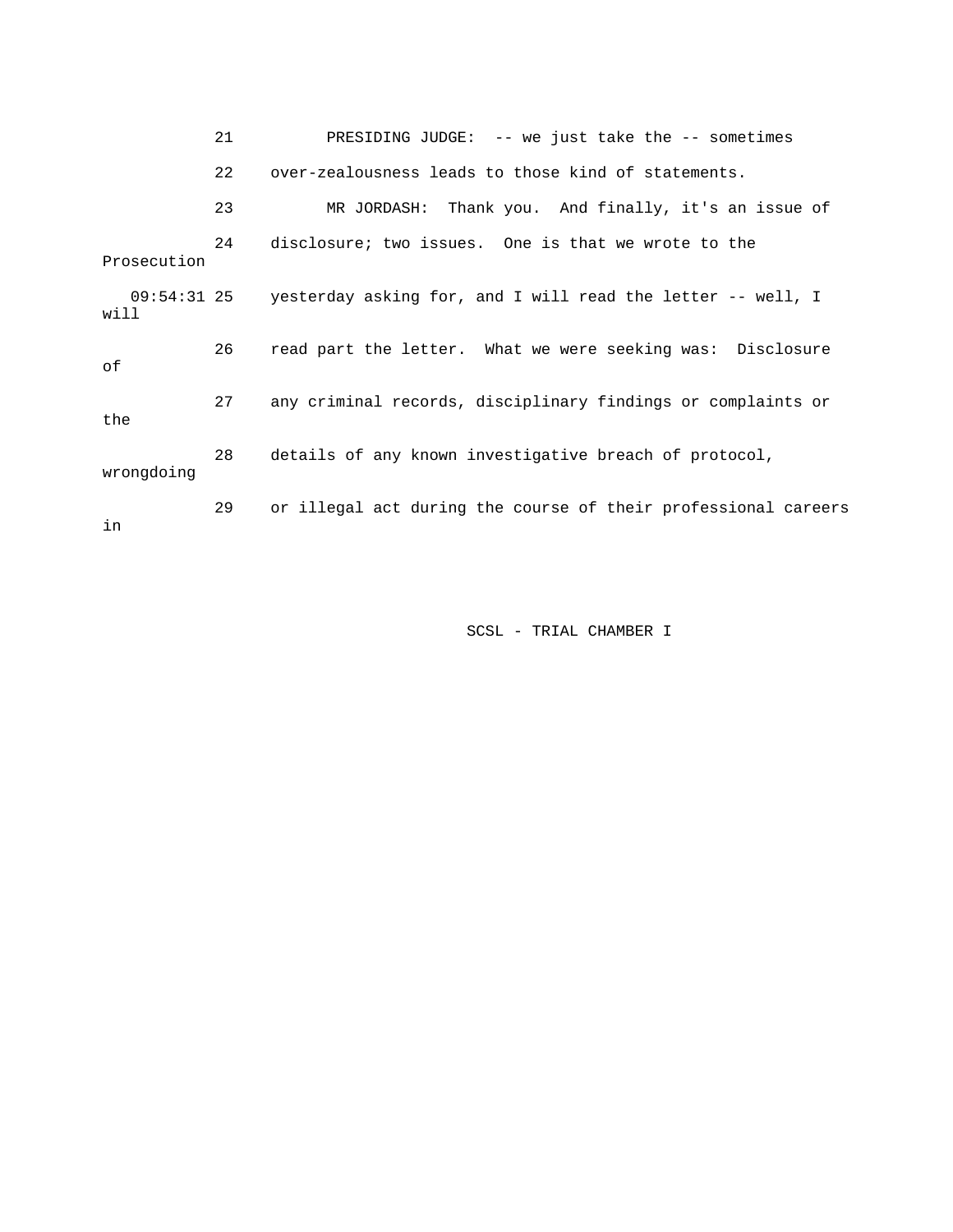```
 SESAY ET AL
```
Page 7

## 12 JUNE 2007 OPEN SESSION

 1 relation to Mr Berry, Mr Morissette and any other person who the 2 OTP intends to call to testify, or who were involved in the 3 pertinent issues. 4 The response was: I can advise that Mr Morissette has no 09:55:13 5 criminal record, nor have any civil proceedings been initiated 6 against him. We would say that's an answer to part of the 7 question but it is not an answer to all of the question. 8 As Your Honours will appreciate, what we're dealing with 9 here is perhaps issues relating to criminal matters, but we're 09:55:47 10 also dealing in this voir dire with what might be termed as 11 breach of protocol, breach of issues which relate to fair trial 12 rights which don't amount to either disciplinary issues or to 13 issues concerning criminal conduct. 14 We would submit, given that the issues concern centrally 09:56:16 15 the integrity of all the witnesses, whether from the Defence or 16 from the Prosecution, that the Prosecution should disclose 17 matters other than criminal record or civil proceedings. I also 18 note -- 19 PRESIDING JUDGE: What specifically was your request for? 09:56:40 20 MR JORDASH: For -- what we're looking for is disclosure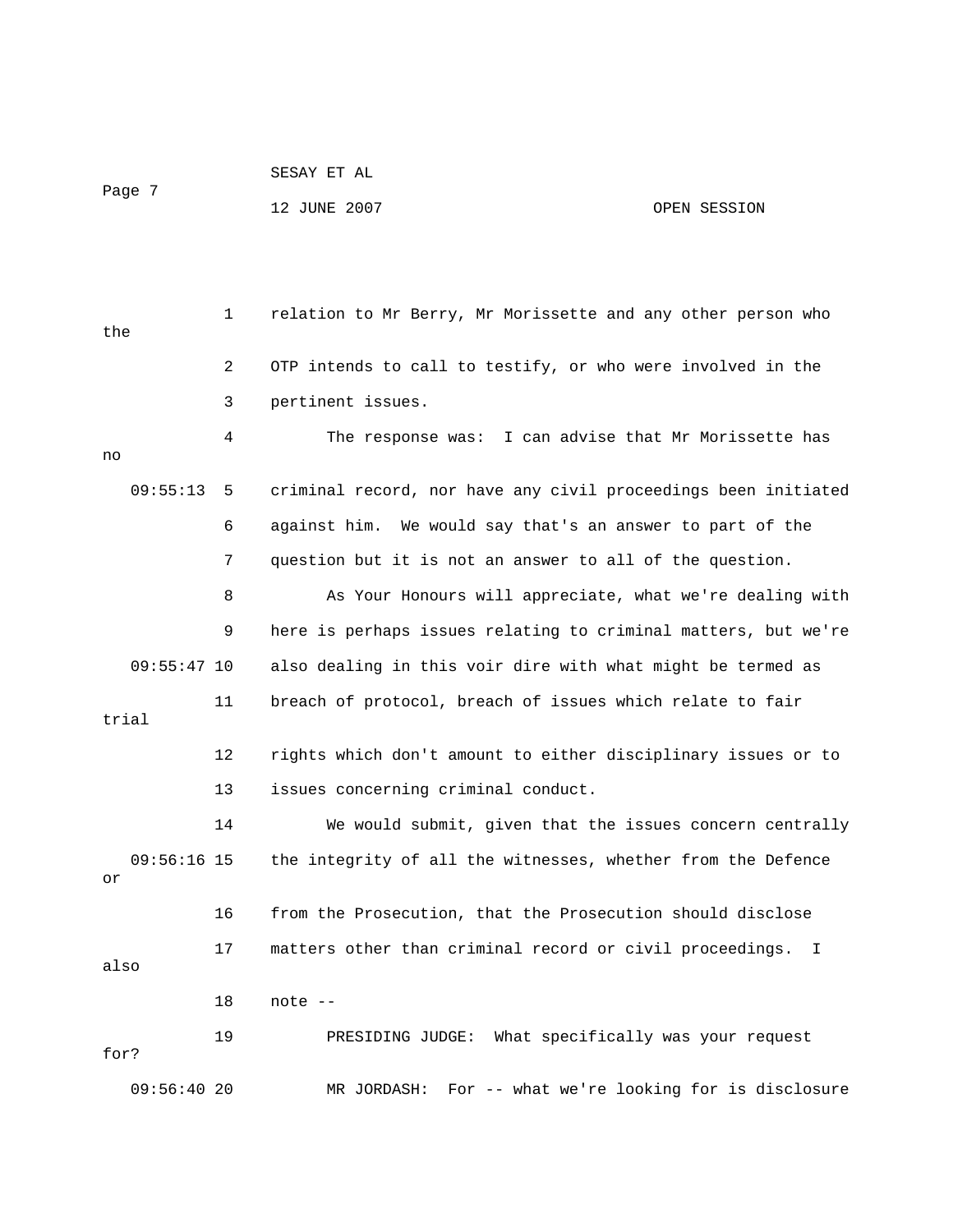|               | 21 | from the Prosecution of, in broad terms, any wrongdoing.    |
|---------------|----|-------------------------------------------------------------|
| virtually     | 22 | PRESIDING JUDGE: Yeah. In other words, you are              |
| short         | 23 | saying that you were looking also for alleged improprieties |
|               | 24 | of criminality?                                             |
| $09:57:03$ 25 |    | MR JORDASH: Exactly, Your Honour.                           |
|               | 26 | PRESIDING JUDGE: And the language was quite clear?          |
|               | 27 | MR JORDASH: We tried to make it as broad as possible        |
| investigative | 28 | because we were interested in issues which went to          |
|               | 29 | integrity.                                                  |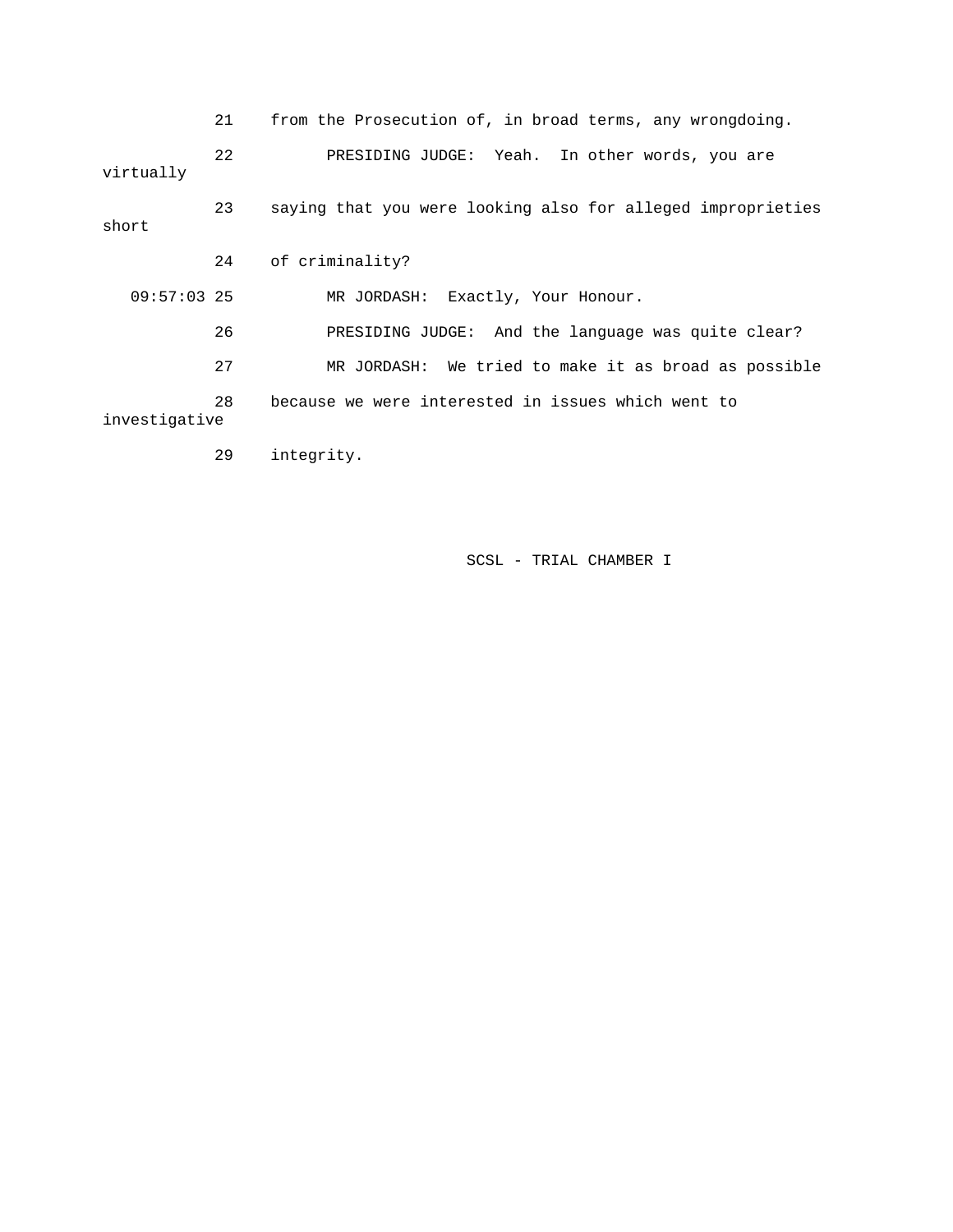|               |             | 12 JUNE 2007                                        | OPEN SESSION                                                |
|---------------|-------------|-----------------------------------------------------|-------------------------------------------------------------|
|               |             |                                                     |                                                             |
|               |             |                                                     |                                                             |
|               | $\mathbf 1$ |                                                     | PRESIDING JUDGE: And the Prosecution's response was to      |
|               | 2           | be -- to confine themselves to alleged criminality? |                                                             |
|               | 3           |                                                     | MR JORDASH: Well, to confine themselves to only Mr          |
|               | 4           | Morissette, number one --                           |                                                             |
| 09:57:28      | 5           | PRESIDING JUDGE: Yes.                               |                                                             |
|               | 6           |                                                     | MR JORDASH: -- and to confine themselves to only            |
| matters       |             |                                                     |                                                             |
|               | 7           | of criminal and civil proceedings.                  |                                                             |
|               | 8           | PRESIDING JUDGE: Yes.                               |                                                             |
|               | 9           |                                                     | MR JORDASH: Which we would submit would not be fair and     |
| $09:57:43$ 10 |             |                                                     | that material would fall fairly into Rule 68 material.      |
| with          | 11          |                                                     | PRESIDING JUDGE: Yes. In other words, they came out         |
| That          | 12          |                                                     | a much narrower perspective of what you were looking for.   |
|               | 13          |                                                     | was why I asked whether your request gave them that kind of |

SESAY ET AL

Page 8

wide 14 berth to respond in a global sense. Well, let me ask one 09:58:04 15 question: Is it not possible that with their response you may be 16 able to pursue, under cross-examination, whether perhaps there 17 may well have been improprieties short of criminal conduct? Is 18 it a possibility? 19 MR JORDASH: I will, with Your Honour's leave, pursue that

09:58:28 20 but, clearly, there might be matters which the Prosecution are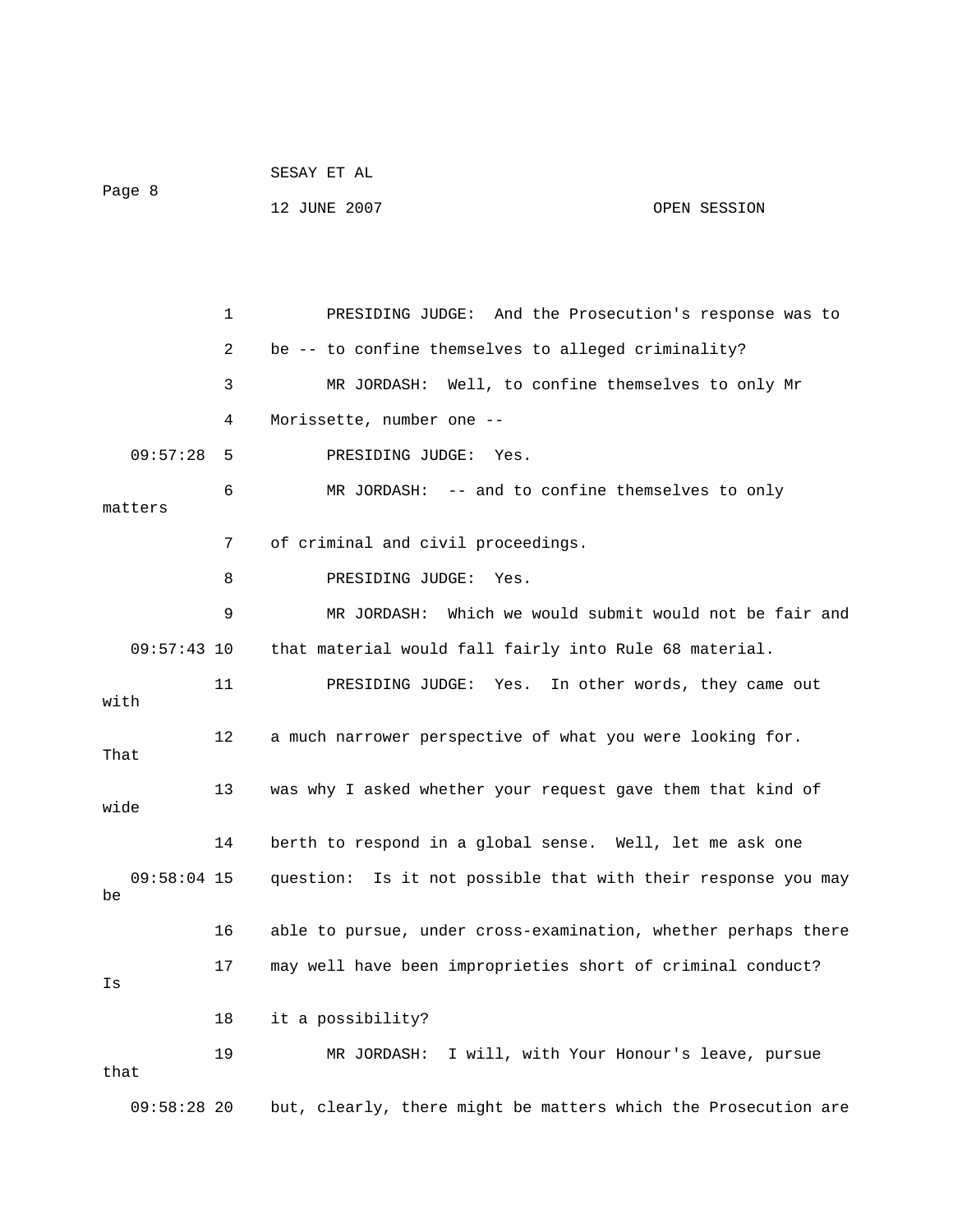|     | 21 | aware of and which I'm not and cannot discover in             |
|-----|----|---------------------------------------------------------------|
|     | 22 | cross-examination.                                            |
| is  | 23 | PRESIDING JUDGE: Yes. And the difficulty, of course,          |
| not | 24 | that if you're not very specific then the Prosecution would   |
|     |    | 09:58:41 25 know what you're looking for.                     |
|     | 26 | MR JORDASH: Well, I can give a specific but $--$              |
|     | 27 | PRESIDING JUDGE: Yes.                                         |
|     | 28 | MR JORDASH: $--$ what I'm $--$ I think the Prosecution can    |
|     | 29 | take a reasonable inference from the history of Mr -- well, a |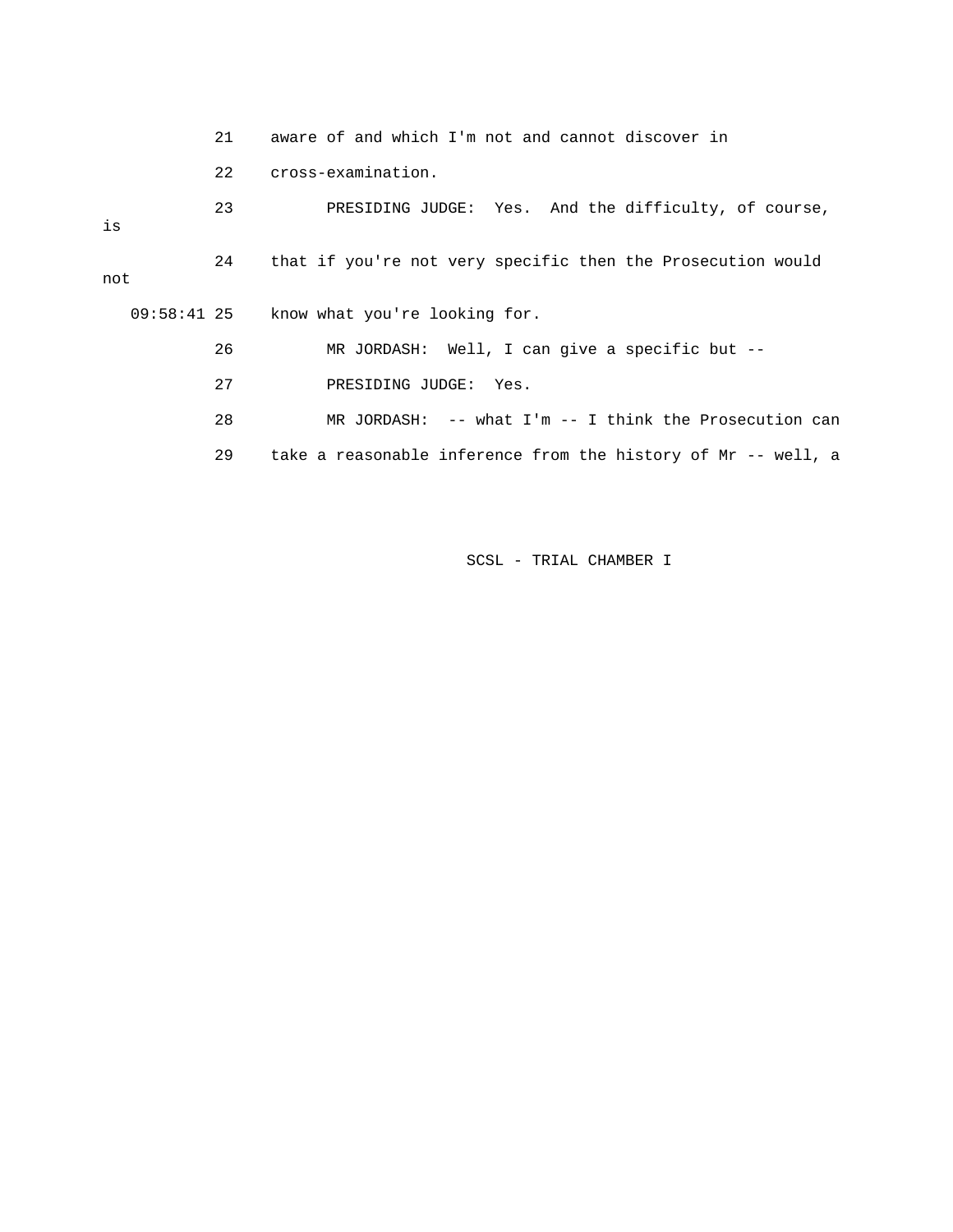|        | SESAY ET AL  |              |
|--------|--------------|--------------|
| Page 9 |              |              |
|        | 12 JUNE 2007 | OPEN SESSION |

 1 history of their witnesses at the OTP in Sierra Leone and/or any 2 other known history in other tribunals or other courts. We would 3 submit it's standard practice for the Prosecution in national or 4 international courts to disclosure issues which relate to the 09:59:19 5 credibility of their witnesses. 6 PRESIDING JUDGE: Yes. 7 MR JORDASH: And that must be interpreted, we would submit, 8 quite widely, certainly wider than criminal records or civil 9 record. 09:59:33 10 PRESIDING JUDGE: Perhaps at this stage we may well ask the 11 Prosecution to shed any light, if they may, on this issue, 12 because I think it's important that we hear from them. 13 Mr Harrison? 14 MR HARRISON: The first part of the response is that I 09:59:51 15 simply didn't have the opportunity to speak with other witnesses 16 to confirm exactly the questions that were being asked but I'll 17 try to do that today. And the Prosecution is simply not clear 18 why this is something that falls within Rule 68. The 19 Prosecution, in general, is prepared to provide that guidance 10:00:23 20 which is clear from what is sought, and what was clear to the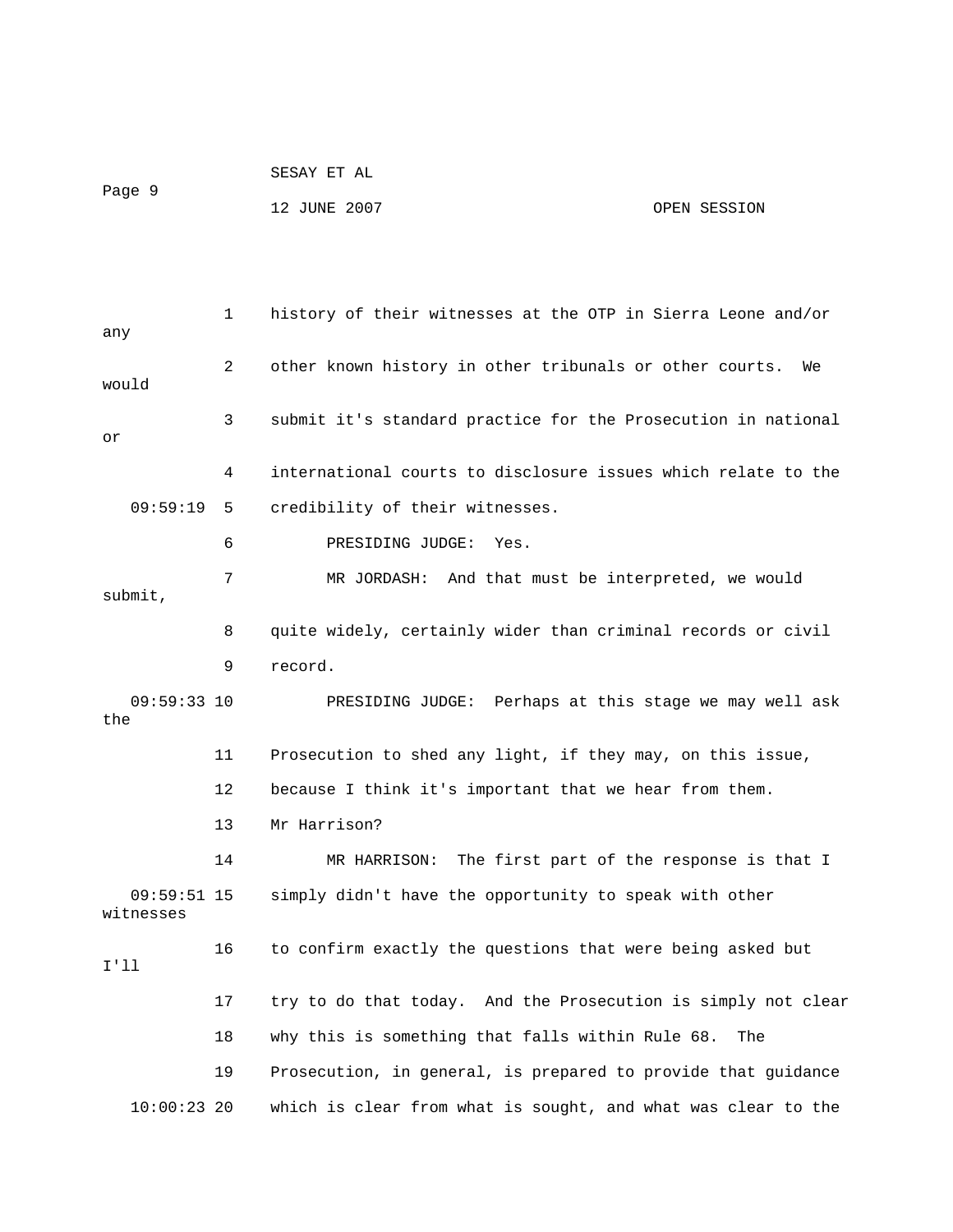| or                    | 21 | Prosecution was that there was a question being asked whether  |
|-----------------------|----|----------------------------------------------------------------|
|                       | 22 | not a person had a criminal record.                            |
|                       | 23 | We were provided a response to that. The complaint             |
|                       | 24 | process, should one exist, would be very different, depending  |
| $10:00:47$ 25<br>that |    | upon where the person is normally working, so that access to   |
|                       | 26 | information is not consistent. The nature of the information   |
| outcome               | 27 | that would be compiled would not be consistent, and the        |
| Wе                    | 28 | of how such processes are undertaken would not be consistent.  |
|                       | 29 | responded to the information, or we responded with information |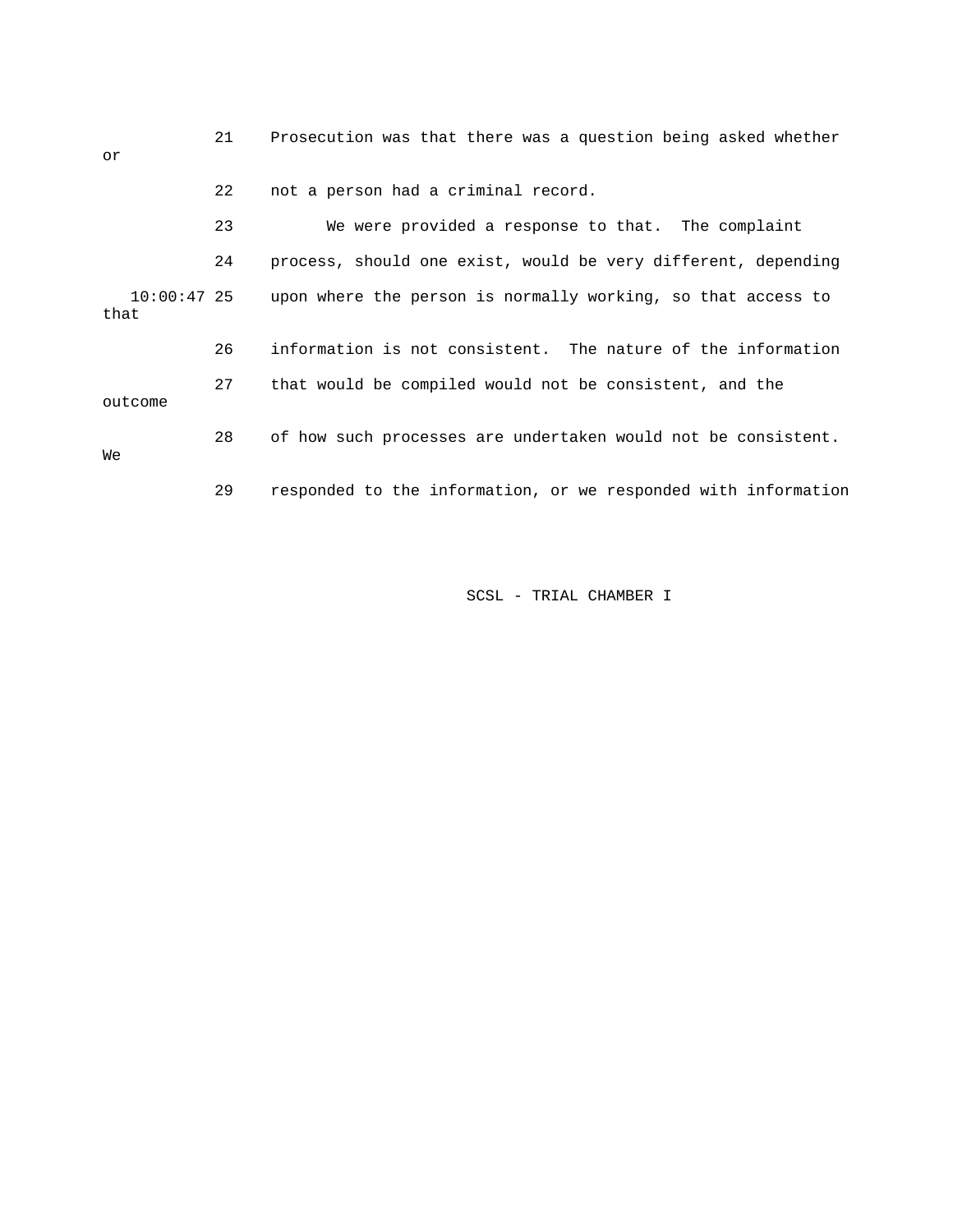```
 SESAY ET AL
```
Page 10

12 JUNE 2007 OPEN SESSION

 1 that we thought was dealing with the concerns, and we simply are 2 not in a position to be able to go to foreign governments and say 3 to them: Provide us with any information you may have. 4 PRESIDING JUDGE: Thank you. My disposition, really, is 10:01:53 5 that in a way, whether we cannot at this stage determine the 6 merits or demerits of the approach which the Prosecution has 7 adopted in response to your request, but that we don't think that 8 this problem or concern which you raise should impede the 9 progress that we should make in respect of the trial within a 10:02:20 10 trial. 11 I think you can, indeed, pursue this under 12 cross-examination and probably advise yourself at some stage if 13 you think that is necessary, to make any legal submissions on 14 this, but it is a rather delicate kind of thing because I'm not 10:02:49 15 sure myself whether, if the Prosecution wants to respond fully to 16 your request, it may not result in some kind of moratorium of the 17 process to go and find out something more, and I'm sure that both 18 sides are not interested in any further delay of this process. 19 MR JORDASH: Certainly not. And what we're looking for is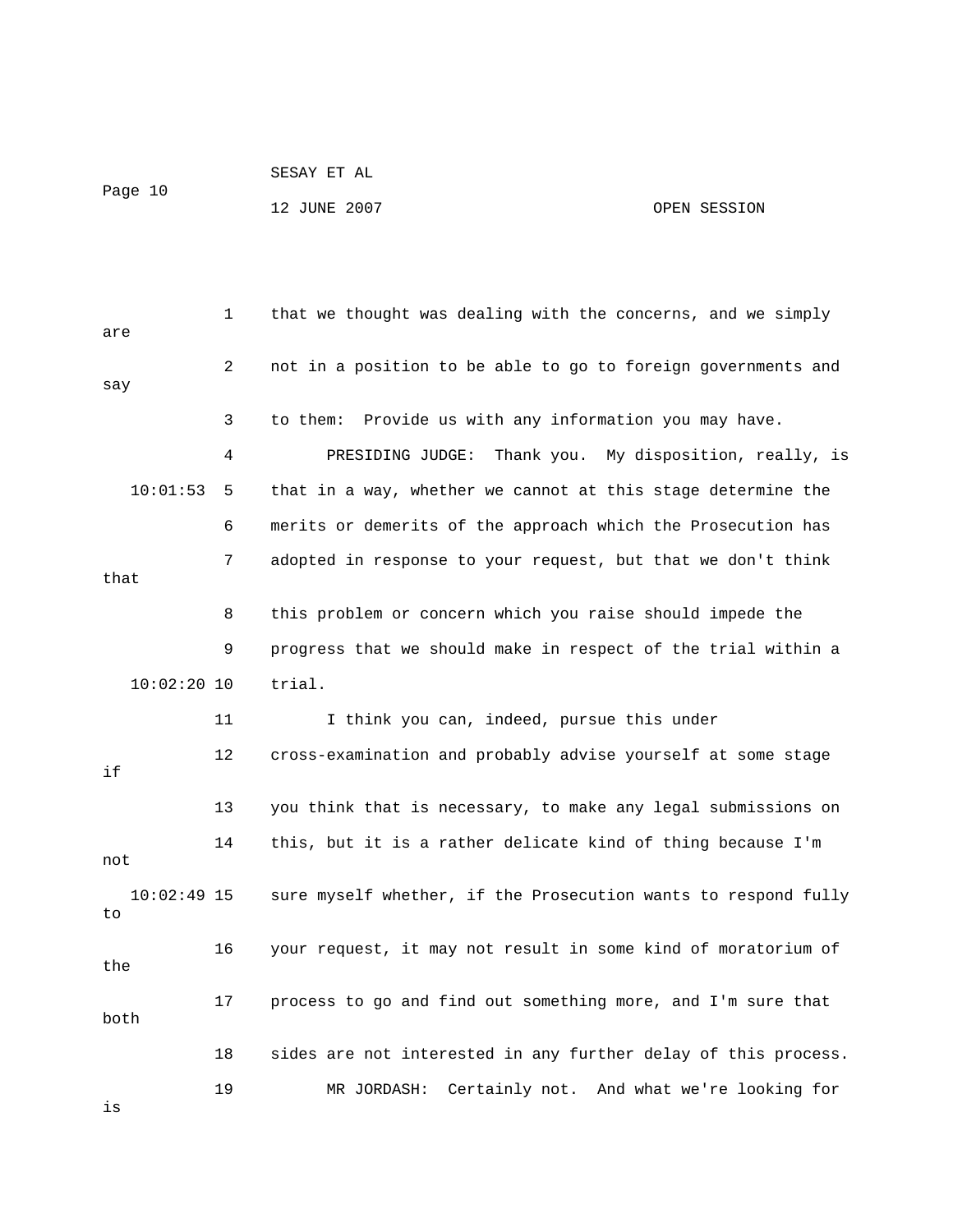|        | $10:03:17$ 20 | not for the Prosecution to go investigating their own           |
|--------|---------------|-----------------------------------------------------------------|
| are    | 21            | investigators, but we're looking for any evidence which they    |
| I      | 22            | aware of or can be discovered with reasonable diligence.<br>And |
|        | 23            | have one particular issue in mind, which I am confident the     |
| 2004.  | 24            | Prosecution are completely aware of, which is an attempt in     |
| figure | $10:03:42$ 25 | by Mr Morissette, Mr Berry and Mr White, all of whom will       |
|        | 26            | large in this voir dire, to remove Benjamin Yeatin from Togo    |
| any    | 27            | without any authority from the respective government, without   |
|        | 28            | warrant of arrest and without due process.                      |
| Court. | 29            | Now, that is well-known amongst many people at the              |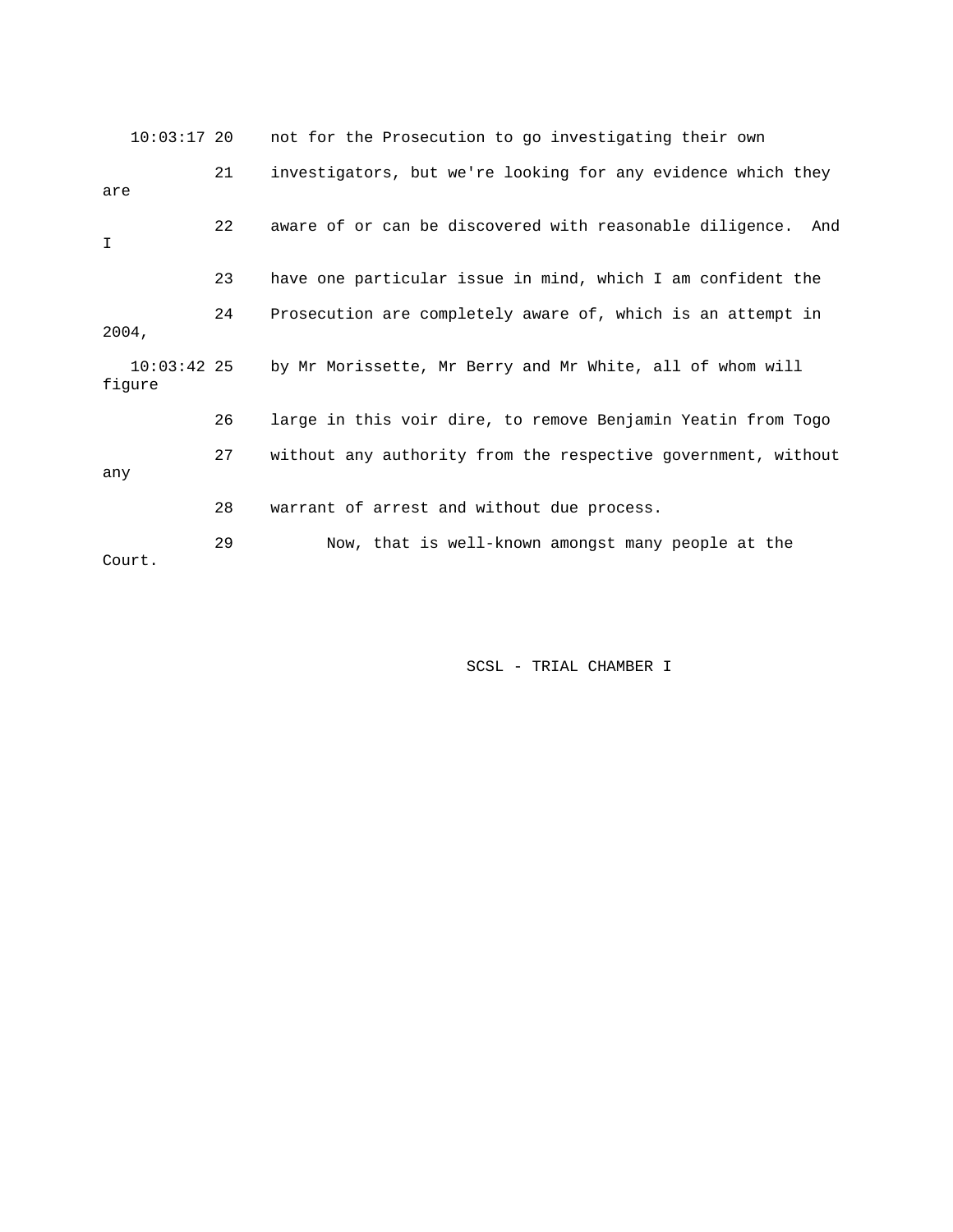|         | SESAY ET AL  |              |
|---------|--------------|--------------|
| Page 11 | 12 JUNE 2007 | OPEN SESSION |

 1 It has been in the newspapers and I respectfully submit it is 7 show that these are investigators who don't have respect for 8 process. That is the heart of this voir dire. 9 PRESIDING JUDGE: Well, in a sense, are you not being 10:04:48 10 preemptive at this stage? 11 MR JORDASH: Well, we've asked for -- in what sense, 12 Honour? 13 PRESIDING JUDGE: In the sense that perhaps these are 14 matters that can come out during the substantive process of 10:05:00 15 trial within a trial. 16 MR JORDASH: Of course it can, but it may not. 17 PRESIDING JUDGE: Yes, but can -- you are in possession, 18 think, of information of that kind and when you -- if you 2 known to the Prosecution, without any undue investigation. And 3 we would submit it's that kind of evidence which will demonstrate 4 that these particular investigators, and I'm not painting every 10:04:31 5 single investigator in this Court with that same brush, but I'm 6 painting those three investigators with that brush, and it will due Your the I advise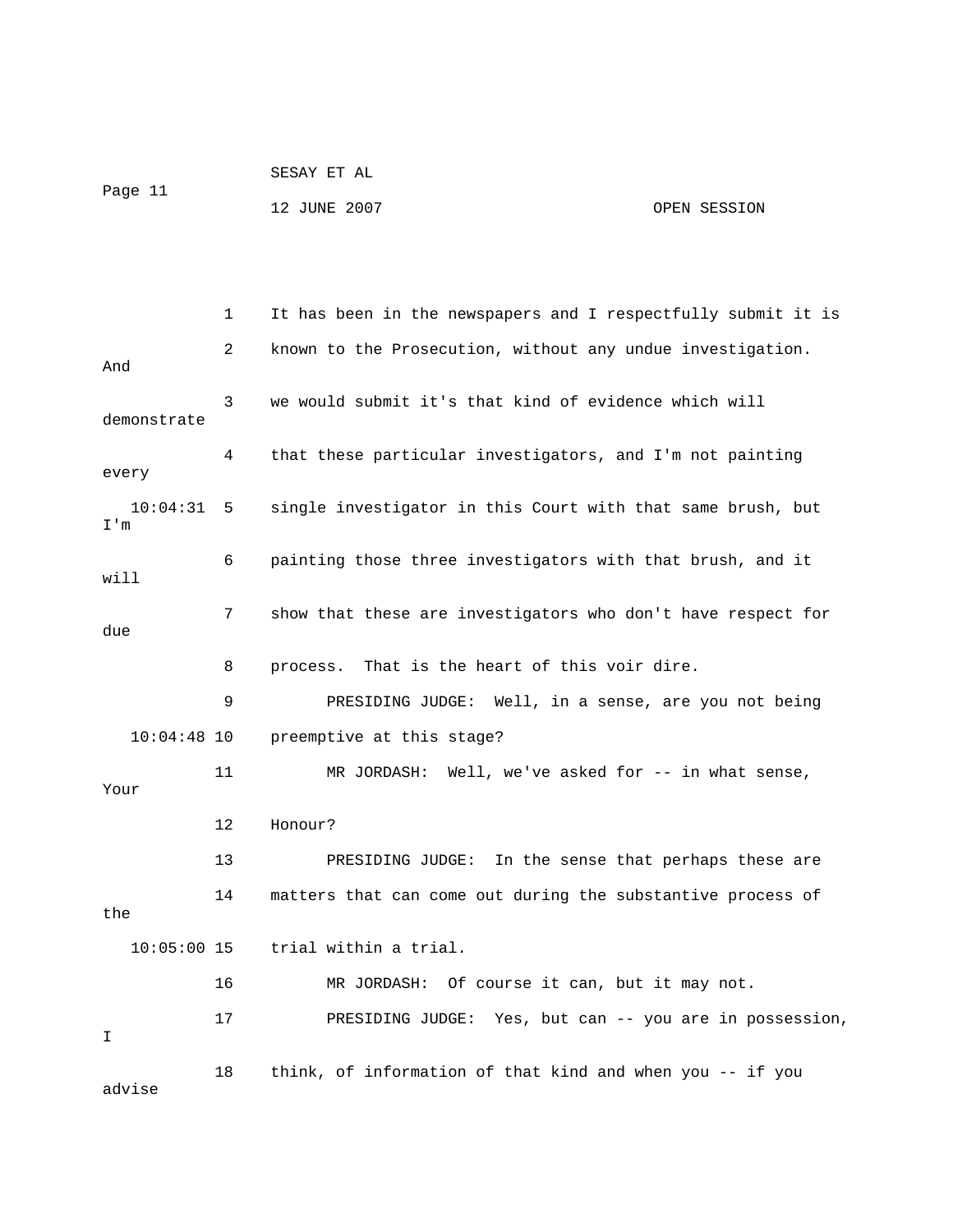| through  | 19 | yourself to put information like that to the other side,                |
|----------|----|-------------------------------------------------------------------------|
| open     |    | 10:05:16 20 their witnesses, you might have a response that can in fact |
|          | 21 | up the whole issue in a sense that would help the Court to              |
|          | 22 | determine, one way or the other, the issue that is being                |
|          | 23 | enquired.                                                               |
| and      | 24 | MR JORDASH: Or we could save court time, Your Honour,                   |
| obliges. |    | 10:05:38 25 the Prosecution could disclose it, as Rule 68 obligation    |
| do       | 26 | PRESIDING JUDGE: But at this stage they're not able to                  |
|          | 27 | that.                                                                   |
|          | 28 | MR JORDASH:<br>Well --                                                  |
|          | 29 | PRESIDING JUDGE:<br>Just that we clearly are, in a way,                 |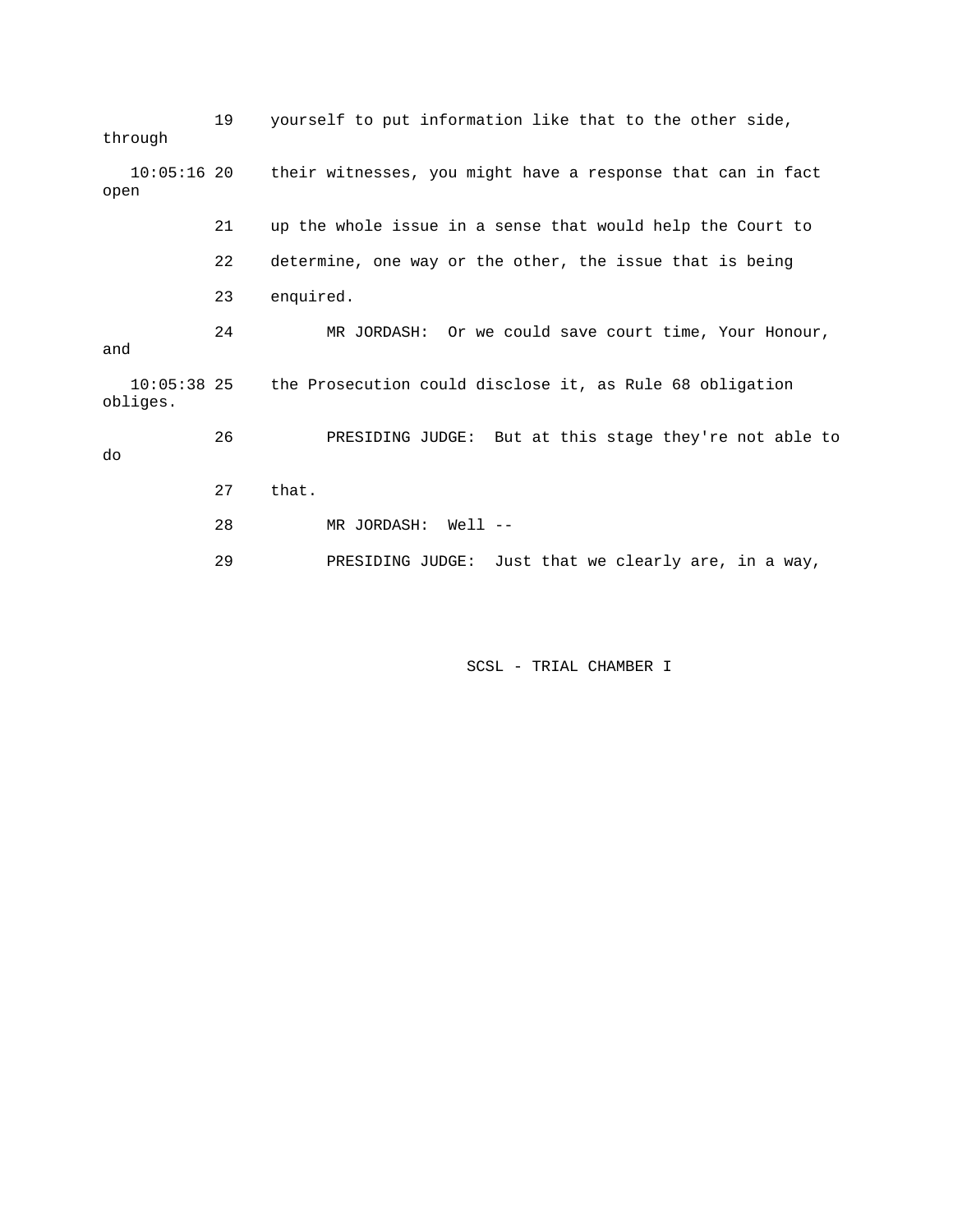SESAY ET AL Page 12 12 JUNE 2007 OPEN SESSION

 1 pressed for time because last week, when we ruled that there 2 should be a trial within a trial, we did this with a lot of 3 judicial enthusiasm thinking that we were advancing the process, 4 and we came this morning with all the kind of judicial enthusiasm 10:06:18 5 and resourcefulness to begin the process, to see how we can move. 6 MR JORDASH: Your Honour, I have made my point and the 7 Prosecution has heard them and they're on the record. 8 PRESIDING JUDGE: Very well. Thank you. Mr Prosecutor, 9 we're in your hands. Let's proceed. 10:06:33 10 MR HARRISON: If I can indicate at the outset, the first 11 witness would be Gilbert Morissette and, for the Court's 12 guidance, there is no intention to apply for any protective 13 measures for witnesses who would be called on the voir dire. 14 PRESIDING JUDGE: Thank you. 10:06:49 15 MR HARRISON: So far, there is one person that is a 16 superintendent, Lethol Lamin, I have to confirm with him the 17 language that he would be using but, but for him, I anticipate 18 all to testify in English. 19 PRESIDING JUDGE: Right. Thanks. Well, let the witness be 10:07:07 20 called. Madam Courtroom Officer, please administer the oath

to

21 the witness.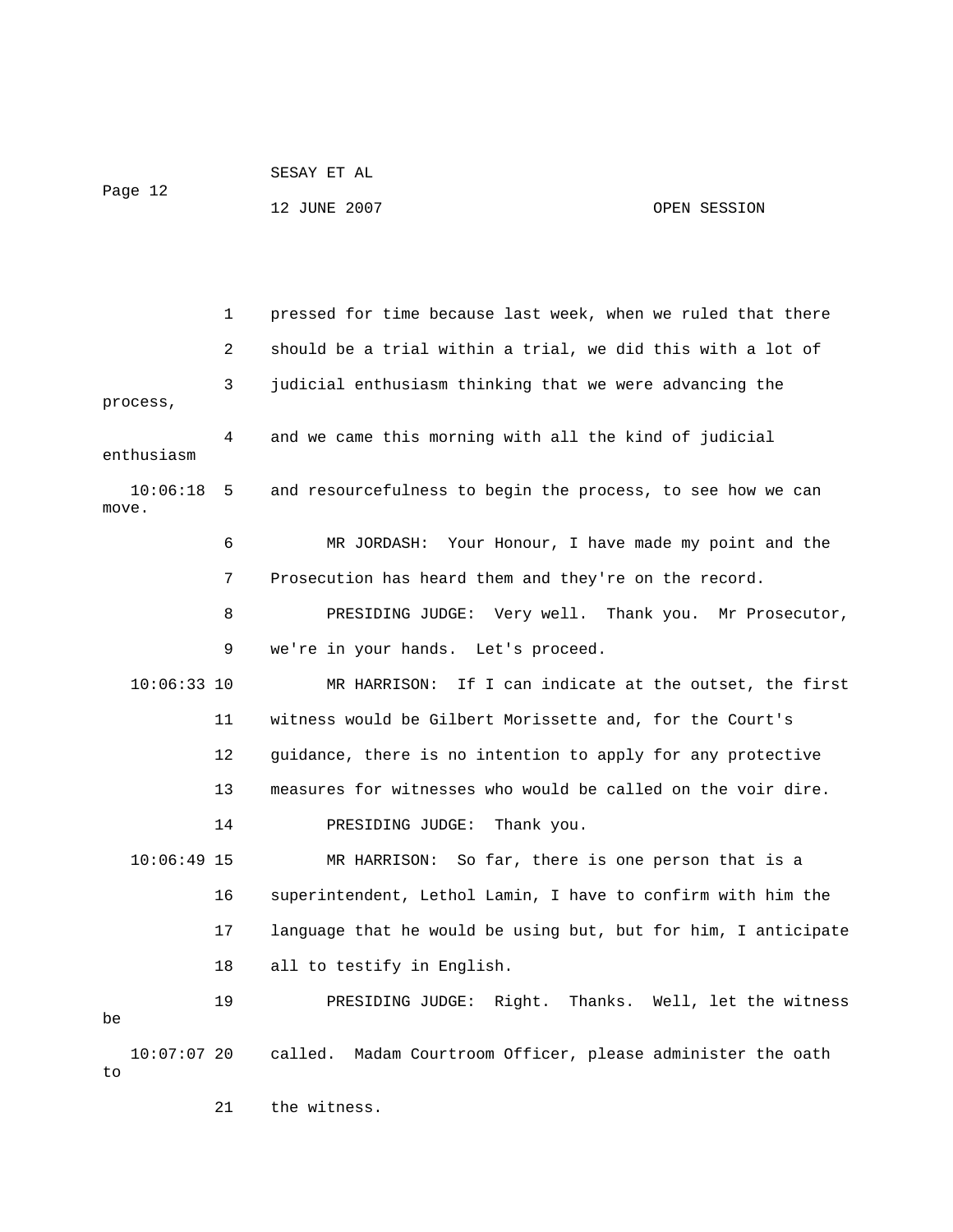|               | 22              | [The witness entered court]                              |
|---------------|-----------------|----------------------------------------------------------|
|               | 23              | WITNESS: GILBERT MORISSETTE [Sworn]                      |
|               | 24              | EXAMINED BY MR HARRISON:                                 |
| $10:09:41$ 25 |                 | PRESIDING JUDGE: The Prosecution will proceed.           |
|               | 26              | MR HARRISON:                                             |
|               | 27<br>$\circ$ . | Witness, could you please state your full name and spell |
|               | 28              | your last name?                                          |
|               | 29<br>Α.        | My name is Gilbert Morissette. M-O-R-I-S-S-E-T-T-E.      |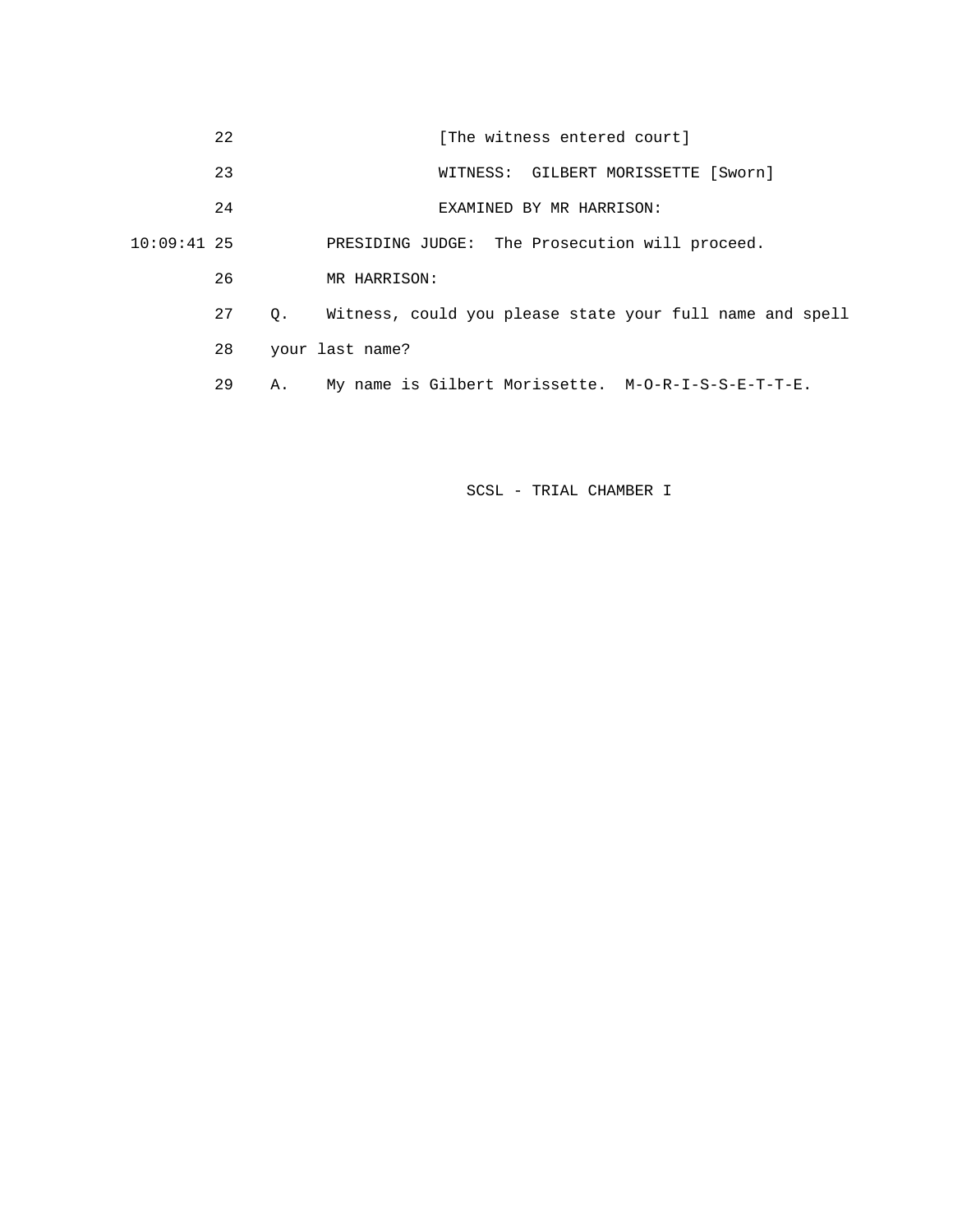|               |    | SESAY ET AL                                                    |  |
|---------------|----|----------------------------------------------------------------|--|
| Page 13       |    | 12 JUNE 2007<br>OPEN SESSION                                   |  |
|               |    |                                                                |  |
|               |    |                                                                |  |
|               | 1  | Sometimes we have some difficulties with the headphones.<br>Q. |  |
|               | 2  | Are you able to hear my voice without any difficulty?          |  |
|               | 3  | Yes, I am.<br>Α.                                               |  |
|               | 4  | Could you please tell the Court some of your background?<br>Q. |  |
| 10:10:16      | 5  | What is your current position?                                 |  |
| at            | 6  | My current position is I am the chief of investigation<br>Α.   |  |
|               | 7  | the Office of the Prosecutor for the Special Court of Sierra   |  |
|               | 8  | Leone.                                                         |  |
|               | 9  | And when did you take up that position?<br>$Q$ .               |  |
| $10:10:30$ 10 |    | I took up the position as chief in -- two years ago --<br>Α.   |  |
| July          |    |                                                                |  |
|               | 11 | 2005. And, prior to that, I arrived at the Special Court in    |  |
|               | 12 | October 2002 but as the deputy chief.                          |  |
|               | 13 | PRESIDING JUDGE: You will have to moderate your pace,          |  |
| it's          | 14 | otherwise we are not able to comprehend all of it. We know     |  |
| $10:10:54$ 15 |    | difficult, but make an effort.                                 |  |
|               | 16 | THE WITNESS: I will.                                           |  |
|               | 17 | What time in 2005 did you take over this<br>JUDGE ITOE:        |  |
|               | 18 | position?                                                      |  |
|               | 19 | THE WITNESS: I arrived at the Court in October 2002 as         |  |
| the           |    |                                                                |  |
| $10:11:09$ 20 |    | deputy chief of investigation. And in July 2005, when          |  |
|               | 21 | Mr Al White retired, I took over as the chief.                 |  |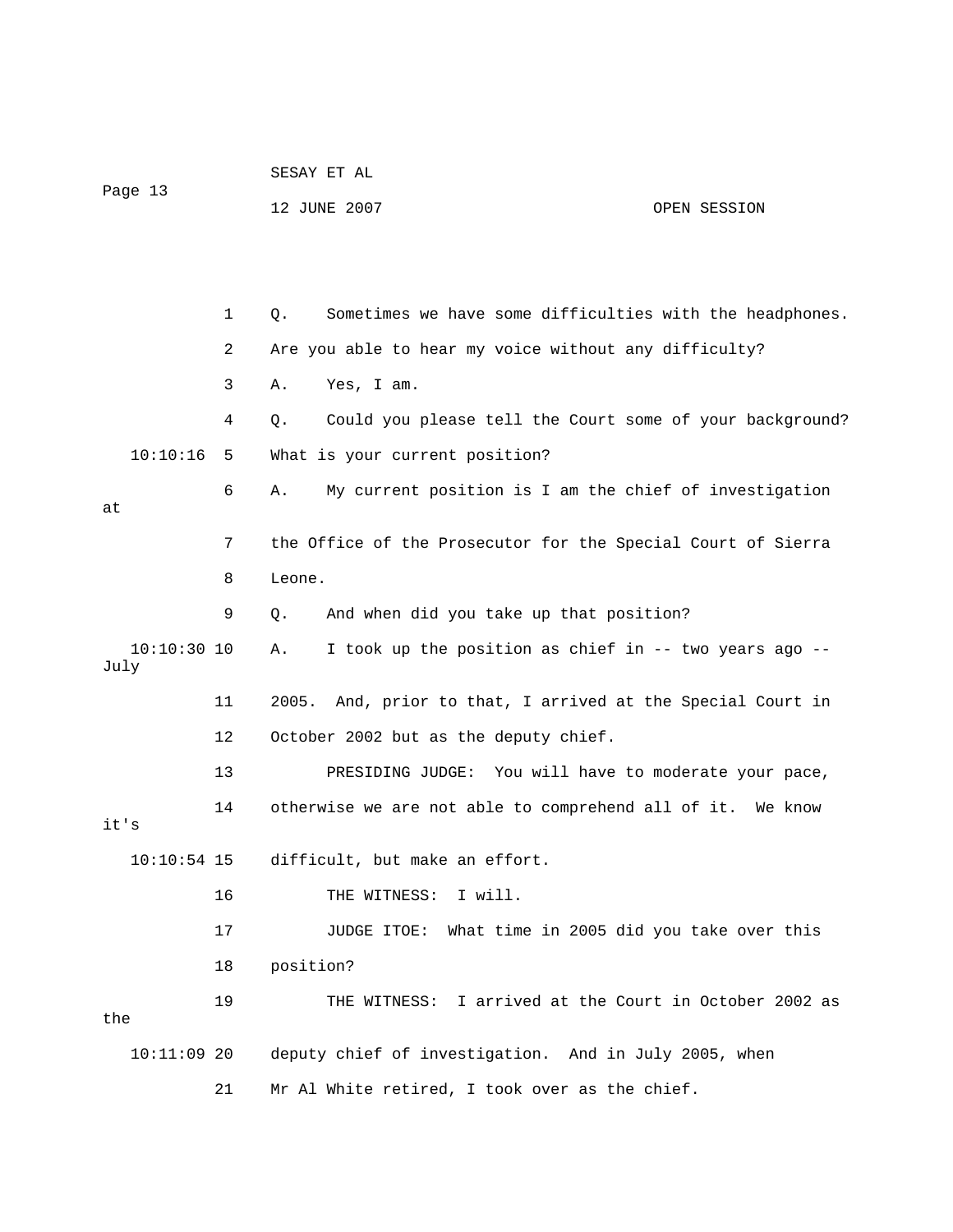22 MR HARRISON:

23 Q. And before coming to the Special Court in 2002, did you

24 have a position?

 10:11:42 25 A. Yes. I had been serving at the International Criminal 26 Tribunal for Rwanda since July 1996 up to October 2002, when I 27 came to the Special Court.

28 Q. Before going to Rwanda in 1996, did you have a position?

29 A. Yes. Again, before going to Rwanda, I was in Burundi,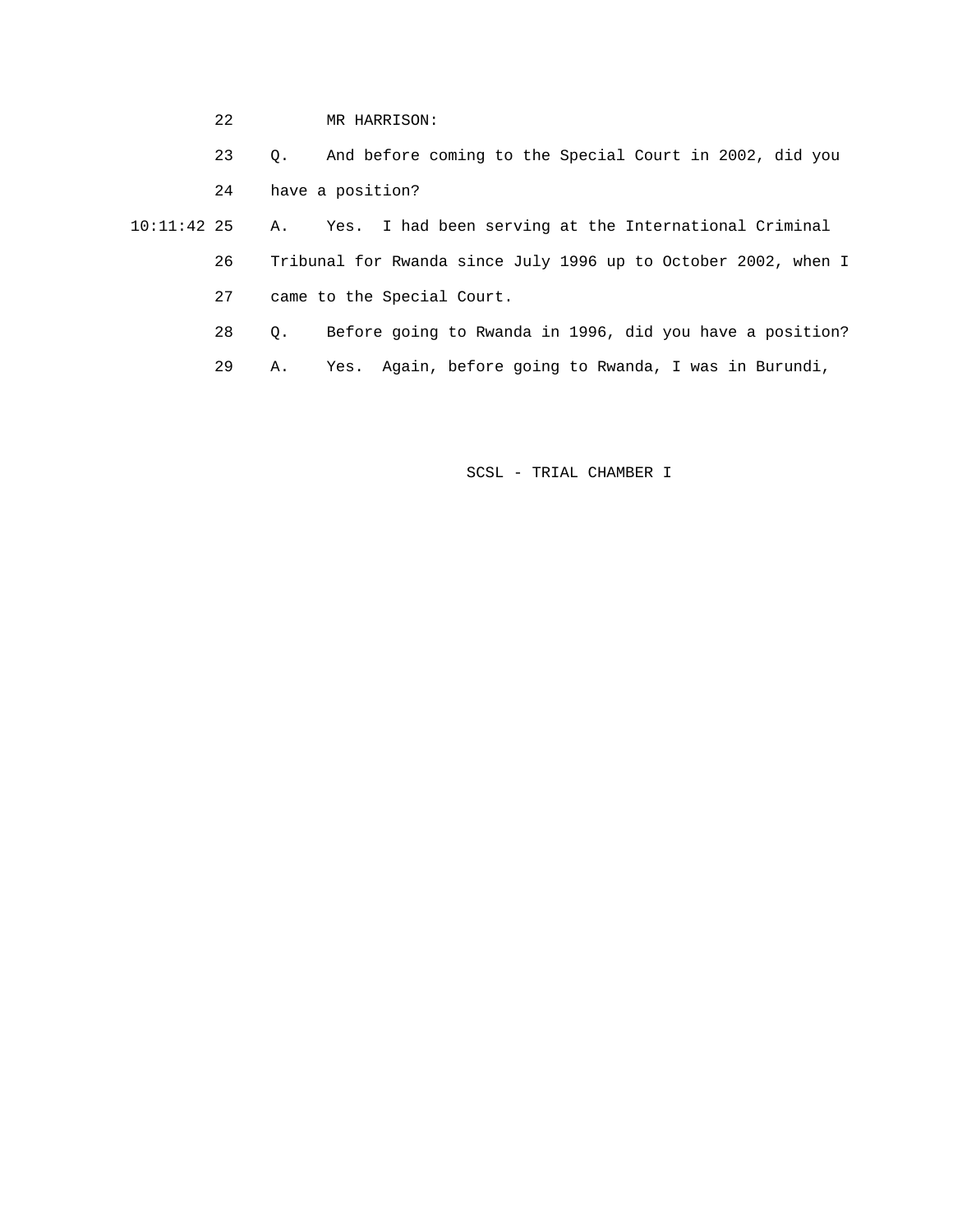|         | SESAY ET AL  |              |
|---------|--------------|--------------|
| Page 14 | 12 JUNE 2007 | OPEN SESSION |

 1 working for the International Commission of Inquiry for Burundi. 2 That was '95/'96. '95, and prior to that, I also worked in Haiti 3 with the US justice department on the training of the new Haitian 4 national police force. 10:12:49 5 Q. And again, going backward in time, did you have a position 6 before that? 7 A. Yes. I did my career with the Royal Canadian Mounted 8 Police. I joined the force in July 1969 and retired in 1995 to 9 take the post in Haiti. Yeah, in Haiti. 10:13:21 10 Q. Now, as the Presiding Judge has already indicated, it is 11 important to try to speak for one or two or three sentences and 12 then pause. The difficulty we have is that not only are people 13 trying to take notes, but also there is a translation that's 14 being offered simultaneously. So I'm now going to turn your 10:13:49 15 attention to 10 March 2003. Did anything happen on that day? 16 A. Yes. This is the day that we arrested people from the RUF 17 faction on 10 March 2003. Mr Issa Sesay and Morris Kallon were 18 two that were arrested at the CID headquarters by the Sierra 19 Leonean Police.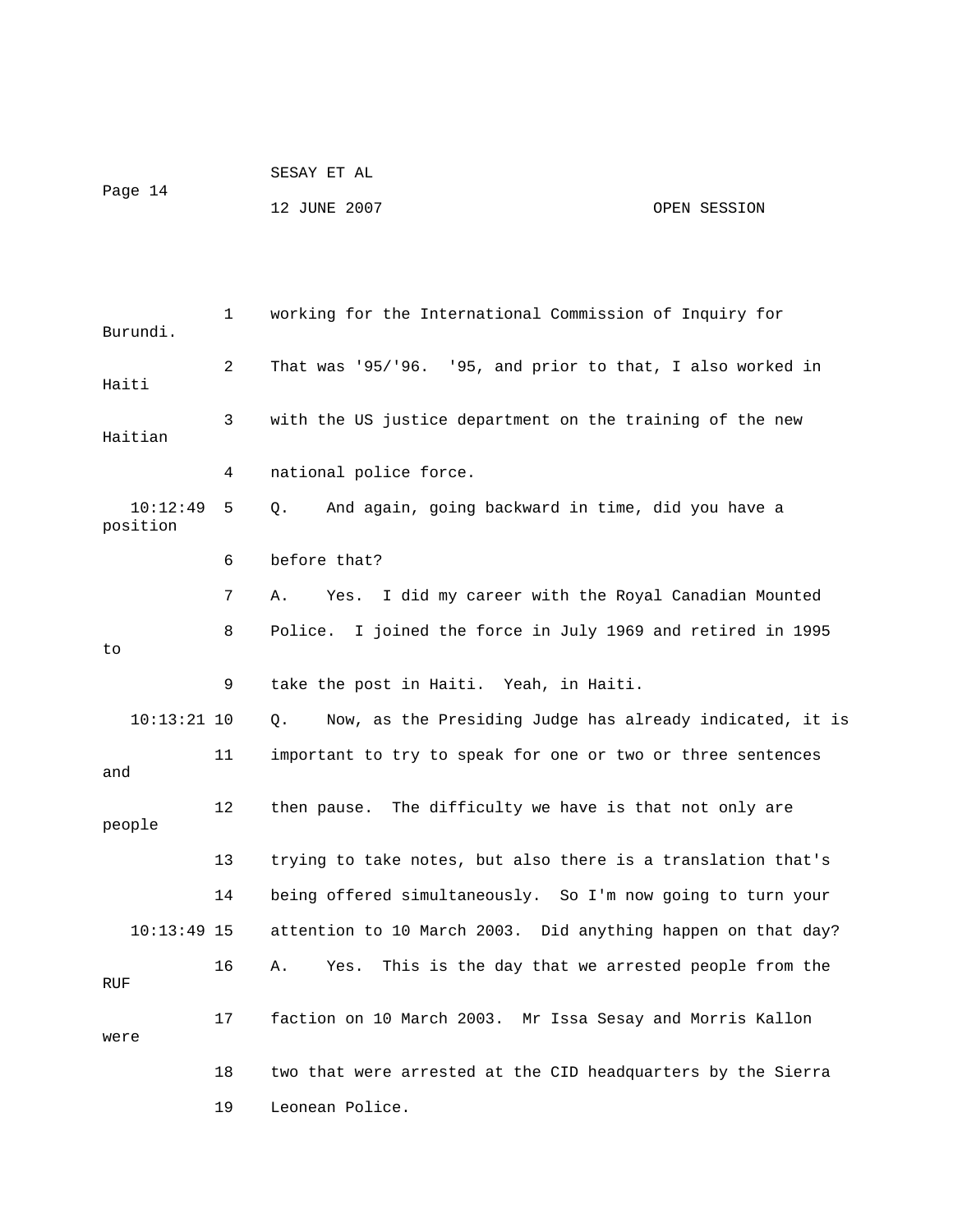| $10:14:25$ 20        |    | I'm going to ask you to try to take your time as you go<br>$Q_{\star}$ |
|----------------------|----|------------------------------------------------------------------------|
|                      | 21 | through this, but can you just take the Court, step by step,           |
|                      | 22 | through what happened on 10 March?                                     |
|                      | 23 | Well, the day started very early in the morning because<br>A.          |
| same                 | 24 | there were several arrests that were being conducted at the            |
| $10:14:53$ 25<br>see |    | time. And, for my part, my team was -- had been dedicated to           |
| both                 | 26 | the arrest of Mr Sesay and Kallon. We had information that             |
| with                 | 27 | subjects were to attend at the CID headquarter for a meeting           |
|                      | 28 | the CID officer. When they attended at the -- when they                |
| we                   | 29 | presented themselves there, we were immediately informed and           |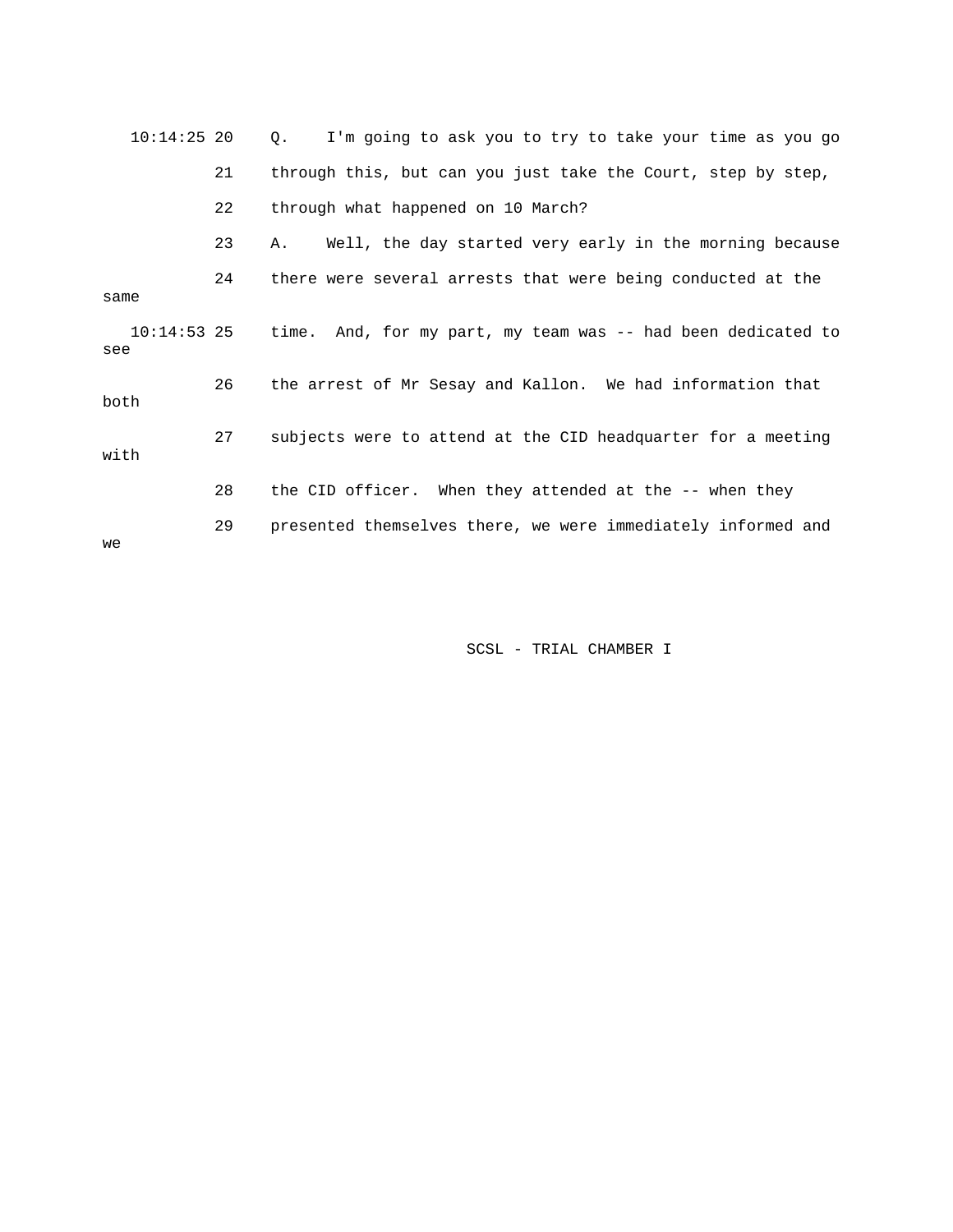|         | SESAY ET AL  |              |
|---------|--------------|--------------|
| Page 15 |              |              |
|         | 12 JUNE 2007 | OPEN SESSION |

|                           | $\mathbf 1$ | proceeded ourself to the headquarters, CID headquarters.       |
|---------------------------|-------------|----------------------------------------------------------------|
| think                     | 2           | Just pause for a moment. On a couple of occasions I<br>Q.      |
|                           | 3           | you used the word "we"; we received information, we proceeded. |
|                           | 4           | Can you indicate to the Court who you're talking about?        |
| 10:16:06<br>Joseph        | 5           | The members of my team: Myself; Mr John Berry; Mr<br>Α.        |
|                           | 6           | Saffa; Mr Thomas Lahun that I can recall now.                  |
|                           | 7           | So, you've talked about receiving some information. And<br>Q.  |
|                           | 8           | what was the information you received?                         |
| on                        | 9           | Α.<br>The information was that Mr Issa Sesay and Kallon were   |
| $10:16:38$ 10<br>received |             | their way, walking to the CID headquarters. So when I          |
|                           | 11          | the information, our team proceeded to the CID headquarters.   |
| there                     | 12          | When we arrived there, there were a lot of police officers     |
| some                      | 13          | and Mr Sesay and Mr Kallon had been placed under arrest by     |
|                           | 14          | Sierra Leonean police officers.                                |
| $10:17:24$ 15             |             | О.<br>Now, just referring to that arrest that you've just      |
| any                       | 16          | mentioned, what do you know about that arrest? Did you have    |
|                           | 17          | involvement in it?                                             |
| arrived                   | 18          | The arrest had already been completed when we<br>Α.<br>No.     |
| only                      | 19          | There were individuals in different rooms.<br>there.<br>So the |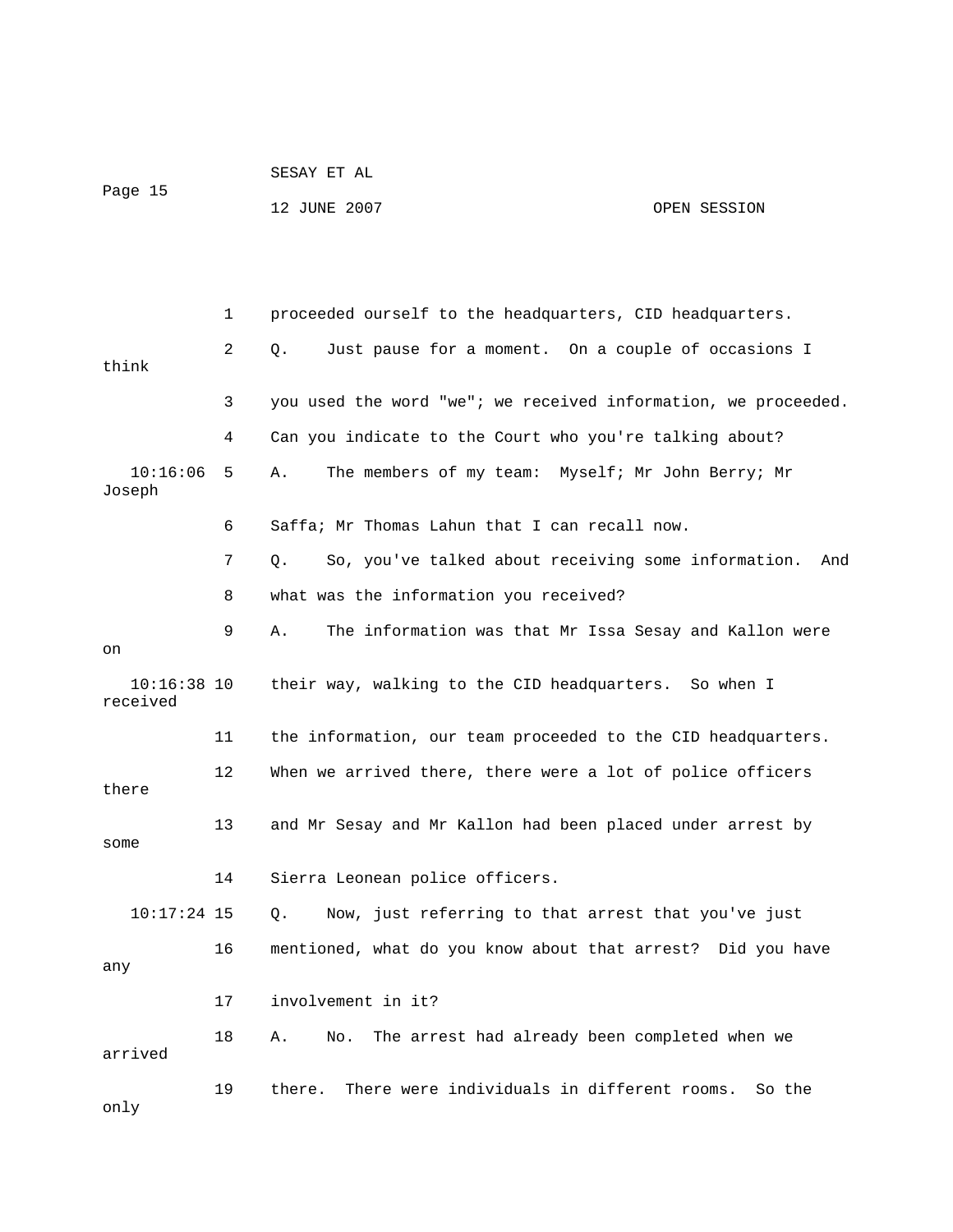| $10:17:43$ 20 |    | intervention we had was to request that they be transferred   |
|---------------|----|---------------------------------------------------------------|
| gather        | 21 | forthwith, immediately. People were already starting to       |
| were          | 22 | outside. Journalists -- somehow the word had leaked.<br>There |
| transferred   | 23 | some journalists there. So we requested that they be          |
|               | 24 | right away.                                                   |
| $10:18:13$ 25 |    | When you say "transferred," transferred to where?<br>Q.       |
| was           | 26 | The motorcade left for Jui Police Station and the plan<br>Α.  |
| to            | 27 | that, from Jui, they were going to be airlifted from Hastings |
|               | 28 | Bonthe Island.                                                |
| by            | 29 | JUDGE BOUTET: I'm not sure I understand what you mean         |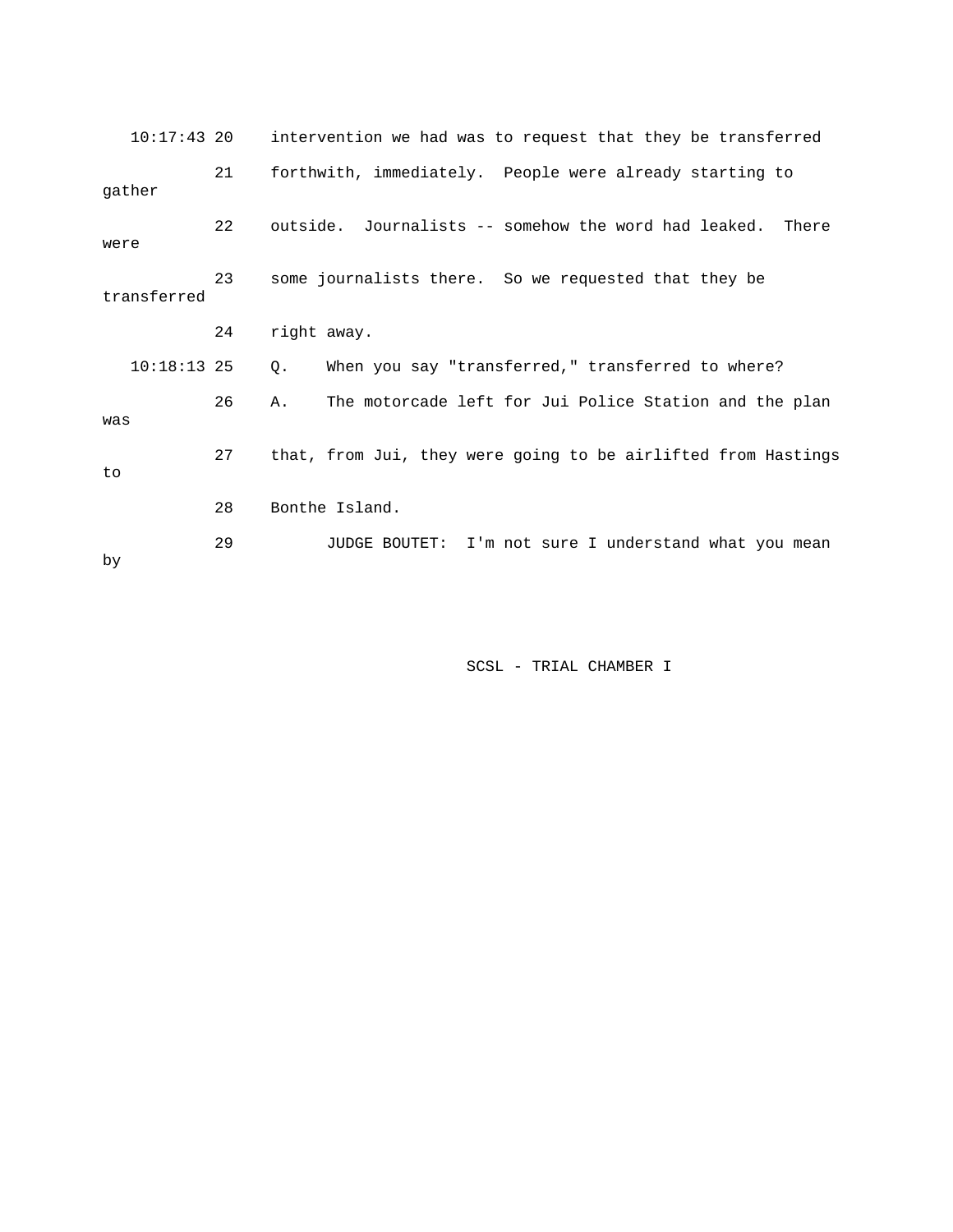|      | Page 16       |    | 12 JUNE 2007                        | OPEN SESSION                                                  |  |
|------|---------------|----|-------------------------------------|---------------------------------------------------------------|--|
|      |               |    |                                     |                                                               |  |
|      |               | 1  |                                     | being transferred in this context. You mean that you took     |  |
|      |               | 2  |                                     | possession of them at the CID. Can you explain that, please?  |  |
|      |               | 3  |                                     | THE WITNESS: Yes, sir. No, Your Honour, what I mean by        |  |
| and  |               | 4  |                                     | transfer is physically to remove the person from the premises |  |
| be   | 10:18:53      | 5  |                                     | to move them because the end plan was that they were going to |  |
| and, |               | 6  |                                     | moved to Bonthe Island, under Sierra Leonean Police escort,   |  |
|      |               | 7  |                                     | at that time, when they got to Bonthe Island, they would be   |  |
|      |               | 8  |                                     | turned over officially to the Special Court representative.   |  |
|      |               | 9  | JUDGE BOUTET:                       | Thank you.                                                    |  |
|      | $10:19:25$ 10 |    | MR HARRISON:                        |                                                               |  |
|      |               | 11 | Q.                                  | Do you know who was involved in this transfer to Jui?         |  |
|      |               | 12 | Α.                                  | I know a couple of people, because I wasn't part of it.       |  |
|      |               | 13 |                                     | Me, I returned from the CID headquarters. I returned to the - |  |
|      |               | 14 |                                     | our offices on Spur Road. Mr Berry was part of it, Mr Joseph  |  |
|      | $10:19:48$ 15 |    |                                     | Saffa was part of it, from my office. But there were, many,   |  |
|      |               | 16 |                                     | many, Sierra Leone police officers. It was quite a large      |  |
|      |               | 17 | motorcade.                          |                                                               |  |
| to   |               | 18 | Q.                                  | Can you assist the Court with any times? Are you able         |  |
|      |               | 19 | say when it was you arrived at CID? |                                                               |  |
|      | $10:20:18$ 20 |    | Α.                                  | It was approximately 12 noon on the 10th of March that I      |  |

SESAY ET AL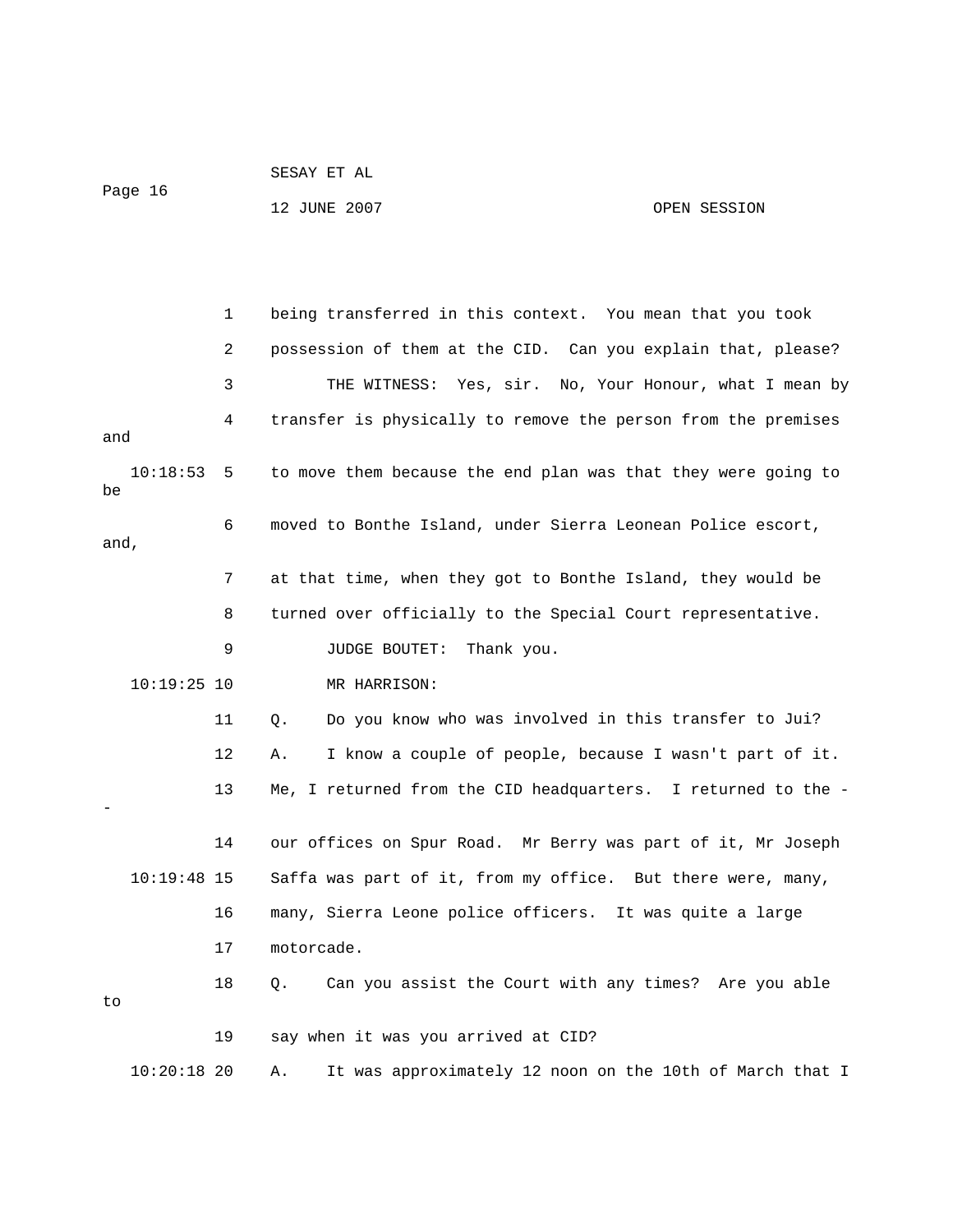| was  | 21 | arrived at CID. By the time I returned to our office, there       |
|------|----|-------------------------------------------------------------------|
|      | 22 | about, I don't know, maybe $-$ - maybe 1.30, something like this. |
|      | 23 | It's hard to tell.                                                |
| you  | 24 | And, speaking for yourself, while you were at CID, did<br>Q.      |
|      |    | 10:20:56 25 have any communication with Mr Sesay?                 |
|      | 26 | No, Your Honour.<br>Α.                                            |
| your | 27 | Do you know if any other person in what you've called<br>Q.       |
|      | 28 | team had communication?                                           |
|      | 29 | To my knowledge, no, Your Honour.<br>Α.                           |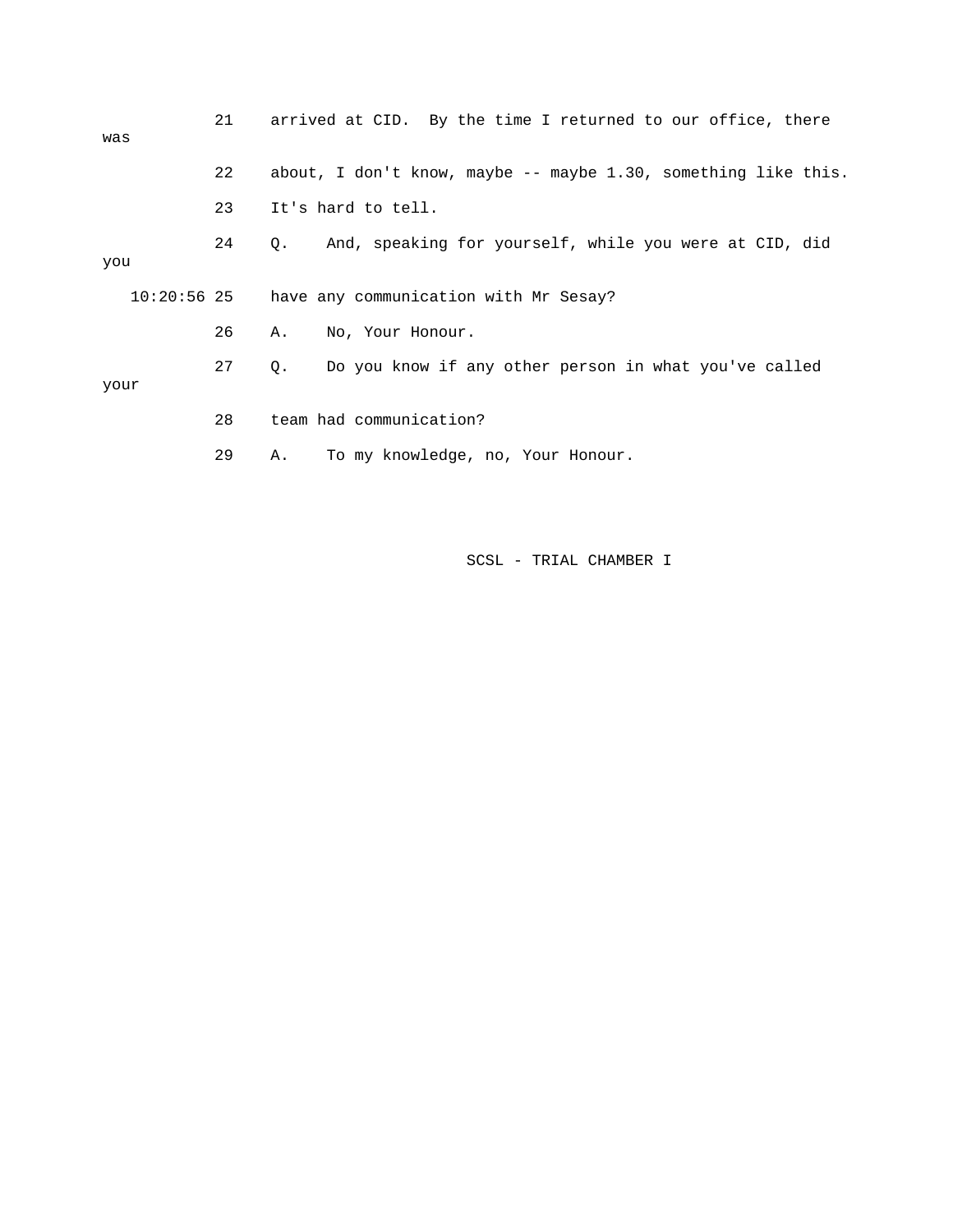|               |              |         | SESAY ET AL                                                    |                                            |  |
|---------------|--------------|---------|----------------------------------------------------------------|--------------------------------------------|--|
| Page 17       |              |         | 12 JUNE 2007                                                   | OPEN SESSION                               |  |
|               |              |         |                                                                |                                            |  |
|               |              |         |                                                                |                                            |  |
|               | $\mathbf{1}$ | Q.      | You've talked about a transfer to Jui. Now, from what I        |                                            |  |
|               | 2            |         | understand of your answer, you did not go to Jui.              |                                            |  |
|               | 3            | Α.      | That's correct, Your Honour.                                   |                                            |  |
| took          | 4            | Q.      | Do you have any knowledge of events or anything that           |                                            |  |
| 10:21:39      | 5            |         | place at Jui?                                                  |                                            |  |
|               | 6            | Α.      | Aside from a call I received from John Berry, no, Your         |                                            |  |
|               | 7            | Honour. |                                                                |                                            |  |
|               | 8            | Q.      | So, you've referred to a call. What can you say about          |                                            |  |
|               | 9            | that?   |                                                                |                                            |  |
| $10:21:53$ 10 |              | Α.      | I received a telephone -- telephone call from Mr John          |                                            |  |
| to            | 11           |         | Berry, advising me that Mr Issa Sesay had expressed his wishes |                                            |  |
|               | 12           |         | communicate -- to collaborate, to talk to the Office the       |                                            |  |
|               | 13           |         | Prosecutor, to the investigator of the Office of the           |                                            |  |
| Prosecutor.   |              |         |                                                                |                                            |  |
| you           | 14           | Q.      | Can you say when it was that you or where you were when        |                                            |  |
| $10:22:28$ 15 |              |         | received that phone call?                                      |                                            |  |
|               | 16           | Α.      | I was Seaview, at the Office of the Prosecutor on Spur         |                                            |  |
|               | 17           | Road.   |                                                                |                                            |  |
|               | 18           |         | The time, when you received the phone call<br>JUDGE ITOE:      |                                            |  |
|               | 19           |         | from Mr Berry?                                                 |                                            |  |
| $10:22:43$ 20 |              |         | THE WITNESS:                                                   | I don't -- I think it was around 2.00, but |  |
|               | 21           |         | I'm not sure.                                                  |                                            |  |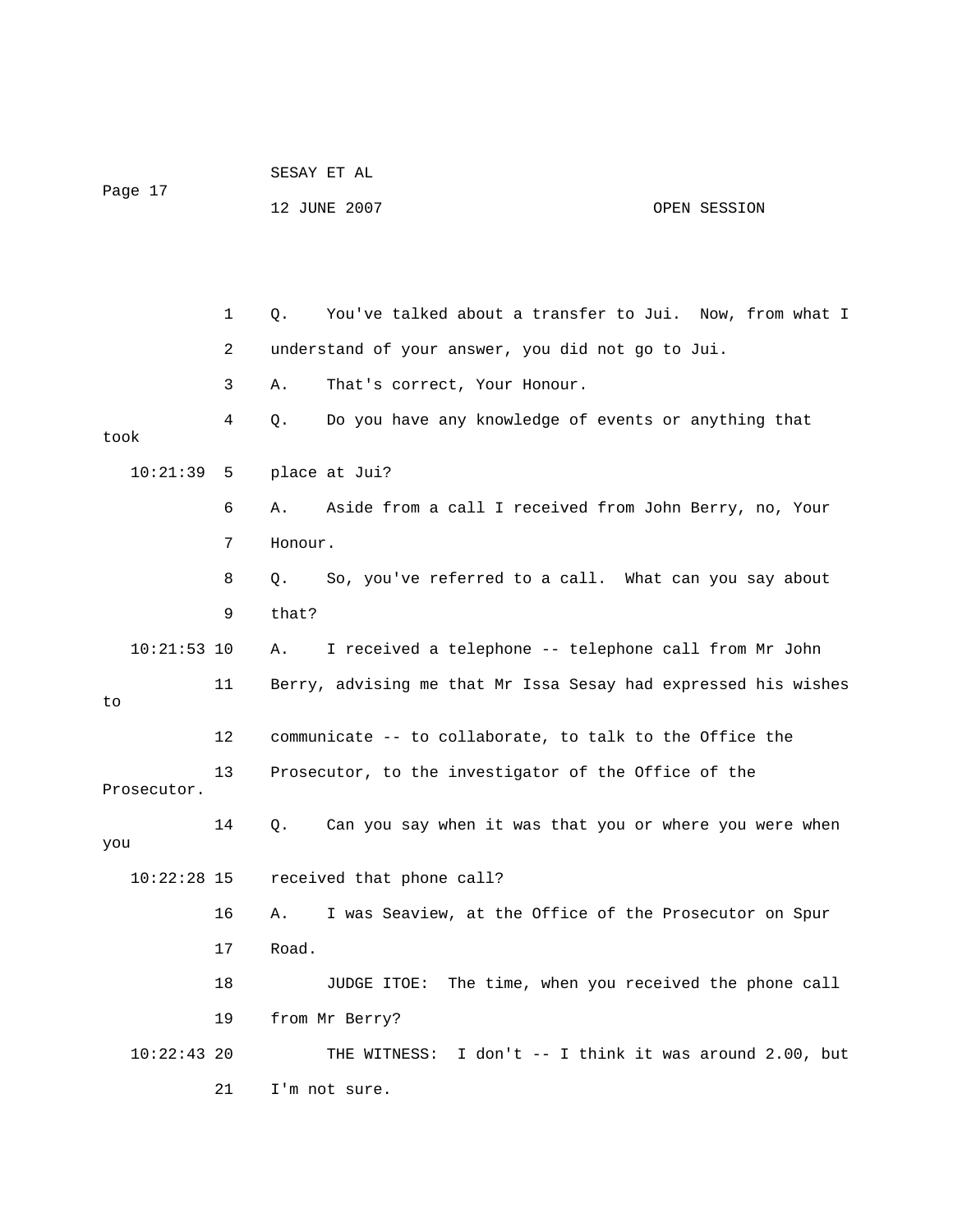|               | 22 | MR HARRISON:                                                   |
|---------------|----|----------------------------------------------------------------|
|               | 23 | So after receiving that phone call, did you do anything?<br>Q. |
| Police        | 24 | Yes. Arrangements were made with the Sierra Leonean<br>А.      |
| $10:22:59$ 25 |    | to split the convoy, to take Mr Sesay out of that convoy, that |
|               | 26 | was to continue on to Hastings and to have Mr Sesay brought to |
|               | 27 | the Office of the Prosecutor, at Seaview on Spur Road.         |
|               | 28 | When you're talking about arrangements being made, can<br>Q.   |
| you           |    |                                                                |
|               | 29 | name what you're talking about?                                |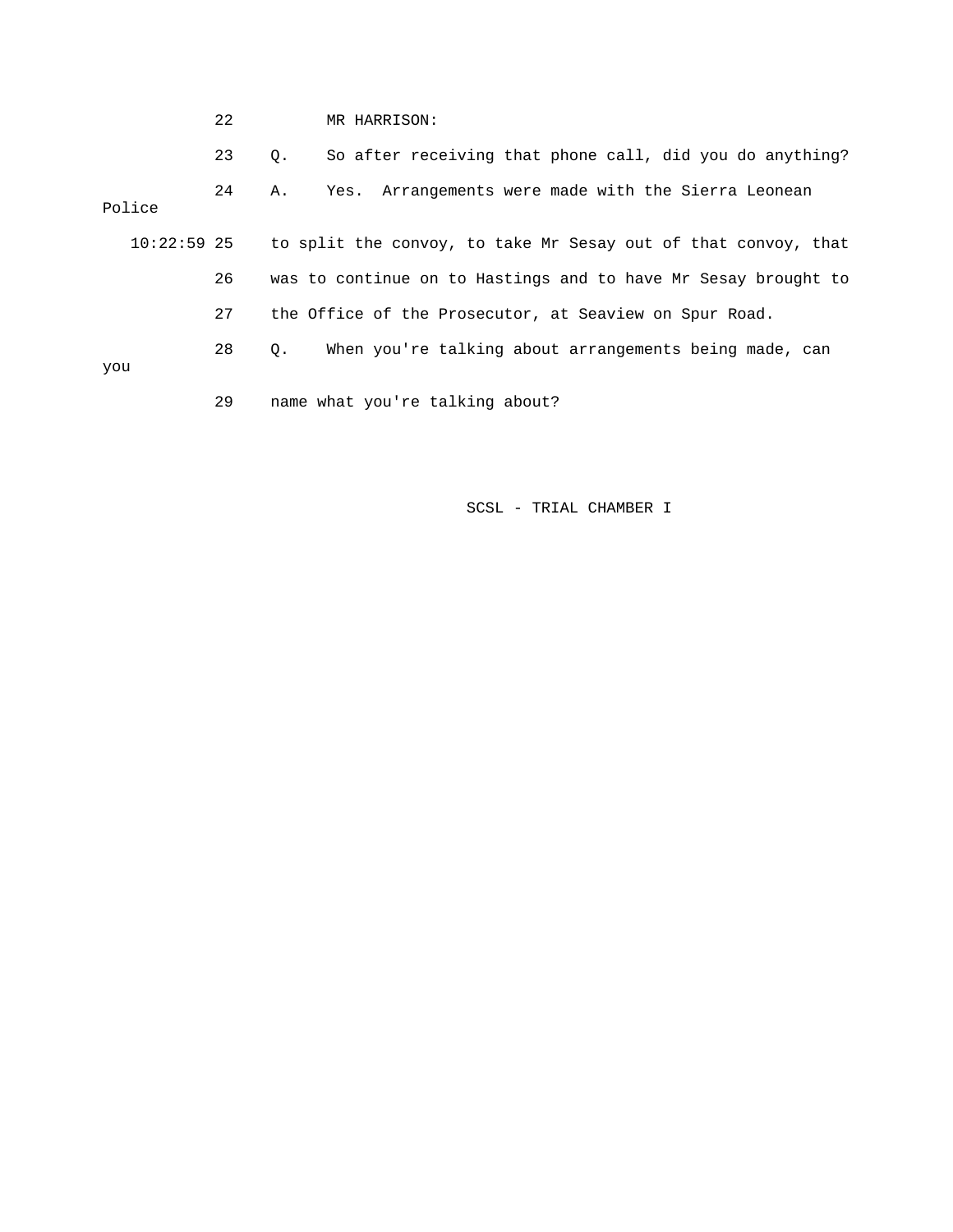|                    |              | SESAY ET AL                                                          |  |  |
|--------------------|--------------|----------------------------------------------------------------------|--|--|
| Page 18            |              | 12 JUNE 2007<br>OPEN SESSION                                         |  |  |
|                    |              |                                                                      |  |  |
|                    |              |                                                                      |  |  |
|                    | $\mathbf{1}$ | Well, the transport of Mr Sesay by Sierra Leonean police<br>Α.       |  |  |
| officer.<br>2      |              |                                                                      |  |  |
|                    | 3            | So at that time, when events are taking place at Jui, do<br>Q.       |  |  |
|                    | 4            | you know in whose custody Mr Sesay was?                              |  |  |
| 10:24:01<br>police | 5            | He was -- he was still in custody of the arresting<br>Α.             |  |  |
|                    | 6            | officer from the Sierra Leonean Police.                              |  |  |
|                    | 7            | Do you know who that person was?<br>Q.                               |  |  |
|                    | 8            | I know the name, Lamin something. Lito [sic] Lamin, I<br>Α.          |  |  |
|                    | 9            | believe.                                                             |  |  |
| $10:24:37$ 10      |              | Now, you've talked about this telephone call that you<br>$Q_{\star}$ |  |  |
|                    | 11           | received. Did anything happen as a result of it?                     |  |  |
| Sierra             | 12           | Mr Sesay was transported in a motorcade by the<br>Α.<br>Yes.         |  |  |
|                    | 13           | Leonean Police to the -- our office, called Seaview, on Spur         |  |  |
|                    | 14           | Road.                                                                |  |  |
| $10:25:11$ 15      |              | And what happened then?<br>О.                                        |  |  |
| the                | 16           | He was taken to a $-$ - we had a series of office behind<br>Α.       |  |  |
| at                 | 17           | main building that are basically container like we have here         |  |  |
| container          | 18           | the Court. And he was taken to one of those container,               |  |  |
|                    | 19           | number four, which was a container that we use as an interview       |  |  |
| $10:25:35$ 20      |              | room.                                                                |  |  |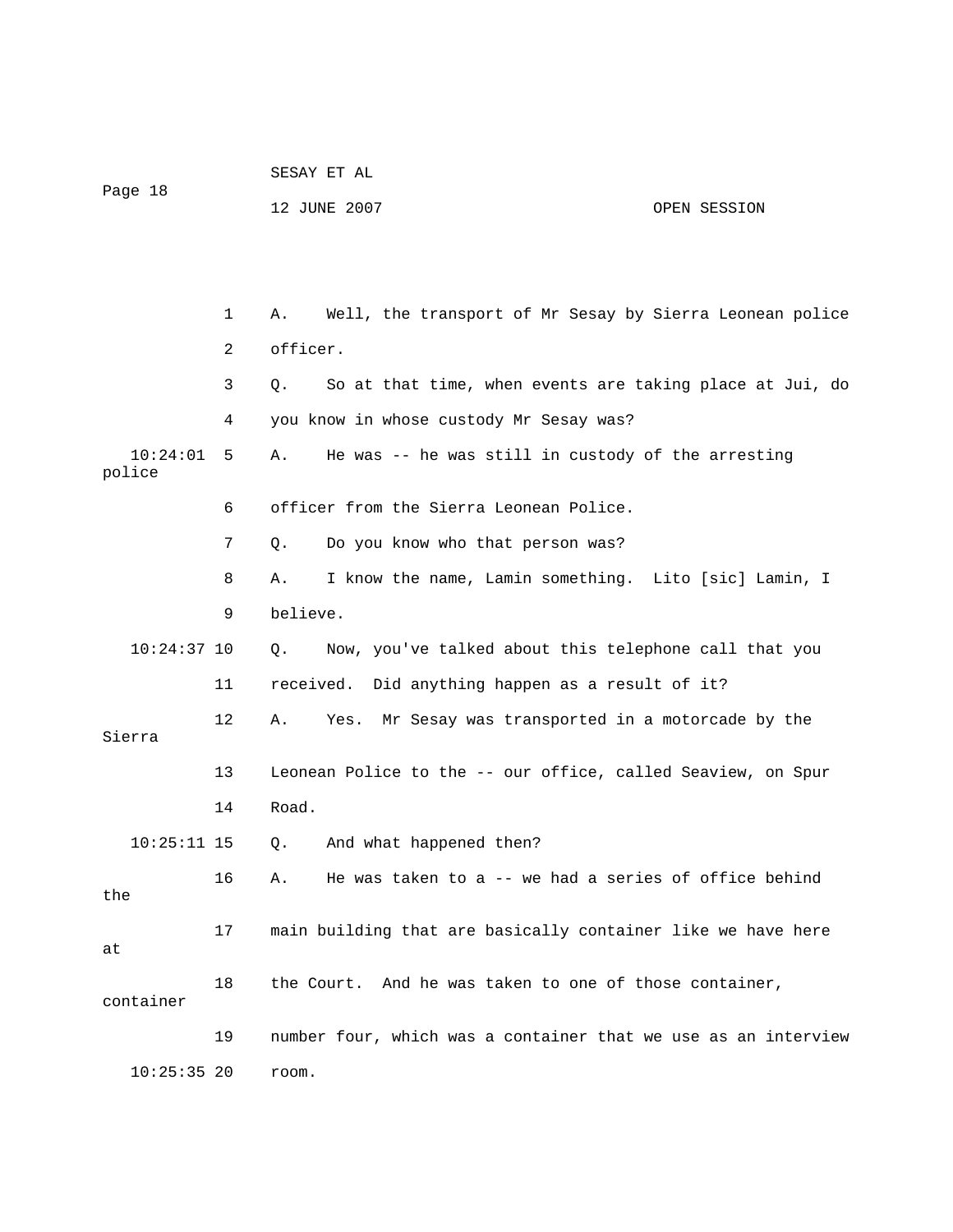| to            | 21 | Do you know who it was who transported Mr Sesay from Jui<br>Q. |
|---------------|----|----------------------------------------------------------------|
|               | 22 | Seaview?                                                       |
| it            | 23 | I don't know in which vehicle he was and with who, but<br>Α.   |
|               | 24 | was a Sierra Leonean police.                                   |
| $10:26:07$ 25 |    | Now, you've talked about a container at Seaview; what<br>Q.    |
|               | 26 | happened next?                                                 |
|               | 27 | Mr Sesay was brought into the container at Seaview. And<br>Α.  |
| was           | 28 | this is the first time that I personally met him and saw him,  |
|               | 29 | about 3.00, I believe, in the afternoon.                       |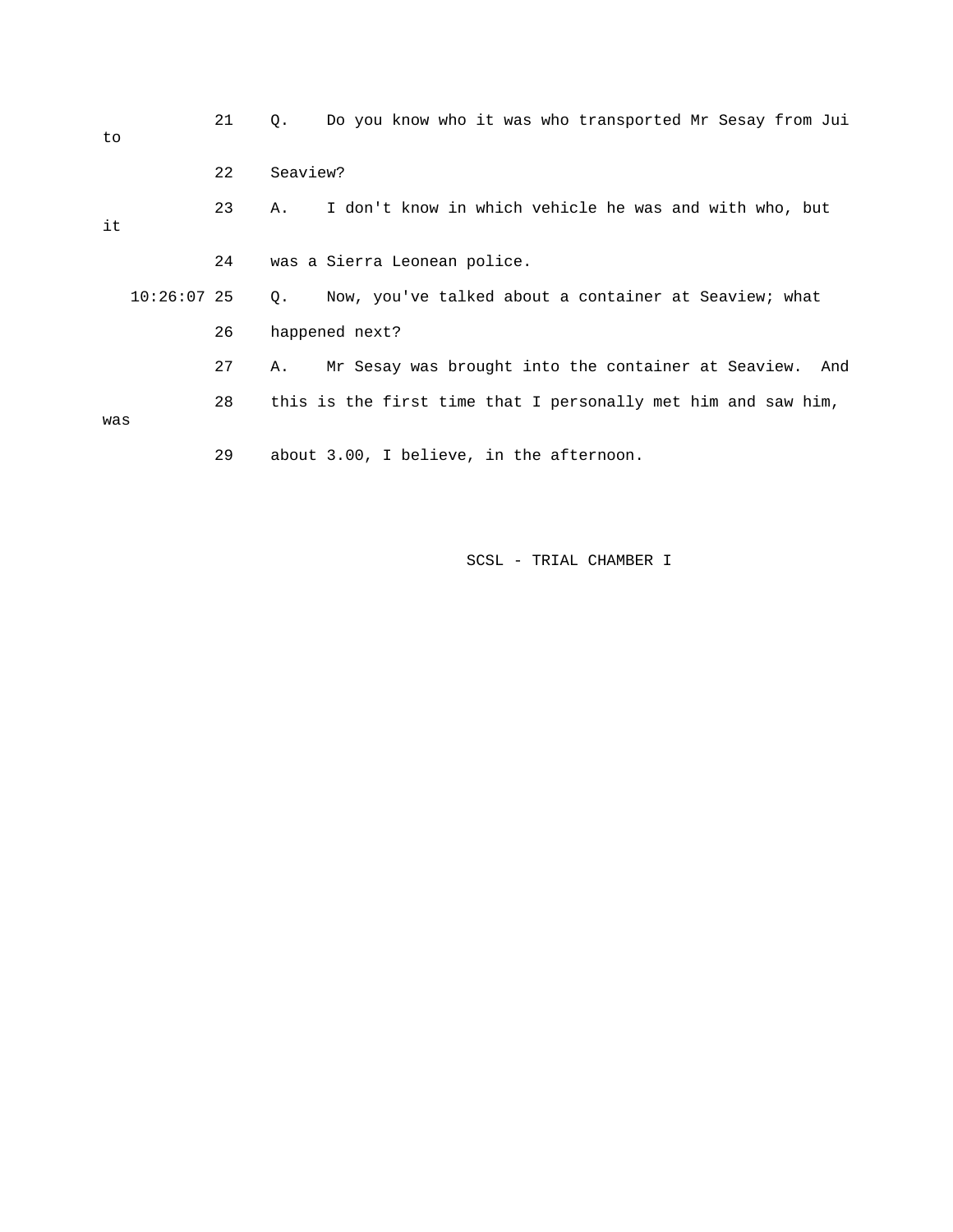| Page 19 |               |              |                                                                |                                           |
|---------|---------------|--------------|----------------------------------------------------------------|-------------------------------------------|
|         |               |              | 12 JUNE 2007                                                   | OPEN SESSION                              |
|         |               |              |                                                                |                                           |
|         |               |              |                                                                |                                           |
|         |               |              |                                                                |                                           |
|         |               | $\mathbf{1}$ | And who was present at that time when you met Mr Sesay?<br>Q.  |                                           |
|         |               | 2            | There was the court reporter, Ms Stacey Donison, Joseph<br>Α.  |                                           |
|         |               | 3            | Saffa, one of the SLP officer, and myself.                     |                                           |
|         |               | 4            | And it may help the Court to know now just who Mr Joseph<br>Q. |                                           |
|         | 10:27:20      | 5            | Saffa is?                                                      |                                           |
|         |               | 6            | Mr Joseph Saffa is a Sierra Leonean police officer who's<br>Α. |                                           |
|         | section       | 7            | been attached to the Special Court, to the investigation       |                                           |
|         | 2002,         | 8            | at the Special Court, since the beginning, since September     |                                           |
|         |               | 9            | if not earlier.                                                |                                           |
|         | $10:27:55$ 10 |              | Please continue. Take your time and tell the Court what<br>Q.  |                                           |
|         |               | 11           | happened after you met Mr Sesay.                               |                                           |
|         |               | 12           | We sat at the -- at a desk, table, introduced the person<br>Α. |                                           |
|         |               | 13           | The court reporter, myself and Mr Saffa. And I<br>present:     |                                           |
|         |               | 14           | proceeded to inform Mr Sesay, after I had introduced myself,   |                                           |
| а       | $10:28:20$ 15 |              | about his right advisement. I read that to him: His right as   |                                           |
| for     |               | 16           | suspect/accused; his right under questioning; the procedure    |                                           |
|         | that,         | 17           | video and audiotaping of the interview. I explained to him     |                                           |
| did     |               | 18           | for that day, we were not able to proceed with video but we    |                                           |
|         |               | 19           | have audio and a court reporter present in the room.           |                                           |
|         | $10:29:37$ 20 |              | MR HARRISON:                                                   | I'm going to give to the Court Management |

SESAY ET AL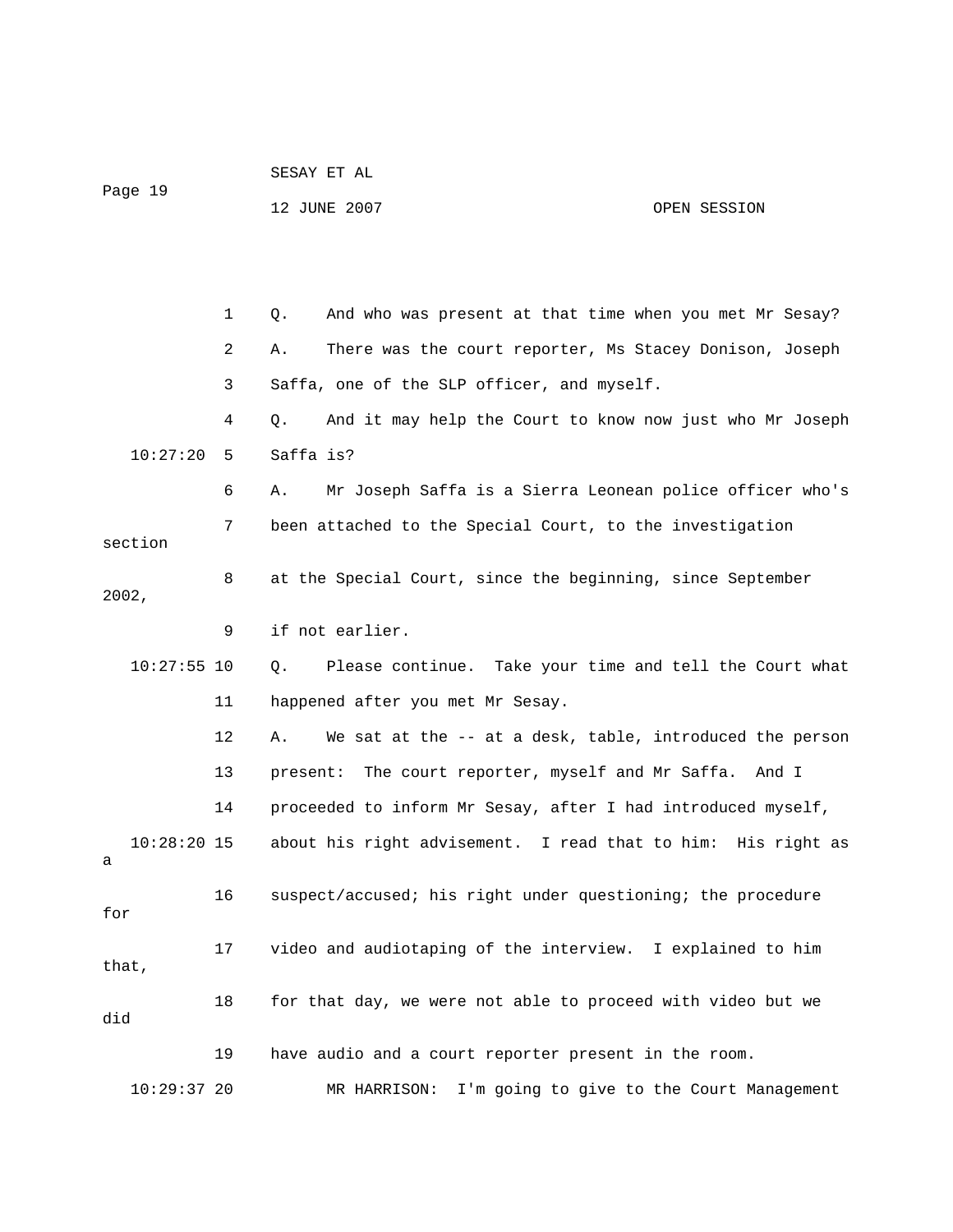| 28302 | 21 | officer a document which is numbered by Court Management as          |
|-------|----|----------------------------------------------------------------------|
| to    | 22 | up to and including 28309. And I'd ask if that could be given        |
|       | 23 | the witness.                                                         |
|       | 24 | I'm asking you to look at that document and to tell the<br>$\circ$ . |
|       |    | 10:30:21 25 Court if you recognise it.                               |
|       | 26 | Yes, I do, Your Honour.<br>Α.                                        |
|       | 27 | How is it that you recognise the document?<br>Q.                     |
| '03.  | 28 | At the top of the document, it has the date, 10 March<br>Α.          |
|       | 29 | and the initial of Joseph Saffa, which I recognise.                  |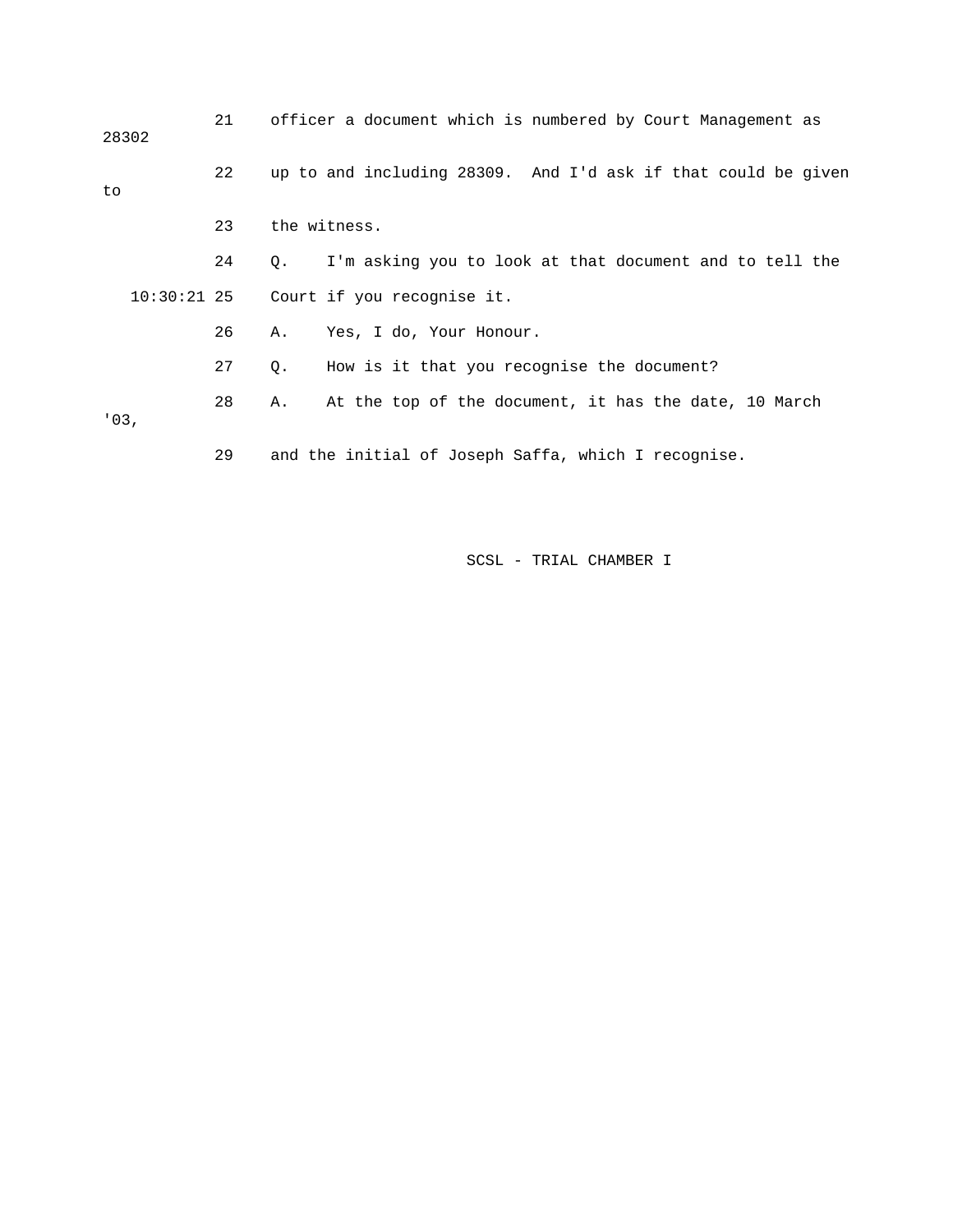| Page 20 | SESAY ET AL  |              |
|---------|--------------|--------------|
|         | 12 JUNE 2007 | OPEN SESSION |

| see                  | 1  | When you say the initials of Joseph Saffa, where do you<br>Q.    |
|----------------------|----|------------------------------------------------------------------|
|                      | 2  | those?                                                           |
| the                  | 3  | At the top right-hand corner, Your Honour. Also, I see<br>Α.     |
|                      | 4  | initial of Issa Sesay, which I recognise, because he put those   |
| 10:31:02             | 5  | initials there in front of me. That's on page 28302, for the     |
|                      | 6  | right advisement, and it continues on page 28303 where, again,   |
| there                | 7  | Mr Sesay put his initial. And I had asked him to circle --       |
|                      | 8  | is a question before the initial, and he circled the answer,     |
|                      | 9  | "yes," at all three question.                                    |
| $10:31:42$ 10<br>you |    | And if you could just continue on to the next page; do<br>Q.     |
|                      | 11 | recognise that?                                                  |
|                      | 12 | Yes, I do.<br>Α.                                                 |
|                      | 13 | What is it?<br>Q.                                                |
| Article              | 14 | This page, 28304, is the right of the accused under<br>Α.        |
| $10:32:00$ 15        |    | 17 of the Statute.                                               |
|                      | 16 | Why is that there?<br>Q.                                         |
|                      | 17 | Excuse me?<br>Α.                                                 |
|                      | 18 | Why is that there?<br>Q.                                         |
|                      | 19 | That was part of the package for -- that we had prepared<br>Α.   |
| $10:32:16$ 20        |    | at -- the Prosecution had prepared a package for each of the     |
|                      | 21 | This package was given to the arresting officer from<br>accused. |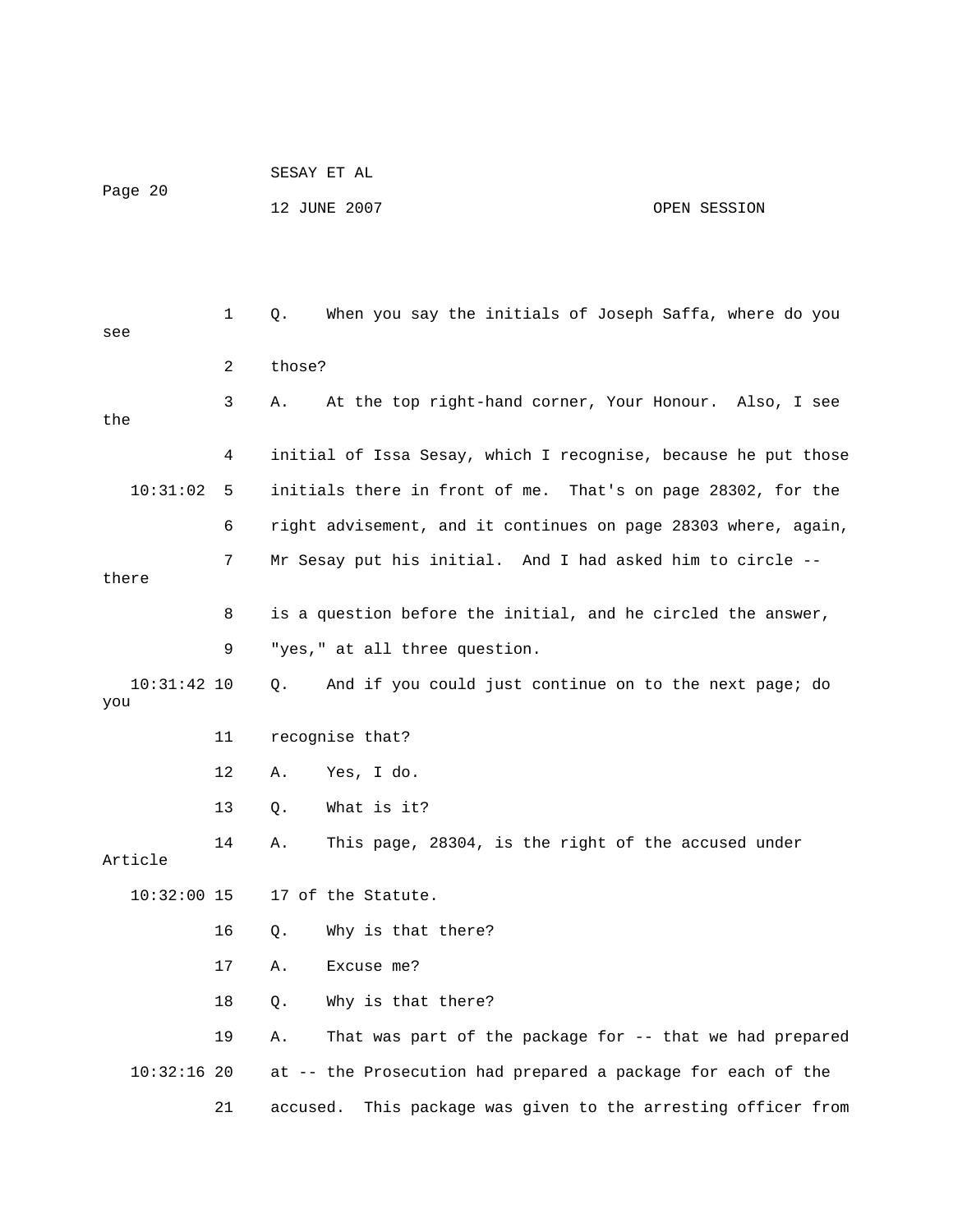|               | 22 | the Sierra Leone Police. Each arresting -- each dedicated    |
|---------------|----|--------------------------------------------------------------|
| our           | 23 | arresting officer had the same package. We had a package for |
|               | 24 | own copy for our own working -- as our own working copy.     |
| $10:32:36$ 25 |    | JUDGE ITOE: Mr Morissette.                                   |
|               | 26 | THE WITNESS: And it included --                              |
|               | 27 | JUDGE ITOE: Mr Morissette.                                   |
|               | 28 | THE WITNESS: Yes, sir.                                       |
| in            | 29 | JUDGE ITOE: What you're saying is that, what you have        |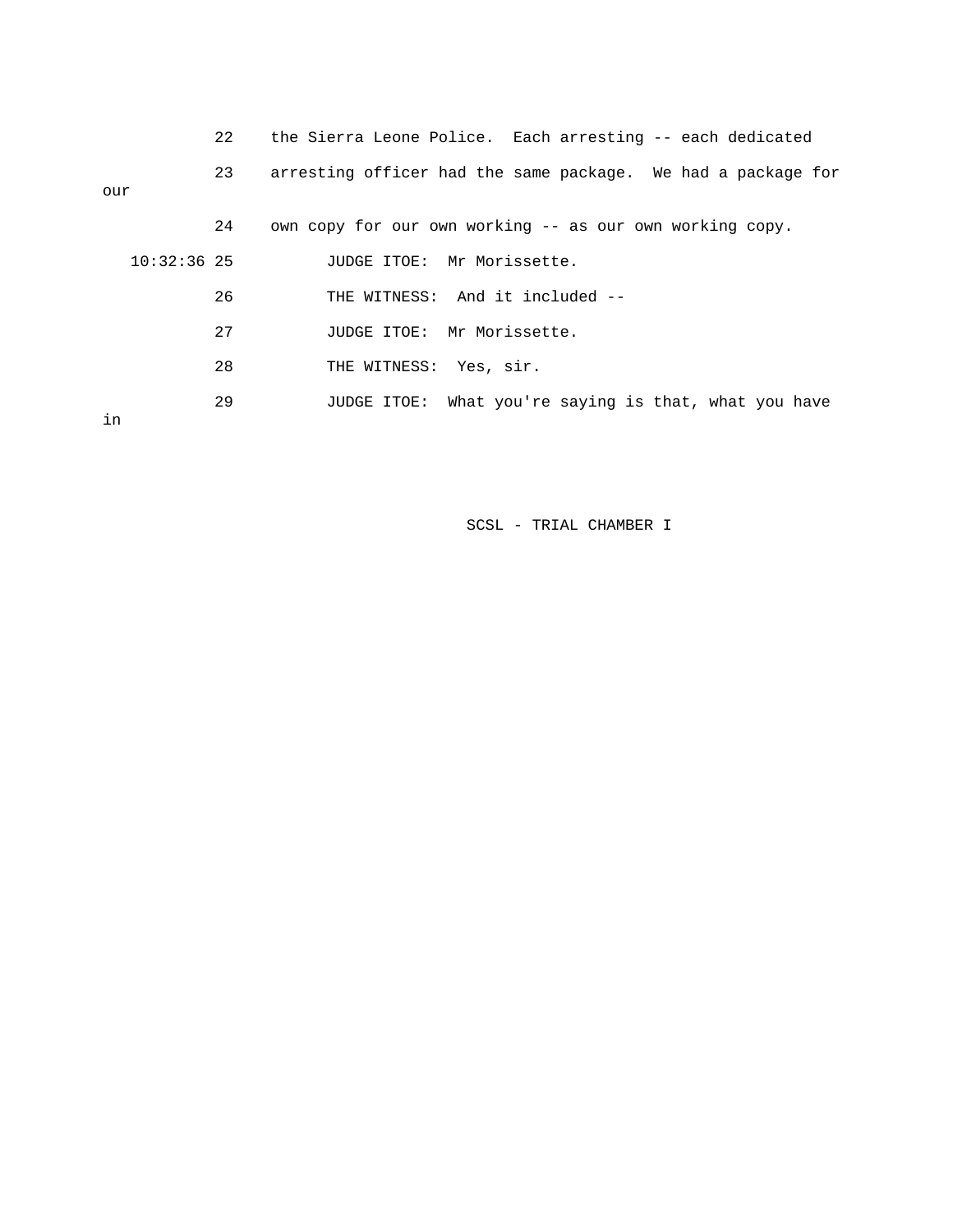|                       |    | SESAY ET AL                                                    |              |  |
|-----------------------|----|----------------------------------------------------------------|--------------|--|
| Page 21               |    | 12 JUNE 2007                                                   | OPEN SESSION |  |
|                       |    |                                                                |              |  |
|                       |    |                                                                |              |  |
|                       | 1  | front of you, was given to the arresting Sierra Leonean police |              |  |
|                       | 2  | officers.                                                      |              |  |
|                       | 3  | THE WITNESS: A package, the same --                            |              |  |
|                       | 4  | JUDGE ITOE:<br>The same package which you also had in your     |              |  |
| 10:33:00              | 5  | office?                                                        |              |  |
|                       | 6  | THE WITNESS: Yes.                                              |              |  |
|                       | 7  | For these purposes, you were using the<br>JUDGE ITOE:          |              |  |
| package               | 8  |                                                                |              |  |
|                       |    | in your office?                                                |              |  |
|                       | 9  | THE WITNESS: Yes. That's correct.                              |              |  |
| $10:33:07$ 10         |    | JUDGE ITOE:<br>Thank you.                                      |              |  |
|                       | 11 | MR HARRISON:                                                   |              |  |
| bit                   | 12 | Perhaps I could just indicate, I think you're having a<br>Q.   |              |  |
|                       | 13 | of trouble with your earphones. Some people find that if they  |              |  |
|                       | 14 | simply turn them to the back it might be a little bit more     |              |  |
| $10:33:27$ 15<br>next |    | comfortable. And I think -- could you just turn over to the    |              |  |
| οf                    | 16 | page in that document? Do you have something called a warrant  |              |  |
|                       | 17 | Sorry, before you get to that, I think there is<br>arrest?     |              |  |
|                       | 18 | something called an inventory?                                 |              |  |
|                       | 19 | Α.<br>That's correct.                                          |              |  |
| $10:33:46$ 20         |    | Could you just briefly tell the Court why that's there?<br>Q.  |              |  |
|                       | 21 | Again, that was to be used -- like I said, the package<br>Α.   |              |  |
| was                   |    |                                                                |              |  |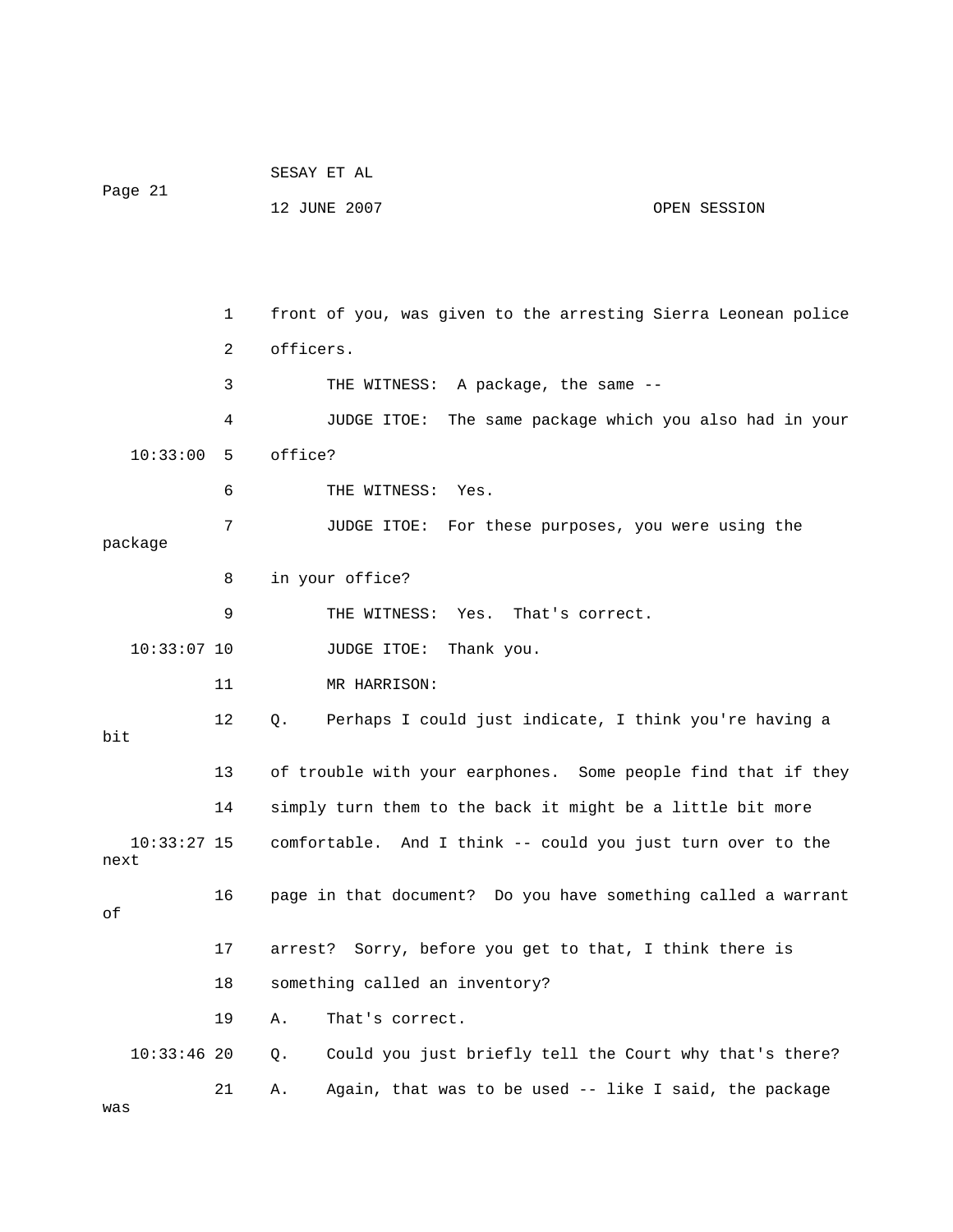|        | 22 | prepared for everybody, the same package, identical. But this             |
|--------|----|---------------------------------------------------------------------------|
| was    | 23 | form would have been used by the arresting officer, if there              |
| at     | 24 | anything that there was going to be taken away from Mr Sesay              |
|        |    | 10:34:07 25 the time of the arrest. So I did not have to deal with this - |
|        | 26 | this part of the package.                                                 |
| one,   | 27 | The document that I jumped to a bit quickly, the next<br>Q.               |
|        | 28 | do you see that? I think it's called a warrant of arrest?                 |
| recall | 29 | That's correct. That's a warrant of arrest, which I<br>Α.                 |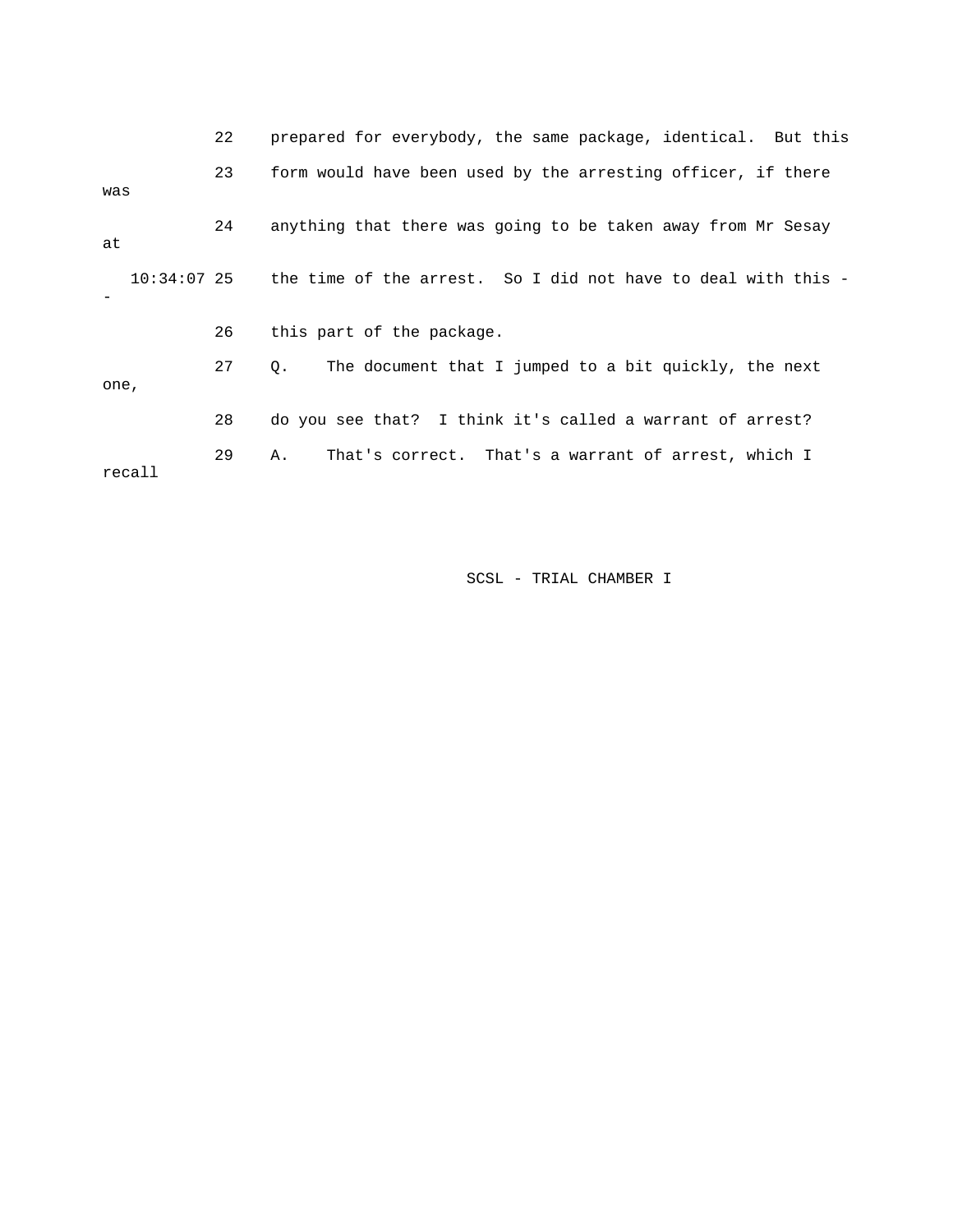|                 |    | SESAY ET AL                                                    |                                        |  |
|-----------------|----|----------------------------------------------------------------|----------------------------------------|--|
| Page 22         |    | 12 JUNE 2007                                                   | OPEN SESSION                           |  |
|                 |    |                                                                |                                        |  |
|                 |    |                                                                |                                        |  |
|                 | 1  | also reading to the accused.                                   |                                        |  |
|                 | 2  | And when was it that you did that?<br>Q.                       |                                        |  |
| did             | 3  | At Seaview, when the accused -- at the same time that I<br>Α.  |                                        |  |
|                 | 4  | the right of advisement and the right of suspect during        |                                        |  |
| 10:34:44<br>all | 5  | investigation, the recording, questioning of suspect; it was   |                                        |  |
|                 | 6  | done one after -- one after the other.                         |                                        |  |
|                 | 7  | MR HARRISON: The Prosecution would be applying for that        |                                        |  |
| not             | 8  | document to become the first exhibit on the voir dire.         | I'm                                    |  |
|                 | 9  | sure what the Court's preference is.                           |                                        |  |
| $10:35:12$ 10   |    | PRESIDING JUDGE: You mean the warrant of arrest?               |                                        |  |
|                 | 11 | MR HARRISON: No, no, the entire document.                      |                                        |  |
|                 | 12 | PRESIDING JUDGE: It's one package?                             |                                        |  |
|                 | 13 | MR HARRISON: Yes. It may be --                                 |                                        |  |
|                 | 14 | PRESIDING JUDGE: At this stage?                                |                                        |  |
| $10:35:20$ 15   |    | MR HARRISON:<br>$A$ --                                         |                                        |  |
|                 | 16 | PRESIDING JUDGE: Very well.                                    |                                        |  |
|                 | 17 | -- on the voir dire.<br>MR HARRISON:                           |                                        |  |
|                 | 18 | PRESIDING JUDGE:                                               | Well, we can give it number one in the |  |
| distinct        | 19 | voir dire, whichever, as long as we keep a separate and        |                                        |  |
| $10:35:31$ 20   |    | numbering scheme from the exhibit numbering scheme of the main |                                        |  |
|                 | 21 | trial. Mr Jordash, do you have any objection to the document   |                                        |  |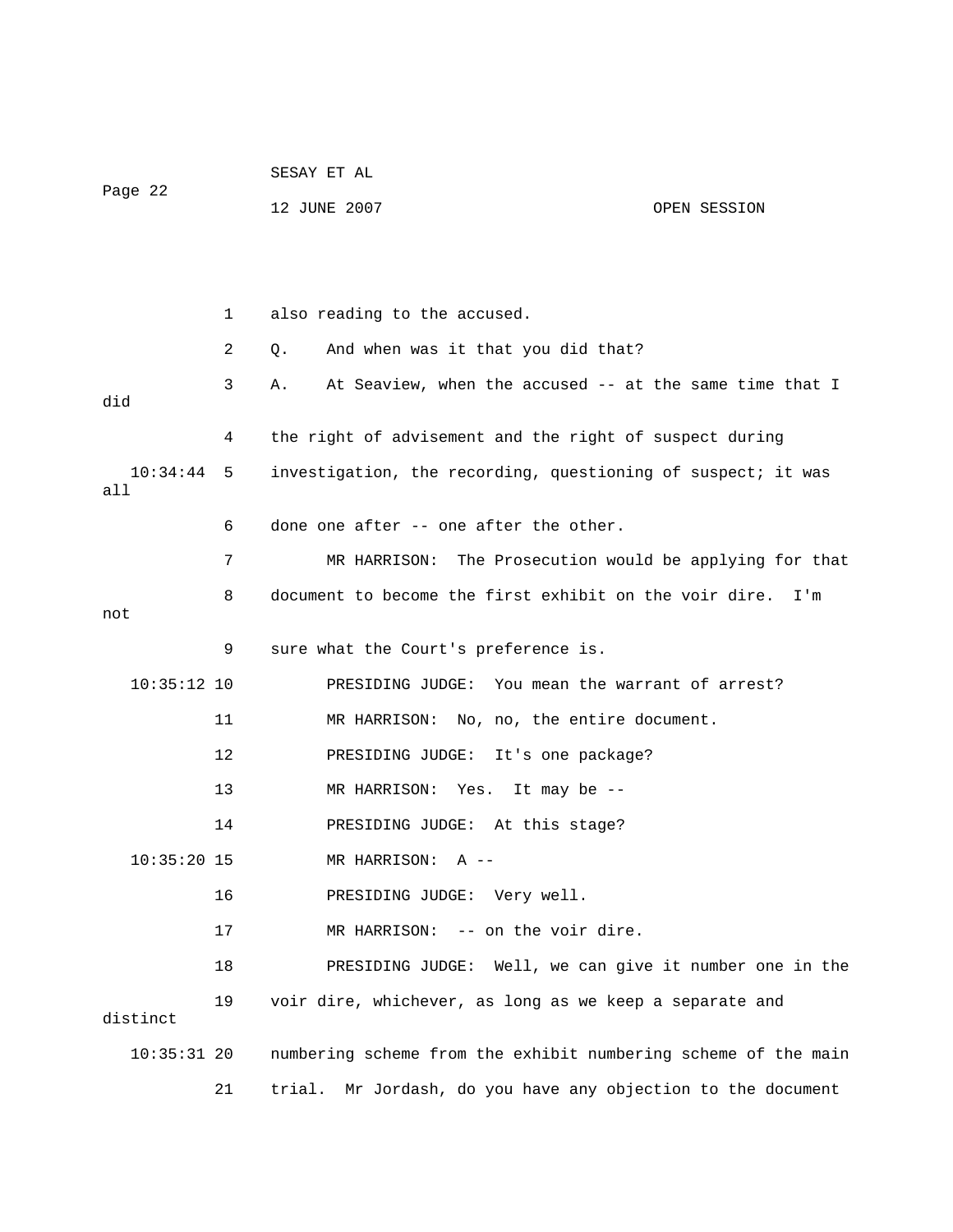22 being received in evidence?

 23 MR JORDASH: I don't, but may I have a very brief look at 24 it. I just -- 10:35:55 25 PRESIDING JUDGE: Very well. Good. Quite. We --

of

27 something.

 28 PRESIDING JUDGE: Yes. Madam Courtroom Officer, please 29 show it to Mr Jordash.

26 MR JORDASH: [Overlapping speakers] I want to be sure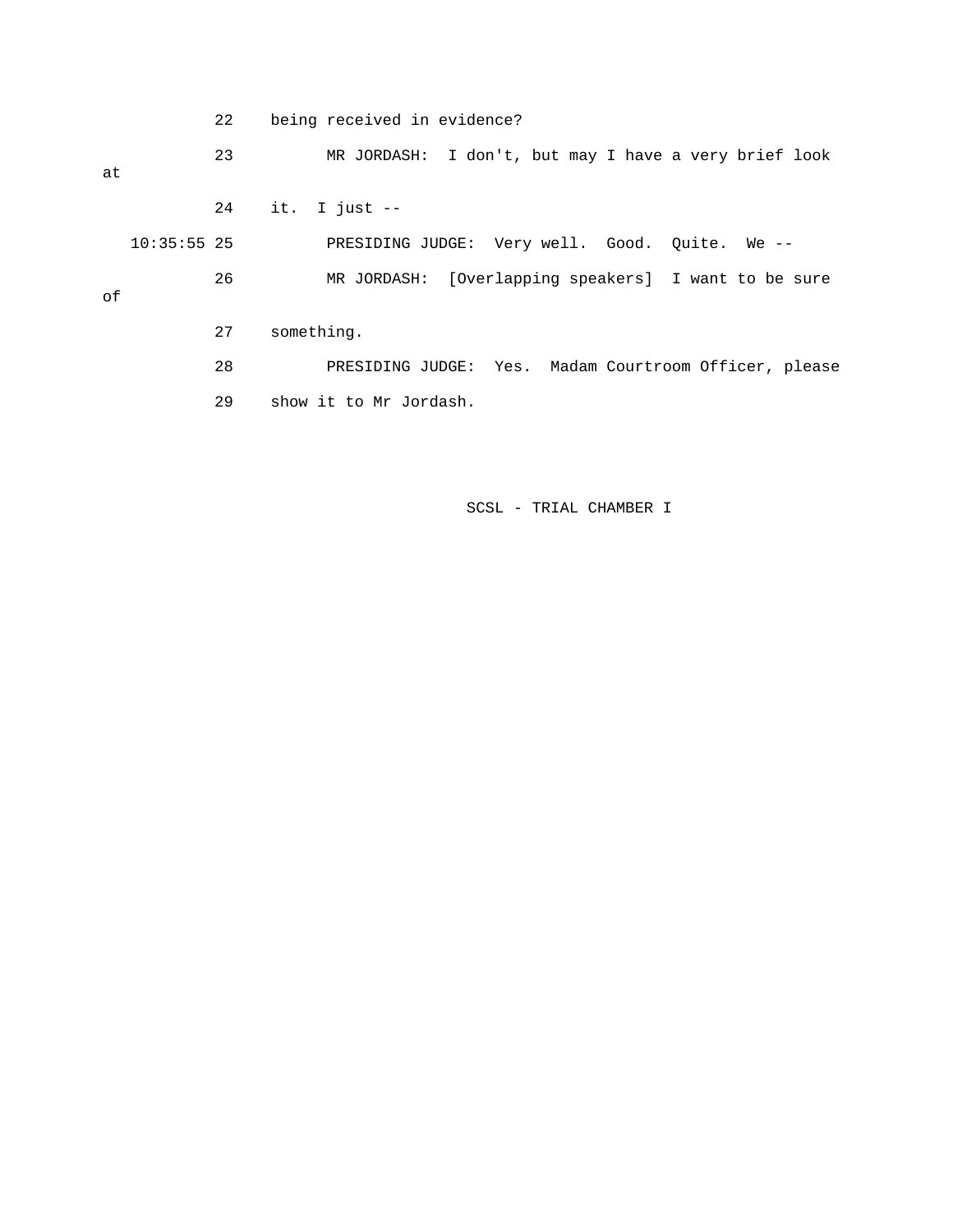|                        |                 | SESAY ET AL                                                 |              |
|------------------------|-----------------|-------------------------------------------------------------|--------------|
| Page 23                |                 | 12 JUNE 2007                                                | OPEN SESSION |
|                        |                 |                                                             |              |
|                        |                 |                                                             |              |
|                        | 1               | MR JORDASH: Thank you. I have no objection.                 |              |
|                        | 2               | PRESIDING JUDGE: Thank you. Am I to give the gentlemen      |              |
| matter;                | 3               | the other accused have no -- they have no locus in this     |              |
|                        | 4               | am I right? Or do I, as a matter of courtesy --             |              |
| 10:36:30               | 5               | JUDGE BOUTET: I don't think they have --                    |              |
| they                   | 6               | PRESIDING JUDGE: No, they don't. Yeah, I'm sure that        |              |
|                        | 7               | acquiesce. I'm sure they have no locus --                   |              |
|                        | 8               | JUDGE BOUTET: Mr Touray, you were about to stand up.        |              |
|                        | 9               | PRESIDING JUDGE: -- unless they can argue --                |              |
| $10:36:42$ 10          |                 | MR TOURAY: I'd restrain myself.                             |              |
|                        | 11              | PRESIDING JUDGE: Well the document will be received in      |              |
| the                    | 12 <sup>°</sup> | evidence and it will be marked -- is there a preference for |              |
|                        | 13              | lettering -- a letter designation? Or number one or A,      |              |
|                        | 14              | whichever.                                                  |              |
| 10:36:58 15            |                 | MR HARRISON: The Prosecution would have suggested the       |              |
|                        | 16              | letter A, simply because --                                 |              |
|                        | 17              | JUDGE ITOE: Yes, letter A so there is no confusion.         |              |
|                        |                 |                                                             |              |
|                        | 18              | PRESIDING JUDGE: All right. Yes. We'll receive the          |              |
|                        | 19              | document and mark it Exhibit A.                             |              |
| $10:37:13$ 20<br>dire] |                 | [Exhibit No. A was admitted on the voir                     |              |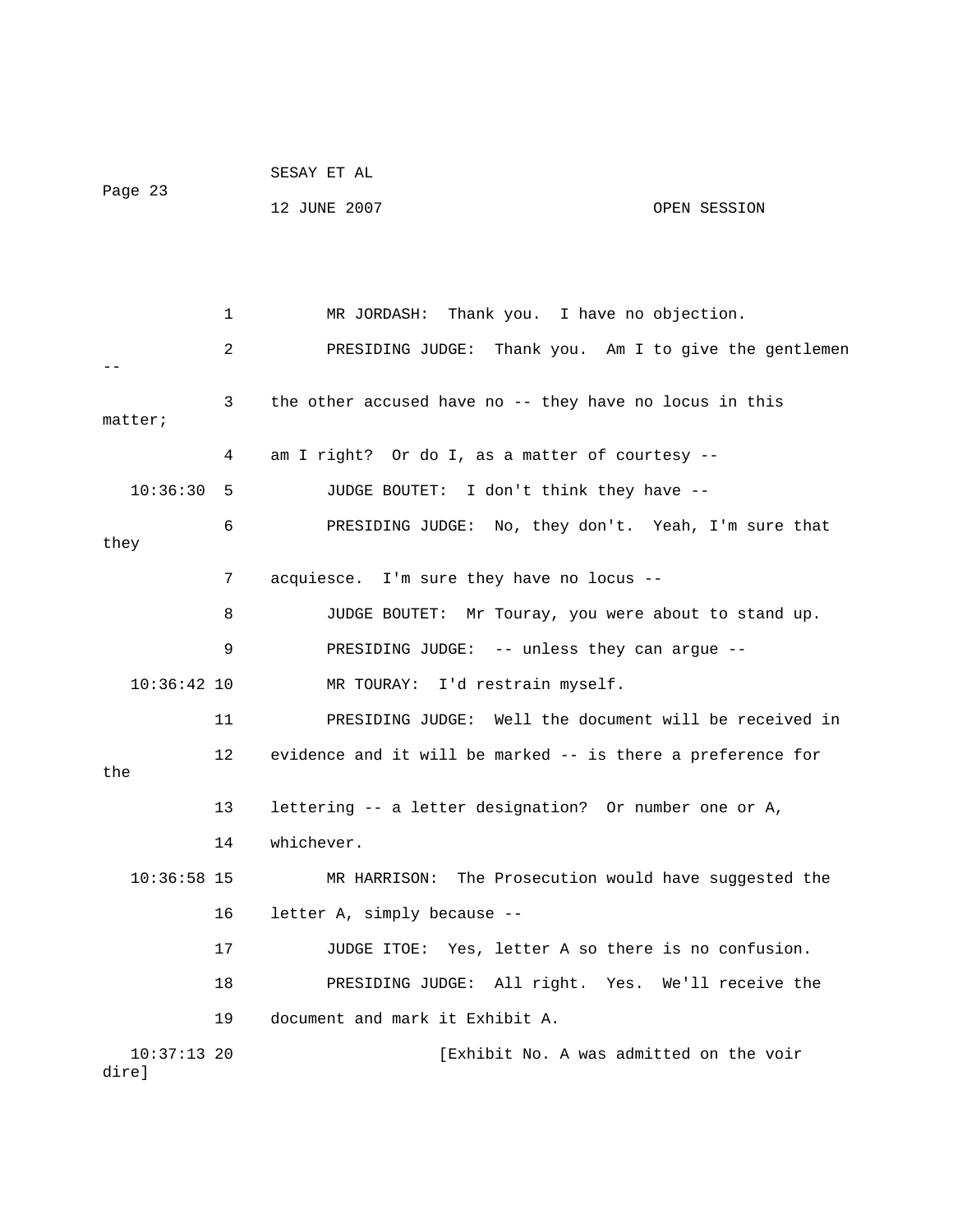| we'll                | 21 | PRESIDING JUDGE: Probably somewhere on that document           |  |
|----------------------|----|----------------------------------------------------------------|--|
| оf                   | 22 | note trial within a trial so that we -- just from an abundance |  |
|                      | 23 | caution. Right. Let's proceed, Mr Harrison.                    |  |
|                      | 24 | MR HARRISON:                                                   |  |
| $10:37:39$ 25<br>Can |    | 0. You have already indicated that there was a recording.      |  |
| recording?           | 26 | you -- do you know if a transcript was prepared of the         |  |
|                      | 27 | Yes, there was, Your Honour.<br>Α.                             |  |
|                      | 28 | And have you had a chance to review that transcript?<br>Q.     |  |
|                      | 29 | Yes. Briefly, Your Honour.<br>Α.                               |  |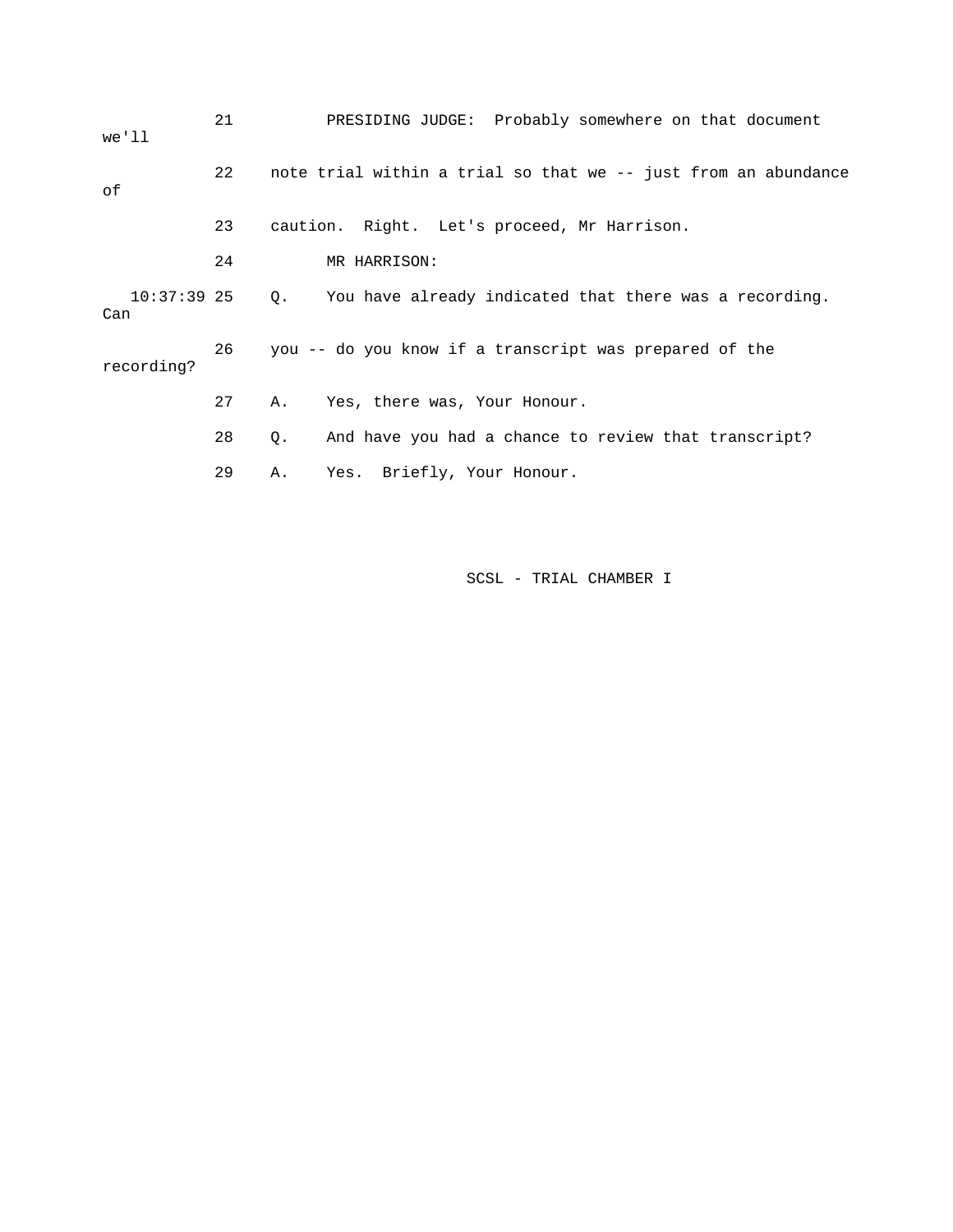|                             |    | SESAY ET AL                                                     |              |
|-----------------------------|----|-----------------------------------------------------------------|--------------|
| Page 24                     |    | 12 JUNE 2007                                                    | OPEN SESSION |
|                             |    |                                                                 |              |
|                             |    |                                                                 |              |
|                             | 1  | And from what you reviewed, was it $-$ does it accurately<br>Q. |              |
|                             | 2  | reflect what took place?                                        |              |
|                             | 3  | Yes, it did.<br>Α.                                              |              |
| admit                       | 4  | MR HARRISON: The Prosecution would like to apply to             |              |
| 10:38:12<br>we              | 5  | the transcript as the next exhibit on the voir dire. And then   |              |
| play,                       | 6  | are suggesting to the Court that the Prosecution could then     |              |
|                             | 7  | what we anticipate would only be a portion of the audio         |              |
| recording                   | 8  | recording, without playing all of it, and then mark the         |              |
| we                          | 9  | as an exhibit as well. So at this point we are trying to --     |              |
| $10:38:39$ 10<br>dealing    |    | are trying to see the most precise and yet helpful way of       |              |
| the                         | 11 | with this evidence. Right now we're simply suggesting that      |              |
| as                          | 12 | Court accept the application that the transcript be admitted    |              |
|                             | 13 | the next exhibit.                                               |              |
|                             | 14 | PRESIDING JUDGE: Very well. Mr Jordash, your response?          |              |
| $10:38:57$ 15<br>correctly, |    | MR JORDASH: If I understand my learned friend                   |              |
| transcript                  | 16 | he is trying to exhibit part of the recording of the            |              |
|                             | 17 | but it cannot be, I would submit, exhibited at this stage.      | It           |
| not                         | 18 | must be -- it can used for the purpose of the voir dire but     |              |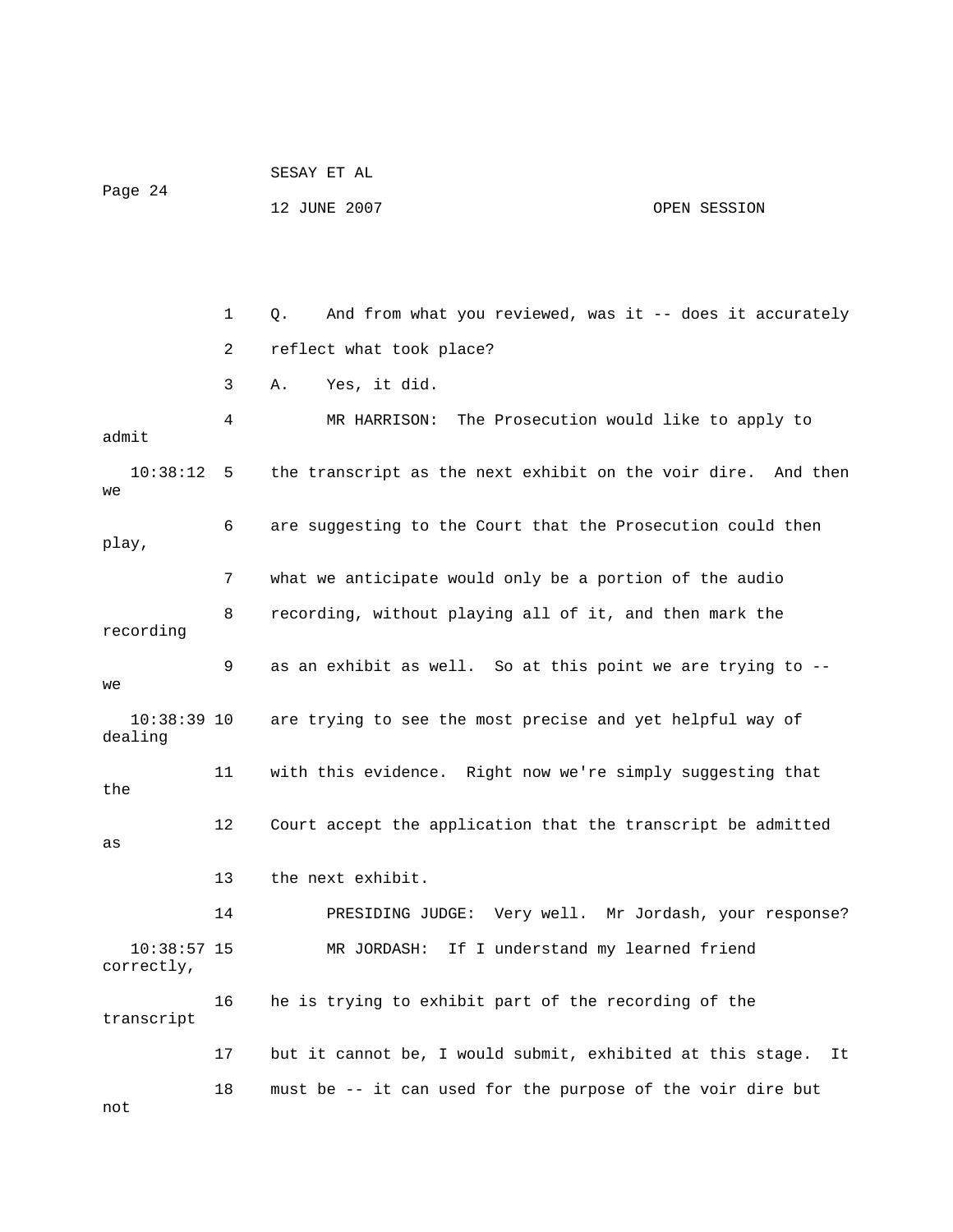|    | That's        | 19 | to be exhibited until there has been a decision about it.             |
|----|---------------|----|-----------------------------------------------------------------------|
|    |               |    | 10:39:31 20 my -- I'm taken somewhat by surprise. That's my response. |
|    |               | 21 | PRESIDING JUDGE: Perhaps Mr Harrison can respond.                     |
| am |               | 22 | MR HARRISON: It is just an exhibit on the voir dire. I                |
|    |               | 23 | not asking -- whenever I ask to exhibit anything in the voir          |
|    |               | 24 | dire --                                                               |
|    | $10:39:50$ 25 |    | PRESIDING JUDGE: It is for the purpose of the voir -- a               |
|    |               | 26 | trial within a trial.                                                 |
|    |               | 27 | MR JORDASH: No objection.                                             |
|    |               | 28 | PRESIDING JUDGE: Very well.                                           |

29 JUDGE ITOE: Just for that, I mean, are we going to --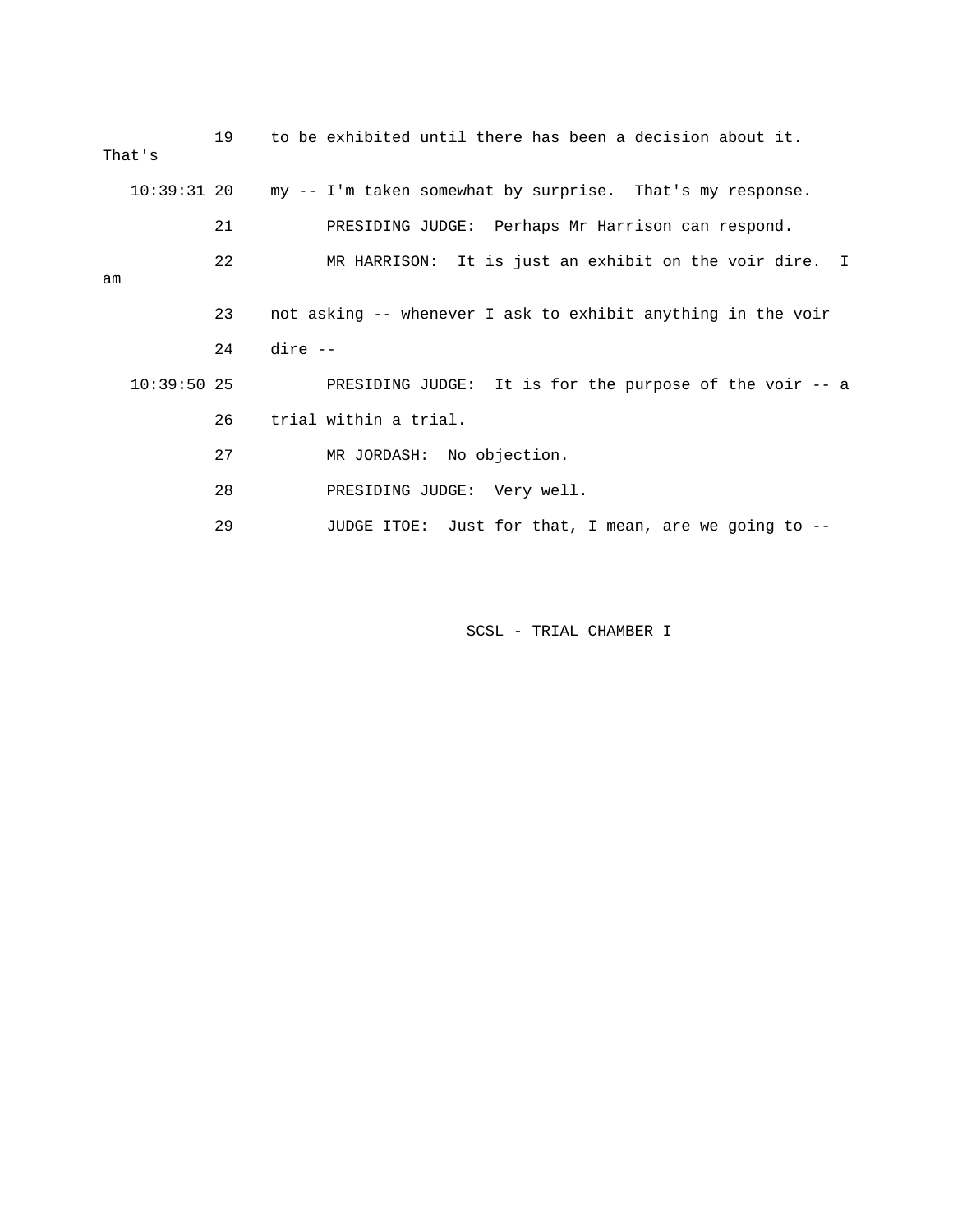| Page 25              |    | 12 JUNE 2007                                                   | OPEN SESSION |
|----------------------|----|----------------------------------------------------------------|--------------|
|                      |    |                                                                |              |
|                      | 1  | PRESIDING JUDGE: We're not going to allow any -- there         |              |
| а                    | 2  | will not be here any sleight of hand. It's just -- we are in   |              |
|                      | 3  | trial within a trial. In other words, the main trial is in     |              |
|                      | 4  | abeyance until we get there.                                   |              |
| 10:40:15             | 5  | MR HARRISON: If I could just make it clear:                    | The          |
|                      | 6  | Prosecution is not at any time trying to ask questions that it |              |
|                      | 7  | says that right now ought to be considered in the trial itself |              |
|                      | 8  | PRESIDING JUDGE: Quite right, yes.                             |              |
|                      | 9  | MR HARRISON: The same applies to exhibits.                     | The same     |
| $10:40:28$ 10        |    | applies --                                                     |              |
|                      | 11 | PRESIDING JUDGE: We are on the same radar screen as the        |              |
|                      | 12 | Prosecution.                                                   |              |
| Chamber's            | 13 | MR HARRISON: So, if I could hand this up to the                |              |
| both                 | 14 | officer with the caveat that because it has been printed on    |              |
| $10:40:44$ 15<br>the |    | sides, I'm going to delete 28332, because that is not part of  |              |
|                      | 16 | transcript of 10 March.                                        |              |
| evidence             | 17 | PRESIDING JUDGE: Very well. We'll receive it in                |              |

18 and mark it exhibit?

SESAY ET AL

19 MS KAMUZORA: Letter B, Your Honour.

10:41:04 20 PRESIDING JUDGE: B, for the purpose of the trial within

a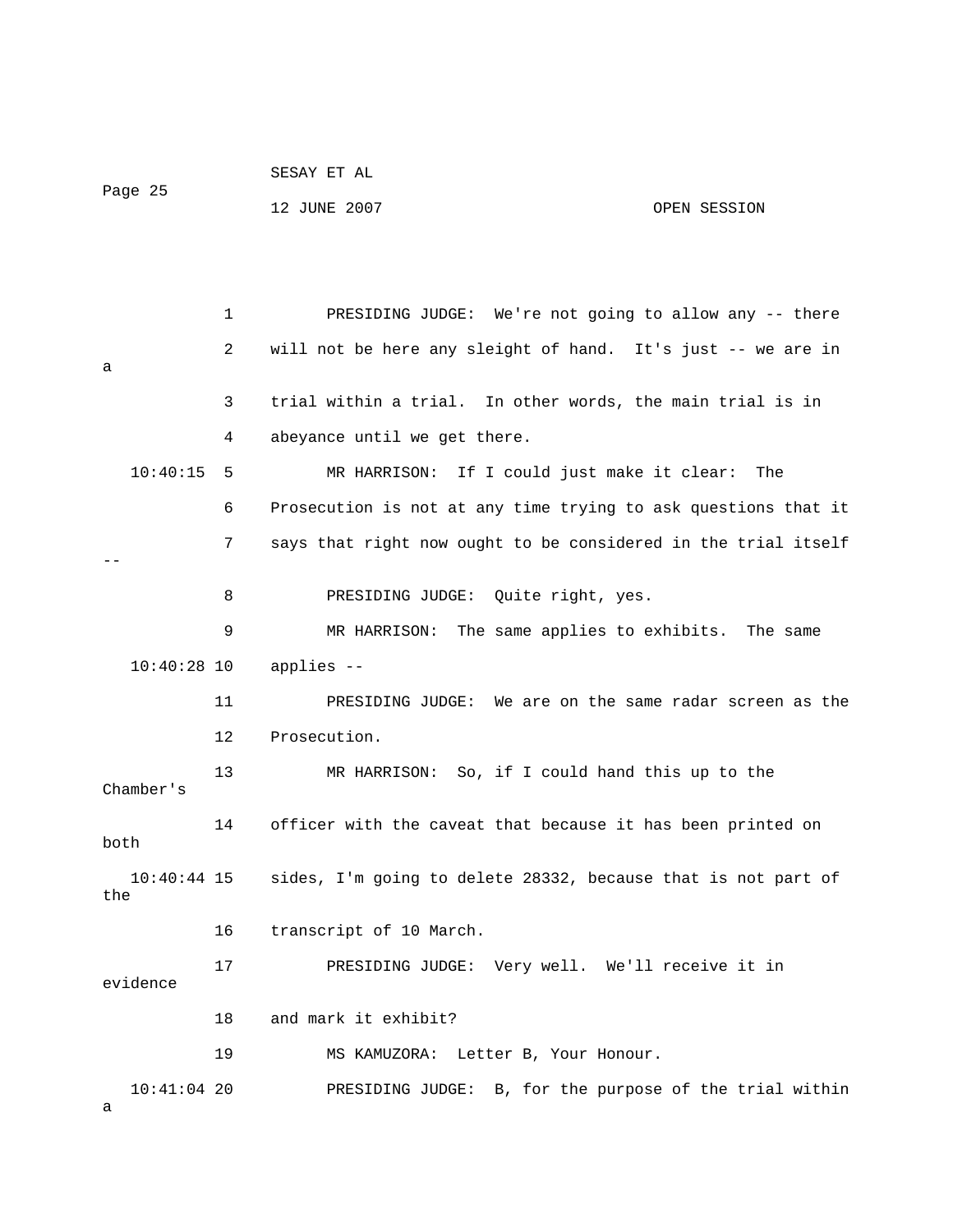|               | 21 | trial.                                                 |
|---------------|----|--------------------------------------------------------|
| direl         | 22 | [Exhibit No. B was admitted on the voir                |
|               | 23 | JUDGE BOUTET: So what is it that you're tendering now? |
|               | 24 | MR HARRISON: This is the transcript.                   |
| $10:41:14$ 25 |    | JUDGE BOUTET: 28333? Up to and --                      |
|               | 26 | MR HARRISON: Up to and including 28382, which is the   |
|               | 27 | transcript dated 10 March 2003.                        |
|               | 28 | JUDGE BOUTET: 382.                                     |
|               | 29 | MR HARRISON: That's right.                             |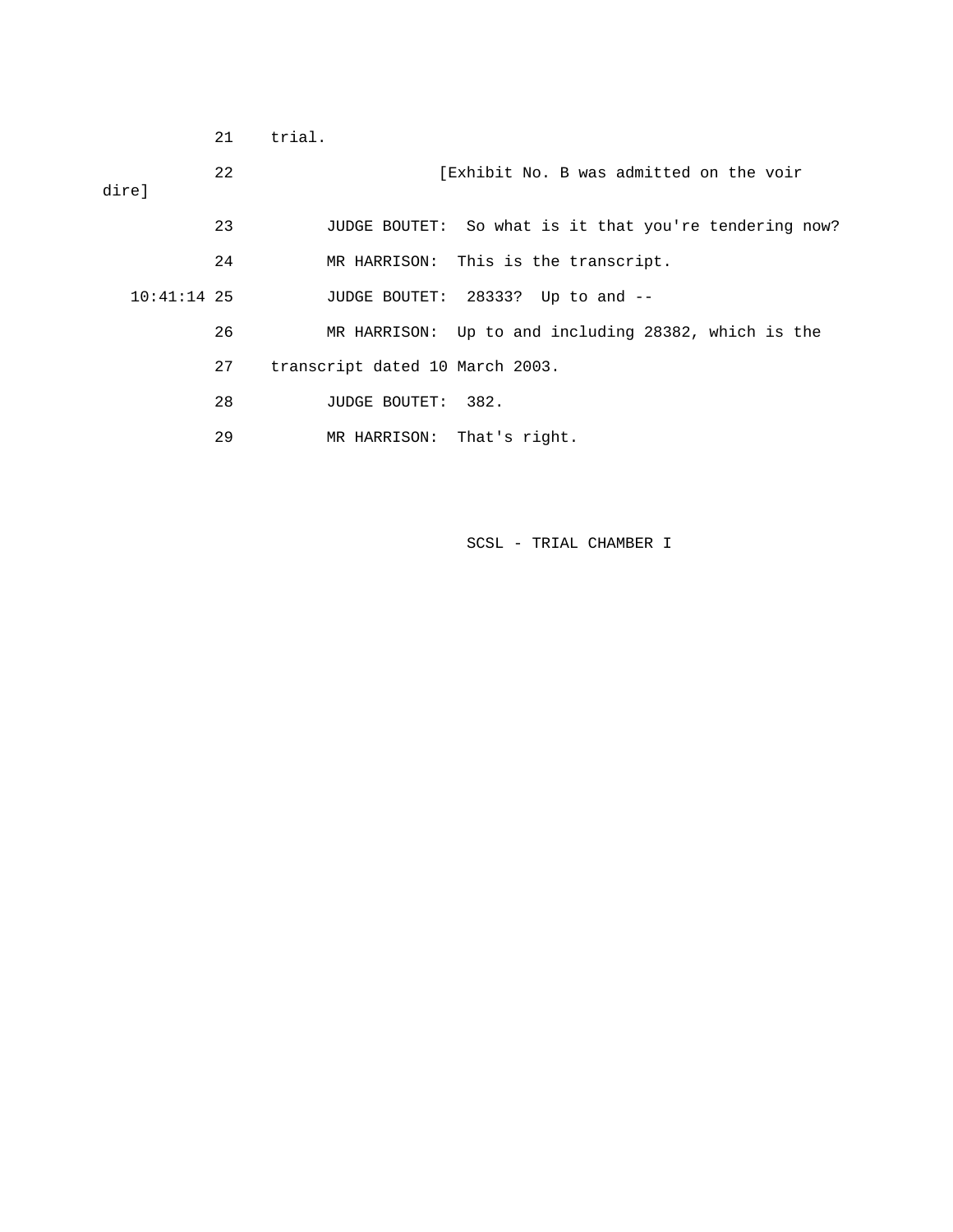| Page 26       |    | SESAY ET AL                                                    |
|---------------|----|----------------------------------------------------------------|
|               |    | 12 JUNE 2007<br>OPEN SESSION                                   |
|               |    |                                                                |
|               |    |                                                                |
|               | 1  | And you mentioned something about --<br>JUDGE BOUTET:          |
|               | 2  | MR HARRISON: When I photocopied this document, I did it        |
| on            |    |                                                                |
|               | 3  | both sides.                                                    |
|               | 4  | JUDGE BOUTET: Yes, but you mentioned about listening to        |
| 10:41:40      | 5  | something.                                                     |
|               | 6  | MR HARRISON: Yes.                                              |
|               | 7  | So this is your next step?<br>JUDGE BOUTET:                    |
|               | 8  | MR HARRISON:<br>Yes.                                           |
|               | 9  | JUDGE BOUTET:<br>Okay.                                         |
| $10:41:58$ 10 |    | MR HARRISON: The Prosecution's suggestion is that the          |
|               | 11 | Court permit us to play roughly ten to 15 minutes of the taped |
|               | 12 | interview and --                                               |
|               | 13 | Has the transcript been marked?<br>JUDGE ITOE:                 |
|               | 14 | MR HARRISON: Yes. I think the Chamber's officer gave           |
| it            |    |                                                                |
| $10:42:13$ 15 |    | the letter B.                                                  |
|               | 16 | Letter B. Okay.<br>JUDGE ITOE:                                 |
| to            | 17 | Well, Mr Jordash, any objection<br>PRESIDING JUDGE:<br>Yes.    |
|               |    |                                                                |
|               | 18 | the transcript being played?                                   |
|               | 19 | No objection.<br>MR JORDASH:                                   |
| $10:42:28$ 20 |    | PRESIDING JUDGE: Leave granted.                                |
|               | 21 | And if I could, so that Defence counsel<br>MR HARRISON:        |
| are           |    |                                                                |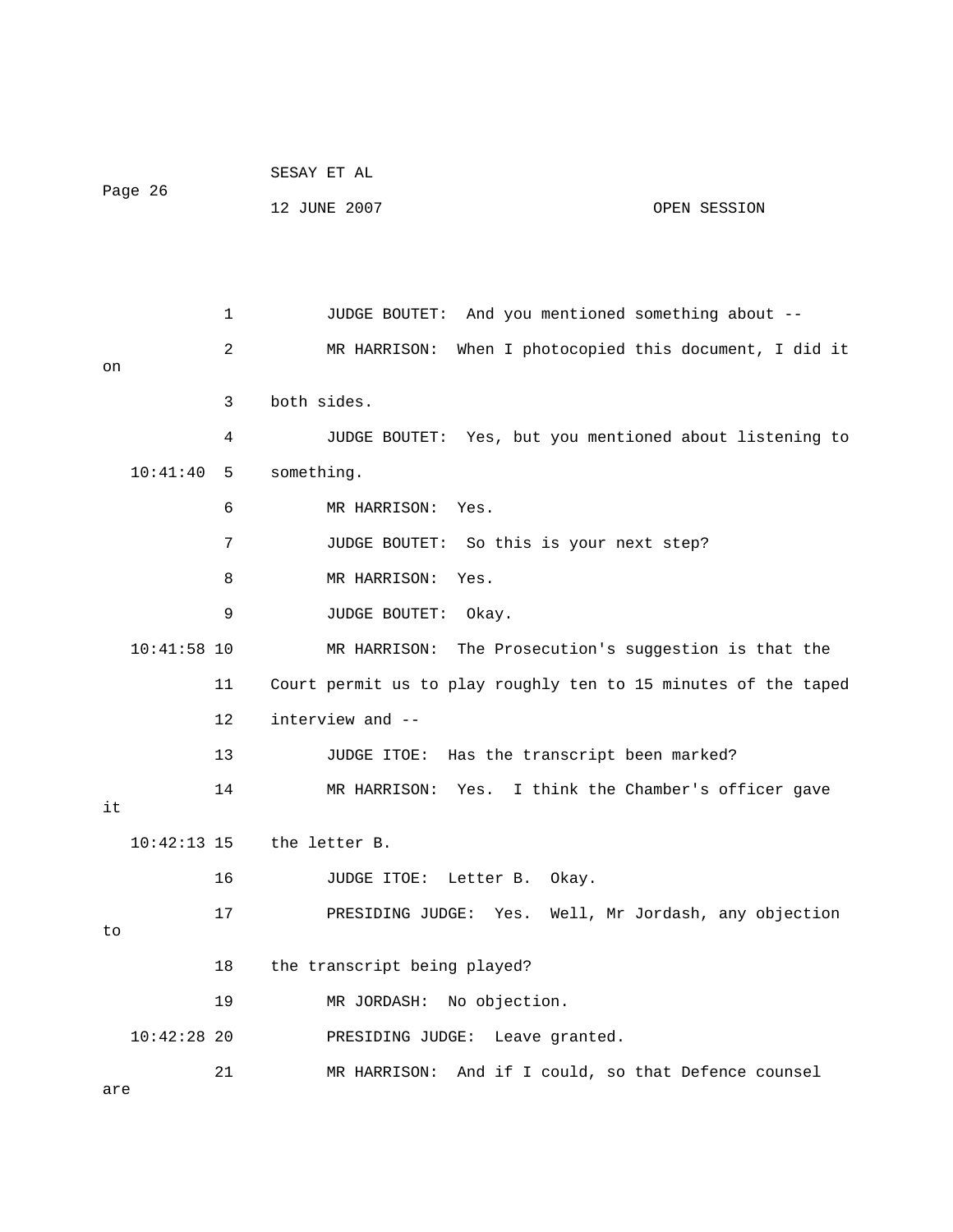22 clear, when this was disclosed, this was disclosed to you as T, 23 the letter T0000001. And I believe it's now possible for my 24 colleague, Ms Hudroge, by indicating to the audio/visual 10:43:00 25 technicians if they could play the recording that was made 26 available to them. I think we're hoping that the audio/visual 27 unit will activate Ms Hudroge's computer so that she can play the 28 audiotape which was discussed.

29 JUDGE BOUTET: We do have something on our screen but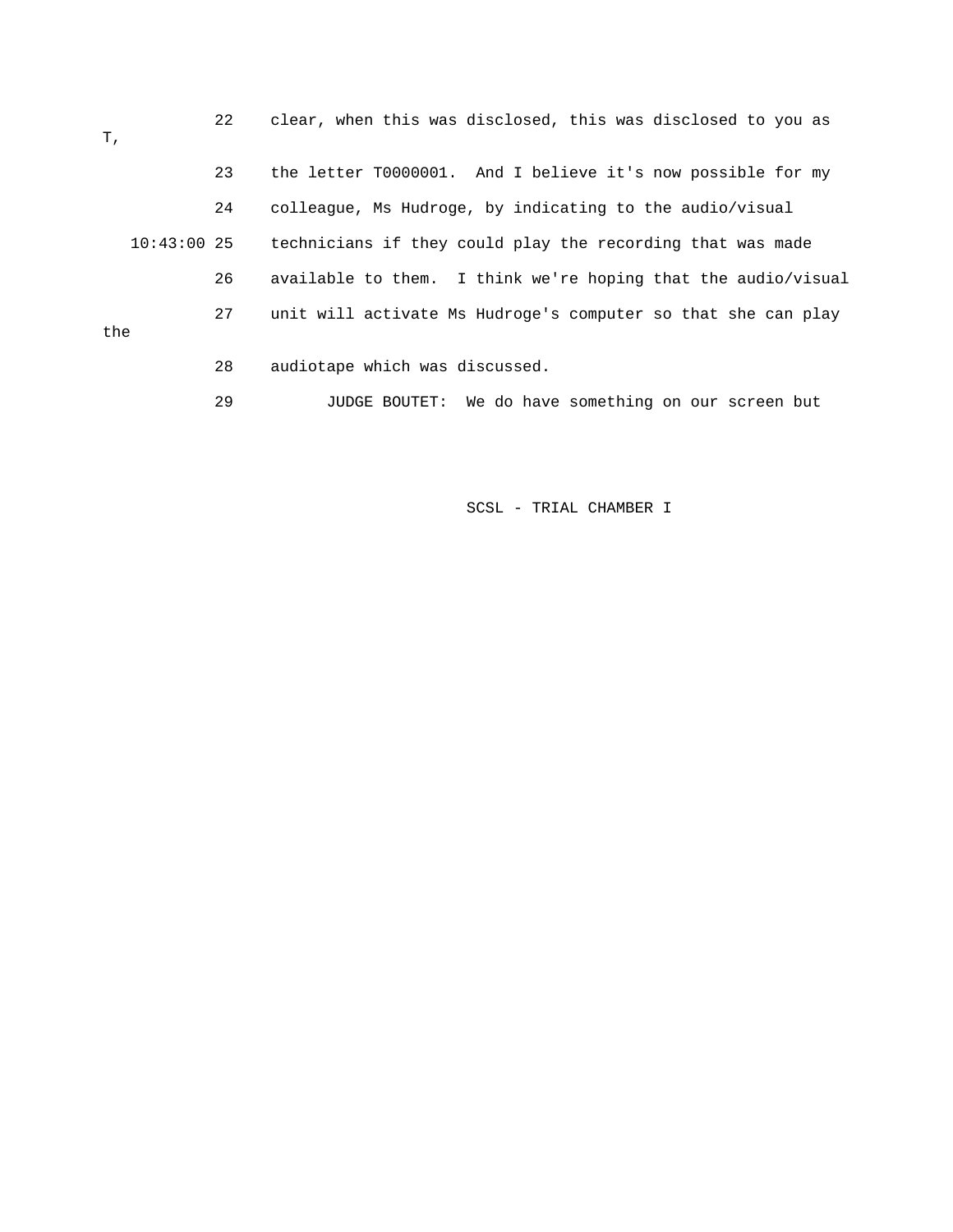SESAY ET AL Page 27 12 JUNE 2007 OPEN SESSION 1 nothing being heard. 2 THE WITNESS: Maybe I can help you, Your Honour, if you 3 allow me. 4 PRESIDING JUDGE: Yes. Who is volunteering to help? 10:45:31 5 MR HARRISON: We have just received an instruction that I 6 think the audio/visual staff want three minutes to organise 7 something. 8 PRESIDING JUDGE: Leave granted. 9 MR HARRISON: The tape is being played. 10:50:04 10 [10.50 a.m. tape played] 11 [11.05 a.m.tape stopped] 12 MR HARRISON: The Prosecution's request of the Court is 13 that we be permitted to exhibit the tape now, in its entirety. 14 It may be the Defence view that they would wish to have all of 11:07:31 15 the recording played, and the Prosecution would not oppose that, 16 but the Prosecution is suggesting that because the transcript is 17 before the Court, that that may not be necessary and that it may 18 be in the interests of all parties if the playing of the tape 19 would not be a necessity. So the Prosecution is asking the 11:07:52 20 Court, and applying, that the entire contents of the tape be made 21 the next exhibit in the voir dire, without the obligation of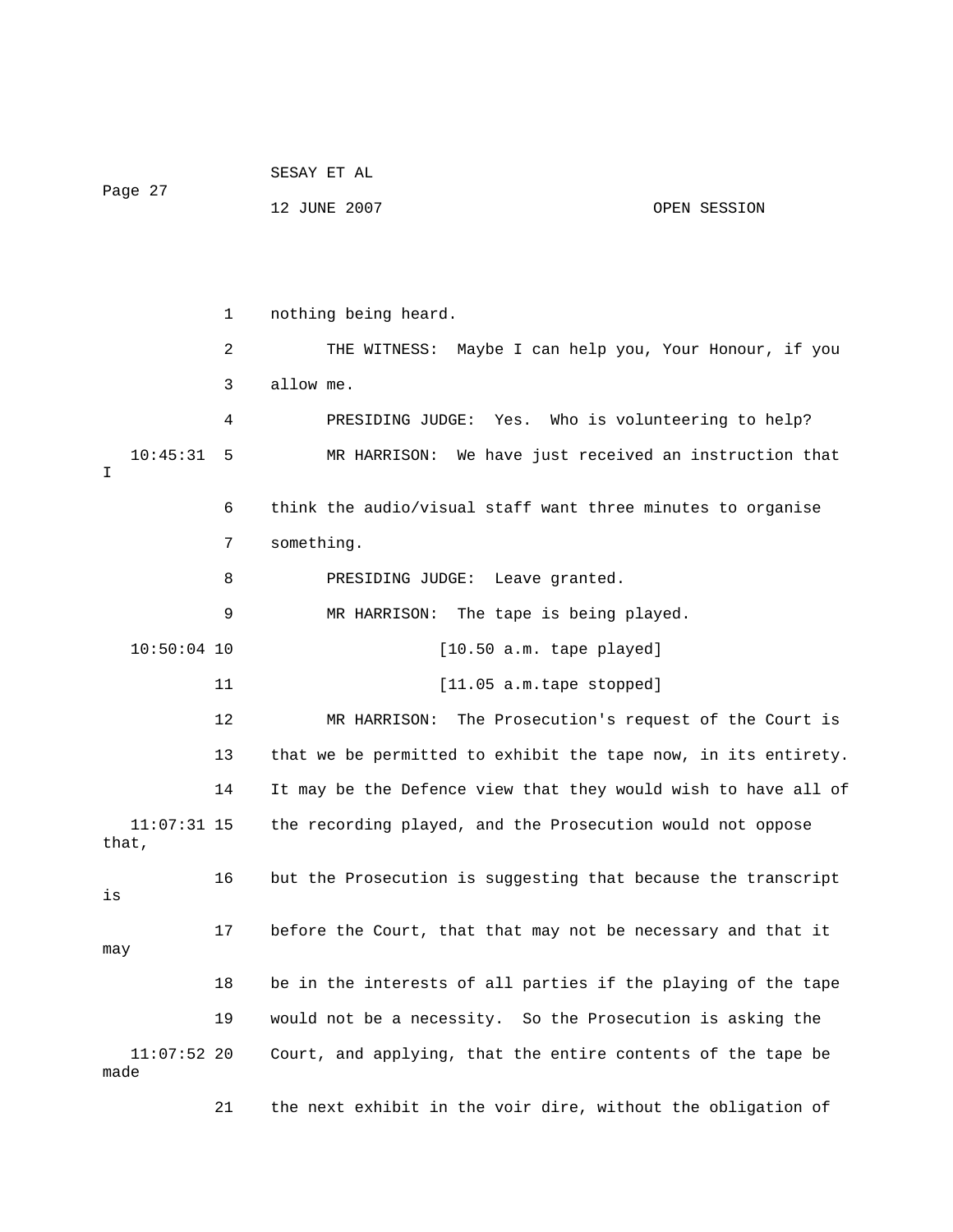- 22 playing the whole tape.
- 23 PRESIDING JUDGE: Mr Jordash, your response?
- 24 MR JORDASH: No objection.

 11:08:21 25 PRESIDING JUDGE: Thank you. The Prosecution's application

- 26 is granted and we'll mark it exhibit --
- 27 MS KAMUZORA: Letter C, Your Honour.
- 28 PRESIDING JUDGE: Letter C.
- 29 MS KAMUZORA: Your Honour.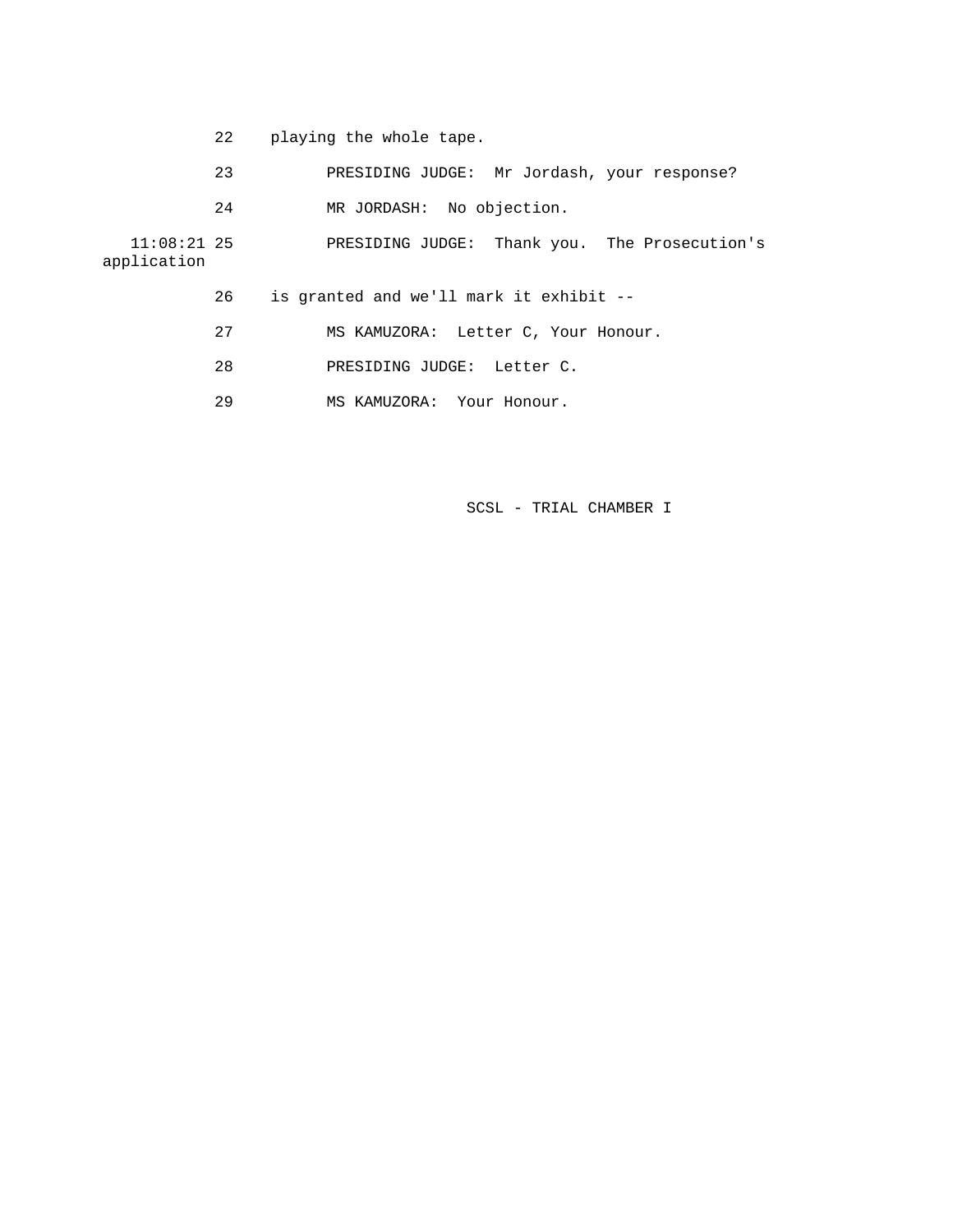|               |    | SESAY ET AL |                                                       |                  |                                                                |
|---------------|----|-------------|-------------------------------------------------------|------------------|----------------------------------------------------------------|
| Page 28       |    |             | 12 JUNE 2007                                          |                  | OPEN SESSION                                                   |
|               |    |             |                                                       |                  |                                                                |
|               |    |             |                                                       |                  |                                                                |
|               | 1  |             | PRESIDING JUDGE:                                      | Thank you.       |                                                                |
| dire]         | 2  |             |                                                       |                  | [Exhibit No. C was admitted on the voir                        |
|               | 3  |             | PRESIDING JUDGE: Right. Mr Harrison.                  |                  |                                                                |
|               | 4  |             | JUDGE ITOE:                                           |                  | Is it letter C or Exhibit C? What are we                       |
| 11:09:00      | 5  |             | calling it? Is it letter or exhibit? [Indiscernible]. |                  |                                                                |
|               | 6  |             | PRESIDING JUDGE:                                      | It is Exhibit C. |                                                                |
|               | 7  |             | JUDGE ITOE: It is Exhibit C.                          |                  |                                                                |
|               | 8  |             |                                                       |                  | PRESIDING JUDGE: Yes. Mr Harrison, please continue.            |
|               | 9  |             | MR HARRISON:                                          |                  |                                                                |
| $11:09:13$ 10 |    | Q.          |                                                       |                  | Witness, were you able to hear the audio recording?            |
|               | 11 | Α.          | Yes, Your Honour.                                     |                  |                                                                |
| able          | 12 | Q.          |                                                       |                  | I no doubt should have asked this before, but were you         |
|               | 13 |             | to recognise the voices?                              |                  |                                                                |
|               | 14 | Α.          | Yes.                                                  |                  |                                                                |
| $11:09:24$ 15 |    | $Q$ .       | What voices did you recognise?                        |                  |                                                                |
|               | 16 | Α.          | My voice and that of Mr Sesay.                        |                  |                                                                |
| give          | 17 | Q.          |                                                       |                  | After that portion of the tape that we heard, can you          |
|               | 18 |             |                                                       |                  | the Court just a -- an understanding of what subsequently took |
|               | 19 |             | place in the interview?                               |                  |                                                                |
| $11:09:55$ 20 |    | Α.          |                                                       |                  | We just briefly started to go over the overall -- the          |
|               | 21 |             |                                                       |                  | overall conflict and asked for specific -- more specific       |
|               | 22 |             |                                                       |                  | questions in regards to different -- different things that had |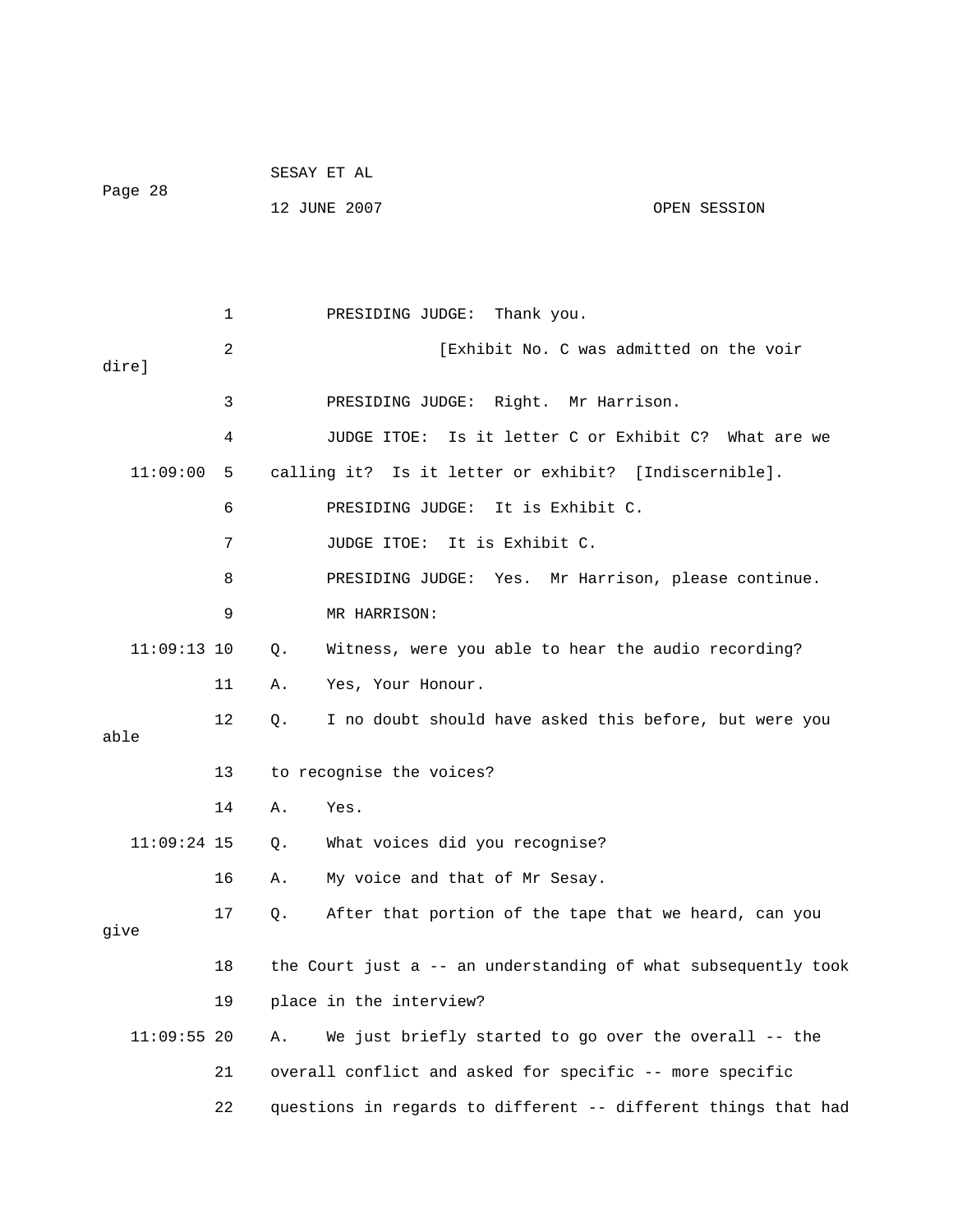| wanted | 23 | happened during the conflict. Basically, at this stage, I             |
|--------|----|-----------------------------------------------------------------------|
| had    | 24 | to conduct an assessment of what did Mr Sesay know and as he          |
| know,  |    | 11:10:24 25 offered his full collaboration, I wanted to see if -- you |
|        | 26 | what it is that he was going to provide us with.                      |
| оf     | 27 | And can you tell the Court your recollection of the size<br>0.        |
|        | 28 | the room, the organisation of the room?                               |
| the    | 29 | As I said earlier, the room is one of -- like, one of<br>Α.           |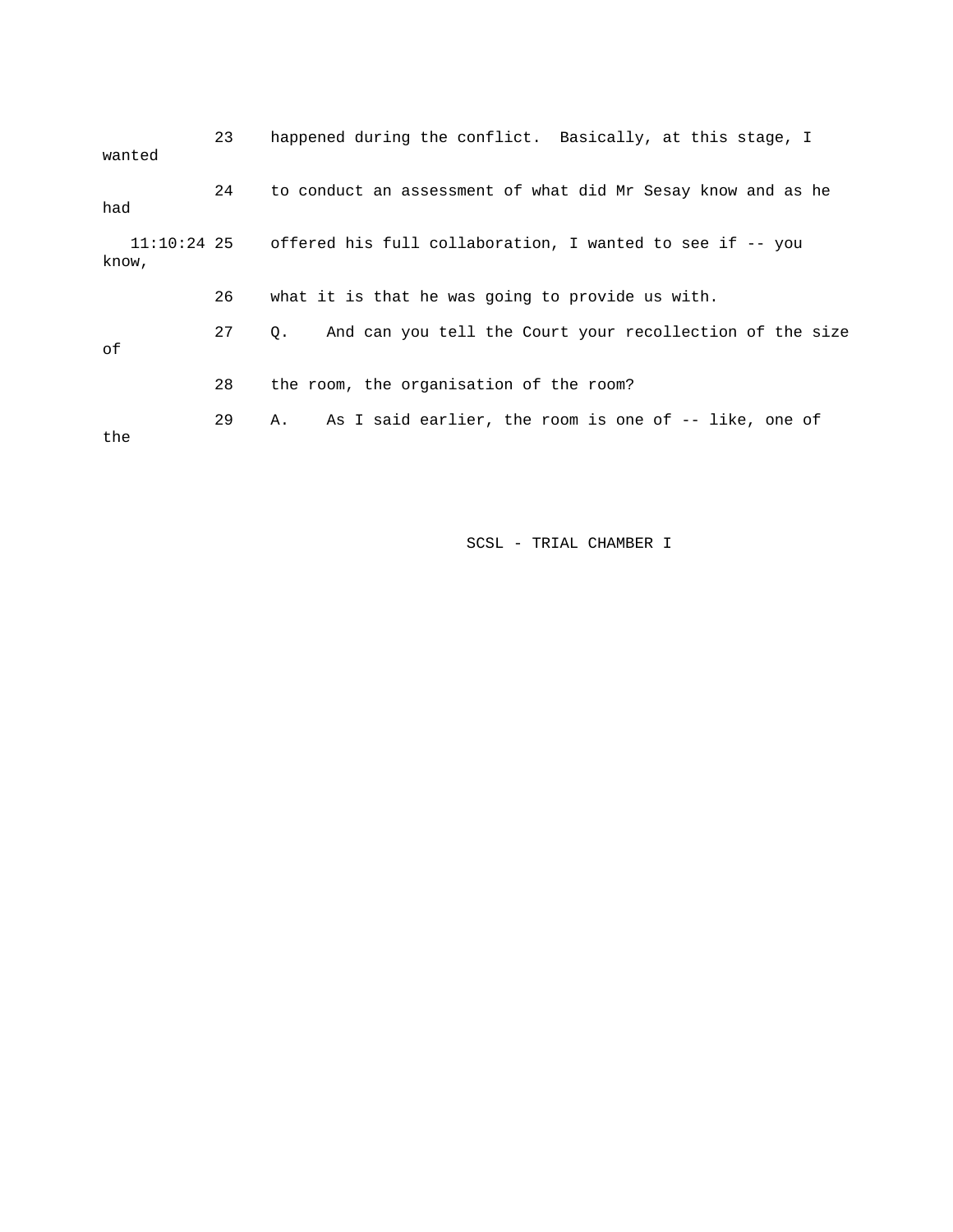```
Page 29
```
SESAY ET AL

## 12 JUNE 2007 CPEN SESSION

| It            | 1  | single trailer that we use here at the Court for our offices.   |
|---------------|----|-----------------------------------------------------------------|
| one,          | 2  | would be a single trailer, the same size, an interview room,    |
|               | 3  | two, three, maybe four chairs, I don't recall. And at the       |
| there         | 4  | beginning, at the entrance, was the court reporter sitting      |
| 11:11:18      | 5  | with all her equipment.                                         |
|               | 6  | And we heard a portion of the audio recording; can you<br>Q.    |
|               | 7  | describe for the Court the tenor of the remaining questioning?  |
| with          | 8  | Same as -- same as the conversation that I was having<br>Α.     |
| material      | 9  | Mr Sesay from the -- from the beginning of reading the          |
| 11:11:44 10   |    | and me starting to ask him the question.                        |
|               | 11 | You've told the Court about some people who were in the<br>Q.   |
|               | 12 | There was a reporter, Stacey Donison, you referred to;<br>room. |
| enter         | 13 | Mr Saffa; yourself; Mr Sesay. At any point, did any others      |
|               | 14 | the room?                                                       |
| $11:12:12$ 15 |    | I don't recall. I don't think so.<br>Α.                         |
| were          | 16 | Of the people in the room, can you describe how they<br>Q.      |
|               | 17 | dressed, how they appeared?                                     |
| as            | 18 | Mr Saffa was dressed in a casual daily -- plain clothes,<br>А.  |
|               | 19 | plain clothes officer.<br>Miss Donison, Stacey Donison, she'd   |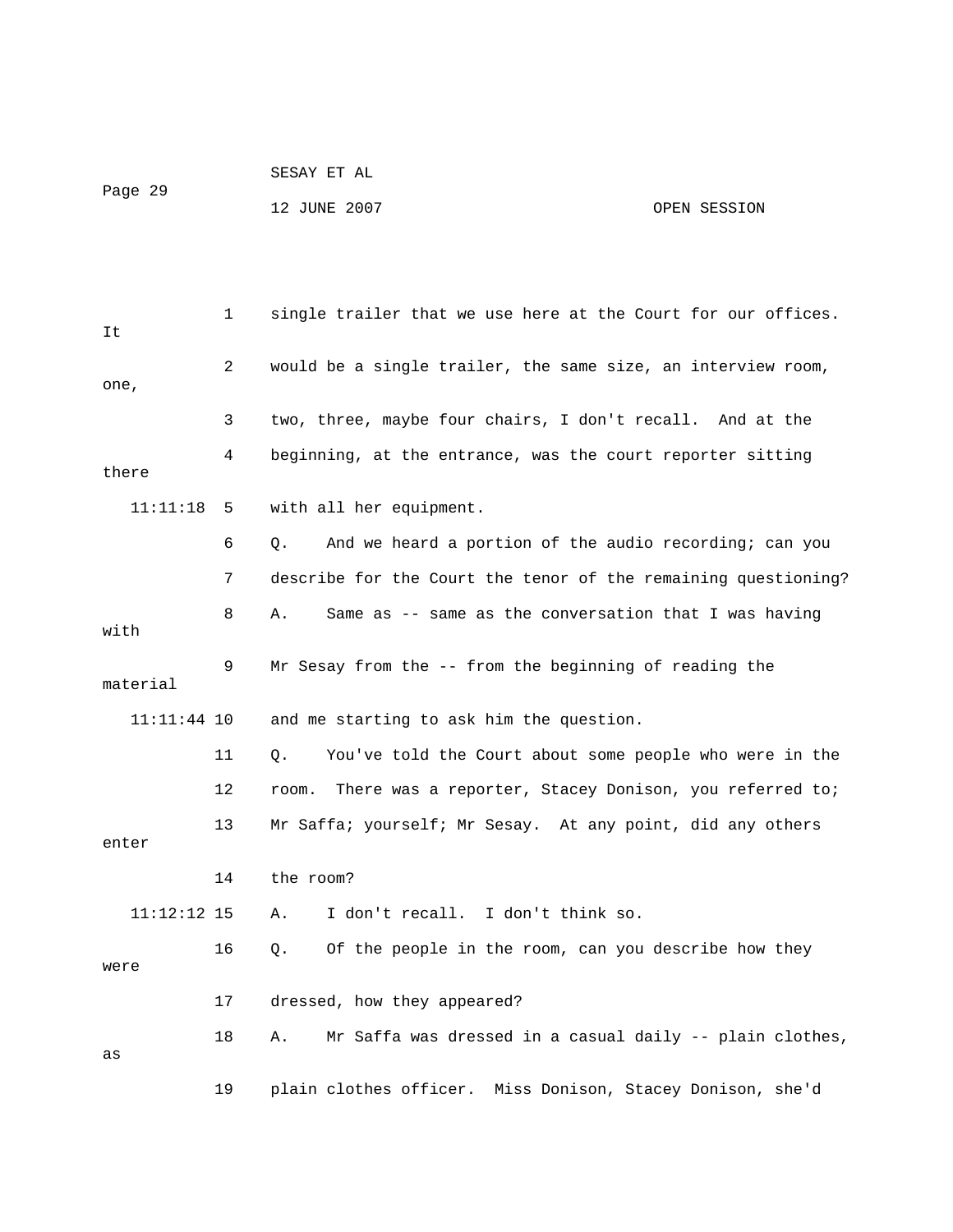11:12:49 20 normally wear a dress and -- dress casual.

- 21 Q. And yourself?
- 22 A. Same thing, dress casual. Sports.
- 23 Q. Were there any arms in the room?
- 24 A. No, sir.
- 11:13:18 25 Q. At any point in time on the 10th, did you make any
	- 26 utterances to Mr Sesay which could be perceived as a threat?
		- 27 A. No, sir.
	- 28 Q. Did you make any utterances which could be perceived as

an

29 inducement?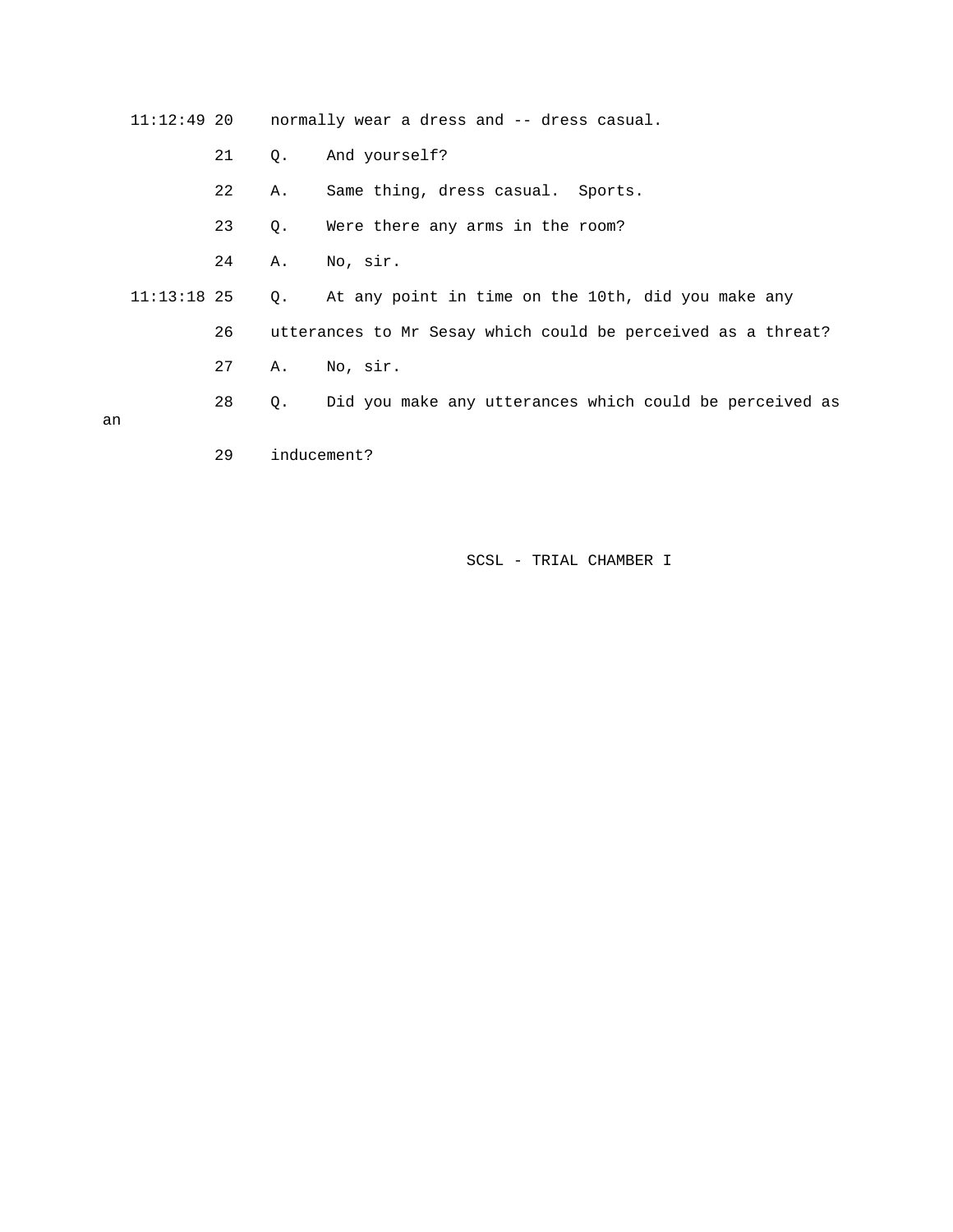|                     |    | SESAY ET AL                                                     |              |  |
|---------------------|----|-----------------------------------------------------------------|--------------|--|
| Page 30             |    | 12 JUNE 2007                                                    | OPEN SESSION |  |
|                     |    |                                                                 |              |  |
|                     |    |                                                                 |              |  |
|                     | 1  | No, sir.<br>Α.                                                  |              |  |
|                     | 2  | Do you know when the interview concluded on the 10th?<br>Q.     |              |  |
|                     | 3  | It was mid-afternoon -- well mid-afternoon.<br>Α.               | I don't      |  |
|                     | 4  | remember the exact time. As I said, I didn't have a chance to   |              |  |
| 11:14:11            | 5  | the opportunity to review the whole transcript. But I know it   |              |  |
|                     | 6  | was early because we had to make arrangement to transport       |              |  |
| been                | 7  | Mr Sesay to the -- we were using then -- the arrangement had    |              |  |
|                     | 8  | made to use the Diamond old heliport and we had to transport    |              |  |
|                     | 9  | Mr Sesay to the Diamond heliport and then, from there, fly to   |              |  |
| $11:14:38$ 10       |    | Bonthe Island and then return from Bonthe Island. And all of    |              |  |
| recall              | 11 | this had to be done -- as a matter of fact, no. Sorry, I        |              |  |
|                     | 12 | The flight, the return flight, it was too late, because<br>now. |              |  |
|                     | 13 | they had -- the flight had to overnight in Bonthe Island.       | The          |  |
| Bonthe              | 14 | escorting officer that went with Mr Sesay had to sleep in       |              |  |
| $11:14:58$ 15       |    | Island that one night, that Monday.                             |              |  |
|                     | 16 | All right. Well, let's just go through the steps<br>Q.<br>Okay. |              |  |
| much                | 17 | When the interview concluded, can you describe, in as<br>then.  |              |  |
|                     | 18 | detail as you can, what physically happened with Mr Sesay?      |              |  |
| convoy              | 19 | First of all, while the interview was ongoing, the<br>Α.        |              |  |
| $11:15:21$ 20<br>in |    | that had escorted Mr Sesay from Jui to the office had remained  |              |  |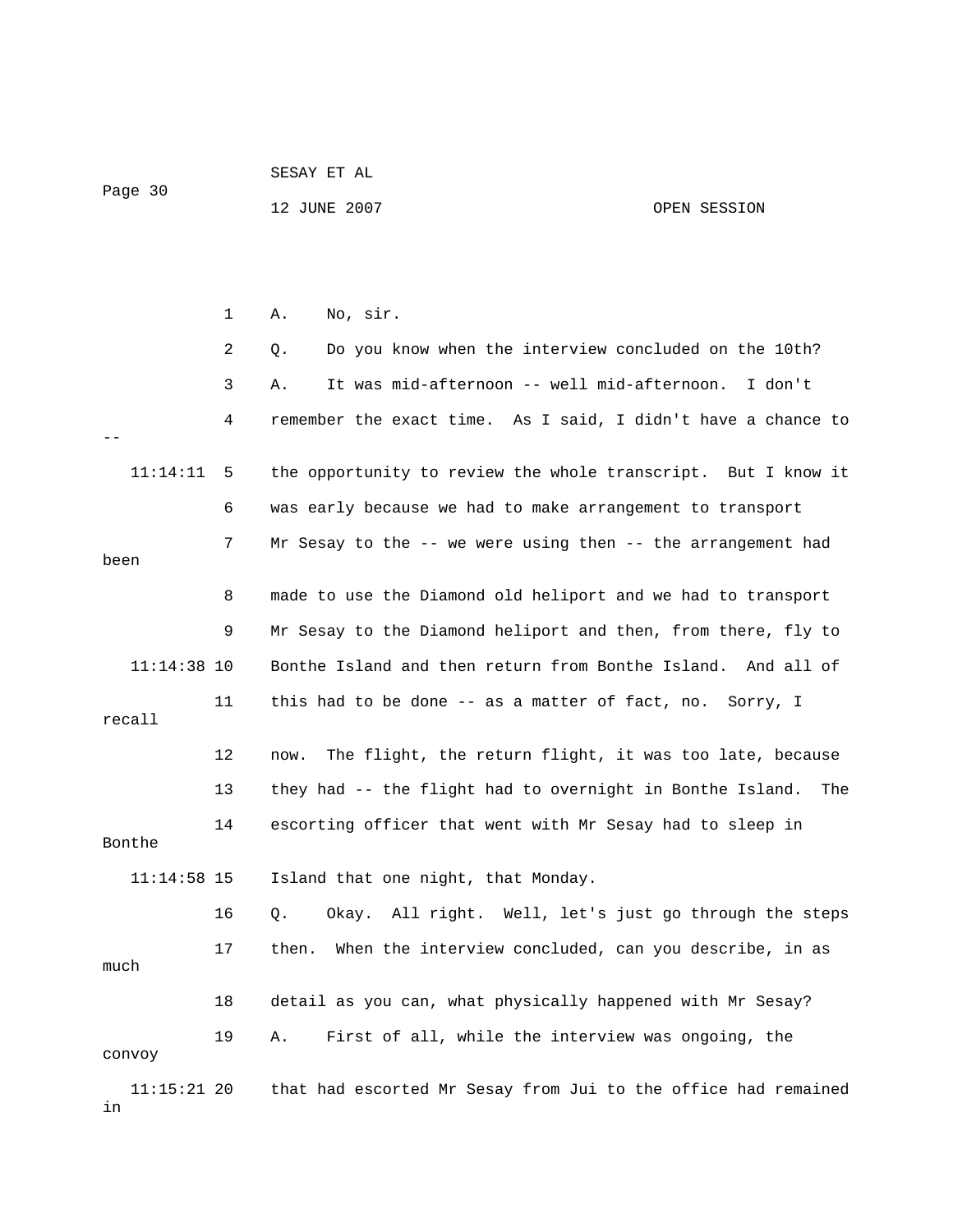| also.               | 21 | the office all the time with the arresting officer there,     |
|---------------------|----|---------------------------------------------------------------|
| accompanied         | 22 | When we concluded the interview with Mr Sesay, he was         |
| but                 | 23 | by Mr Joseph Saffa, one of our Sierra Leone police officer,   |
| and                 | 24 | attached to the Court, and joined with the arresting officer  |
| 11:15:48 25<br>and, |    | everybody left from the Court, drove to the Diamond heli pad  |
| overnight.          | 26 | from there, flew to Bonthe Island and remained there          |
| know                | 27 | Again, you've used term the arresting officer. Do you<br>Q.   |
|                     | 28 | who that person was?                                          |
|                     | 29 | The one I mentioned earlier there, I believe, was Lamin<br>Α. |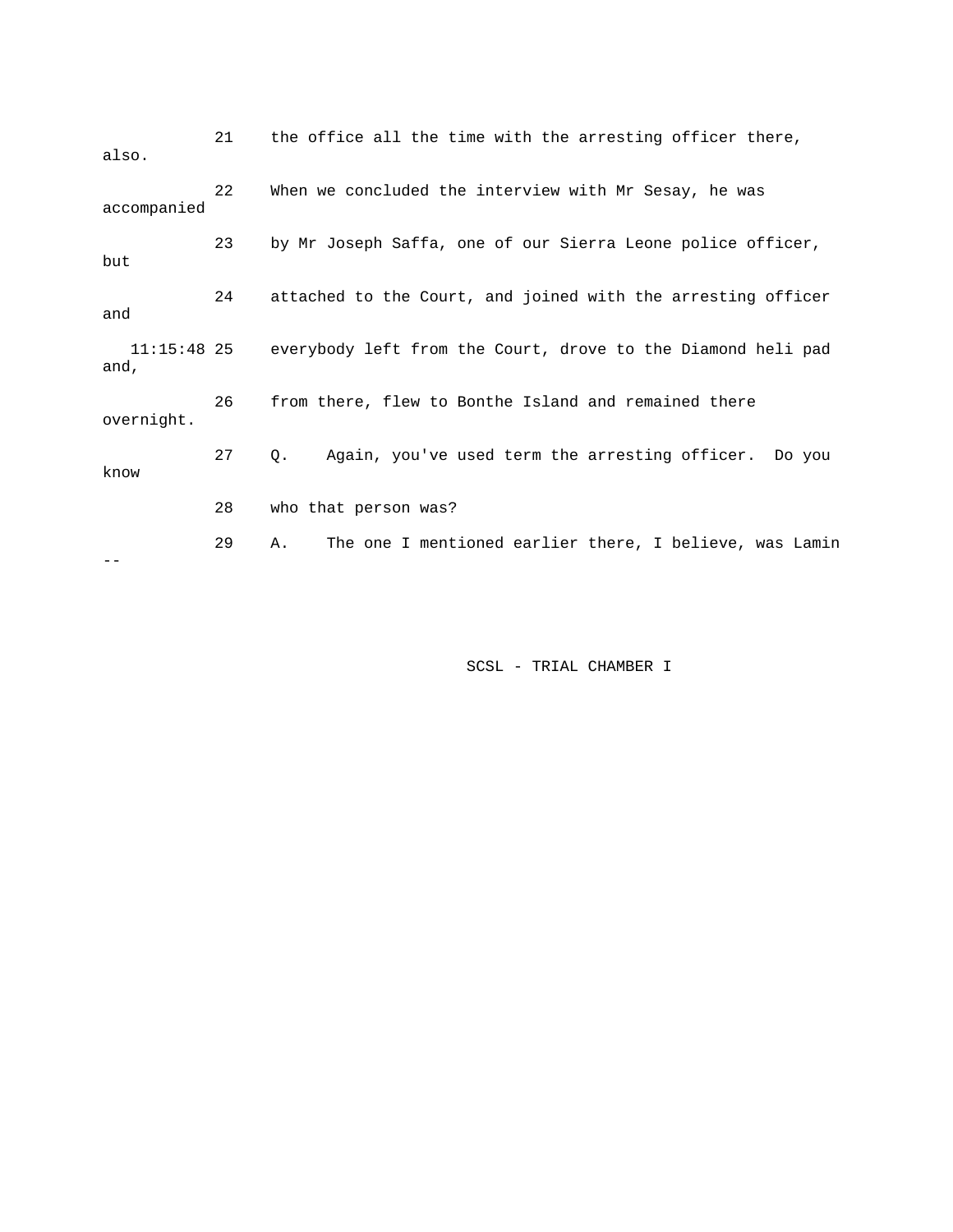| Page 31 |               |    | SESAY ET AL |                                                               |  |  |
|---------|---------------|----|-------------|---------------------------------------------------------------|--|--|
|         |               |    |             | 12 JUNE 2007<br>OPEN SESSION                                  |  |  |
|         |               |    |             |                                                               |  |  |
|         |               |    |             |                                                               |  |  |
|         |               | 1  |             | I know who he is but I forget the name now. I've got a memory |  |  |
|         |               | 2  | blank.      |                                                               |  |  |
|         |               | 3  | Q.          | Did you go to the Diamond helicopter?                         |  |  |
|         |               | 4  | Α.          | No, sir.                                                      |  |  |
| be      | 11:16:54      | 5  | $Q$ .       | And if you didn't go to the Diamond helicopter, would I       |  |  |
|         |               | 6  |             | right in saying that you did not go to Bonthe Island?         |  |  |
|         |               | 7  | Α.          | That's correct, sir.                                          |  |  |
|         |               | 8  | Q.          | Do you know who did go to Bonthe Island?                      |  |  |
| know    |               | 9  | Α.          | Mr Saffa and the Sierra Leone police officer.<br>I don't      |  |  |
|         | $11:17:21$ 10 |    |             | about the others but I know there were others.                |  |  |
|         |               | 11 | Q.          | When you say "others," other what?                            |  |  |
|         |               | 12 | Α.          | Other police officers.                                        |  |  |
|         |               | 13 | Q.          | Just with respect to Bonthe Island, have you ever been        |  |  |
|         |               | 14 | there?      |                                                               |  |  |
|         | $11:18:06$ 15 |    | Α.          | I have been in Bonthe Island, Your Honour.<br>Yes.            |  |  |
|         |               | 16 | Q.          | Did you go there in March 2003?                               |  |  |
|         |               | 17 | Α.          | I would have gone on a couple occasions in March<br>Yes.      |  |  |
|         |               | 18 | 2003.       | Yes, Your Honour.                                             |  |  |
|         |               | 19 | $Q$ .       | Do you know if there was electricity there?                   |  |  |
|         | $11:18:29$ 20 |    | Α.          | Yes, there were electricity.                                  |  |  |
|         |               | 21 | Q.          | Did you ever note if there were lights there?                 |  |  |
|         |               | 22 | Α.          | I don't remember.                                             |  |  |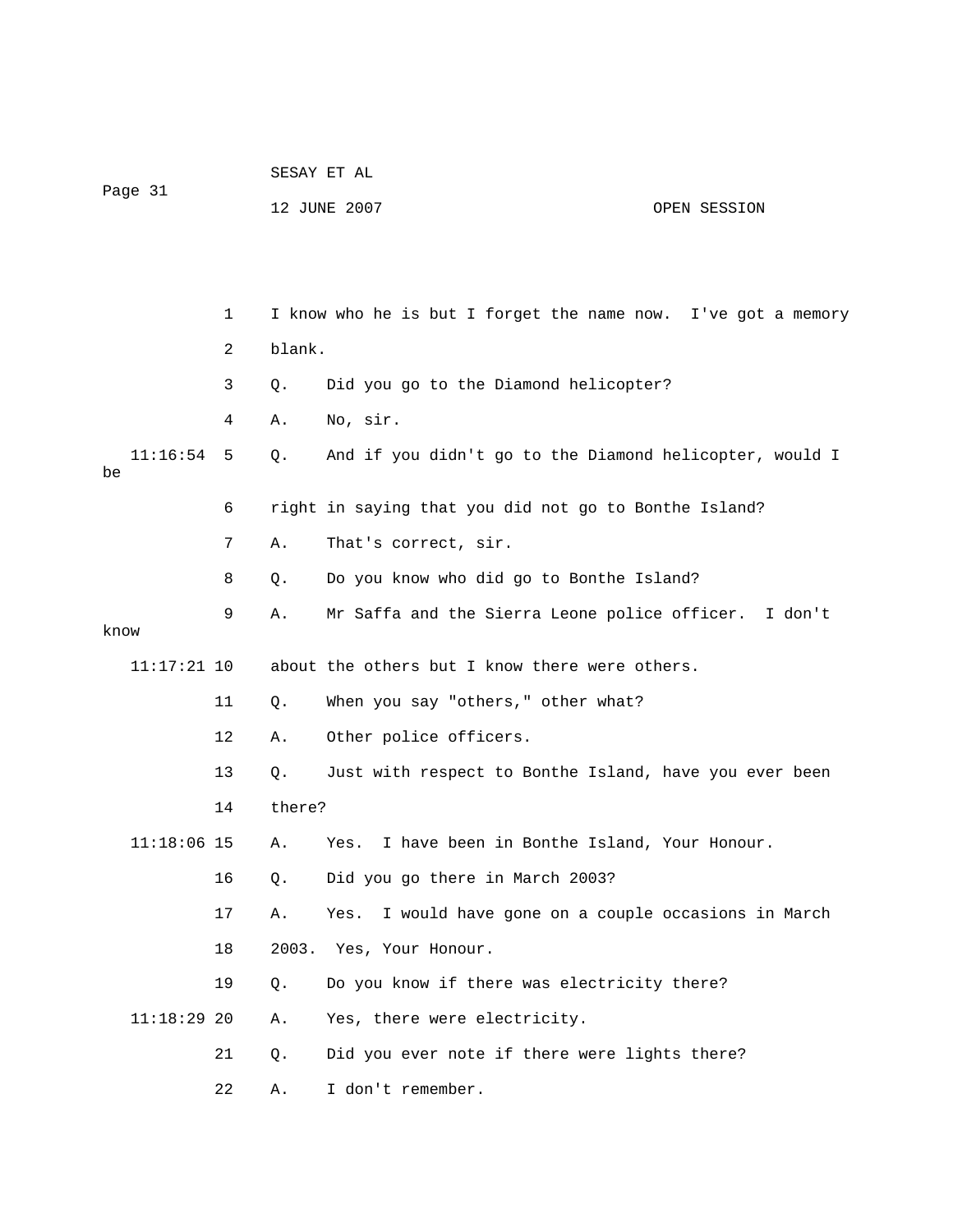23 JUDGE ITOE: Is it that there was electricity and there 24 were no lights? 11:19:10 25 THE WITNESS: I went there during the daytime, sir, so I 26 don't -- the light was not necessarily on.

27 MR HARRISON:

28 Q. Do you know anything about the staff at Bonthe? Did you

29 ever see them?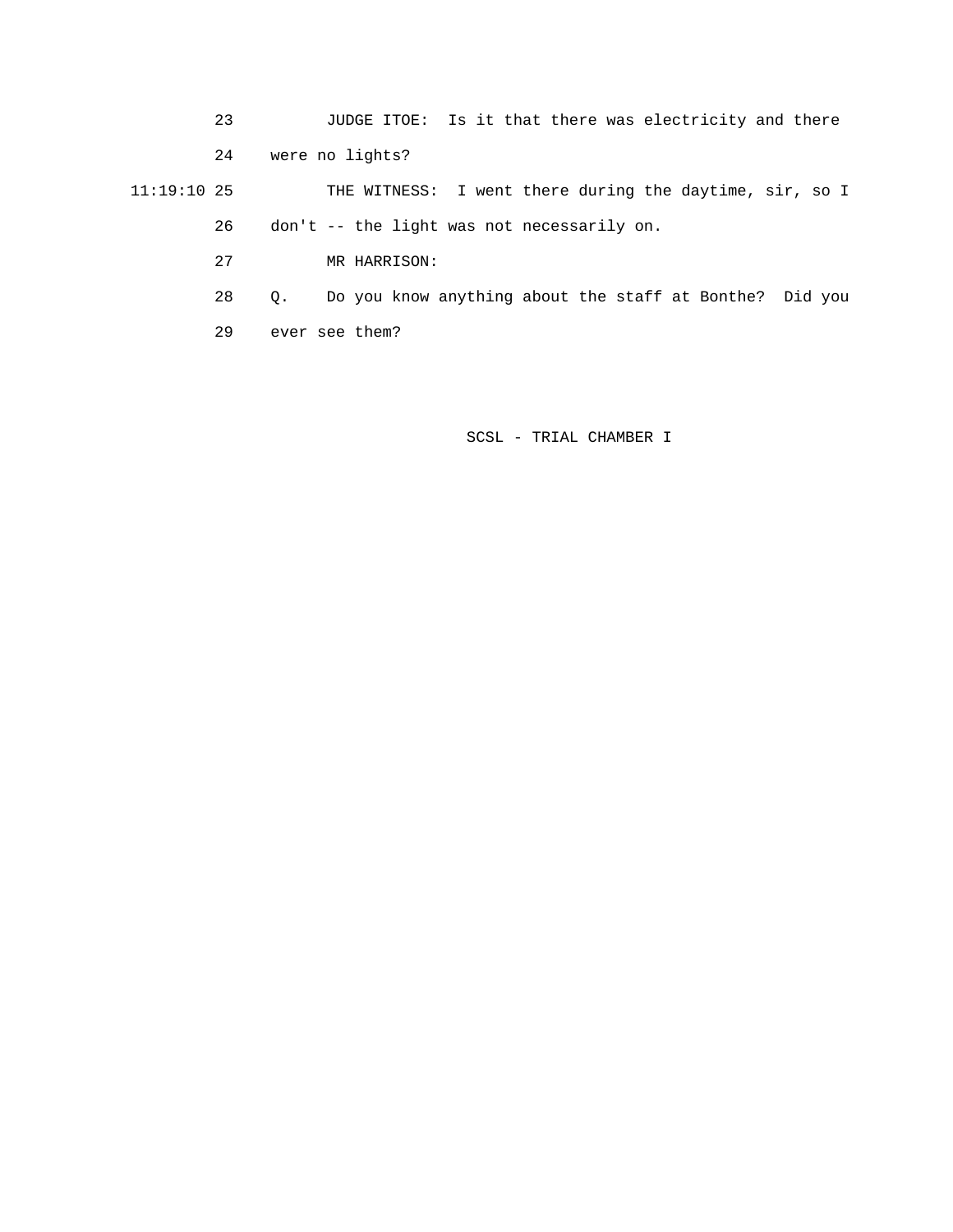|                      |    | SESAY ET AL                                                   |              |  |  |
|----------------------|----|---------------------------------------------------------------|--------------|--|--|
| Page 32              |    | 12 JUNE 2007                                                  | OPEN SESSION |  |  |
|                      |    |                                                               |              |  |  |
|                      |    |                                                               |              |  |  |
|                      | 1  | Yeah. I knew -- I met a couple of them. They were<br>Α.       |              |  |  |
| SO                   | 2  | security officer. There was no detention unit at that time,   |              |  |  |
| safety               | 3  | there were security officer who were responsible for the      |              |  |  |
|                      | 4  | of the -- of the detainee.                                    |              |  |  |
| 11:19:59             | 5  | And the ones that you saw, how were they dressed?<br>Q.       |              |  |  |
|                      | 6  | In civvy, in civilian clothes.<br>Α.                          |              |  |  |
|                      | 7  | Do you know if they were armed?<br>Q.                         |              |  |  |
| know                 | 8  | Personally, I don't know. Personally -- oh, yes. I<br>Α.      |              |  |  |
|                      | 9  | there was one that was armed.                                 |              |  |  |
| $11:20:28$ 10        |    | You've told us about the events of 10th March. Did<br>Q.      |              |  |  |
|                      | 11 | anything happen on the following day?                         |              |  |  |
|                      | 12 | On the 11th of March, Your Honour, Mr Sesay was brought<br>Α. |              |  |  |
|                      | 13 | back to our office. Again, in the same interview room.        | And I        |  |  |
| Berry                | 14 | was present at that time. My role was to introduce Mr John    |              |  |  |
| $11:20:56$ 15<br>the |    | to Mr Issa Sesay. I was present when that was done.           | I did        |  |  |
| the                  | 16 | introduction and then I stayed until, again, we went through  |              |  |  |
| time,                | 17 | whole process of informing Mr Sesay of his right. At that     |              |  |  |
| who                  | 18 | that was done on the audio/video. Mr John Berry was the one   |              |  |  |
|                      | 19 | did the -- who did the rights advisement and, once that was   |              |  |  |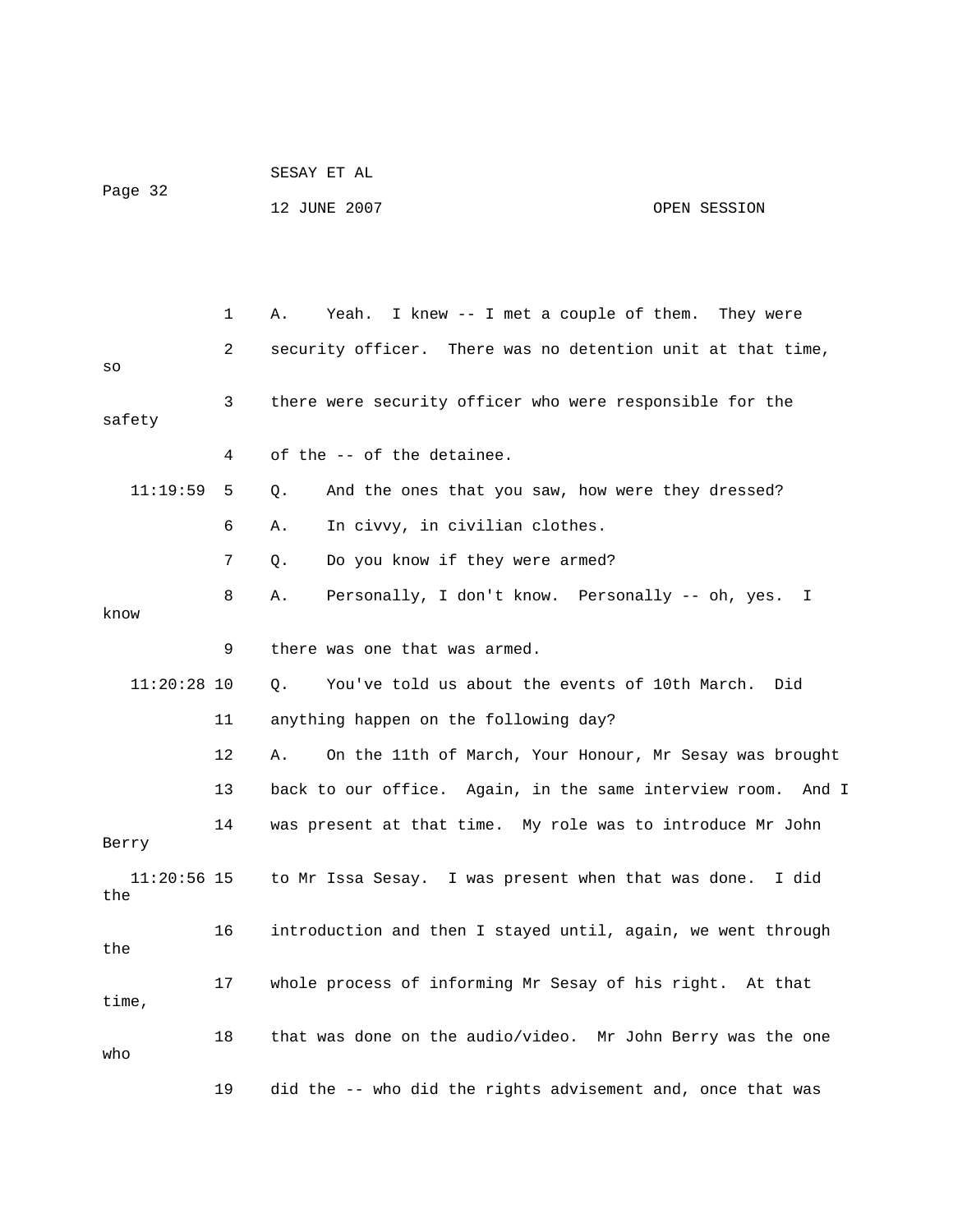11:21:30 20 completed, I left the room and Mr Sesay -- Mr John Berry took 21 over from the -- doing the further questioning of the suspect. 22 Q. I'm just going to take you through some of the steps. Can 23 you, first of all, tell the Court how is it or do you know how it 24 was that Mr Sesay was transported from Bonthe? 11:21:57 25 A. We had made these arrangement and it had been agreed with 26 him that we would bring him back the next day to continue our 27 interview. 28 Q. And do you know who it was who brought Mr Sesay back? 29 A. Unfortunately, I don't recall.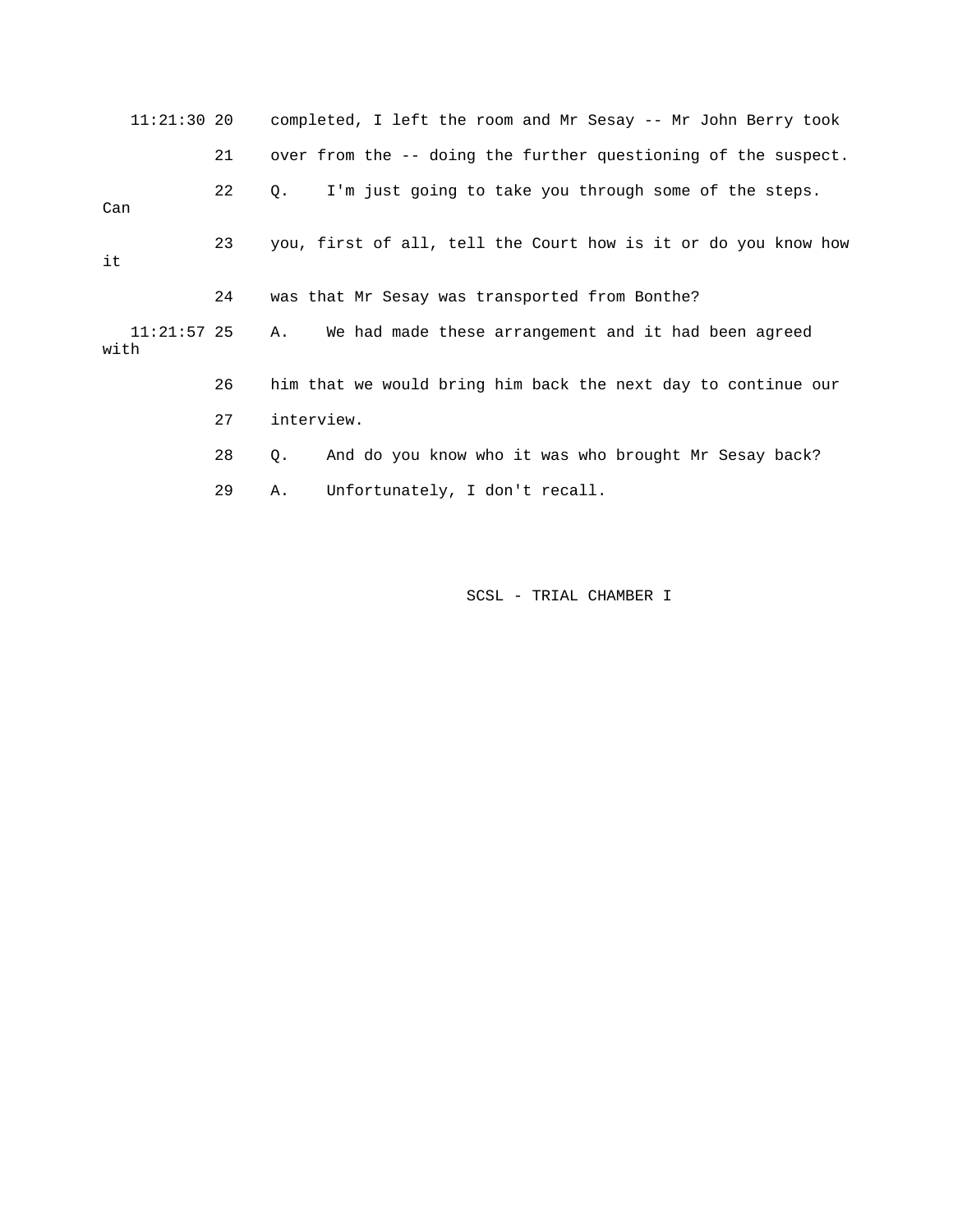|                        |    | SESAY ET AL                                                    |  |  |  |
|------------------------|----|----------------------------------------------------------------|--|--|--|
| Page 33                |    | 12 JUNE 2007<br>OPEN SESSION                                   |  |  |  |
|                        |    |                                                                |  |  |  |
|                        |    |                                                                |  |  |  |
|                        | 1  | On the 11th, do you recall the first time that you see<br>Q.   |  |  |  |
|                        | 2  | Mr Sesay?                                                      |  |  |  |
|                        | 3  | That's the -- in the interview room.<br>Α.                     |  |  |  |
| present?               | 4  | And when you entered the interview room, who was<br>Q.         |  |  |  |
| 11:22:46               | 5  | Mr Sesay, the court reporter and John Berry.<br>Α.             |  |  |  |
| 11th?                  | 6  | Q.<br>And was that the first time you saw Mr Sesay on the      |  |  |  |
|                        | 7  | Yes, sir.<br>Α.                                                |  |  |  |
| it                     | 8  | And can you just take your time and tell the Court what<br>Q.  |  |  |  |
|                        | 9  | is you remember happening when you entered the room?           |  |  |  |
| $11:23:16$ 10<br>on    |    | I believe it was just a straight greeting. And I went<br>Α.    |  |  |  |
| we                     | 11 | to introduce Mr John Berry to Issa Sesay; explained again what |  |  |  |
|                        | 12 | were going to be doing and proceeded with the -- with the      |  |  |  |
|                        | 13 | interview, if I recall.                                        |  |  |  |
|                        | 14 | I'm going to ask that the Court Management<br>MR HARRISON:     |  |  |  |
| $11:23:40$ 15<br>Court |    | officer show to the witness a document that is numbered by     |  |  |  |
|                        | 16 | Management, 28310 to 28311, which has, as a heading, "Rights   |  |  |  |
|                        | 17 | Advisement."                                                   |  |  |  |
| Court                  | 18 | Could you please look at that document and tell the<br>Q.      |  |  |  |
|                        | 19 | if you recognise it?                                           |  |  |  |
| $11:24:19$ 20          |    | Yes, I do, Your Honour. It is the -- it is the right<br>Α.     |  |  |  |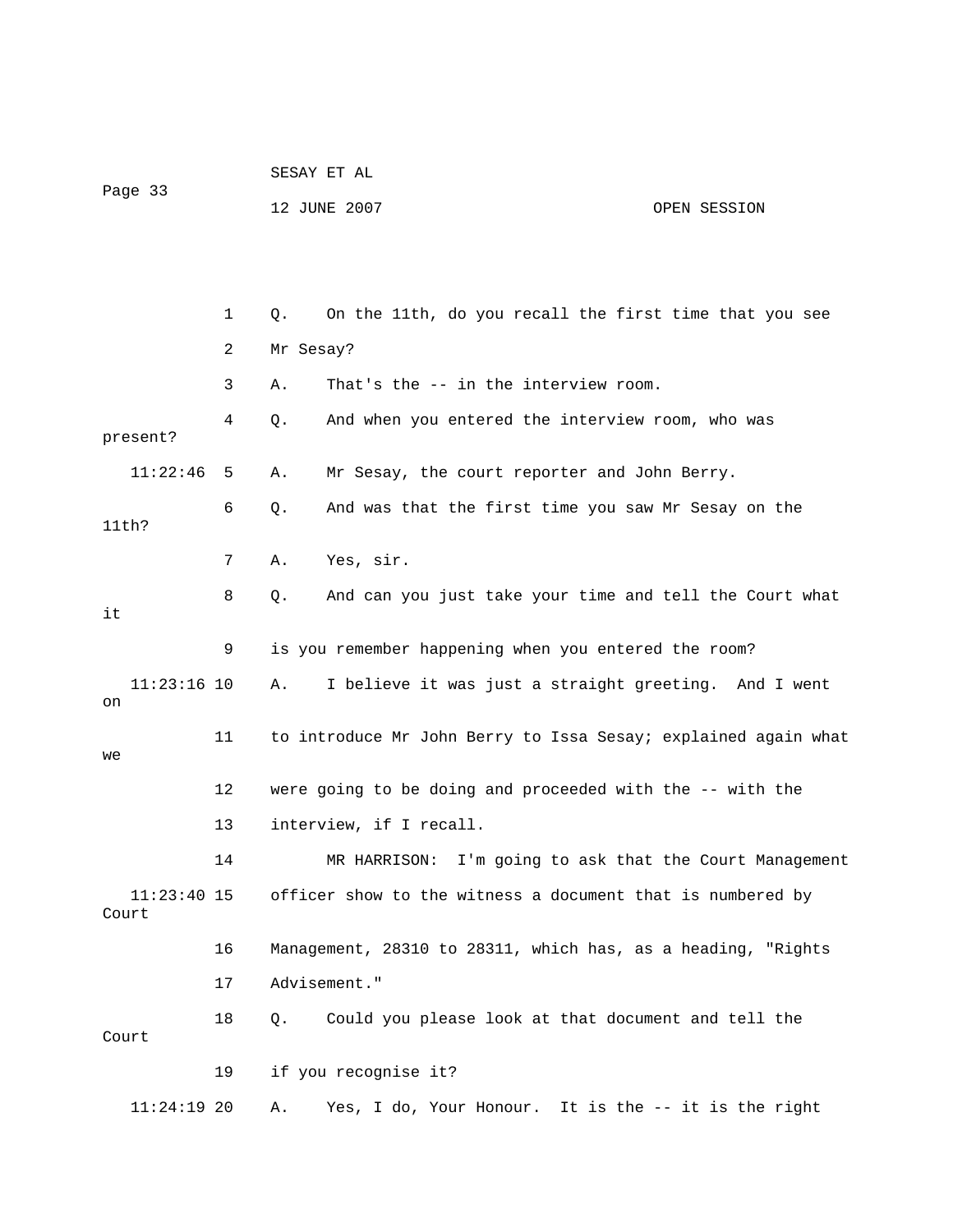|                   | 21 | advisement, the same document, not the same, but a similar     |
|-------------------|----|----------------------------------------------------------------|
|                   | 22 | document that I used the day before. And, as I said earlier,   |
|                   | 23 | when I entered the room, we proceeded. The first thing we did  |
| advisement.       | 24 | was proceeded to, again, give the accused his right            |
| 11:24:47 25<br>оf |    | That was done by Mr John Berry. At the top right-hand corner   |
|                   | 26 | the document, I see the initial of Mr John Berry and the date. |
|                   | 27 | On the right advisement, where there are two question asked, I |
| document          | 28 | see the initial of Mr Issa Sesay, which he put on that         |
|                   | 29 | in front of me and Mr John Berry. I also see the initial of    |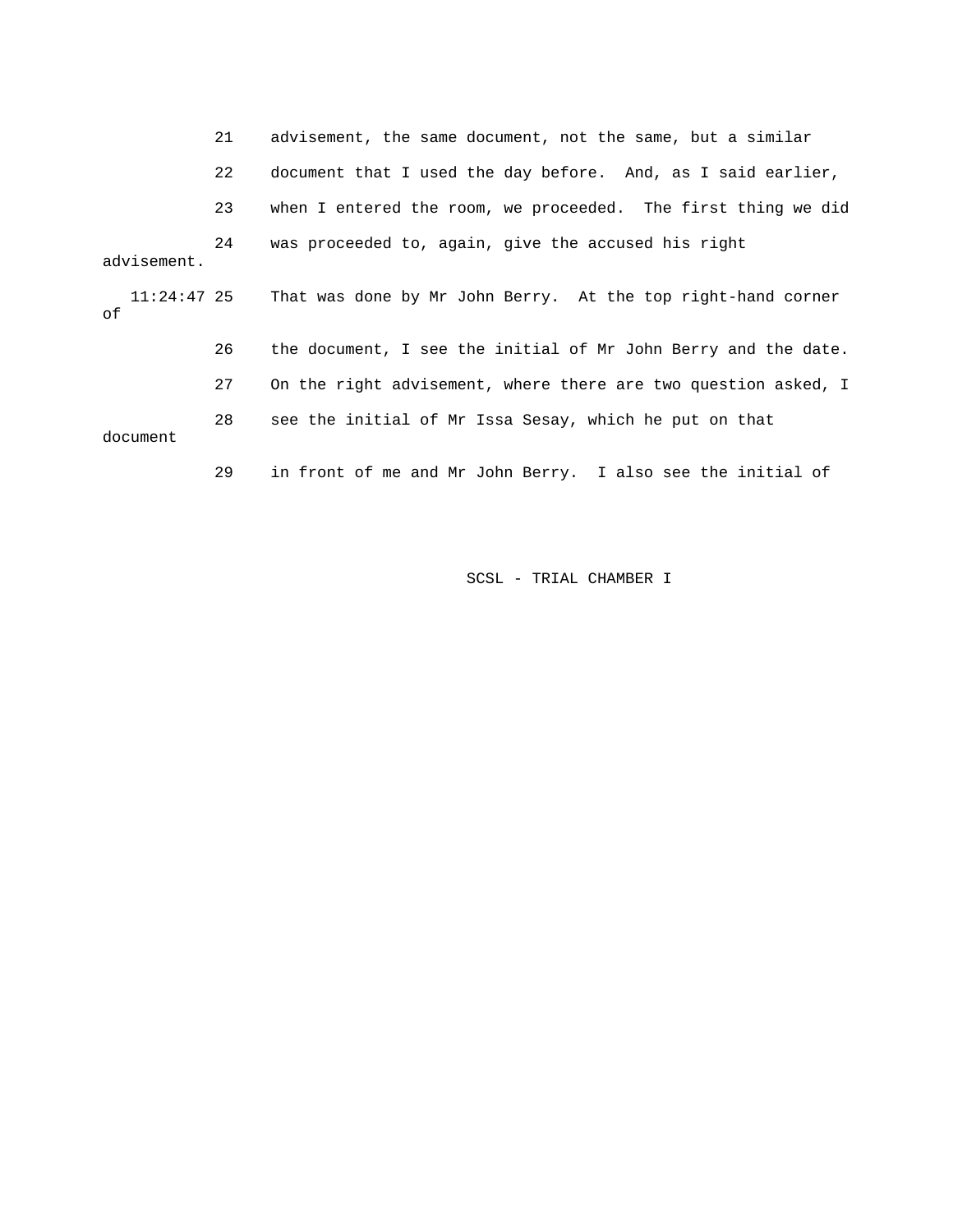|                   |    | 12 JUNE 2007                                                   | OPEN SESSION |
|-------------------|----|----------------------------------------------------------------|--------------|
|                   |    |                                                                |              |
|                   |    |                                                                |              |
|                   | 1  | Mr John Berry and my initial. At the back of the document, on  |              |
|                   | 2  | page 28311, again, I see the initial of Mr Sesay and he has    |              |
| the               | 3  | circled the answer "yes," which, by the way, he did also on    |              |
|                   | 4  | front page, circled both, initialed both, answer "yes."        | And          |
| 11:25:57<br>there | 5  | going back at the -- to the back page of the document, then    |              |
| Sesay,            | 6  | is the signature of myself and Mr John Berry and Mr Issa       |              |
|                   | 7  | and it's dated 11th of March 2003 at 12.29 p.m                 |              |
| document          | 8  | MR HARRISON:<br>The Prosecution's applying that that           |              |
|                   | 9  | be the next exhibit on the voir dire.                          |              |
| $11:26:29$ 10     |    | PRESIDING JUDGE:<br>Mr Jordash, any objection?                 |              |
|                   | 11 | No objections, Your Honour.<br>MR JORDASH:                     |              |
| it.               | 12 | PRESIDING JUDGE: We'll receive it in evidence and mark         |              |
|                   | 13 | Exhibit the special number, letter D, Your<br>MS KAMUZORA:     |              |
|                   | 14 | Honour.                                                        |              |
| $11:26:42$ 15     |    | D. Thanks.<br>Right.<br>PRESIDING JUDGE:                       | Exhibit D.   |
| dire]             | 16 | [Exhibit No. D was admitted on the voir                        |              |
|                   | 17 | MR HARRISON:                                                   |              |
|                   | 18 | And the room that you used on the 11th, did I understand<br>Q. |              |
|                   | 19 | you to say it was similar to or the same as on the 10th?       |              |
| $11:27:08$ 20     |    | It was the same, Your Honour, the same. And the only<br>Α.     |              |

SESAY ET AL

Page 34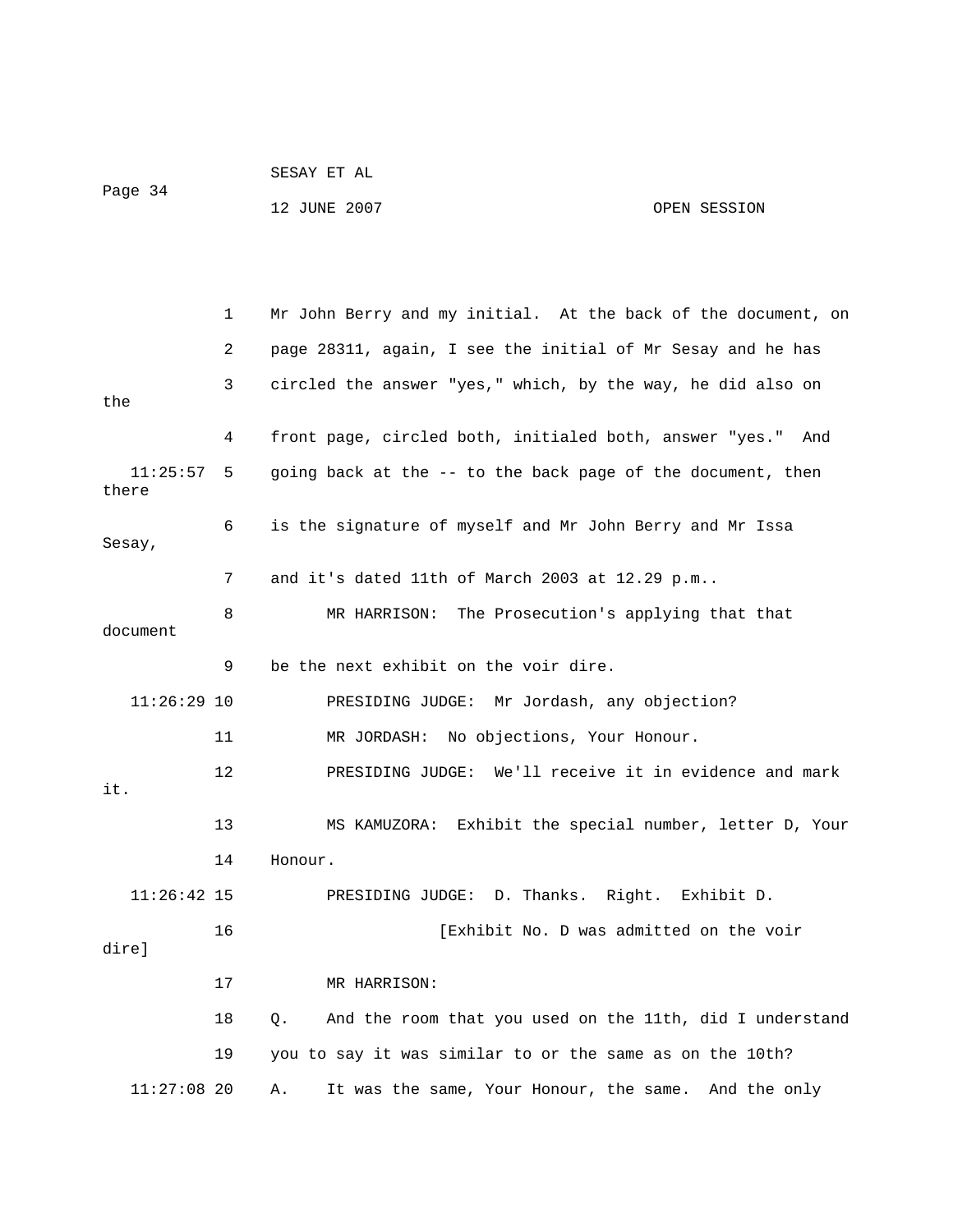21 difference there was that, at that time, we had the audio --

the

|               | 22 |           | video set up.                                           |
|---------------|----|-----------|---------------------------------------------------------|
|               | 23 |           | JUDGE ITOE: It was in the same container, number four?  |
|               | 24 |           | THE WITNESS: That's correct, Your Honour.               |
| $11:27:23$ 25 |    |           | MR HARRISON:                                            |
|               | 26 | О.        | The same container and the same room?                   |
|               | 27 | Α.        | Yeah. The container, room is the same thing. There is   |
|               | 28 |           | only one room in the container.                         |
|               | 29 | $\circ$ . | And was there a video recording made of that -- of that |
|               |    |           |                                                         |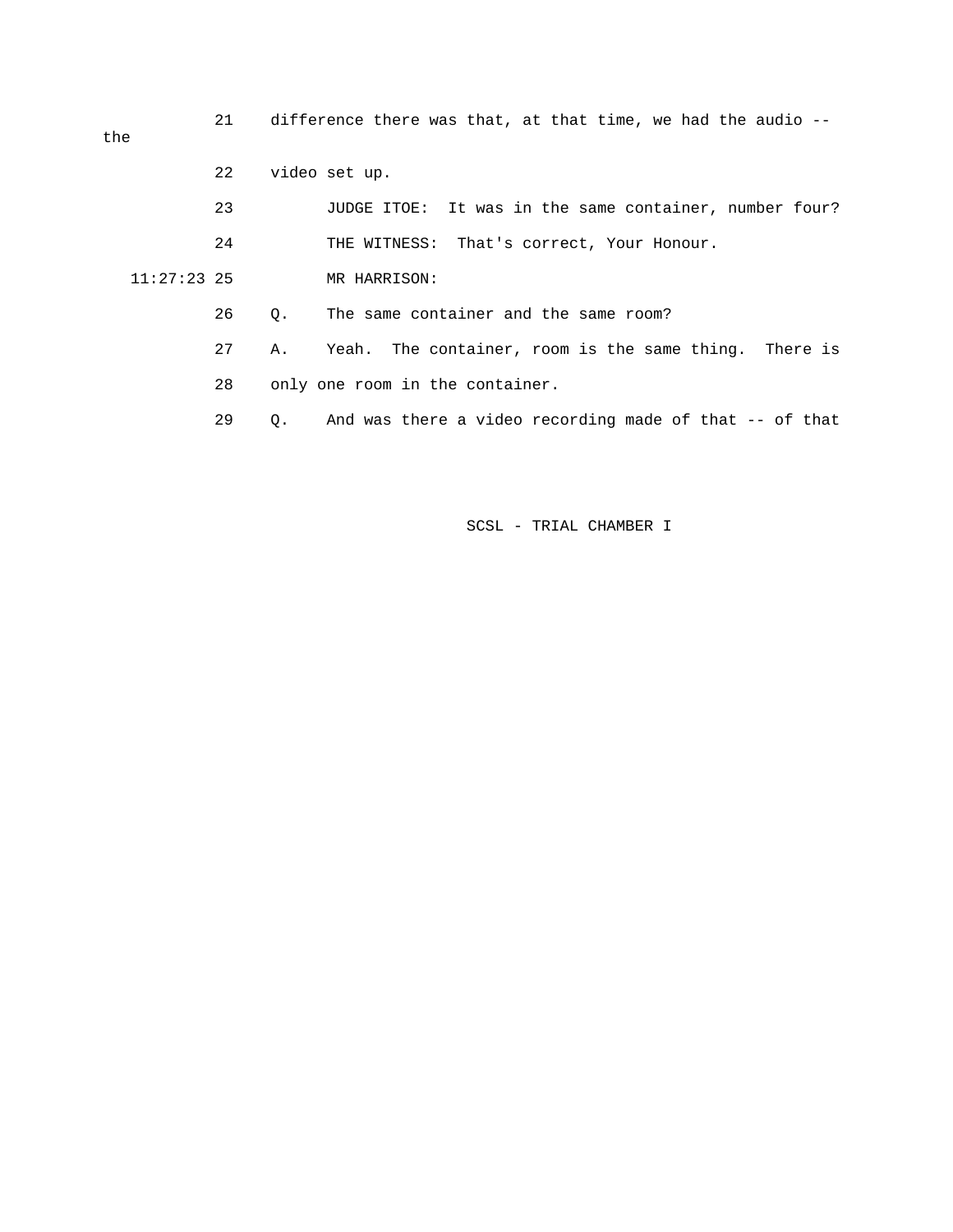|                               |              | SESAY ET AL    |                                                                          |              |  |
|-------------------------------|--------------|----------------|--------------------------------------------------------------------------|--------------|--|
| Page 35                       |              |                | 12 JUNE 2007                                                             | OPEN SESSION |  |
|                               |              |                |                                                                          |              |  |
|                               |              |                |                                                                          |              |  |
|                               | $\mathbf{1}$ | interview?     |                                                                          |              |  |
|                               | 2            | Α.             | That's correct, sir.                                                     |              |  |
| thinks                        | 3            |                | MR HARRISON: For the sake of what the Prosecution                        |              |  |
|                               | 4            |                | is more coherent, we're going to postpone the admitting of the           |              |  |
| 11:28:02                      | 5            |                | transcript and the video to the next witness so that he can do           |              |  |
|                               | 6            | them on block. |                                                                          |              |  |
|                               | 7            |                | PRESIDING JUDGE: That's entirely your judgment.                          |              |  |
|                               | 8            |                | MR HARRISON:                                                             |              |  |
| the                           | 9            | Q.             | Was there anything else that you were involved with on                   |              |  |
| $11:28:12$ 10                 |              | 11th?          |                                                                          |              |  |
|                               | 11           | Α.             | No, Your Honours.                                                        |              |  |
| the                           | 12           | Q.             | Did you have any further conversation with Mr Sesay on                   |              |  |
|                               | 13           | 11th?          |                                                                          |              |  |
| It's                          | 14           | Α.             | Possible. I don't recall all the conversation I had.                     |              |  |
| we                            |              |                | 11:28:27 15 possible that at some time, at break time, I would visit and |              |  |
|                               | 16           |                | would have a cigarette together, things like this.                       |              |  |
|                               | 17           | Q.             | Now, on the --                                                           |              |  |
| break                         | 18           |                | JUDGE ITOE: You say you had no conversations, but at                     |              |  |
|                               | 19           |                | time you would do what?                                                  |              |  |
| $11:28:47$ 20<br>questioning, |              |                | THE WITNESS: I -- I was not involved in the                              |              |  |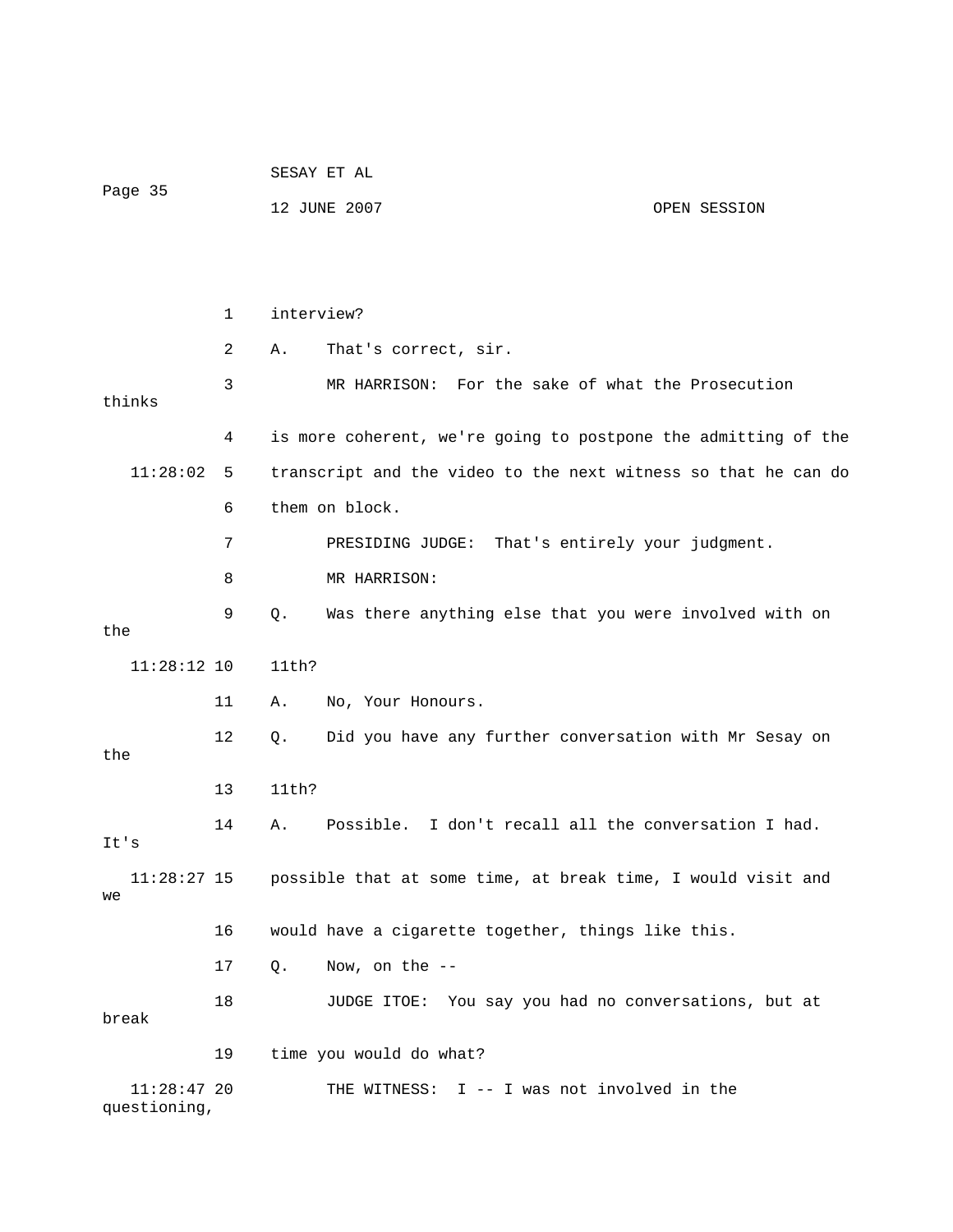|               | 21 |             | sir. That was all done by Mr John Berry. But some time, when  |
|---------------|----|-------------|---------------------------------------------------------------|
| some          | 22 |             | the court reporter or the investigator would break, I would   |
|               | 23 |             | time go and talk with Mr Sesay or offer him a cigarette, have |
|               | 24 |             | a -- you know, a conversation with him and me.                |
| $11:29:18$ 25 |    |             | MR HARRISON:                                                  |
|               | 26 | $Q_{\star}$ | Can you describe in more detail what you mean by that?        |
|               | 27 | Α.          | The conversation?                                             |
|               | 28 | Q.          | Yes.                                                          |
| and           | 29 | Α.          | Yes. Well, I would go and talk to Mr Sesay on occasion        |
|               |    |             |                                                               |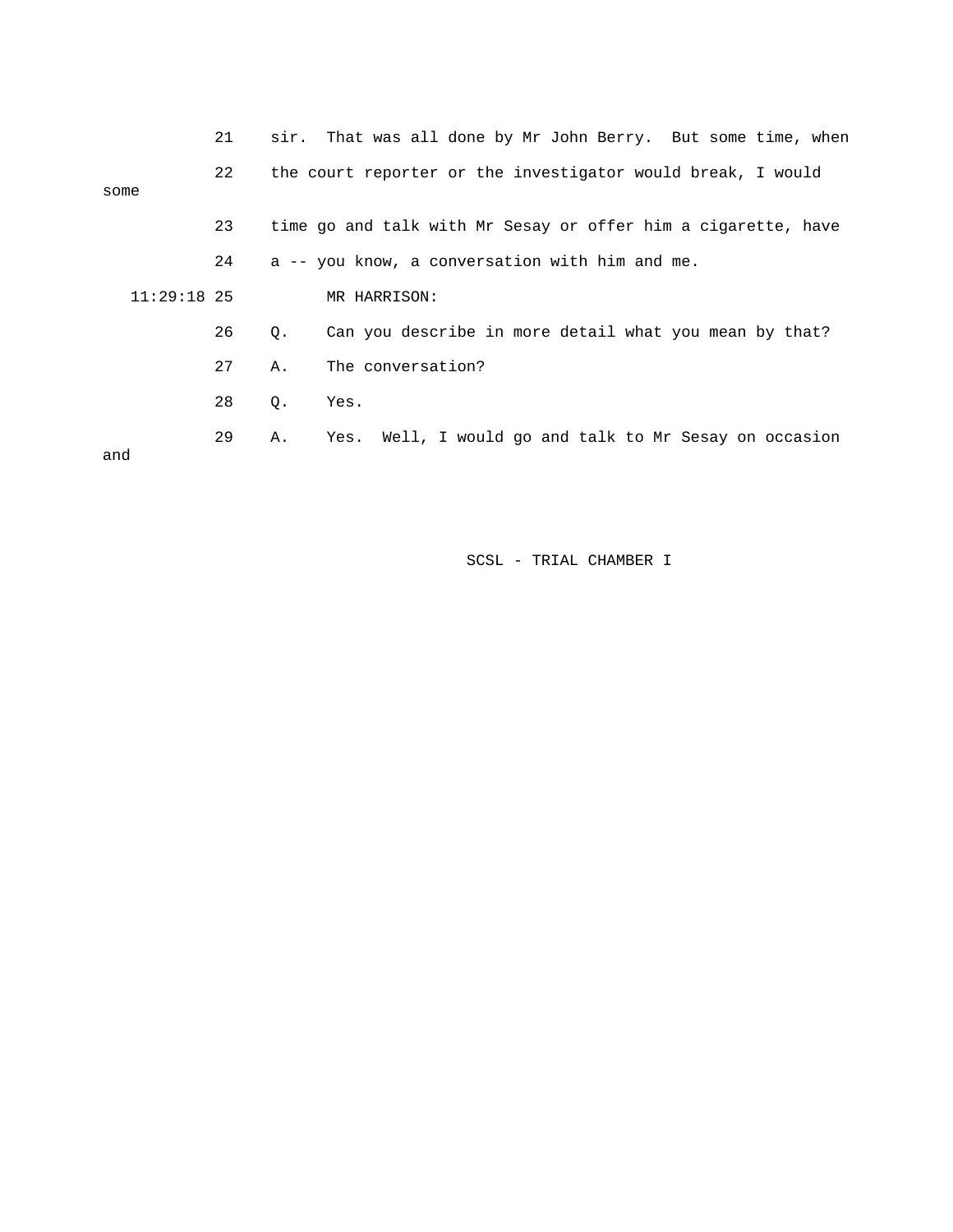| Page 36 | SESAY ET AL  |              |
|---------|--------------|--------------|
|         | 12 JUNE 2007 | OPEN SESSION |

| was                     | 1  | say -- I will ask him how things were going. We would -- he    |
|-------------------------|----|----------------------------------------------------------------|
|                         | 2  | asking question in regards to witness protection, witness      |
| basically               | 3  | management, all these things were working, and I would         |
| you                     | 4  | do -- be doing some confidence-building with him, bonding, if  |
| 11:29:47<br>collaborate | 5. | want to call it. And we would talk about his wish to           |
| which                   | 6  | with the -- with the -- with the Office of the Prosecutor,     |
| mention                 | 7  | he kept saying that this was his intention. And I would        |
|                         | 8  | to him that we were -- we have no problem with that, but that  |
|                         | 9  | what he had to understand, that if this was going to happen he |
| $11:30:10$ 10<br>knew   |    | had to come straightforward and tell us everything that he     |
|                         | 11 | and not just little bits and pieces. This was on -- going on.  |
| conversation.           | 12 | You know, on a regular basis, we were having this              |
|                         | 13 | JUDGE BOUTET: When you say it was going on on a regular        |
|                         | 14 | basis, you mean that day, the 11th of March?                   |
| $11:30:31$ 15<br>day    |    | THE WITNESS: No, no, no. I don't know if I did that            |
| we                      | 16 | on the 11th of March, but I said over the period of time that  |
| the                     | 17 | have interviewed Mr Sesay, that Mr John Berry was conducting   |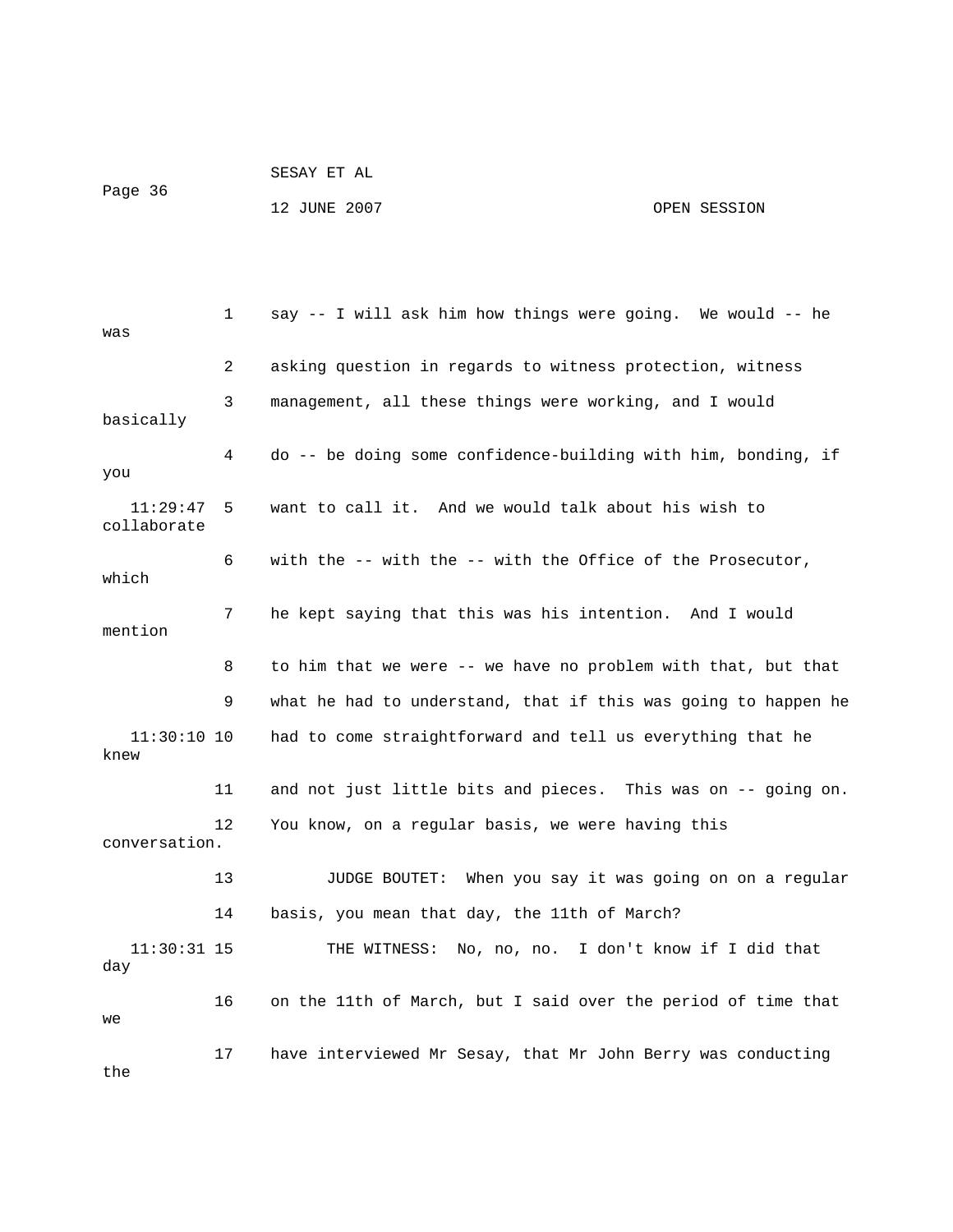18 questioning of Mr Sesay, I had, on -- I had occasion to talk to 19 him myself. How many times, I don't know. 11:30:52 20 PRESIDING JUDGE: Would it be correct to say that you 21 established a rapport with him? 22 THE WITNESS: That's correct. 23 PRESIDING JUDGE: Very well. Thanks. 24 JUDGE BOUTET: Just one last question: You just testified 11:31:03 25 that in these meetings with him that you were, at times, offering 26 him cigarettes. And he was asking you questions about witness 27 protection or something along these lines. 28 THE WITNESS: That's correct. At one point I remember 29 discussing that with him, because he -- in fact, he expresses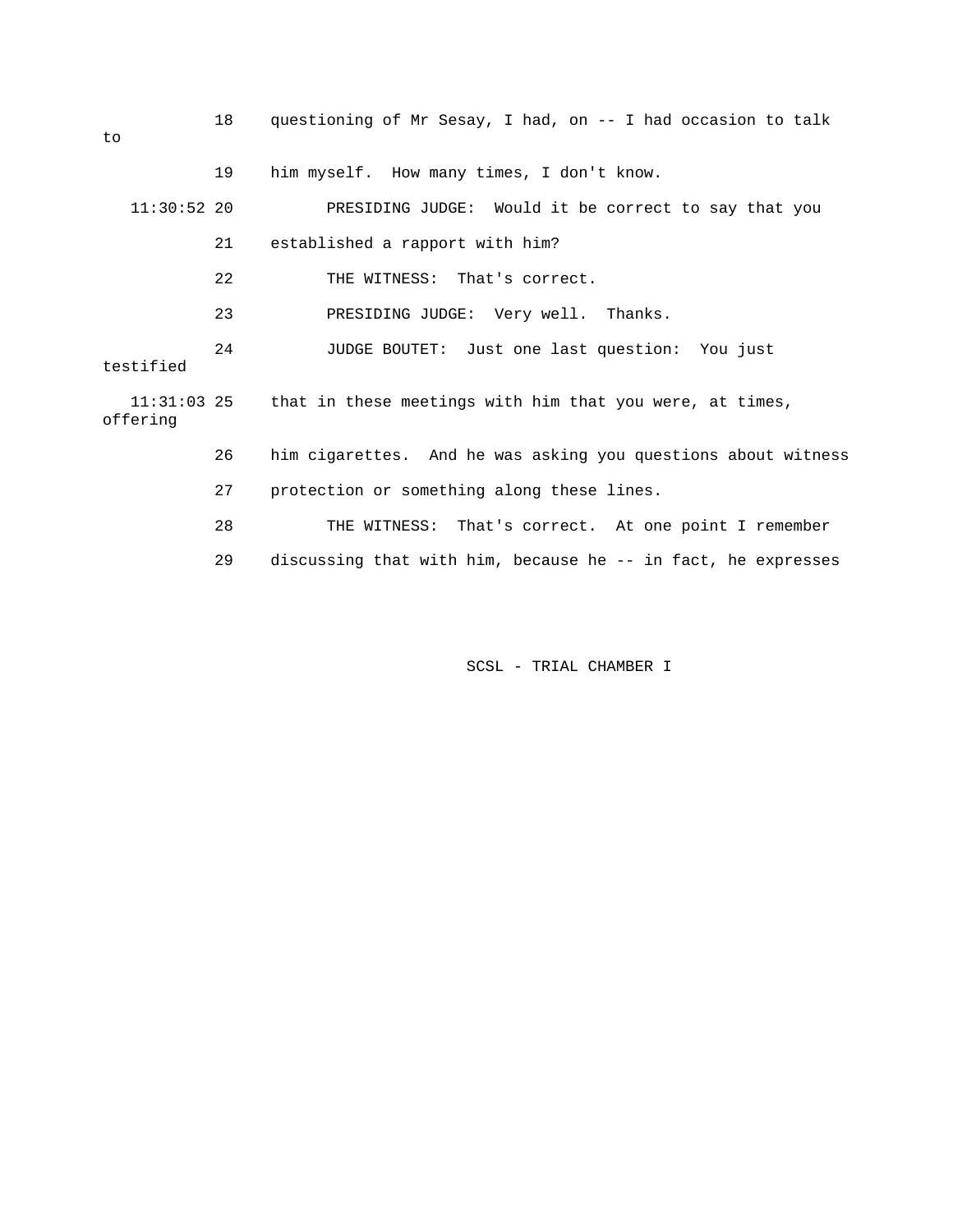```
 SESAY ET AL 
Page 37 
             12 JUNE 2007 OPEN SESSION
```
 1 that in the -- in the course of his -- of his collaboration with 2 us, with the Office of the Prosecutor, but what the Office of the 3 Prosecutor would do in return if there was any need to protect 4 his family. So we discussed these -- these issue on occasion, up 11:31:40 5 to a point that where we did request the -- the WVS, that's the 6 victim -- witness victims support services, to -- to put Mr Sesay 7 and their two children into the care of the WVS. 8 PRESIDING JUDGE: This would be an appropriate point at 9 which we can take the morning break. Right. 11:32:53 10 [Break taken at 11.30 a.m.] 11 [RUF12JUN07B - MD] 12 [Upon resuming at 12.08 p.m.] 13 PRESIDING JUDGE: Let the Prosecution proceed. 14 MR HARRISON: There is just a couple -- 12:09:14 15 PRESIDING JUDGE: Yes. 16 MS KAH-JALLOW: Your Honour. 17 PRESIDING JUDGE: Just a minute. Ms Jallow, yes. 18 MS KAH-JALLOW: If I may be granted audience, please. 19 PRESIDING JUDGE: At this point in time? 12:09:25 20 MS KAH-JALLOW: Yes, Your Honour. It will be a very short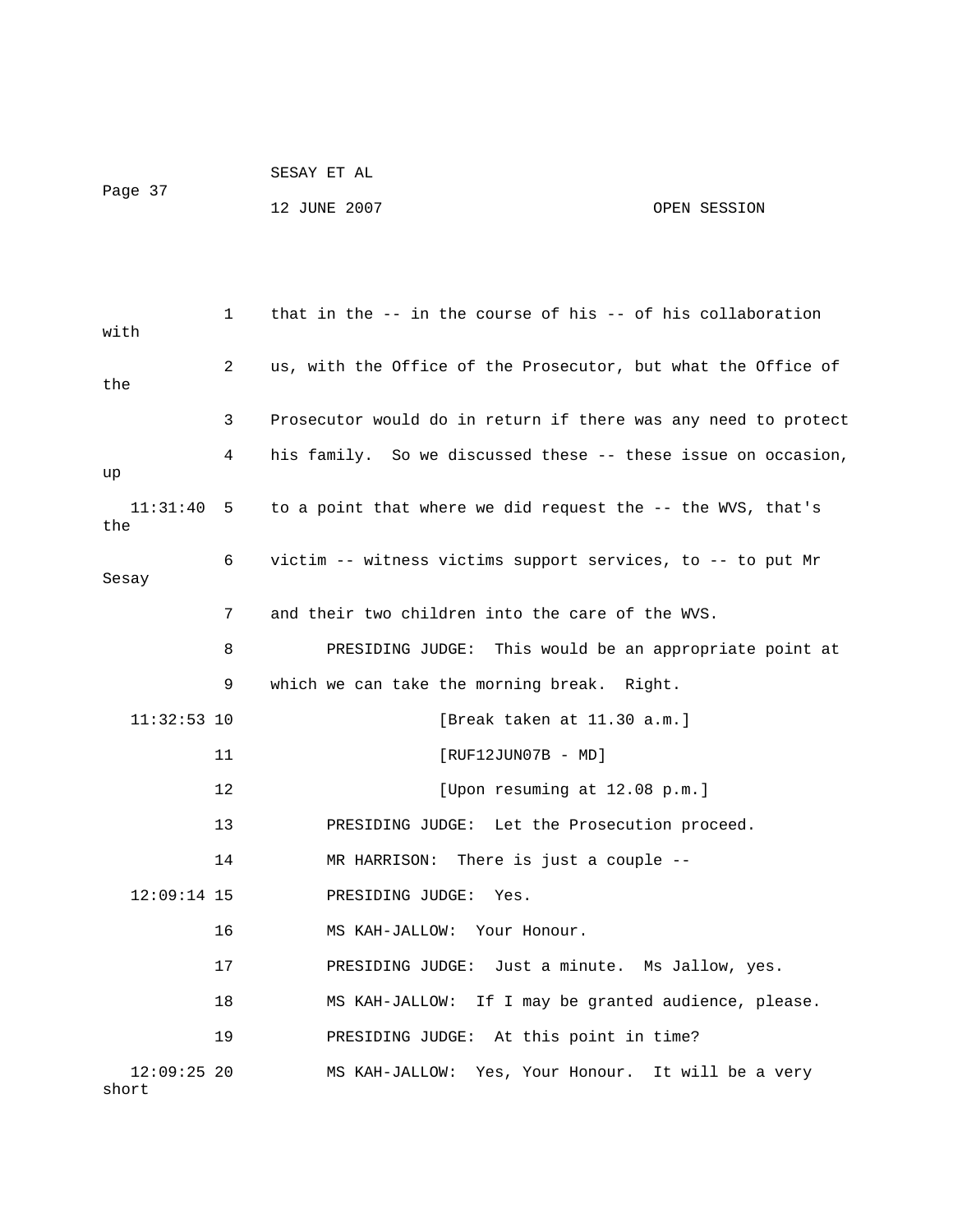21 submission.

- 22 JUDGE BOUTET: In this voir dire?
- 23 MS KAH-JALLOW: Yes, Your Honours. There is every
- 24 possibility that I may be called.

 12:09:36 25 PRESIDING JUDGE: Look, look, look, I think if you want 26 leave to retire from the Court, for whatever professional 27 judgment, I think you can ask leave, and without disclosing any 28 details that may at this time -- point in time be not prudent, 29 to speak. so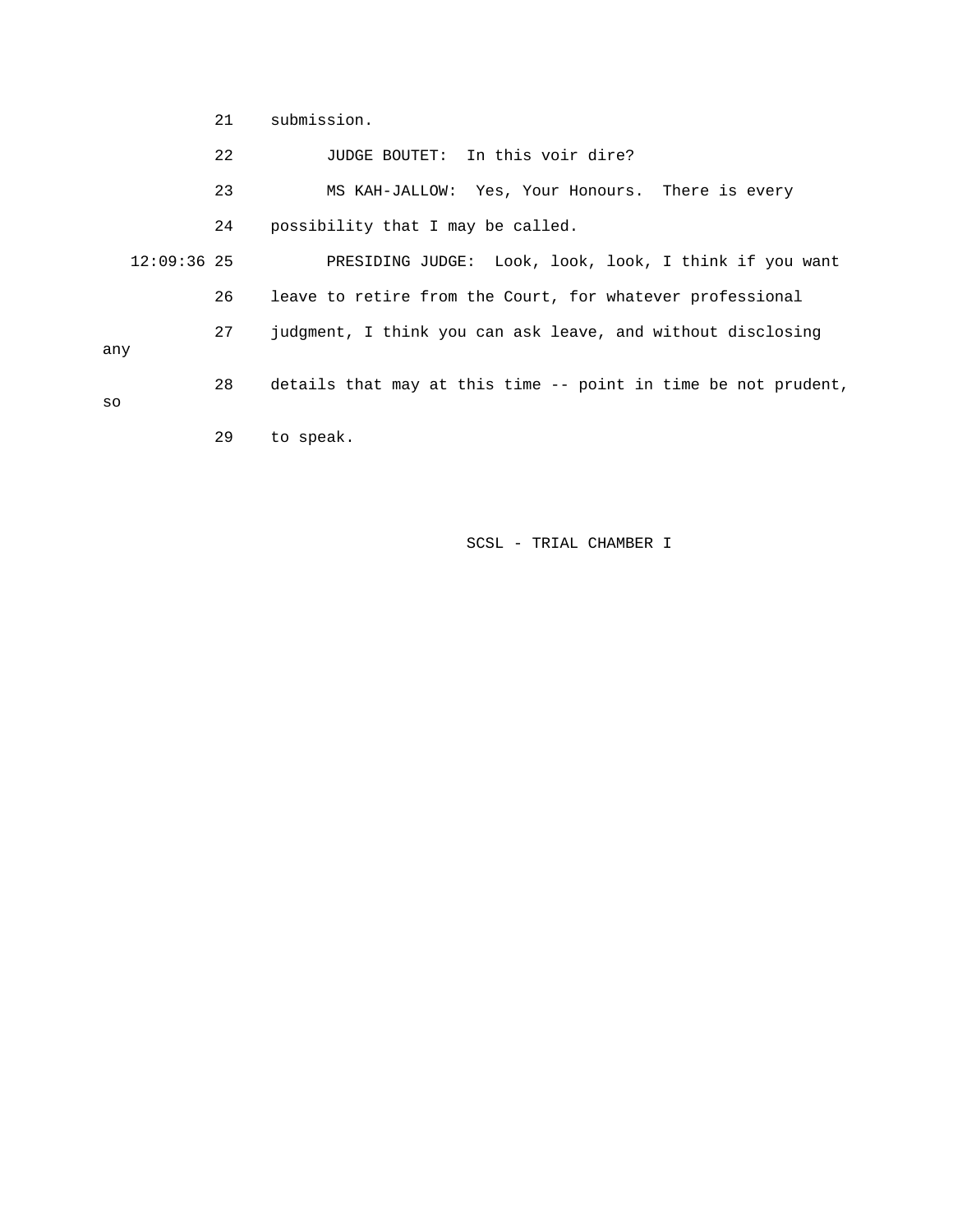|         | SESAY ET AL  |              |
|---------|--------------|--------------|
| Page 38 |              |              |
|         | 12 JUNE 2007 | OPEN SESSION |

 1 MS KAH-JALLOW: Your Honours, may I ask leave of this Court 2 to retire? 3 PRESIDING JUDGE: Very well. Leave is granted. 4 MS KAH-JALLOW: Thank you. 12:10:17 5 PRESIDING JUDGE: The Prosecution will proceed. 6 MR HARRISON: There are just two or three questions 7 remaining about the events of 11 March. 8 Q. You've told us that you were only at the interview 9 for a short period of time but, while you were present, did 12:11:07 10 utter or did you hear uttered any threats to Mr Sesay? 12 Q. While you were present, did you utter or did you hear 13 uttered any inducements made to Mr Sesay? 12:11:38 15 JUDGE BOUTET: Mr Harrison, when you make these -- these 16 questions are related to the last interview or meeting when 17 Mr Morissette was with the accused or it is a much broader -- 18 specific to that day? 19 MR HARRISON: Yes. If I didn't, I certainly meant to 21 Mr Morissette's evidence is he was only there for a portion. session you 11 A. No, Your Honour. 14 A. No, Your Honour. make 12:11:57 20 it clear that I was only referring to 11 March 2003, during which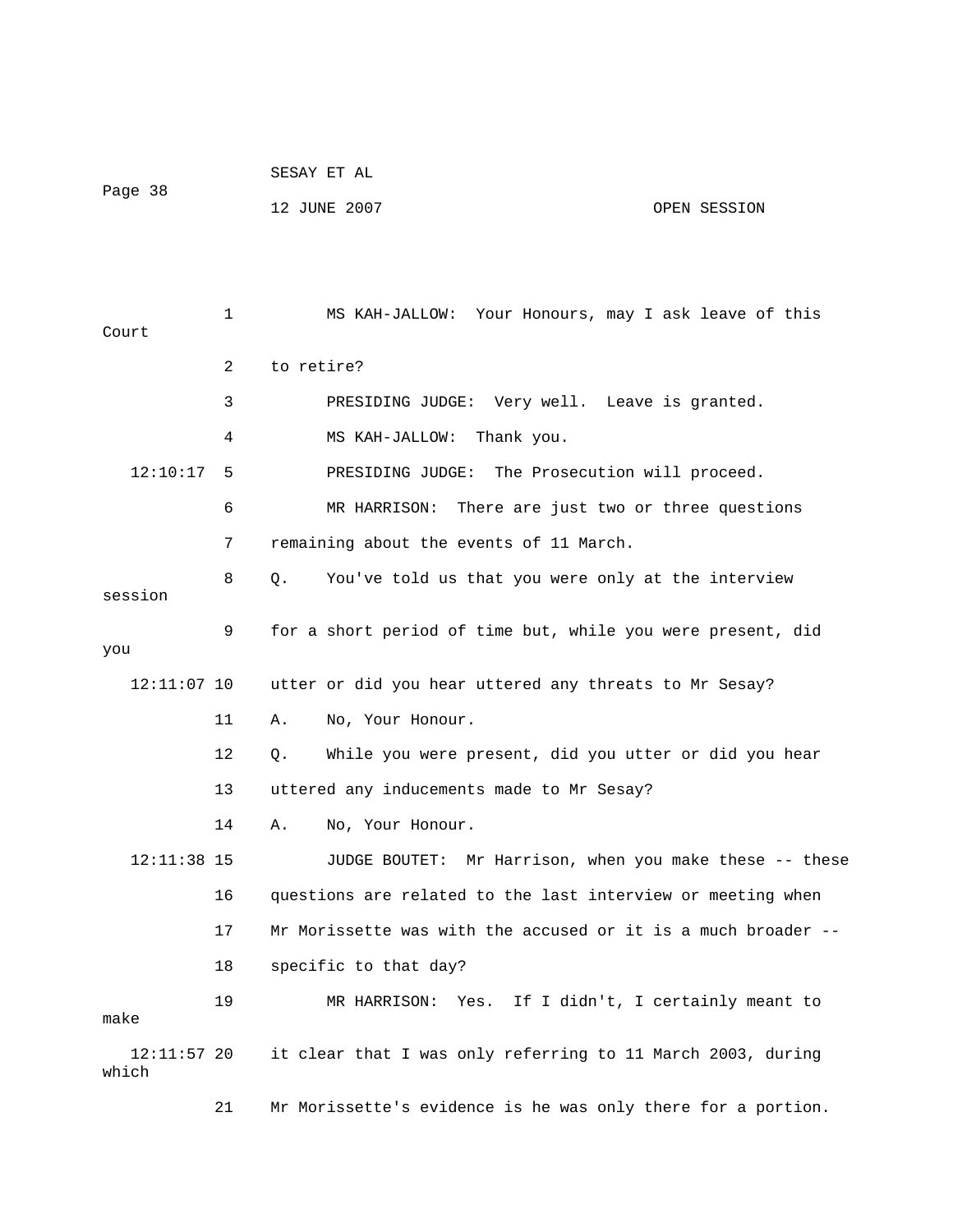| Berry                 | 22 | JUDGE ITOE: That is when Berry was in charge, when             |
|-----------------------|----|----------------------------------------------------------------|
|                       | 23 | had taken charge.                                              |
|                       | 24 | MR HARRISON: Precisely.                                        |
| 12:12:19 25<br>March, |    | Q. We will try to continue on chronologically. On 12           |
|                       | 26 | are you aware of anything taking place?                        |
| the                   | 27 | Well, I know Mr Sesay was brought in for a follow-up on<br>Α.  |
| on                    | 28 | interview but I don't remember having had any contact with him |
|                       | 29 | that day. I don't recall.                                      |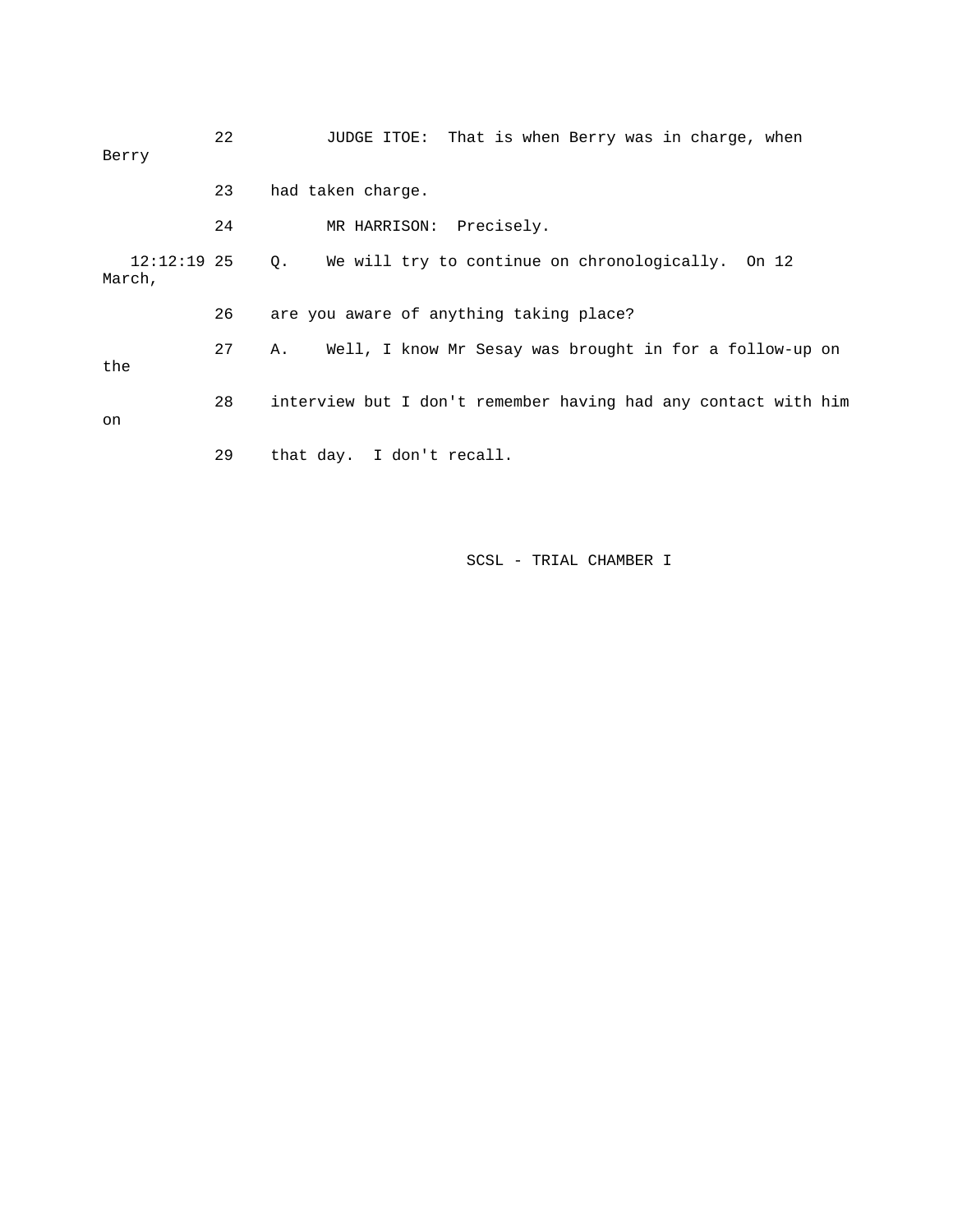|                       |    | SESAY ET AL                                                    |              |
|-----------------------|----|----------------------------------------------------------------|--------------|
| Page 39               |    | 12 JUNE 2007                                                   | OPEN SESSION |
|                       |    |                                                                |              |
|                       |    |                                                                |              |
| Are                   | 1  | And you said that you don't recall having any contact.<br>Q.   |              |
|                       | 2  | you aware of the steps or the procedures that may have been in |              |
|                       | 3  | place for moving Mr Sesay or transporting him?                 |              |
|                       | 4  | Yeah.<br>Every day it was the same scenario: Go down to<br>Α.  |              |
| 12:13:07<br>the       | 5  | Bonthe, pick him up, bring him back and then take him back in  |              |
| I                     | 6  | evening. But who was doing what on the -- which specific day,  |              |
|                       | 7  | don't recall.                                                  |              |
| in                    | 8  | I realise that you have said that you weren't involved<br>Q.   |              |
| $12th$ ,              | 9  | any interview that may or may not have taken place on the      |              |
| $12:13:42$ 10         |    | but are you able to say where such interviews would have taken |              |
|                       | 11 | place?                                                         |              |
| trailer               | 12 | Yes, Your Honour. All interview, all took place in<br>Α.       |              |
|                       | 13 | number 4, at the Office of the Prosecutor.                     |              |
|                       | 14 | And so far as you're aware, from the time that you used<br>Q.  |              |
| $12:14:14$ 15<br>were |    | that room on 10 March 2003 until the end of the interviews,    |              |
|                       | 16 | there any changes to that room?                                |              |
|                       | 17 | No, Your Honour.<br>Α.                                         |              |
|                       | 18 | I'm now going to take you to 13 March. Are you aware of<br>Q.  |              |
|                       | 19 | anything taking place on that day?                             |              |
| $12:14:44$ 20         |    | Again, I'm aware that there were -- the interview were<br>Α.   |              |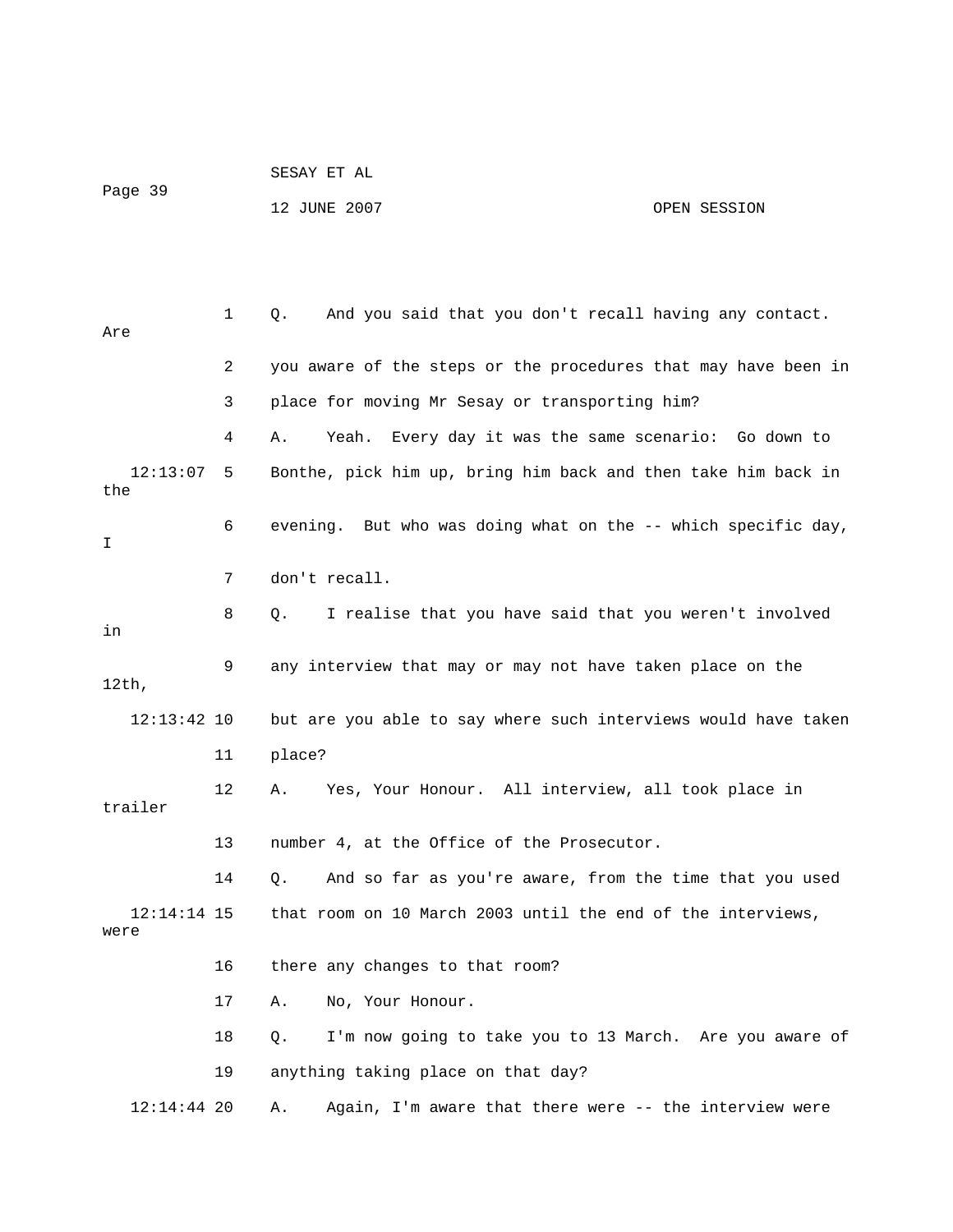21 continuing.

22 Q. Did you have any role on that day?

23 A. Again, from 10 March, I've never had any role in

 12:15:14 25 off, and I don't -- unfortunately, I don't remember all the 24 interviewing Mr Sesay. But, as I said earlier, I was, on and

time,

 26 and having personal contact with him during breaks. Sometimes 27 the court reporter was even present there. We used -- she

would

28 use these break --

29 Q. You were going to say that the court reporter was using

the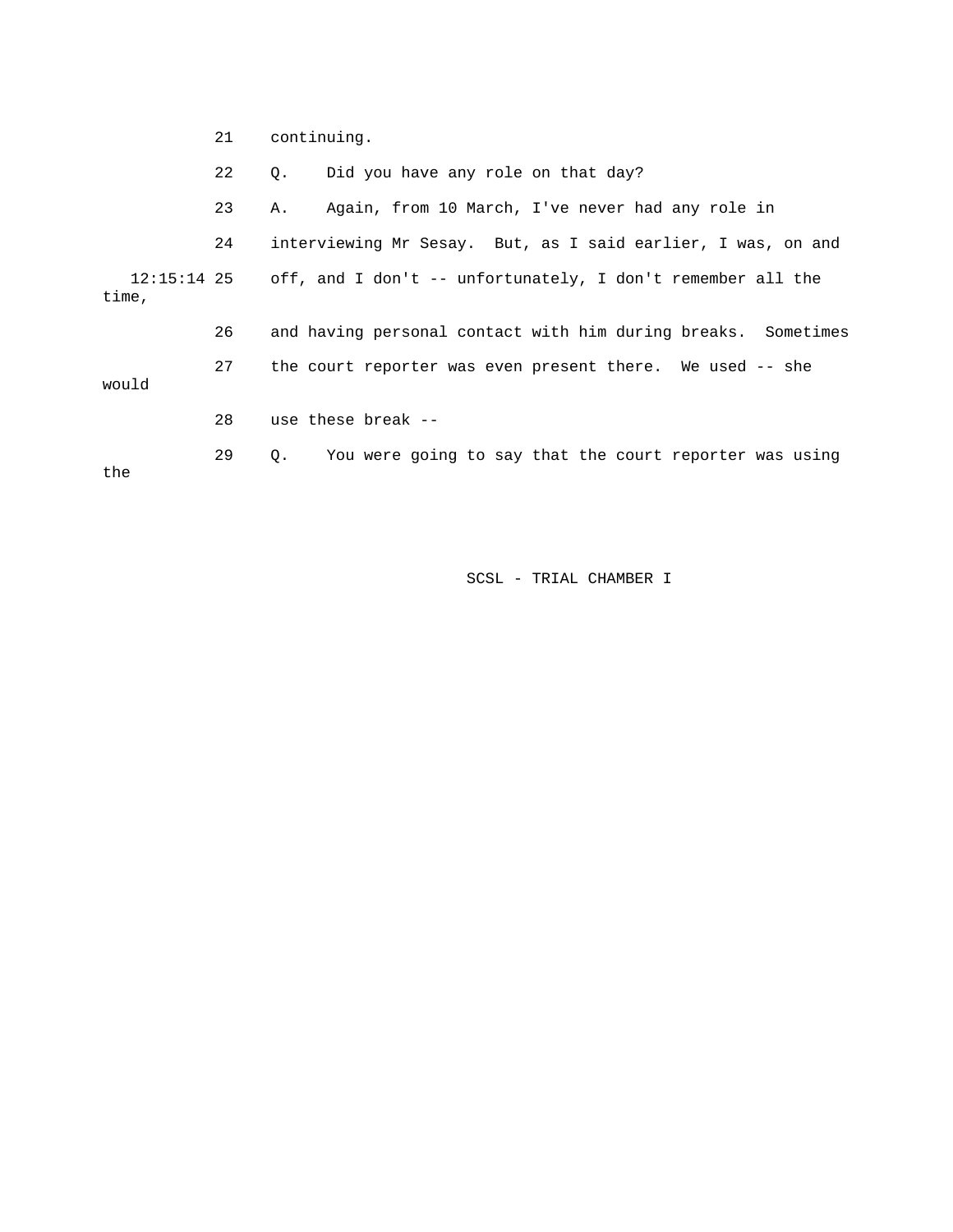SESAY ET AL Page 40

12 JUNE 2007 OPEN SESSION

 1 breaks for something. 2 A. Yes. She would use the break to ask Mr Sesay some 3 clarification, like on the spelling of some names, personal name; 4 on the spelling of names of places that would have come up during 12:16:04 5 the interview between Mr Sesay and Mr Berry. But my main role, 6 from the 11th on, was to establish a rapport, like it was with 7 Mr Sesay, and to encourage him in his continued wishes to 8 collaborate with the Court, with the Office of the Prosecutor. 9 Q. I may have already mentioned 13 March. If I did, I 12:17:04 10 apologise. But, just to be careful, with respect to 13 March, do 11 you recall anything taking place on that day? 12 A. Same thing again, Your Honours. Mr Sesay was brought in, 13 was being interviewed by Mr John Berry, and eventually returned 14 to Bonthe Island. 12:17:33 15 Q. I will ask you the same question about 14 March; do you 16 recall if anything took place on that day? 17 A. Yes. Exactly again the same scenario, for the exception 18 that I think it was the day that I had arranged for Mr Sesay to 19 make a phone call to his wife.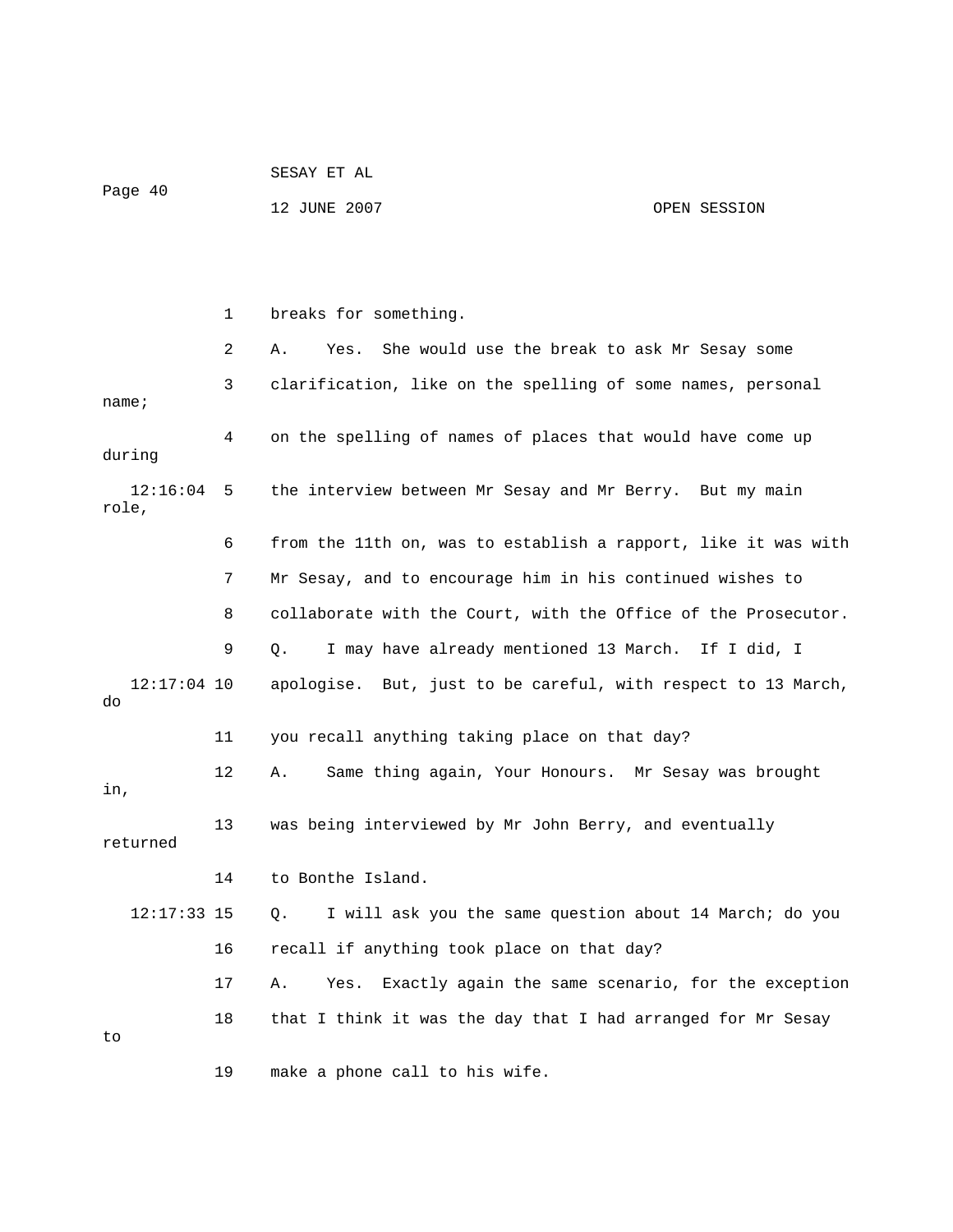12:17:58 20 JUDGE ITOE: That was on 14 March? What date was this; on 21 14 March?

 22 THE WITNESS: That's correct, Your Honour. 23 MR HARRISON: And, to assist the Court, I would ask that 24 pages, which I will give to the Court Management, the relevant 12:18:20 25 documents, and it's the transcript from 14 March, and it's page 26 numbers 28838, up to and including 28976. If I could ask the 27 Chamber's officer -- 28 JUDGE ITOE: Is that the transcript of the 14th?

29 MR HARRISON: That's correct.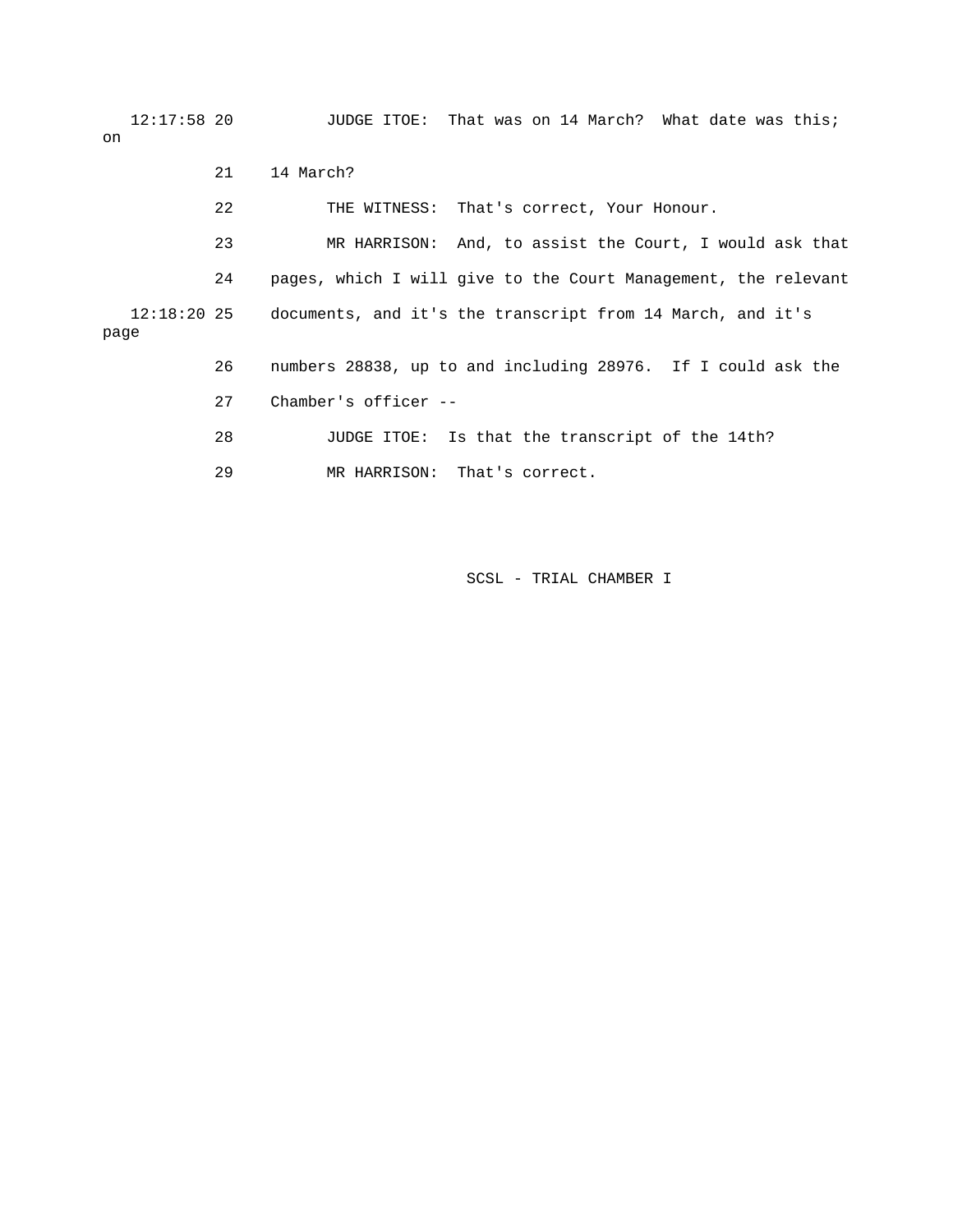| Page 41                 |    | 12 JUNE 2007                                                   | OPEN SESSION |
|-------------------------|----|----------------------------------------------------------------|--------------|
|                         |    |                                                                |              |
|                         | 1  | What pages, please, Mr Harrison?"<br>JUDGE ITOE:               |              |
| before                  | 2  | 28838, up to and including 28976 and<br>Mr HARRISON:           |              |
| be                      | 3  | I -- if I could give this to the learned Chamber's officer, to |              |
|                         | 4  | given to the witness.                                          |              |
| 12:19:44                | 5  | Without looking at that, just for the moment, if you can<br>Q. |              |
|                         | 6  | just leave it to the side, you referred to a telephone call.   |              |
|                         | 7  | Could you just tell the Court what you're referring to?        |              |
| that                    | 8  | Excuse me, Your Honour. Yes. Mr Sesay had requested<br>Α.      |              |
| with                    | 9  | we made arrangement for him to be able to talk on the phone    |              |
| $12:20:09$ 10<br>making |    | his wife, and these arrangements, I was responsible to be      |              |
|                         | 11 | these arrangements.                                            |              |
|                         | 12 | Now, if you turn in that document that you have by your<br>Q.  |              |
|                         | 13 | left hand to page 28925, and if you look at the last full      |              |
|                         | 14 | paragraph on that page, you will see question and the words    |              |
| $12:20:51$ 15           |    | begin:                                                         |              |
| this                    | 16 | "As such, as much as I'd like to really press on into          |              |
|                         | 17 | we're going to have to take a break because you have to        |              |
| going                   | 18 | make a phone call. It's 1.07 on 14 March 2003.                 | I'm          |
| making                  | 19 | to go get you some lunch and get things set up for             |              |

SESAY ET AL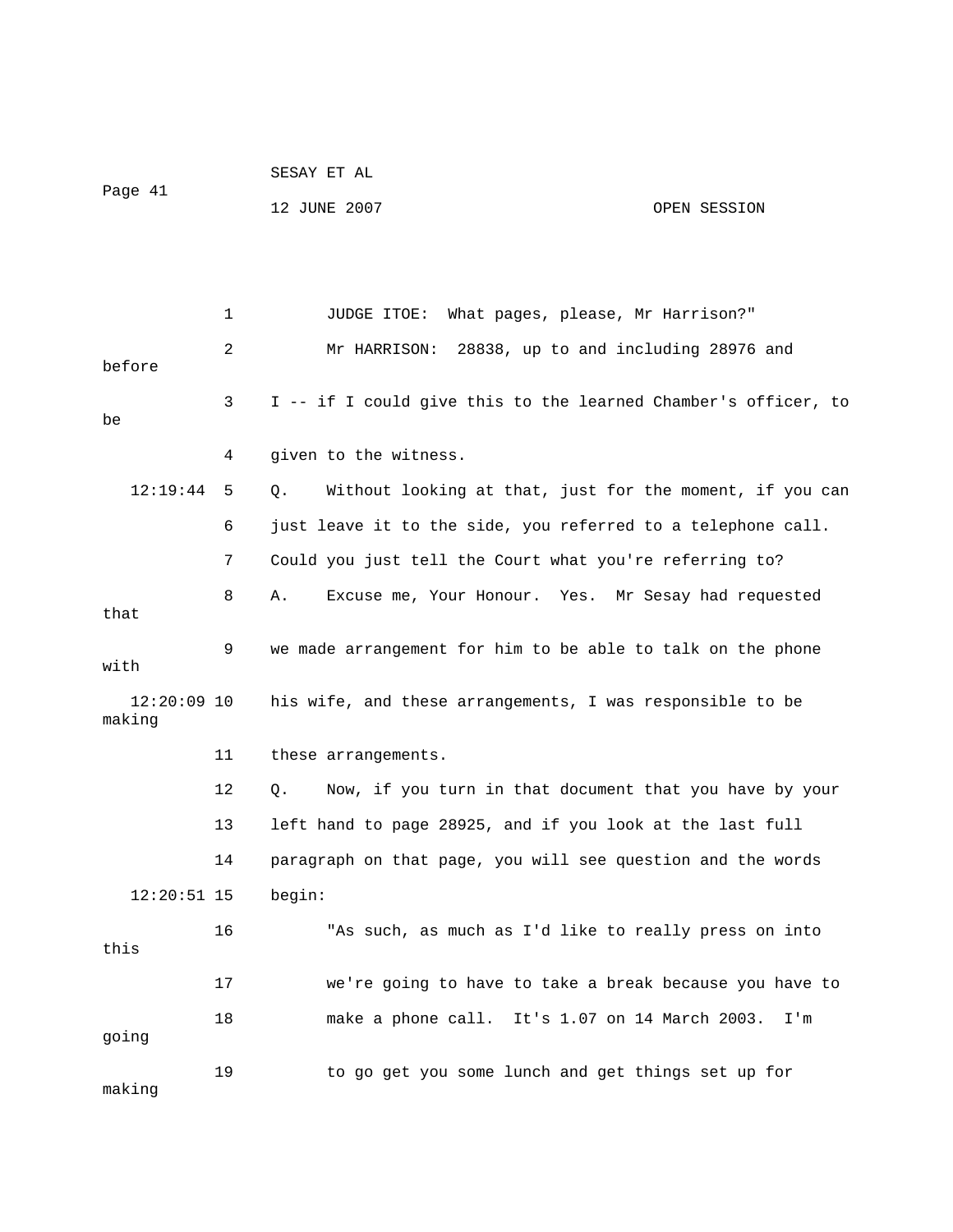| $12:21:13$ 20 |    | that call; okay?"                                            |
|---------------|----|--------------------------------------------------------------|
|               | 21 | Does that mean anything to you?                              |
| but           | 22 | Yes. That's when we were going to make the arrangement<br>Α. |
| going         | 23 | while they were going to get some lunch, that's when I was   |
| able          | 24 | to make the arrangement for -- to set up for Mr Sesay to be  |
| $12:21:33$ 25 |    | to talk to his wife.                                         |
| to            | 26 | MR HARRISON: Again, the Prosecution's intention is not       |
| subsequent    | 27 | tender this document now. We will tender it through a        |
|               | 28 | witness. The idea is to have them in chronological order.    |
|               | 29 | JUDGE ITOE: What is that page that has adjournment for       |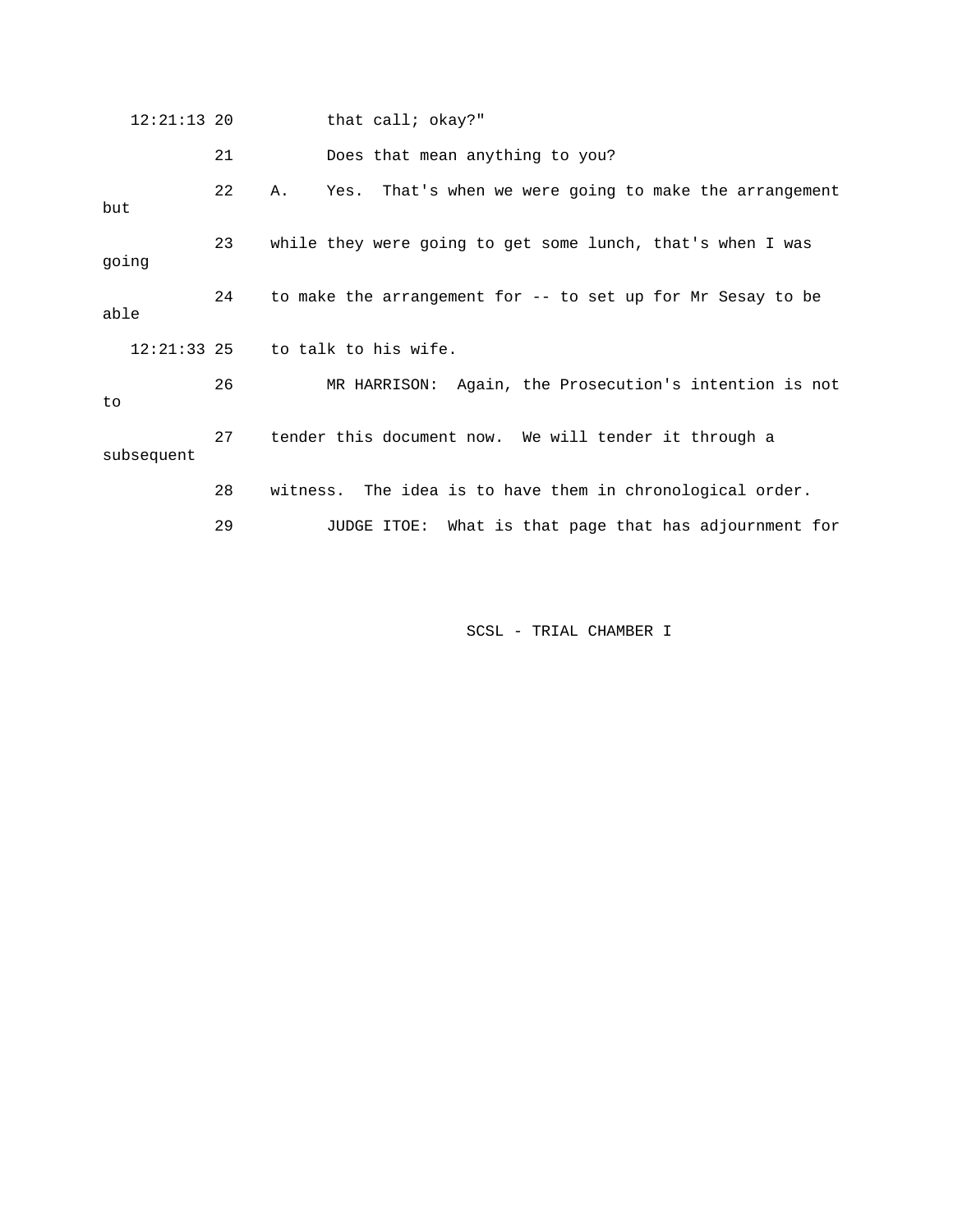| Page 42             |    | SESAY ET AL |                                                               |              |
|---------------------|----|-------------|---------------------------------------------------------------|--------------|
|                     |    |             | 12 JUNE 2007                                                  | OPEN SESSION |
|                     |    |             |                                                               |              |
|                     |    |             |                                                               |              |
|                     | 1  |             | lunch and for the telephone call?                             |              |
|                     | 2  |             | 28925.<br>MR HARRISON:                                        |              |
|                     | 3  |             | JUDGE ITOE: 25; thank you.                                    |              |
| that                | 4  |             | If the Chamber's officer could retrieve<br>MR HARRISON:       |              |
| 12:22:08            | -5 |             | document, please.                                             |              |
|                     | 6  |             | PRESIDING JUDGE: Do that, Madam Courtroom Officer.            |              |
|                     | 7  |             | MR HARRISON:                                                  |              |
| anything            | 8  | Q.          | I'm going to move on to 17 March. Do you recall               |              |
|                     | 9  |             | taking place on that day?                                     |              |
| $12:22:35$ 10       |    | Α.          | The same scenario, from what I recall; of March?              |              |
|                     | 11 | Q.          | Yes, that's right. And when you say the same scenario,        |              |
| to                  | 12 |             | perhaps for the record we could be a little bit more clear as |              |
|                     | 13 |             | what you're referring to.                                     |              |
| Berry,              | 14 | Α.          | Continuation with the interview of Mr Sesay by John           |              |
| 12:23:02 15<br>and, |    |             | which meant having to fly Mr Sesay from Bonthe to the office  |              |
|                     | 16 |             | once terminated, from the office to Bonthe.                   |              |
| here?               | 17 |             | JUDGE BOUTET: What's the date we are talking about            |              |
|                     | 18 |             | That was 17 March 2003.<br>MR HARRISON:                       |              |
|                     | 19 |             | 17th.<br><b>JUDGE BOUTET:</b><br>Thank you.                   |              |
| 12:23:33 20         |    |             | MR HARRISON:                                                  |              |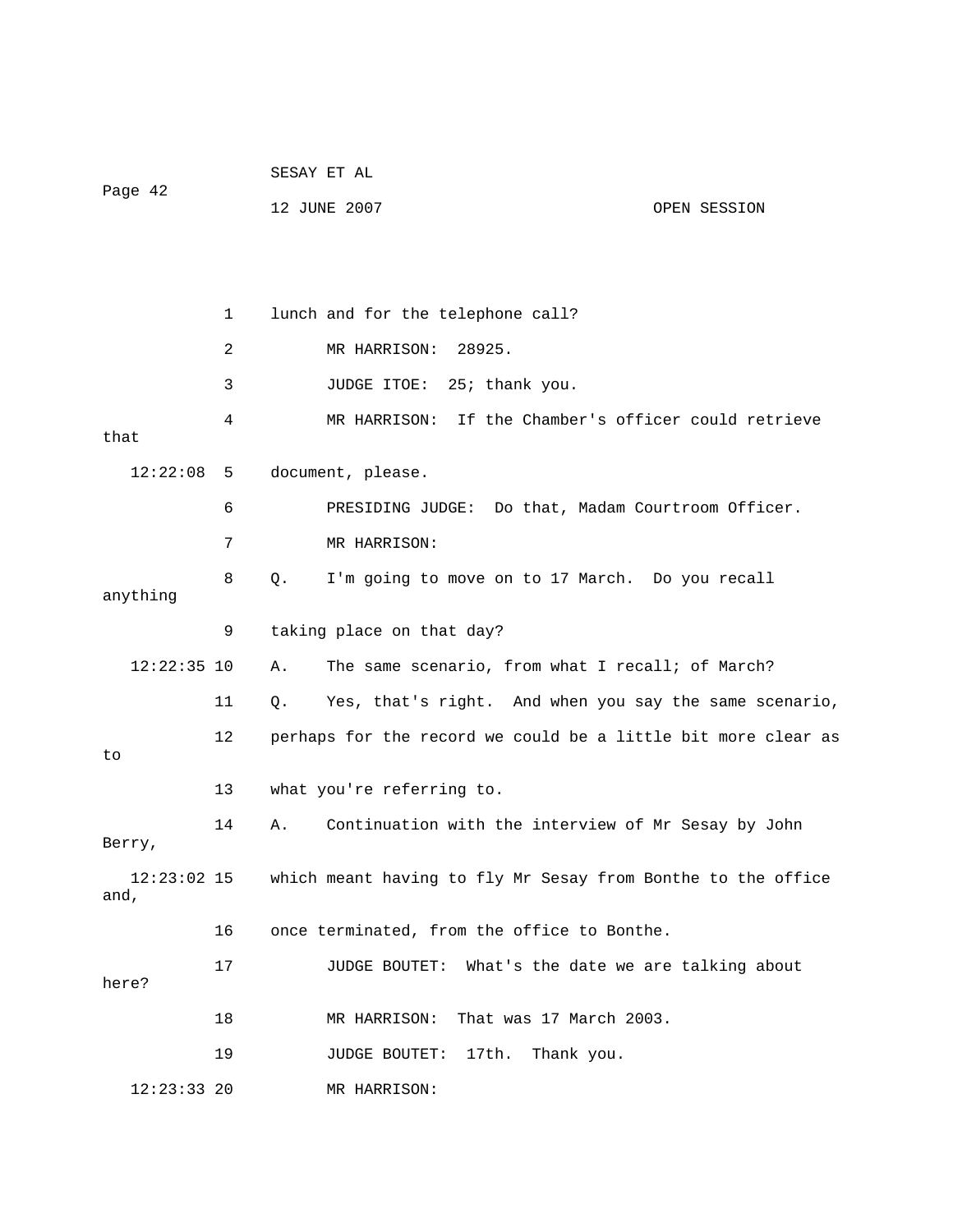|    |               | 21 | 0. | Continuing on. I refer you to 18 March 2003. Do you      |
|----|---------------|----|----|----------------------------------------------------------|
|    |               | 22 |    | recall any events taking place on that date?             |
| οf |               | 23 | Α. | Again, I would imagine it's the same; the continuation   |
|    |               | 24 |    | the interview.                                           |
|    | $12:24:01$ 25 |    | 0. | And moving on to 24 March 2003, do you recall any events |
|    |               | 26 |    | taking place?                                            |
|    |               | 27 | Α. | Same thing; continuation of the interview.               |
|    | place         | 28 | Q. | And on 31 March 2003, do you recall any events taking    |

29 on that date?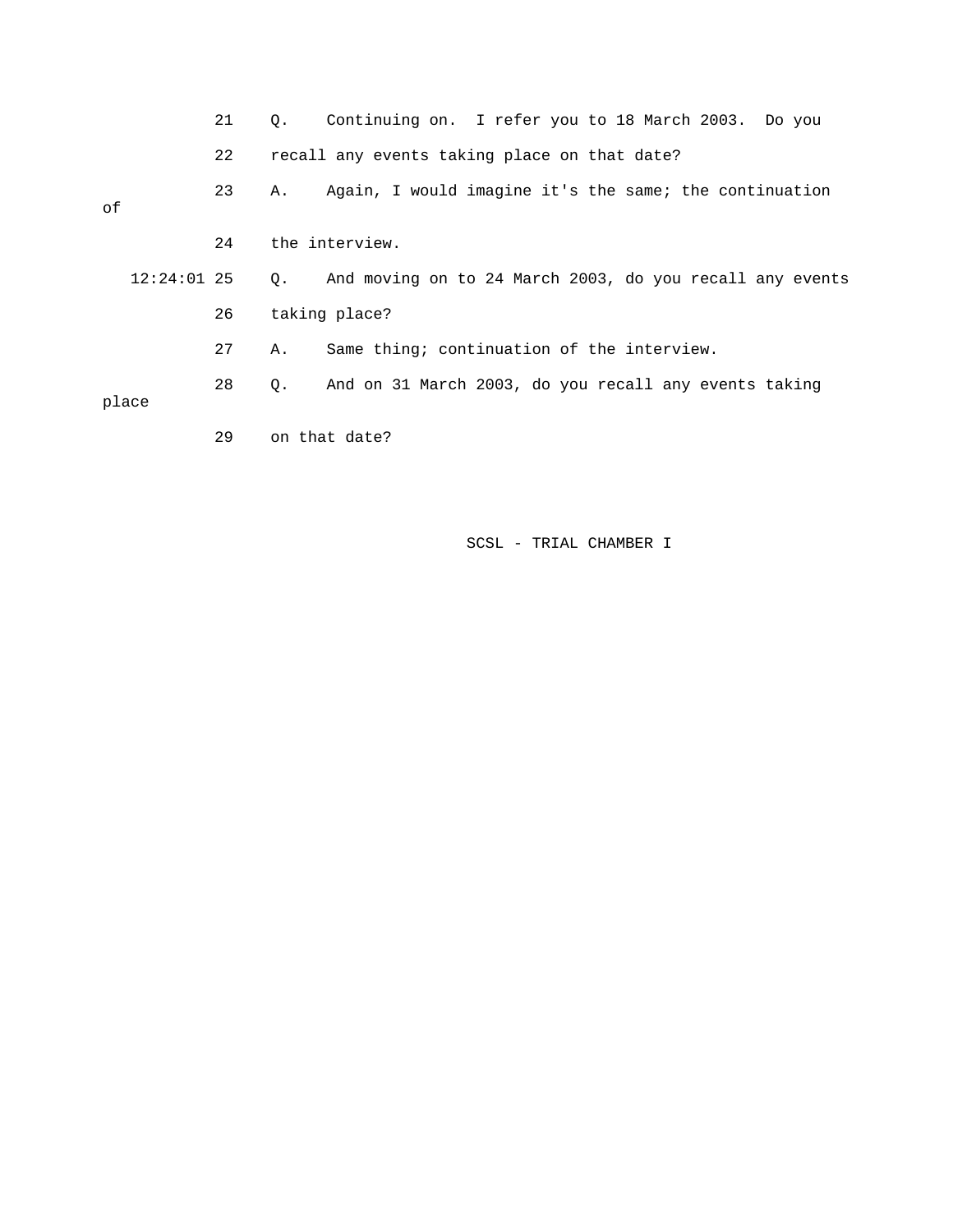SESAY ET AL Page 43 12 JUNE 2007 OPEN SESSION

 1 A. Same thing; continuation of the interview by Mr John Berry 2 with Issa Sesay. 3 Q. And now going forward to 14 April 2003; do you recall any 4 events taking place on that date? 12:25:15 5 A. There is, I forget if it's 14 or 15, I don't remember, but 6 there was two days in a row where I again met Mr Sesay. We had 7 received -- the Office of the Prosecutor had received during the 8 day, in the course of the day, a letter from a lawyer and we had 9 informed -- the Office of the Prosecutor had informed -- had 12:25:43 10 prepared a specific right advisement for Mr Sesay, and I was 12 date, but I was asked to go in at the end of the day, at the 13 of the interview, and meet with Mr Sesay and I read this, this 14 specific right advisement, to him. 12:26:06 15 Q. Would it assist you in refreshing your memory if I -- 16 JUDGE ITOE: You mentioned receiving a letter, the 17 of the OTP received a letter from a certain lawyer. 19 JUDGE ITOE: May we know what the content of the letter 11 asked to go in at the end of the day, but I don't recall the end office 18 THE WITNESS: That's correct.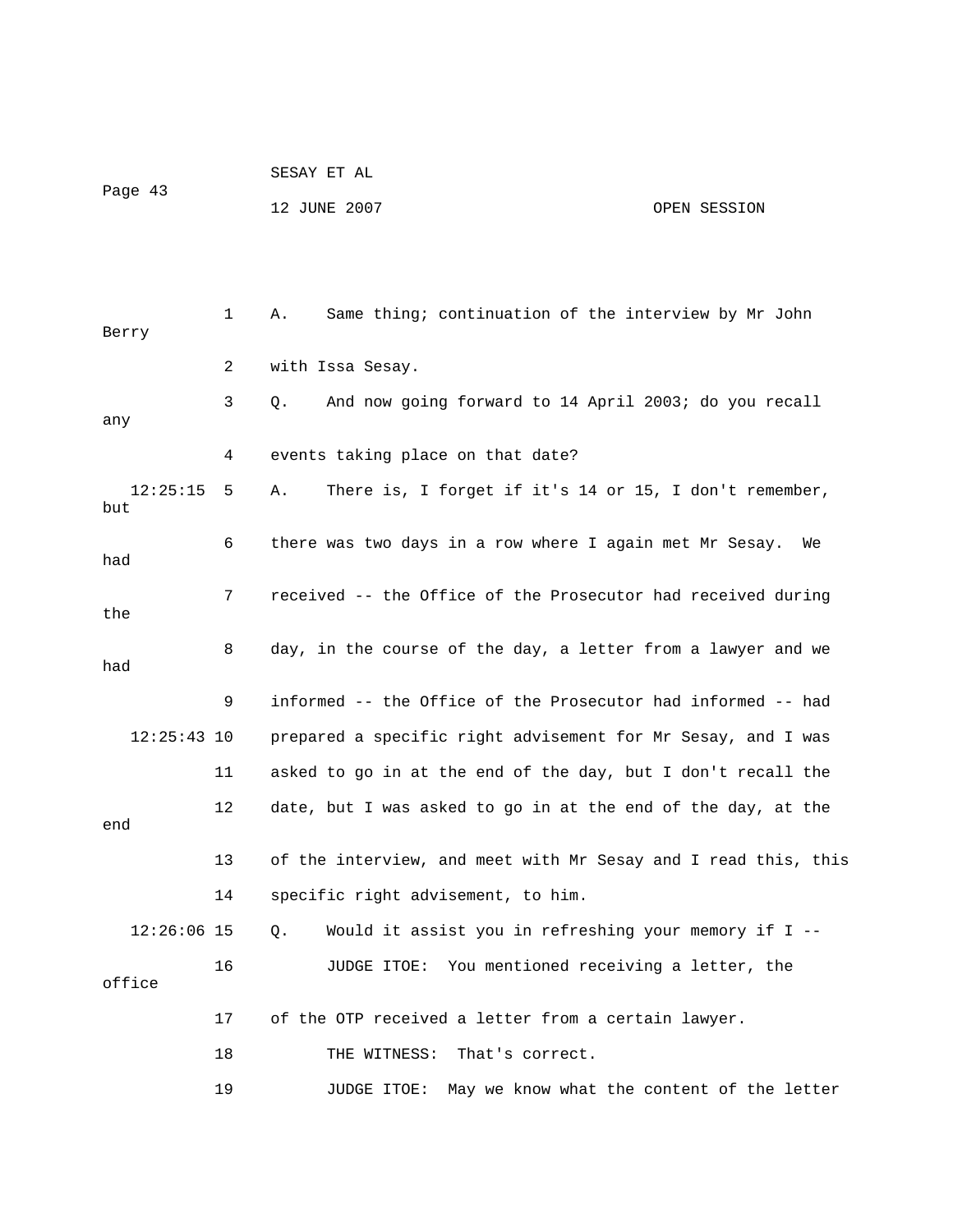12:26:22 20 was, please?

21 THE WITNESS: I don't know, sir. I never saw it.

- 22 JUDGE ITOE: You never saw it?
- 23 THE WITNESS: No.
- 24 MR HARRISON:

12:26:30 25 Q. But would it refresh your memory if you were to,

26 sorry --

- 27 MR JORDASH: Can I say something? I am happy for the
	- 28 Prosecution to lead on the dates.
	- 29 PRESIDING JUDGE: Very well.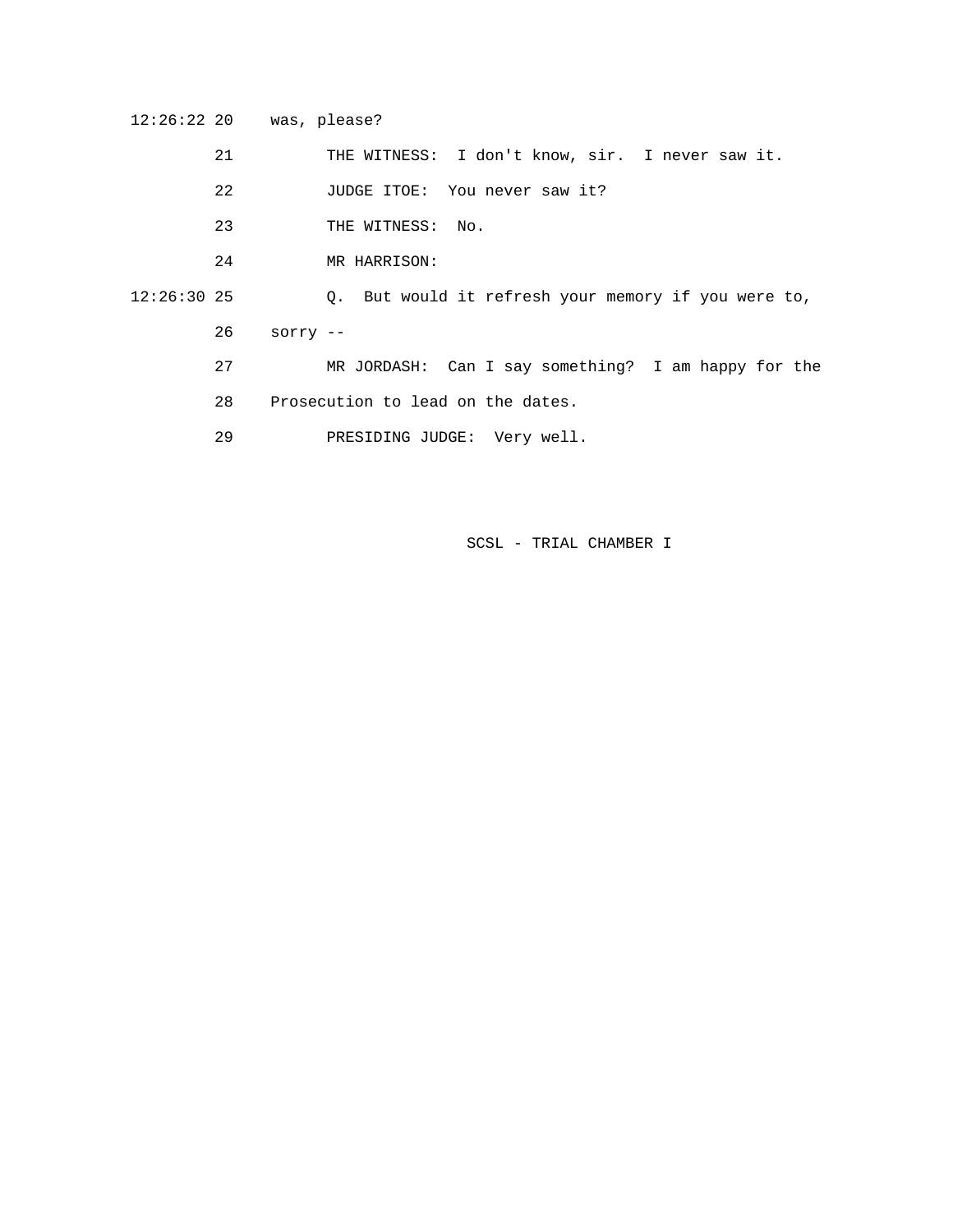| Page 44              |    | SESAY ET AL |                                                               |              |  |
|----------------------|----|-------------|---------------------------------------------------------------|--------------|--|
|                      |    |             | 12 JUNE 2007                                                  | OPEN SESSION |  |
|                      |    |             |                                                               |              |  |
|                      |    |             |                                                               |              |  |
|                      | 1  |             | MR HARRISON:                                                  |              |  |
| the                  | 2  | Q.          | And would it refresh your memory if you were to look at       |              |  |
|                      | 3  |             | transcript as to what took place?                             |              |  |
|                      | 4  | Α.          | Yes, Your Honour.                                             |              |  |
| 12:26:45<br>οf       | 5  |             | MR HARRISON:<br>The Prosecution will, with the permission     |              |  |
| the                  | 6  |             | the Court, give to the witness, or give to Court Management,  |              |  |
|                      | 7  |             | transcript of 14 April.                                       |              |  |
| assist.              | 8  |             | PRESIDING JUDGE: Madam Courtroom Officer, please              |              |  |
| 29388,               | 9  |             | The dates, sorry, the page numbers are<br>MR HARRISON:        |              |  |
| 12:27:37 10          |    |             | up to and including --                                        |              |  |
|                      | 11 |             | JUDGE ITOE:<br>$29 - -$                                       |              |  |
|                      | 12 |             | MR HARRISON:<br>29524.                                        |              |  |
|                      | 13 |             | Mr Harrison, the first page, please?<br>JUDGE ITOE:           |              |  |
|                      | 14 |             | MR HARRISON: It is 29388, up to and including 29524.          |              |  |
| $12:28:14$ 15        |    | Q.          | And I draw your attention to page 29518. And I draw to        |              |  |
|                      | 16 |             | your attention the very top of the page, where the transcript |              |  |
|                      | 17 | reads:      |                                                               |              |  |
|                      | 18 |             | "Mr Berry: Okay, the tape is running again. We had to         |              |  |
|                      | 19 |             | replace a tape. It's currently 4.21 p.m. and Gilbert          |              |  |
| $12:28:55$ 20<br>you |    |             | Morissette has just joined the room with us so I think        |              |  |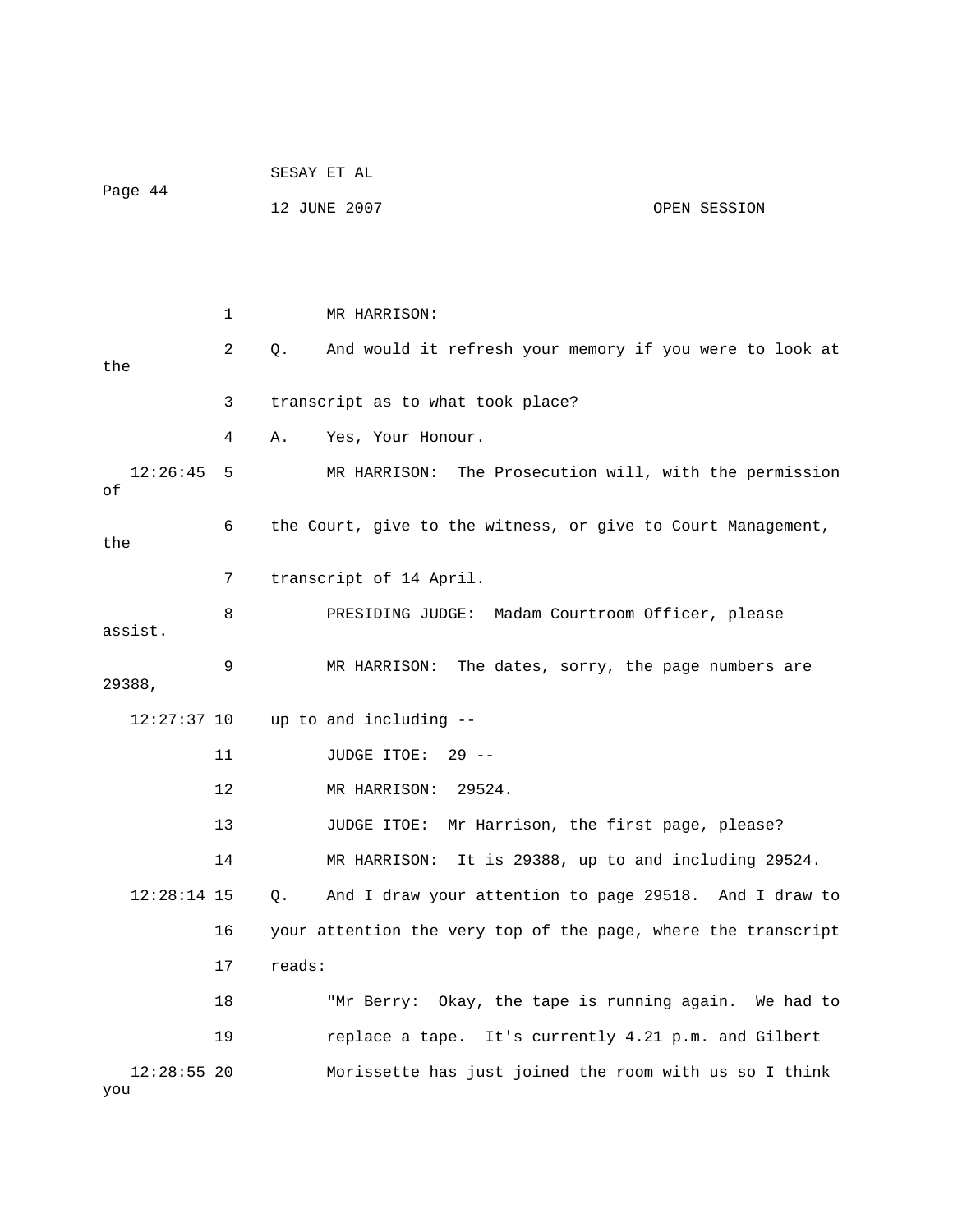| 21            | have something you wanted to cover there?               |
|---------------|---------------------------------------------------------|
| 22            | "Mr Morissette: That's correct. Thank you, John."       |
| 23            | And if you are continuing down on that very same page,  |
| 24            | 29518, it continues:                                    |
| $12:29:15$ 25 | "O. Issa.                                               |
| 26            | "A. Yes.                                                |
| 27            | "Q. I need to bring to your attention a letter that we  |
| 28            | received today, or this afternoon, as a matter of fact, |
| 29            | while you were in the interview. It's signed by John    |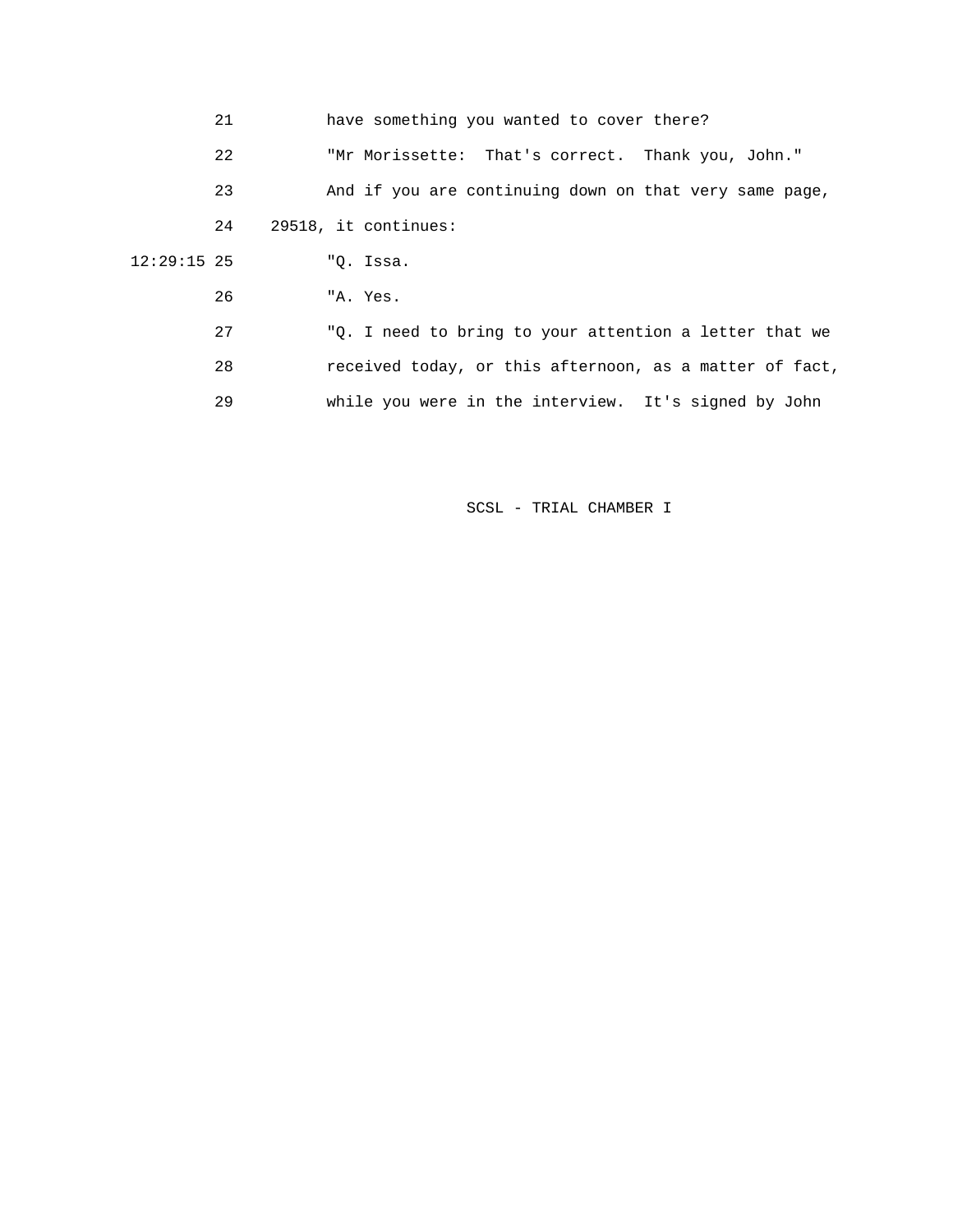SESAY ET AL Page 45 12 JUNE 2007 OPEN SESSION 1 Jones, Defence adviser. 3 "Q. Who wrote a letter to the Prosecutor? 4 "A. Yes, sir." 7 A. Yes, Your Honour. Once the Office of the Prosecutor had 8 received the letter, the Prosecution team prepared what they 9 called a specific right advisement, in regards to the content 12:30:03 10 this letter, and there was question that were to be put to 11 Mr Sesay, so I was asked to go in at the end of the interview 12 here and to read these questions to Mr Sesay, and for him to 13 answer the question. 14 MR HARRISON: I ask the Court Management officer -- 12:30:38 15 JUDGE ITOE: And that advisement was prepared by the 16 of the Prosecutor, you say? 17 THE WITNESS: The specific right advisement. 18 JUDGE ITOE: Yes. The right advisement that you are 19 referring to now? 21 some Prosecutor in the Office of the Prosecutor; I don't know 2 "A. Yes, sir. 12:29:41 5 And then, can you tell the Court what it is that took place 6 at that time? had of Office 12:30:50 20 THE WITNESS: Yes, Your Honour. It was prepared by the --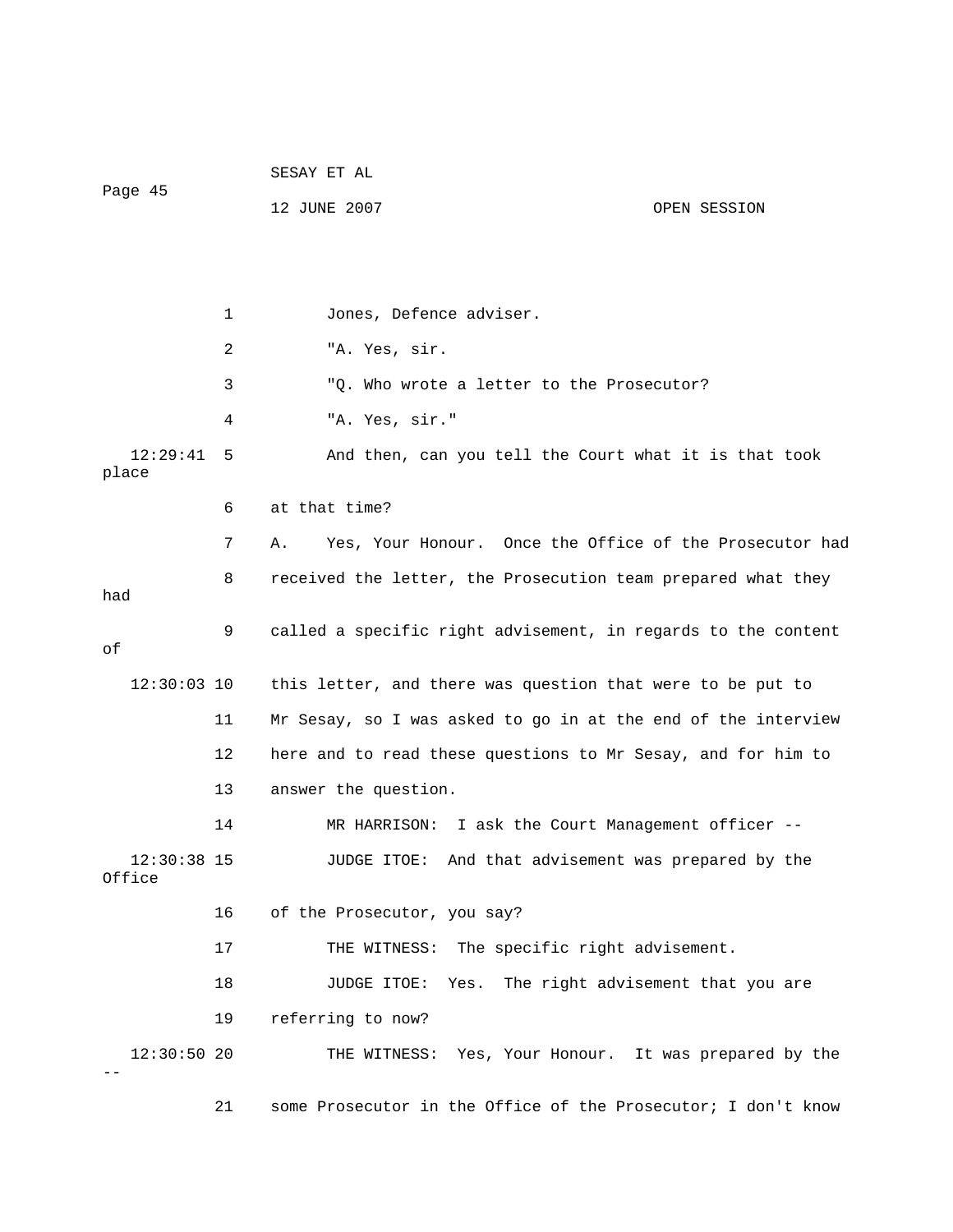22 which one.

|                        | 23 | MR HARRISON: I'd ask Court Management to give to the               |
|------------------------|----|--------------------------------------------------------------------|
|                        | 24 | witness the document which has the numbers 28328 to 28329.         |
| $12:31:27$ 25<br>Court |    | I would ask you to look at that document and tell the<br>$\circ$ . |
|                        | 26 | if you recognise it?                                               |
| back                   | 27 | Yes, Your Honour. I recognise the document and on the<br>Α.        |
|                        | 28 | page, 28329, it has my signature as well as that of John Berry     |
|                        | 29 | and Mr Sesay.                                                      |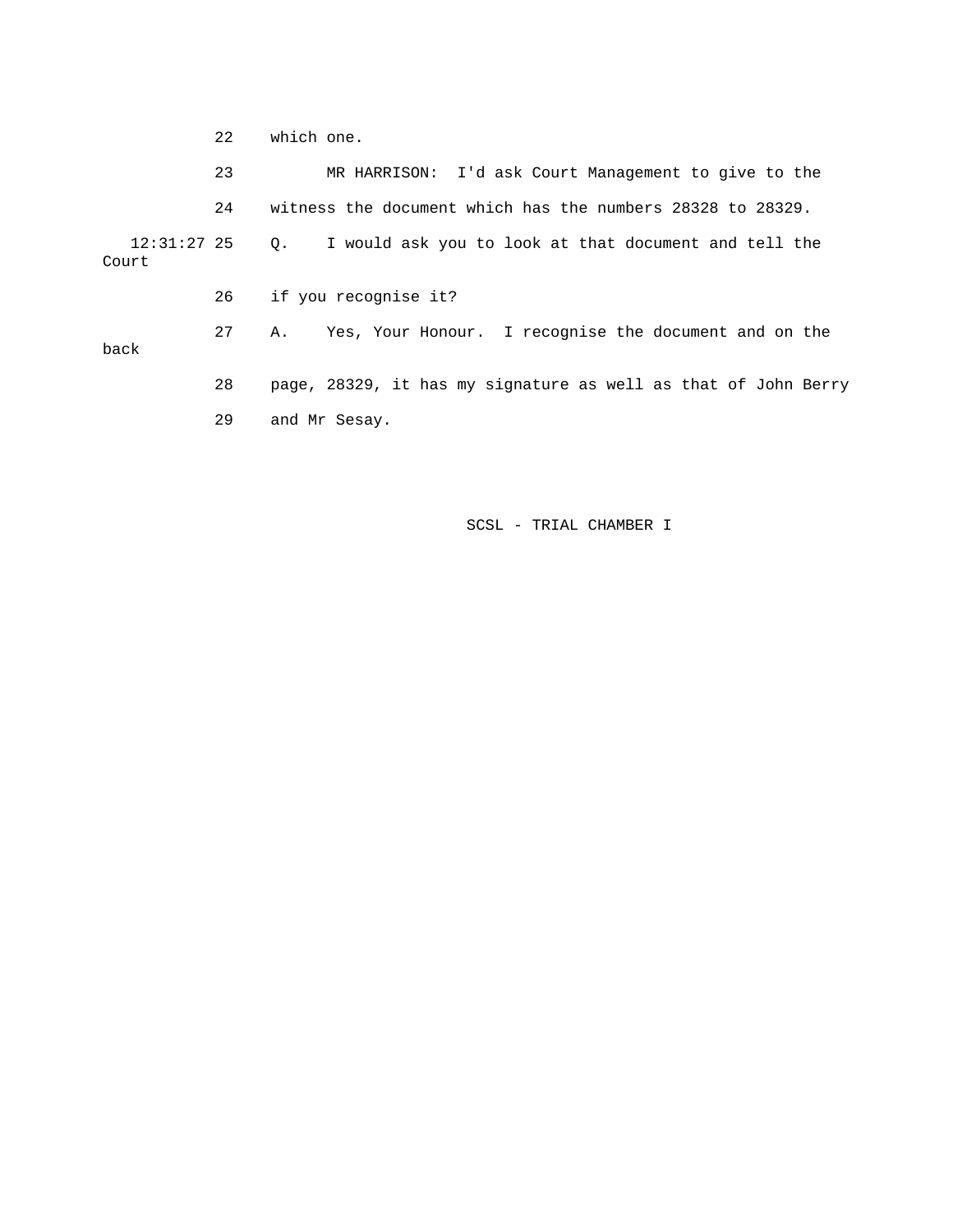| Page 46 | SESAY ET AL  |              |
|---------|--------------|--------------|
|         | 12 JUNE 2007 | OPEN SESSION |

| you                     | 1  | And can you just take the Court through the steps that<br>О.     |
|-------------------------|----|------------------------------------------------------------------|
|                         | 2  | followed with that document?                                     |
| document                | 3  | I informed Mr Sesay that I was going to read the<br>Α.           |
|                         | 4  | to him, which I did. I read the document, word-for-word, and     |
| 12:32:22<br>that,       | 5  | asked him the question where he had to answer the question       |
| а                       | 6  | you know, what was his answer to the question? It was either     |
| answer,                 | 7  | "yes" or a "no." And I asked Mr Sesay to write down his          |
| he                      | 8  | if it was either "yes" or "no," and to put his initial, which    |
|                         | 9  | did, to all question.                                            |
| $12:32:52$ 10<br>that's |    | And on the back page, do you recognise that writing<br>$\circ$ . |
|                         | 11 | there?                                                           |
| my                      | 12 | That's -- yes, sir. That's the signature of Mr Sesay,<br>Α.      |
| John                    | 13 | signature and, below the last signature, below is that of Mr     |
|                         | 14 | Berry.                                                           |
| $12:33:13$ 15<br>be     |    | The Prosecution applies that this document<br>MR HARRISON:       |
|                         | 16 | the next exhibit on the voir dire.                               |
|                         | 17 | PRESIDING JUDGE: Mr Jordash, any objection?                      |
|                         | 18 | No objection.<br>MR JORDASH:                                     |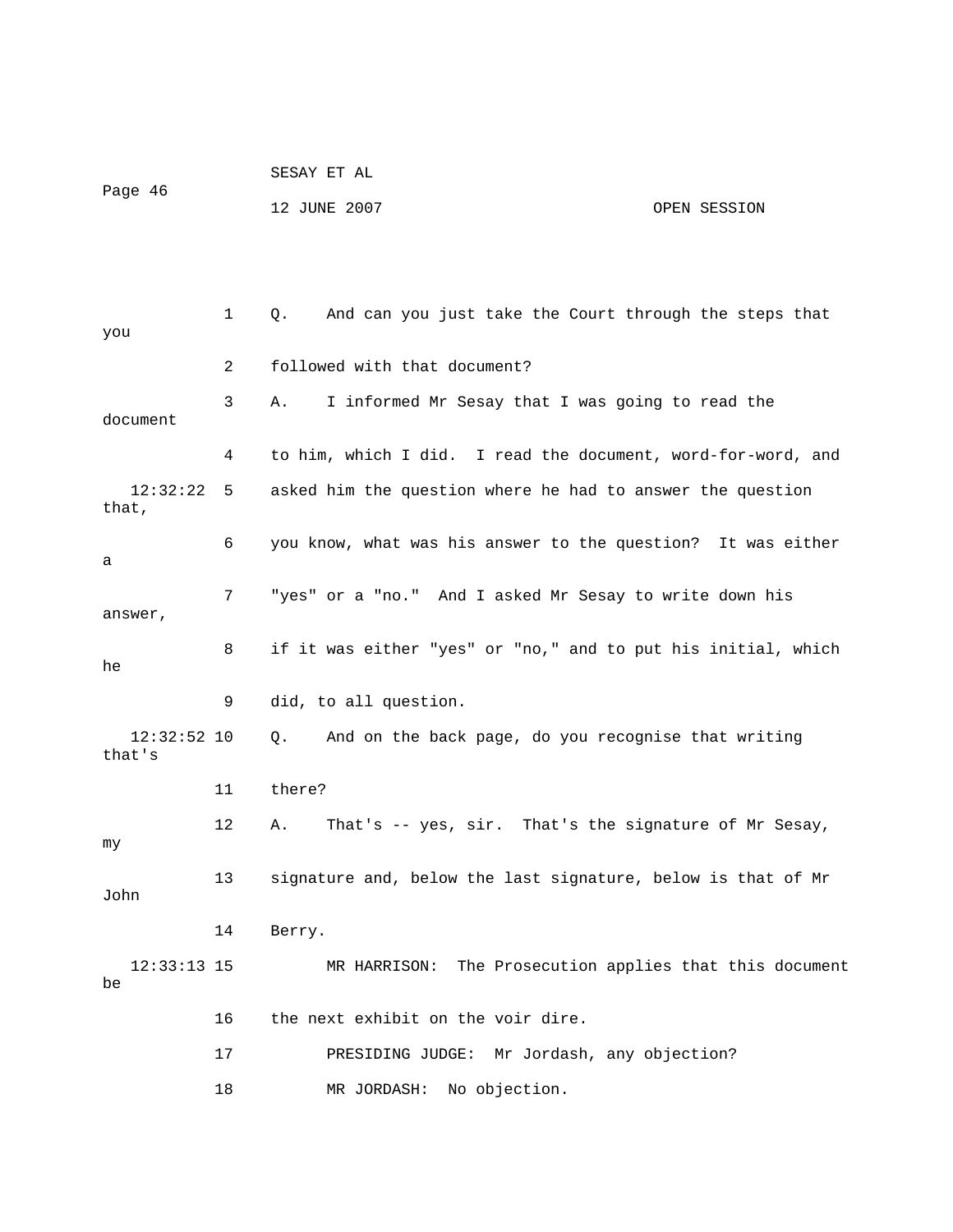| and                       | 19 | PRESIDING JUDGE: The document is received in evidence          |
|---------------------------|----|----------------------------------------------------------------|
| $12:33:28$ 20             |    | marked Exhibit?                                                |
|                           | 21 | MS KAMUZORA: The letter E, Your Honour.                        |
|                           | 22 | PRESIDING JUDGE:<br>$E$ .                                      |
| dire]                     | 23 | [Exhibit No. E was admitted on the voir                        |
|                           | 24 | MR HARRISON:                                                   |
| $12:33:37$ 25<br>document |    | Do you know if there was a purpose in having that<br>Q.        |
|                           | 26 | completed?                                                     |
|                           | 27 | It was to clarify -- it was to clarify with Mr Sesay, so<br>Α. |
|                           | 28 | that we could make certain that we were not infringing on his  |
| be                        | 29 | right, and that he had agree and that he had waived right to   |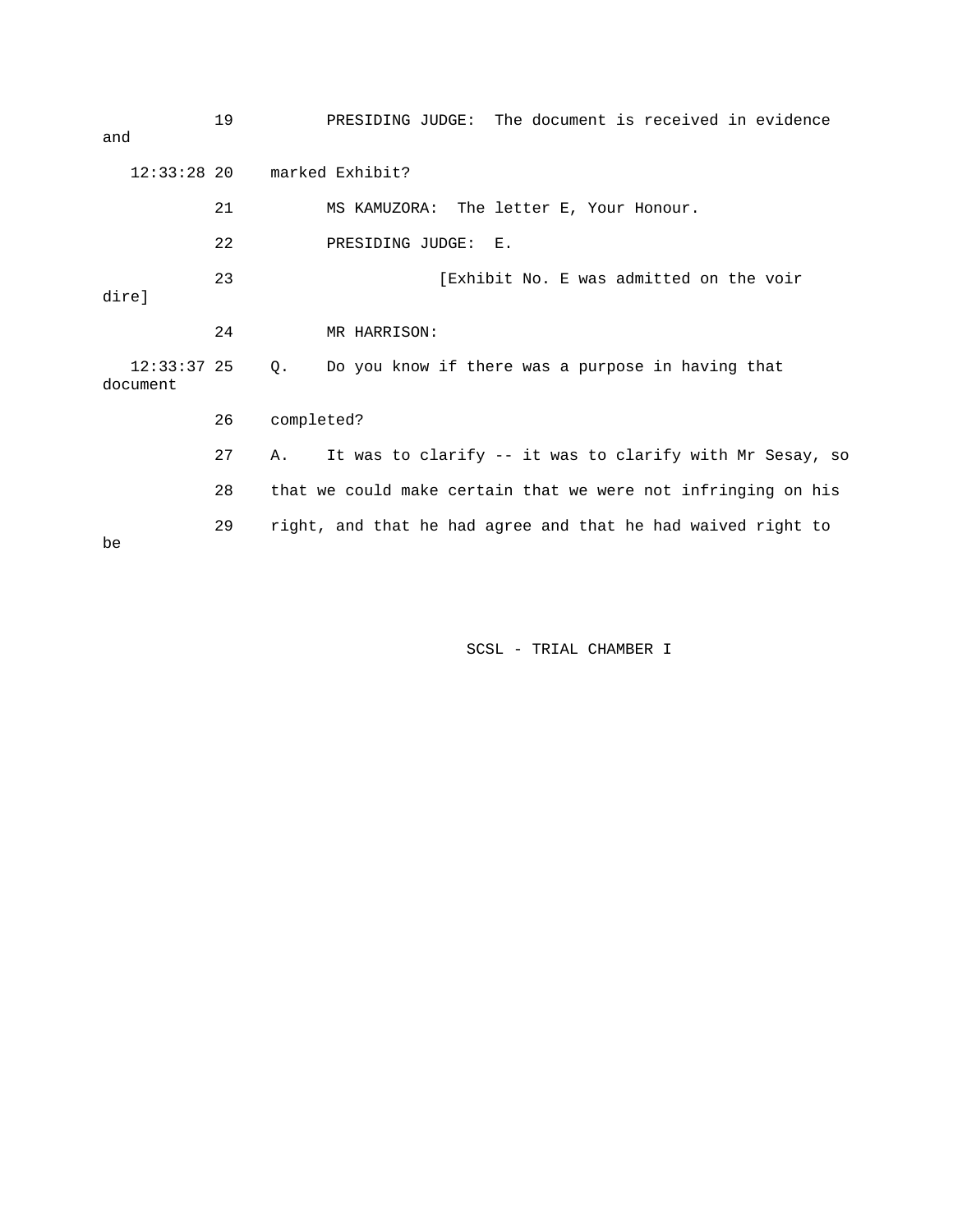|         | SESAY ET AL  |              |
|---------|--------------|--------------|
| Page 47 |              |              |
|         | 12 JUNE 2007 | OPEN SESSION |

 1 interviewed by the Office of the Prosecutor without a - lawyers 2 present. 3 JUDGE BOUTET: I would like to have some clarification. 4 I'm looking at 295 -- the transcript, 29518, that you referred to 12:34:30 5 earlier? 6 MR HARRISON: 29518. 7 JUDGE BOUTET: 29518, yes. And in the middle of that page, 8 which is the page you referred the witness to, and in the middle 9 of the page it says: "I need to bring to your attention a letter 12:34:51 10 that we received today," and so on. And then it goes on to say: 11 "And in the letter, and I'll read to you what he says." So was 12 the letter read to the accused or just the specific rights 13 advisement, or what happened? 14 MR HARRISON: 12:35:08 15 Q. Did you understand the question from the Court? 16 A. Yes, I did. And my recollection is that, no, I read the -- 17 but I would have to refer to the transcript, Your Honour, but my 18 recollection is that I read the specific right advisement. 19 Q. If you would just -- would it refresh your memory if you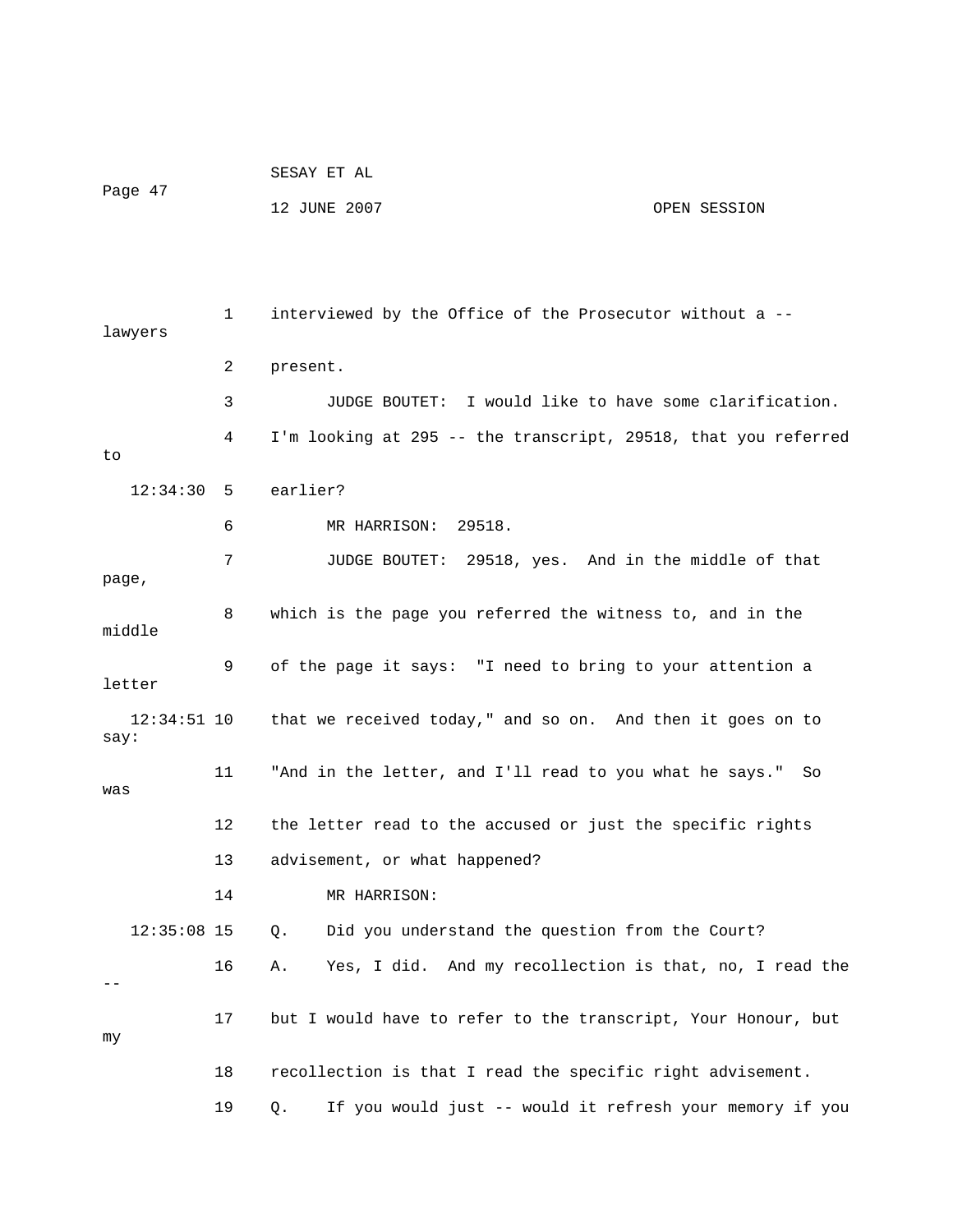|               |    | 12:35:35 20 were to look at the transcript?                       |
|---------------|----|-------------------------------------------------------------------|
|               | 21 | Definitely, Your Honour.<br>Α.                                    |
|               | 22 | If you could -- with the Court's permission if you could<br>$Q$ . |
| halfway       | 23 | turn again to 29518. And if you were to go just past the          |
| line          | 24 | point in the letter, or on that page, 29518, you will see at      |
| $12:36:07$ 25 |    | 20, Q for question, and then the transcript reads:                |
|               | 26 | "And in the letter -- I'll read to you what it says. He           |
|               | 27 | mentioned that I have never discussed this matter with            |
|               | 28 | 'him,' being us interviewing you. Basically what he's             |
|               | 29 | saying, he says that he's been informed that by the fact          |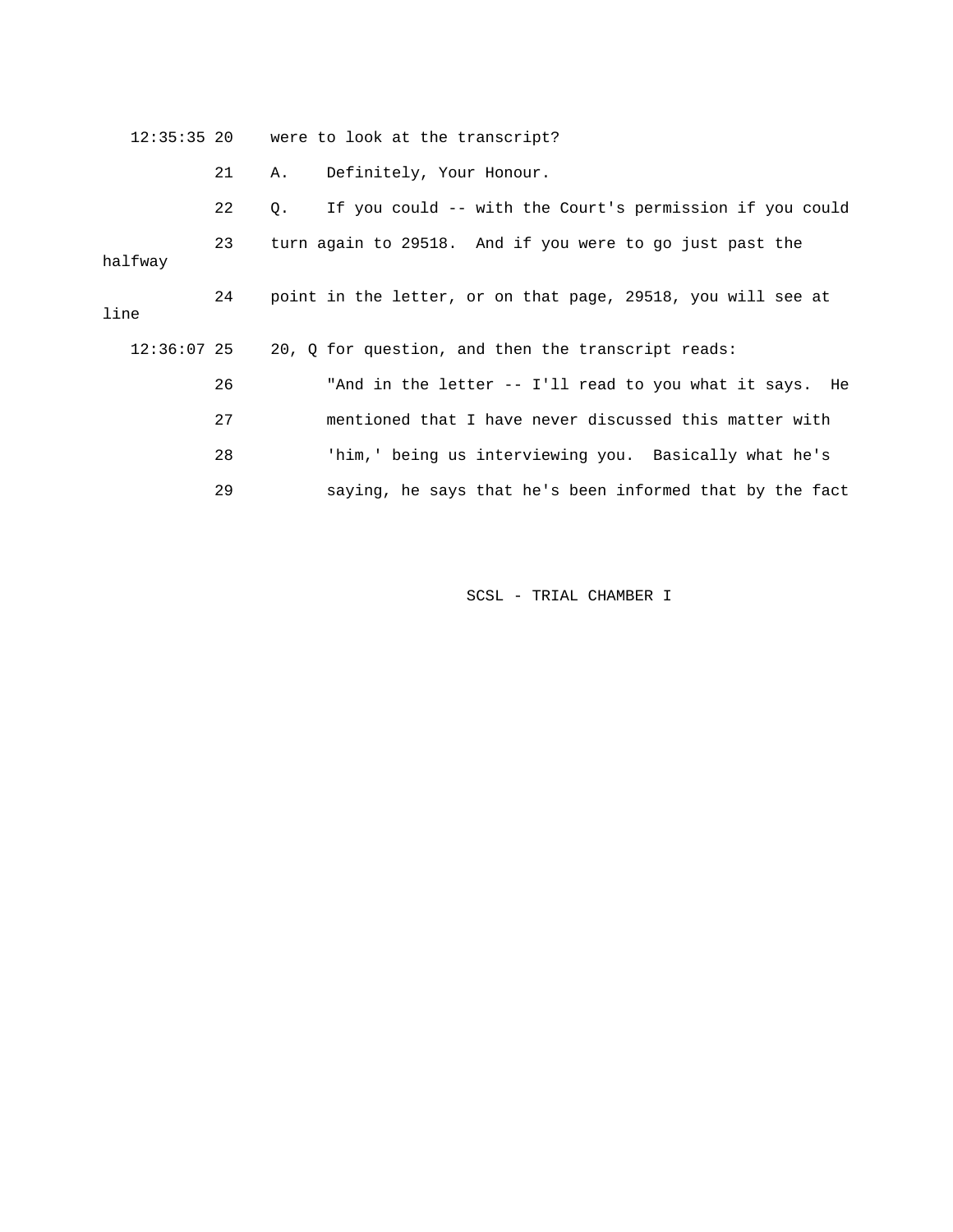```
 SESAY ET AL
```
Page 48

12 JUNE 2007 CPEN SESSION

| informed      | 1  | that it appears that the Defence Office was never            |
|---------------|----|--------------------------------------------------------------|
|               | 2  | that the OTP intended to interview you and that no           |
| at            | 3  | representative of his office was invited to be present       |
|               | 4  | such an interview. He says: 'As a result, I have             |
| 12:36:47      | 5  | discussed this matter with him and asked him to consider     |
|               | 6  | whether he wishes to have further contact with the OTP.'     |
|               | 7  | He goes on, saying: 'In light of this consideration, I       |
| interviews    | 8  | would ask that the OTP not conduct any further               |
| his           | 9  | with Mr Sesay until he has made a final decision as to       |
| $12:37:14$ 10 |    | position in this regard, which he has indicated he will      |
|               | 11 | provide within a week or two.'"                              |
|               | 12 | Mr Harrison, you are reading from what page<br>JUDGE ITOE:   |
|               | 13 | there?                                                       |
|               | 14 | I'm sorry, that's again 29518 and it<br>MR HARRISON:<br>Yes. |
| $12:37:32$ 15 |    | just continued over to the first four lines of 29519.        |
| was           | 16 | PRESIDING JUDGE: Mr Morissette, did you say that there       |
|               | 17 | a nexus between Exhibit E, and the letter that you received? |
|               | 18 | That's correct, sir.<br>THE WITNESS:                         |
|               | 19 | PRESIDING JUDGE:<br>Right.                                   |
| $12:37:57$ 20 |    | THE WITNESS: But now I apologise to the Court.<br>From       |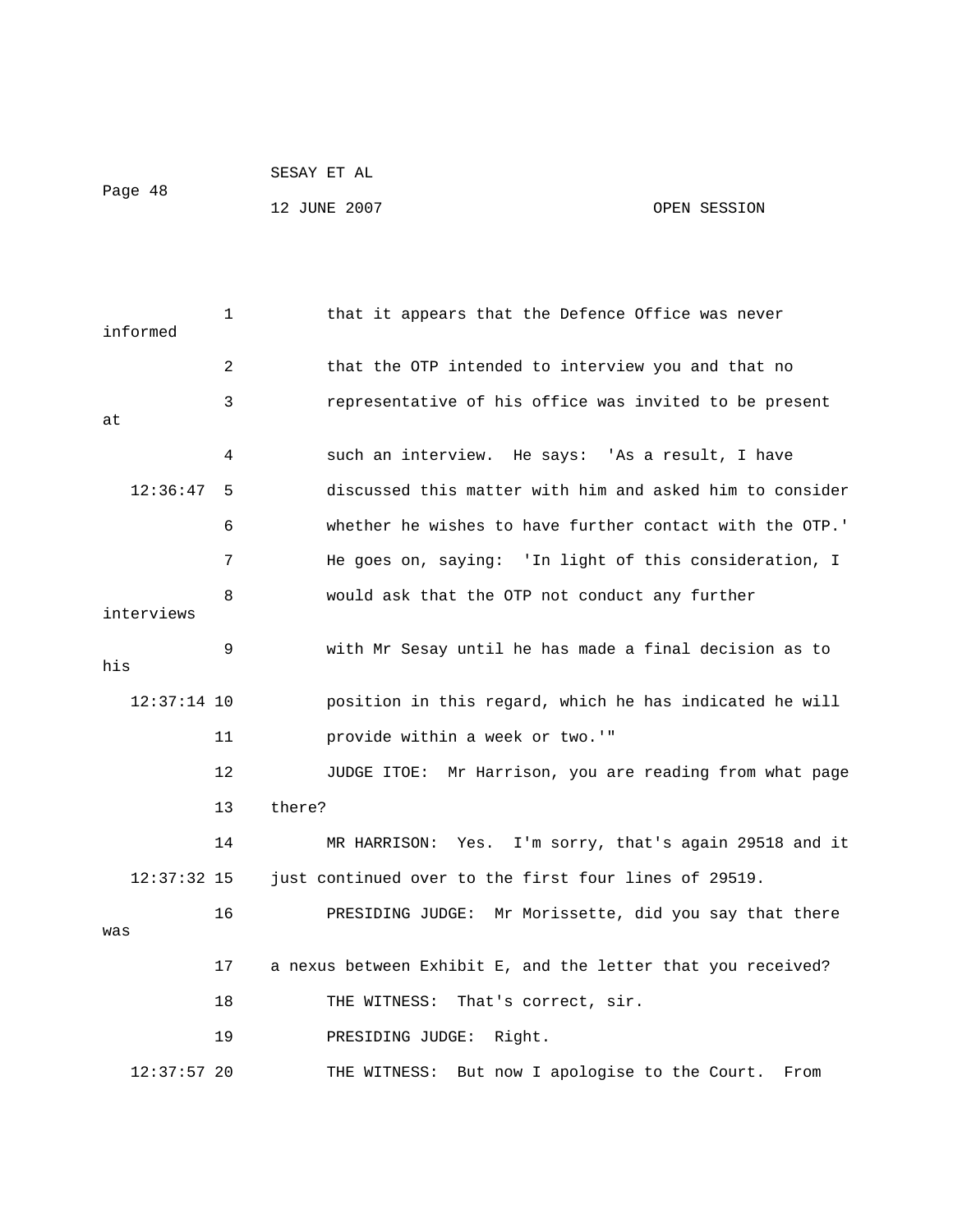21 reading the transcript, I recall that I did quote parts. I don't 22 remember reading the whole letter and I don't remember -- 23 PRESIDING JUDGE: Yes. 24 THE WITNESS: But I was taking part of the letter and 12:38:10 25 quoting to Mr Sesay what that letter said. 26 PRESIDING JUDGE: Yes, but that's not my question. I just 27 wanted to know whether there was some kind of causal relationship 28 between Exhibit E and the letter. In other words, it was, in 29 fact, the letter that generated the specific rights advisement?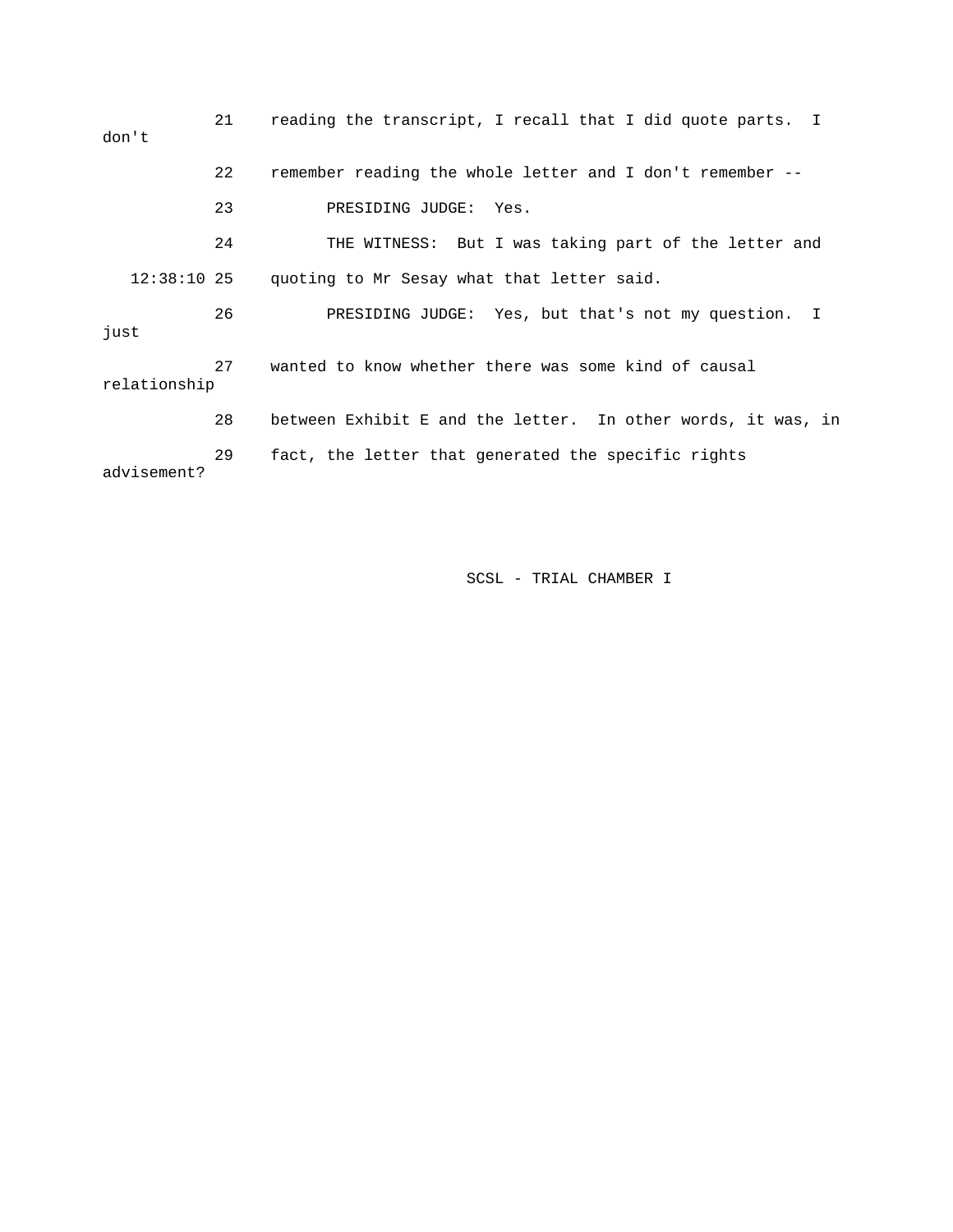|                       |    | SESAY ET AL                                                    |              |  |  |
|-----------------------|----|----------------------------------------------------------------|--------------|--|--|
| Page 49               |    | 12 JUNE 2007                                                   | OPEN SESSION |  |  |
|                       |    |                                                                |              |  |  |
|                       |    |                                                                |              |  |  |
|                       | 1  | THE WITNESS: That's correct, Your Honour.                      |              |  |  |
|                       | 2  | PRESIDING JUDGE:<br>Thank you.                                 |              |  |  |
|                       | 3  | MR HARRISON:                                                   |              |  |  |
|                       | 4  | And is there anything else that you recall taking place<br>Q.  |              |  |  |
| 12:38:51              | 5  | after getting the letter from Mr Jones and dealing with it in  |              |  |  |
|                       | 6  | that manner?                                                   |              |  |  |
|                       | 7  | Well, the other document was read to Mr Sesay, the<br>Α.       |              |  |  |
| question              |    |                                                                |              |  |  |
| end                   | 8  | put to him and he answered the question. And that was at the   |              |  |  |
| was                   | 9  | of the day. The next morning -- further to that, then there    |              |  |  |
| $12:39:13$ 10<br>been |    | some -- an issue raised that two of the questions could have   |              |  |  |
| I.                    | 11 | ambiguous, so the next morning I was again requested -- sorry, |              |  |  |
| in                    | 12 | will slow down. So the next morning I was again request to go  |              |  |  |
| go                    | 13 | before the interview started between Mr Berry and Mr Sesay, to |              |  |  |
|                       | 14 | back and read another document to Mr Sesay, which comprised of |              |  |  |
| $12:39:41$ 15         |    | two question that were exactly, as I recall, the same question |              |  |  |
|                       | 16 | I would have to look at the document, but I believe they were  |              |  |  |
|                       | 17 | word-for-word the same question as had been put to him before, |              |  |  |
|                       | 18 | the day before and asked the same question again to Mr Sesay.  |              |  |  |
|                       | 19 | And we've referred to a letter, and I failed to bring in<br>Q. |              |  |  |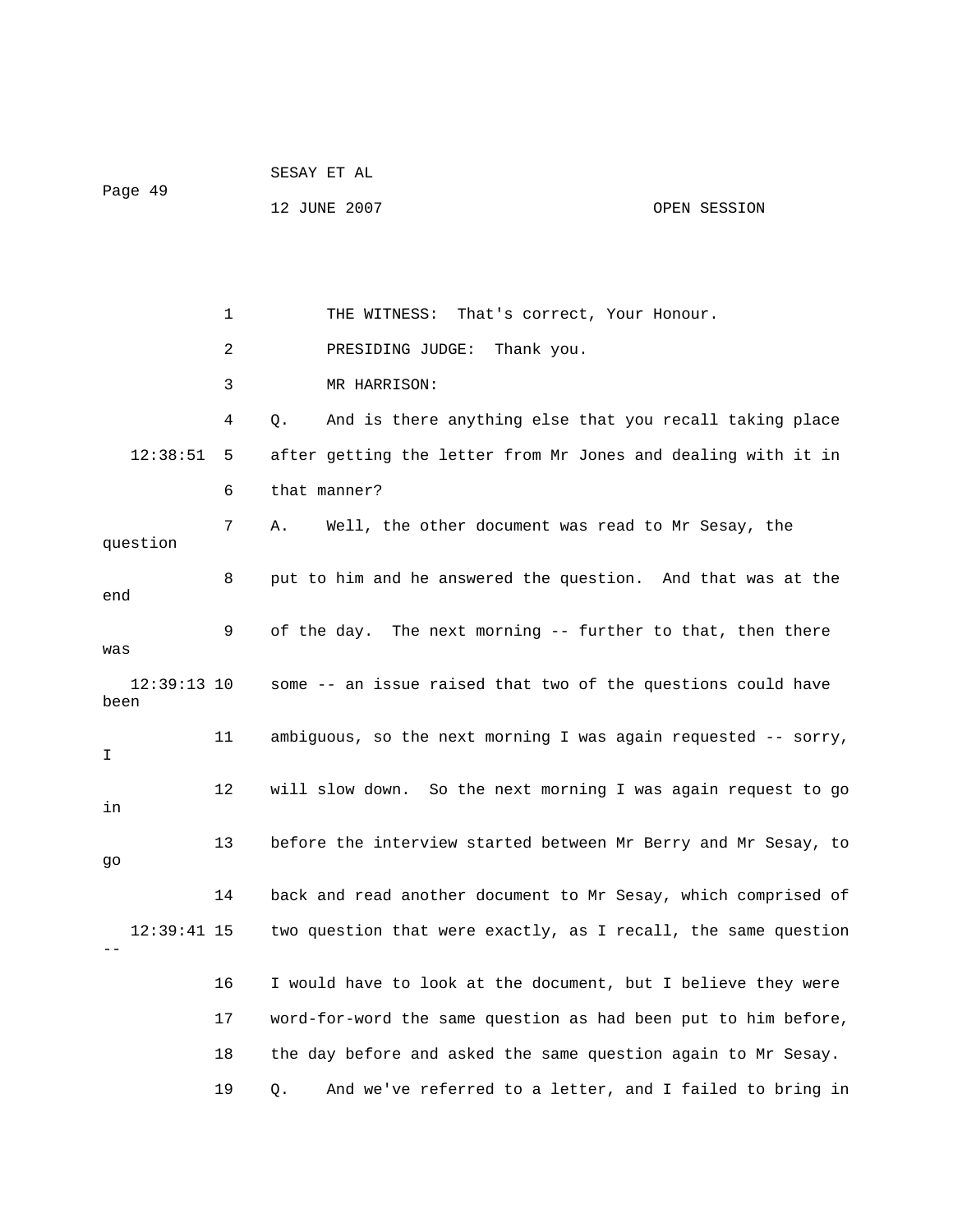12:40:09 20 sufficient copies for the Court, but with the Court's indulgence, 21 I will ask the Court Management show this to the witness and it, 22 on its face, is a letter from John Jones, Defence adviser to the 23 Prosecutor, David Crane, dated 14 April 2003. 24 PRESIDING JUDGE: The indulgence is granted. 12:40:36 25 MR HARRISON: For the benefit of identifying the document, 26 it has already been given Court Management page numbers 315, 316. 27 PRESIDING JUDGE: Madam Courtroom Officer, would you 28 assist? Give us the page number again. 29 MR HARRISON: 315 and 316.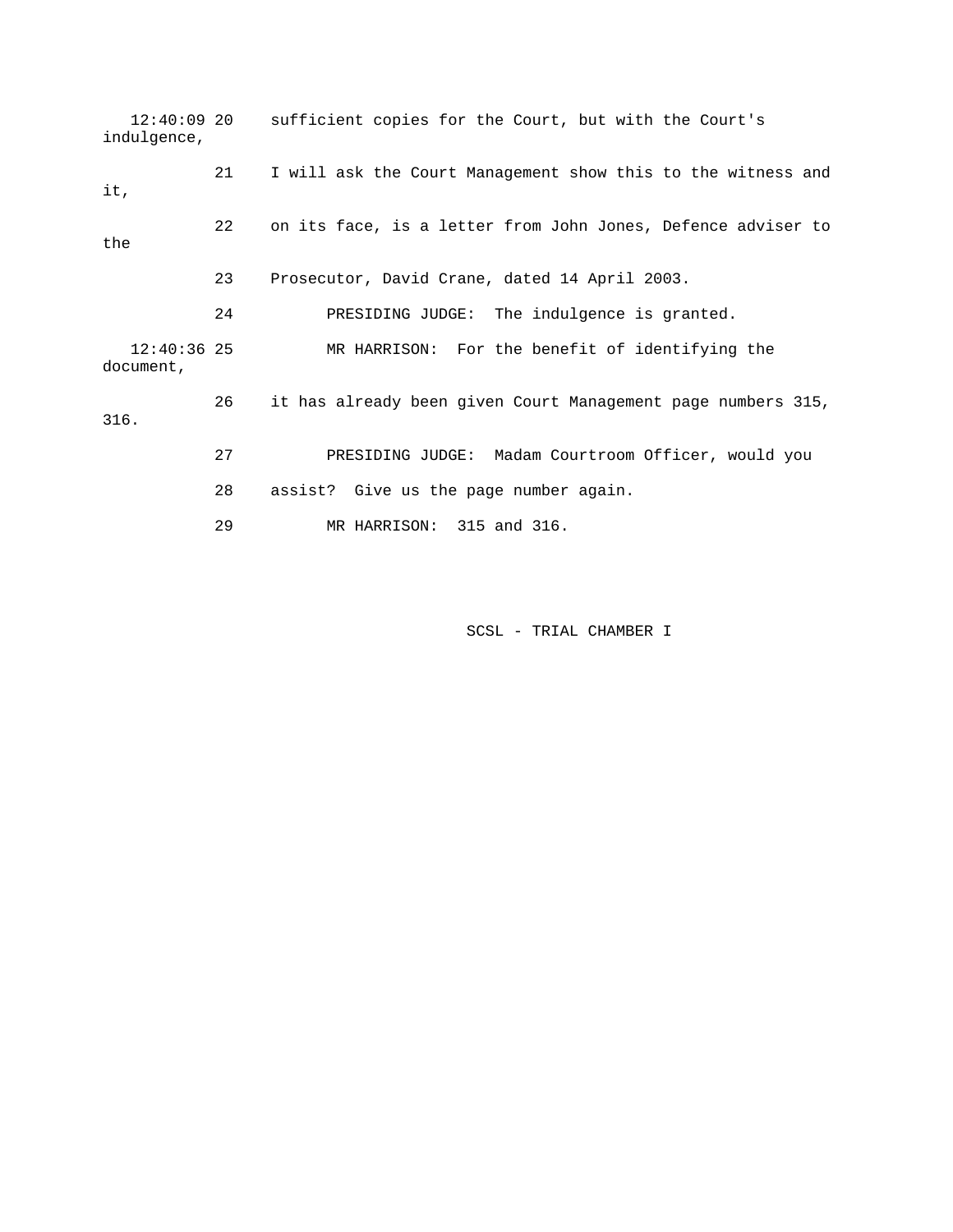| Page 50 | SESAY ET AL  |              |
|---------|--------------|--------------|
|         | 12 JUNE 2007 | OPEN SESSION |

| document               | 1  | I would ask you to take your time and look at that<br>Q.       |
|------------------------|----|----------------------------------------------------------------|
|                        | 2  | and ask you if you recognise it.                               |
|                        | 3  | Your Honour, I recognise the letter. I don't recall all<br>Α.  |
| recall                 | 4  | the content, what's in it. What's in the letter, I don't       |
| 12:42:46<br>but        | 5  | all of it, at this time, what -- from the time it was done,    |
|                        | 6  | it is the letter that we are referring to.                     |
|                        | 7  | The Prosecution would ask if that letter<br>MR HARRISON:       |
| voir                   | 8  | could become the next exhibit in the proceeding, or in the     |
|                        | 9  | dire.                                                          |
| $12:43:05$ 10          |    | PRESIDING JUDGE: Mr Jordash, your response?                    |
|                        | 11 | MR JORDASH: No objection.                                      |
|                        | 12 | PRESIDING JUDGE: The letter is received in evidence and        |
|                        | 13 | marked Exhibit F.                                              |
|                        | 14 | MS KAMUZORA: Yes, Your Honour.                                 |
| $12:43:18$ 15<br>dire] |    | [Exhibit No. F was admitted on the voir                        |
|                        | 16 | MR JORDASH: May I briefly see it, on the way?                  |
|                        | 17 | PRESIDING JUDGE: Yes. Please show it to Mr Jordash.            |
|                        | 18 | MR HARRISON:                                                   |
|                        | 19 | I will ask you just a few more questions about 14 April.<br>Q. |
| $12:43:42$ 20          |    | During the time you were in the presence of Mr Sesay, did you  |
|                        | 21 | utter, or did you hear uttered any threats to Mr Sesay?        |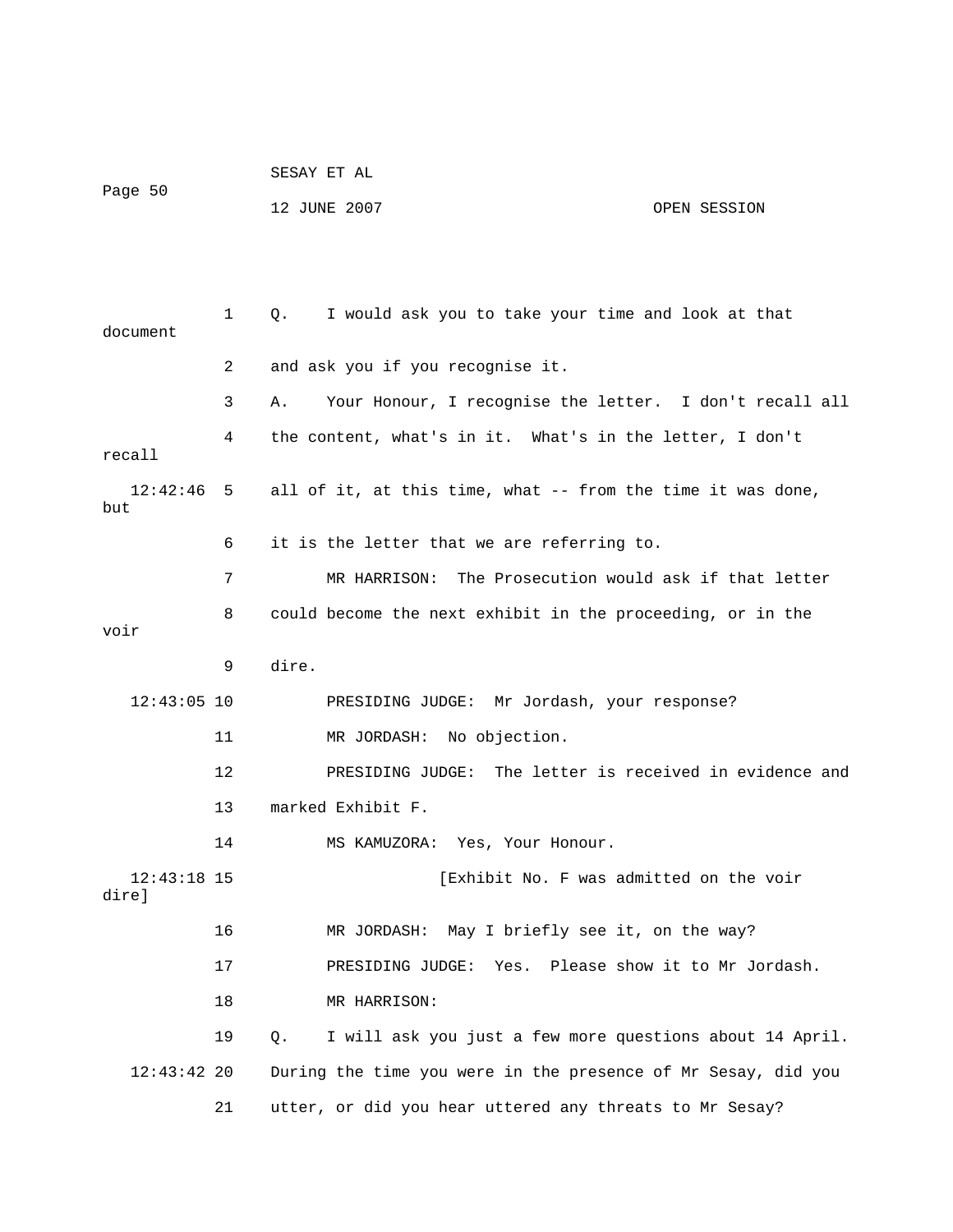22 A. No, Your Honour.

 23 Q. Did you utter or did you hear uttered any inducements made 24 to Mr Sesay?

12:44:02 25 A. No, Your Honour.

 26 Q. You have already mentioned having to do something on 15 27 April in connection with that specific rights advisement. Can 28 you just take your time and tell the Court what it is that you 29 ended up having to do on the 15th?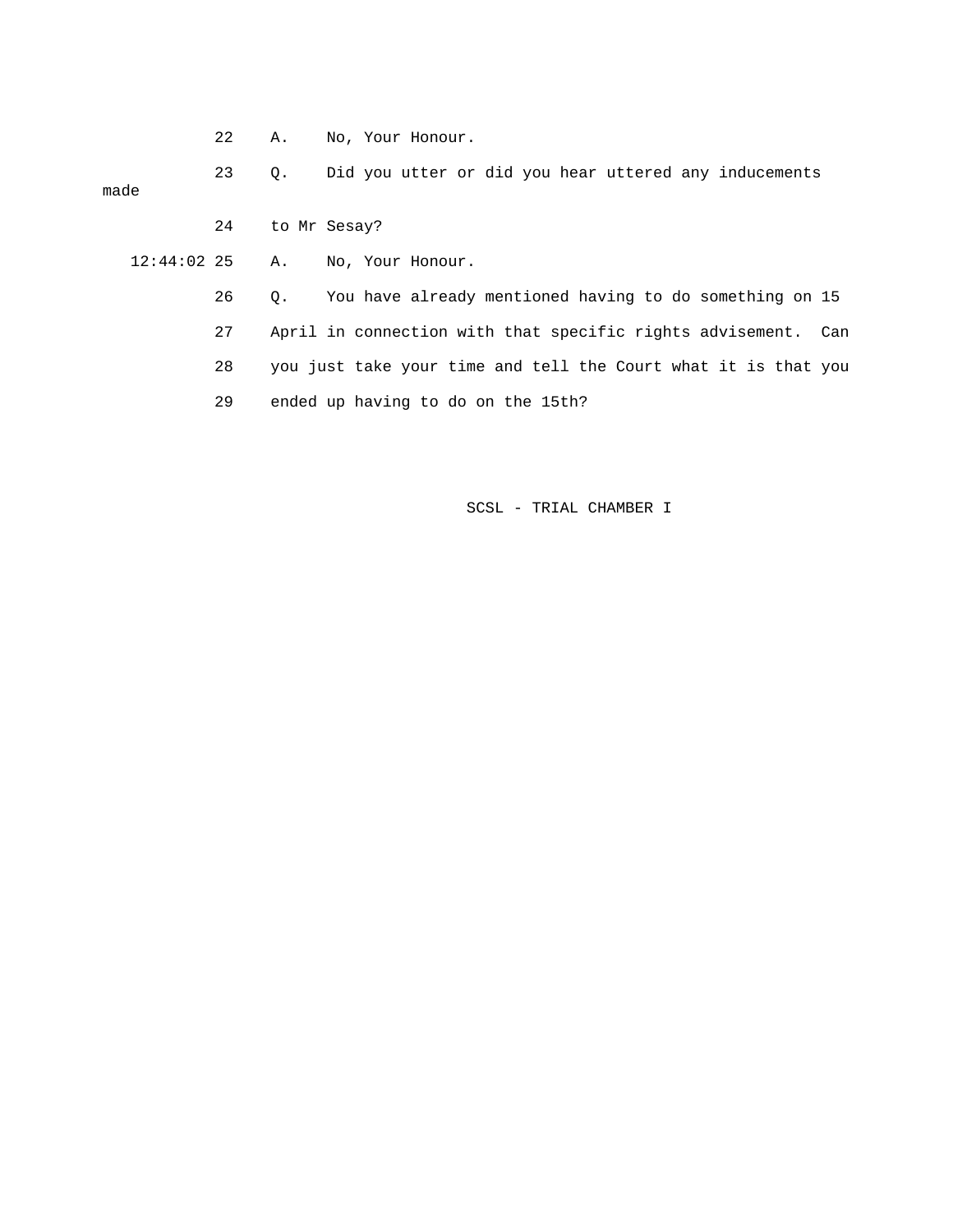|         | SESAY ET AL  |              |
|---------|--------------|--------------|
| Page 51 | 12 JUNE 2007 | OPEN SESSION |

 1 A. There was another specific right advisement prepared by the 2 Office of the Prosecutor, and again I was asked to go to the 3 interview room. 4 JUDGE ITOE: On what date? On what date, please, 12:44:55 5 Mr Morissette? 6 THE WITNESS: On the 15th, Your Honour, and this was done 7 prior to commencing of the interview of Mr Sesay and with Mr John 8 Berry. So I went in and put the question to Mr Sesay, read the 9 document to him, and he answer again both question. 12:45:21 10 MR HARRISON: 11 Q. And I'm going to ask Court Management to show you a 12 document, and the page number is 28330. It's a one-page 13 document. Unfortunately, the Prosecution in photocopying on both 14 sides has an irrelevant page on the back and I've drawn lines 12:45:43 15 through it to indicate that it ought not to have any role as part 16 of the exhibit. Could you look at that document and tell the 17 Court if you recognise it? 18 A. Yes, Your Honour. I recognise the document. It has my 19 signature, the signature of Mr Issa Sesay, and also the signature 12:46:16 20 of Mr John Berry. And it's dated 15 April 2003. And it was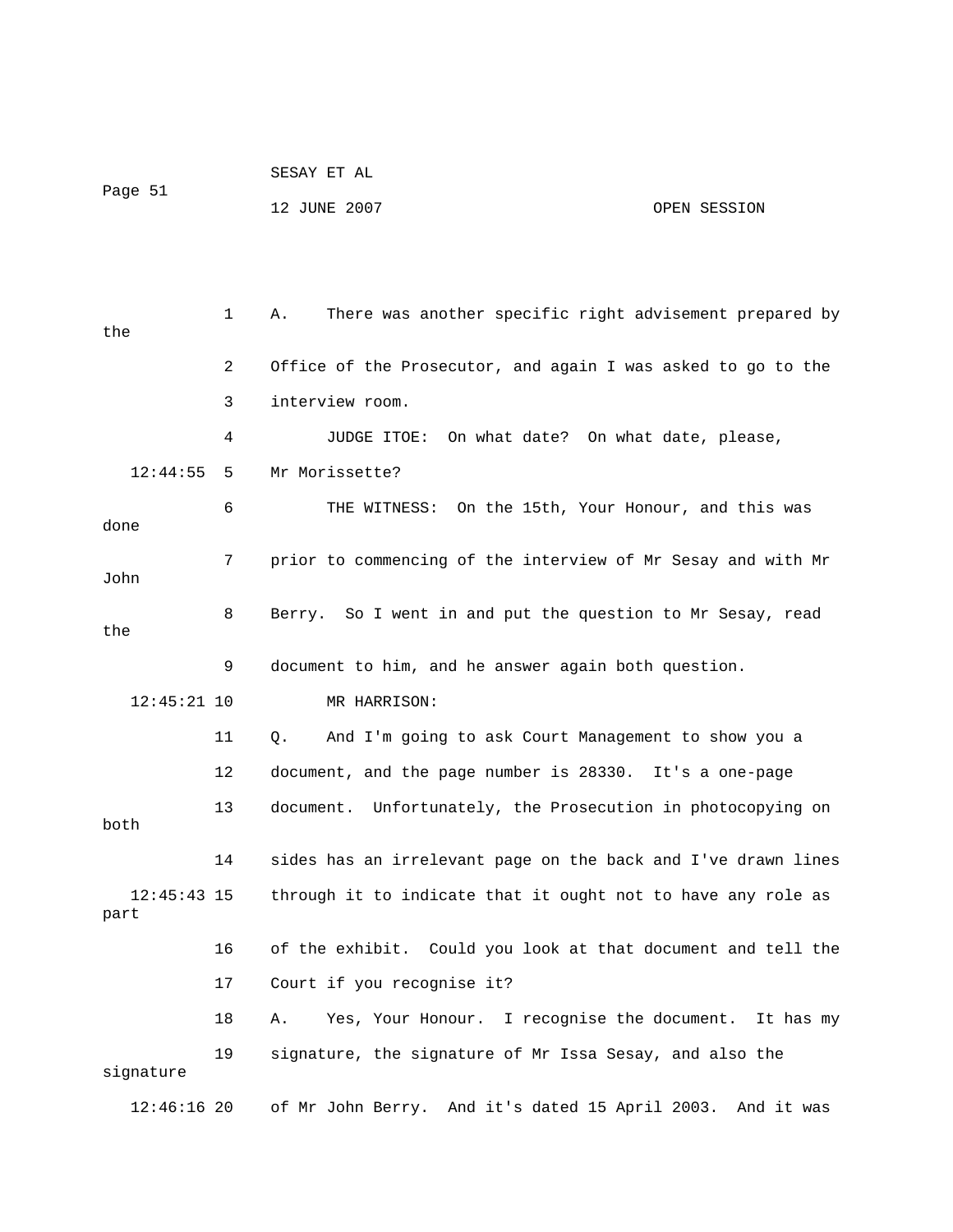|    |               | 21 | signed by $Mr$ --                                             |
|----|---------------|----|---------------------------------------------------------------|
|    |               | 22 | JUDGE ITOE: What date? What date?                             |
| it |               | 23 | THE WITNESS: 15 April, Your Honour. 15 April 2003, and        |
|    |               | 24 | was signed by Mr Berry at 0958 hours.                         |
|    | $12:46:42$ 25 |    | PRESIDING JUDGE: What do you recognise it as?                 |
| by |               | 26 | THE WITNESS: It's the document that was presented to me       |
| on |               | 27 | the Prosecution. It's called -- this one is called "Precision |
|    |               | 28 | question 7 and 8" from the document of the previous date.     |
|    |               | 29 | Thank you.<br>PRESIDING JUDGE:                                |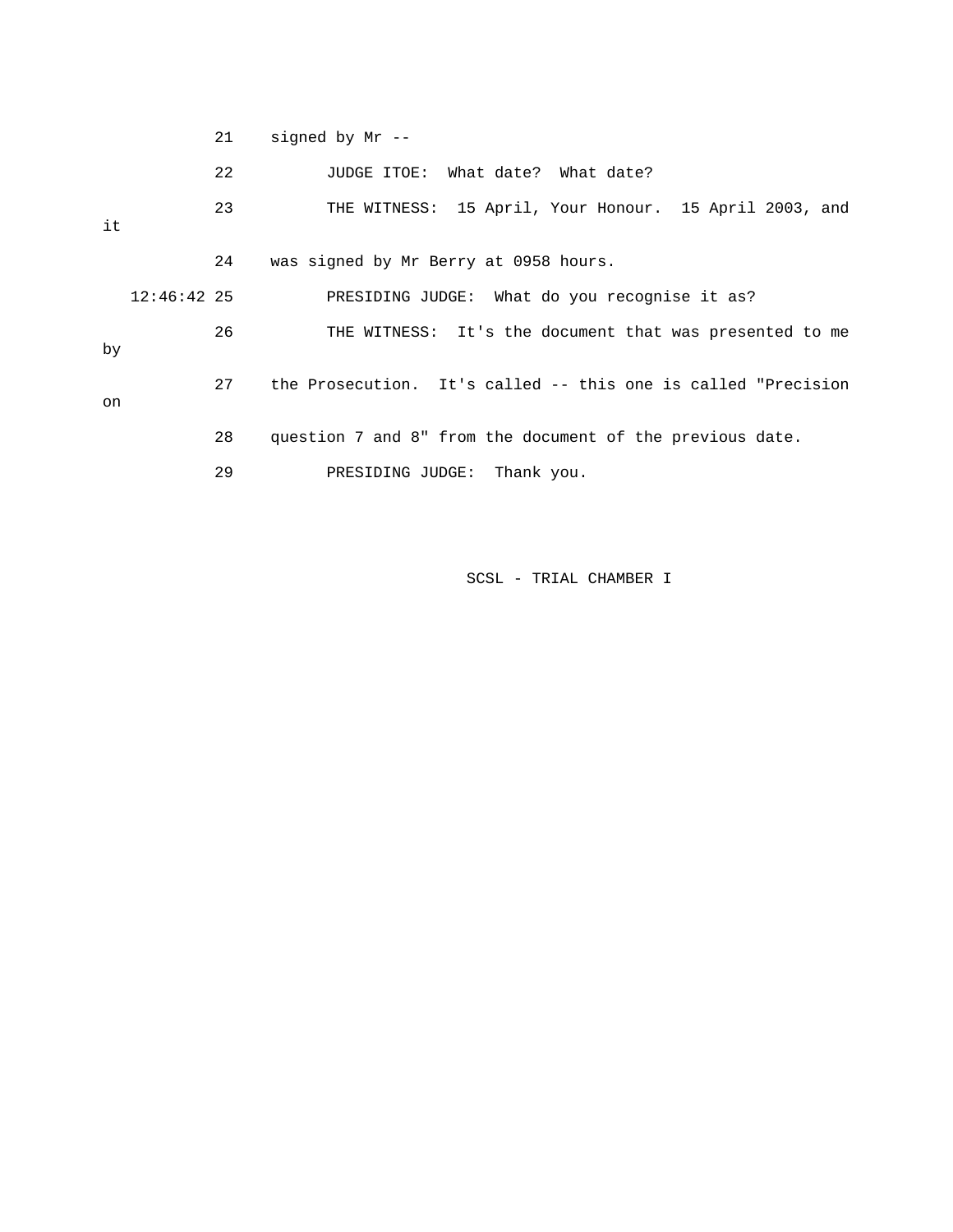|                    |    | SESAY ET AL                                                      |  |  |
|--------------------|----|------------------------------------------------------------------|--|--|
| Page 52            |    | 12 JUNE 2007<br>OPEN SESSION                                     |  |  |
|                    |    |                                                                  |  |  |
|                    |    |                                                                  |  |  |
|                    |    |                                                                  |  |  |
| to                 | 1  | THE WITNESS: And there are two questions that are put            |  |  |
|                    |    |                                                                  |  |  |
|                    | 2  | Mr Sesay, on this document. And, again, Mr Sesay answered        |  |  |
| his                | 3  | himself the question by writing his answer and by putting in     |  |  |
|                    | 4  | initial.                                                         |  |  |
|                    |    |                                                                  |  |  |
| 12:47:12           | 5  | Thank you.<br>PRESIDING JUDGE:                                   |  |  |
|                    | 6  | The Prosecution would be asking that that<br>MR HARRISON:        |  |  |
|                    | 7  | document become the next exhibit on the voir dire.               |  |  |
|                    | 8  | PRESIDING JUDGE: Mr Jordash, any objection?                      |  |  |
|                    | 9  | MR JORDASH:<br>No.                                               |  |  |
| 12:47:27 10<br>and |    | The document is received in evidence<br>PRESIDING JUDGE:         |  |  |
|                    | 11 | marked Exhibit G.                                                |  |  |
|                    | 12 | MS KAMUZORA: Yes, Your Honour.                                   |  |  |
|                    | 13 | [Exhibit No. G was admitted on the voir                          |  |  |
| dire]              |    |                                                                  |  |  |
|                    | 14 | MR HARRISON:                                                     |  |  |
| $12:47:48$ 15      |    | And during your time with Mr Sesay on 15 April, did you<br>$Q$ . |  |  |
|                    | 16 | utter or did you hear uttered any threats to Mr Sesay?           |  |  |
|                    | 17 | No, Your Honour.<br>Α.                                           |  |  |
|                    | 18 | Did you utter or did you hear uttered any inducements<br>Q.      |  |  |
| made               |    |                                                                  |  |  |
|                    | 19 | to Mr Sesay?                                                     |  |  |
| $12:48:09$ 20      |    | No, Your Honour.<br>Α.                                           |  |  |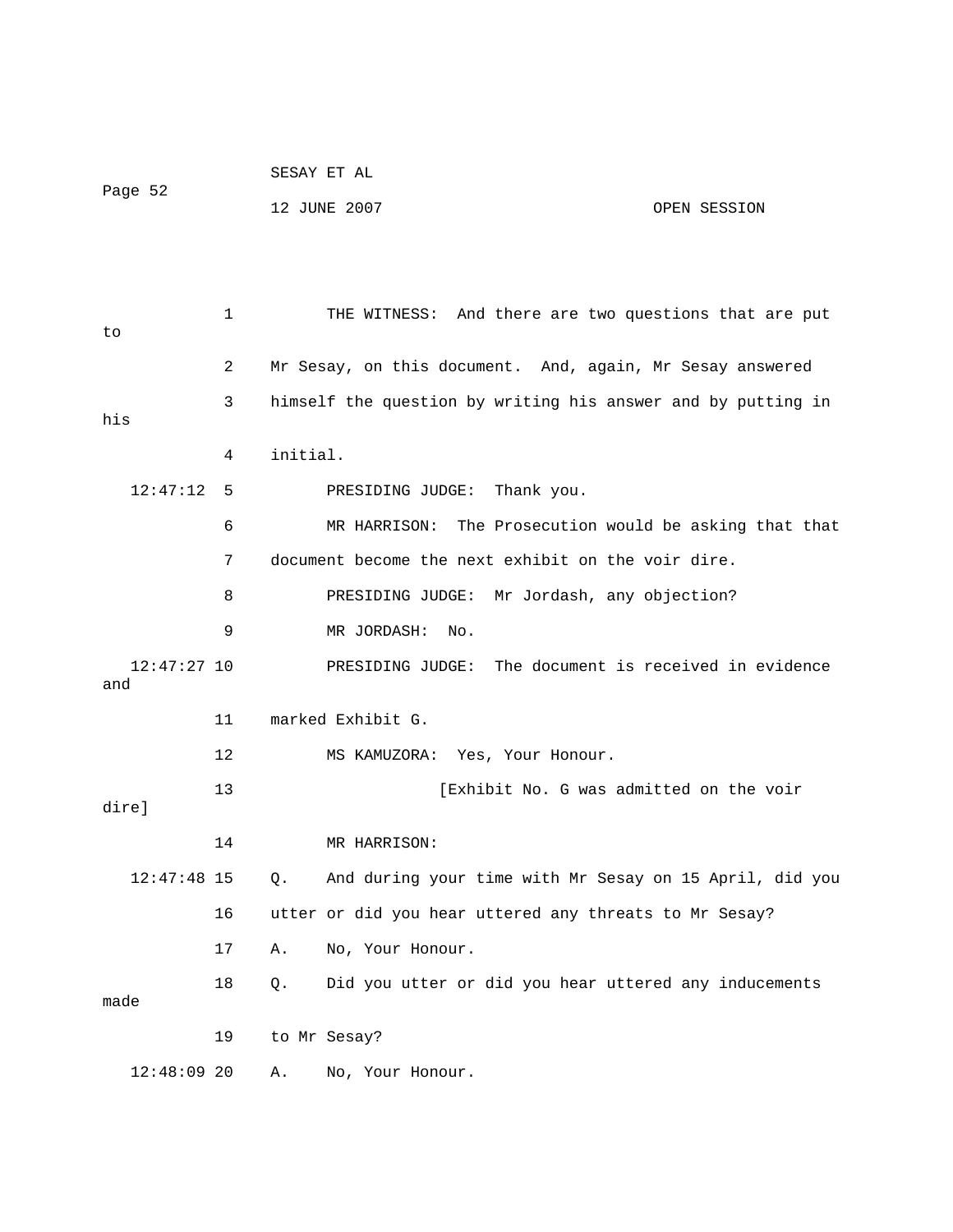| March         | 21 | Throughout this entire period of questioning, from 10<br>$\circ$ .   |
|---------------|----|----------------------------------------------------------------------|
| in            | 22 | 2003 up to and including 15 April 2003, did you, at any point        |
|               | 23 | time, utter any threats to Mr Sesay or hear them uttered?            |
|               | 24 | No, Your Honour.<br>Α.                                               |
| $12:48:40$ 25 |    | During this same period of time, did you utter or hear<br>Q.         |
|               | 26 | uttered any inducements to Mr Sesay?                                 |
|               | 27 | No, Your Honour.<br>Α.                                               |
|               | 28 | Are you aware of any role played by duty counsel during<br>$\circ$ . |
|               | 29 | this period, or should I say the Office of the Principal             |
|               |    |                                                                      |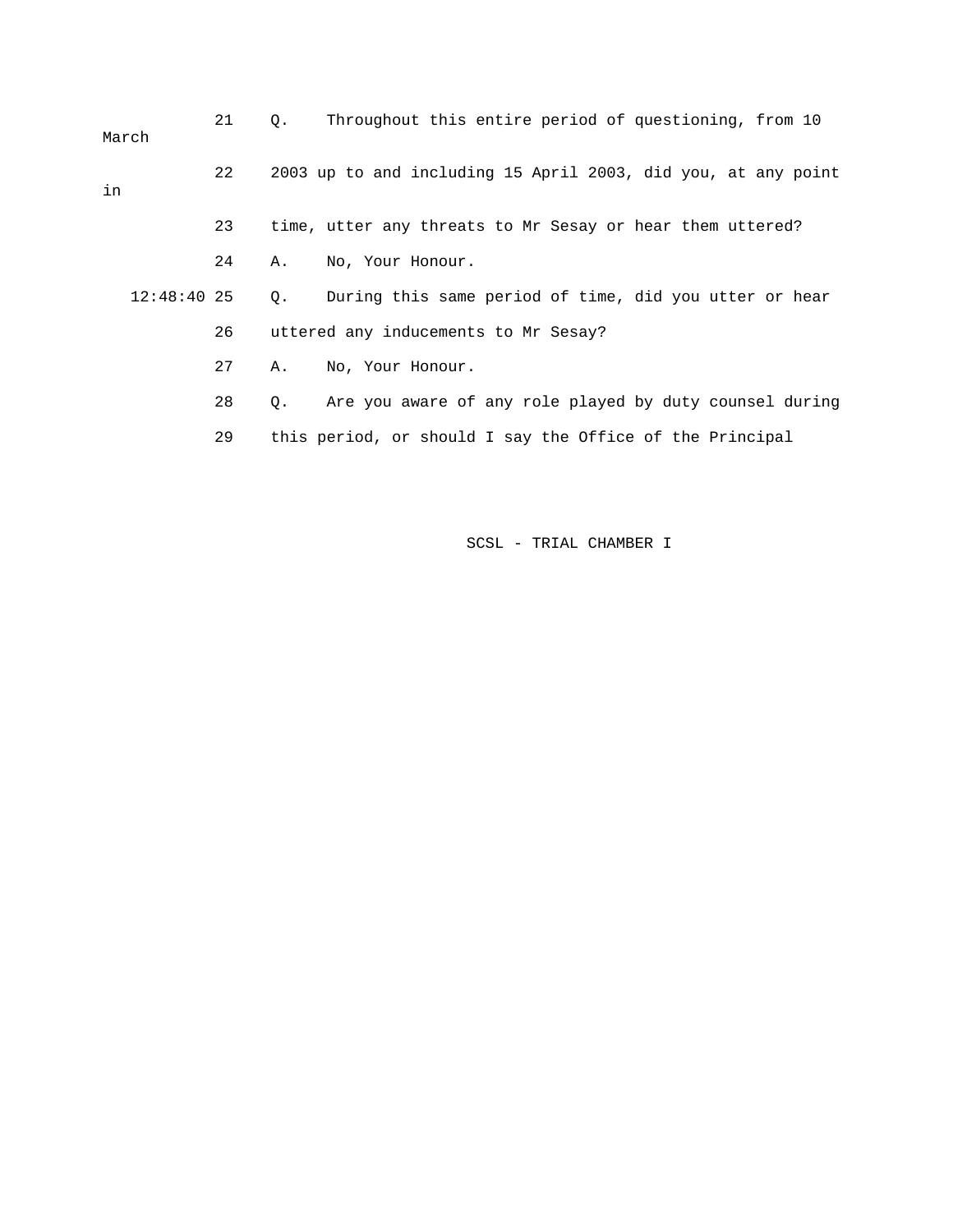| Page 53 | SESAY ET AL  |              |
|---------|--------------|--------------|
|         | 12 JUNE 2007 | OPEN SESSION |

|                      | $\mathbf{1}$ | Defender?                                                     |
|----------------------|--------------|---------------------------------------------------------------|
| times                | 2            | I'm aware of a couple intervention or not, couple of<br>Α.    |
|                      | 3            | where people did come from the Registrar's Office. I don't    |
| in                   | 4            | recall the date. At one point there was a lady that did come  |
| 12:49:39             | 5            | to inform if we were interviewing Mr Sesay. She asked for a - |
|                      | 6            | she asked for a copy of the right advisement, that we         |
| Berry,               | 7            | completed -- that was being completed every morning by Mr     |
| on                   | 8            | before starting the interviewing. That was provided to her,   |
| the                  | 9            | one occasion. I believe on two more occasions somebody from   |
| $12:50:12$ 10<br>see |              | Defender's Office or Principal Defender's Office also came to |
|                      | 11           | Mr Sesay but I'm not too sure what happened then.             |
|                      | 12           | Let me just stop you there.<br>Q.                             |
|                      | 13           | JUDGE ITOE: So what you provided to the lady from the         |
| signed?              | 14           | Defence Office was the advisement that Sesay had already      |
| $12:50:51$ 15        |              | That's correct, Your Honour.<br>THE WITNESS:<br>It was a      |
|                      | 16           | photocopy of the forms.                                       |
|                      | 17           | Which Sesay had already signed, all along?<br>JUDGE ITOE:     |
|                      | 18           | No, the one in the morning, if I recall.<br>THE WITNESS:      |
|                      | 19           | The one in the morning.<br>JUDGE ITOE:                        |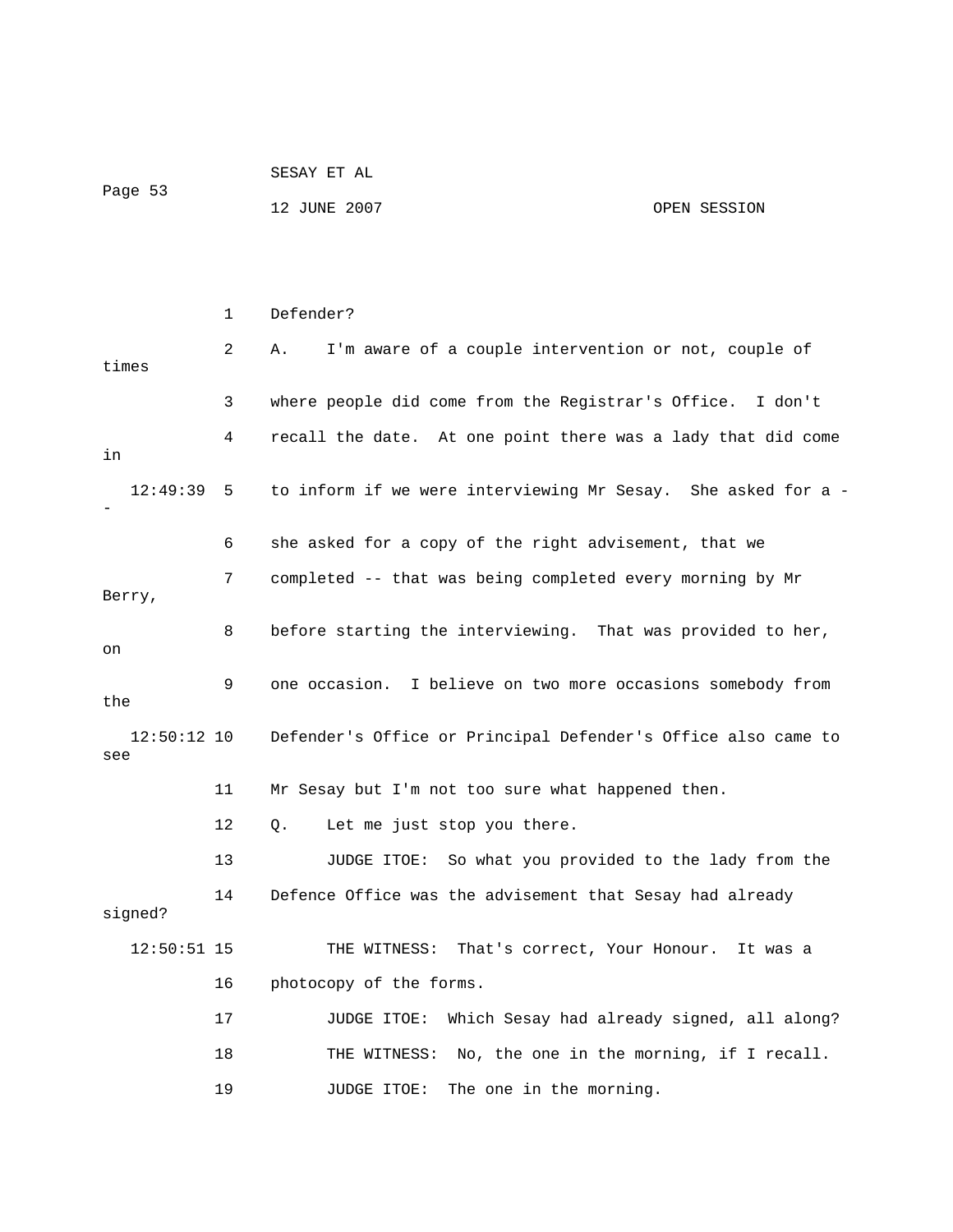12:51:02 20 THE WITNESS: The one from the morning, if I recall. 21 JUDGE ITOE: I see. 23 witness. 24 JUDGE BOUTET: While they are looking for that, just 12:51:17 25 clarification on this last question and the answer given to 28 Defence Office, you said: "At one point a lady came to see me 29 from the Registrar's Office and then on two occasions." So 22 MR HARRISON: I ask if Exhibit 221 could be given to the some 26 Justice Itoe. Mr Morissette, I understood your evidence to have 27 been now that when you were asked about the role played by the are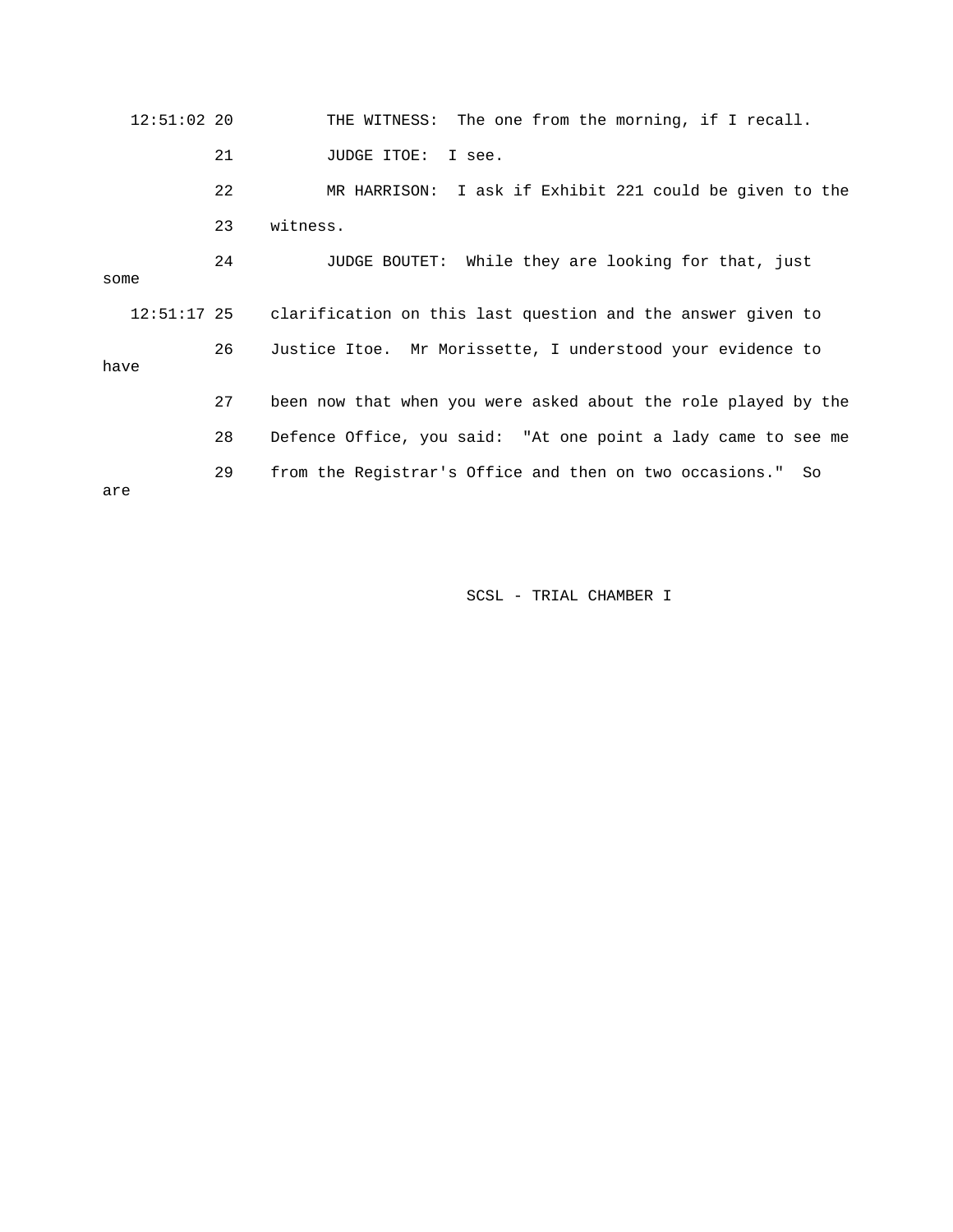|         | SESAY ET AL  |              |
|---------|--------------|--------------|
| Page 54 |              |              |
|         | 12 JUNE 2007 | OPEN SESSION |

 1 we talking of three occasions in total? One from the Registrar's 2 Office and two from Defence Office or two meant the same? 3 THE WITNESS: No. 4 JUDGE BOUTET: Can you clarify that? 12:51:53 5 THE WITNESS: Yes, I will, Your Honour. The first time was 6 a lady that came in from the -- I don't know if she was from the 7 Defence or the Registrar's Office, I'm not sure, Your Honour. 8 And she came, if I recall correctly -- 9 JUDGE ITOE: Did you get to know the name of this lady, in 12:52:10 10 your investigations? Did you get to know the name of this lady? 11 THE WITNESS: I'm trying to recall now. I'm not sure but I 12 think it was Beatrice something. 13 MR HARRISON: 14 Q. If I was to have Exhibit 221 put before you, might that 12:52:26 15 refresh your memory? 16 A. Yes, it would, Your Honour. 17 MR HARRISON: With the leave of the Court. 18 PRESIDING JUDGE: Yes. Madam Courtroom Officer, please 19 retrieve that Exhibit. 12:53:32 20 THE WITNESS: So to answer your question, Your Honour, the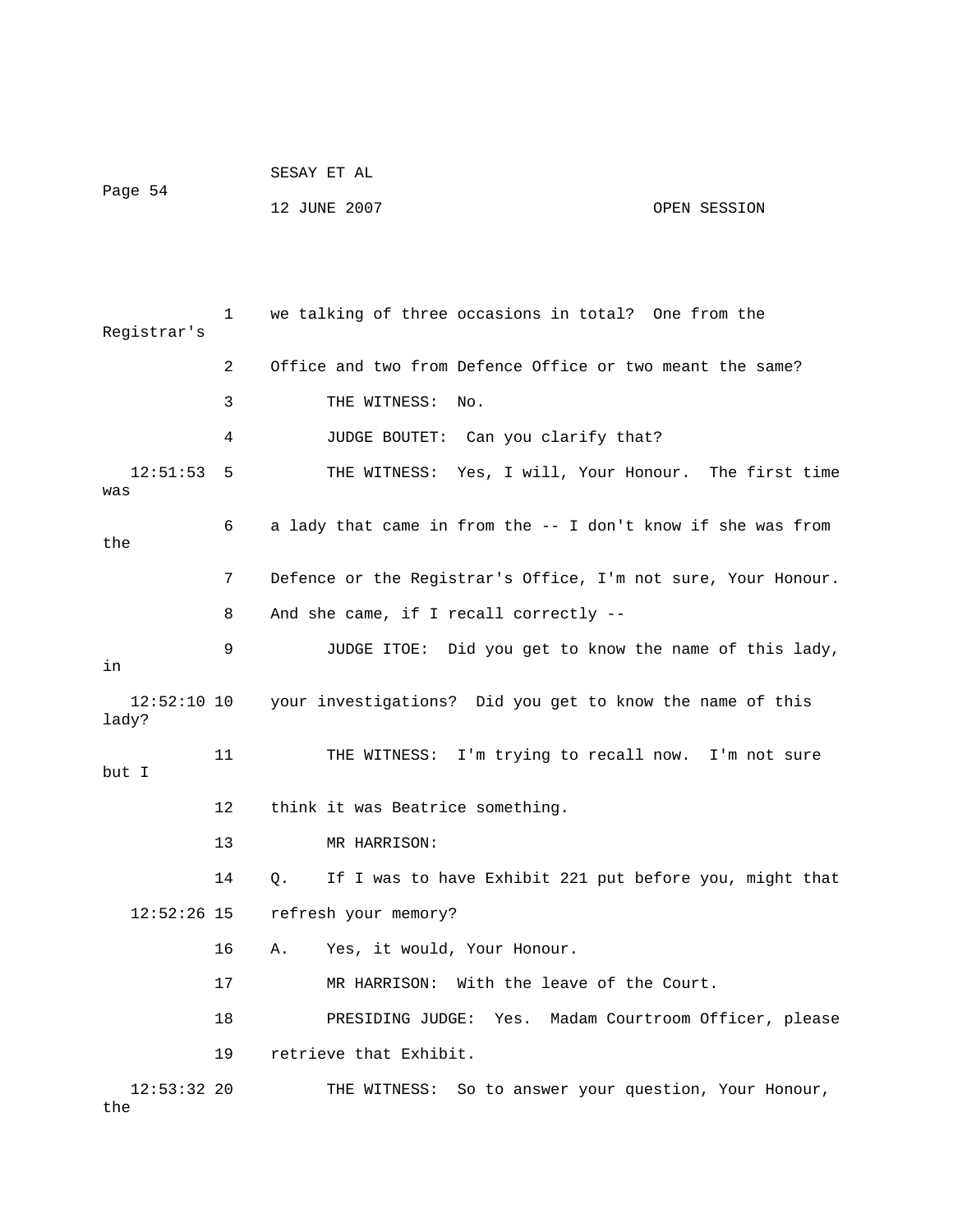21 lady that came on the 12th of, excuse me, was it the 12th or 22 the -- she came on the 12th. The 11th, it was that she only came 23 in on the 12th. She -- her name was -- first, her name is 24 Beatrice Ureche. And on the -- it's not the 12th, it's the 11th 12:53:59 25 of March, she came into the Office of the Prosecutor and met with 26 Mr Luc Cote. And, basically, she was asking for copy of the 27 right advisement. So, because the interview was already in 28 progress between Mr Sesay and Mr John Berry, I am the one who 29 went into the interview room and requested the document from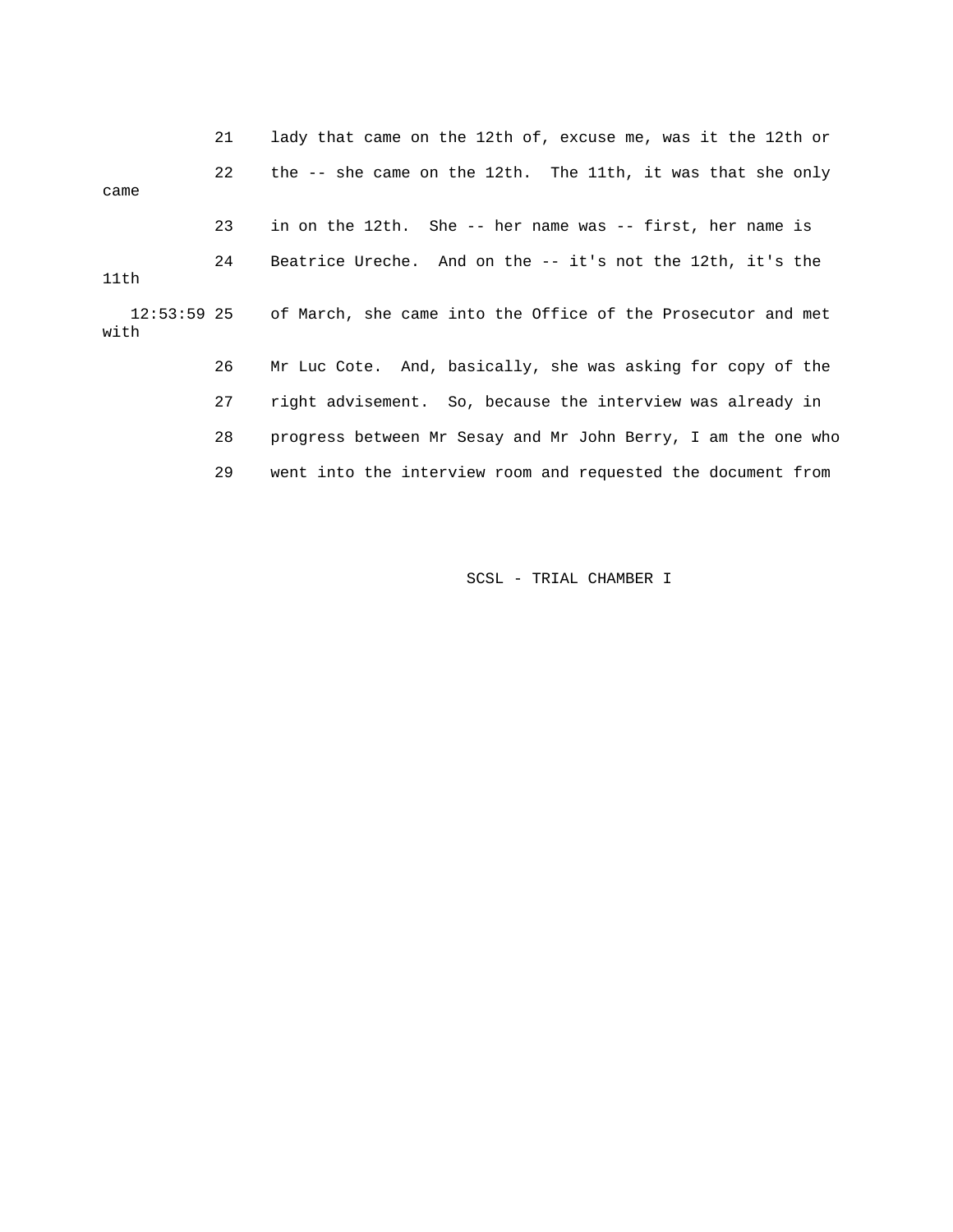| Page 55 | SESAY ET AL  |              |
|---------|--------------|--------------|
|         | 12 JUNE 2007 | OPEN SESSION |
|         |              |              |

| we                | 1  | Mr Berry, for 11 March; the right advisement for 11 March, and |
|-------------------|----|----------------------------------------------------------------|
| to                | 2  | made photocopy and this was provided, this waiver, was given   |
|                   | 3  | the chief of Prosecution, who turned it over to Ms Ureche.     |
| in                | 4  | MR HARRISON: As that is a document already an exhibit          |
| 12:55:21<br>apply | 5  | the trial, the Prosecution thinks it would be redundant to     |
| be                | 6  | to make it a separate exhibit in the voir dire and we will not |
|                   | 7  | making an application.                                         |
| the               | 8  | PRESIDING JUDGE: But you've already referred to it in          |
|                   | 9  | trial as Exhibit 221 of the main trial.                        |
| $12:55:41$ 10     |    | MR HARRISON:                                                   |
| Ureche?           | 11 | Now, you talked about this incident with Beatrice<br>Q.        |
|                   | 12 | Right.<br>Α.                                                   |
| Boutet            | 13 | And I think in response to questions from Mr Justice<br>Q.     |
|                   | 14 | you were talking about two other incidents. Is there anything  |
| $12:55:57$ 15     |    | further that you can say to the Court that you are aware of?   |
| don't             | 16 | The two other incidents involved the same lady -- I<br>Α.      |
|                   | 17 | remember her name, I don't recall her name -- and I'm not too  |
|                   | 18 | sure exactly what transpired but I know that somebody, and I   |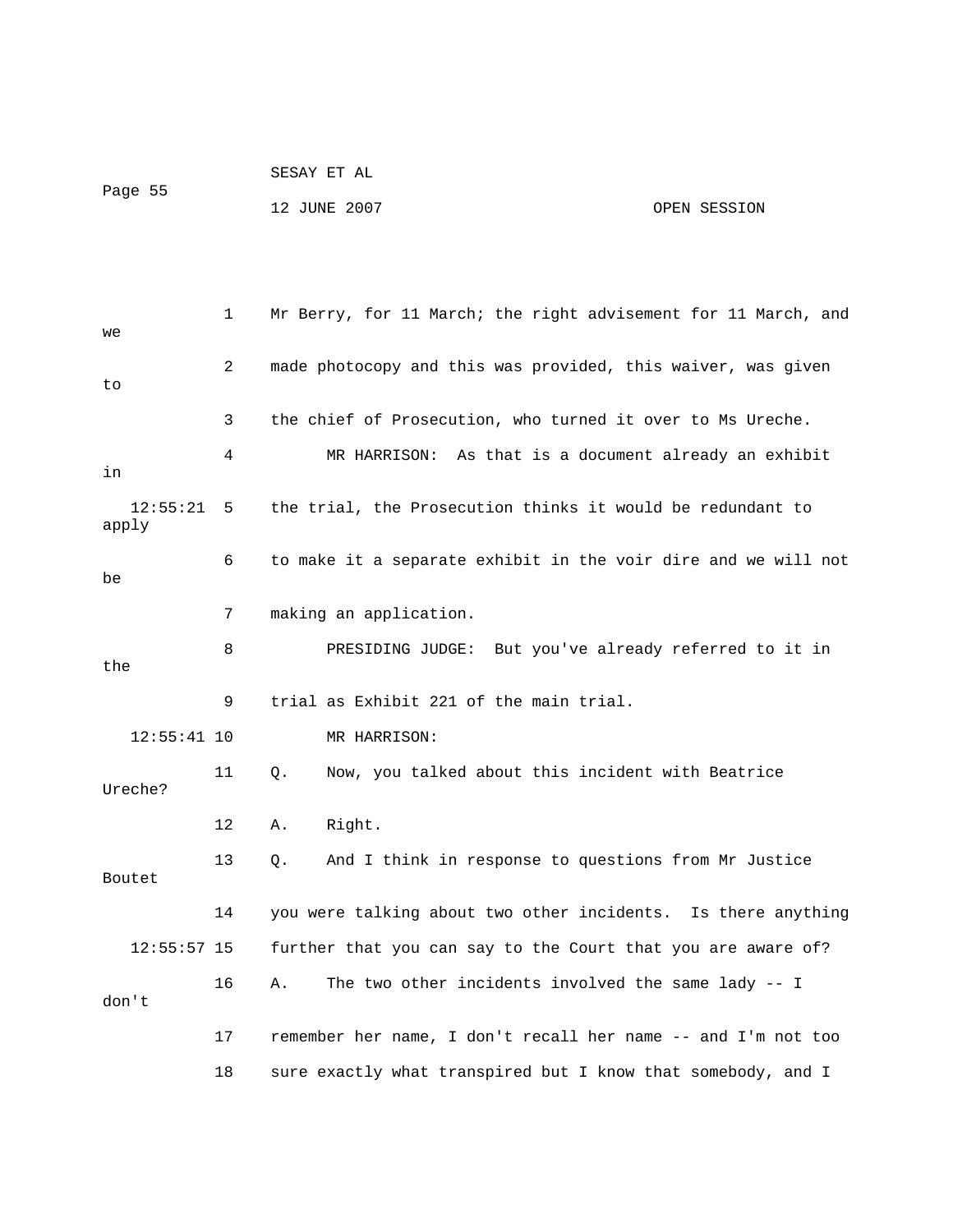| or I  |               | 19 | believe that she was with the Principal Defender's Office --          |
|-------|---------------|----|-----------------------------------------------------------------------|
| doing |               |    | 12:56:16 20 don't think we had that at the time. She, anyway, she was |
| don't |               | 21 | something to do with Defence Office but I'm not sure and I            |
|       |               | 22 | know exactly what transpired.                                         |
| lady, |               | 23 | JUDGE BOUTET: Mr Morissette, when you say the same                    |
|       |               | 24 | you mean for these two visits it was the same lady? The same          |
|       | $12:56:39$ 25 |    | lady, you don't refer to Beatrice Ureche, you refer to a              |
|       |               | 26 | different lady, but for the two occasions it was the same?            |
|       |               | 27 | THE WITNESS: That's correct, Your Honour.                             |
|       |               | 28 | <b>JUDGE BOUTET:</b><br>Thank you.                                    |
|       |               | 29 | MR HARRISON:                                                          |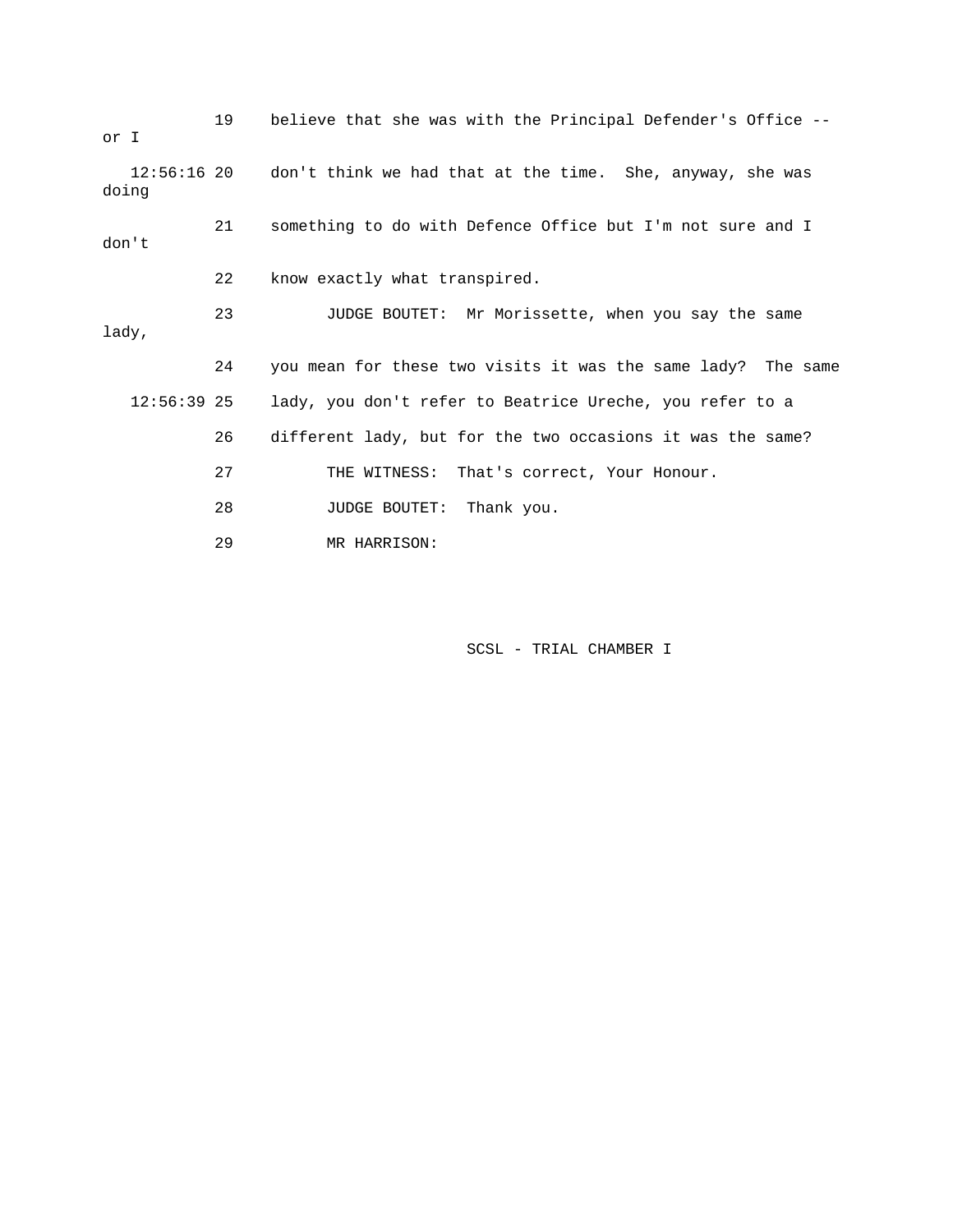| Page 56 |                | 12 JUNE 2007                                                   | OPEN SESSION |  |
|---------|----------------|----------------------------------------------------------------|--------------|--|
|         |                |                                                                |              |  |
| Was     | $\mathbf{1}$   | I think that concludes the questions, Mr Morissette.<br>О.     |              |  |
|         | $\overline{a}$ | there anything that I've overlooked that you wished to respond |              |  |
|         | 3              | to?                                                            |              |  |

SESAY ET AL

 4 A. Nothing that comes to mind at this stage, Your Honour. 12:57:06 5 MR HARRISON: That being the case, I've no further

 7 PRESIDING JUDGE: Thank you. Mr Jordash, do you want to 8 start your cross-examination now? You can do for five minutes 9 and then we'll recess for lunch at 1.00.

 12:57:25 10 MR JORDASH: Yes, I am happy to start and just deal with 11 one discrete subject quickly, if I can.

12 CROSS-EXAMINED BY MR JORDASH:

 13 Q. I just want to ask you about whether you've been to Togo 14 and whether you went to Togo to arrest Benjamin Yeaten?

 12:57:49 15 A. I did not go to Togo to arrest Benjamin Yeaten but I went

16 to Togo to inquiry on Benjamin Yeaten.

17 Q. And did you go with --

6 questions for this witness.

18 JUDGE ITOE: Please, take it easy, Mr Jordash.

19 MR JORDASH: Sorry.

 12:58:10 20 JUDGE ITOE: So you went to inquire about Benjamin Yeaten?

21 THE WITNESS: That's correct, Your Honour.

22 JUDGE ITOE: Yes.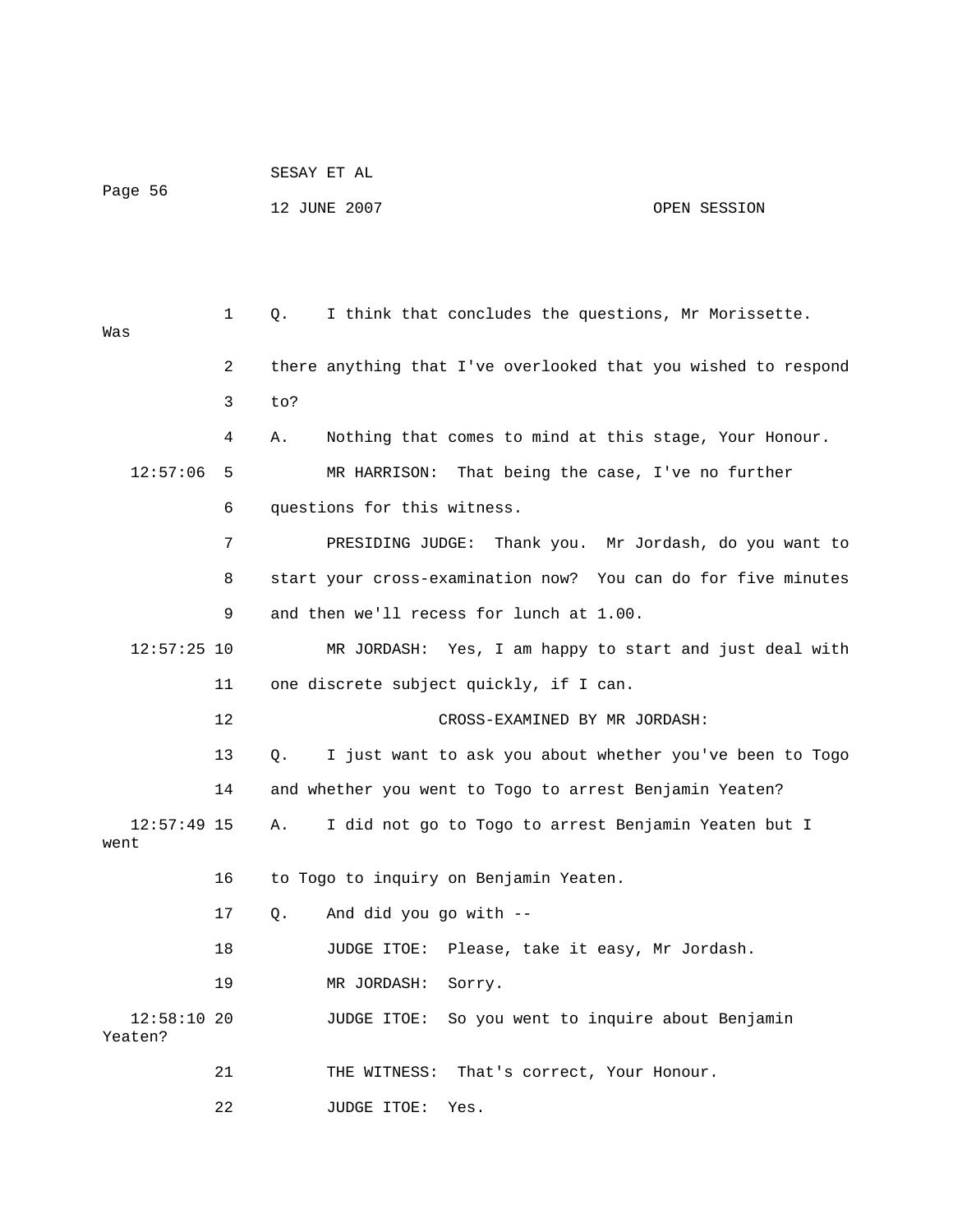|       | 23 |           | MR JORDASH:                                         |
|-------|----|-----------|-----------------------------------------------------|
|       | 24 | Q.        | When was that?                                      |
|       |    |           | 12:58:21 25 A. I would have to look it up.          |
|       | 26 | О.        | Well, was it around March 2004?                     |
|       | 27 | Α.        | It's quite possible, Your Honour.                   |
|       | 28 | $\circ$ . | How did you get there?                              |
| Ghana | 29 | Α.        | We flew from here to -- to Ghana, and we drove from |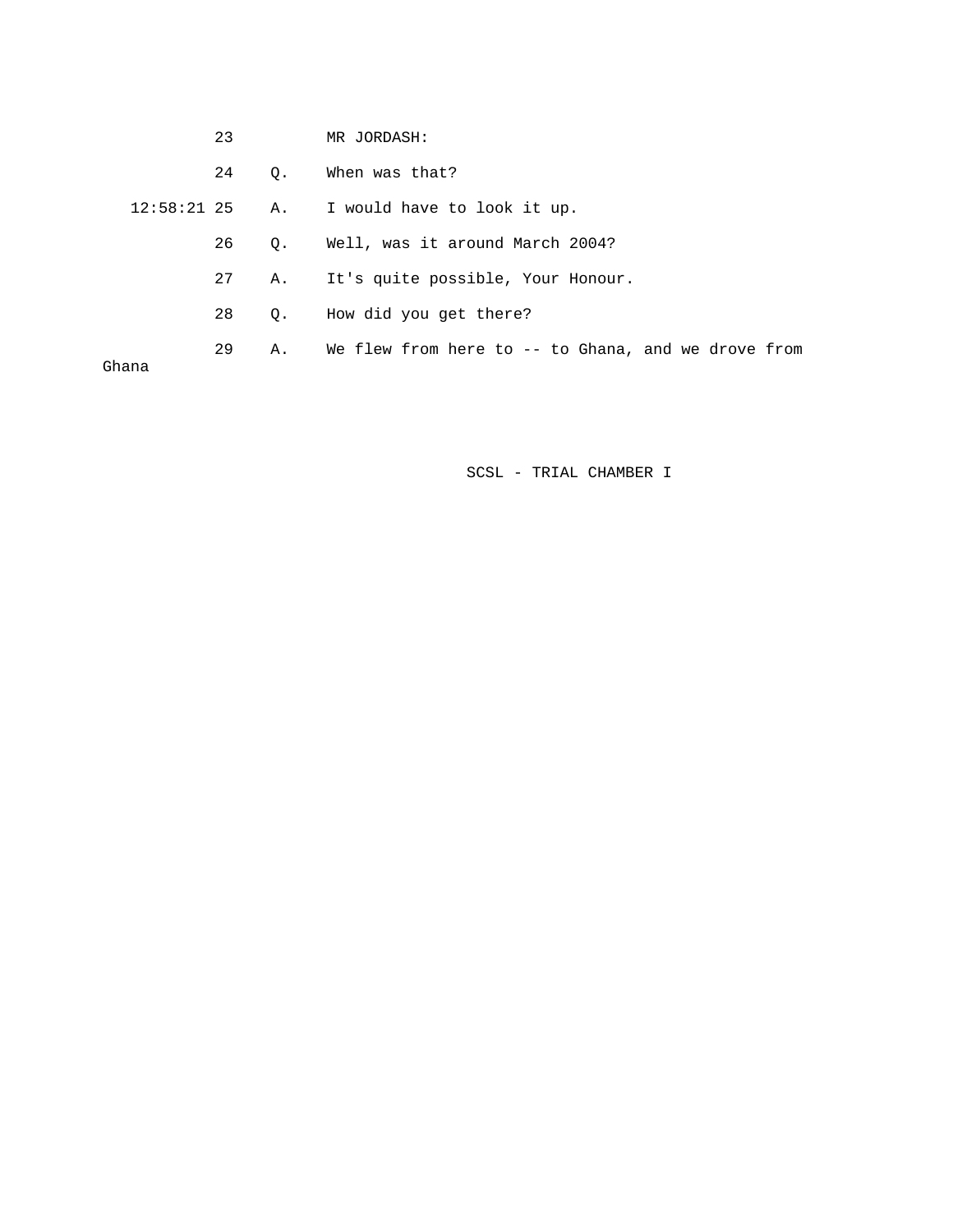|                           |    | SESAY ET AL |                                                               |                                    |  |
|---------------------------|----|-------------|---------------------------------------------------------------|------------------------------------|--|
| Page 57                   |    |             | 12 JUNE 2007                                                  | OPEN SESSION                       |  |
|                           |    |             |                                                               |                                    |  |
|                           |    |             |                                                               |                                    |  |
|                           | 1  | to Togo.    |                                                               |                                    |  |
|                           | 2  | Q.          | Did you meet Benjamin Yeaten?                                 |                                    |  |
|                           | 3  | Α.          | No, we did not, Your Honour.                                  |                                    |  |
|                           | 4  | Q.          | Isn't it correct you went with approximately six people?      |                                    |  |
| 12:58:53                  | 5  | Α.          | That's correct.                                               |                                    |  |
|                           | 6  | Q.          | Is it correct that Mr White and Mr Berry were there?          |                                    |  |
| I.                        | 7  | Α.          | Just -- just a second time, I'm sorry, sir. Can you --        |                                    |  |
| What                      | 8  |             | think we have -- I think we got the wrong incident there.     |                                    |  |
|                           | 9  |             | date are you referring about, the incident?                   |                                    |  |
| $12:59:13$ 10<br>Benjamin |    | Q.          | Well, did you go to Togo to deal in any way with              |                                    |  |
|                           | 11 | Yeaten?     |                                                               |                                    |  |
|                           | 12 | Α.          | I did but I don't think we are talking about the same         |                                    |  |
|                           | 13 |             | incidents, Your Honour.                                       |                                    |  |
| that                      | 14 | О.          | Well, let me put it straight to you: Isn't it right           |                                    |  |
| 12:59:28 15               |    |             | you and a number of your colleagues went to Togo to arrest    |                                    |  |
|                           | 16 |             | Benjamin Yeaten and were stopped by the Togolese authorities? |                                    |  |
|                           | 17 | Α.          | No, I was not there.                                          | I was not involved in this at all. |  |
|                           | 18 | Q.          | Were members of your investigation team involved?             |                                    |  |
|                           | 19 | Α.          | No.                                                           |                                    |  |
| $12:59:43$ 20             |    | Q.          | Mr White and Mr Berry?                                        |                                    |  |
|                           | 21 | Α.          | Mr White was alone.                                           |                                    |  |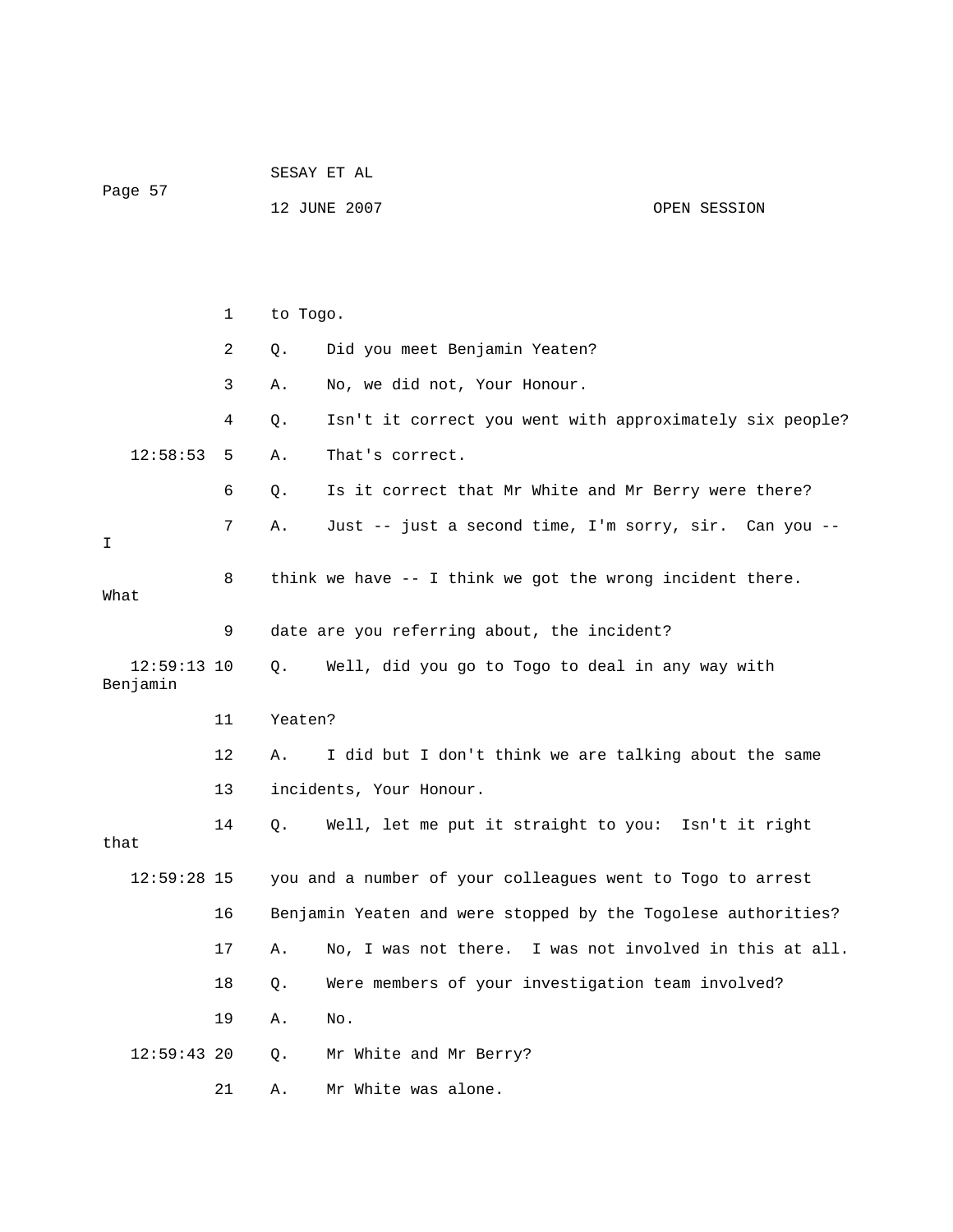- 22 Q. Mr White?
- 23 A. That's correct.
- 24 Q. This is in March 2004?
- 12:59:52 25 A. I don't recall the date.
	- 26 Q. And did Mr White have any warrant of arrest or authority

to

- 27 arrest Mr Yeaten?
- 28 A. I don't know.
- 29 Q. Well, haven't you spoken to anyone since then about what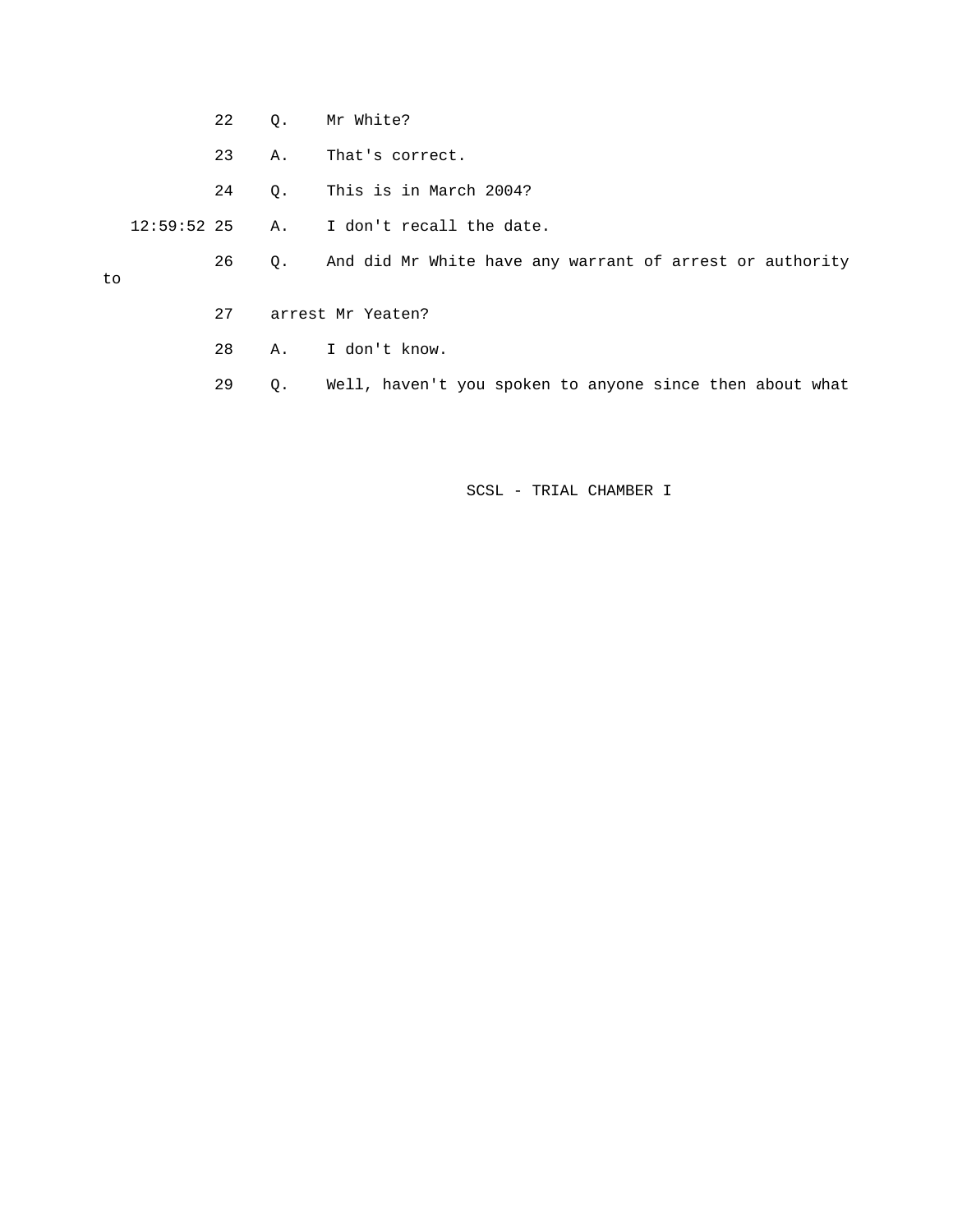| Page 58               |              | SESAY ET AL |                                                               |              |  |
|-----------------------|--------------|-------------|---------------------------------------------------------------|--------------|--|
|                       |              |             | 12 JUNE 2007                                                  | OPEN SESSION |  |
|                       |              |             |                                                               |              |  |
|                       |              |             |                                                               |              |  |
|                       | $\mathbf{1}$ | occurred?   |                                                               |              |  |
|                       | 2            | Α.          | I would imagine we've spoken, yes.                            |              |  |
|                       | 3            | Q.          | Well, have you spoken or not about what occurred?             |              |  |
|                       | 4            | Α.          | Yes, we've discussed what occurred.                           |              |  |
| 13:00:27<br>was       | 5            | Q.          | And isn't it right you know perfectly well that there         |              |  |
| to                    | 6            |             | no authority to arrest Benjamin Yeaten or Mr White didn't try |              |  |
|                       | 7            |             | obtain any?                                                   |              |  |
| was                   | 8            | Α.          | I don't know. I didn't know Mr White was there and I          |              |  |
|                       | 9            |             | not with Mr White and I don't know what happened, and we did  |              |  |
| $13:00:45$ 10         |              |             | discuss the incident after, but what happened in Togo I don't |              |  |
|                       | 11           | know.       |                                                               |              |  |
|                       | 12           | Q.          | You are Mr White's immediate subordinate, is that right?      |              |  |
|                       | 13           | Α.          | That's correct, Your Honour.                                  |              |  |
| reference             | 14           | Q.          | And you are suggesting that he alone went without             |              |  |
| $13:00:57$ 15         |              | to you?     |                                                               |              |  |
|                       | 16           | Α.          | That's correct, Your Honour.                                  |              |  |
| been                  | 17           | Q.          | And when he came back, did he say to you that he had          |              |  |
|                       | 18           |             | prevented from arresting Yeaten by the Togolese authorities   |              |  |
|                       | 19           |             | because Yeaten was saying that he was being kidnapped?        |              |  |
| $13:01:14$ 20<br>know |              | Α.          | He told me that he had been prevented from -- I don't         |              |  |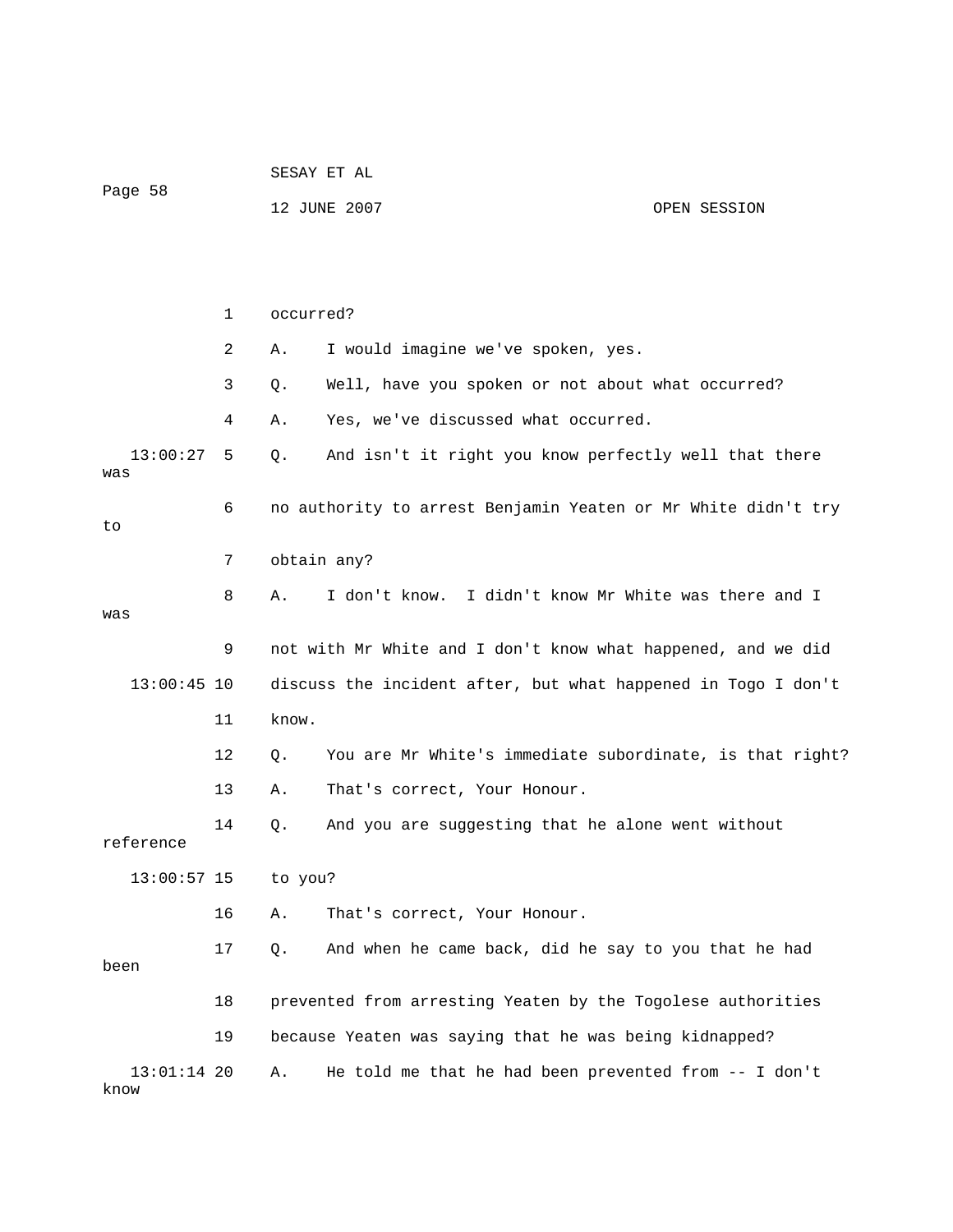| prevented     | 21 | if you use the word arresting Yeaten -- but he had been    |  |  |
|---------------|----|------------------------------------------------------------|--|--|
|               | 22 | to bring Yeaten back with him, that's correct.             |  |  |
| for           | 23 | Right. You've never seen or heard of any application<br>Q. |  |  |
| authorities   | 24 | any warrant of arrest or permission from the Togolese      |  |  |
| $13:01:37$ 25 |    | in relation to this incident, have you?                    |  |  |
|               | 26 | No, Your Honour.<br>Α.                                     |  |  |
|               | 27 | MR JORDASH: Thank you. That will do with that subject,     |  |  |
|               | 28 | Your Honour.                                               |  |  |
|               | 29 | PRESIDING JUDGE: Right. We will recess for lunch and       |  |  |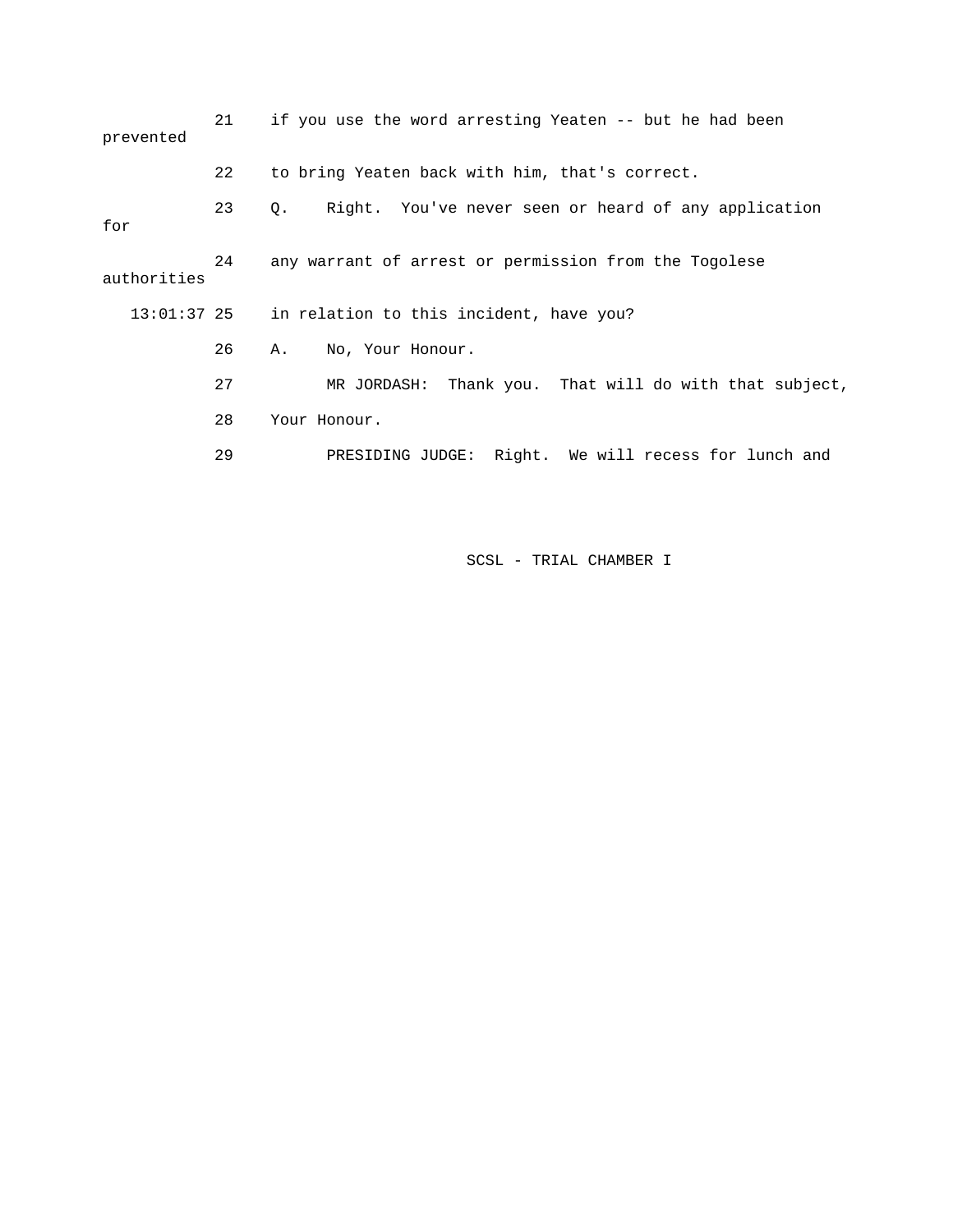| Page 59              |    | 12 JUNE 2007                                                  | OPEN SESSION |  |
|----------------------|----|---------------------------------------------------------------|--------------|--|
|                      |    |                                                               |              |  |
|                      | 1  | resume at 2.30 p.m.                                           |              |  |
|                      | 2  | [Luncheon recess taken at 1.00 p.m.]                          |              |  |
|                      | 3  | $[RUF12JUN07C - CR]$                                          |              |  |
|                      | 4  | [Upon resuming at 2.43 p.m.]                                  |              |  |
| 14:44:29             | 5  | PRESIDING JUDGE: Mr Jordash, please continue with your        |              |  |
|                      | 6  | cross-examination.                                            |              |  |
|                      | 7  | MR JORDASH: Thank you, Your Honour.                           |              |  |
|                      | 8  | Q.<br>I just want to ask another couple of questions on the   |              |  |
|                      | 9  | subject we covered quickly before lunch. Just this: Just so   |              |  |
| $14:44:49$ 10        |    | that the Court is clear, is it your evidence that it was      |              |  |
|                      | 11 | Mr White, and Mr White alone, who went to Togo to effect the  |              |  |
|                      | 12 | arrest?                                                       |              |  |
| the                  | 13 | I don't know if he was alone, but there was nobody from<br>А. |              |  |
|                      | 14 | investigation section of the OTP that accompany him.          |              |  |
| 14:45:14 15<br>about |    | Thank you. Now, I want to ask you questions, please,<br>Q.    |              |  |
|                      | 16 | operations in the investigations part of the Prosecution. Are |              |  |
|                      | 17 | you familiar with the term SOPs?                              |              |  |
|                      | 18 | Α.<br>Yes, I am.                                              |              |  |
|                      | 19 | Is it standard operating procedures?<br>Q.                    |              |  |
| 14:45:49 20          |    | That's correct, Your Honour.<br>Α.                            |              |  |
| the                  | 21 | Are there standard operating procedures written down in<br>Q. |              |  |
|                      | 22 | Special Court investigation department?                       |              |  |

SESAY ET AL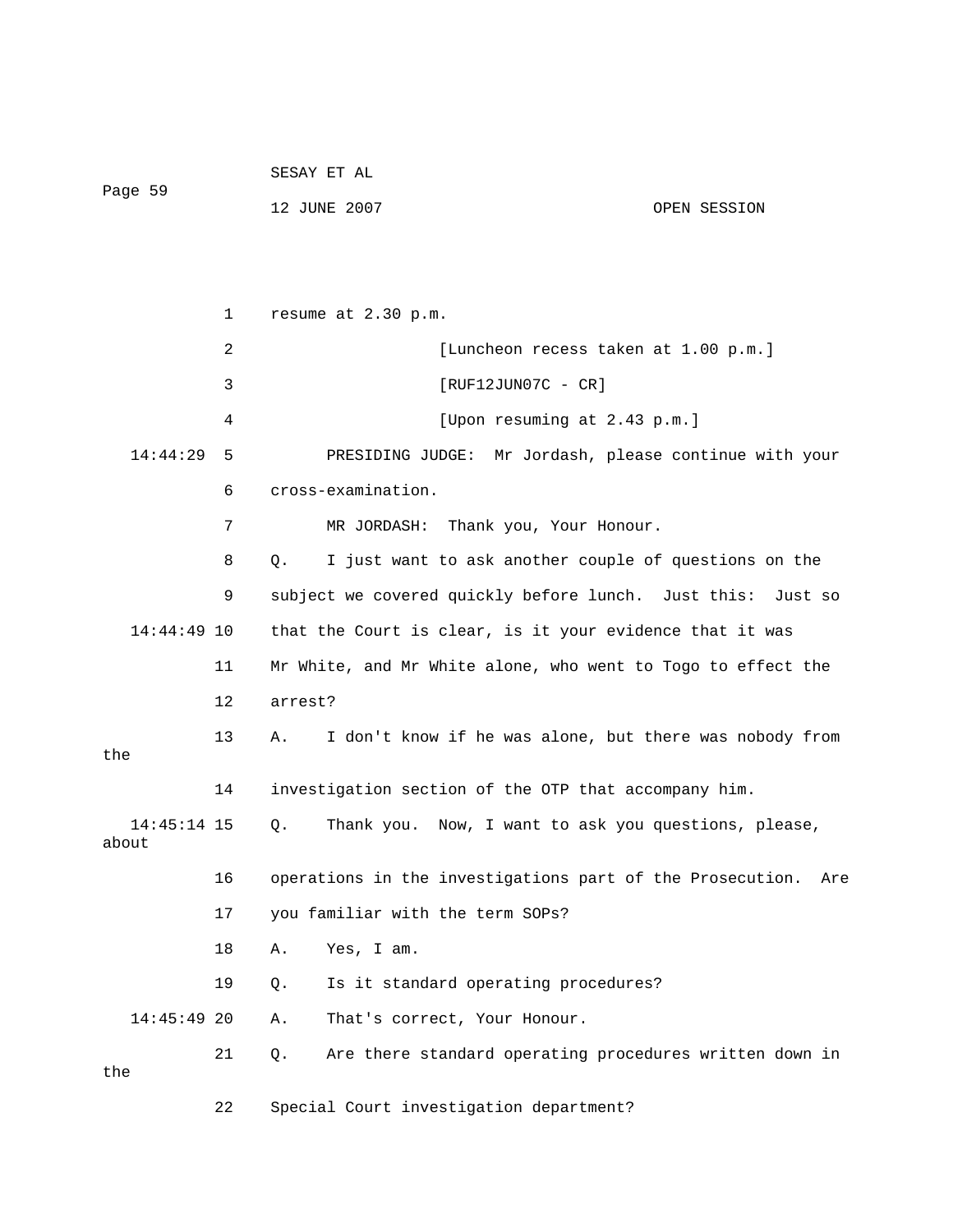- 23 A. Not as such, no.
- 24 Q. When you say "not as such," what does that mean?

 14:46:05 25 A. We have different draft that everybody has been working on

- 26 from time to time, but it was never finalised.
- 27 Q. So is it used, or is it not used?
- 28 A. I can say, no. I would say no.
- 29 Q. Right. So the answer is then, there's no operative --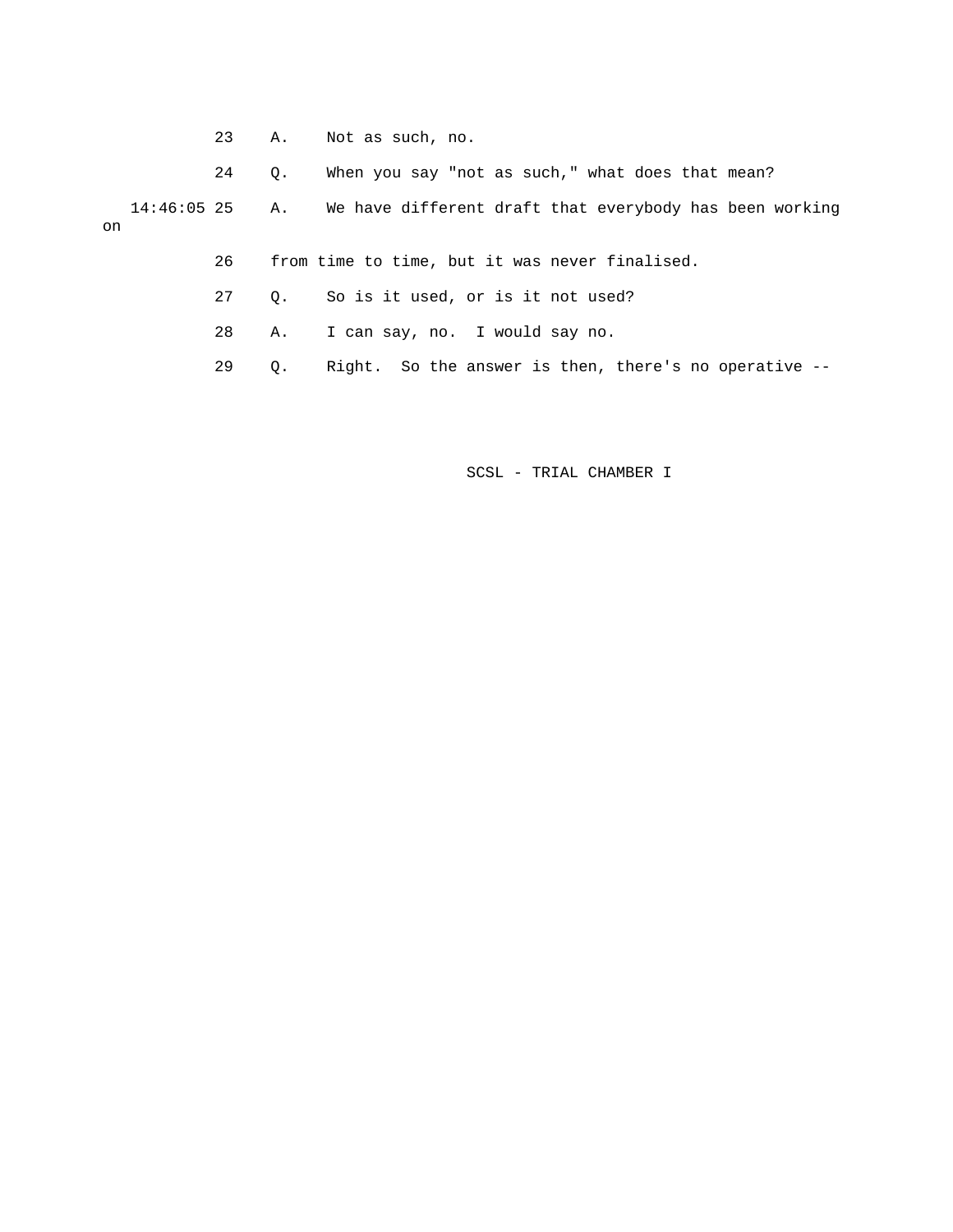| Page 60 | SESAY ET AL  |              |
|---------|--------------|--------------|
|         | 12 JUNE 2007 | OPEN SESSION |

 1 standard operating procedures for the investigation team at the 2 Special Court? 3 A. Yes, we do have procedure in place, but as you would know 4 call it a standard operation procedure, no, not as such. We have 14:46:42 5 operational procedure. We have, in place, guidelines and we  $6$  have  $-$  7 PRESIDING JUDGE: Not so fast, Mr Morissette. 8 THE WITNESS: Oh, sorry. 9 PRESIDING JUDGE: Try again. 14:46:53 10 THE WITNESS: We have procedure, Your Honours, example when 11 it's question, it's time to draft the -- a mission plan, there 12 are procedure to be followed. There are things that needs to be 13 put in place. When it's time to set up a mission to go in the 14 field, the same thing. There are procedures. There are steps to 14:47:20 15 be followed, such thing, but there are no such thing as a 16 document, you know, that covers all these -- what we would 17 call -- what anybody else would call a standard operational 18 procedure. 19 MR JORDASH: 14:47:29 20 Q. So the operating procedures you're talking about are then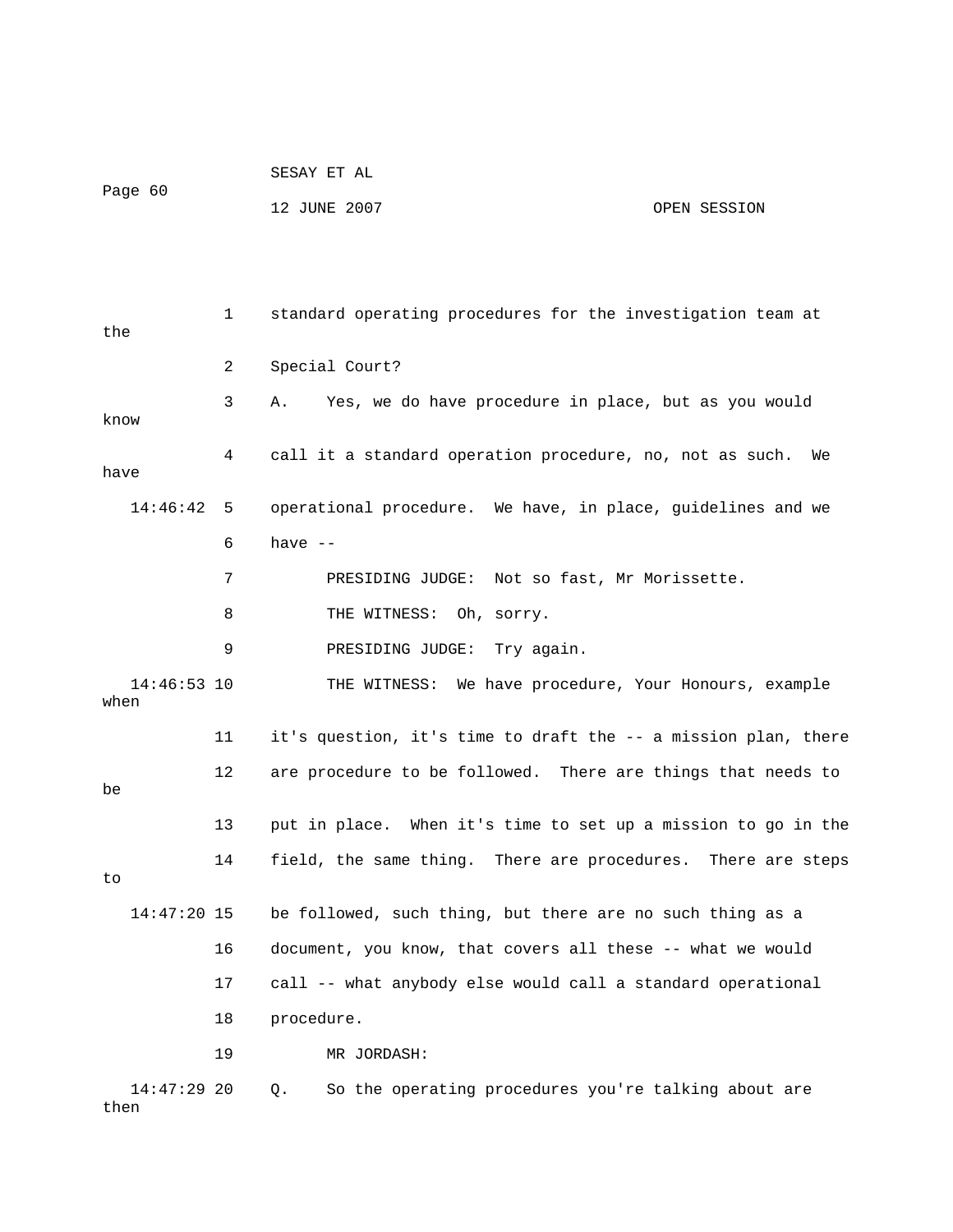|      |               | 21 |           | created at the time for particular operation or not?       |
|------|---------------|----|-----------|------------------------------------------------------------|
| have |               | 22 | A.        | No, no, it's all in place. It is in the database.<br>We    |
|      |               | 23 |           | different database that we use and it's just a question of |
|      |               | 24 |           | filling in -- putting in the information and printing the  |
|      | $14:47:55$ 25 |    | document. |                                                            |
|      |               | 26 | 0.        | So is there a standard operating procedure, then, for      |
|      |               | 27 |           | arresting a suspect?                                       |
|      |               | 28 | Α.        | No, no such thing.                                         |
| a    |               | 29 | Q.        | Is there a standard operating procedure for interviewing   |
|      |               |    |           |                                                            |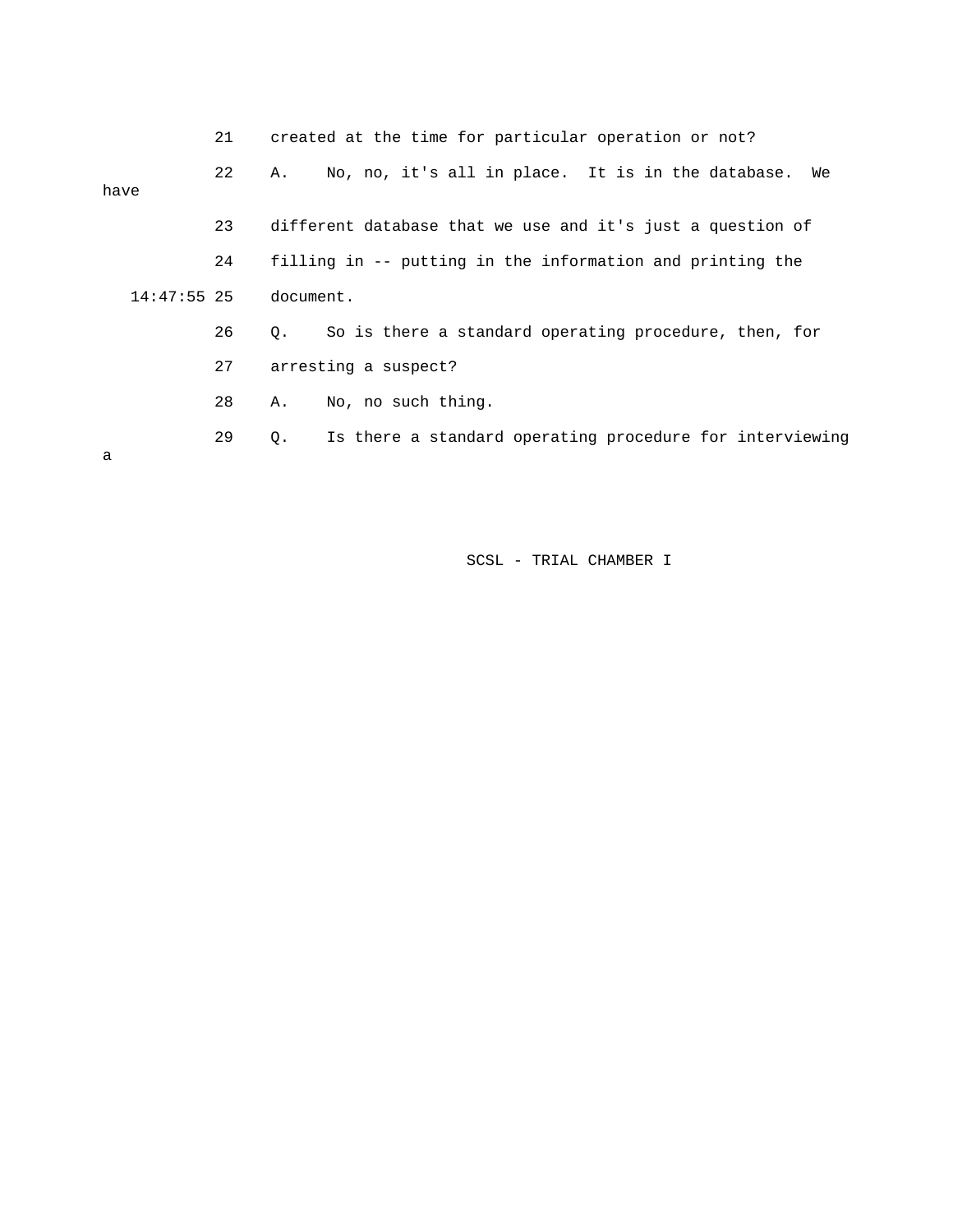| Page 61 | SESAY ET AL  |              |
|---------|--------------|--------------|
|         | 12 JUNE 2007 | OPEN SESSION |

|                        | 1              | suspect or an accused?                                         |
|------------------------|----------------|----------------------------------------------------------------|
| Procedure              | $\overline{2}$ | We follow the guidelines. We follow the Rules of<br>Α.         |
|                        | 3              | set up in the Rules of Procedure and Evidence of the Court.    |
|                        | 4              | Well, which particular rules do you follow?<br>Q.              |
| 14:48:21               | 5              | 42, 43, 42 and 43.<br>Α.                                       |
| the                    | 6              | So it's simply just that you must inform the accused of<br>Q.  |
|                        | 7              | rights in those rules; is that right?                          |
|                        | 8              | That's correct.<br>Α.                                          |
| for                    | 9              | And that is the sum total of the operating procedures<br>О.    |
| $14:48:40$ 10          |                | all the investigators at the Special Court; is that right?     |
|                        | 11             | For carrying interview?<br>Α.                                  |
|                        | 12             | For interview, yes.<br>Q.                                      |
|                        | 13             | Each interview is planned accordingly. The investigator<br>Α.  |
|                        | 14             | have their tasks and it is worked out among themselves.        |
| $14:49:03$ 15<br>their |                | Sometimes among lawyers from the Prosecution, and they plan    |
|                        | 16             | interview accordingly.                                         |
| are                    | 17             | But in terms of saying to the members of the OTP, who<br>О.    |
| the                    | 18             | conducting interviews, there is nothing written down beyond    |
|                        | 19             | Rules of Procedure and Evidence about how to stay on the right |
| 14:49:23 20            |                | side of the line in terms of investigating fairly, but         |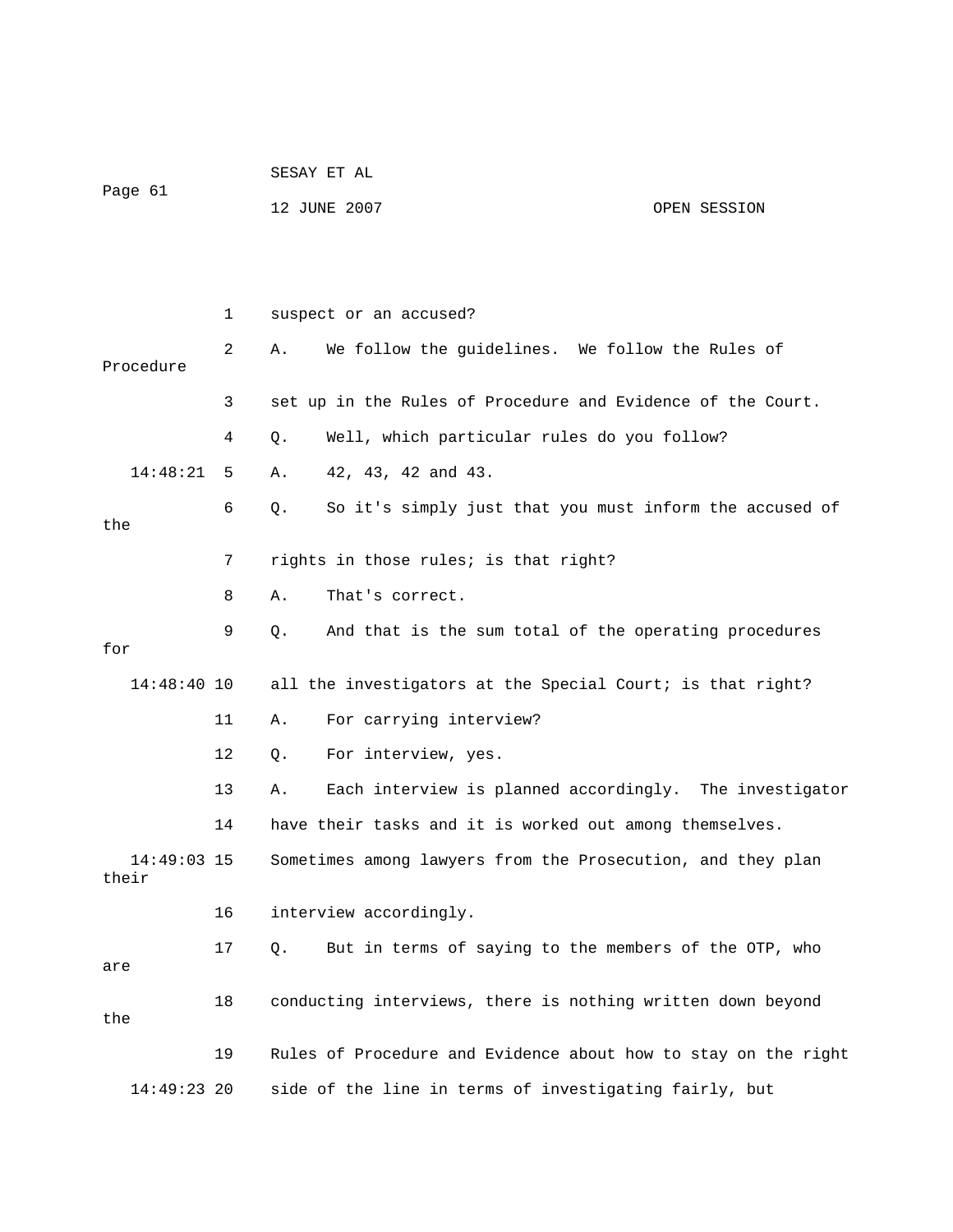|               | 21 | investigating efficiently and effectively?                     |
|---------------|----|----------------------------------------------------------------|
|               | 22 | Α.<br>No.                                                      |
| and           | 23 | So an investigator would need to go back to the Rules<br>Q.    |
|               | 24 | have a look at Rule 42 and 63?                                 |
| $14:49:40$ 25 |    | When the investigator arrive on board, they have their<br>Α.   |
|               | 26 | brief about this; their brief about the operation; their brief |
| learn,        | 27 | about investigation, ongoing investigation, and then they      |
|               | 28 | as they come along, about the work that needs to be done with  |
|               | 29 | other officer that been here for years or more.                |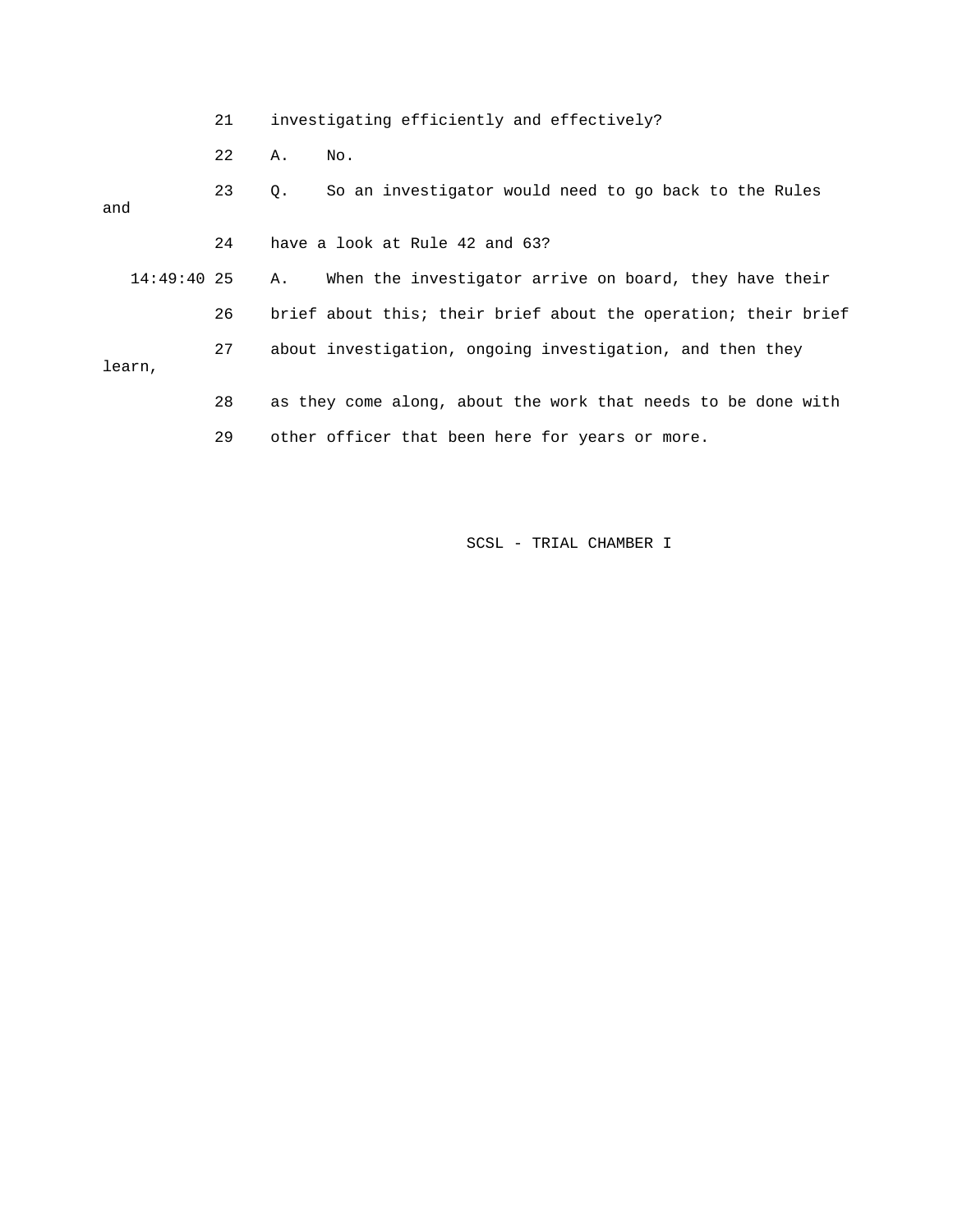| Page 62 | SESAY ET AL  |              |
|---------|--------------|--------------|
|         | 12 JUNE 2007 | OPEN SESSION |

|                        | 1  | But that's -- what you describe, that kind of detail<br>О.     |
|------------------------|----|----------------------------------------------------------------|
| more                   | 2  | concerns less the rights of the suspect or the accused and     |
| а                      | 3  | the way in which the particular investigator should proceed on |
|                        | 4  | minute-by-minute, hour-by-hour basis; is that right?           |
| 14:50:26               | 5  | That's correct.<br>Α.                                          |
| would                  | 6  | So it's left, to a certain extent, a large extent it<br>Q.     |
| is                     | 7  | seem, to the individual investigator to decide where the line  |
|                        | 8  | concerning informing an accused to his rights to counsel or -- |
|                        | 9  | No, no.<br>Α.                                                  |
| $14:50:45$ 10          |    | Q.<br>No?                                                      |
| and                    | 11 | The rights to the accused are in the Rules of Procedure<br>Α.  |
|                        | 12 | Evidence and everybody is very well-informed of this, and      |
| are                    | 13 | whenever an accused is interviewed by an investigator, these   |
|                        | 14 | the rules that are followed.                                   |
| $14:51:00$ 15<br>rules |    | Q.<br>But you must accept -- do you accept this: That the      |
| it                     | 16 | are pretty skeletal, they don't give much direction as to what |
| not                    | 17 | means to inform somebody of their right to counsel. Do you     |
|                        | 18 | accept that?                                                   |
|                        | 19 | Α.<br>No.                                                      |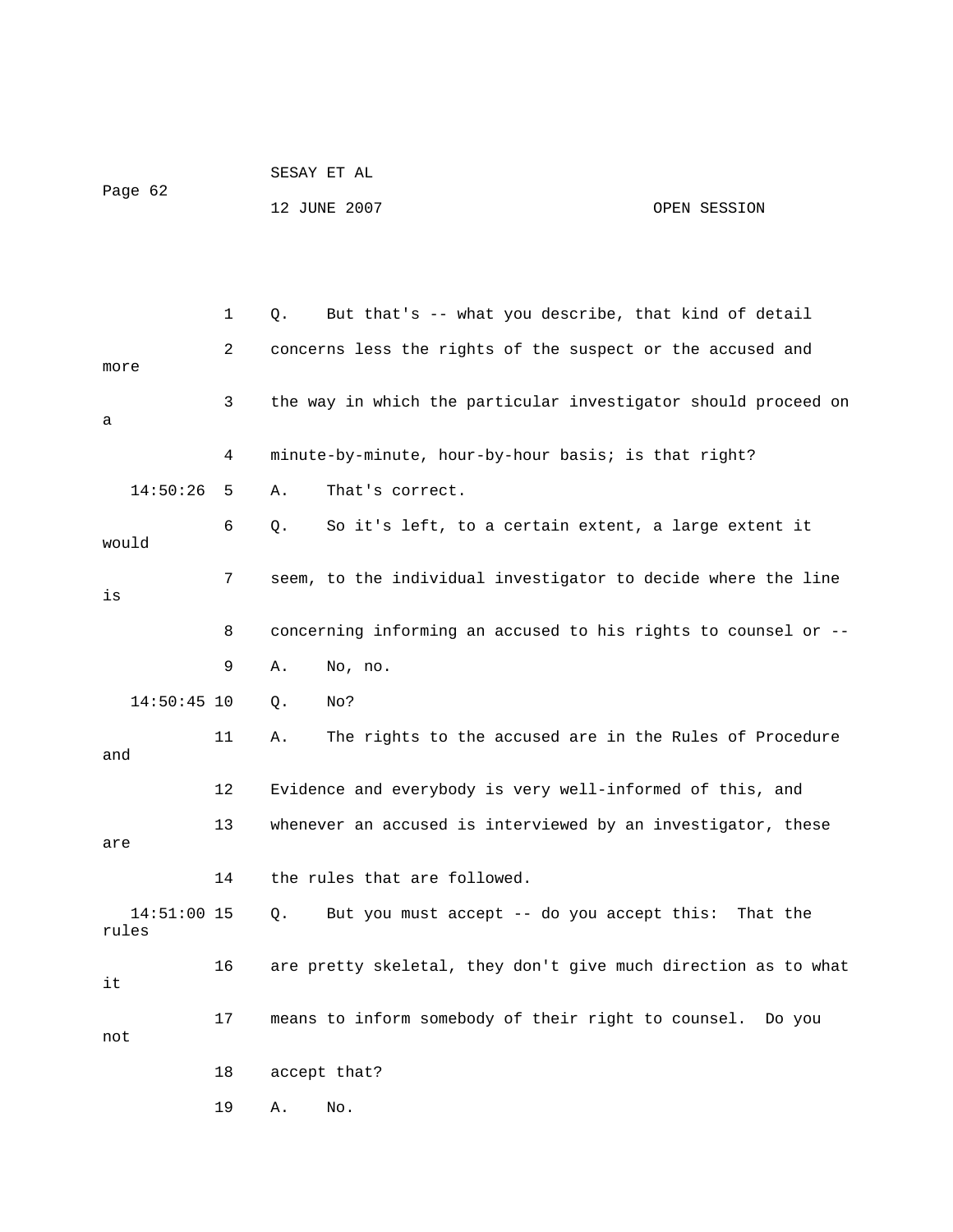14:51:20 20 Q. No, you don't accept that. Is this the way you operated in

- 21 the ICTR as well?
- 22 A. That's correct.
- 23 Q. Similar, absence of any detailed advice as to the
- 24 application of the particular Rules?
- 14:51:35 25 A. I think that the Rules cannot be more clear to anybody.
	- 26 Q. Well --
	- 27 A. And that's what we follow.
	- 28 Q. Well, we'll see if they're clear to everybody. So was
	- 29 there a standard operating procedure in Rwanda in relation to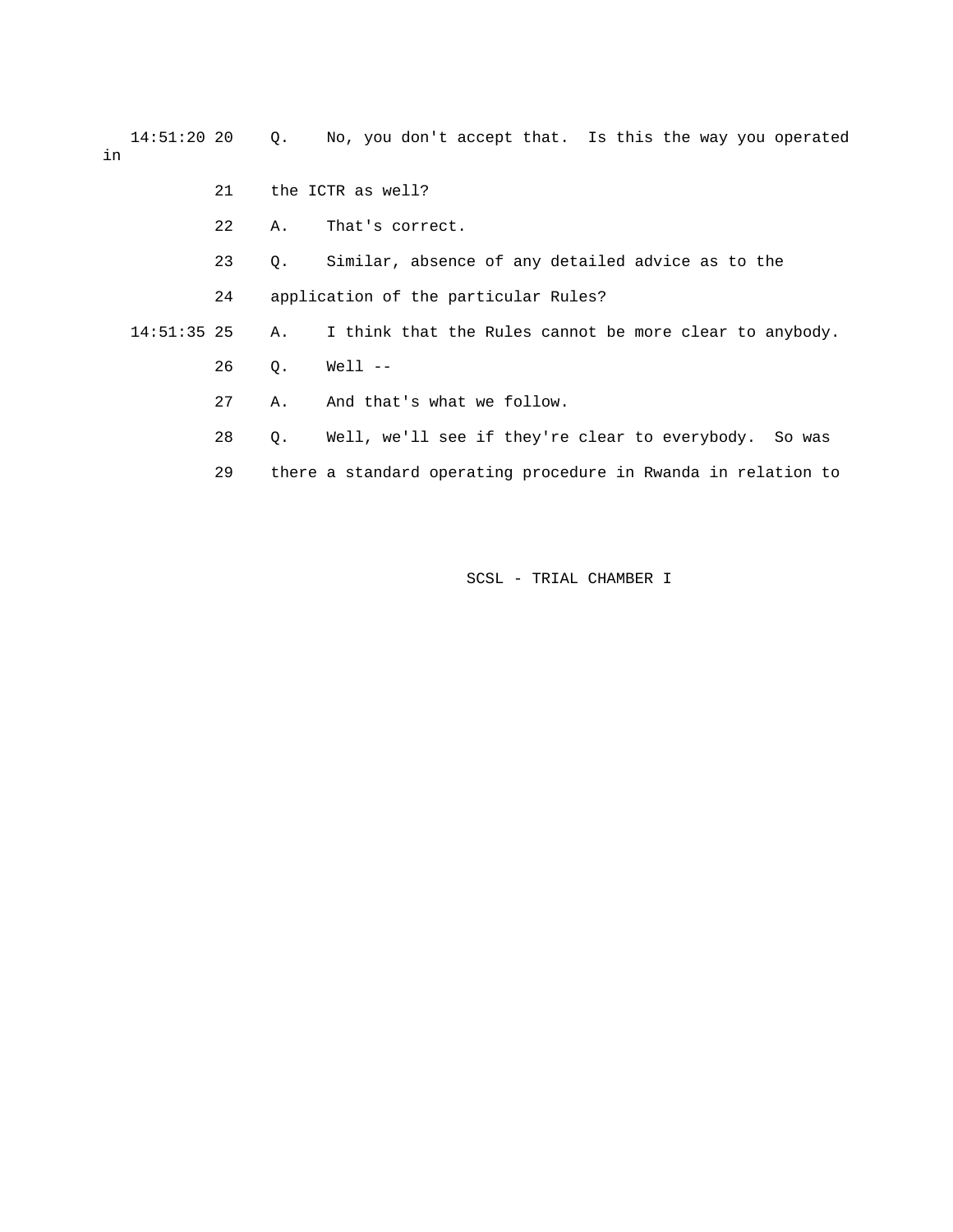| Page 63                 |    | SESAY ET AL                                                     |  |  |  |
|-------------------------|----|-----------------------------------------------------------------|--|--|--|
|                         |    | 12 JUNE 2007<br>OPEN SESSION                                    |  |  |  |
|                         |    |                                                                 |  |  |  |
|                         |    |                                                                 |  |  |  |
|                         | 1  | interview and arrest?                                           |  |  |  |
| we                      | 2  | I don't know if they had that in investigation.<br>I know<br>Α. |  |  |  |
|                         | 3  | had -- we had a -- what was it called -- but it was mainly      |  |  |  |
|                         | 4  | dealing with source and witness -- not witness, source and      |  |  |  |
| 14:52:10                | 5  | informant, when I was in Rwanda, but I don't know if they had   |  |  |  |
|                         | 6  | anything in investigation.                                      |  |  |  |
|                         | 7  | Weren't you in the investigation --<br>Q.                       |  |  |  |
|                         | 8  | Excuse me?<br>Α.                                                |  |  |  |
|                         | 9  | Weren't you in the investigation team in --<br>Q.               |  |  |  |
| $14:52:26$ 10<br>chief, |    | No, I was -- when I first arrived there, I was the<br>Α.        |  |  |  |
|                         | 11 | not chief, but -- yeah, team leader and then commander of the   |  |  |  |
|                         | 12 | what was called the criminal -- the Intelligence and Tracking   |  |  |  |
|                         | 13 | Unit. And from then, that's from '96 to 2000, yeah, 2000 and    |  |  |  |
|                         | 14 | 2000 to 2002. I was the commander of the unit that was called   |  |  |  |
| $14:52:53$ 15           |    | the Special Investigation Unit.                                 |  |  |  |
|                         | 16 | What were you the team leader of?<br>Q.                         |  |  |  |
| and                     | 17 | The Intelligence and Tracking Unit, which got upgraded<br>Α.    |  |  |  |
|                         | 18 | then I became the commander of that unit.                       |  |  |  |
|                         | 19 | So you weren't involved with arrests?<br>$Q$ .                  |  |  |  |
| $14:53:11$ 20           |    | Α.<br>Yes, I was.                                               |  |  |  |
|                         | 21 | Were you involved in the interviews?<br>Q.                      |  |  |  |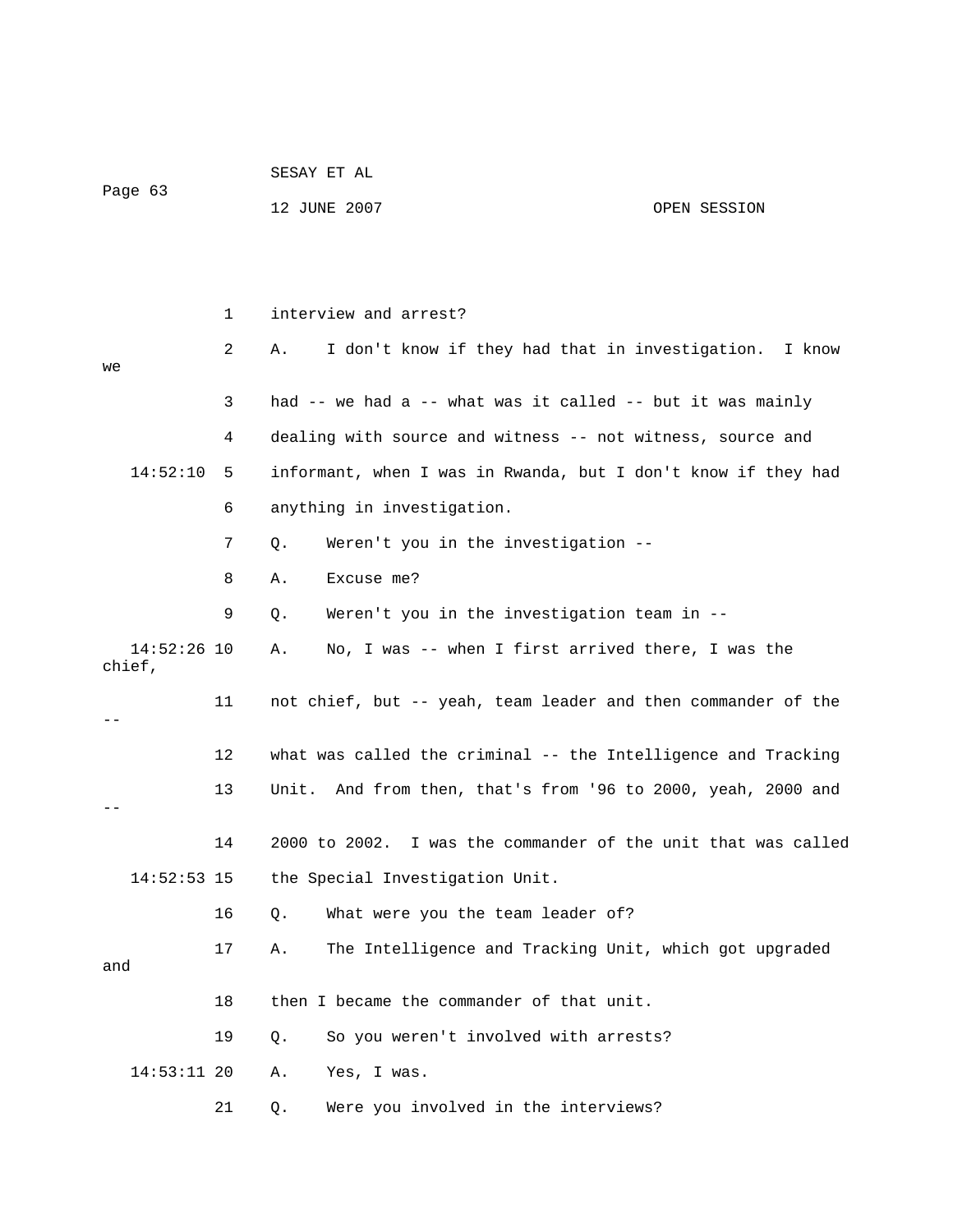|    |       | 22 | Α. | On a few occasions, yes; initial interview.                           |
|----|-------|----|----|-----------------------------------------------------------------------|
|    | basic | 23 | Q. | But, from what you've said, you just relied upon the                  |
|    |       | 24 |    | Rules of Procedure and Evidence.                                      |
| we |       |    |    | 14:53:22 25 A. We relied on the same rules that we applied them, when |
|    |       | 26 |    | did the arrest here on 10 March 2003.                                 |
| оf |       | 27 | 0. | Right. You were involved, were you not, with the case                 |
|    |       | 28 |    | Kabiligi at the ICTR?                                                 |
|    |       | 29 | Α. | Yes, I was.                                                           |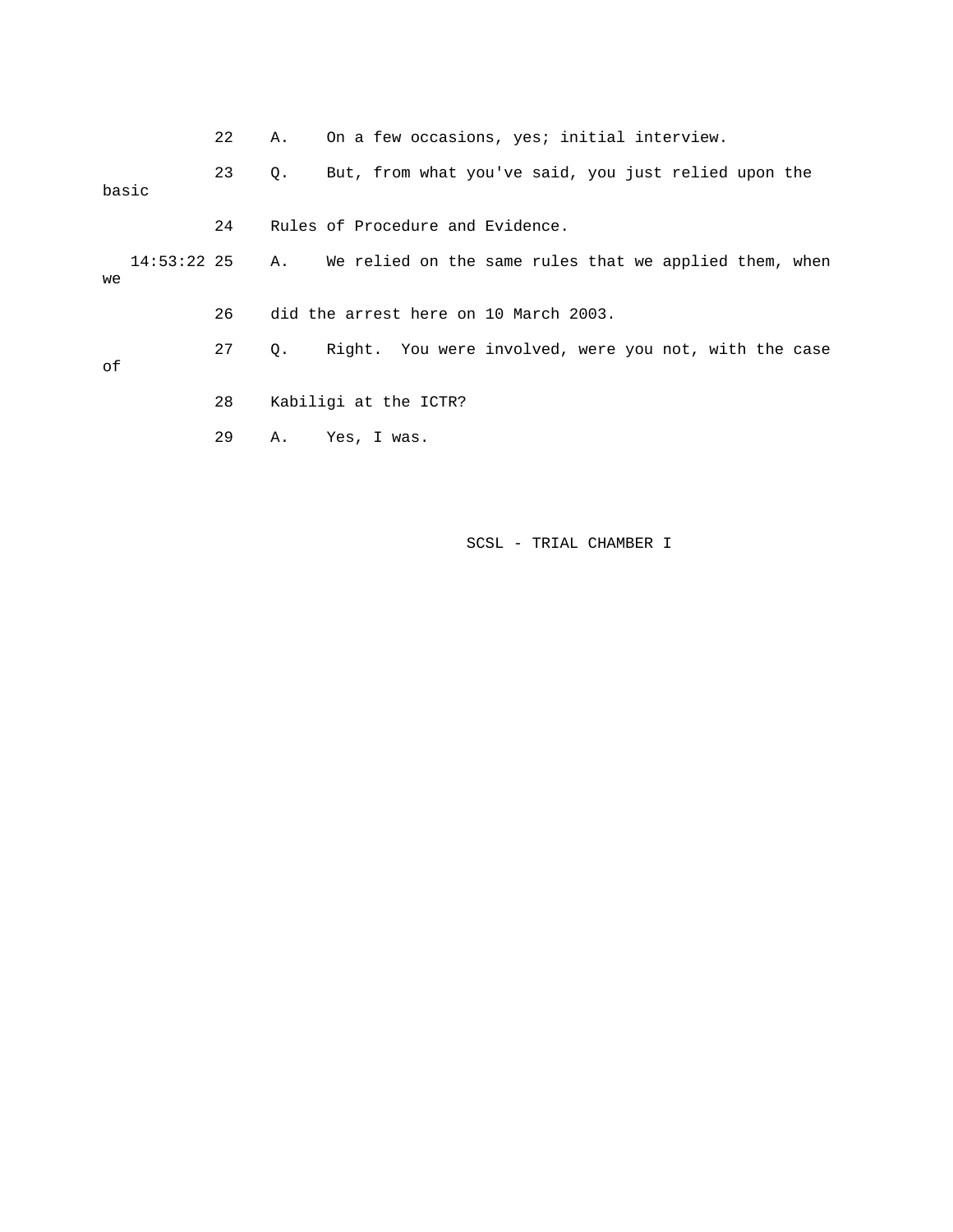| Page 64 | SESAY ET AL  |              |
|---------|--------------|--------------|
|         | 12 JUNE 2007 | OPEN SESSION |

| you  |               | $\mathbf 1$ | Q.         | Can you confirm that, but perhaps you can't, but maybe       |
|------|---------------|-------------|------------|--------------------------------------------------------------|
|      |               | 2           |            | can, that there was a finding -- how were you involved?      |
| And  |               | 3           | Α.         | Kabiligi was arrested during Operation Nike in Arusha.       |
|      |               | 4           |            | we arranged for his transportation -- he was transported to, |
|      | 14:54:12      | 5           |            | amongst others, to Arusha. Excuse me, Operation Nike was in  |
| the  |               | 6           |            | Nairobi, Kenya. He was transferred to Arusha, and that was   |
|      |               | 7           |            | extent of my involvement.                                    |
|      |               | 8           | О.         | Sorry, were you -- did you meet him?                         |
|      |               | 9           | Α.         | Not that I recall, no.                                       |
|      | $14:54:38$ 10 |             | Q.         | Did you have anything to do with how his interview was       |
|      |               | 11          | conducted? |                                                              |
|      |               | 12          | Α.         | No.                                                          |
|      |               | 13          | О.         | Kajelijeli, do you know that person?                         |
|      |               | 14          | Α.         | Yes, I know that person also.                                |
|      | $14:55:01$ 15 |             | Q.         | Were you involved with that?                                 |
| yes. |               | 16          | Α.         | I was involved in the arrest, in the initial arrest,         |
|      |               | 17          | Q.         | That was in Benin, wasn't it?                                |
|      |               | 18          | Α.         | That's correct.<br>That was in Cotonou, Benin.               |
|      |               | 19          | Q.         | And was there a finding in that case that he'd not been      |
|      | $14:55:14$ 20 |             |            | informed of the reasons for his arrest?                      |
|      |               | 21          | Α.         | No, no, I'm not aware of that.                               |
|      |               |             |            |                                                              |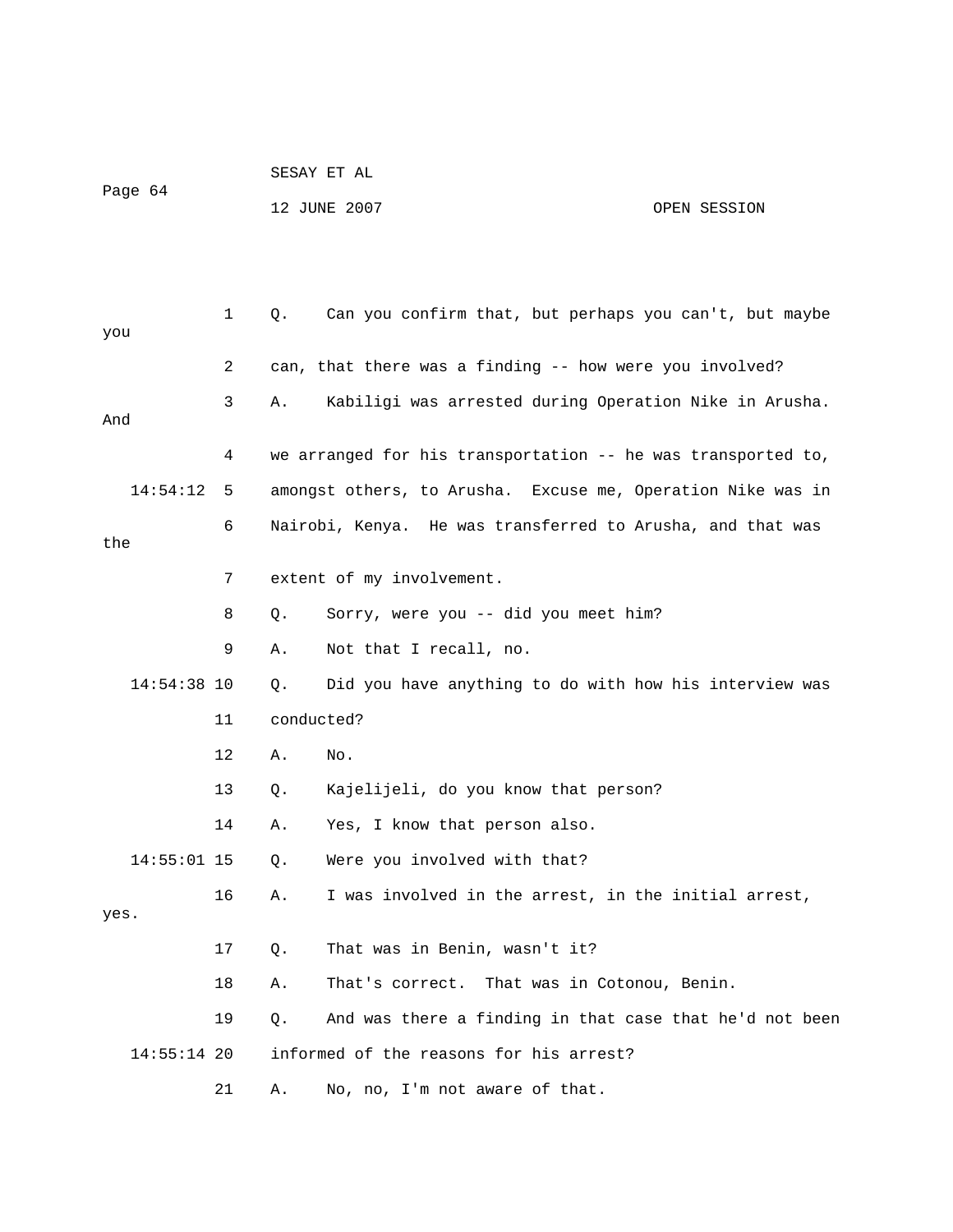| arrest?       | 22 | JUDGE ITOE: Did you say you were involved in his                       |
|---------------|----|------------------------------------------------------------------------|
|               | 23 | THE WITNESS: Yes, Your Honour, that's correct.                         |
|               | 24 | MR JORDASH:                                                            |
| $14:55:37$ 25 |    | How were you -- you actually practically -- sorry, Your<br>$Q_{\star}$ |
|               | 26 | Honour.                                                                |
|               | 27 | JUDGE ITOE: And if he was arrested in Cotonou, are you                 |
|               | 28 | saying that you went to Cotonou for that purpose?                      |
|               | 29 | THE WITNESS: Myself, sir?                                              |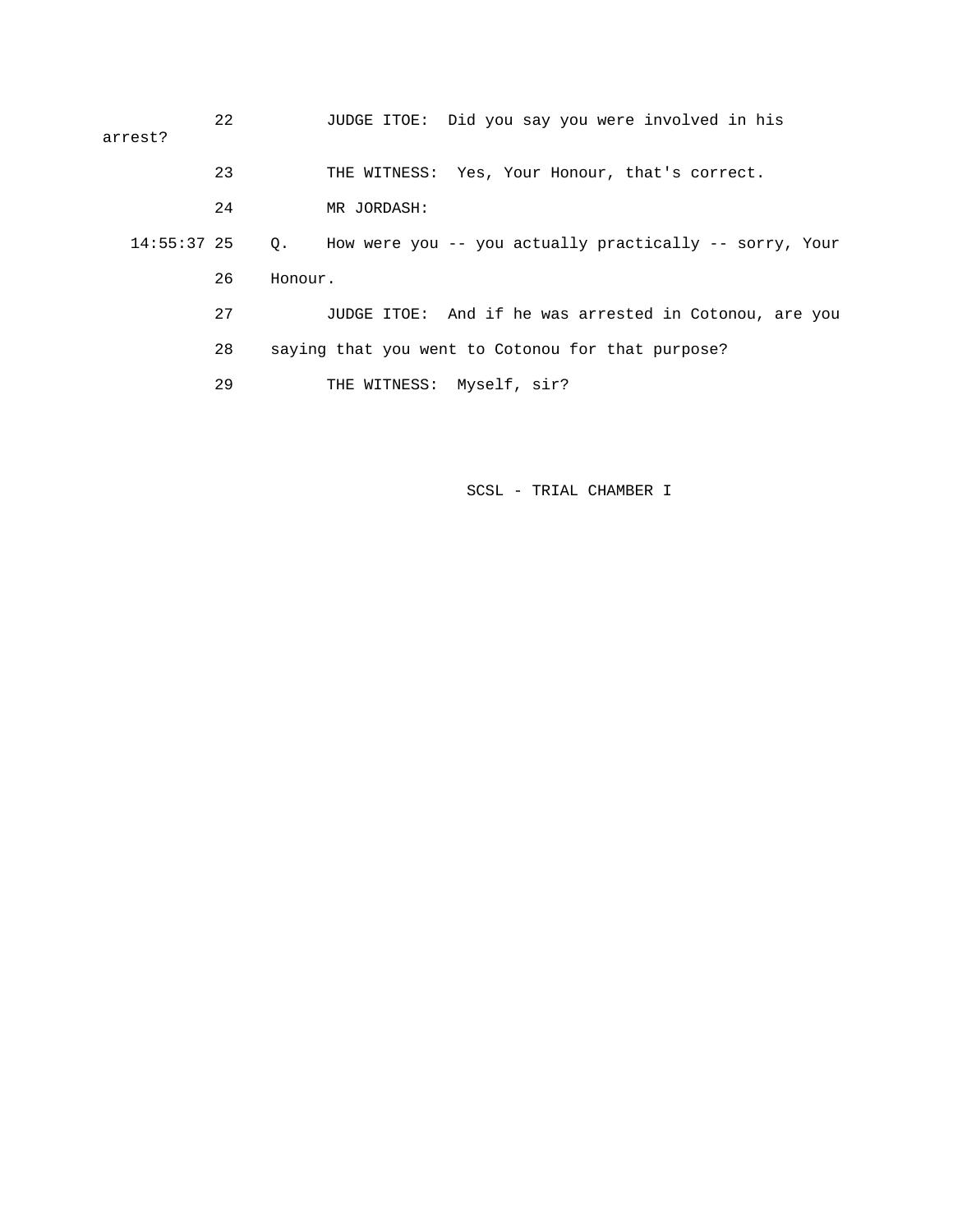|                               |             | SESAY ET AL                                                               |  |  |  |
|-------------------------------|-------------|---------------------------------------------------------------------------|--|--|--|
| Page 65                       |             | 12 JUNE 2007<br>OPEN SESSION                                              |  |  |  |
|                               |             |                                                                           |  |  |  |
|                               |             |                                                                           |  |  |  |
|                               | $\mathbf 1$ | JUDGE ITOE:<br>Yes.                                                       |  |  |  |
|                               | 2           | THE WITNESS:<br>Yes, that's correct, Your Honour.                         |  |  |  |
|                               | 3           | JUDGE ITOE:<br>You went to Cotonou for that purpose?                      |  |  |  |
|                               | 4           | THE WITNESS:<br>That's correct, Your Honour.                              |  |  |  |
| 14:55:59                      | 5           | JUDGE ITOE:<br>Yes, Mr Jordash, you can continue.                         |  |  |  |
|                               | 6           | MR JORDASH:<br>Thank you.                                                 |  |  |  |
|                               | 7           | Could I ask you about -- how many years, in total then,<br>Q <sub>1</sub> |  |  |  |
|                               | 8           | have you been involved with the investigations, in some way or            |  |  |  |
|                               | 9           | another?                                                                  |  |  |  |
| $14:56:21$ 10                 |             | Almost 38 years.<br>Α.                                                    |  |  |  |
| the                           | 11          | And when you were in Canada, when you were working for<br>Q.              |  |  |  |
|                               |             |                                                                           |  |  |  |
|                               | 12          | Royal Canadian Mounted Police, were you a police officer                  |  |  |  |
|                               | 13          | investigating crimes?                                                     |  |  |  |
|                               | 14          | That's correct. I started as a police officer<br>Α.                       |  |  |  |
| 14:56:42 15<br>$enfore$ ment; |             | investigating crime, moved in, specialised into drug                      |  |  |  |
|                               | 16          | undercover operation; criminal intelligence operation and                 |  |  |  |
|                               | 17          | training, and that was it.                                                |  |  |  |
|                               | 18          | Sorry, I've just misplaced Mr Morissette's<br>MR JORDASH:                 |  |  |  |
|                               | 19          | statement. Has anyone got a spare copy?                                   |  |  |  |
| $14:57:10$ 20                 |             | It's an exhibit. It's Exhibit 223 and if<br>MR HARRISON:                  |  |  |  |
|                               | 21          | someone wants an extra copy, I can provide it.                            |  |  |  |
|                               | 22          | This is fine. Thank you very much.<br>MR JORDASH:                         |  |  |  |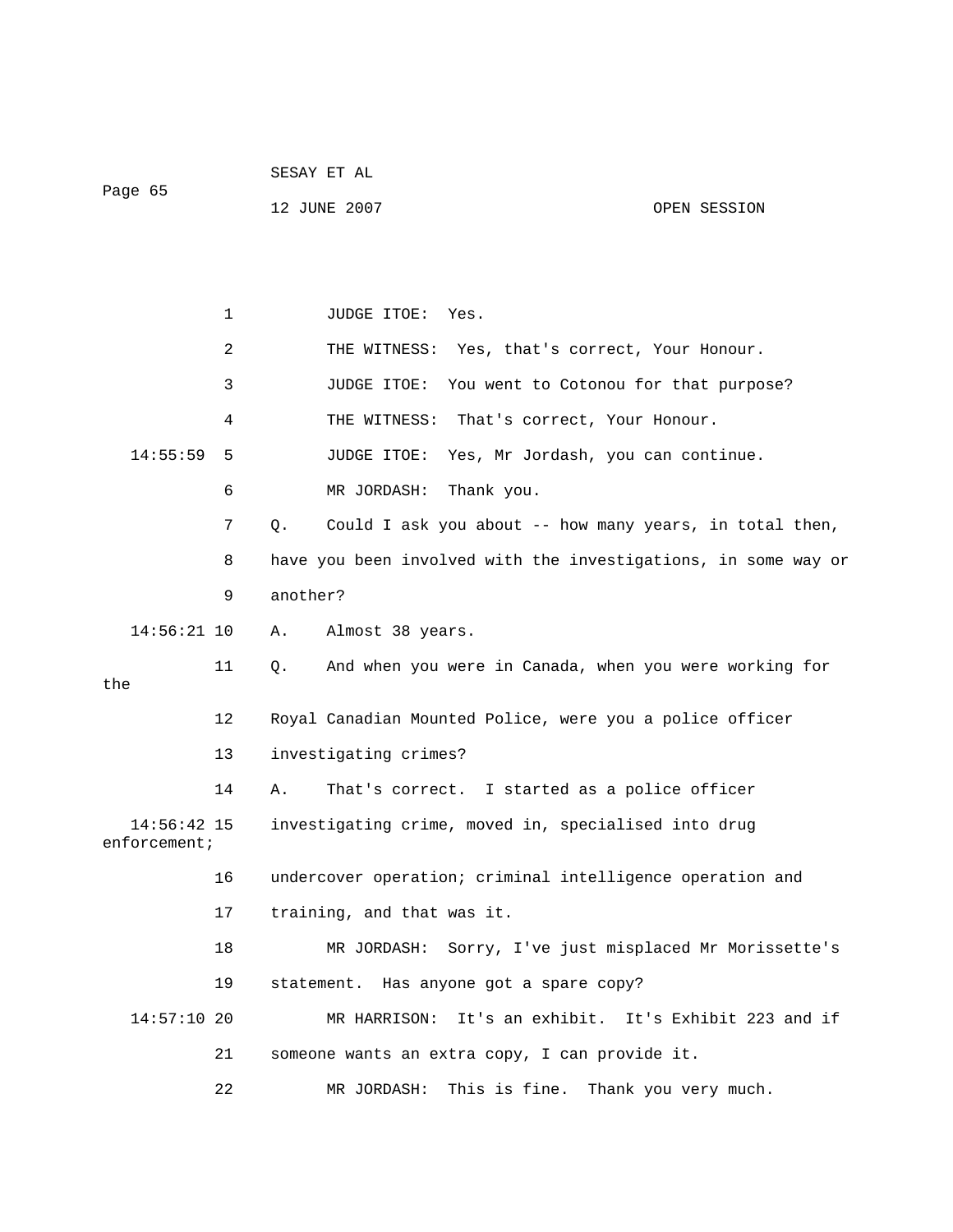23 Q. Now, you mentioned in your statement about Canadian law; 24 were you familiar with Canadian law and the way it applied to 14:57:40 25 arrest and interviews of suspects and accused?

 26 A. They're the same as at the ICTR and here; the Canadian 27 is the same thing. The accused has got right to lawyer. You law

> 28 warn him of his right, you inform him of his right, and he has 29 got right to have a lawyer present, or he can deny the lawyer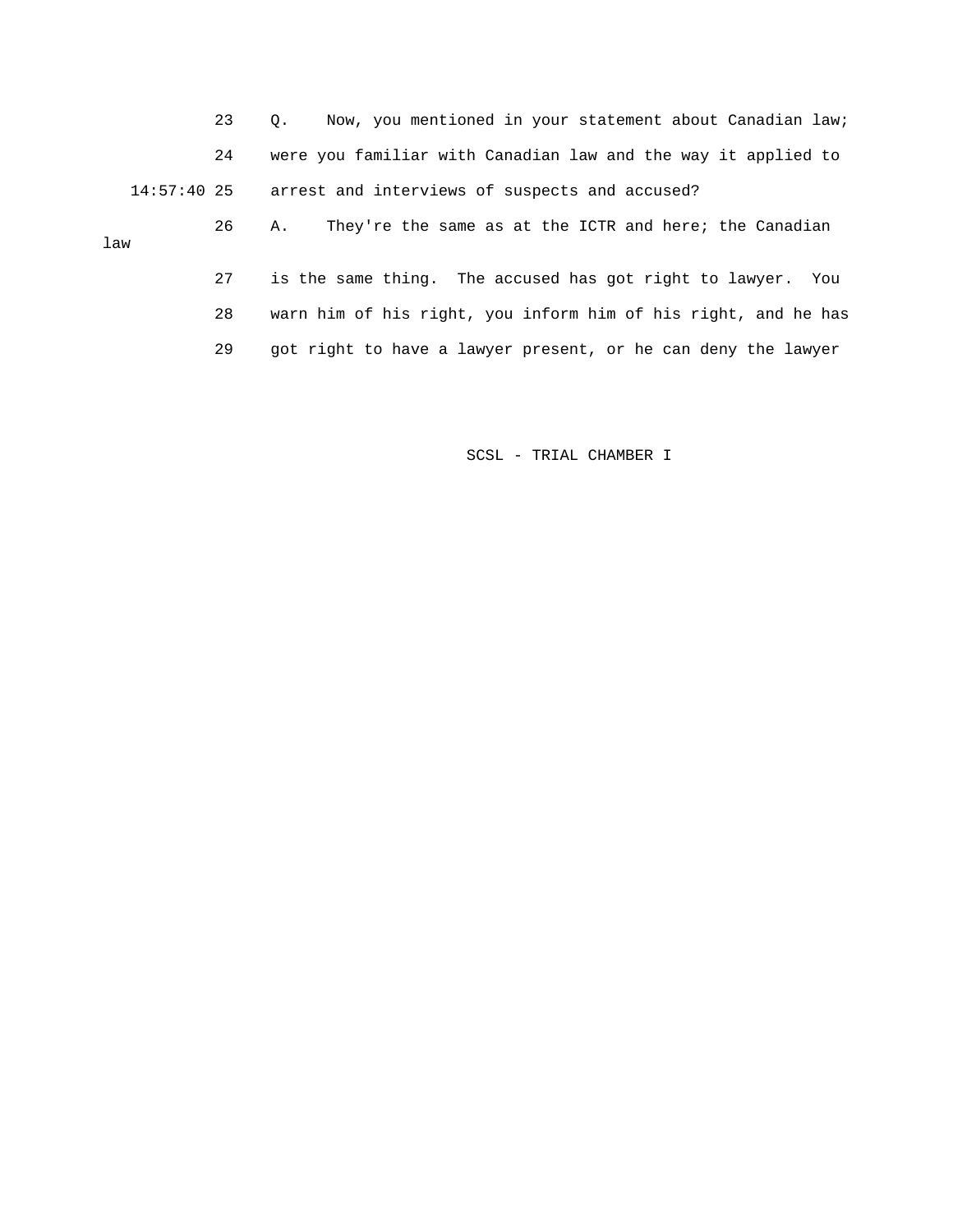|                      |    | SESAY ET AL                                                    |
|----------------------|----|----------------------------------------------------------------|
| Page 66              |    | 12 JUNE 2007<br>OPEN SESSION                                   |
|                      |    |                                                                |
|                      |    |                                                                |
|                      | 1  | present, and you do your investigation as any criminal         |
|                      | 2  | investigation is conducted.                                    |
|                      | 3  | Right. So it's fair to say you applied the kind of<br>Q.       |
| to                   | 4  | standards that are applied in Canada to your work in the ICTR, |
| 14:58:16             | 5  | the Special Court, and to Mr Sesay?                            |
|                      | 6  | That's correct.<br>Α.                                          |
| applied              | 7  | And so you would agree that the standards that are<br>О.       |
|                      | 8  | in Canada, then, ought to be applied here?                     |
|                      | 9  | That's correct. Yes, Your Honour.<br>Α.                        |
| $14:58:35$ 10<br>the |    | Especially given the seriousness of the charges against<br>Q.  |
|                      | 11 | accused. Now, let me ask you this about investigations,        |
|                      | 12 | generally: Do you agree that -- is this the way you worked --  |
|                      | 13 | that they should be conducted in an objective and impartial    |
|                      | 14 | manner?                                                        |
| $14:59:05$ 15        |    | A. I do.                                                       |
| in                   | 16 | And do you keep yourself informed of legal developments<br>Q.  |
| task?                | 17 | order to ensure that you apply yourself accurately to the      |
|                      | 18 | To the extent that if it's related to my work.<br>Α.           |
| both                 | 19 | And would you have, in your investigation, regard to<br>Q.     |
| $14:59:28$ 20<br>but |    | circumstances which are advantageous to your investigation,    |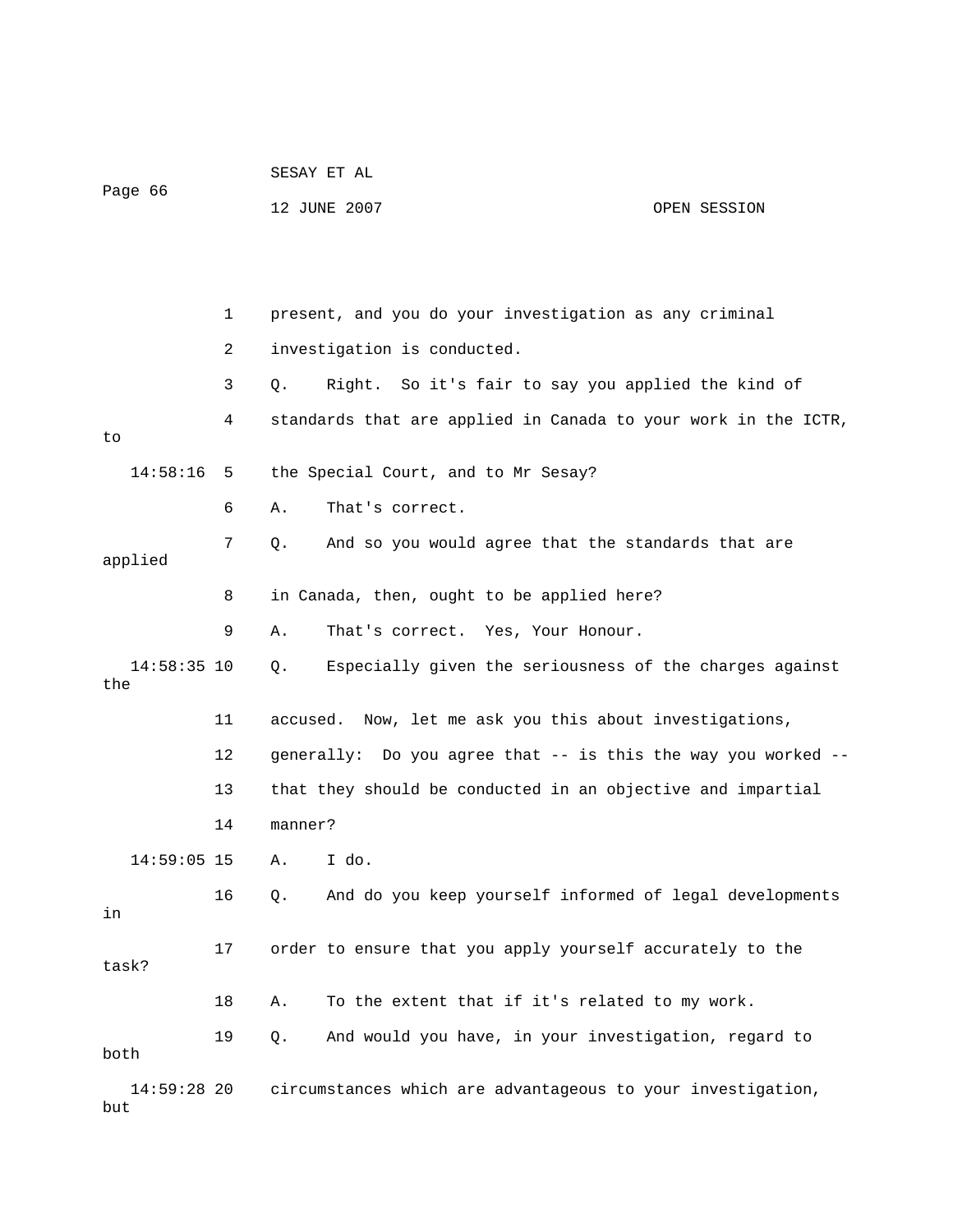|    |               | 21 | also disadvantageous to your investigation, so would you      |
|----|---------------|----|---------------------------------------------------------------|
|    |               | 22 | investigate for and against an accused?                       |
|    |               | 23 | We would investigate for an accused and we would<br>Α.        |
|    | relevant      | 24 | investigate if there was anything that came up that was       |
| is | $14:59:48$ 25 |    | that could show that the accused was not responsible, then it |
|    |               | 26 | our mandate to inform everybody concerned.                    |
| a  |               | 27 | Right. And if you felt an accused or a suspect required<br>О. |
|    |               | 28 | lawyer, because of any indications of confusion about their   |
|    |               | 29 | position, what would you do in that situation?                |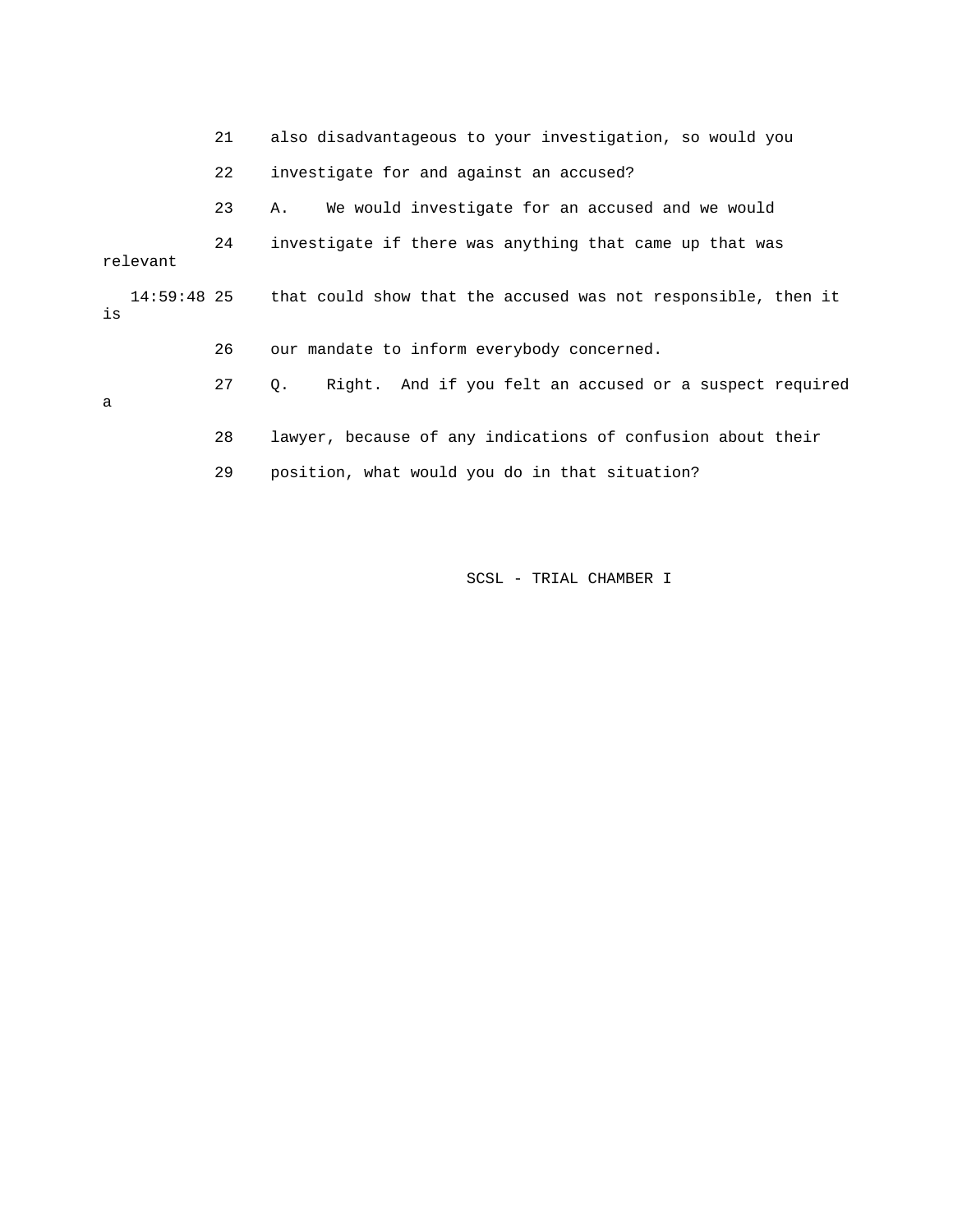|                 |    | SESAY ET AL |                                                                |              |  |  |
|-----------------|----|-------------|----------------------------------------------------------------|--------------|--|--|
| Page 67         |    |             | 12 JUNE 2007                                                   | OPEN SESSION |  |  |
|                 |    |             |                                                                |              |  |  |
|                 |    |             |                                                                |              |  |  |
|                 | 1  | Α.          | If I'm interviewing an accused who has waived his right        |              |  |  |
| to              |    |             |                                                                |              |  |  |
| waived          | 2  |             | a lawyer, after he has been duly informed, repeatedly, and     |              |  |  |
| if              | 3  |             | his right to a lawyer, then it's not my job to inform him that |              |  |  |
|                 | 4  |             | he wants a lawyer, he can get a lawyer. He's been informed of  |              |  |  |
| 15:00:37        | 5  | that.       |                                                                |              |  |  |
|                 | 6  | Q.          | If he indicates he does want a lawyer?                         |              |  |  |
|                 | 7  | Α.          | Then he will be provided with a lawyer.                        |              |  |  |
|                 | 8  | Q.          | Right. Now, would you accept this about investigations         |              |  |  |
| you             | 9  |             | well, let me ask you this: In the Canadian police force, did   |              |  |  |
| $15:00:55$ 10   |    |             | have a notebook?                                               |              |  |  |
|                 | 11 | Α.          | Yes, we did.                                                   |              |  |  |
| investigations? | 12 | Q.          | Did you keep the notebook with you during                      |              |  |  |
| depends         | 13 | Α.          | It depends on what duty you're referring to, and it            |              |  |  |
|                 | 14 |             | in which capacity you were doing the investigation.            |              |  |  |
| $15:01:05$ 15   |    | Q.          | Well, for example, arresting a suspect, or an accused.         |              |  |  |
|                 | 16 | Α.          | Yes, that's correct.                                           |              |  |  |
|                 | 17 | Q.          | You'd have a notebook?                                         |              |  |  |
|                 | 18 | Α.          | We would have a notebook, yes.                                 |              |  |  |
|                 | 19 | Q.          | And you would make contemporaneous notes?                      |              |  |  |
| $15:01:19$ 20   |    | Α.          | Yes, that's correct.                                           |              |  |  |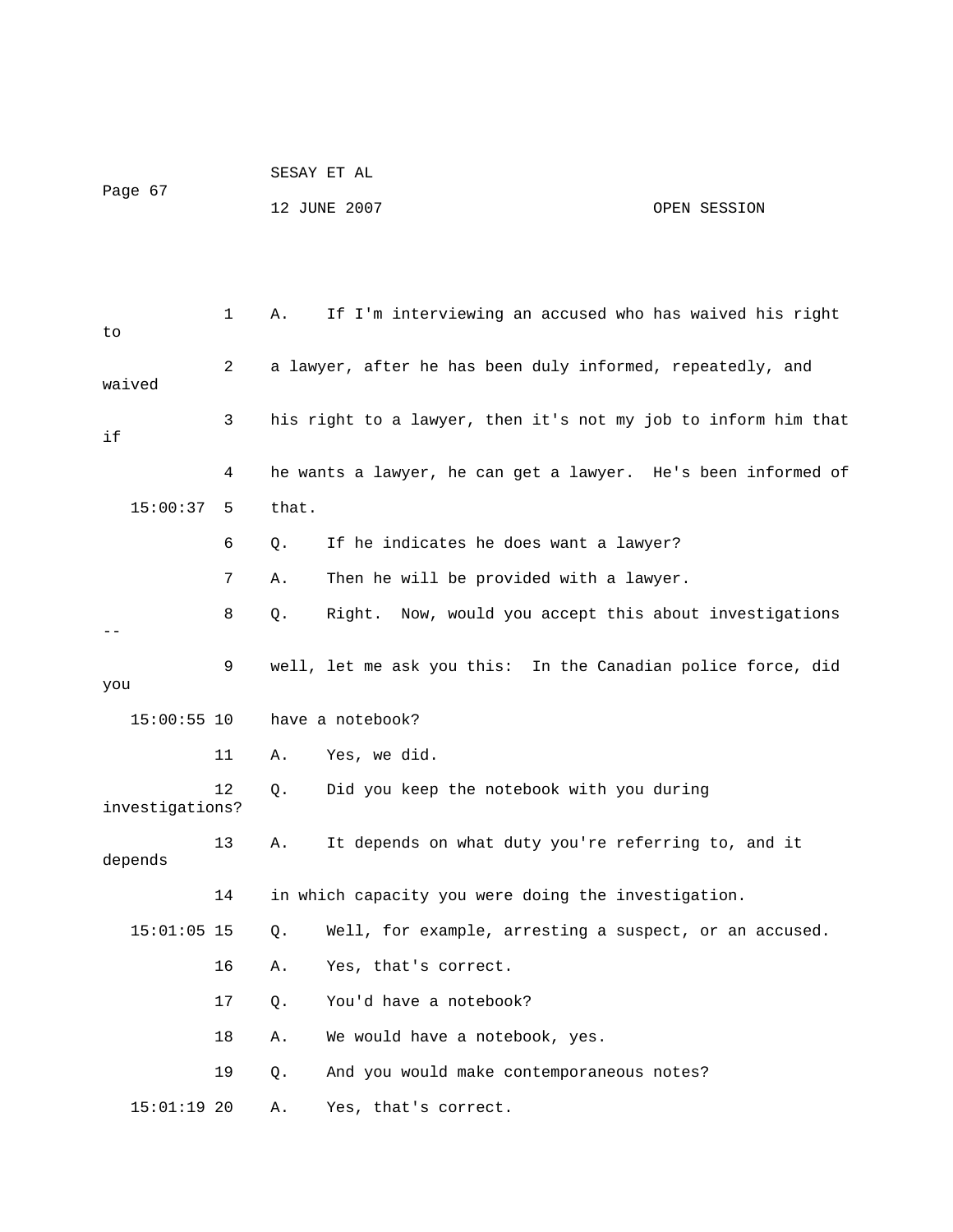|               | 21 | And during an interview process, which you spent some<br>0.       |
|---------------|----|-------------------------------------------------------------------|
| in            | 22 | considerable time with the interviewee, you'd have a notebook     |
|               | 23 | Canada; $no?$                                                     |
| conducted     | 24 | Depending. One, normally the interview would be<br>А.             |
| $15:01:38$ 25 |    | by two officers. One officer would be concentrating on asking     |
|               | 26 | the question and the other one would be making a note.            |
|               | 27 | And you must have considerable experience of those notes<br>$Q$ . |
|               | 28 | being then used in subsequent court proceedings?                  |
|               | 29 | Α.<br>In some cases, yes.                                         |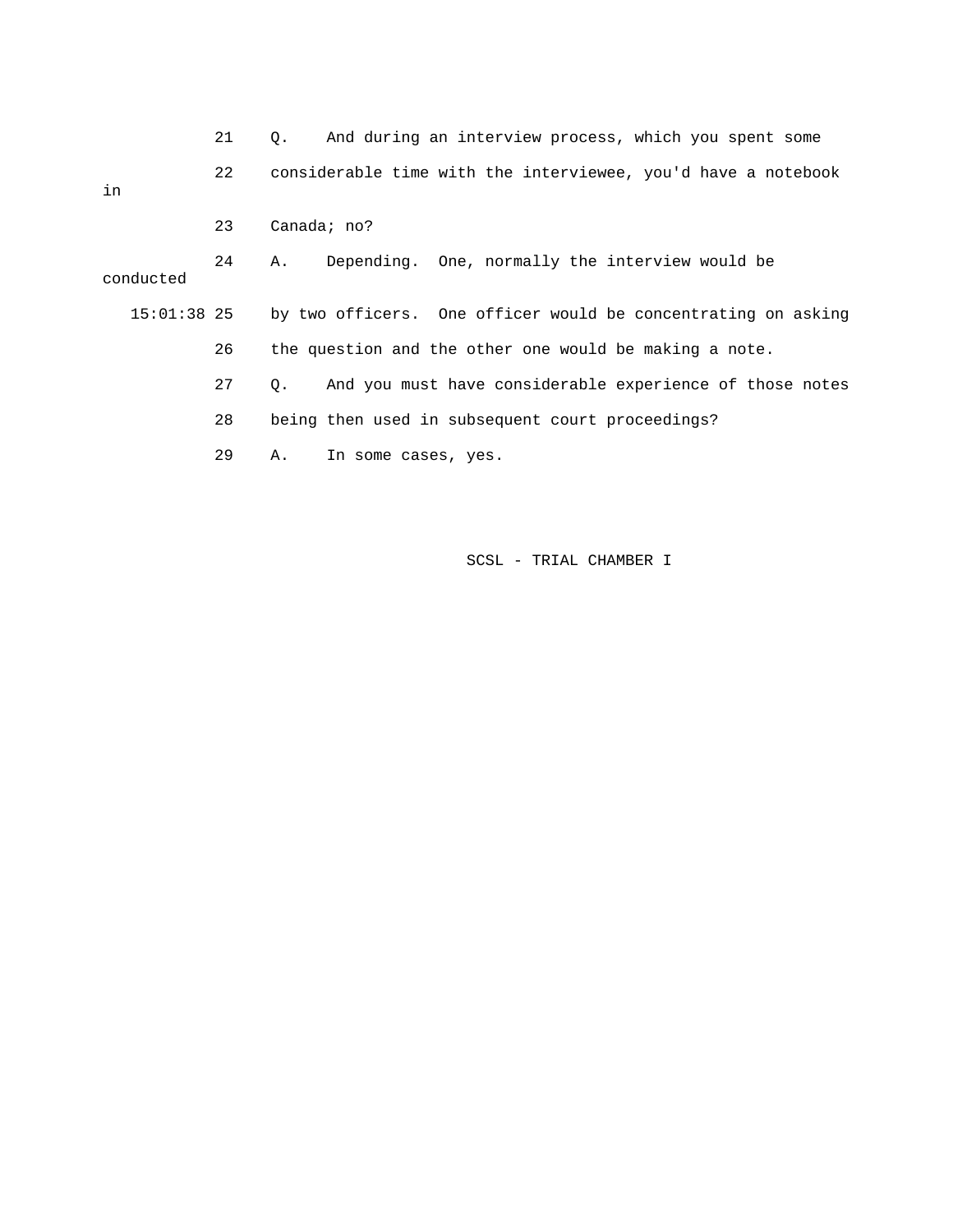| Page 68 | SESAY ET AL  |              |
|---------|--------------|--------------|
|         | 12 JUNE 2007 | OPEN SESSION |

 1 Q. Because investigators may be called at any time to 2 establish the chain of custody of physical evidence, for example? 3 A. That's correct. 4 Q. Or they may be called to testify about disputed aspects of 15:02:09 5 an investigation? 6 A. That's correct, Your Honour. 7 Q. And that investigation may be challenged for its competency 8 or integrity, and the notes assessed in that court inquiry; is 9 that correct? 15:02:30 10 A. I believe it would be to the magistrate or the judge to 11 assess this, not the notes. 12 Q. Yes, but, based on contemporaneous notes often taken by 13 police officers and investigators; you accept that? 14 A. I'm not sure I follow the question. 15:02:45 15 Q. Well, the point I'm making is this: That a notebook 16 containing contemporaneous notes made by a police officer, or an 17 investigator, is standard procedure in Canada and many domestic 18 and international jurisdictions to help a court to establish the 19 truth about an investigation. 15:03:07 20 A. To help the court, yes, that's correct.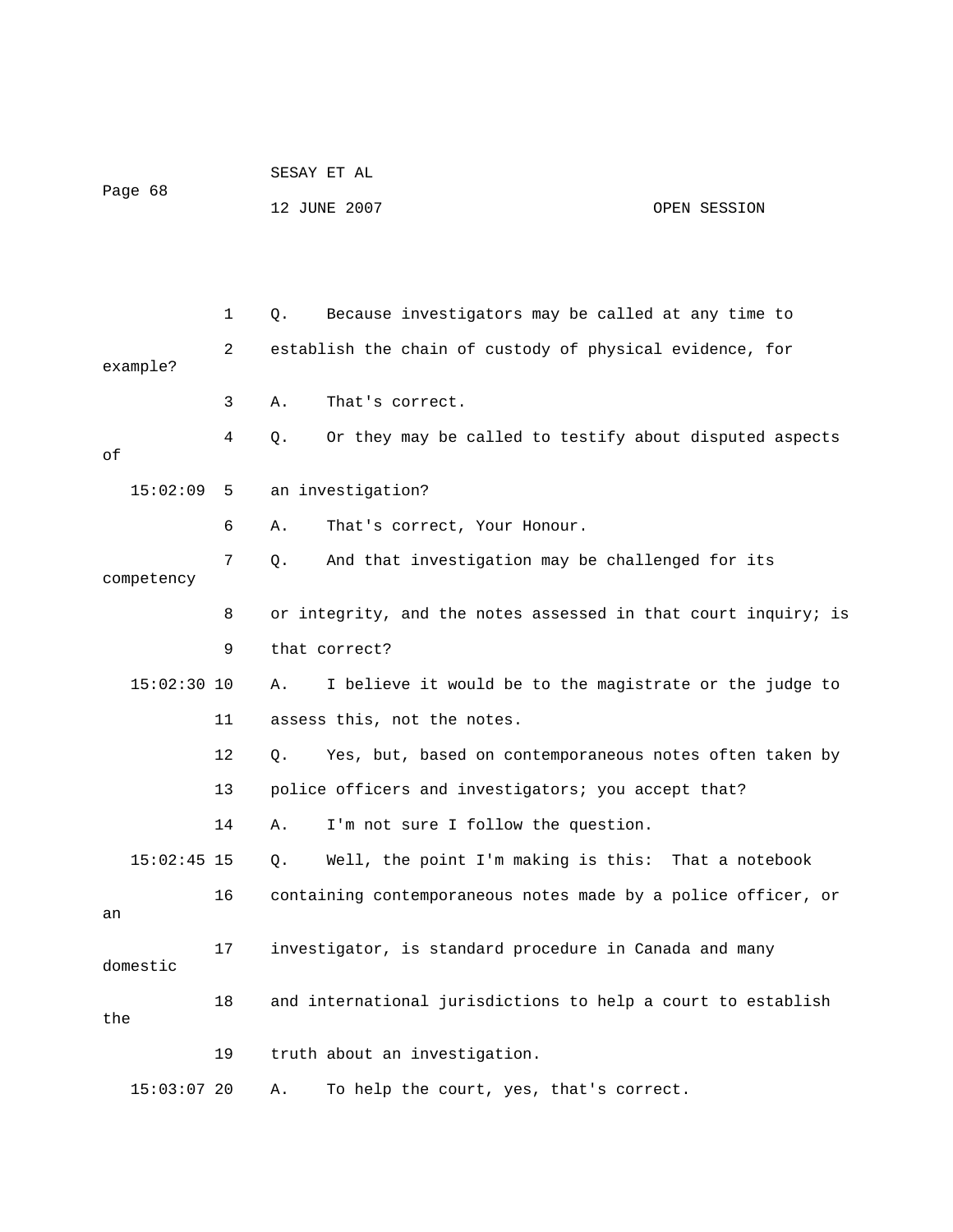- 21 Q. Yes. And is that not -- is the note-taking exercise not 22 considered to be good practice in the international criminal 23 investigations? 24 A. Yes. 15:03:27 25 Q. And good practice in Canada? 26 A. Yes, that's correct. 27 Q. Am I correct that you don't have a notebook in relation
- to
- 28 these issues?
- 29 A. No, I don't.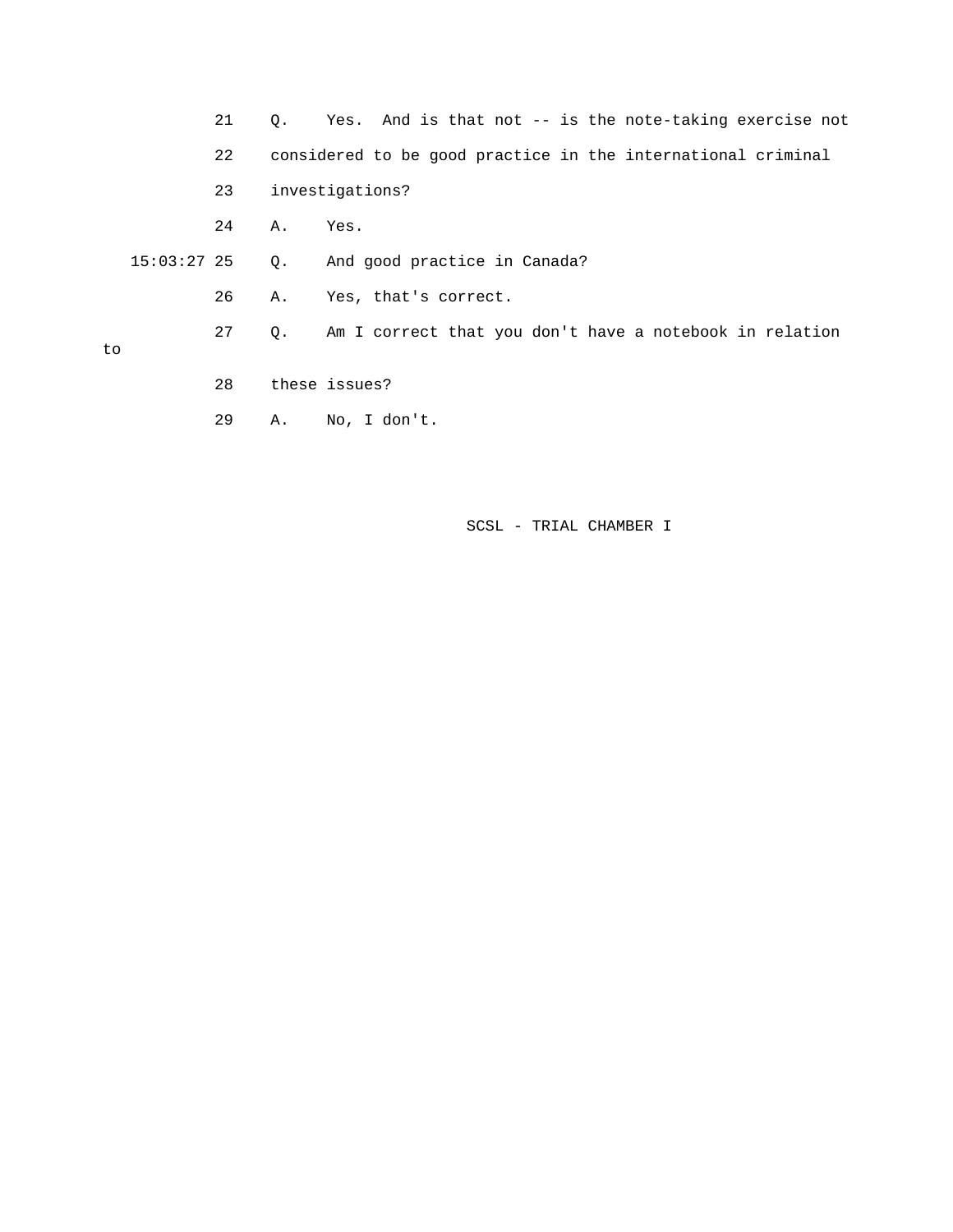|         |  |  | SESAY ET AL |  |  |
|---------|--|--|-------------|--|--|
| Page 69 |  |  |             |  |  |

12 JUNE 2007 OPEN SESSION

 1 Q. And neither does Mr Berry? 2 A. I don't know. 3 Q. Does any investigator in the OTP have a notebook? 4 A. Yes. 15:03:59 5 Q. Is there any reason why you don't have a notebook? 6 A. I don't have a notebook in regards to these arrests and 7 operation, Your Honours, because these arrests operation were 8 carried out by the Sierra Leone Police. They were doing their 9 notes, they were making their note. They were in charge and 15:04:20 10 responsible for the arrest of these individual. Whence we're 11 doing, if we're doing investigation, if we're going in the field, 12 in mission, interviewing witness and so on, carrying the normal 13 investigation procedure, we are -- we do have notebook. In an 14 operation like this that was mounted over the night, it was an 15:04:45 15 arrest operation, it was not an investigation, it was simply an 16 arrest operation, there was an operation plan put in place for 17 this thing. There were a plan and there were reason why we went 18 to the CID, because we knew these people would be there. Other 19 people were elsewhere. And everything was done and the operation 15:05:06 20 was mounted with the collaboration and the participation -- as a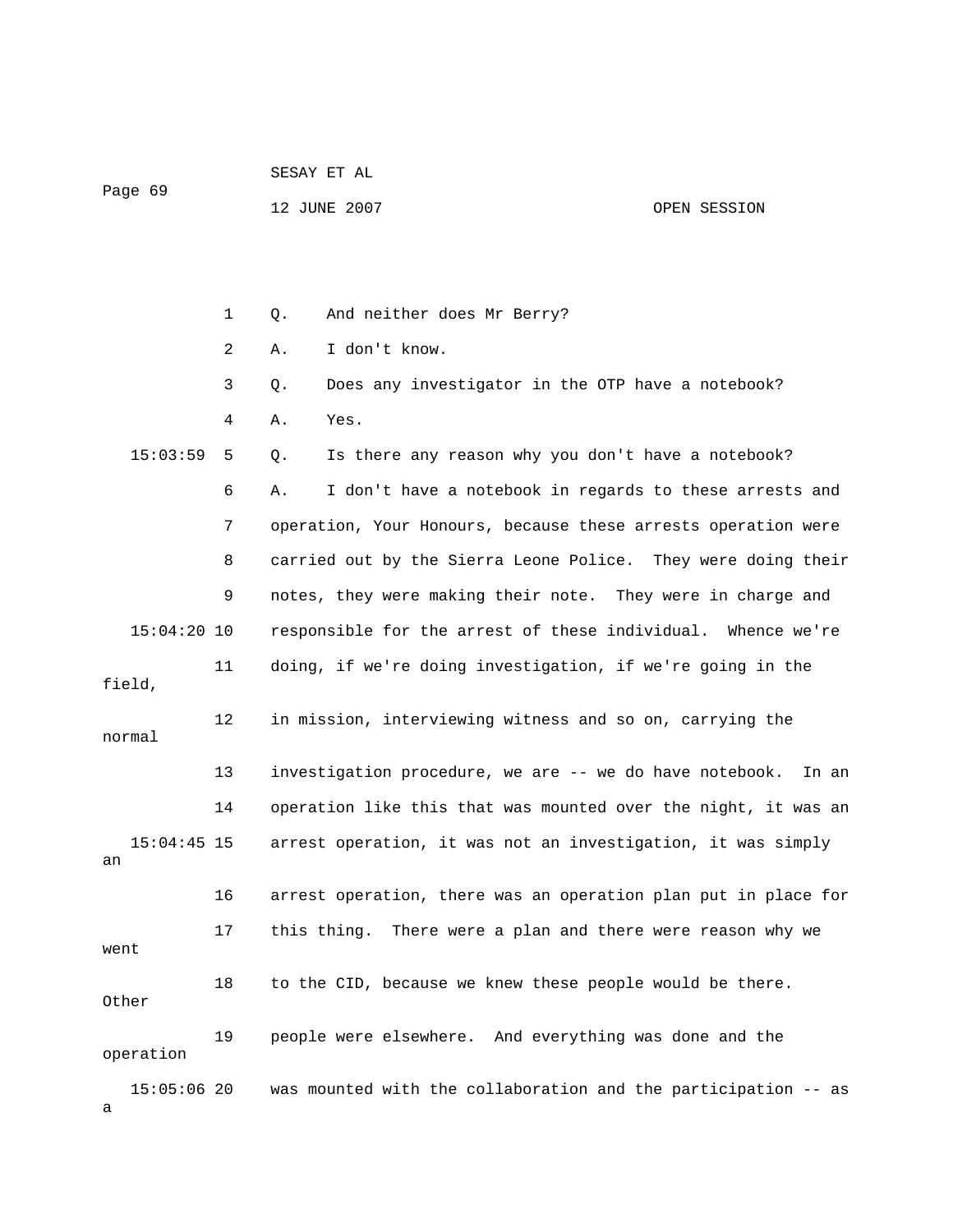| οf    |               | 21 |    | matter of fact, the Sierra Leone Police had the responsibility |
|-------|---------------|----|----|----------------------------------------------------------------|
|       |               | 22 |    | the operation.                                                 |
|       |               | 23 | Q. | Well, that's all well and good for the arrest, but what        |
| that? |               | 24 |    | about the several weeks of interaction with Mr Sesay after     |
|       | $15:05:25$ 25 |    | Α. | The week of interaction with Mr Sesay --                       |
|       |               | 26 | Q. | Several weeks after --                                         |
| Sesay |               | 27 | Α. | The several weeks of interaction that I had with Mr            |
| my    |               | 28 |    | was to build up a rapport with Mr Sesay. And it was not, in    |
| Sesay |               | 29 |    | view, the proper thing to come up and start talking to Mr      |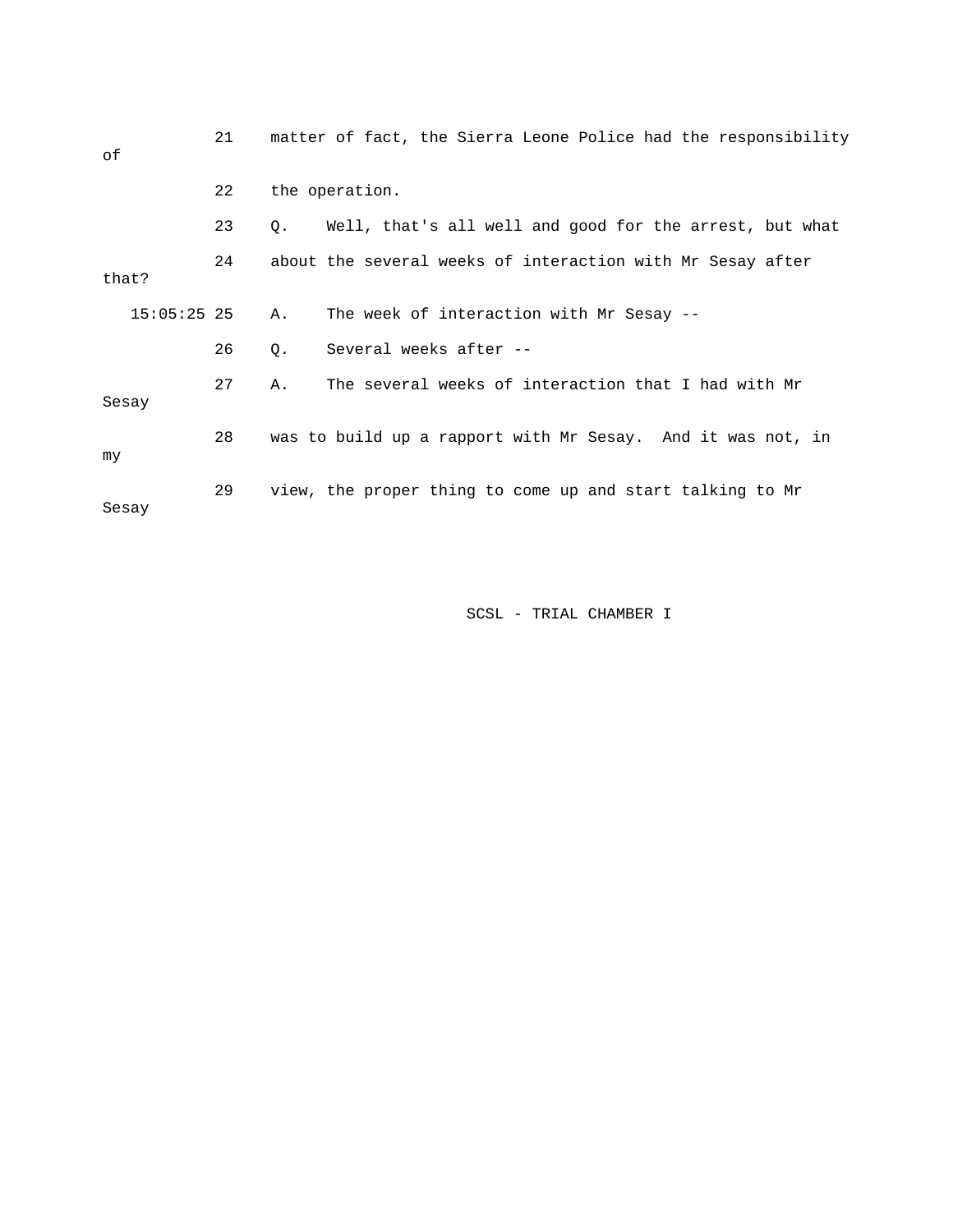|                            |    | 12 JUNE 2007                                                   | OPEN SESSION |
|----------------------------|----|----------------------------------------------------------------|--------------|
|                            |    |                                                                |              |
|                            |    |                                                                |              |
|                            | 1  | when you're trying to build a rapport, and we're not hiding    |              |
|                            | 2  | anything here. We wanted Mr Sesay to -- he had volunteered,    |              |
| wanted                     | 3  | first of all, his collaboration to the Special Court and I     |              |
|                            | 4  | to make sure that Mr Sesay was --                              |              |
| 15:05:56                   | 5  | PRESIDING JUDGE:<br>Slow down.<br>Slow down.                   |              |
| to                         | 6  | THE WITNESS: And I want to -- excuse me -- and I want          |              |
| I                          | 7  | make sure that Mr Sesay was still in that frame of mind.       | And          |
|                            | 8  | was not going to come out, start making notes when the task to |              |
| was                        | 9  | interview Mr Sesay had been allocated to Mr John Berry.        | That         |
| $15:06:18$ 10<br>according |    | as that. And that's why we make sure that it was done          |              |
|                            | 11 | to the book, by the book, with his rights advisement and every |              |
|                            | 12 | $day$ --                                                       |              |
|                            | 13 | MR JORDASH:                                                    |              |
|                            | 14 | Mr Morissette, we're going to come to that. You didn't<br>Q.   |              |
| $15:06:39$ 15              |    | take a note of Mr Sesay's conversations because?               | It's a       |
|                            | 16 | question. I still don't follow.                                |              |
| with                       | 17 | I'm sorry. I didn't take any note of my conversation<br>Α.     |              |
|                            | 18 | Mr Sesay because I was not the -- the objective of my          |              |
| not                        | 19 | intervention with Mr Sesay was not to interview him; it was    |              |

SESAY ET AL

Page 70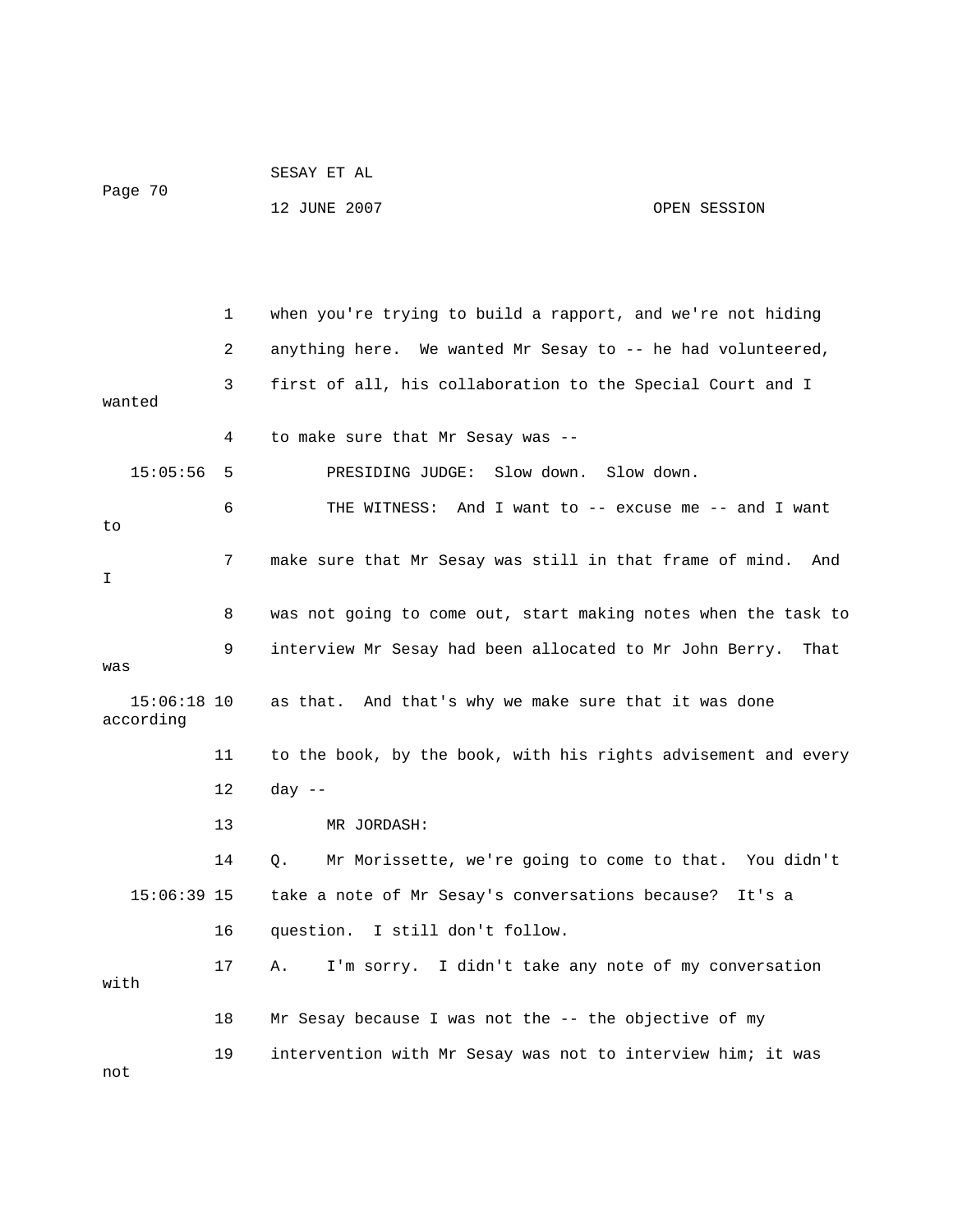15:06:56 20 to question him. It was to develop a rapport with him, to build 21 up confidence and encourage him in order to agree to collaborate 22 with us. So the content of the conversation to me had no 23 relevance. 24 Q. Encouraging somebody to collaborate, and to give you an 15:07:15 25 account has no relevance to the issues of this trial; is that 26 what you're saying? 27 A. No, you're playing with words. If I may explain, 28 Your Honour. These type of operation, and I've been around for

29 38 years doing this, everybody has been saying that these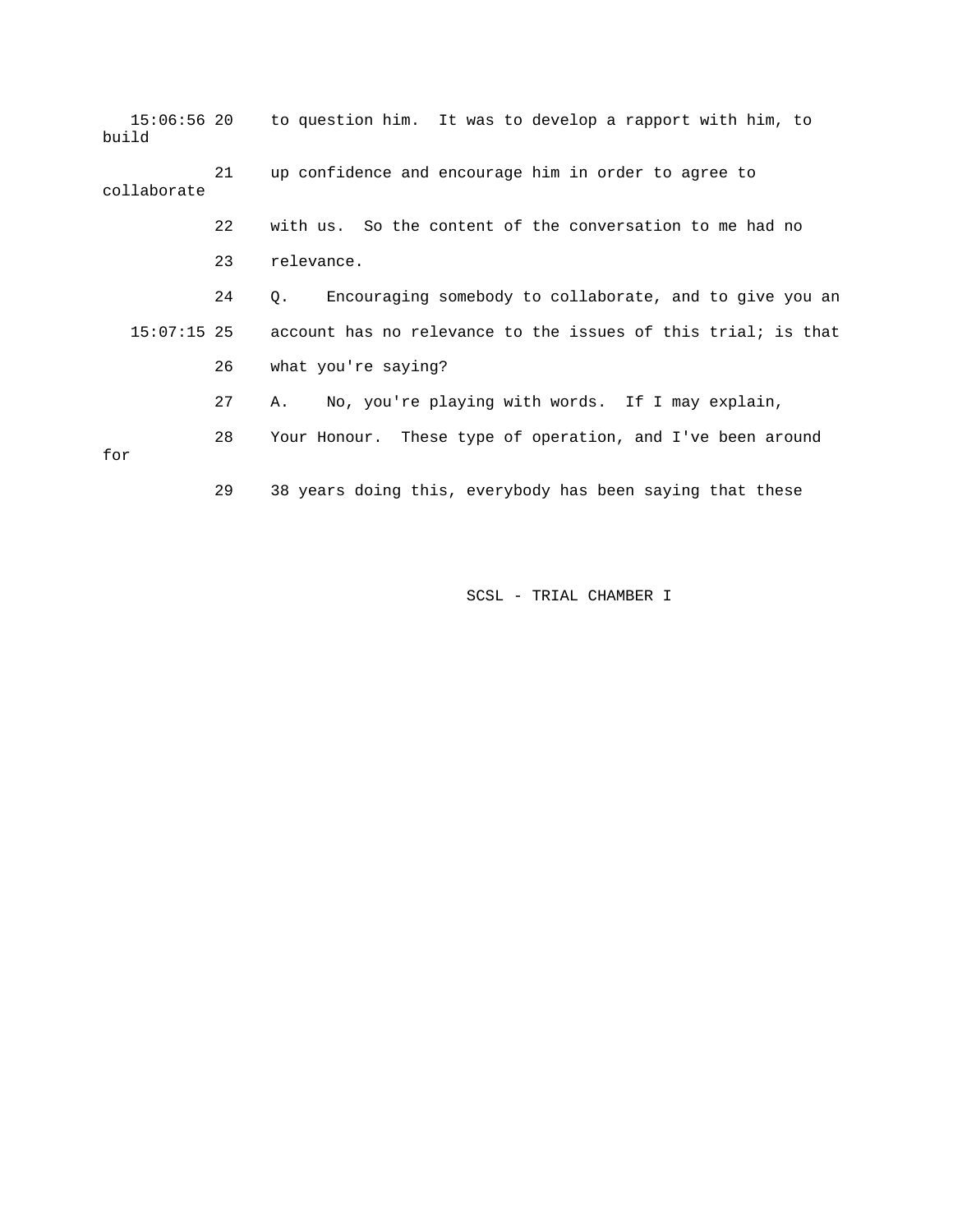```
 SESAY ET AL
```
Page 71

know,

## 12 JUNE 2007 OPEN SESSION

 1 operation, these crimes that were committed were of a joint 2 criminal enterprise nature. Everybody is saying that it's a 3 conspiracy. Everybody's saying that, you know, there had to 4 plan and everything. This is just for your information. To 15:08:00 5 investigating this type of offence is the same thing as if I 6 to investigate a drug cartel, a Mafia organisation. Any 7 conspiracy case means that it has to be investigated from the 9 operation, criminal investigation, is that if it's true that 15:08:26 10 was a conspiracy, if it's true that it was a joint criminal 11 enterprise, if it's true that there were, you know, a kind of 13 together, they had to talk together, they had to make plan and 14 things like this. And the best way to investigate these type 15:08:48 15 offence is from the inside. 17 A. And that's what we tried to do with Mr Sesay. 18 Q. It was important for you then to effectively act like an 15:09:01 20 A. My role with Mr Sesay was to bond with him and, you be a me, was 8 inside. It means the way to get to these type of criminal it 12 cartel or organisation, that means these people had to sit of 16 Q. So -- 19 undercover operator; is that what you're saying?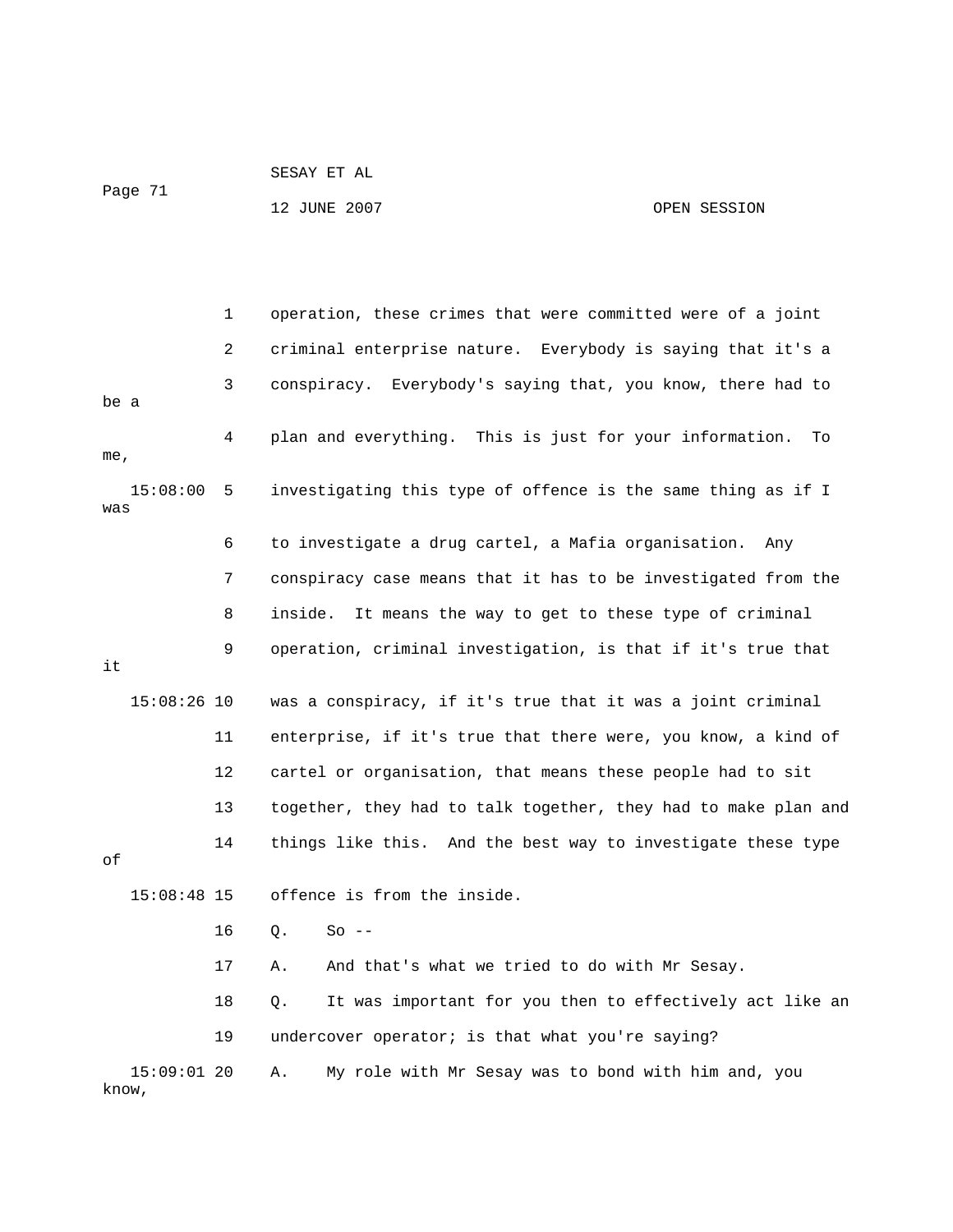| was  | 21 | encourage him and build confidence between him and I. That           |
|------|----|----------------------------------------------------------------------|
|      | 22 | my role.                                                             |
| very | 23 | Q. Well, I'm going to come back to the specifics of that             |
|      | 24 | shortly. But I want to ask you about your understanding of           |
|      |    | 15:09:21 25 Mr Sesay's rights. You're familiar, aren't you, with the |
|      | 26 | Canadian Charter of Rights and Freedoms?                             |
|      | 27 | Α.<br>Yes.                                                           |
| is   | 28 | You're familiar that it has a section on arrest, which<br>Q.         |
| has  | 29 | very similar to Rule 42 and 63. That an accused, or everyone         |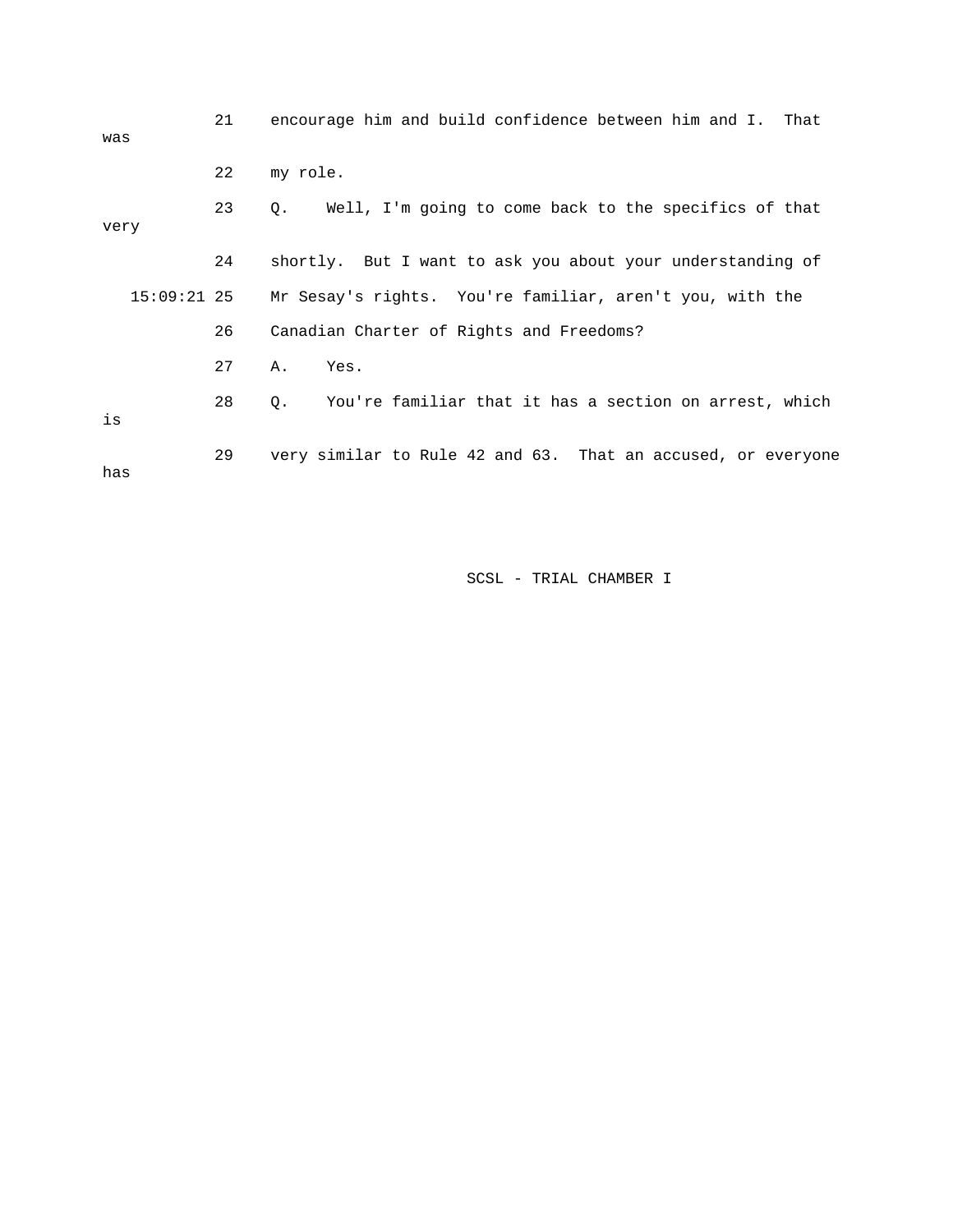|         | SESAY ET AL  |              |
|---------|--------------|--------------|
| Page 72 |              |              |
|         | 12 JUNE 2007 | OPEN SESSION |

 1 the right on arrest or detention to be informed promptly of the 2 reasons therefor, and to retain and instruct counsel without 3 delay, and to be informed of that right? Are you aware of that? 4 A. Yes. 15:09:59 5 Q. Is that -- from what you've told us, that's the way you 6 operate here? 7 A. That's correct. 8 Q. Now, are you aware that in Canada, and I'm interested in 9 whether this is the way you perceive your role, that, in Canada, 15:10:25 10 there is a requirement that the investigator gives the accused an 11 adequate opportunity to secure counsel? 12 A. That's correct. 13 Q. And that involves ensuring that the accused has a telephone 14 number for counsel? 15:10:41 15 A. That's correct. 16 Q. And there's a positive duty placed on the investigator? 17 A. Yes, Your Honour. 18 Q. And that's your way of operating; is that right? 15:10:52 20 Q. Is that the way you operated with Mr Sesay? 19 A. That's right.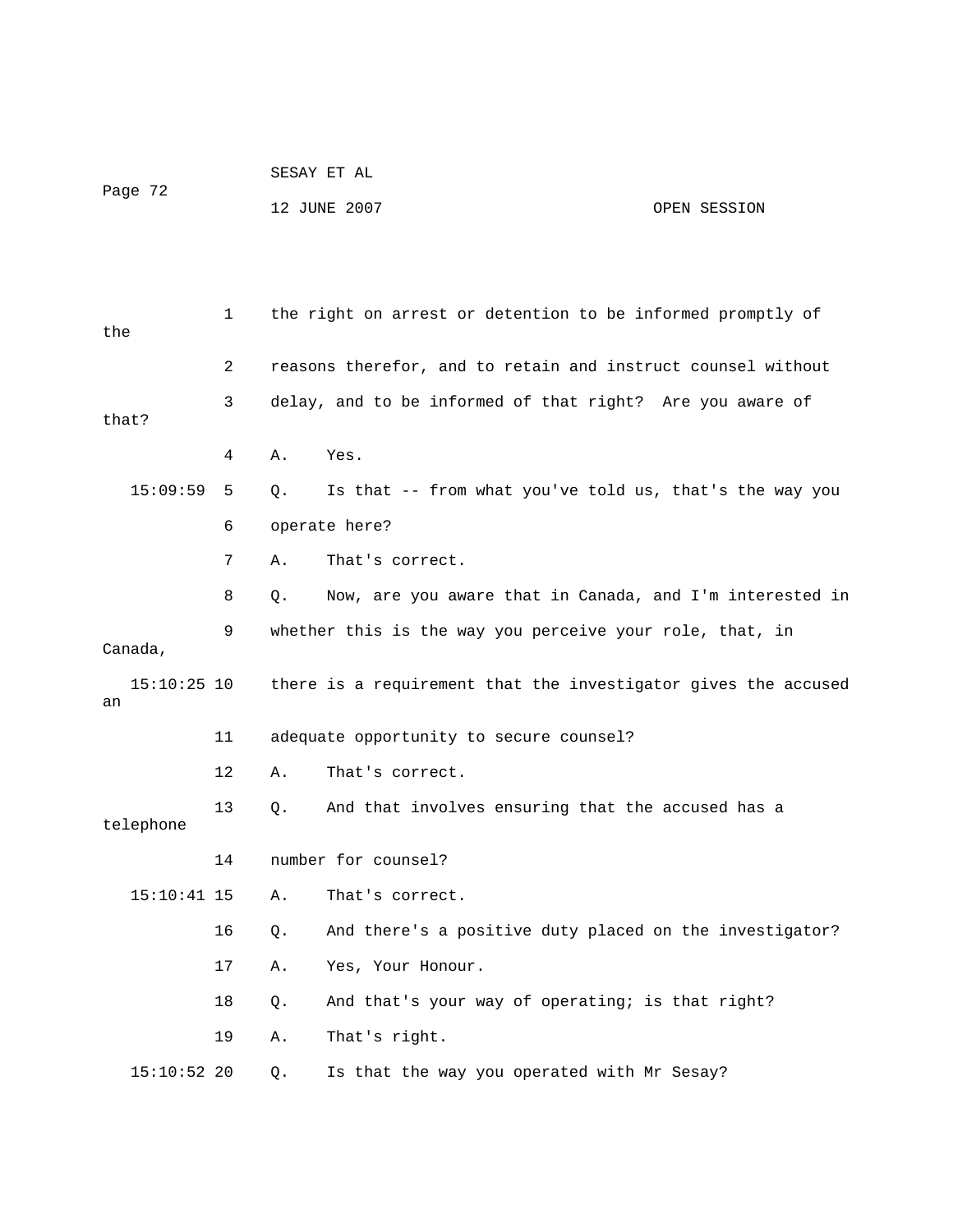| made          | 21 | No. Because Mr Sesay was given all his right. It was<br>Α. |
|---------------|----|------------------------------------------------------------|
| read          | 22 | very, very clear to him, if you listen to the tape, if you |
| well          | 23 | the transcript, Mr Sesay was, on 10 March, made very, very |
|               | 24 | aware, and Mr Sesay turned those right down.               |
| $15:11:11$ 25 |    | Q. Well -- so, you didn't, then, go beyond the tape on the |
|               | 26 | 10th in explaining Mr Sesay's rights in terms of adequate  |
|               | 27 | opportunity to have counsel?                               |
|               | 28 | Every morning, Mr Sesay was given his right.<br>Α.         |
|               | 29 | No, on the 10th. On 10 March?<br>О.                        |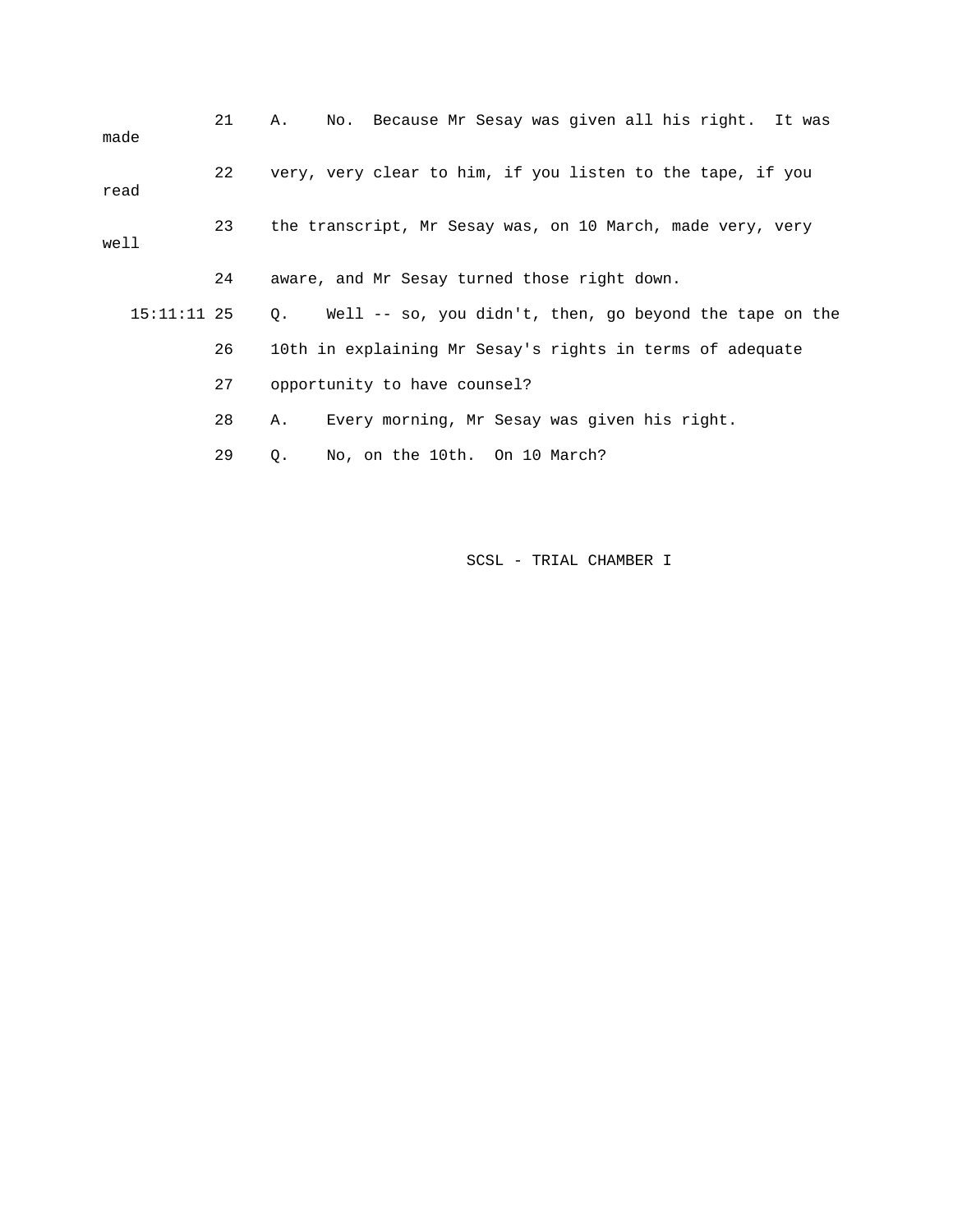|                       |    | SESAY ET AL                                                  |                                                                |  |  |
|-----------------------|----|--------------------------------------------------------------|----------------------------------------------------------------|--|--|
| Page 73               |    | 12 JUNE 2007                                                 | OPEN SESSION                                                   |  |  |
|                       |    |                                                              |                                                                |  |  |
|                       |    |                                                              |                                                                |  |  |
|                       | 1  | That's correct.<br>Α.                                        |                                                                |  |  |
|                       | 2  | Did you go beyond the waiver on the tape?<br>Q.              |                                                                |  |  |
|                       | 3  | No.<br>Α.                                                    |                                                                |  |  |
|                       | 4  | Q.                                                           | Thank you. So, in that respect, you didn't go as far as        |  |  |
| 15:11:40              | 5  | you would have done in Canada?                               |                                                                |  |  |
| I.                    | 6  | Α.                                                           | That's wrong. That's not true. That's not what I said.         |  |  |
|                       | 7  |                                                              | said that in the type of offence that we were facing, and the  |  |  |
| that                  | 8  | type of investigation that I was doing, dealing with here,   |                                                                |  |  |
| do                    | 9  | this is the way, and it is standard across police force that |                                                                |  |  |
| $15:12:00$ 10<br>want |    | investigate organised crime, drug cartels, or whatever you   |                                                                |  |  |
| this                  | 11 | to do, that when you're dealing with this type of operation, |                                                                |  |  |
|                       | 12 |                                                              | is the way you would, especially when you have a suspect that  |  |  |
|                       | 13 |                                                              | comes forward on his own and informs the investigation that he |  |  |
| you                   | 14 | wished to collaborate with the investigators, that's the way |                                                                |  |  |
| $15:12:20$ 15         |    | proceed with it.                                             |                                                                |  |  |
| in                    | 16 | Q.                                                           | Well, I'm suggesting that's just completely wrong that,        |  |  |
| how                   | 17 | Canada, you would have to inform the accused of access to -- |                                                                |  |  |
| was                   | 18 | to access free legal advice. It wouldn't matter whether it   |                                                                |  |  |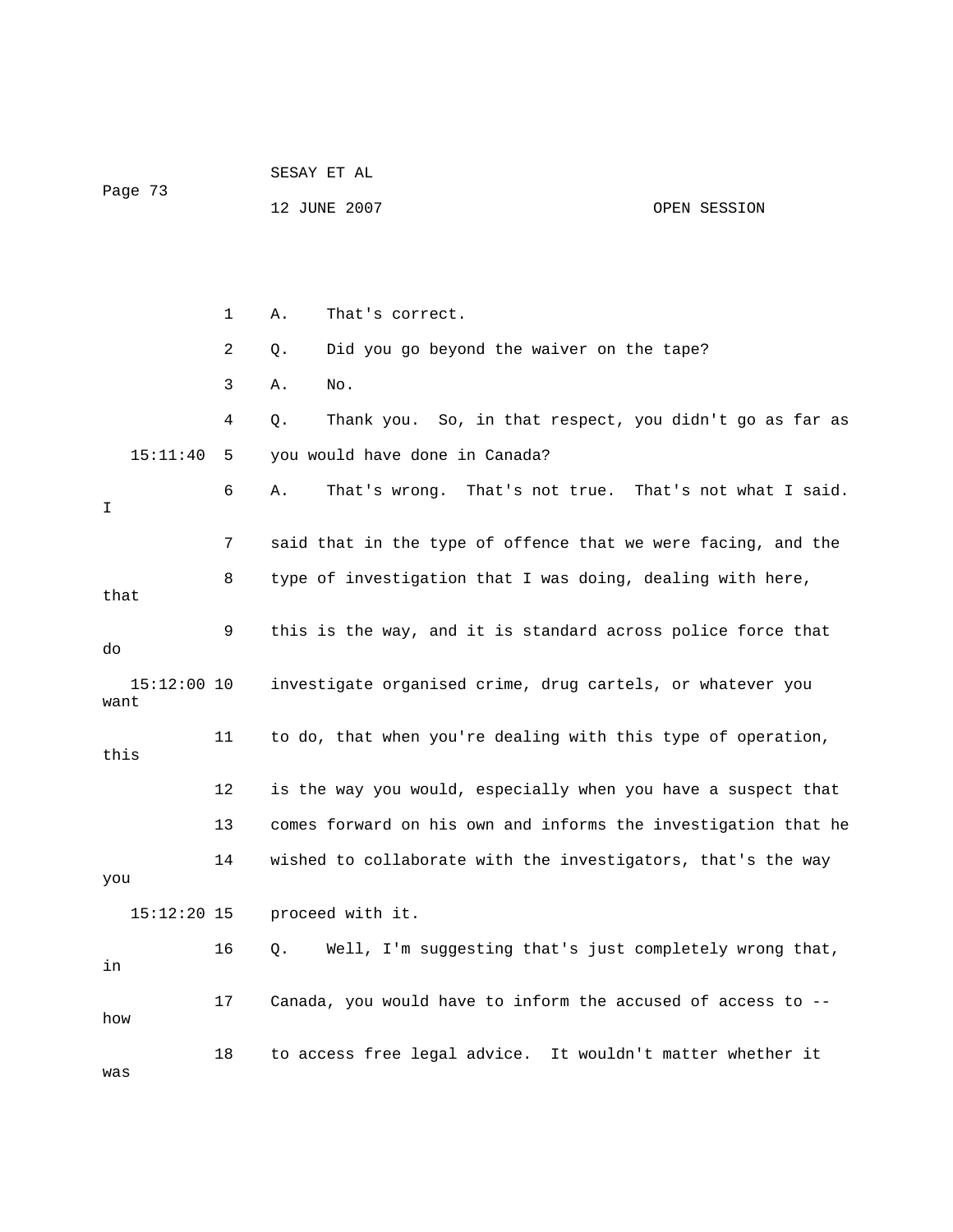| Is        | 19            | undercover, drug cartels, or whatever, you'd have to do it.    |
|-----------|---------------|----------------------------------------------------------------|
|           | $15:12:38$ 20 | that not correct?                                              |
|           | 21            | PRESIDING JUDGE: Yes, Mr Harrison.                             |
| οf        | 22            | MR HARRISON: Objection. This is now clearly a question         |
| certainly | 23            | law on which expert evidence could be called, but it's         |
|           | 24            | not a question that can be put absent the qualifications of an |
|           | $15:12:56$ 25 | expert.                                                        |
|           | 26            | PRESIDING JUDGE: Your response?                                |
|           | 27            | JUDGE ITOE: An expert in what, Mr Jordash?<br>I'm sorry,       |
|           | 28            | Mr Harrison?                                                   |
|           | 29            | MR HARRISON: An expert in Canadian criminal law.               |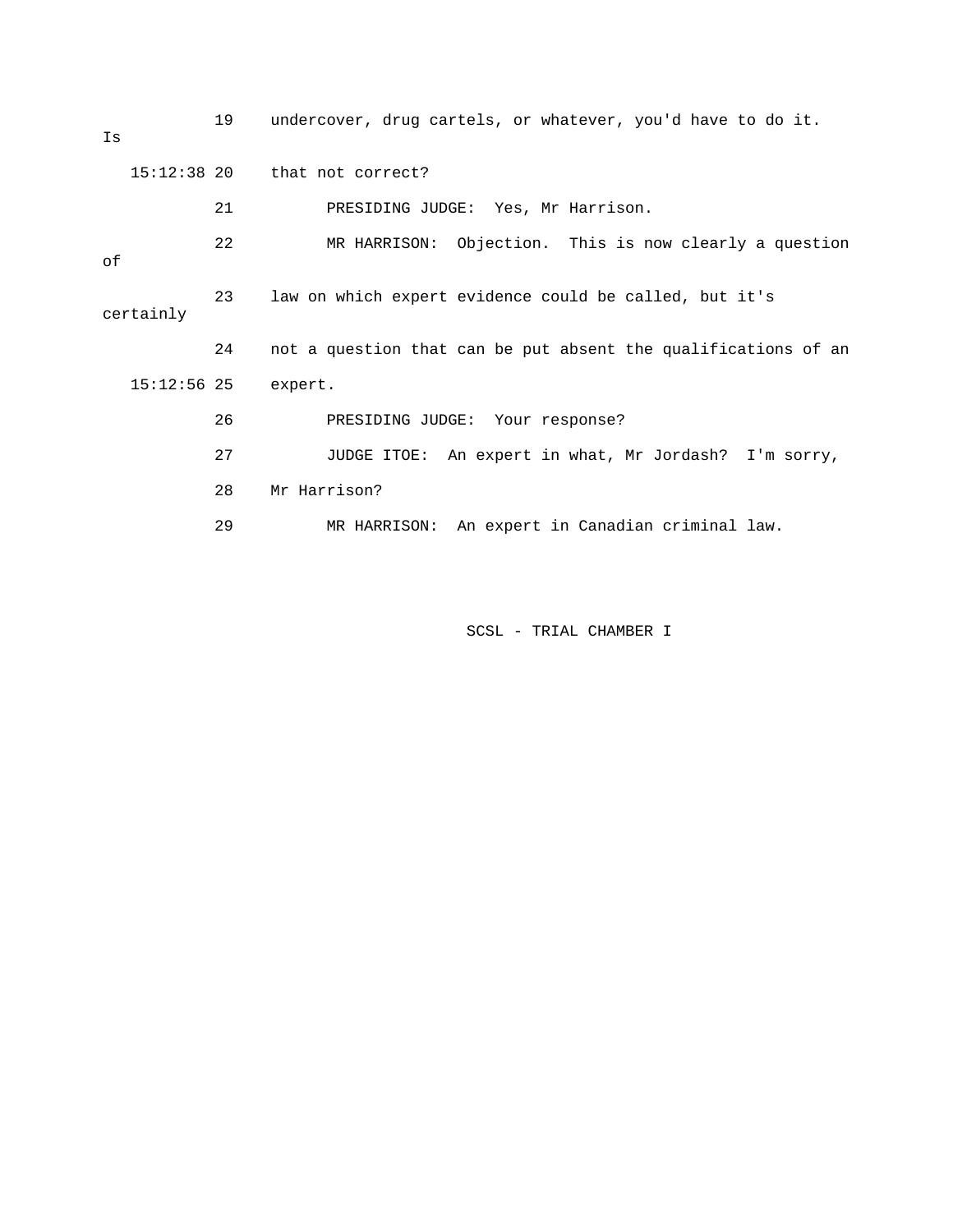|               |    | SESAY ET AL                                                    |
|---------------|----|----------------------------------------------------------------|
| Page 74       |    | 12 JUNE 2007<br>OPEN SESSION                                   |
|               |    |                                                                |
|               |    |                                                                |
|               | 1  | JUDGE ITOE: But even when it is written in instruments         |
|               | 2  | [Indiscernible]?                                               |
| interpreting  | 3  | MR HARRISON: Well, it's still a question of                    |
|               | 4  | the instrument.                                                |
| 15:13:18      | 5  | JUDGE ITOE:<br>I see.<br>Okay.                                 |
|               | 6  | PRESIDING JUDGE: But hasn't he also said that he's             |
|               | 7  | familiar with Canadian law? I take it we're in the procedural  |
|               | 8  | realm, aren't we?                                              |
|               | 9  | MR JORDASH: Yes. I'm asking --                                 |
| $15:13:26$ 10 |    | PRESIDING JUDGE: Not in the substantive realm.                 |
|               | 11 | MR JORDASH: Exactly.                                           |
|               | 12 | PRESIDING JUDGE: So why would he not be able, as an            |
| police        | 13 | investigator, who probably goes through training schools,      |
|               | 14 | training schools where they teach procedural law, and we do it |
| $15:13:38$ 15 |    | here in Sierra Leone, why would he not be competent to answer? |
|               | 16 | MR HARRISON: But it's still a question of expertise of         |
|               | 17 | law.                                                           |
| but           | 18 | PRESIDING JUDGE: Well, it's a question of expertise,           |
| law           | 19 | what I'm saying is that it would be a question of rudimentary  |
| $15:13:53$ 20 |    | where an officer, who is trained an investigator, receives     |
|               | 21 | rudimentary training in procedural law, why would this be a    |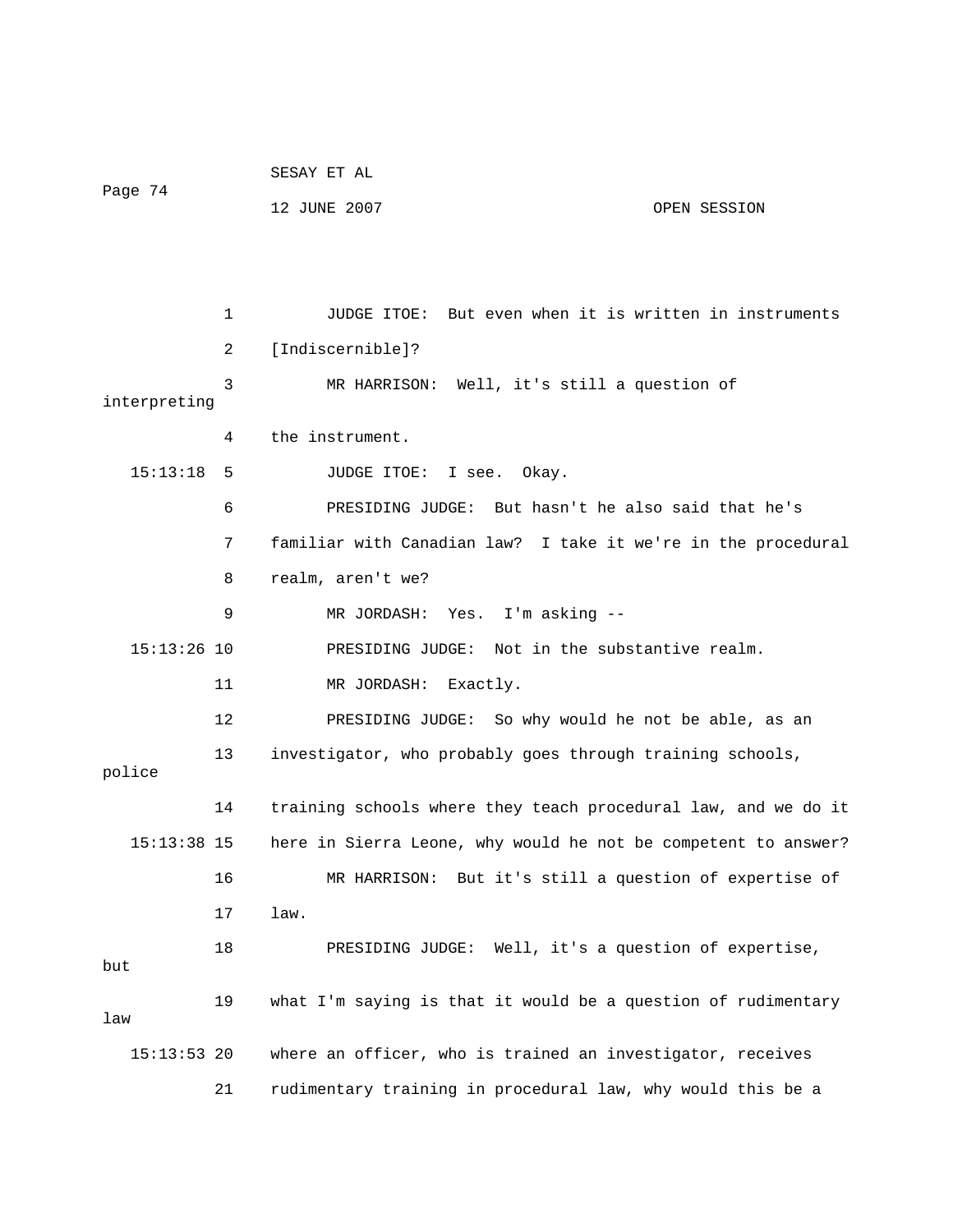|  | problematic question for him? Is it -- |  |  |
|--|----------------------------------------|--|--|
|--|----------------------------------------|--|--|

| οf                 | 23 | MR HARRISON: The answer is because there is a plethora       |
|--------------------|----|--------------------------------------------------------------|
| Rights             | 24 | cases dealing with Section 10 of the Canadian Charter of     |
| 15:14:17 25<br>and |    | that would probably commence from where the Bench is sitting |
|                    | 26 | come as far as I am, case after case.                        |
|                    | 27 | JUDGE ITOE: [Microphone not activated].                      |
|                    | 28 | PRESIDING JUDGE: I can assure you --                         |
| the                | 29 | JUDGE BOUTET: I can attest to that. This is -- since         |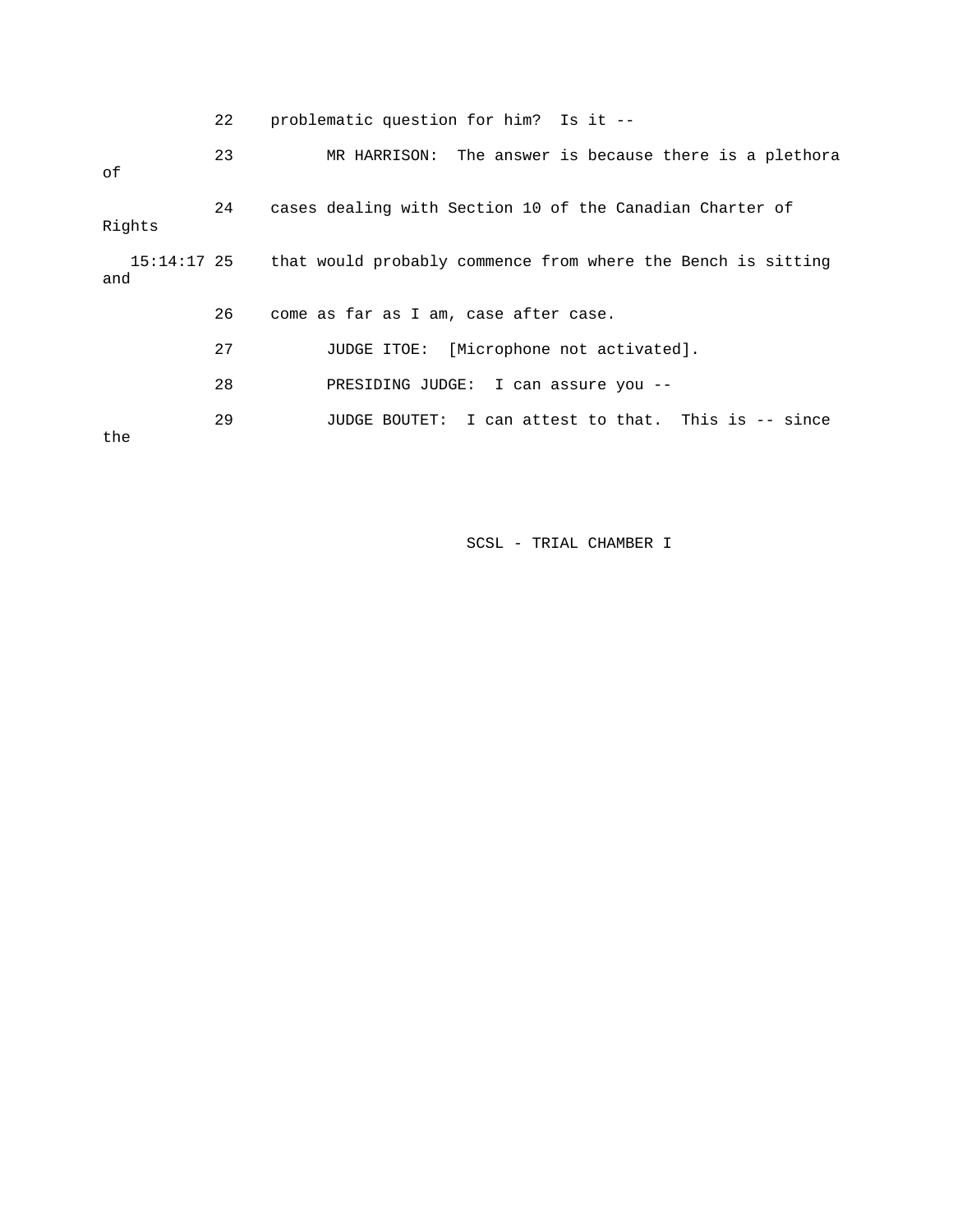1 Constitution came into being in the 80s, as such, this aspect has 2 been challenged many times. There's a lot of court decisions on 3 this issue, and it has been subject to much debate, as such. 4 JUDGE ITOE: But I would like to imagine -- I would like to 15:14:45 5 imagine, Mr Harrison, that notwithstanding the demonstration 6 you've made, there are some, at least some basic elements, some 7 basic principles which are accepted, you know, in Canada as a 8 practice in this particular domain. 9 JUDGE BOUTET: Well, it is more than just practice; the 15:15:05 10 Constitution is quite clear. 11 PRESIDING JUDGE: I would also say that in America, some of 12 the finest experts on the exclusionary rule, which is a 13 Constitutional provision, are the police officers; you want to 14 hear them testify on that. And these are matters where 15:15:20 15 Constitutional safeguards govern the rights of accused persons, 16 either in the context of criminal investigation or criminal 17 trials. Police officers have provided useful insights, and 18 America would be one classic example where there's a plethora of 19 decisions on the exclusionary rule, and I've heard police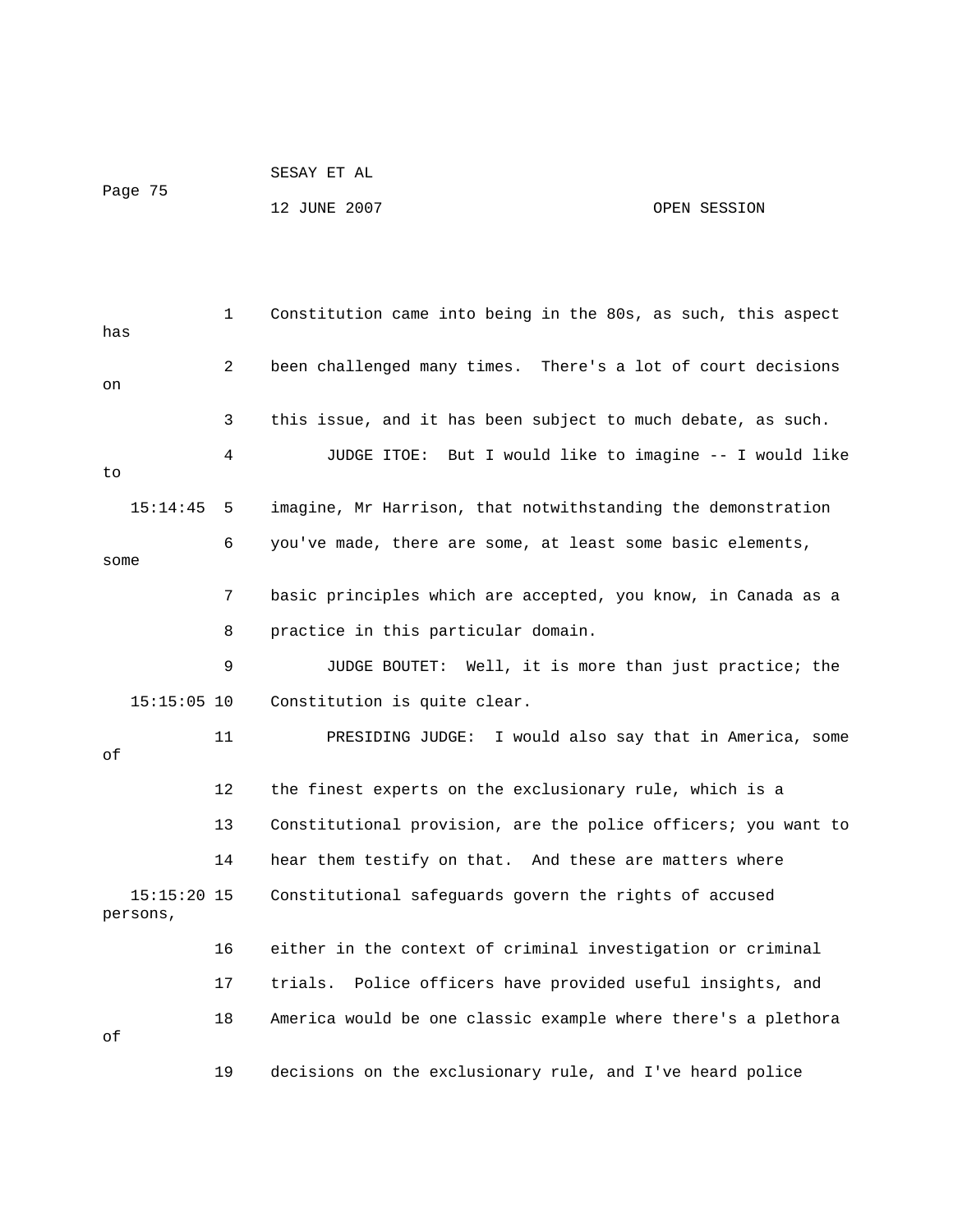15:15:45 20 officers articulate them with greater expertise than even some of 21 us lawyers. Let us give him a chance. If we get into difficult 22 areas, we'll protect him. Go ahead. 23 JUDGE ITOE: I have a lot of reliance and confidence on 24 Mr Morissette, as a very very experienced and experimented police 15:16:10 25 officer in various domains, as he himself has said, and I think 26 he's an embodiment of a lot of experience in most of these basic 27 procedural matters, and I'm sure he would be in a position to 28 helping the Tribunal in arriving at a fair decision in this case. 29 PRESIDING JUDGE: Right. Continue, Mr Jordash.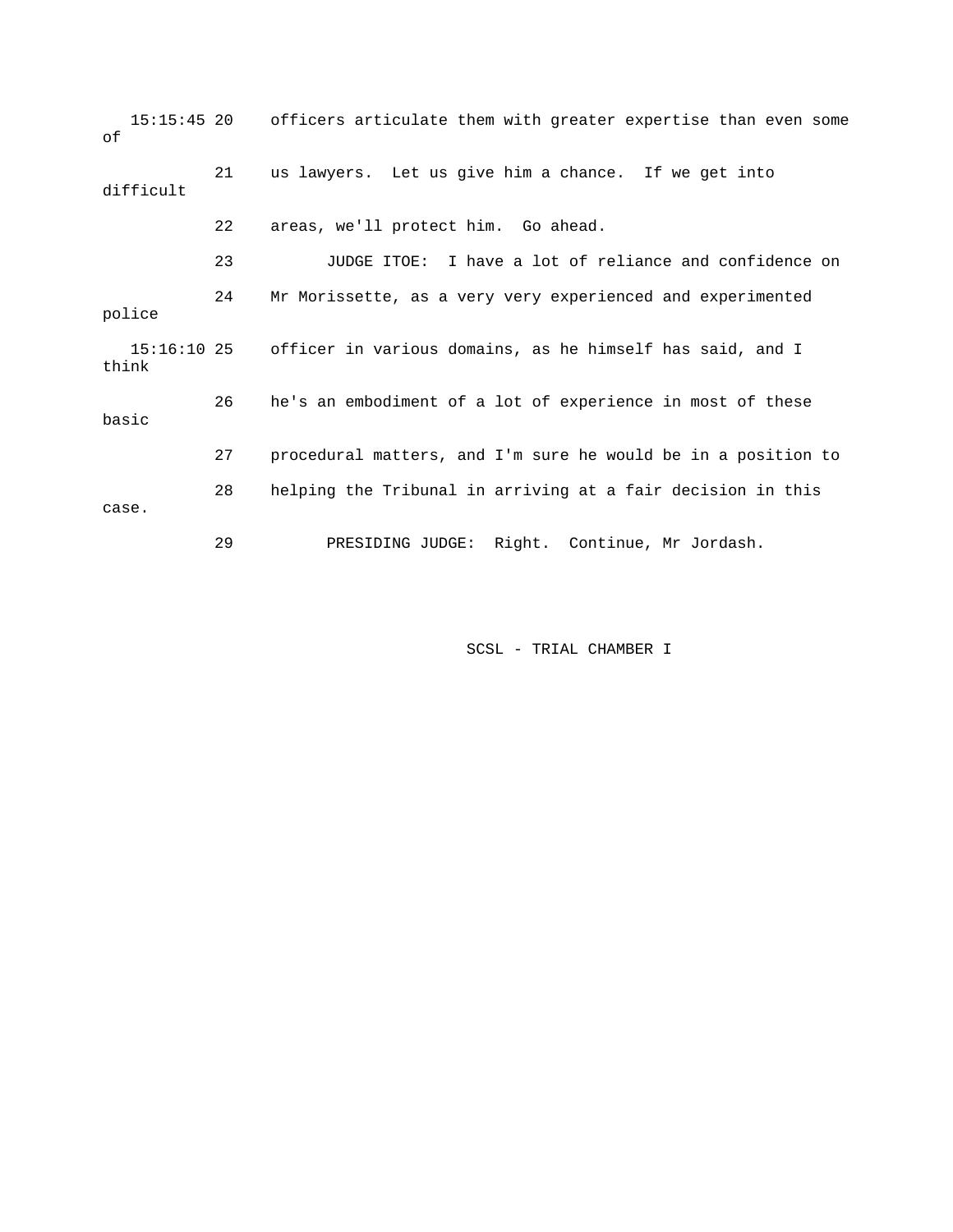| Page 76                 |    | 12 JUNE 2007                                                  | OPEN SESSION |
|-------------------------|----|---------------------------------------------------------------|--------------|
|                         |    |                                                               |              |
|                         | 1  | Thank you.<br>MR JORDASH:                                     |              |
|                         | 2  | I mean, I suppose the point I was trying to make,<br>Q.       |              |
|                         | 3  | Mr Morissette, is this: That, am I correct that you don't see |              |
|                         | 4  | your obligation as simply to read the rights and then,        |              |
| 15:16:47<br>obligation, | 5  | irrespective of understanding, that's the end of your         |              |
|                         | 6  | or do you see it that way?                                    |              |
|                         | 7  | The way I see it, and I appreciate your comment, Your<br>Α.   |              |
|                         | 8  | Honour, but one thing I need to make clear here, is that I've |              |
| That's                  | 9  | retired from the Royal Canadian Mounted Police in 1995.       |              |
| 15:17:11 10             |    | 12 years ago.                                                 |              |
|                         | 11 | You have not forgotten everything, Mr<br>JUDGE ITOE:          |              |
|                         | 12 | Morissette.                                                   |              |
| 12                      | 13 | THE WITNESS: No, but if you [indiscernible] so that's         |              |
| have                    | 14 | years ago, but the case law, as Mr Harrison has pointed out,  |              |
| $15:17:20$ 15<br>all    |    | been many, many, many, many and numerous -- which I'm not at  |              |
| case                    | 16 | on top of these cases since then. So I don't know what the    |              |
|                         | 17 | law says. And in a case like this situation here, to me, it   |              |
|                         | 18 | would be a judgment of case-by-case scenario.                 |              |
| can                     | 19 | PRESIDING JUDGE: That's a candid answer. I think we           |              |
|                         |    |                                                               |              |

SESAY ET AL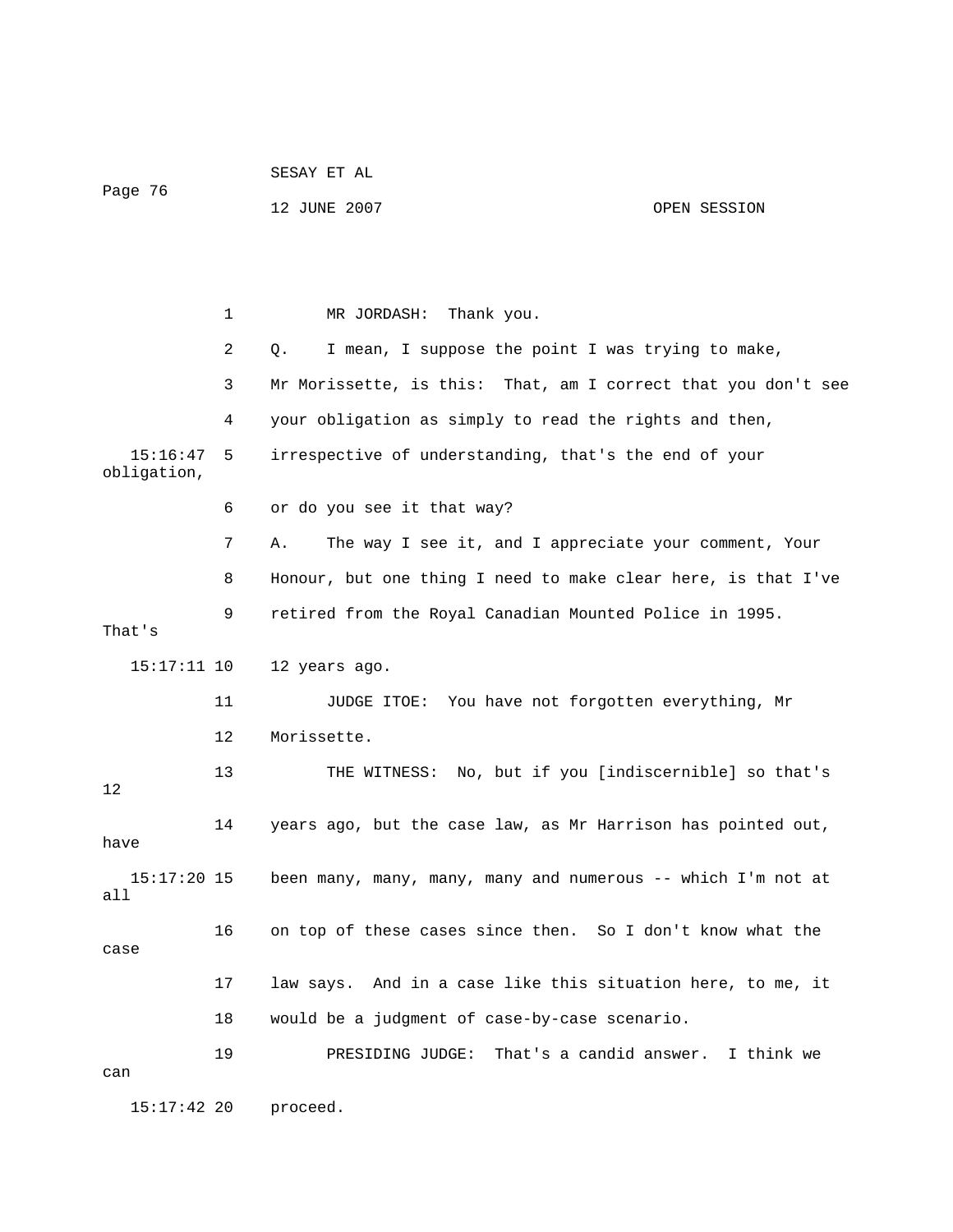- 21 MR JORDASH: I think, yes.
- 22 PRESIDING JUDGE: Yes, that's fine.
- 23 MR JORDASH:

 24 Q. Well, let me ask you on this case, then: Did you see your 15:17:47 25 role, your obligation under the Rules, as doing anything more 26 than reading the right, having the boxes ticked; that was your 27 obligation satisfied, irrespective of the understanding of the 28 accused?

29 A. If you look at the transcripts --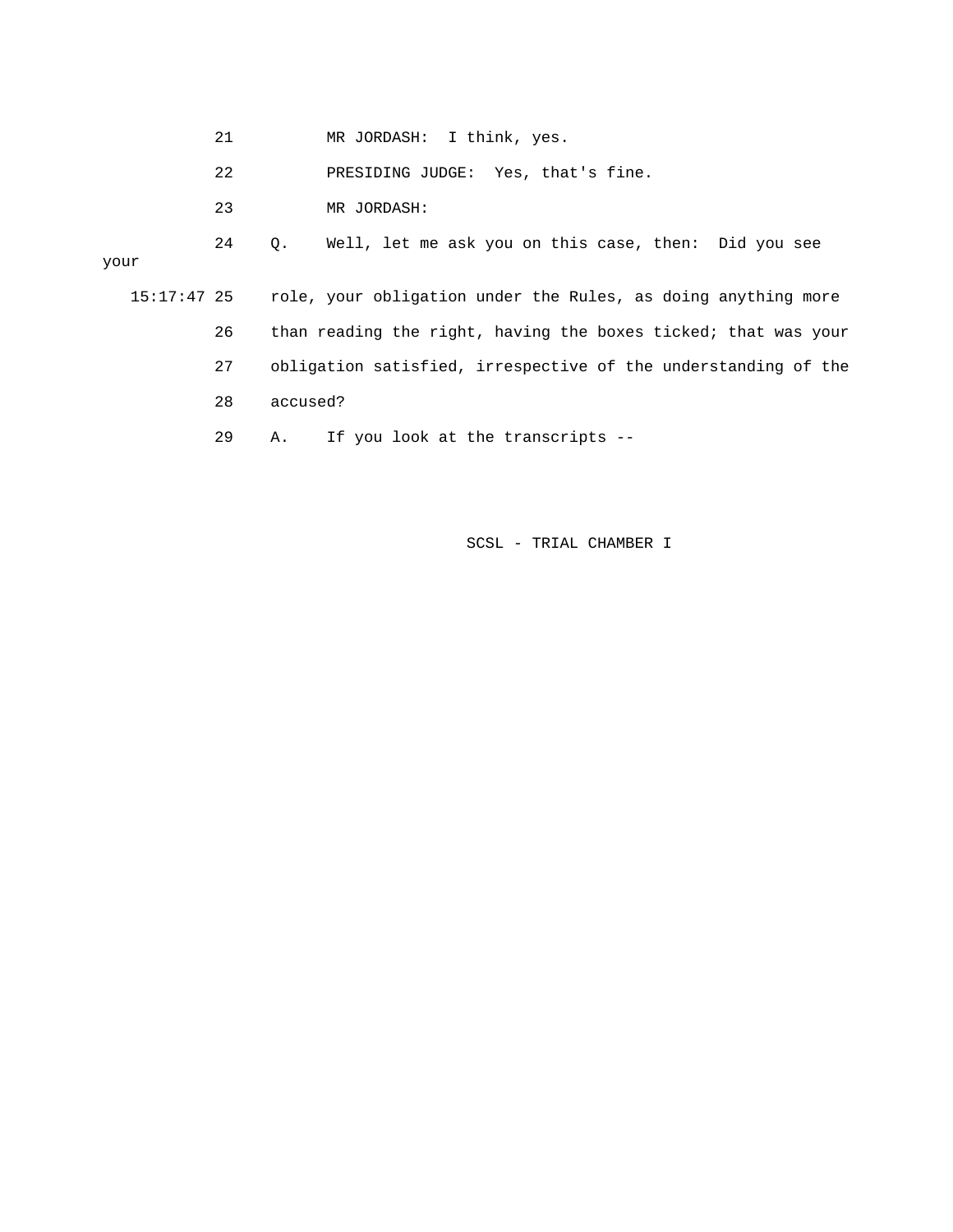|                       |    | SESAY ET AL                                                    |              |  |  |
|-----------------------|----|----------------------------------------------------------------|--------------|--|--|
| Page 77               |    | 12 JUNE 2007                                                   | OPEN SESSION |  |  |
|                       |    |                                                                |              |  |  |
|                       |    |                                                                |              |  |  |
|                       | 1  | No, I'm asking you about what you saw your obligation to<br>Q. |              |  |  |
|                       | 2  | We'll come to the transcripts in a moment.<br>be.              |              |  |  |
| to                    | 3  | Okay. When I read the right to Mr Sesay and explained<br>Α.    |              |  |  |
| it's                  | 4  | him in great detail on many, many times, many occasion, and    |              |  |  |
| 15:18:22              | 5  | all there, Mr Issa Sesay had made a clear, very clear concise  |              |  |  |
|                       | 6  | and $--$                                                       |              |  |  |
|                       | 7  | Mr Morissette, I don't want to be rude, but I do want to<br>Q. |              |  |  |
|                       | 8  | get this finished.                                             |              |  |  |
|                       | 9  | PRESIDING JUDGE: Counsel, I think he's entitled to give        |              |  |  |
| $15:18:37$ 10<br>he's |    | his explanation, unless there's something particularly -- or   |              |  |  |
|                       | 11 | straying away. But I think you -- I mean, this is              |              |  |  |
| need                  | 12 | cross-examination. The latitude is great. And I think we       |              |  |  |
|                       | 13 | to also let the witness amplify as much as he can --           |              |  |  |
|                       | 14 | MR JORDASH:<br>Certainly.                                      |              |  |  |
| $15:18:55$ 15         |    | PRESIDING JUDGE: -- unless there is some reason why we         |              |  |  |
|                       | 16 | should intervene.                                              |              |  |  |
|                       | 17 | Certainly.<br>MR JORDASH:                                      |              |  |  |
|                       | 18 | We have always allowed witnesses to amplify<br>JUDGE ITOE:     |              |  |  |
| Jordash?              | 19 | So why should Mr Morissette be the exception, Mr<br>here.      |              |  |  |
| $15:19:06$ 20         |    | Please.                                                        |              |  |  |
|                       | 21 | I'll let Mr Morissette speak.<br>MR JORDASH:                   |              |  |  |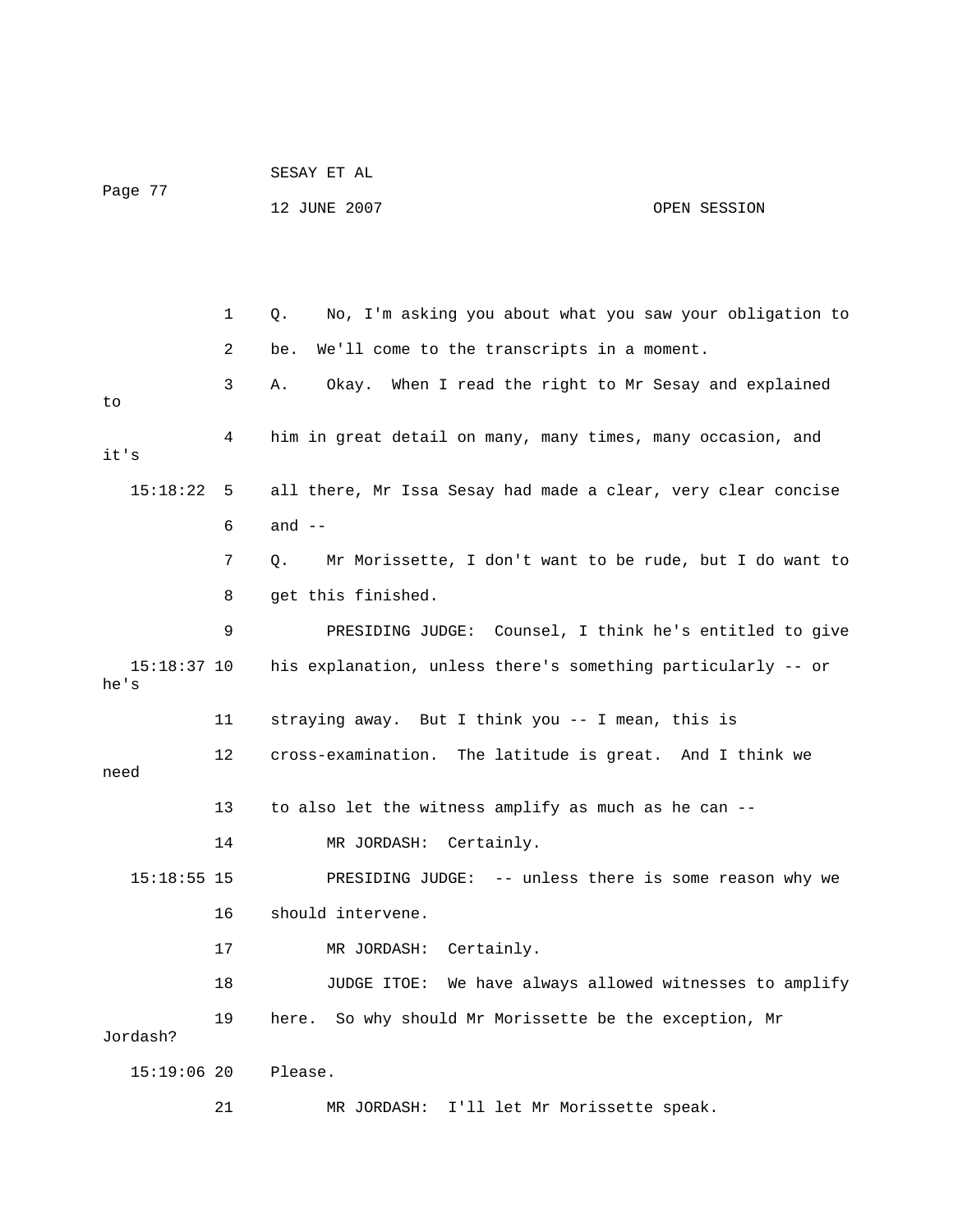| truth. |               | 22 |           | PRESIDING JUDGE: Remember, we are searching for the        |  |  |                                                               |  |
|--------|---------------|----|-----------|------------------------------------------------------------|--|--|---------------------------------------------------------------|--|
|        |               | 23 |           | Let's proceed, Mr Morissette.                              |  |  |                                                               |  |
|        |               | 24 |           | MR JORDASH:                                                |  |  |                                                               |  |
|        | $15:19:12$ 25 |    | $\circ$ . | Sorry to interrupt you, Mr Morissette.                     |  |  |                                                               |  |
| and    |               | 26 | Α.        |                                                            |  |  | In my -- after having read and followed the procedure         |  |
| he     |               | 27 |           |                                                            |  |  | talked with Mr Sesay and reading his right, in my conscience, |  |
|        |               | 28 |           | clearly, clearly understood what the rights were, what his |  |  |                                                               |  |
|        |               | 29 |           |                                                            |  |  | options were. He clearly understood it. And at that time, I   |  |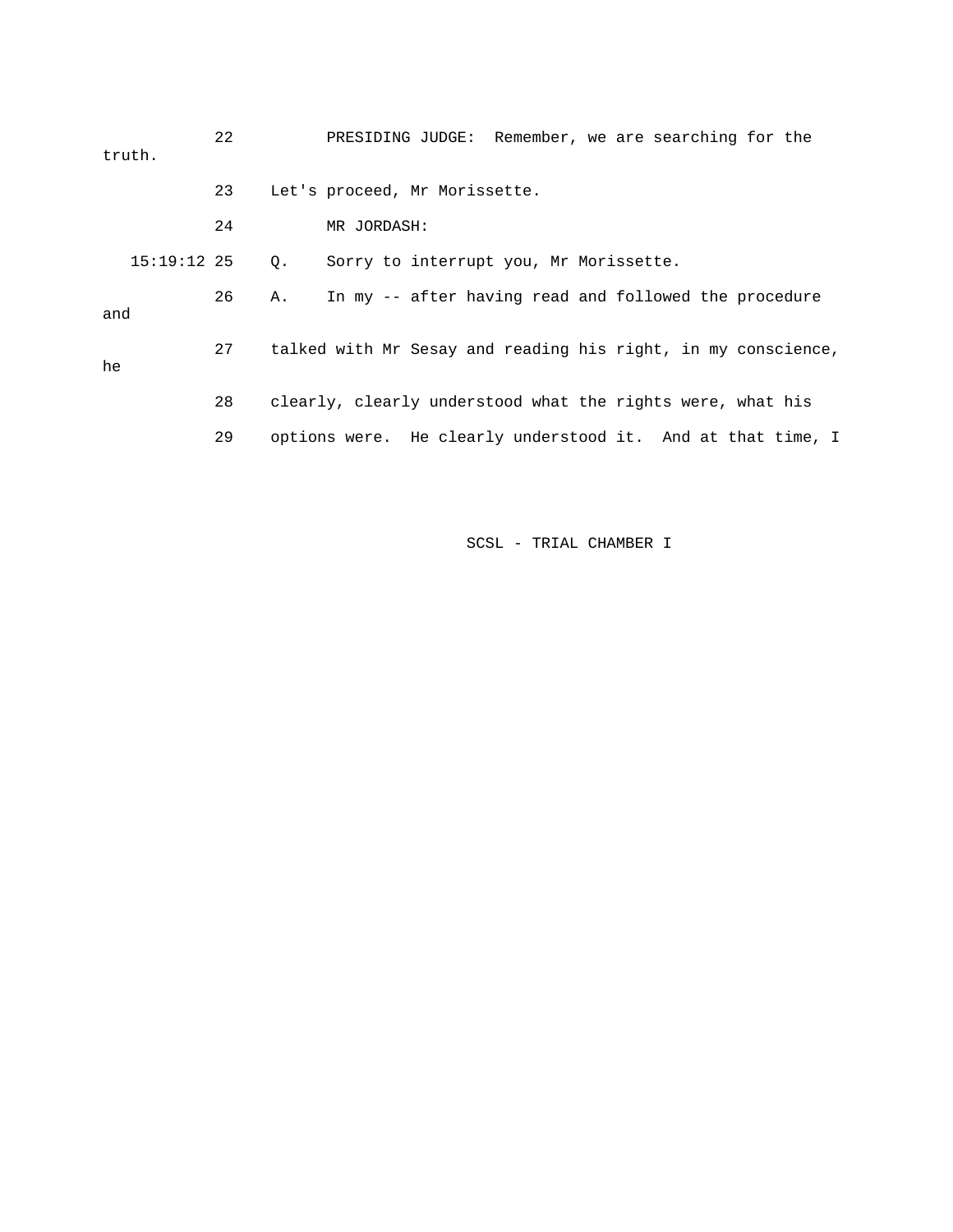|                             |    | SESAY ET AL                                                    |              |  |  |
|-----------------------------|----|----------------------------------------------------------------|--------------|--|--|
| Page 78                     |    | 12 JUNE 2007                                                   | OPEN SESSION |  |  |
|                             |    |                                                                |              |  |  |
|                             |    |                                                                |              |  |  |
|                             | 1  | felt that it was my duty to continue in the way to see if we   |              |  |  |
| this                        | 2  | could see the collaboration of Mr Sesay, given the size of     |              |  |  |
|                             | 3  | conflict.                                                      |              |  |  |
| beyond                      | 4  | So the answer is yes, you did see your role as going<br>О.     |              |  |  |
| 15:19:44                    | 5  | reading the rights; you wanted to ensure he understood?        |              |  |  |
|                             | 6  | Yes, yes. And on many, many, and it's very clear in the<br>Α.  |              |  |  |
|                             | 7  | transcript.                                                    |              |  |  |
|                             | 8  | Well, we'll see if it's clear.<br>Q.                           |              |  |  |
|                             | 9  | Yes.<br>Α.                                                     |              |  |  |
| $15:20:04$ 10<br>obligation |    | And did you -- is this right? Did you see your<br>Q.           |              |  |  |
| and                         | 11 | also in terms of ensuring not just that the rights were read   |              |  |  |
|                             | 12 | that he understood that he had a right to counsel but that he  |              |  |  |
|                             | 13 | understood that counsel could be obtained at any time?         |              |  |  |
| but                         | 14 | I believe it's in one of the -- I don't recall exactly,<br>Α.  |              |  |  |
| $15:20:39$ 15               |    | I believe it's in the specific right advisement. I don't       |              |  |  |
|                             | 16 | remember.                                                      |              |  |  |
|                             | 17 | Well, I'm just asking you about what's in your mind when<br>Q. |              |  |  |
| ensuring                    | 18 | you're approaching this case. Did you see your role as         |              |  |  |
|                             | 19 | not just that Mr Sesay understood the rights, but that he      |              |  |  |
| $15:20:57$ 20               |    | understood that counsel was available there and then if he so  |              |  |  |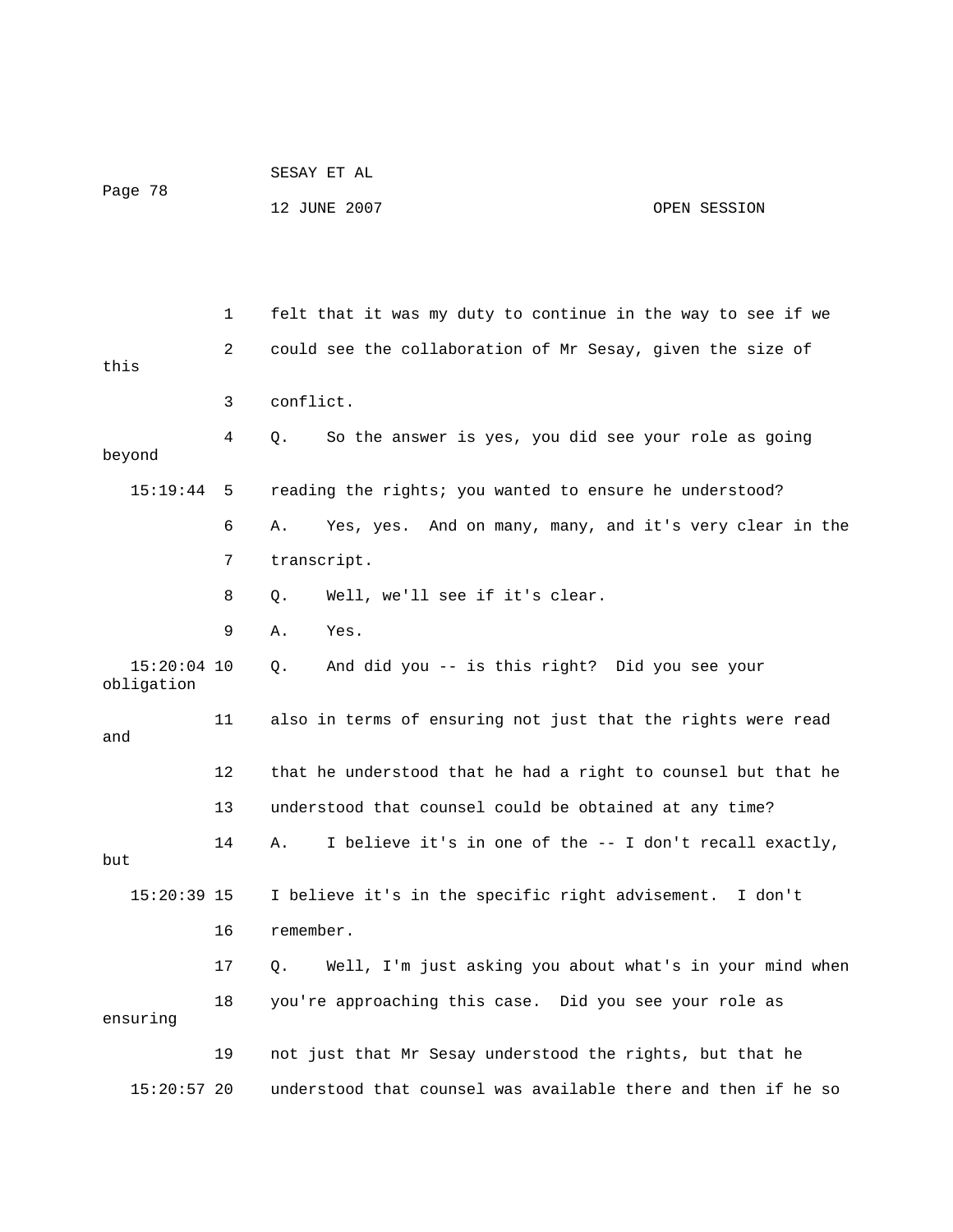21 wanted? Any lawyer -- 22 JUDGE ITOE: Allow Mr Morissette to drink some water, 23 please. 24 MR JORDASH: Yes, I'm just trying to ask the question. 15:21:16 25 JUDGE ITOE: Please. 26 THE WITNESS: I believe that was -- personally, I did not 27 do that personally, but I believe it was made clear again when he 28 received the -- when he was informed by a visit from lawyers from 29 the Defence Office.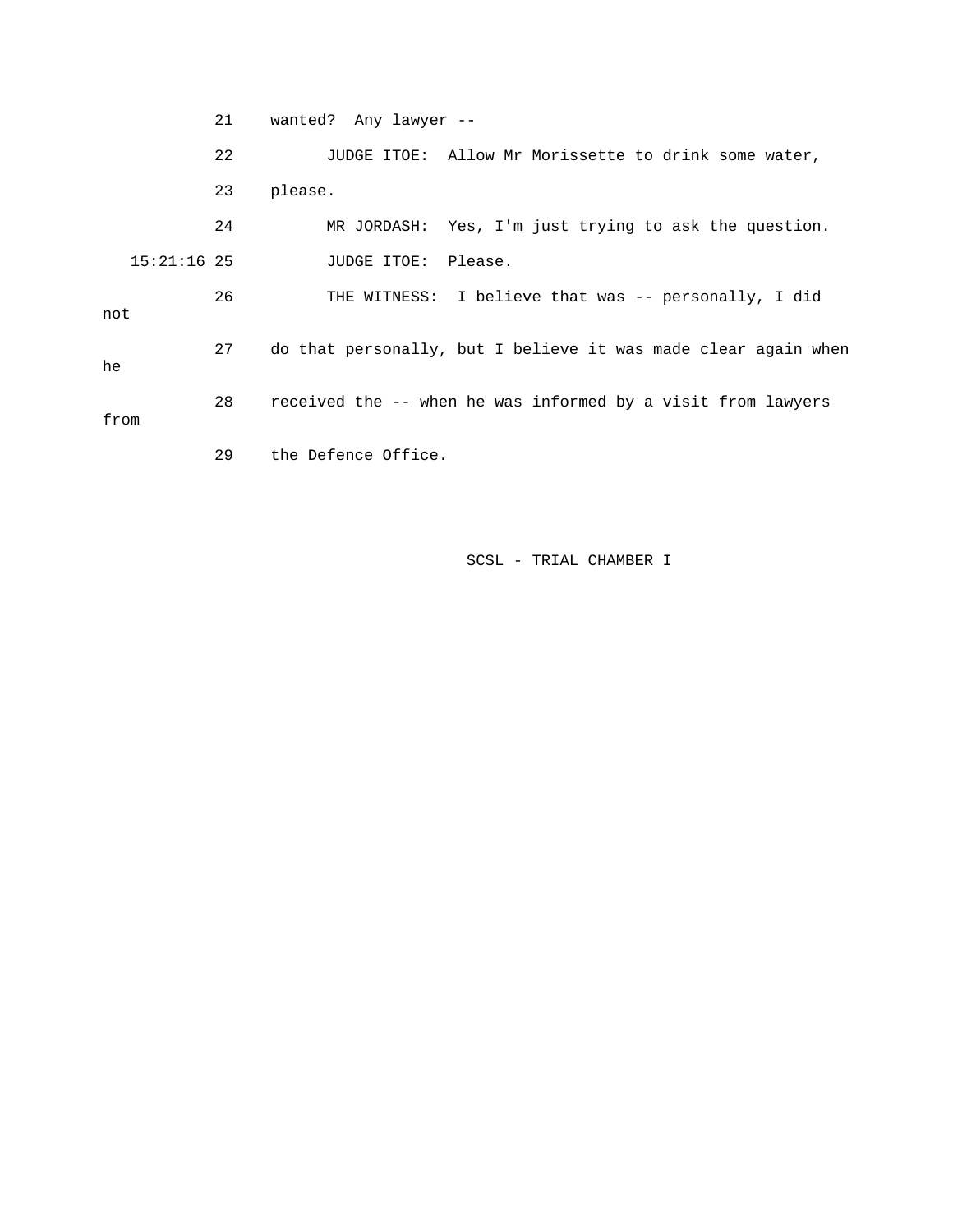|               |    | SESAY ET AL                                                       |              |  |  |
|---------------|----|-------------------------------------------------------------------|--------------|--|--|
| Page 79       |    | 12 JUNE 2007                                                      | OPEN SESSION |  |  |
|               |    |                                                                   |              |  |  |
|               |    |                                                                   |              |  |  |
|               | 1  | MR JORDASH:                                                       |              |  |  |
|               | 2  | Well, do you know the contents of their conversation?<br>Q.       |              |  |  |
|               | 3  | Α.<br>No.                                                         |              |  |  |
|               | 4  | So what was in your mind, did you see it as part of<br>Q.<br>No.  |              |  |  |
| 15:21:38      | 5  | your investigative protocol to be confident at any time that      |              |  |  |
|               | 6  | Mr Sesay understood that he had a right to counsel there and      |              |  |  |
|               | 7  | then?                                                             |              |  |  |
|               | 8  | No.<br>Α.                                                         |              |  |  |
|               | 9  | You didn't see that as an obligation?<br>Q.                       |              |  |  |
| $15:21:52$ 10 |    | Α.<br>No.                                                         |              |  |  |
|               | 11 | Okay. Thank you. Let me ask you this, it's a follow-on<br>Q.      |              |  |  |
|               | 12 | from that: Do you accept that you had an obligation to ensure     |              |  |  |
| lack          | 13 | that if Mr Sesay showed a lack of understanding, that that        |              |  |  |
|               | 14 | of understanding about his rights was put right by you, or        |              |  |  |
| your          |    |                                                                   |              |  |  |
| $15:22:41$ 15 |    | team?                                                             |              |  |  |
| understanding | 16 | Mr Sesay never demonstrated to me any lack of<br>Α.               |              |  |  |
|               | 17 | of his right.                                                     |              |  |  |
| оf            | 18 | Do you accept you had an obligation, if he had, in terms<br>$Q$ . |              |  |  |
| you           | 19 | his understanding of who and when he could obtain counsel, do     |              |  |  |
| $15:23:04$ 20 |    | accept you had an obligation to correct that lack of              |              |  |  |
|               | 21 | understanding?                                                    |              |  |  |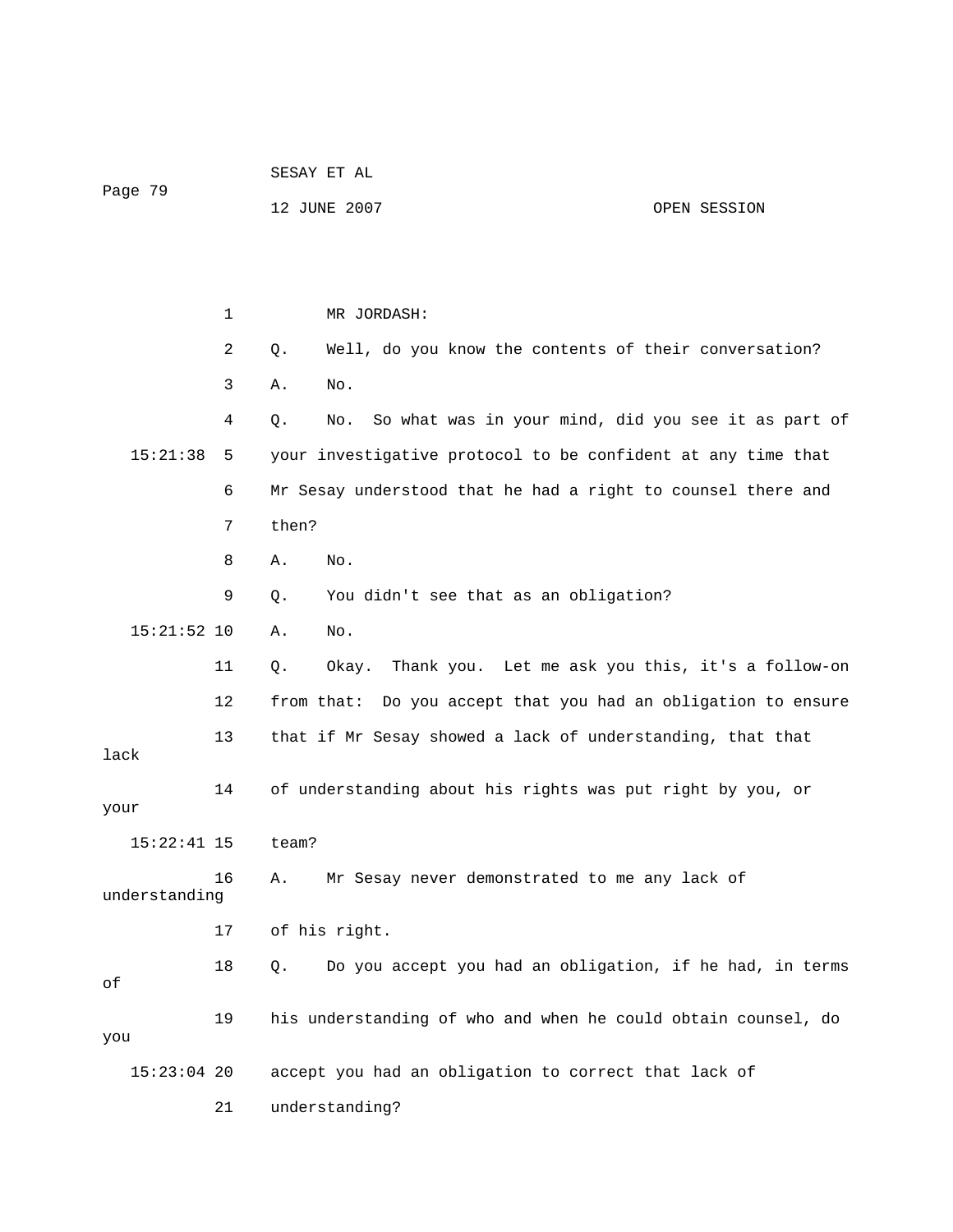22 A. Yes.

 23 Q. Thank you. And that obligation, if -- do you accept that 24 obligation went beyond simply repeating the right, but trying to 15:23:30 25 explain exactly what they meant, if Mr Sesay showed confusion? 26 A. As I said, Mr Sesay never shown any way that he did not 27 understand what his right were. 28 Q. But if he had -- 29 A. So I didn't need to go any further.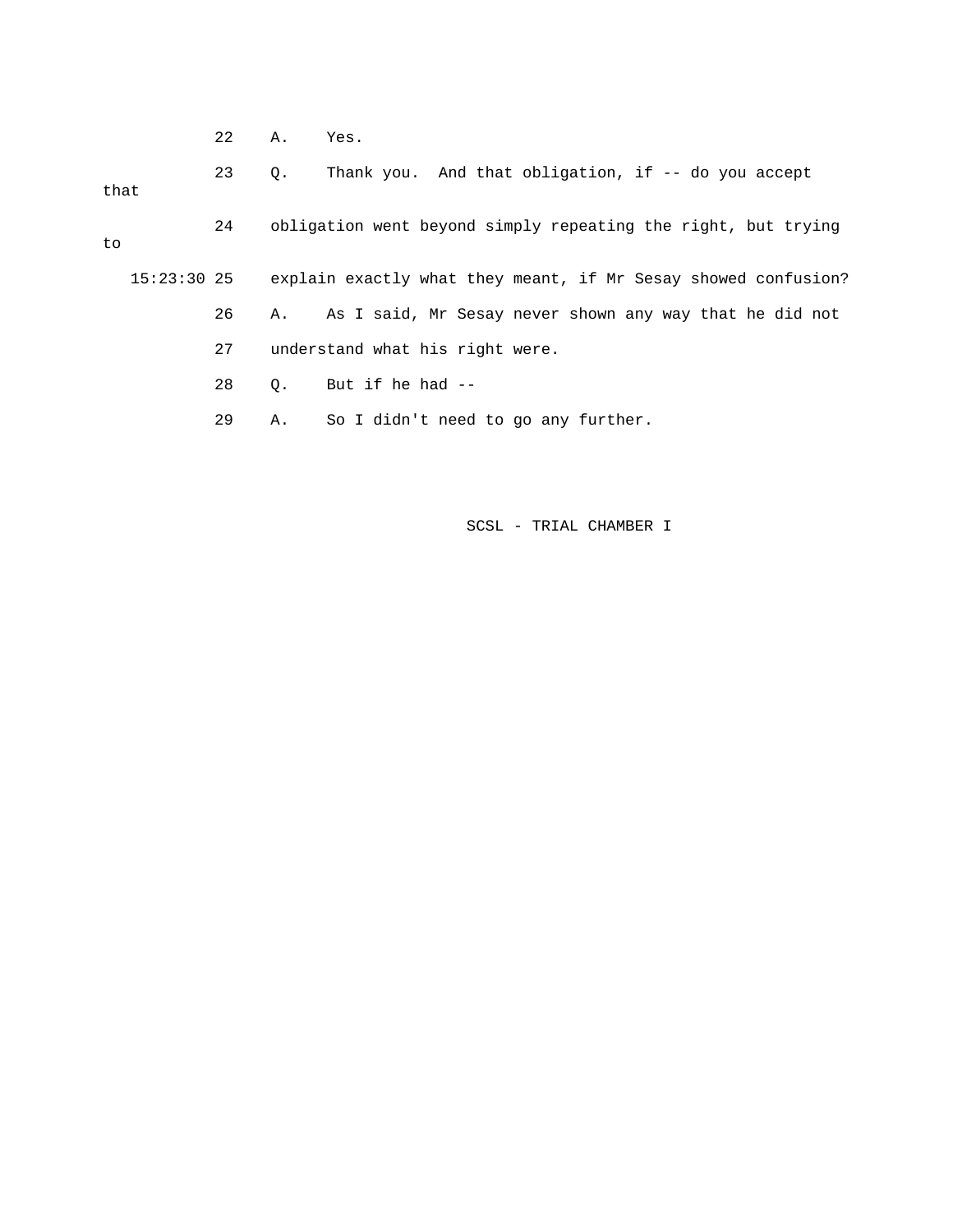| Page 80 | SESAY ET AL  |              |
|---------|--------------|--------------|
|         | 12 JUNE 2007 | OPEN SESSION |

| have                     | 1  | If he had, you, as a professional investigator, would<br>Q.     |
|--------------------------|----|-----------------------------------------------------------------|
|                          | 2  | corrected his misapprehension?                                  |
|                          | 3  | If he had, yes.<br>Α.                                           |
|                          | 4  | And if you didn't correct it, you would have been acting<br>Q.  |
| 15:24:00                 | 5  | outside the proper conduct of your investigation?               |
|                          | 6  | I suppose so.<br>Α.                                             |
| this                     | 7  | Thank you. When you approach a case, but particularly<br>Q.     |
|                          | 8  | case, did you have in mind the characteristics of Mr Sesay and  |
|                          | 9  | who you were dealing with particularly?                         |
| $15:24:26$ 10            |    | I knew a little bit about him, if that's what you meant.<br>Α.  |
|                          | 11 | Well, what I mean is this: That you accept you had an<br>Q.     |
|                          | 12 | obligation to ensure he understood his rights?                  |
|                          | 13 | That's correct.<br>Α.                                           |
| he                       | 14 | Did you have regard to his personal characteristics, who<br>Q.  |
| $15:24:44$ 15<br>rights? |    | was, when checking to yourself whether he understood his        |
|                          | 16 | Do you follow? I mean, it's one thing interviewing, say, for    |
| some                     | 17 | example, President Obasanjo, it's another thing interviewing    |
| accept                   | 18 | uneducated person who's lived their life on a farm; do you      |
|                          | 19 | that?                                                           |
| $15:25:10$ 20            |    | If the person can speak and understand<br>Not really, no.<br>Α. |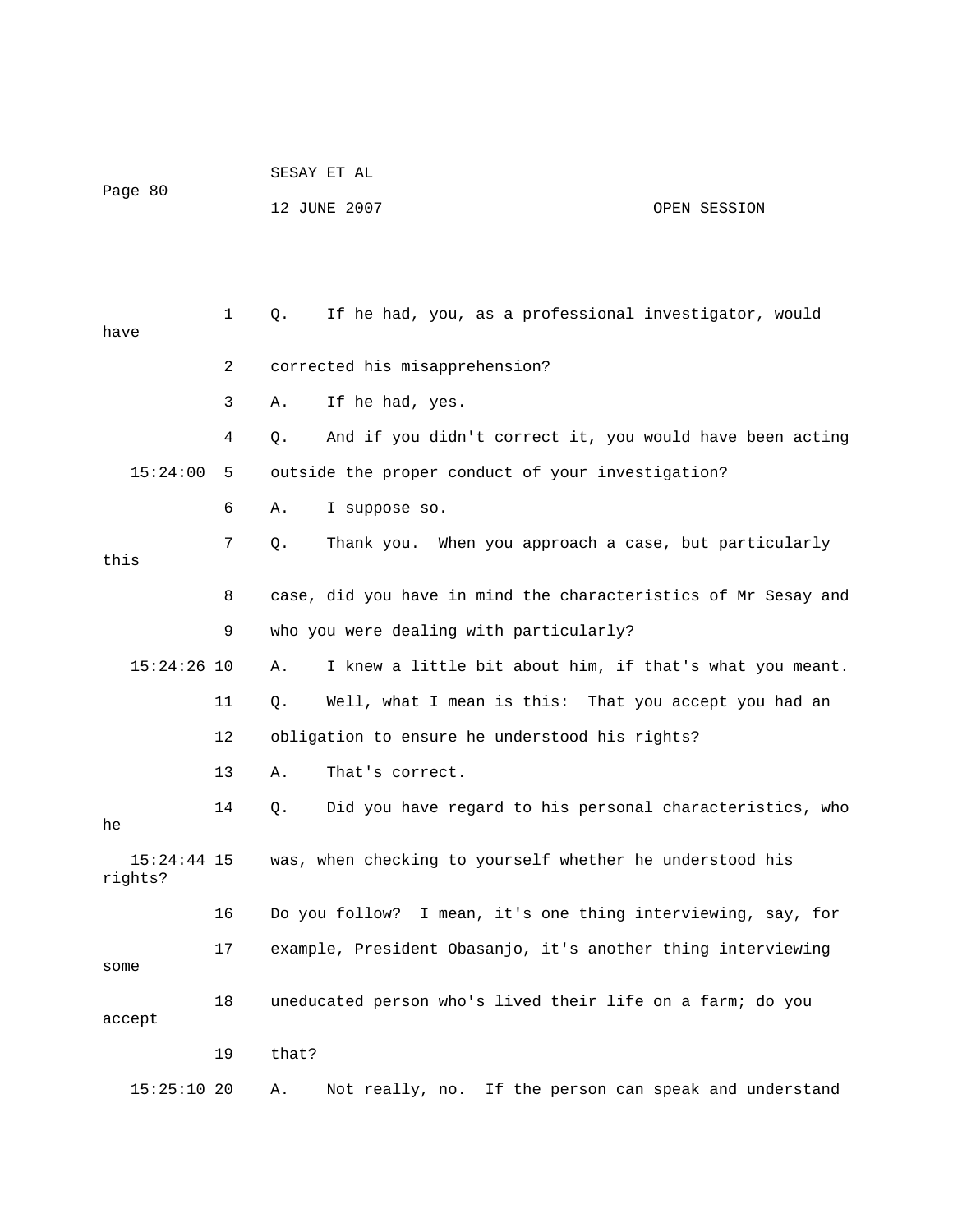| 10 |               | 21 | what is said, whether he's a president or, you know, a grade         |  |  |
|----|---------------|----|----------------------------------------------------------------------|--|--|
|    |               | 22 | student, or a farmer, if he understands what has been                |  |  |
|    |               | 23 | communicated to him, then there's no difference to me.               |  |  |
|    |               | 24 | But wouldn't you, in that step towards checking whether<br>$\circ$ . |  |  |
|    | $15:25:35$ 25 |    | they have understood, take on board who that person is from an       |  |  |
|    |               | 26 | objective point of view?                                             |  |  |
|    | person        | 27 | I knew who the person was. I was talking with the<br>A.              |  |  |
|    |               | 28 | face-to-face and the person, to me, was clearly demonstrating        |  |  |
|    |               | 29 | that he understood exactly what we were talking about.               |  |  |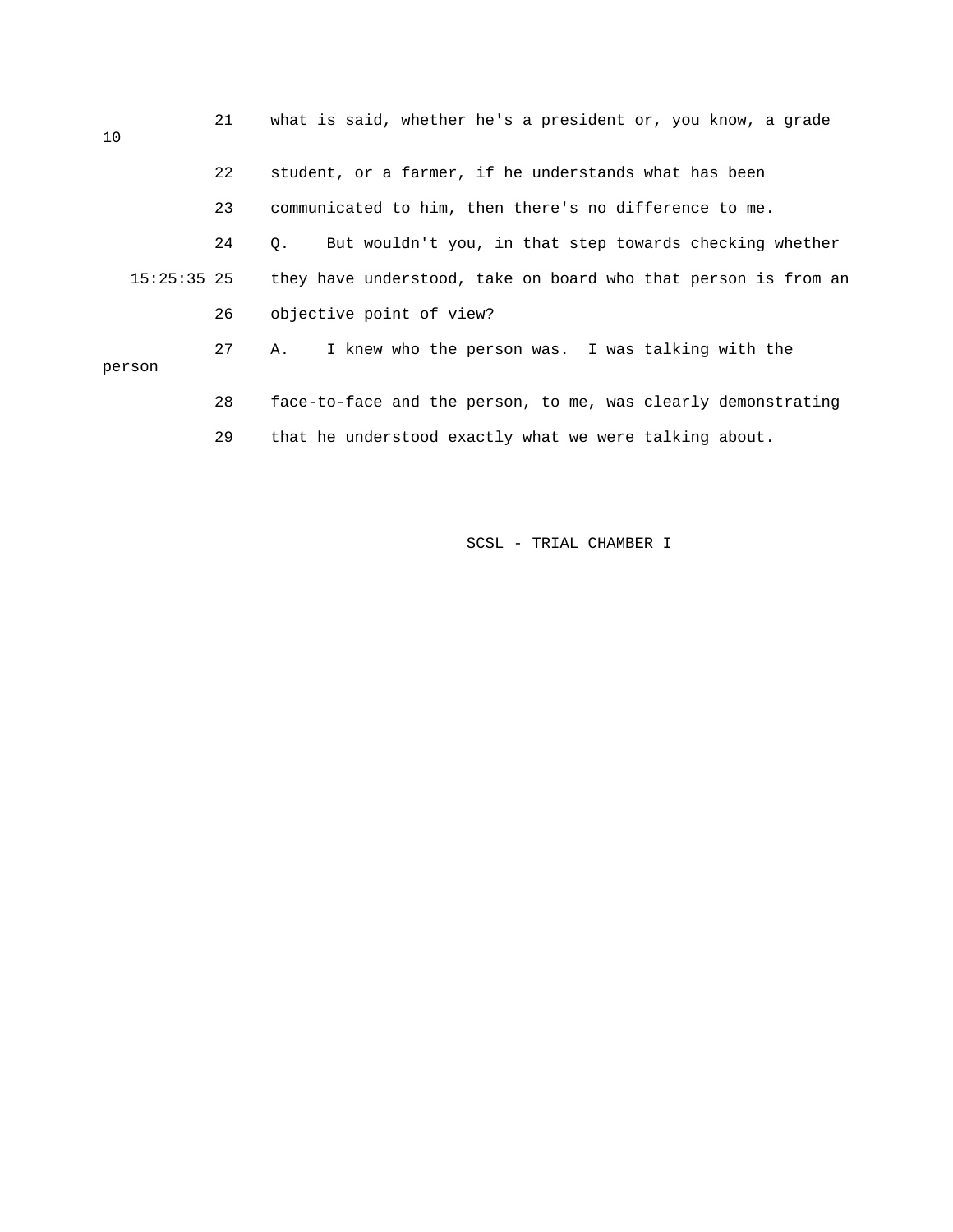|                       |    | SESAY ET AL |                                                                |              |  |
|-----------------------|----|-------------|----------------------------------------------------------------|--------------|--|
| Page 81               |    |             | 12 JUNE 2007                                                   | OPEN SESSION |  |
|                       |    |             |                                                                |              |  |
|                       |    |             |                                                                |              |  |
|                       | 1  | Q.          | $Well 1 - -$                                                   |              |  |
|                       | 2  | Α.          | And that was the end of it for me.                             |              |  |
| 3.00                  | 3  | Q.          | Well, when you saw him and first spoke to him, it was          |              |  |
|                       | 4  |             | on 10 March, wasn't it?                                        |              |  |
| 15:26:03              | 5  | Α.          | Yeah, around 3.00, yes.                                        |              |  |
| say                   | 6  | Q.          | And the interview starts, I think, at 3.03, if what you        |              |  |
|                       | 7  | is correct? |                                                                |              |  |
|                       | 8  | Α.          | That's correct.                                                |              |  |
| the                   | 9  | Q.          | So that was the sum total of your interaction prior to         |              |  |
| $15:26:16$ 10         |    |             | interview of the 10th; is that correct?                        |              |  |
|                       |    |             |                                                                |              |  |
|                       | 11 | Α.          | Well, from the interview, from 3.00 to -- I think the          |              |  |
|                       | 12 |             | interview went to 4.30, something like this. I forget.         |              |  |
|                       | 13 | Q.          | Yes, but the only indication you had of his educational        |              |  |
| we                    | 14 |             | abilities, his intelligence, his ability with English is what  |              |  |
| 15:26:36 15           |    |             | see in the interview essentially; is that correct?             |              |  |
| the                   | 16 | Α.          | From the time he started -- at that time, yeah.                | From         |  |
|                       | 17 |             | time we started the interview, around 3.00, and with the right |              |  |
|                       | 18 |             | advisement until the end of the interview, that's my initial   |              |  |
|                       | 19 |             | contact with Mr Sesay.                                         |              |  |
| $15:26:52$ 20<br>went |    | Q.          | Right. But did you not take into account before you            |              |  |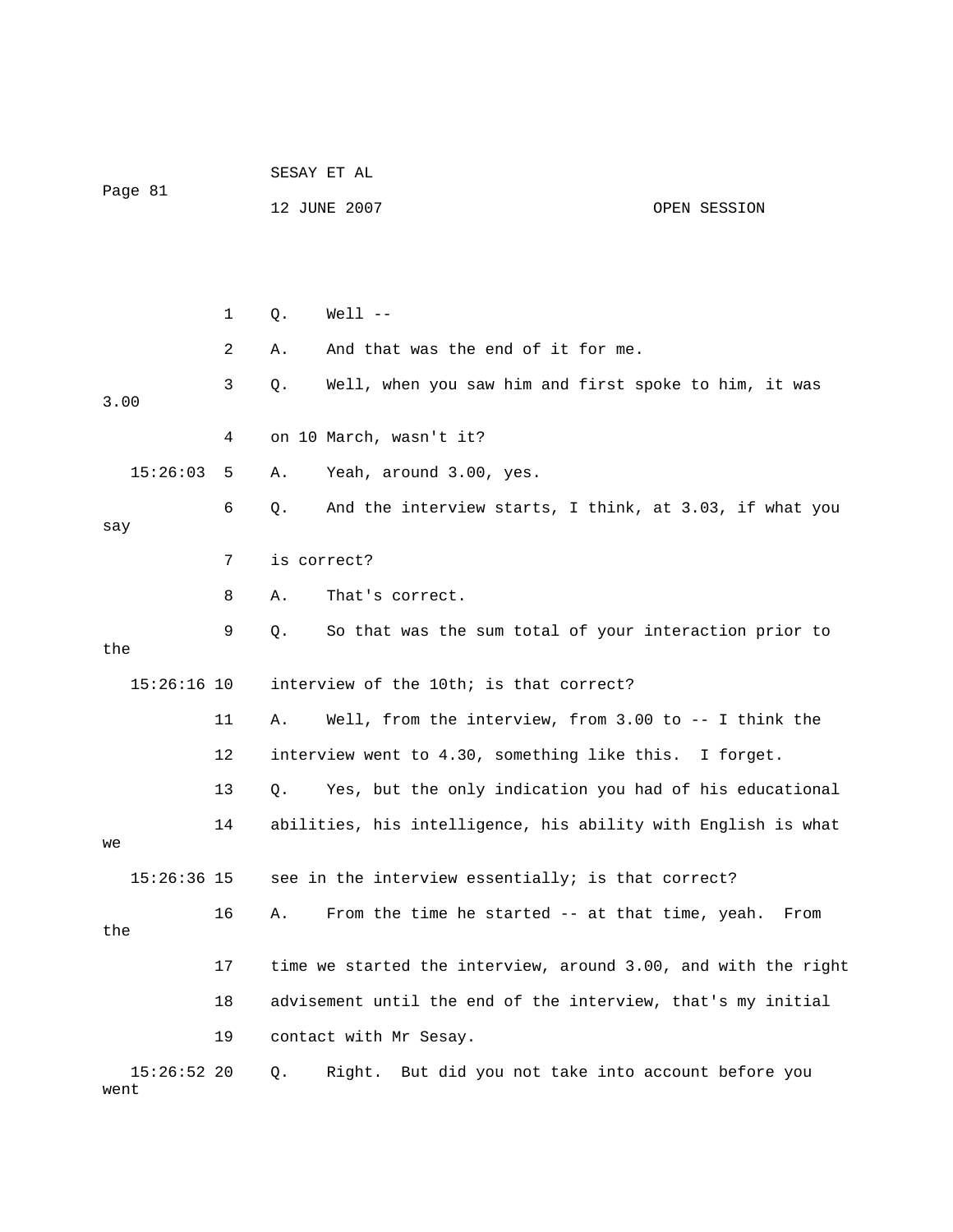| 21 | into court that this was a man who had been fighting in the                  |
|----|------------------------------------------------------------------------------|
| 22 | for over ten years with no or little formal education; did you               |
| 23 | take that into account?                                                      |
| 24 | What I took into account, to be honest, is that then $-$ -<br>Α.             |
|    | $15:27:08$ 25 that's why I wanted to be -- to -- you know, to form a bonding |
| 26 | with Mr Sesay. What I took into account, when we arrested                    |
| 27 | Mr Sesay, is that he had been a winner for ten years.                        |
| 28 | He had been, sorry?<br>$Q_{\star}$                                           |
| 29 | A winner, living in the jungle and survived for ten<br>Α.                    |
|    |                                                                              |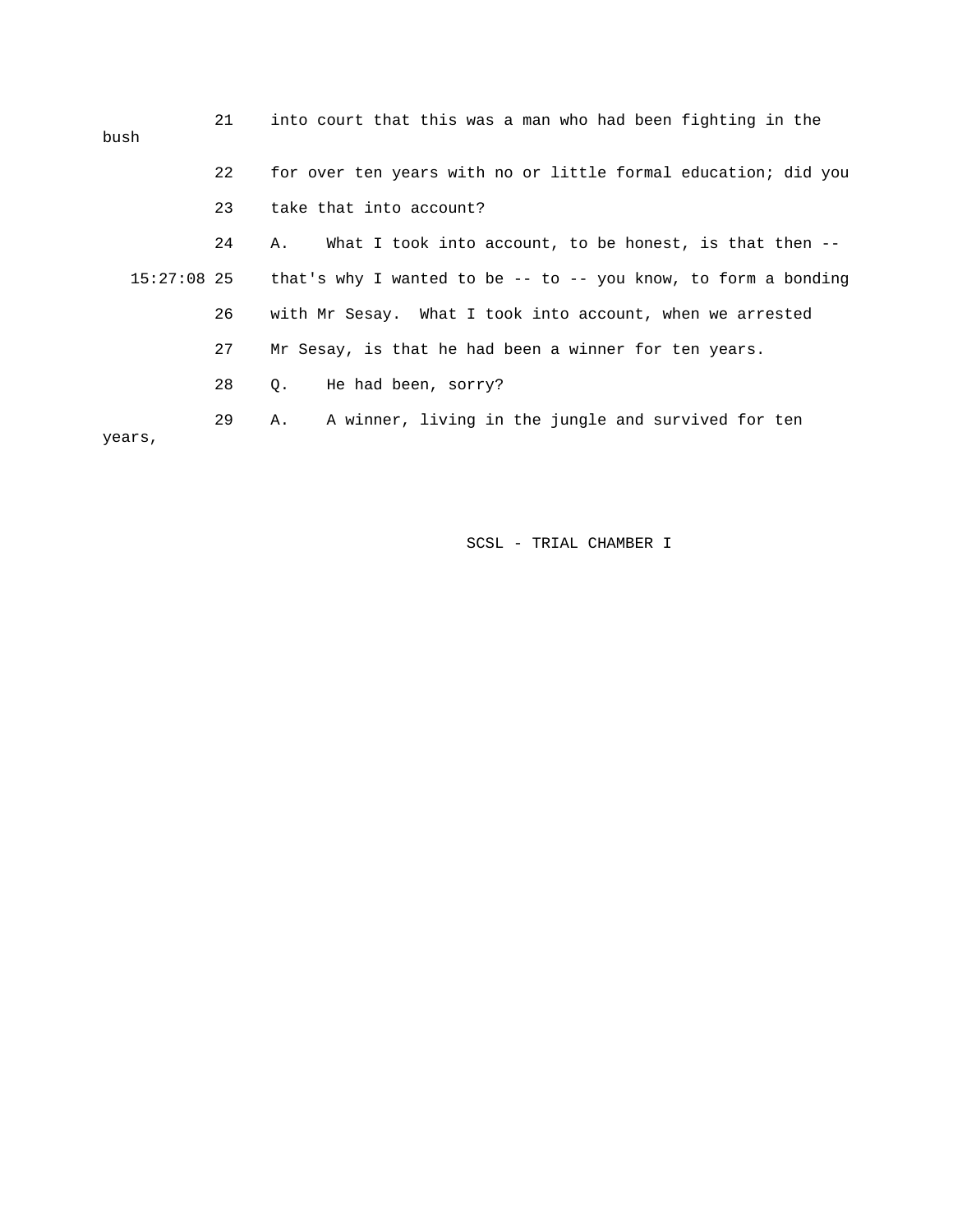|                        |    | SESAY ET AL                                                    |              |  |
|------------------------|----|----------------------------------------------------------------|--------------|--|
| Page 82                |    | 12 JUNE 2007                                                   | OPEN SESSION |  |
|                        |    |                                                                |              |  |
|                        | 1  | so I think you have to be pretty smart to do that.             |              |  |
|                        | 2  | Well, you might have to be street smart, but you have to<br>Q. |              |  |
| terminology;           | 3  | accept that doesn't necessarily equip you with legal           |              |  |
|                        | 4  | do you accept that?                                            |              |  |
| 15:27:37<br>either.    | 5  | I'm not equipped with very much legal terminology<br>Α.        |              |  |
|                        | 6  | Sorry?<br>Q.                                                   |              |  |
| either.                | 7  | I'm not very much equipped with legal terminology<br>Α.        |              |  |
|                        | 8  | I'm a police officer. I'm not a lawyer.                        |              |  |
| Rule                   | 9  | Well, legal terminology of the rights and the waivers,<br>Q.   |              |  |
| $15:27:52$ 10<br>clear |    | 42, Rule 63. You accept, don't you, that it must have been     |              |  |
|                        | 11 | to you that Mr Sesay -- this was all new to Mr Sesay?          |              |  |
|                        | 12 | It was new to Mr Sesay, and it was clear to me that<br>Α.      |              |  |
|                        | 13 | Mr Sesay understood it clearly.                                |              |  |
|                        | 14 | Well, we'll come to why you arrived at that conclusion<br>Q.   |              |  |
| $15:28:14$ 15<br>take  |    | shortly. It is something, then, you felt that you ought to     |              |  |
|                        | 16 | into account; that this was a man who would not have been      |              |  |
|                        | 17 | familiar with this kind of terminology. I mean, it's a         |              |  |
|                        | 18 | convoluted question. I can ask it again if you want?           |              |  |
|                        | 19 | Please.<br>Α.                                                  |              |  |
| $15:28:34$ 20          |    | At that point, at 3.00, just before you went into the<br>Q.    |              |  |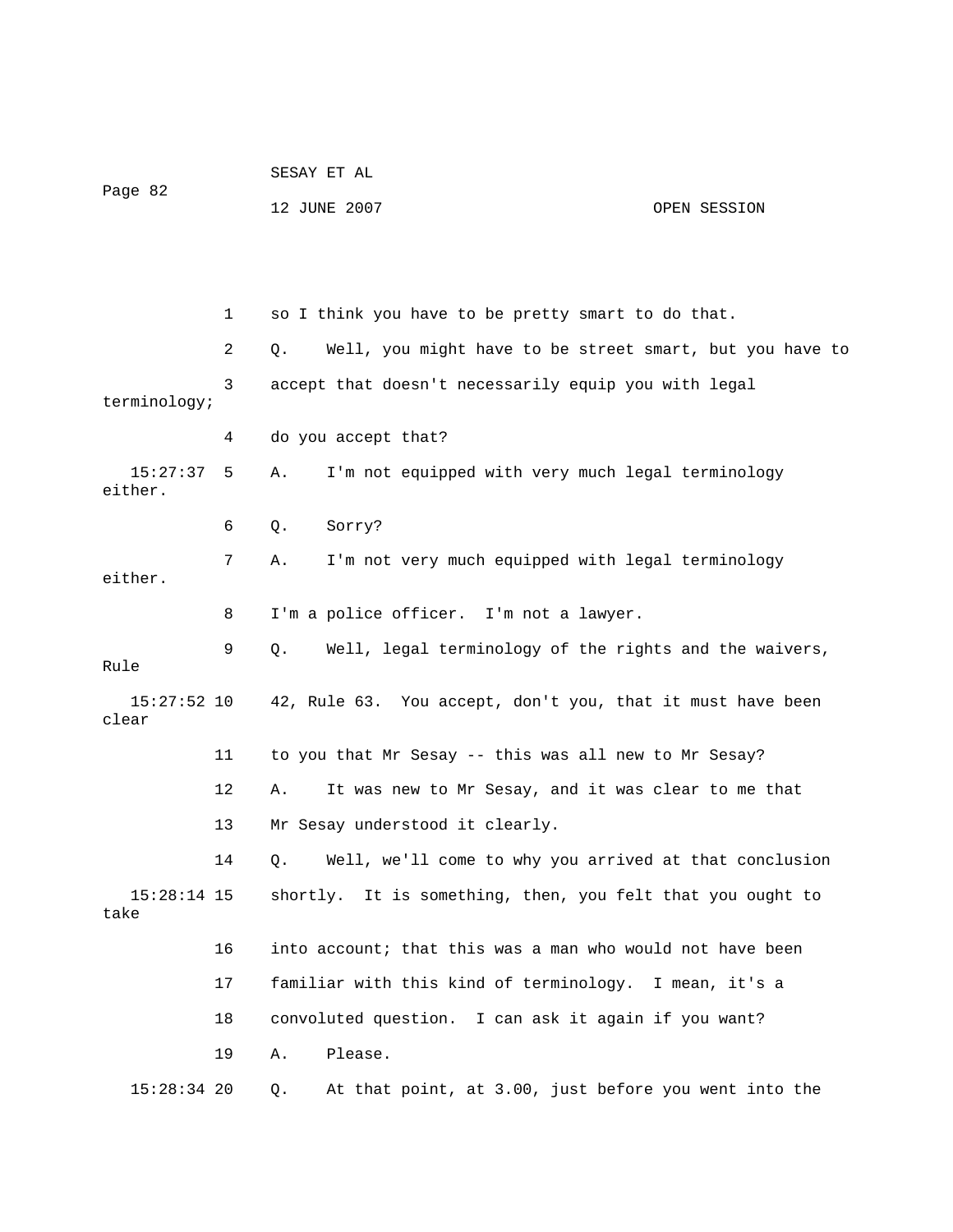| interview     | 21 | interview, did you take on board that you were about to       |
|---------------|----|---------------------------------------------------------------|
| and           | 22 | a man who'd been running around the bush for over ten years   |
|               | 23 | was extremely unlikely to have ever seen anything like these  |
|               | 24 | various rights?                                               |
| $15:28:53$ 25 |    | What I took on board when I went in there, is I took on<br>Α. |
|               | 26 | board that I was going to meet, face an individual that had   |
| collaborate   | 27 | clearly indicated to Mr John Berry his intention to           |
| board         | 28 | with the Office of the Prosecutor. That's what I took on      |
|               | 29 | when I went into that interview.                              |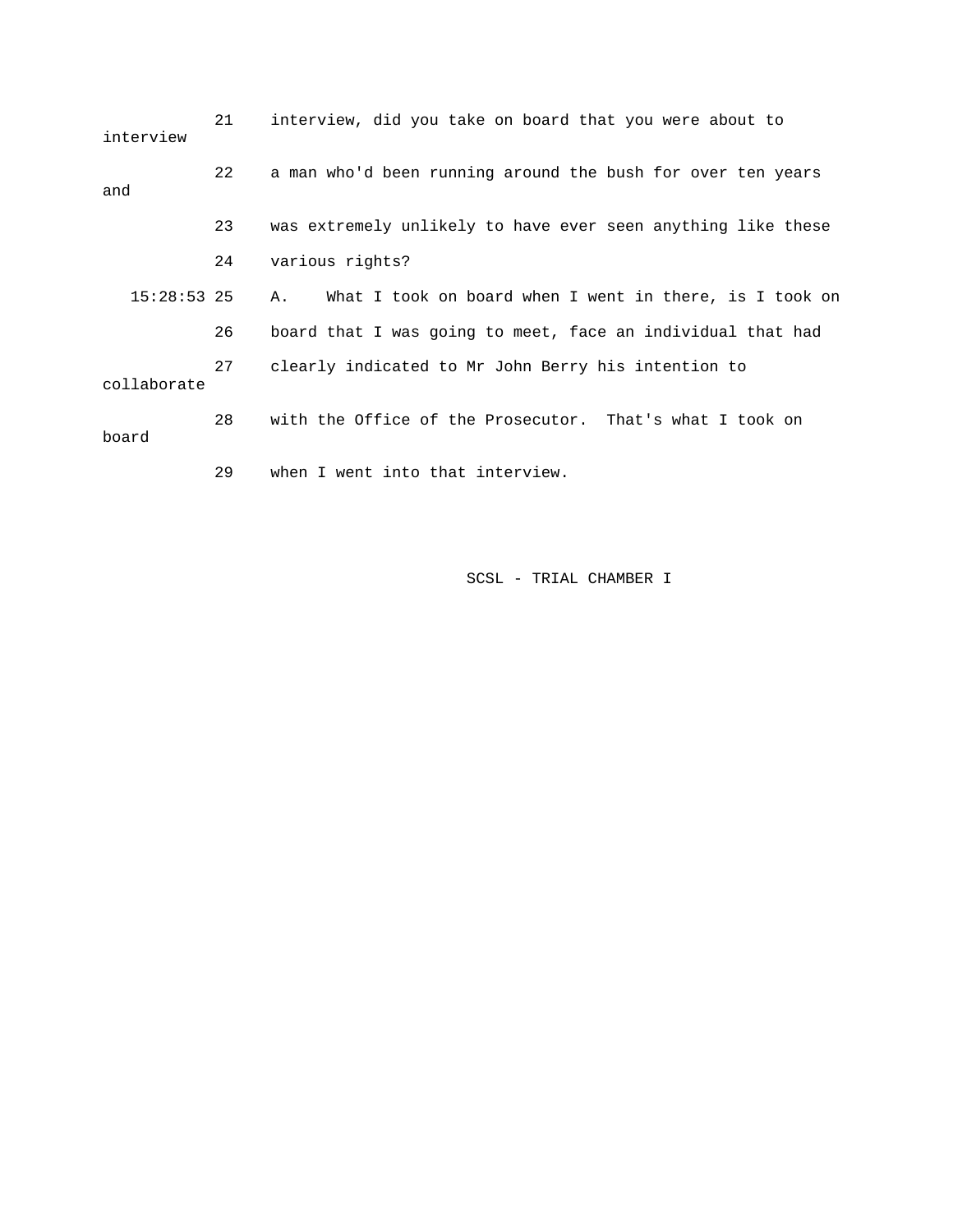|               |    | SESAY ET AL |                                                          |                                             |  |
|---------------|----|-------------|----------------------------------------------------------|---------------------------------------------|--|
| Page 83       |    |             | 12 JUNE 2007                                             | OPEN SESSION                                |  |
|               |    |             |                                                          |                                             |  |
|               |    |             |                                                          |                                             |  |
|               | 1  | Q.          | And that was it?                                         |                                             |  |
|               | 2  | Α.          | That was it.                                             |                                             |  |
| agree         | 3  | Q.          | Now, in terms of how to conduct an interview, do you     |                                             |  |
|               | 4  |             | that threats are impermissible?                          |                                             |  |
| 15:29:45      | 5  | Α.          | That's correct.                                          |                                             |  |
|               | 6  | Q.          | Do you agree that promises can be inducements?           |                                             |  |
|               | 7  | Α.          | That's correct.                                          |                                             |  |
|               | 8  | Q.          | And do you agree that a police trickery, or an           |                                             |  |
|               | 9  |             | investigative trickery, can also vitiate consent --      |                                             |  |
| $15:30:05$ 10 |    |             | JUDGE ITOE:<br>What was the second?                      |                                             |  |
|               | 11 |             | MR JORDASH: -- to speak --                               |                                             |  |
|               | 12 |             | What was the second?<br>JUDGE ITOE:                      |                                             |  |
|               | 13 |             | Second was promises made an inducement --<br>MR JORDASH: |                                             |  |
|               | 14 |             | JUDGE ITOE:                                              | Threats are impermissible, that was a world |  |
| 15:30:18 15   |    |             | standard, yes? And then?                                 |                                             |  |
|               | 16 |             | MR JORDASH: Promises can be inducements.                 |                                             |  |
|               | 17 |             | JUDGE ITOE:<br>Okay.                                     |                                             |  |
|               | 18 |             | MR JORDASH:                                              |                                             |  |
|               | 19 | Q.          | And trickery can undermine an interviewee's consent to   |                                             |  |
| 15:30:4020    |    |             | interview; it can make it involuntary.                   |                                             |  |
|               | 21 |             | PRESIDING JUDGE: Yes, Mr Harrison.                       |                                             |  |
|               | 22 |             | I think that would probably depend upon<br>MR HARRISON:  |                                             |  |

the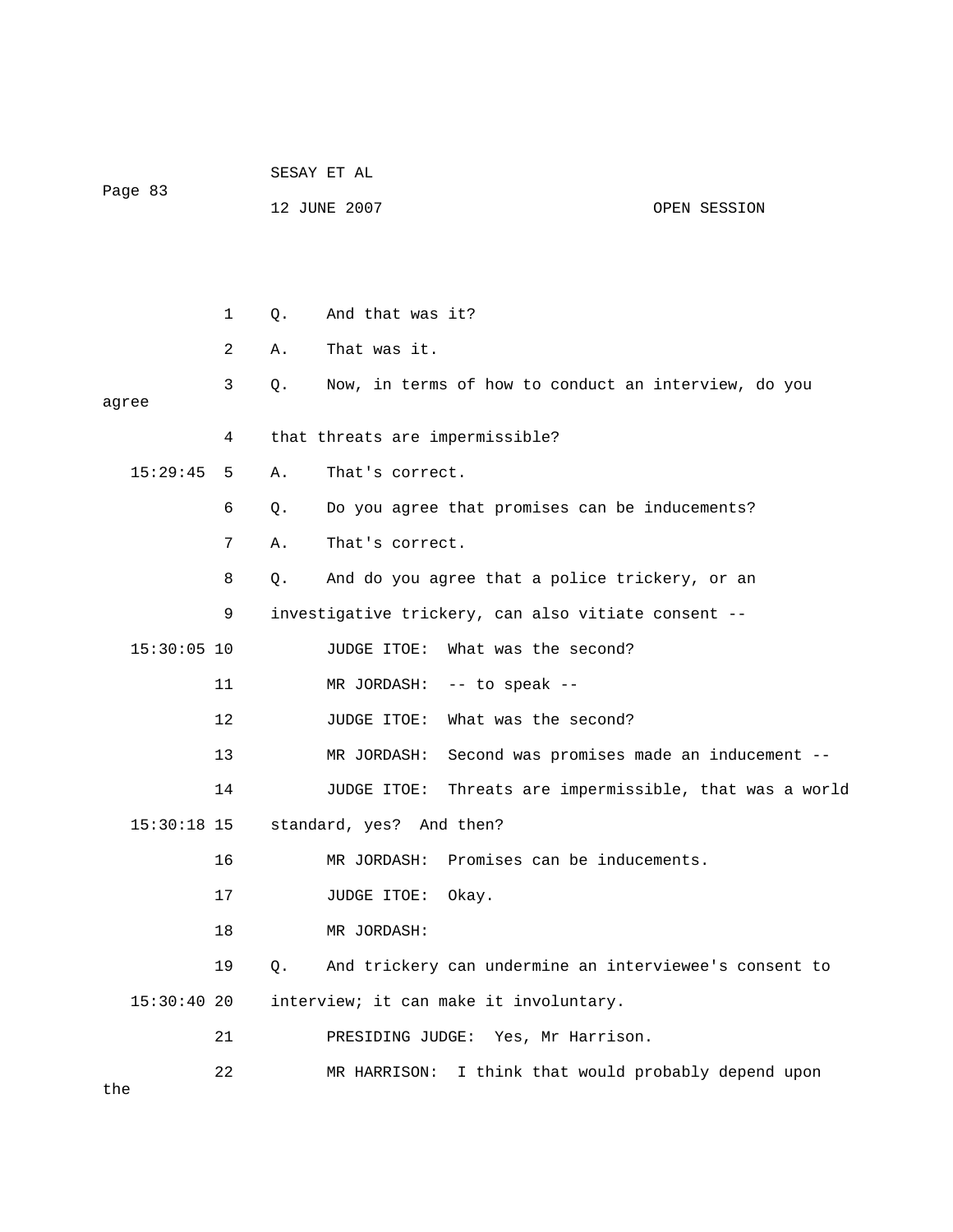23 law applicable to the circumstance. I think the law in Canada 24 is -- I think the answer is no, but I think the law for this 15:30:55 25 Court could well be very different. 26 PRESIDING JUDGE: It could be open, in fact. Are you 27 putting a legal question? Because you probably need to rephrase 28 that because the way it's phrased, really, can leave us with 29 impression that you are clearly asking questions of law. the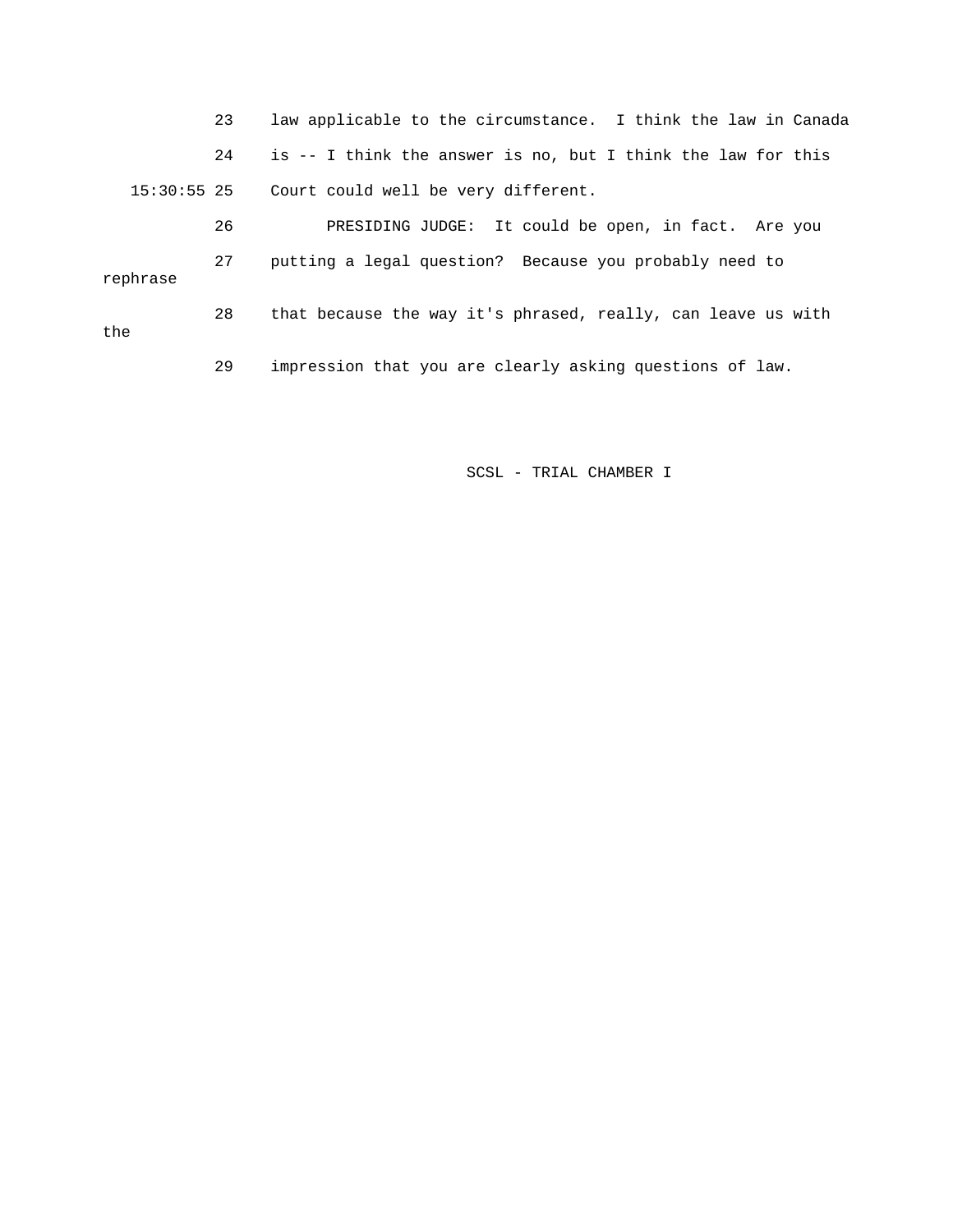| Page 84 |  |  |
|---------|--|--|

SESAY ET AL

12 JUNE 2007 OPEN SESSION

 1 MR JORDASH: Well, I'm -- 2 PRESIDING JUDGE: Whether a promise amounts to an 3 inducement can be properly a question of law, and whether 4 trickery can vitiate consent can also be a question of law. I 15:31:32 5 think you need to rephrase from a factual sort of way. 6 MR JORDASH: I'll rephrase it, certainly. 7 Q. Did you employ trickery to obtain a statement from the 8 witness? 9 A. First of all, I don't know whether you should call him a 15:31:46 10 witness or a suspect, depending on the circumstance, and the 11 means, it depends what you mean by trickery. I'm an old 12 undercover operator and, as it's been brought up too, in Canada, 13 it's allowed. You can use things like this when you're in an 14 undercover role operation, and you could use it also when you're 15:32:07 15 interviewing suspect. To my knowledge, there's nothing wrong 16 with it. But again, maybe the law's changed. I don't know. 17 PRESIDING JUDGE: Why not take the question back to the 18 level in which you asked it? Because your kind of answer now 19 might raise controversies as to the law. He said whether you, 15:32:28 20 would you employ trickery? Probably if he gave you samples of 21 that. I mean, it is a question of you, as an investigator now,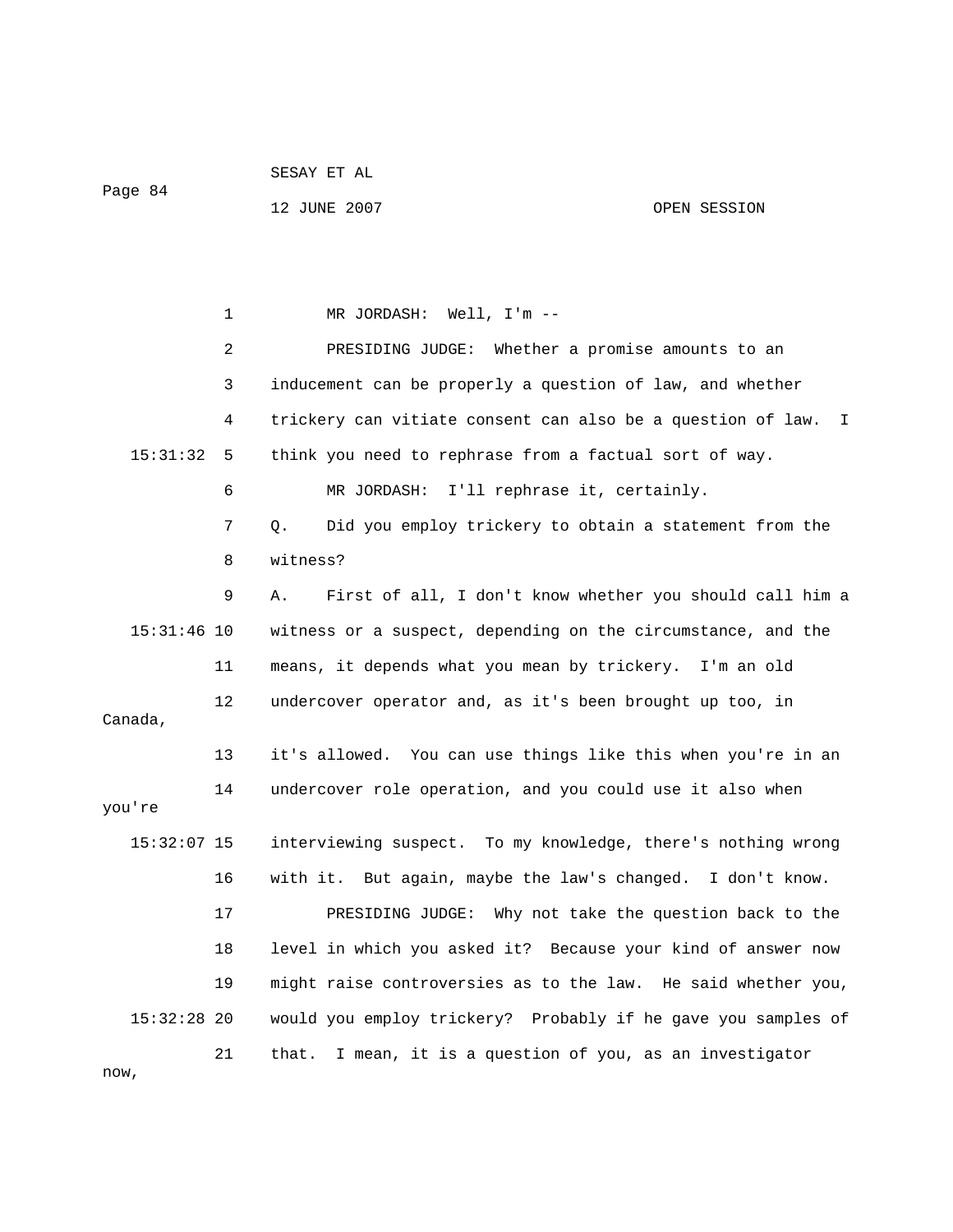| violation | $22^{\circ}$ | leaving the realm of what -- whether it may amount to a                    |
|-----------|--------------|----------------------------------------------------------------------------|
| whole     | 23           | of law. I mean, as has been said around in this Court, the                 |
|           | 24           | thing is very controversial. There is some national law to                 |
|           |              | 15:32:55 25 mational law, and even -- we don't know what the law is in the |
|           | 26           | context of international criminal justice. But answer the                  |
|           | 27           | question, if you can.                                                      |
| answer    | 28           | THE WITNESS: It's very hard for me, Your Honour, to                        |
|           | 29           | the question because I don't know what $--$ what the $--$ what we          |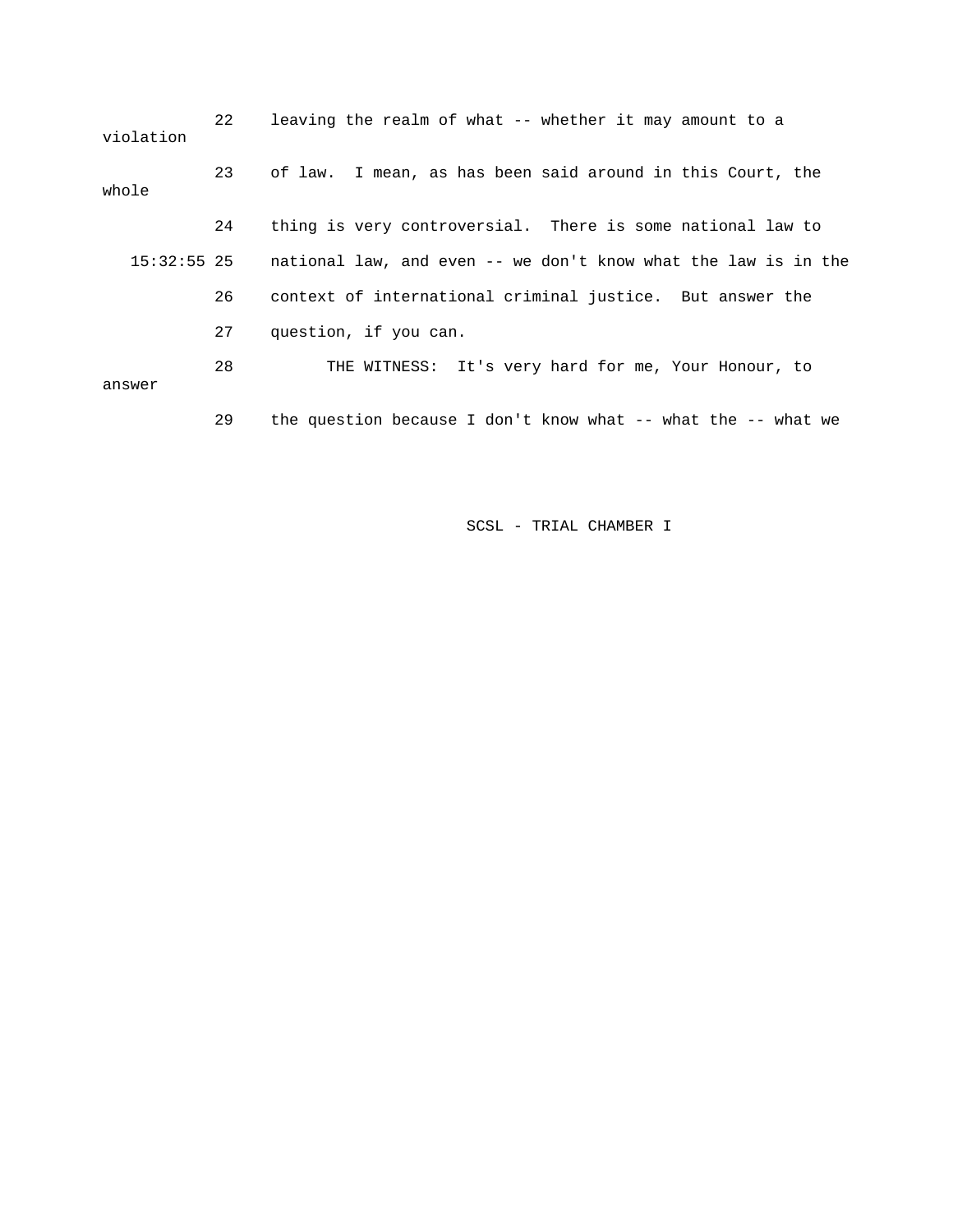|               |              | SESAY ET AL                                                 |  |
|---------------|--------------|-------------------------------------------------------------|--|
| Page 85       |              | 12 JUNE 2007<br>OPEN SESSION                                |  |
|               |              |                                                             |  |
|               |              |                                                             |  |
|               | $\mathbf{1}$ | need for --                                                 |  |
|               | 2            | PRESIDING JUDGE: Well, let him give you samples, yeah.      |  |
|               | 3            | What do we need for -- what do we need --<br>THE WITNESS:   |  |
|               | 4            | mean by trickery?                                           |  |
| 15:33:08      | 5            | PRESIDING JUDGE:<br>Yes.                                    |  |
|               | 6            | And what are the circumstances?<br>THE WITNESS:             |  |
|               | 7            | PRESIDING JUDGE: Mr Jordash, perhaps if you give some       |  |
|               | 8            | samples. If you attempt a verbal definition, I think you'll |  |
| run           |              |                                                             |  |
|               | 9            | into difficulty. So, why not give some examples?            |  |
| $15:33:21$ 10 |              | MR JORDASH: Certainly.                                      |  |
| employ,       | 11           | Well, let me try to narrow the question. Would you<br>Q.    |  |
| make          | 12           | at this Court, trickery which involved a quid pro quo? You  |  |
| will          | 13           | a promise to somebody if they cooperate, collaborate, they  |  |
|               | 14           | receive some kind of quid pro quo?                          |  |
| $15:33:43$ 15 |              | What is a quid pro quo?<br>Α.                               |  |
|               | 16           | Okay, sorry. It's an English term which --<br>Q.            |  |
| something     | 17           | It's a Latin term which means<br>PRESIDING JUDGE:           |  |
|               | 18           | for something.                                              |  |
|               | 19           | It's not English, something for something.<br>JUDGE ITOE:   |  |
| $15:34:00$ 20 |              | Something for something.<br>PRESIDING JUDGE:                |  |
|               | 21           | It's the only Latin I know, actually.<br>MR JORDASH:        |  |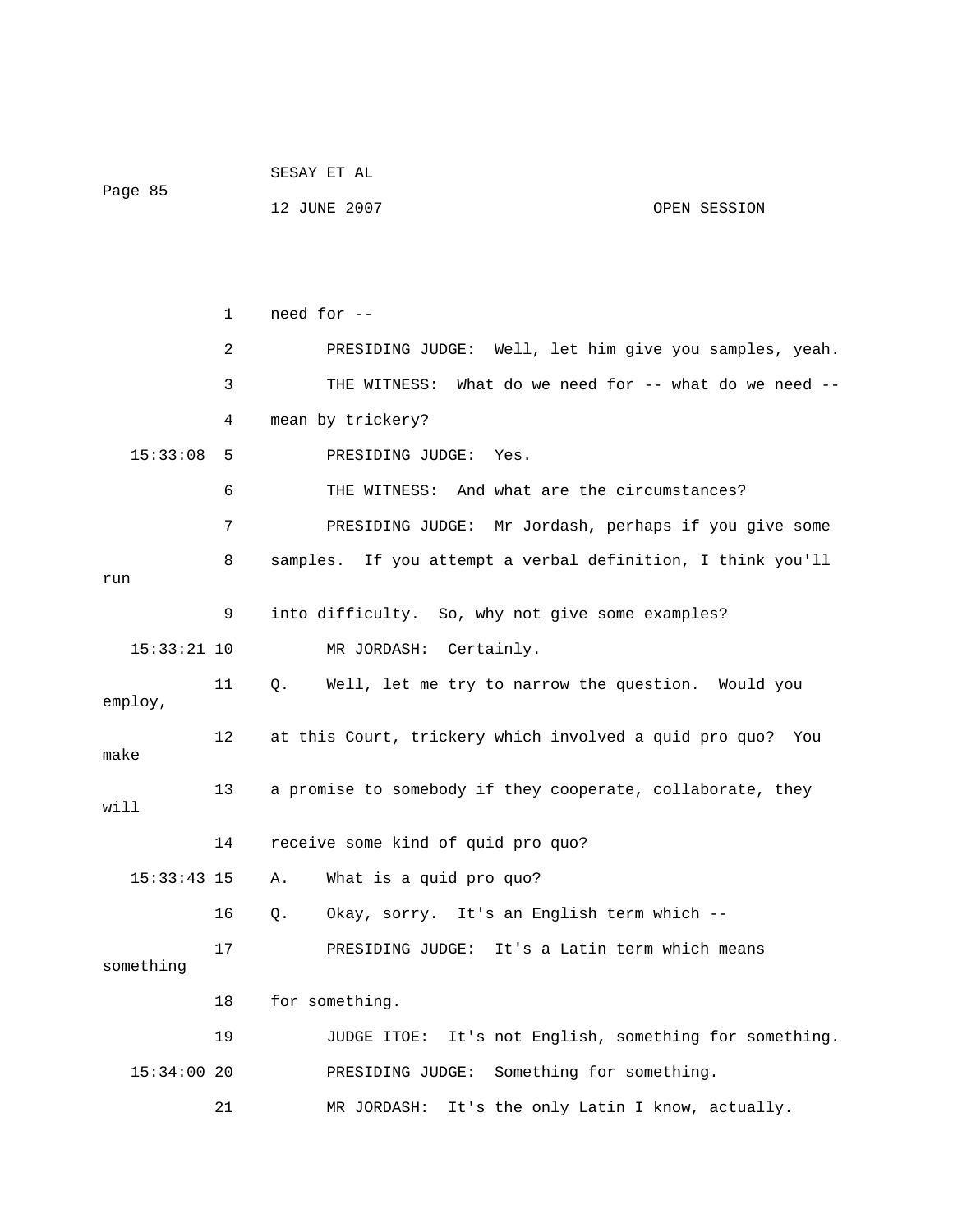22 PRESIDING JUDGE: Benefit. Benefit. Something for 23 something.

24 MR JORDASH: Yes, something for something.

15:34:05 25 PRESIDING JUDGE: That's the literal translation.

26 MR JORDASH:

 27 Q. Would you employ a trick where you'd offer something for 28 something, but the something you were offering was not to be 29 actually followed through?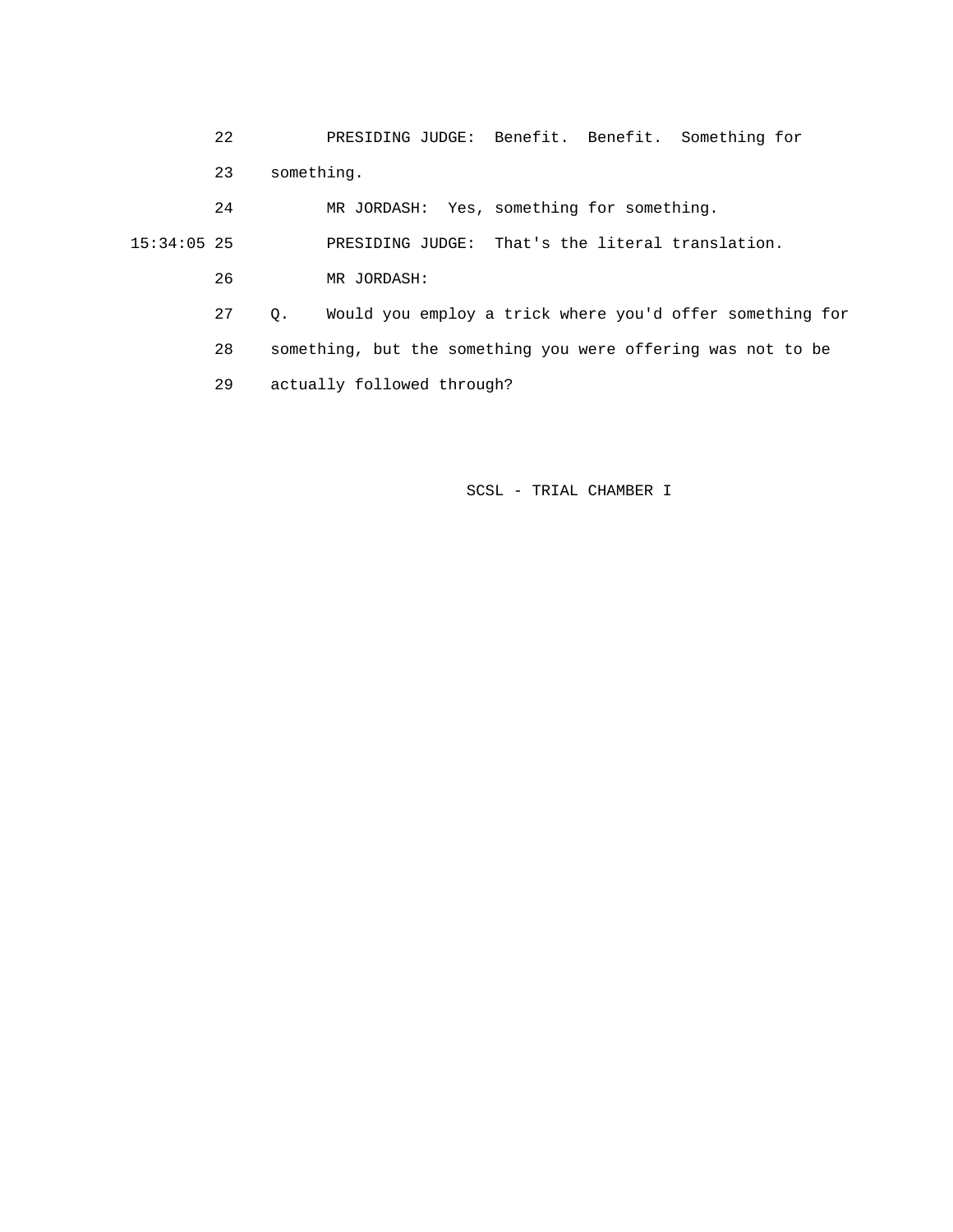| Page 86                    |    | 12 JUNE 2007                                                   | OPEN SESSION |
|----------------------------|----|----------------------------------------------------------------|--------------|
|                            |    |                                                                |              |
| never                      | 1  | There was never -- first of all there was no --<br>Α.<br>No.   |              |
|                            | 2  | any promise made to Mr Sesay, as far as I'm concerned. And I   |              |
|                            | 3  | will not -- and it was made very clear to him that we were not |              |
|                            | 4  | making any promise to him.                                     |              |
| 15:34:45<br>collaboration? | 5  | But would you offer anything in exchange for<br>Q.             |              |
|                            | 6  | Yes.<br>Α.                                                     |              |
|                            | 7  | What would you offer, just generally, at this Court, in<br>Q.  |              |
|                            | 8  | exchange for collaboration?                                    |              |
| to                         | 9  | In the case of Mr Sesay, the only thing that was offered<br>Α. |              |
| $15:34:57$ 10              |    | him as in -- that was in the course of our discussion, again,  |              |
| request,                   | 11 | over the personal discussion that was with him, at his         |              |
|                            | 12 | that -- he was asking me what kind of a protection measure we  |              |
| board,                     | 13 | could guarantee for his family if he was going to come on      |              |
|                            | 14 | and I did offer him that if that was going to be the case, we  |              |
| $15:35:19$ 15<br>and       |    | could initiate temporary protective measure for his family,    |              |
|                            | 16 | that was done.                                                 |              |
|                            | 17 | I'll just come to the end of this section in a moment.<br>Q.   |              |
|                            | 18 | Sorry for the delay. Do you accept this that, or do you have   |              |
| the                        | 19 | regard to this, that it might be the case that when offering   |              |
| $15:37:14$ 20              |    | possibility of a reduced sentence, that that might act as some |              |

SESAY ET AL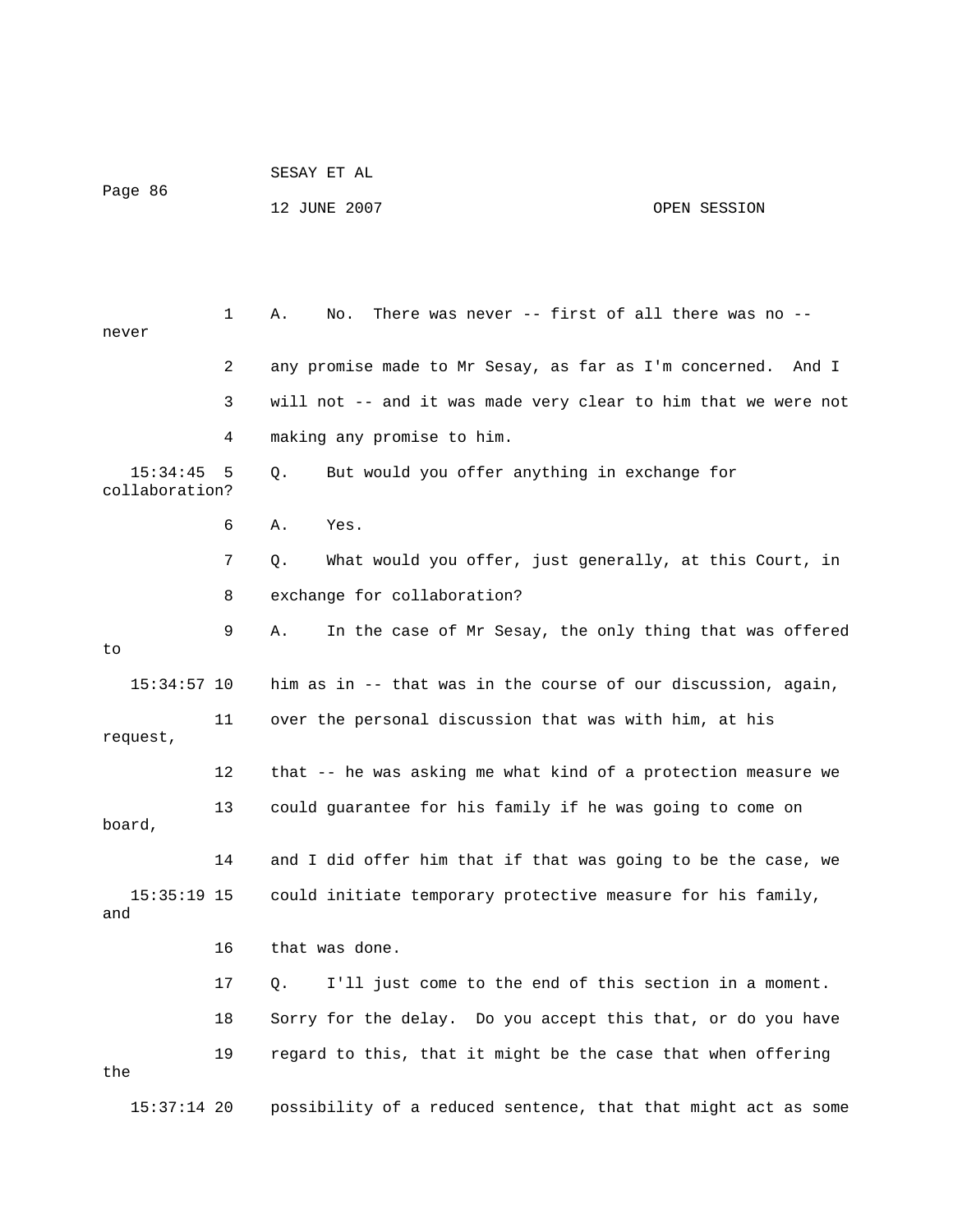21 incentive or inducement? Do you have regard to that possibility? 22 A. That was not done. There was never any offer made to 23 Mr Sesay for reduced sentence. Mr Sesay was told that the 24 information, everything, the collaboration would be -- would 15:37:33 25 supplied, given to the Trial Chamber, and we would, the 27 consideration. That was the extent of it. 28 Q. Do you accept that giving somebody the impression that 29 would be a witness would be an inducement; is that something be 26 Prosecution would request the Trial Chamber to take this into they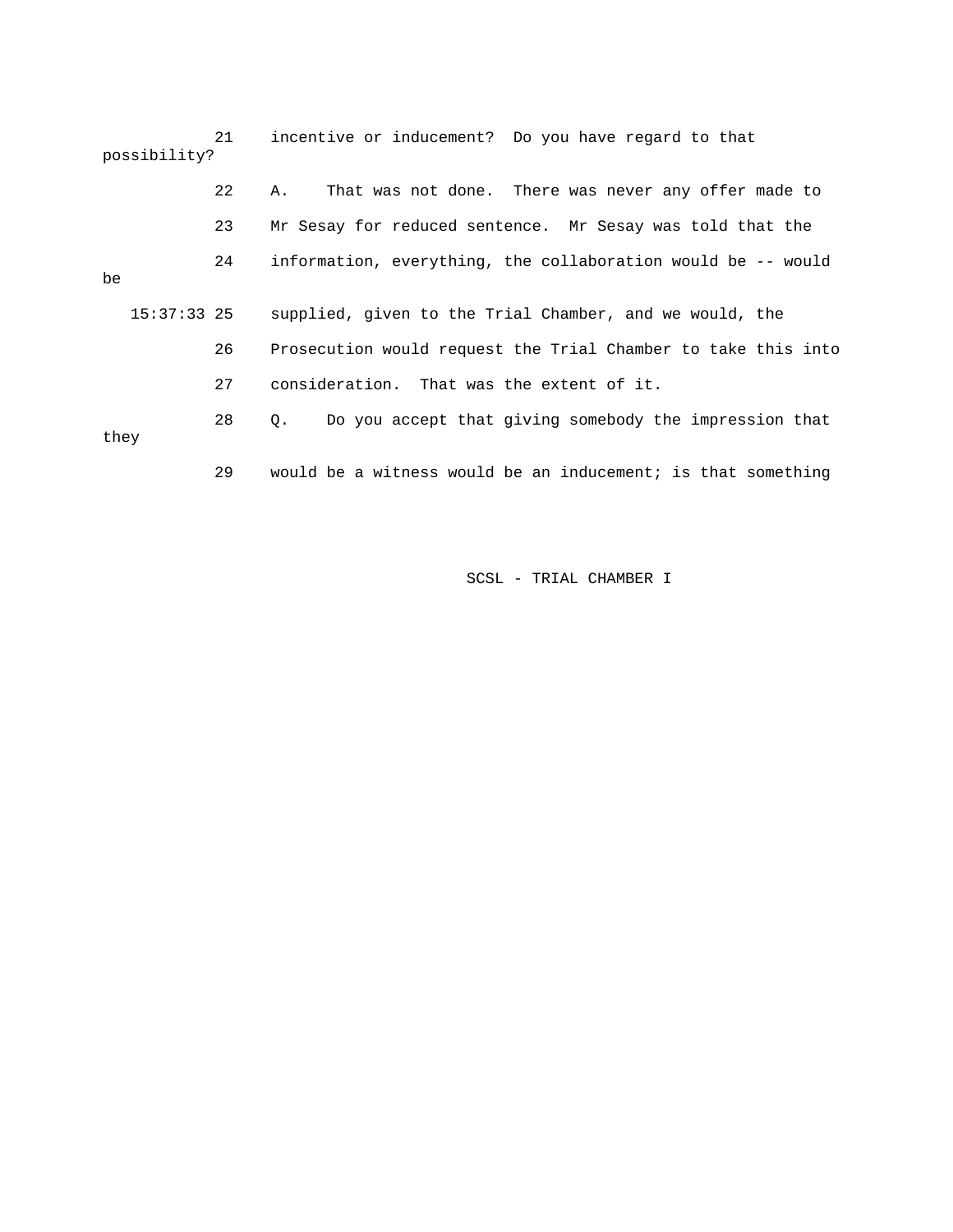|               |    | SESAY ET AL                                                   |              |  |  |
|---------------|----|---------------------------------------------------------------|--------------|--|--|
| Page 87       |    | 12 JUNE 2007                                                  | OPEN SESSION |  |  |
|               |    |                                                               |              |  |  |
|               |    |                                                               |              |  |  |
|               | 1  | you'd have regard to?                                         |              |  |  |
|               | 2  | To be a witness would be an inducement?<br>Α.                 |              |  |  |
|               | 3  | Yes, rather than being an accused. If you gave that<br>Q.     |              |  |  |
|               | 4  | impression, would you see that as an inducement?              |              |  |  |
| 15:38:03      | 5  | No.<br>Α.                                                     |              |  |  |
|               | 6  | You wouldn't see that as an inducement?<br>Q.                 |              |  |  |
|               | 7  | Α.<br>No.                                                     |              |  |  |
|               | 8  | So that's something you would do, if necessary?<br>Q.         |              |  |  |
|               | 9  | Yes.<br>Α.                                                    |              |  |  |
| $15:38:11$ 10 |    | Q.<br>I want to be clear about this: You would have no qualms |              |  |  |
|               | 11 | about suggesting to someone: If you collaborate with us,      |              |  |  |
| you'll        |    |                                                               |              |  |  |
|               | 12 | be a witness rather than an accused?                          |              |  |  |
|               | 13 | No, no, no, no. You're playing with words.<br>Α.              | I have no    |  |  |
|               | 14 | problem for somebody, as Mr Sesay, to say to us, "I want to   |              |  |  |
| $15:38:30$ 15 |    | collaborate with the Office of the Prosecutor," and I have no |              |  |  |
|               | 16 | problem with interviewing Mr Sesay and recording a statement  |              |  |  |
| and           |    |                                                               |              |  |  |
|               | 17 | bring him in as a witness. But, when I'm saying that, I'm not |              |  |  |
| witness       | 18 | the guy who's going to make the call who's going to be a      |              |  |  |
|               | 19 | That has to be done by the Prosecutor himself.<br>or not.     | They         |  |  |
| $15:38:49$ 20 |    | will decide if Mr -- if the evidence provided by Mr Sesay is  |              |  |  |
|               | 21 | worth to call him as a witness. But what I'm saying, I have   |              |  |  |

no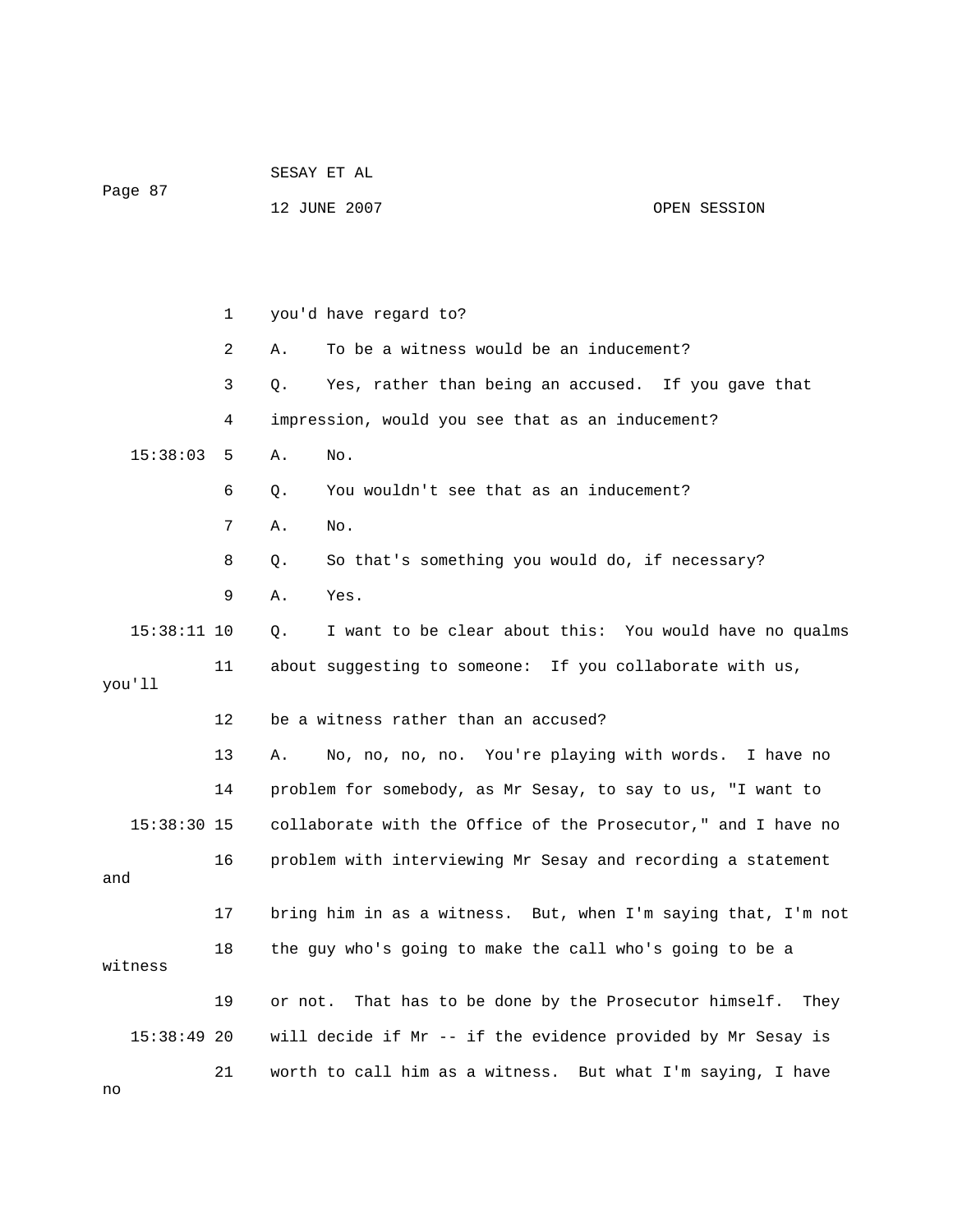|                             | 22 | problem, when I'm talking to somebody, if the person is an    |  |
|-----------------------------|----|---------------------------------------------------------------|--|
| оf                          | 23 | accused person, and wished to become a witness for the Office |  |
|                             | 24 | the Prosecutor, I have no problem with that.                  |  |
| $15:39:09$ 25<br>impression |    | Would you have a problem with them getting the<br>Q.          |  |
|                             | 26 | from that they'd be a witness and not an accused, if they got |  |
| impression,                 | 27 | that impression? Would you quard against giving that          |  |
|                             | 28 | or is that something that doesn't trouble you?                |  |
|                             | 29 | No, no, no. Because it was all -- first of all, it was<br>Α.  |  |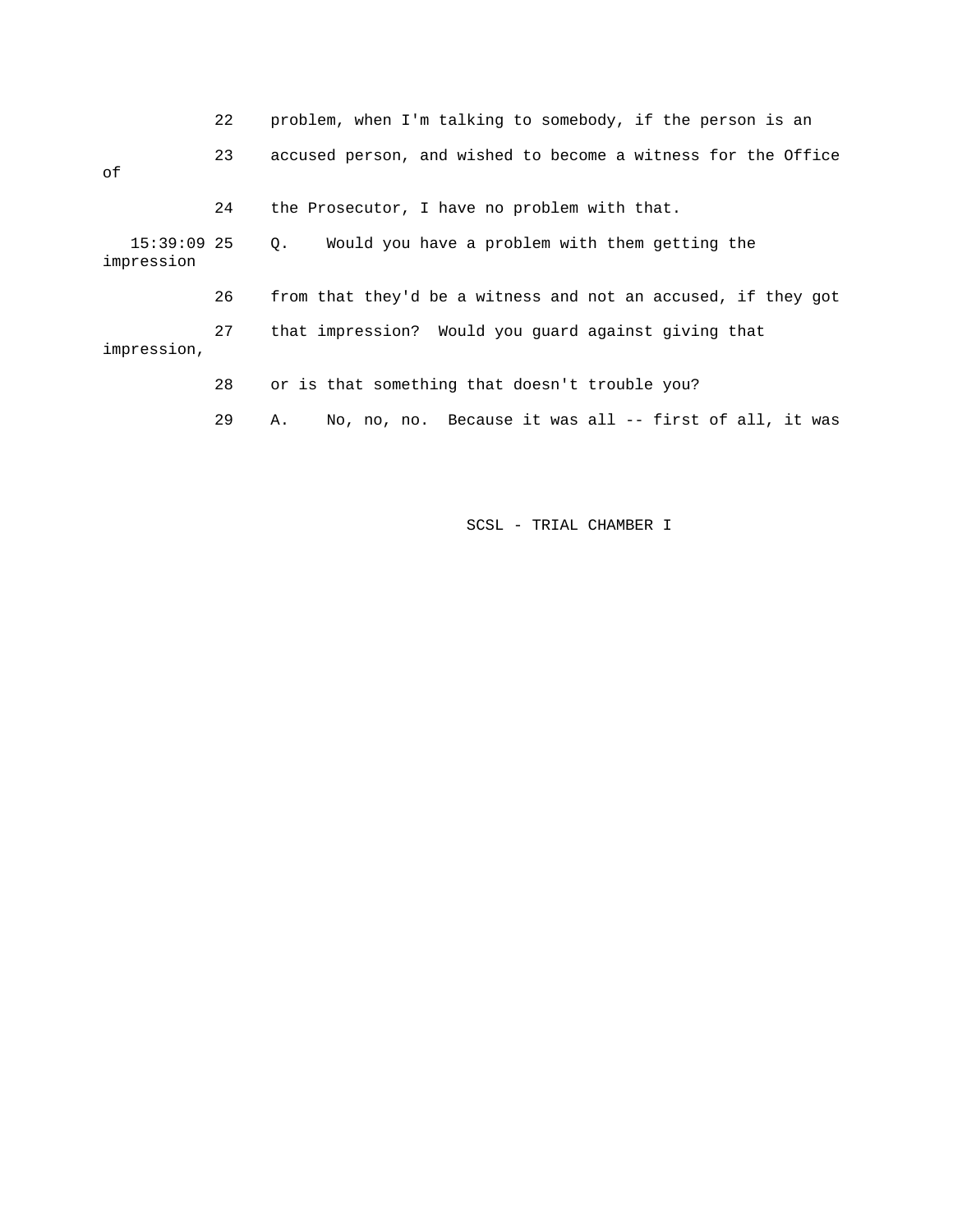| Page 88 | SESAY ET AL  |              |
|---------|--------------|--------------|
|         | 12 JUNE 2007 | OPEN SESSION |

| not |                                                                      | 1  | made clear to Mr Sesay that a witness doesn't mean that he's   |  |  |  |
|-----|----------------------------------------------------------------------|----|----------------------------------------------------------------|--|--|--|
|     |                                                                      | 2  | going to be an accused. It was very clear that he could be     |  |  |  |
|     |                                                                      | 3  | accused, he could be charged, but still agree to become a      |  |  |  |
|     |                                                                      | 4  | witness, and then it would be to the Court to deal with the    |  |  |  |
| to  | 15:39:41                                                             | 5  | situation. But the fact that we were trying to ask Mr Sesay    |  |  |  |
|     |                                                                      | 6  | become a witness was never the fact that it did not mean that, |  |  |  |
| was | 7<br>automatically, he would not be charged for any offence.<br>That |    |                                                                |  |  |  |
|     |                                                                      | 8  | not the case.                                                  |  |  |  |
|     | being                                                                | 9  | О.<br>So you accept that you offered him the possibility of    |  |  |  |
|     | $15:39:57$ 10                                                        |    | a witness?                                                     |  |  |  |
|     |                                                                      | 11 | Α.<br>Yes.                                                     |  |  |  |
| say |                                                                      | 12 | And you accept that you -- well, on what basis did you<br>Q.   |  |  |  |
|     |                                                                      | 13 | that would be advantageous to him?                             |  |  |  |
|     |                                                                      | 14 | Α.<br>For what, for Mr Sesay to become a witness?              |  |  |  |
|     | $15:40:10$ 15                                                        |    | Yeah.<br>Q.                                                    |  |  |  |
| to  |                                                                      | 16 | Mr Sesay was an insider to this conflict. He had a lot<br>Α.   |  |  |  |
|     |                                                                      | 17 | $bring - -$                                                    |  |  |  |
|     |                                                                      | 18 | How was it going $-$<br>$\circ$ .                              |  |  |  |
|     |                                                                      | 19 | -- for the information of the Court.<br>Α.                     |  |  |  |
|     | $15:40:24$ 20                                                        |    | Well, what did you say to him in these conversations off<br>Q. |  |  |  |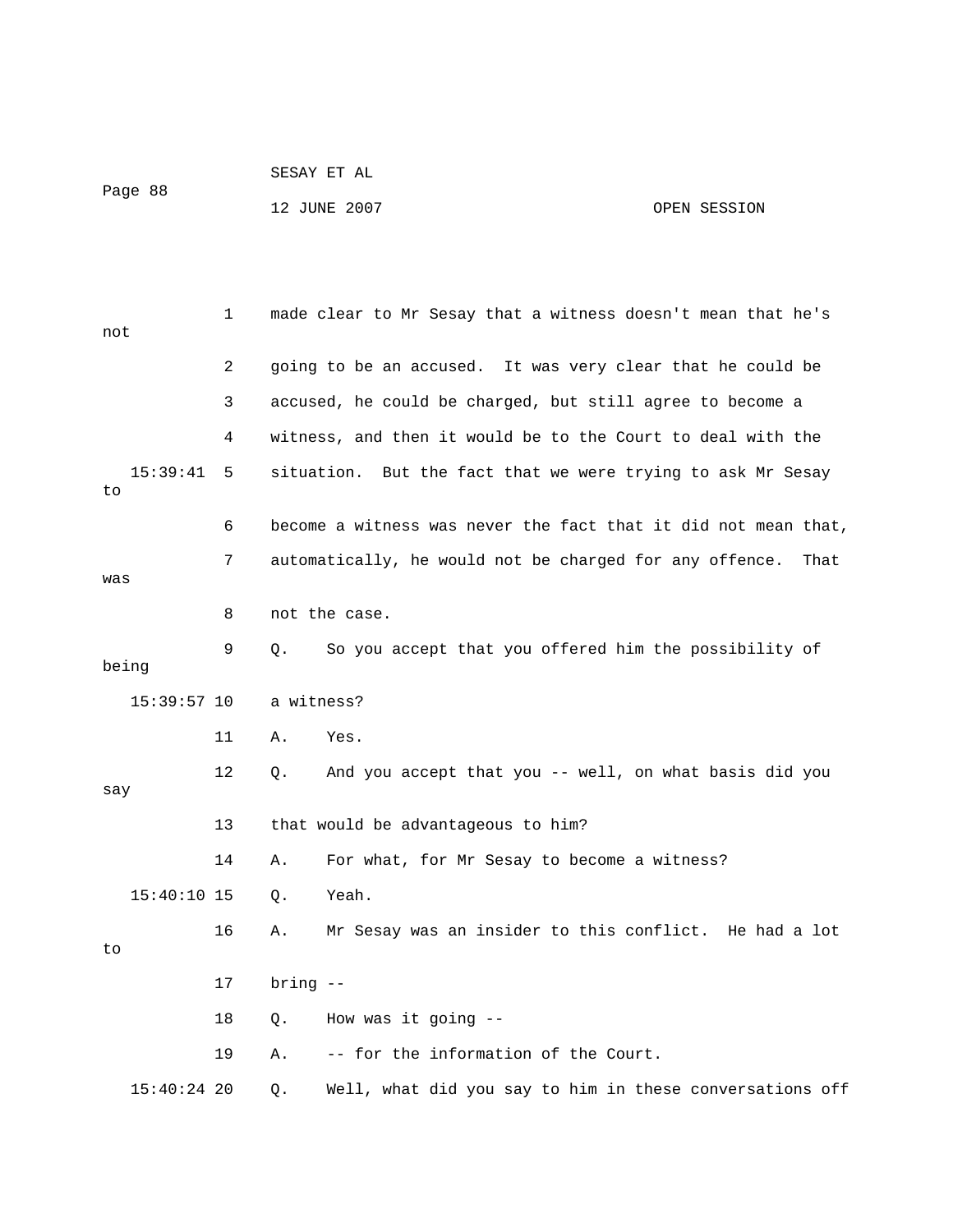|     | 21 | tape about what was in it for him?                                      |  |
|-----|----|-------------------------------------------------------------------------|--|
|     | 22 | What was in it for him?<br>Α.                                           |  |
|     | 23 | Q.<br>Yes.                                                              |  |
|     | 24 | We would provide witness protection for him, for his<br>Α.              |  |
| the |    | 15:40:37 25 family, I mean. We would do that. And we would recommend to |  |
|     | 26 | judge that they take it into consideration and, again, it's in          |  |
| he  | 27 | the transcript, that they would take into consideration what            |  |
|     | 28 | had provided the assistance and the collaboration that he had           |  |
|     | 29 | done to the Office of the Prosecutor.                                   |  |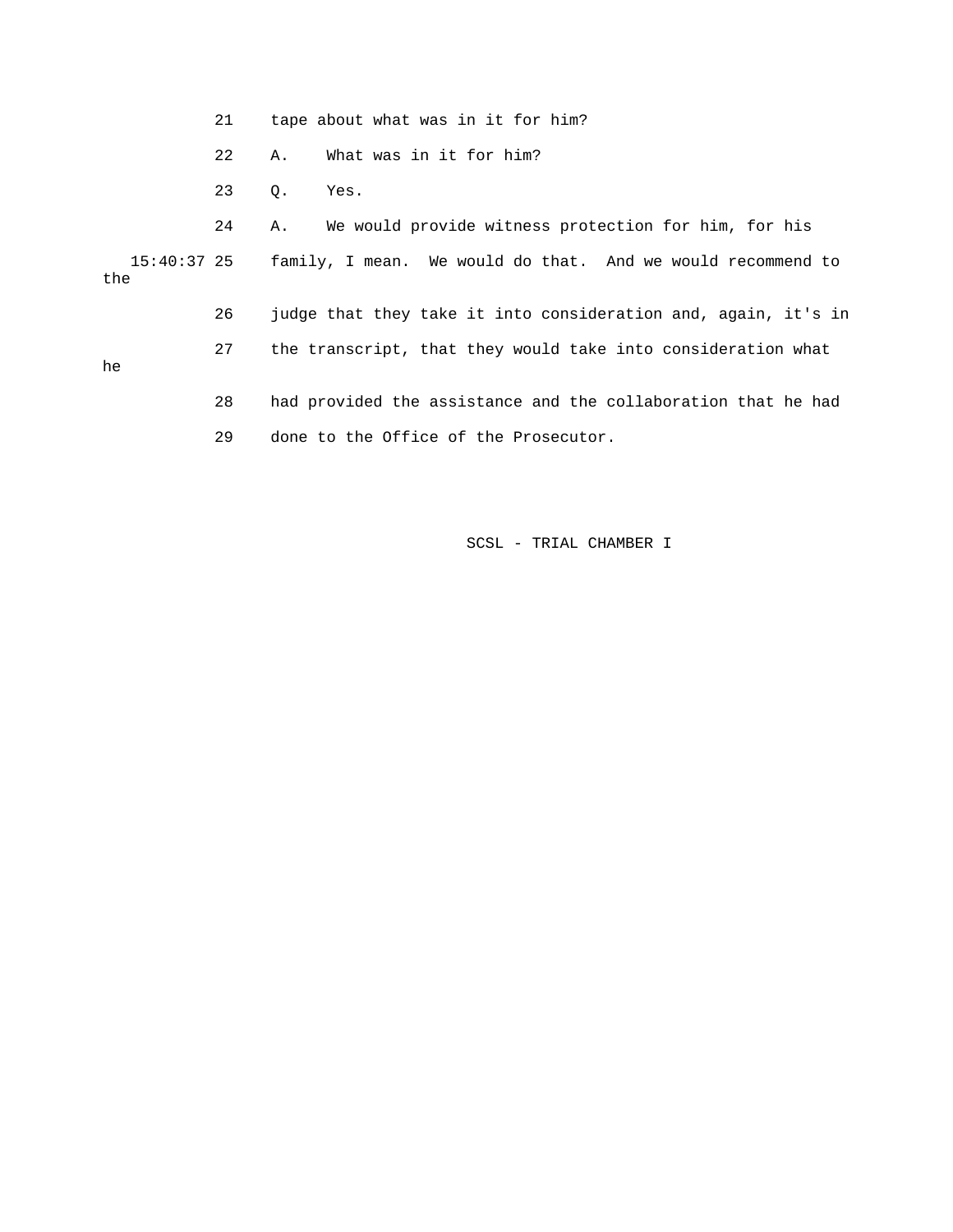|               |    | SESAY ET AL                                                    |              |  |
|---------------|----|----------------------------------------------------------------|--------------|--|
| Page 89       |    | 12 JUNE 2007                                                   | OPEN SESSION |  |
|               |    |                                                                |              |  |
|               |    |                                                                |              |  |
|               | 1  | So it's protection, it's assistance in having the Court<br>Q.  |              |  |
|               | 2  | reduce his sentence, if possible?                              |              |  |
|               | 3  | No, no, no.<br>Α.                                              |              |  |
|               | 4  | No?<br>Q.                                                      |              |  |
| 15:41:09      | 5  | It's request to the Chamber to take this into<br>Α.            |              |  |
| on            | 6  | consideration. To take whatever Mr Sesay was willing to put    |              |  |
| to            | 7  | the platter, we would make the -- we would ask the Prosecutor  |              |  |
|               | 8  | make recommendation to the Court to take this under            |              |  |
|               | 9  | consideration. There was never any discussion about asking     |              |  |
| the           |    |                                                                |              |  |
| $15:41:29$ 10 |    | judge to reduce the sentence or, you know, doing a plea        |              |  |
|               | 11 | bargaining or fixing a sentence, never.                        |              |  |
| if            | 12 | But, Mr Morissette, as you know happens in these Courts,<br>Q. |              |  |
| clear         | 13 | a witness, if an accused collaborates and then comes to a      |              |  |
| to            | 14 | agreement in which part of that agreement the accused agrees   |              |  |
| $15:41:51$ 15 |    | give evidence on behalf of the Prosecution, the Prosecution    |              |  |
| be            | 16 | routinely suggests to the Court that a lower sentence should   |              |  |
|               | 17 | passed; am I right about that?                                 |              |  |
|               | 18 | That the Prosecution would recommend that to the Court?<br>Α.  |              |  |
|               | 19 | Yes.<br>Q.                                                     |              |  |
| $15:42:15$ 20 |    | Yeah.<br>Α.                                                    |              |  |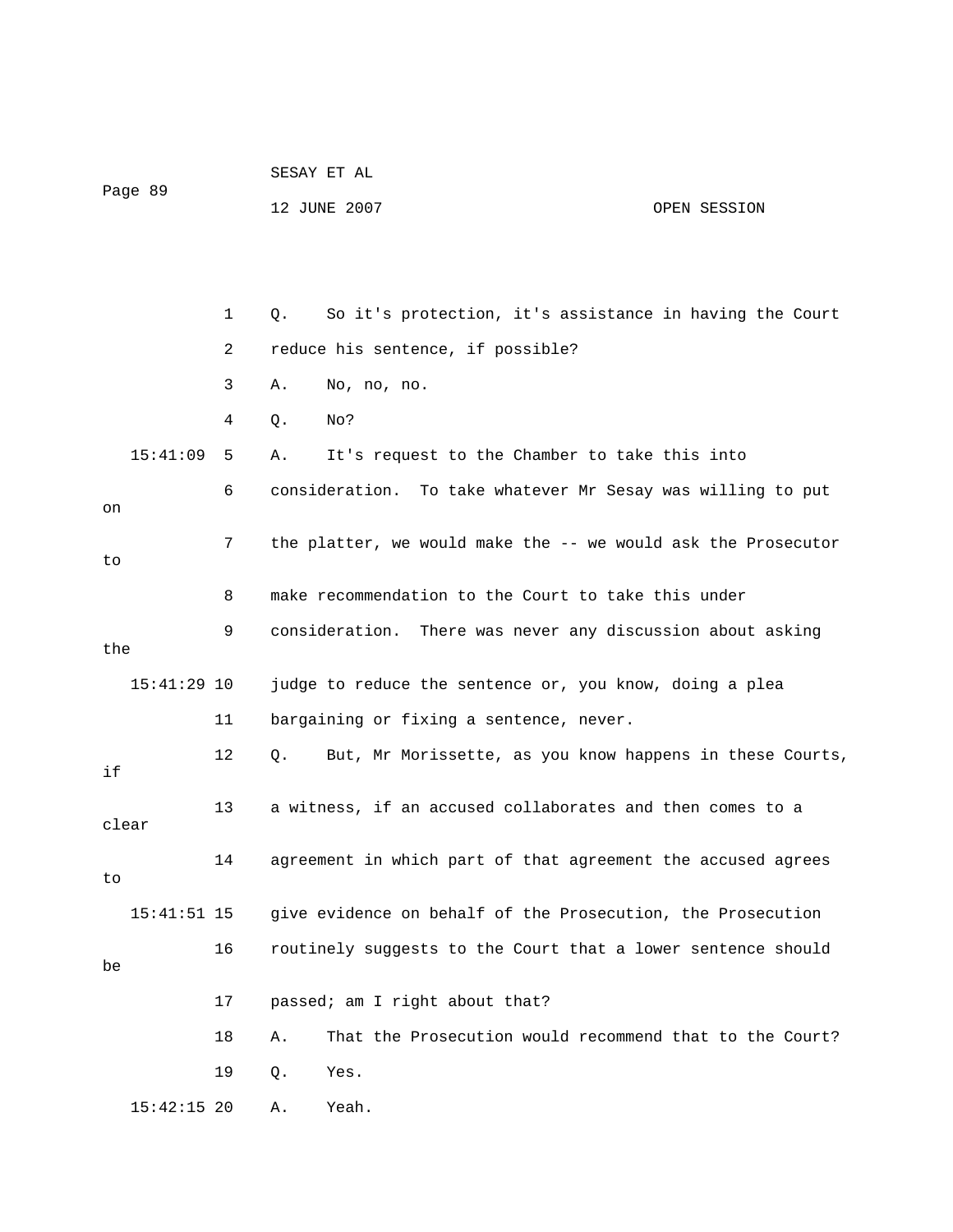21 Q. That's common practice --

22 A. Yes.

23 Q. -- in all the international tribunals?

24 A. Yes. Yes.

 15:42:22 25 Q. That if -- and it's common practice that you, for example,

26 as an investigator, would be aware of when interviewing an

27 accused?

28 A. That's correct.

29 Q. And so if Mr Sesay had asked you, "What's in it for me

in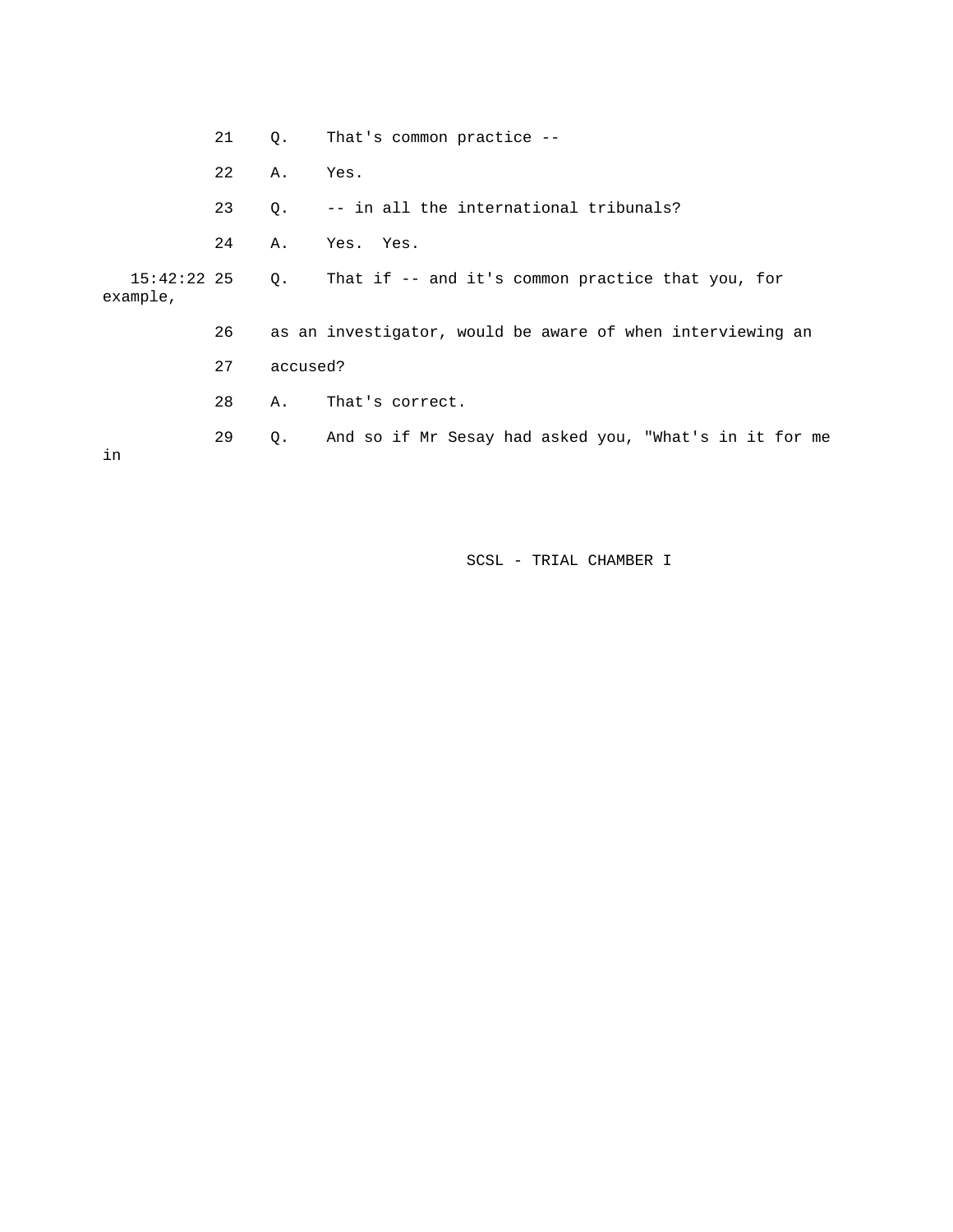| Page 90     |                                | 12 JUNE 2007<br>OPEN SESSION                                                                         |  |
|-------------|--------------------------------|------------------------------------------------------------------------------------------------------|--|
|             | $\mathbf{1}$<br>$\overline{2}$ | terms of collaborating?" You would have said, "Well, we will<br>recommend you get a lower sentence." |  |
| transcript, | 3                              | What I said to Mr Sesay, and it's right in the<br>Α.                                                 |  |

SESAY ET AL

 4 if you read and if you listen to the tape, it's right there, that 15:42:47 5 we will recommend, we will make recommendation for the Chamber to

 6 take into consideration whatever you're willing to put on the 7 platter, whatever you're willing to offer.

 8 Q. Well, we know what's on the tape, but we don't know what's

 9 off the tape; that's the problem with no notes. But what I'm 15:43:05 10 suggesting is that something that would have logically flowed 11 from any conversation. Mr Sesay says to you, according to you,

 12 "I want to collaborate. What's in it for me?" You must have 13 said, "No, the Prosecution can recommend and would recommend a 14 lower sentence if you become a witness for us."

 15:43:27 15 A. That's right. And before they decided that -- for the 16 Prosecution to decide that, you have to tell us what's in it for

 17 us. 18 Q. So am I correct, then, that's something you did say to 19 Mr Sesay: We can recommend to the judges a lower sentence -- 15:43:42 20 A. No.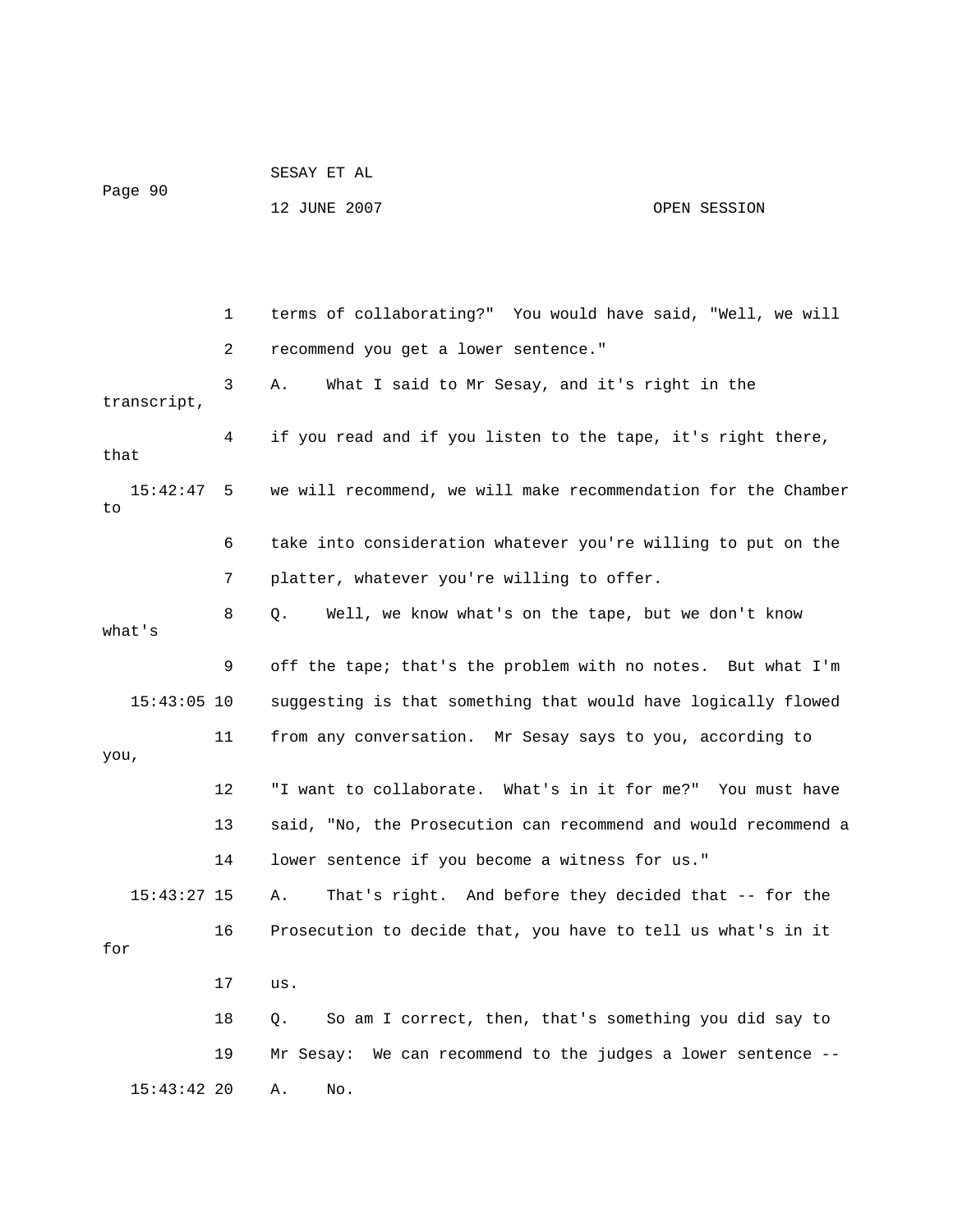- 21 Q. You didn't say it?
- 22 A. No.

 23 Q. So the only collaboration -- well, what's the difference 24 between what I've said and what you have admitted to saying? 15:43:52 25 A. I never offered him that we would say -- we would 26 specifically ask for a reduced sentence. 27 Q. But what did you say, then, that you'd put the issue before

- 28 the judge?
- 29 A. That's correct.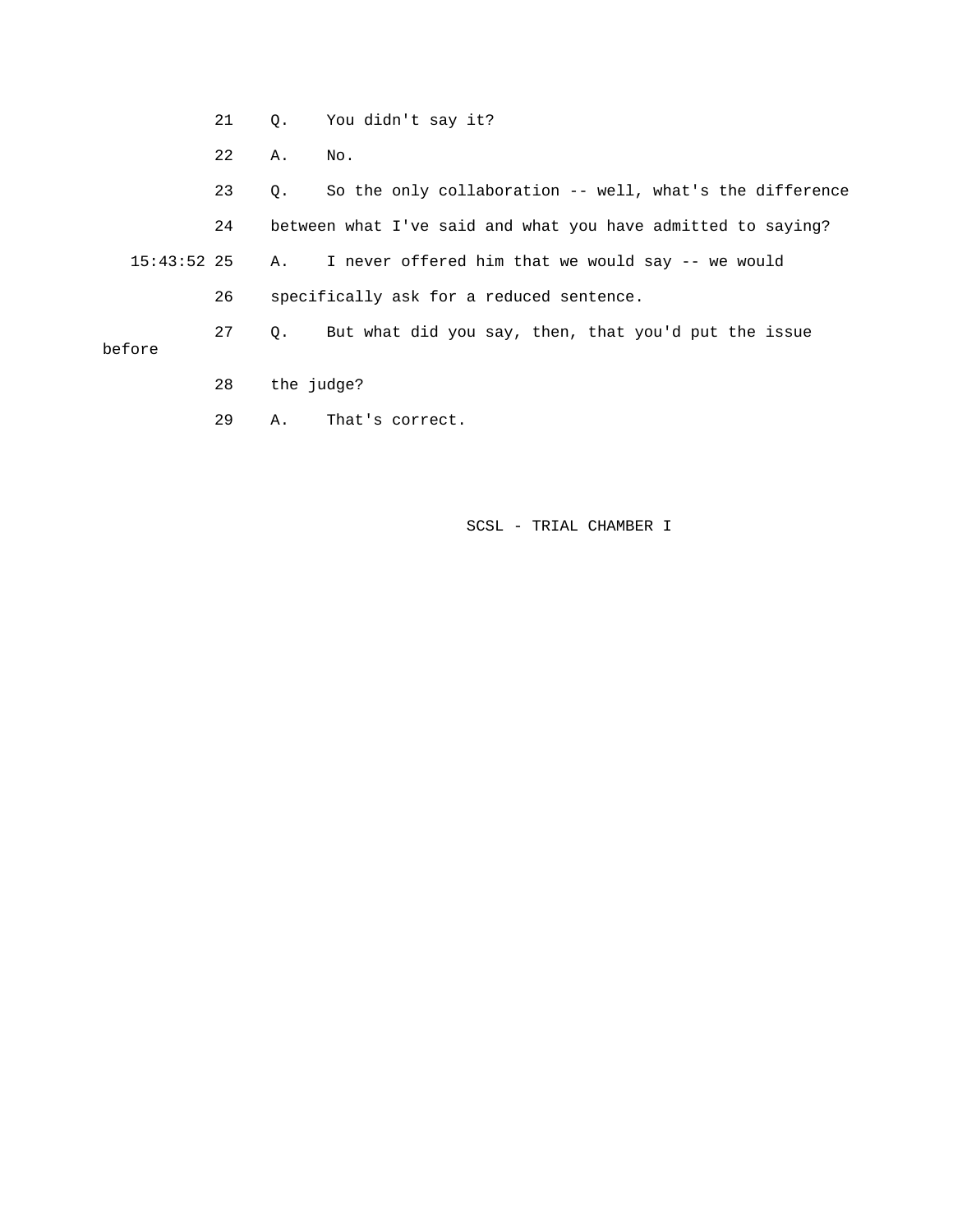|                      |    | SESAY ET AL                                                   |              |
|----------------------|----|---------------------------------------------------------------|--------------|
| Page 91              |    | 12 JUNE 2007                                                  | OPEN SESSION |
|                      |    |                                                               |              |
|                      |    |                                                               |              |
|                      | 1  | PRESIDING JUDGE: For consideration.                           |              |
|                      | 2  | THE WITNESS: That's correct.                                  |              |
| or                   | 3  | PRESIDING JUDGE: In the light of whatever collaboration       |              |
| difference           | 4  | cooperation he might have given. I think that's the           |              |
| 15:44:15             | 5  | between you and him. He did not -- he was not prepared to be  |              |
|                      | 6  | specific. He remained on a level of generality.               |              |
|                      | 7  | MR JORDASH:                                                   |              |
| that?"               | 8  | And Mr Sesay never said to you, "What do you mean by<br>$Q$ . |              |
|                      | 9  | Α.<br>No.                                                     |              |
| $15:44:33$ 10<br>him |    | And not once during these few weeks did you ever tell<br>Q.   |              |
| consideration?       | 11 | what you meant by putting it before the Court for             |              |
| that:                | 12 | Well, I was telling to do -- make Mr Sesay understand<br>А.   |              |
| the                  | 13 | You tell us what it is that you know; we will present it to   |              |
|                      | 14 | Prosecutor; it will end up to the Court, to the judge; and it |              |
| $15:44:55$ 15<br>are |    | will be to the judge to take into consideration whatever you  |              |
|                      | 16 | giving.                                                       |              |
| You                  | 17 | In what -- am I -- I just want to be clear about this:<br>Q.  |              |
|                      | 18 | never once explained what that meant: Take it into            |              |
|                      | 19 | consideration?                                                |              |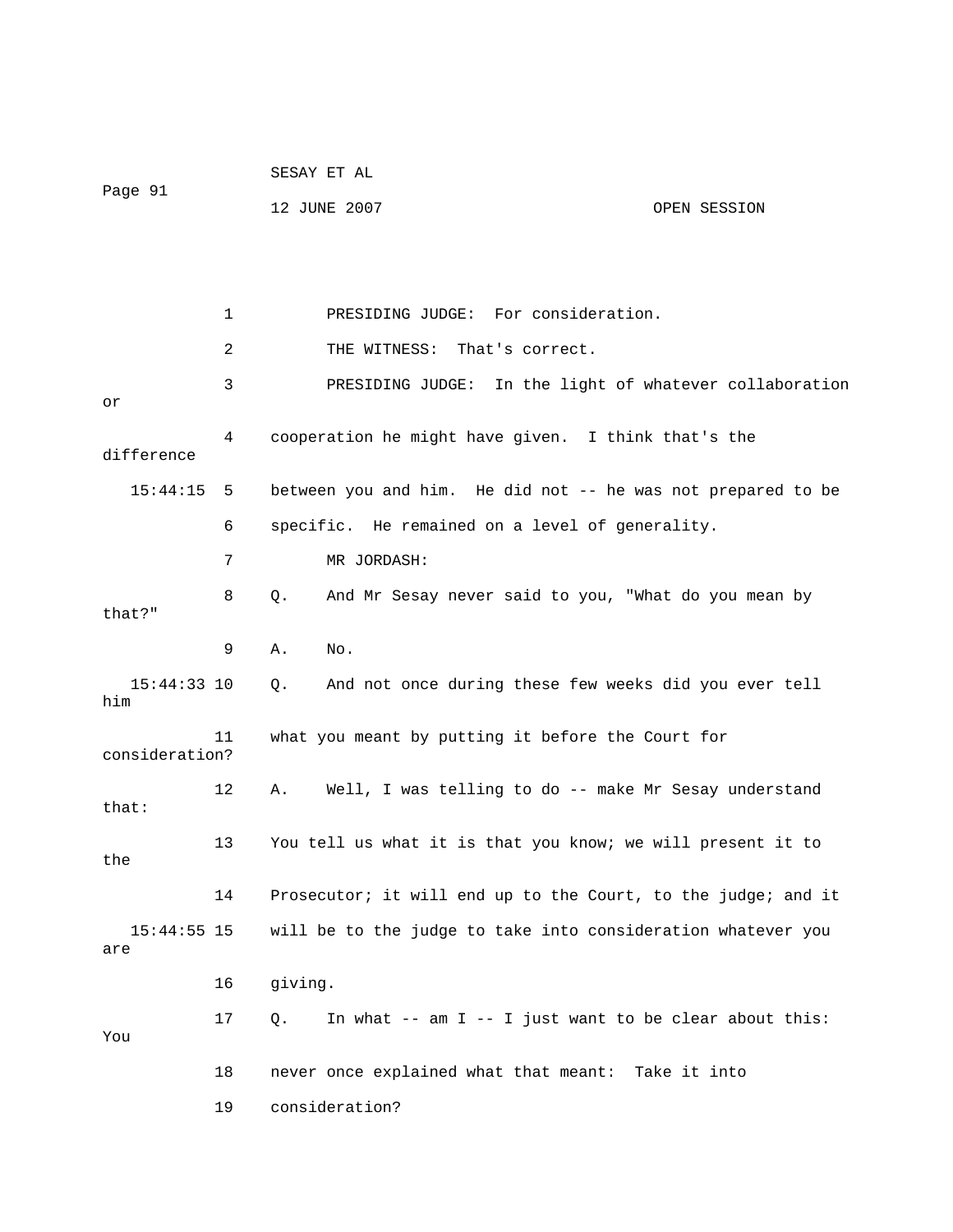| $15:45:10$ 20<br>into |    | Α. | Well, taking into consideration. I mean, sure, taking          |
|-----------------------|----|----|----------------------------------------------------------------|
|                       | 21 |    | consideration may mean that you get a reduced sentence; it may |
| things                | 22 |    | mean that you serve your sentence less. There's a lot of       |
|                       | 23 |    | it can mean.                                                   |
|                       | 24 |    | Q. Well, exactly.                                              |
| $15:45:21$ 25         |    | A. | Yeah, exactly.                                                 |
|                       | 26 | Q. | What I'm asking is: Did you explain any of them to             |
|                       | 27 |    | Mr Sesay, because there are a lot of things it can mean.       |
|                       | 28 | А. | I think so. I did. Yes.                                        |
|                       | 29 | О. | Right. Now, that's what I was interested in.<br>So please      |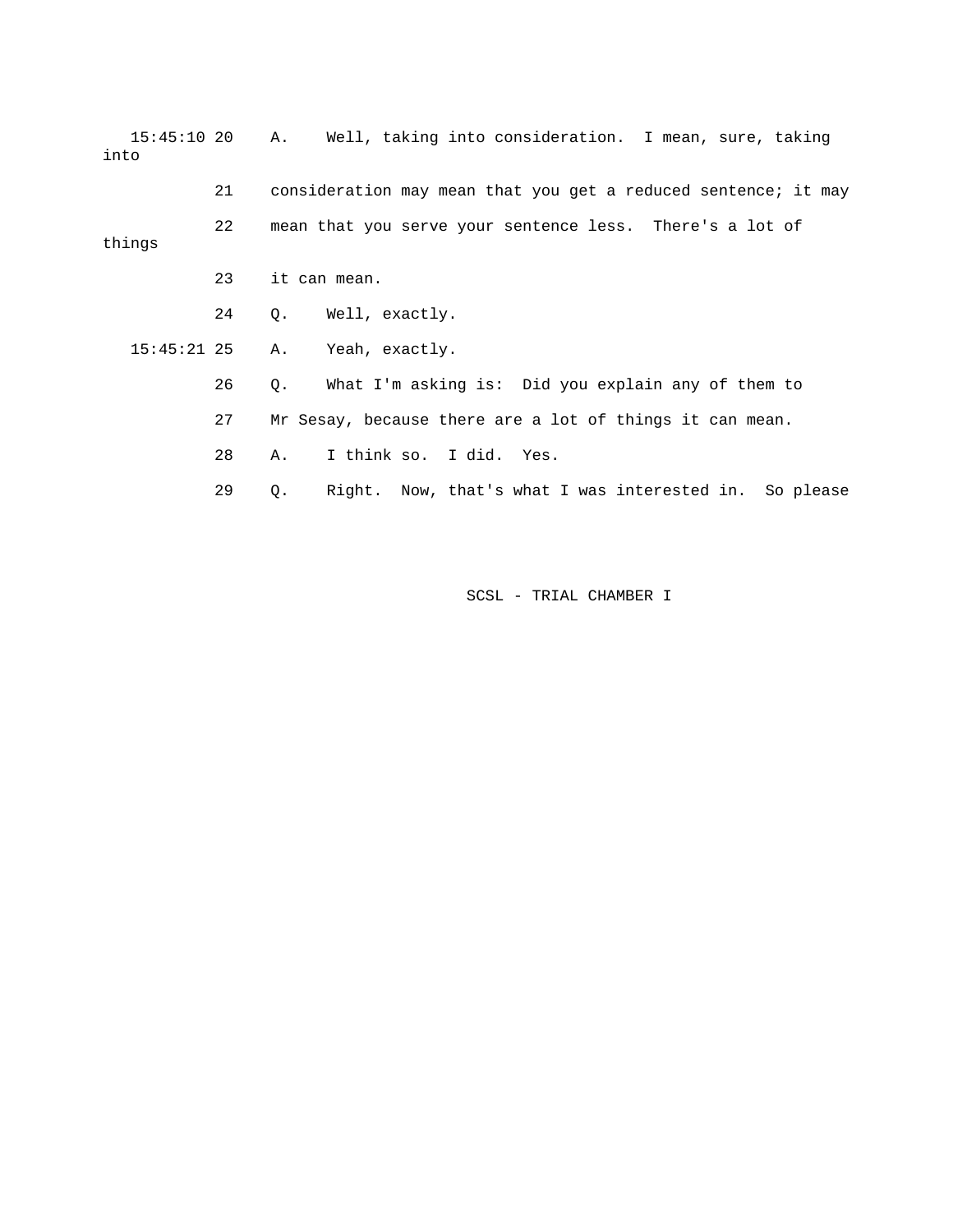|                        |              | SESAY ET AL                                                    |              |  |  |  |  |
|------------------------|--------------|----------------------------------------------------------------|--------------|--|--|--|--|
| Page 92                |              | 12 JUNE 2007                                                   | OPEN SESSION |  |  |  |  |
|                        |              |                                                                |              |  |  |  |  |
|                        |              |                                                                |              |  |  |  |  |
|                        | $\mathbf{1}$ | try to remember. I know you don't have any notes --            |              |  |  |  |  |
|                        | 2            | But I want to make it clear that --<br>Α.                      |              |  |  |  |  |
|                        | 3            | I want to ask a question. You didn't have any notes --<br>Q.   |              |  |  |  |  |
|                        | 4            | JUDGE ITOE: Please, allow Mr Morissette to explain             |              |  |  |  |  |
| 15:45:50<br>you        | 5            | himself. Mr Morissette, please, explain yourself from where    |              |  |  |  |  |
|                        | 6            | left.                                                          |              |  |  |  |  |
| Ι                      | 7            | THE WITNESS: What I was saying, sir, Your Honour, when         |              |  |  |  |  |
|                        | 8            | was talking with Mr Sesay, there are things that we were       |              |  |  |  |  |
|                        | 9            | discussing that could be -- that we could do. But there was    |              |  |  |  |  |
| $15:46:04$ 10<br>would |              | never, never any promise to these things, that these things    |              |  |  |  |  |
| way,                   | 11           | happen, would take place, and that these things -- the only    |              |  |  |  |  |
| measure                | 12           | except for the witness protection, a temporary protective      |              |  |  |  |  |
|                        | 13           | that we were going to put in place, otherwise all these things |              |  |  |  |  |
|                        | 14           | would have to be taken in consideration by the Chamber, by the |              |  |  |  |  |
| $15:46:29$ 15          |              | judge.                                                         |              |  |  |  |  |
|                        | 16           | MR JORDASH:                                                    |              |  |  |  |  |
|                        | 17           | But what were the specific things you said then that you<br>Q. |              |  |  |  |  |
|                        | 18           | weren't promising, but that you were saying were possible if   |              |  |  |  |  |
|                        | 19           | collaboration was a successful one? What did you say to        |              |  |  |  |  |
| $15:46:38$ 20          |              | Mr Sesay?                                                      |              |  |  |  |  |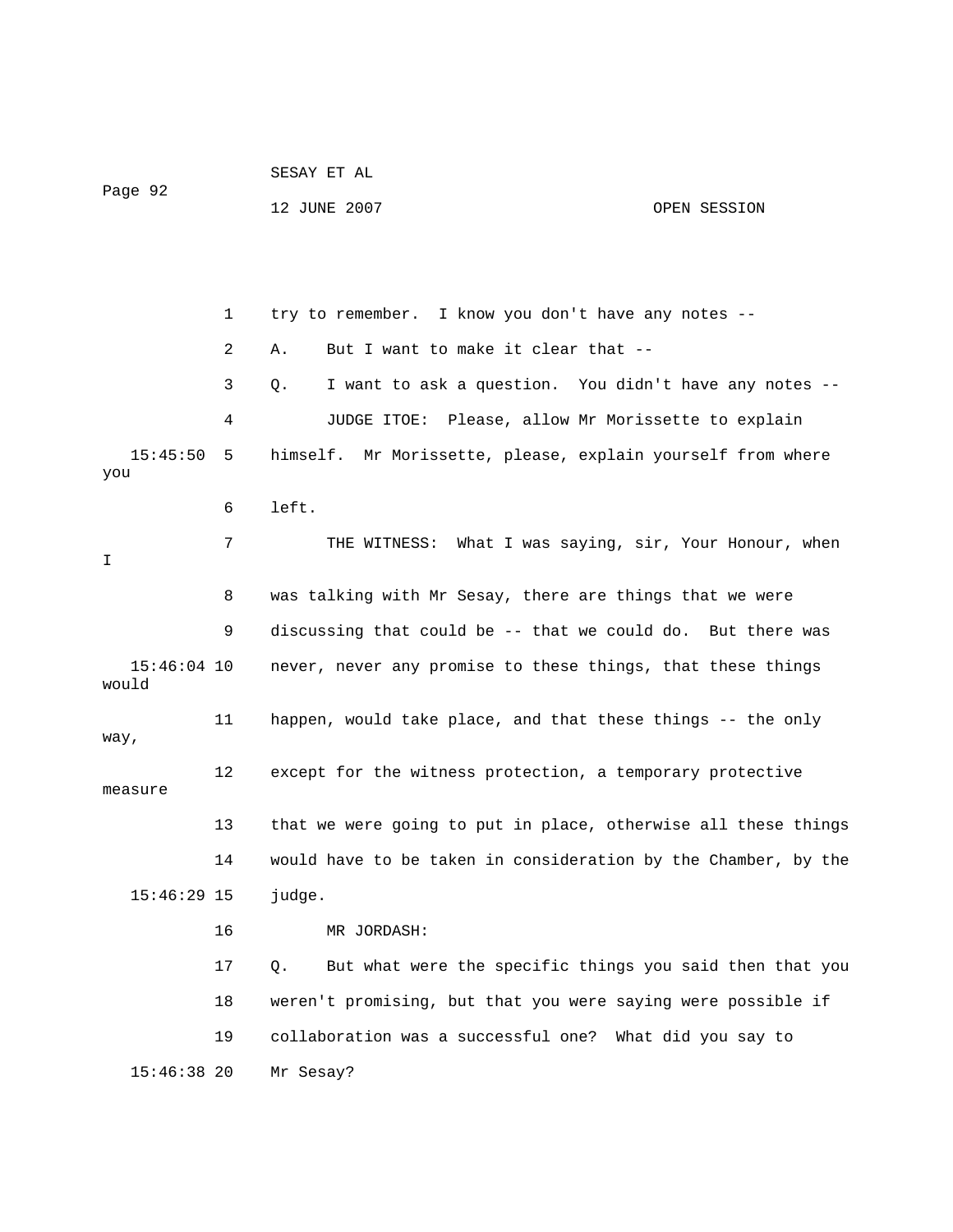| with          | 21 | I was very vaque with him, like I've been very vaque<br>Α.    |
|---------------|----|---------------------------------------------------------------|
| just          | 22 | anybody else that I dealt with in these type of case. I was   |
| done.         | 23 | bringing it up to set an example that, maybe, it could be     |
|               | 24 | We can talk about, you know, asking the judge to be lenient   |
| $15:46:57$ 25 |    | because of your collaboration. Again, the implementation of   |
| transfer      | 26 | protective measure for the family may be arranged for a       |
|               | 27 | to another location; have the family transferred to a close   |
| this.         | 28 | location where there could be visiting right, things like     |
|               | 29 | But this was always in general nature of things that could be |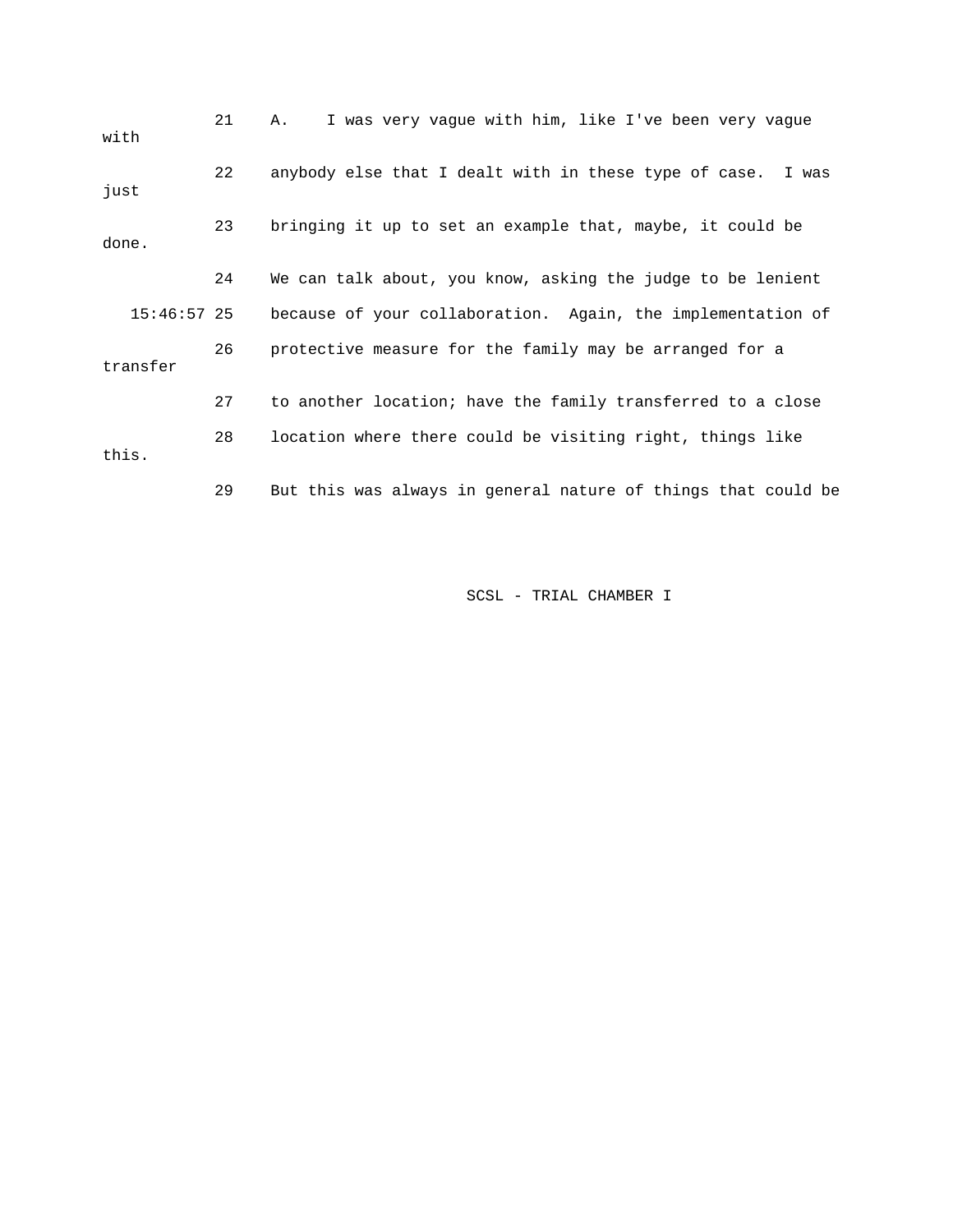| Page 93                     |    | SESAY ET AL |                                                               |              |  |  |
|-----------------------------|----|-------------|---------------------------------------------------------------|--------------|--|--|
|                             |    |             | 12 JUNE 2007                                                  | OPEN SESSION |  |  |
|                             |    |             |                                                               |              |  |  |
|                             |    |             |                                                               |              |  |  |
|                             | 1  | done.       |                                                               |              |  |  |
|                             | 2  | Q.          | These are the things you said would, could flow from          |              |  |  |
|                             | 3  |             | collaboration; is that right?                                 |              |  |  |
| if                          | 4  | Α.          | Could flow. These are the things that we would look at        |              |  |  |
| 15:47:34                    | 5  |             | he agreed to collaborate with us.                             |              |  |  |
|                             | 6  | Q.          | That's what you told Mr Sesay?<br>Right.                      |              |  |  |
|                             | 7  | Α.          | Yep.                                                          |              |  |  |
| basically                   | 8  | Q.          | And collaboration, as you explained to him was,               |              |  |  |
|                             | 9  |             | giving an account which would mean he could become a witness? |              |  |  |
| $15:47:51$ 10               |    | Α.          | Yeah.                                                         |              |  |  |
|                             | 11 | Q.          | So collaborating meant, effectively: Tell us<br>Yes.          |              |  |  |
|                             | 12 |             | something to support our case and then these issues might --  |              |  |  |
|                             | 13 |             | these considerations might happen; correct?                   |              |  |  |
|                             | 14 | Α.          | That was the only exercise.<br>Correct.                       |              |  |  |
| $15:48:11$ 15<br>protective |    | $Q$ .       | Right. And, obviously, as part of implementing                |              |  |  |
| do.                         | 16 |             | measures, you were saying to him: Well, this is what we can   |              |  |  |
|                             | 17 |             | We can put your wife and family into protective measures.     | As           |  |  |
|                             | 18 |             | part of protective measures, you can also get financial       |              |  |  |
|                             | 19 |             | assistance; is that right?                                    |              |  |  |
| $15:48:30$ 20               |    | Α.          | Yes.                                                          |              |  |  |
|                             | 21 | Q.          | So you were effectively saying to him: Collaborate with       |              |  |  |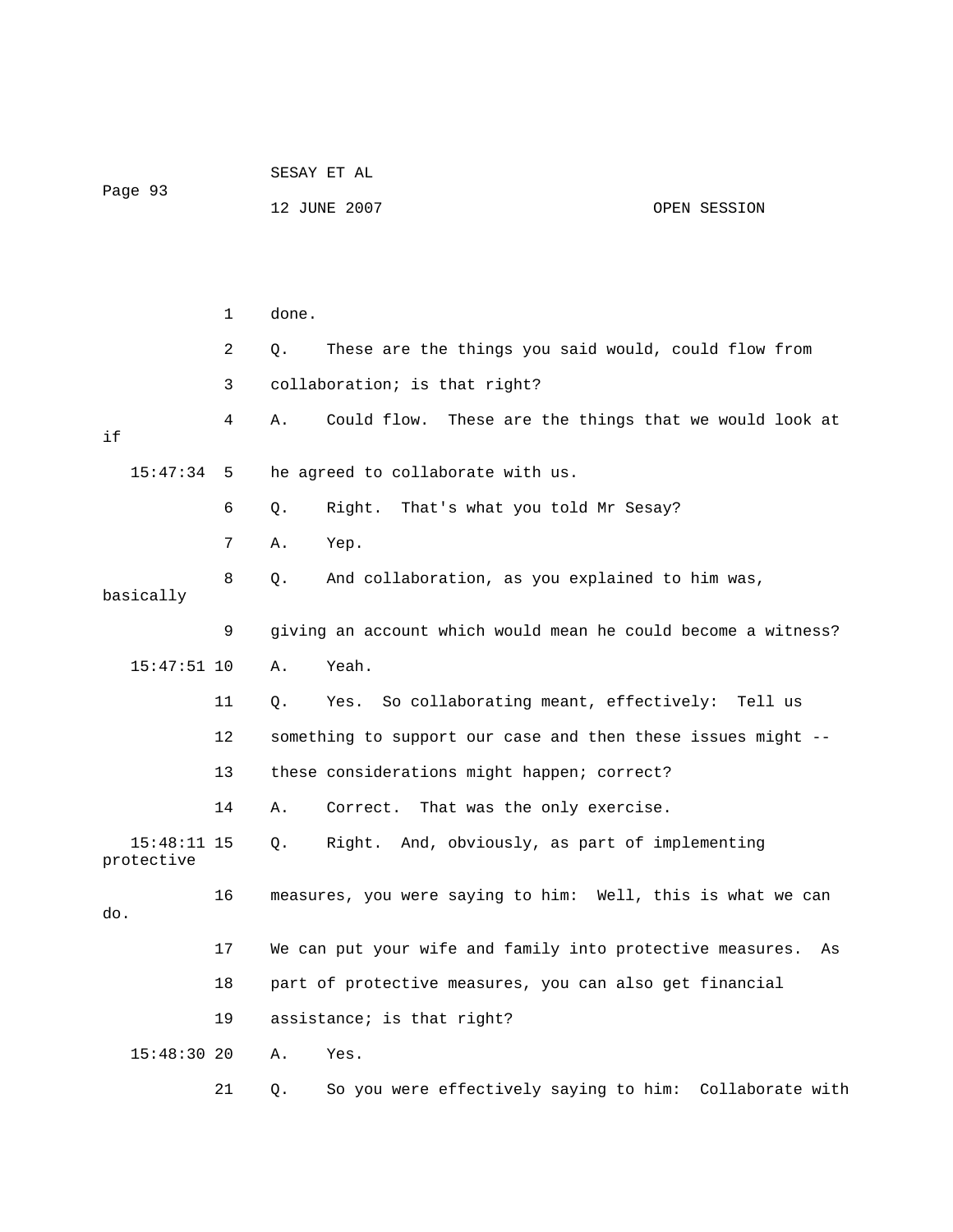22 us, be a witness for us, and your wife will be supported and

23 looked after by protective measures?

 24 A. She would be placed in the temporary protective programme,

15:48:46 25 protection programme, that's correct.

26 Q. Or it may be permanent.

27 A. It may be permanent too.

28 Q. And financial benefits would flow from that, perhaps

 29 schooling, health, financial support to ensure that his wife and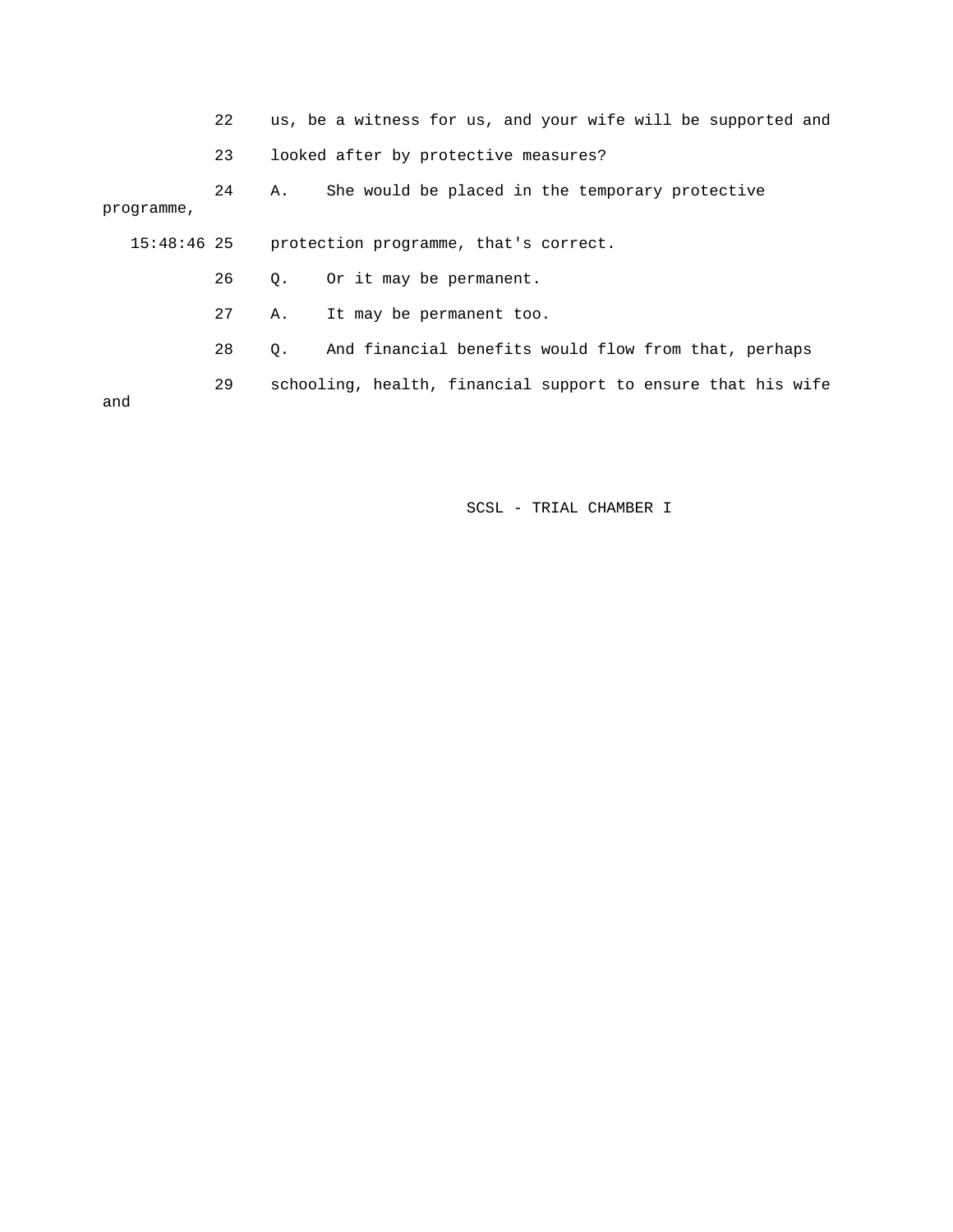|               |              | SESAY ET AL |                                                             |              |  |  |
|---------------|--------------|-------------|-------------------------------------------------------------|--------------|--|--|
| Page 94       |              |             | 12 JUNE 2007                                                | OPEN SESSION |  |  |
|               |              |             |                                                             |              |  |  |
|               |              |             |                                                             |              |  |  |
|               | $\mathbf{1}$ |             | children were looked after?                                 |              |  |  |
|               | 2            | Α.          | Perhaps.                                                    |              |  |  |
|               | 3            | Q.          | Perhaps. You made that clear to Mr Sesay that that was      |              |  |  |
|               | 4            | possible?   |                                                             |              |  |  |
| 15:49:10      | 5            | Α.          | Yes.                                                        |              |  |  |
|               | 6            | Q.          | And perhaps relocating his family to another country?       |              |  |  |
|               | 7            | Α.          | Perhaps, yes.                                               |              |  |  |
|               | 8            | Q.          | To start a new life.                                        |              |  |  |
|               | 9            | Α.          | That's correct.                                             |              |  |  |
| $15:49:20$ 10 |              | Q.          | Now, I want to ask you, if I can, about an interview you    |              |  |  |
| it's          | 11           |             | gave on the 17th -- you were part of on 17 October 2002 and |              |  |  |
|               | 12           |             | Exhibit 217.                                                |              |  |  |
|               | 13           |             | I think I might have --<br>MR JORDASH:                      |              |  |  |
|               |              |             |                                                             |              |  |  |
| the           | 14           |             | PRESIDING JUDGE: Madam Courtroom Officer, do we have        |              |  |  |
| $15:50:08$ 15 |              |             | exhibit here?                                               |              |  |  |
|               | 16           |             | MR JORDASH: I didn't tell the Court Management.             | So           |  |  |
| it's          |              |             |                                                             |              |  |  |
|               | 17           | my fault.   |                                                             |              |  |  |
|               | 18           |             | PRESIDING JUDGE: I see. So no notice.                       |              |  |  |
|               | 19           |             | MS KAMUZORA: Your Honour, we have it.                       |              |  |  |
| $15:50:17$ 20 |              |             | Do we have it.<br>PRESIDING JUDGE:                          |              |  |  |
|               | 21           |             | MS KAMUZORA:<br>Yes, Your Honour.                           |              |  |  |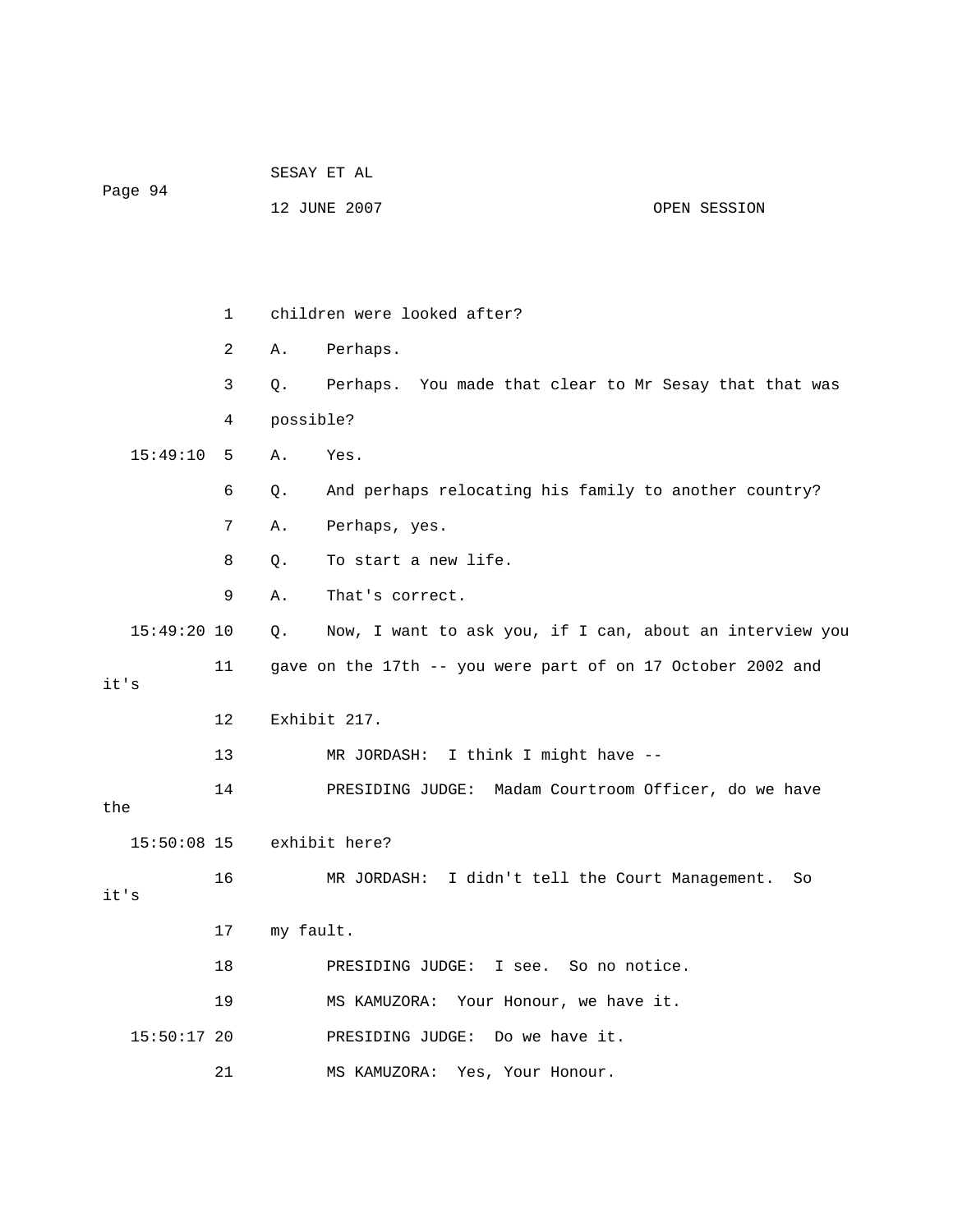| it. |               | 22 |    | PRESIDING JUDGE: That's very good. Well, let him have |  |  |  |  |
|-----|---------------|----|----|-------------------------------------------------------|--|--|--|--|
|     |               | 23 |    | MR JORDASH: Could Mr Morissette --                    |  |  |  |  |
|     |               | 24 |    | PRESIDING JUDGE: Show it to Mr Morissette.            |  |  |  |  |
|     | $15:51:03$ 25 |    |    | MR JORDASH:                                           |  |  |  |  |
|     |               | 26 | О. | That's an interview with this particular man.         |  |  |  |  |
|     |               | 27 |    | JUDGE ITOE: Is that the document of 17 October?       |  |  |  |  |
|     |               | 28 |    | MR JORDASH: Yes, it is, Your Honour.                  |  |  |  |  |
|     |               | 29 |    | JUDGE ITOE: 17 October?                               |  |  |  |  |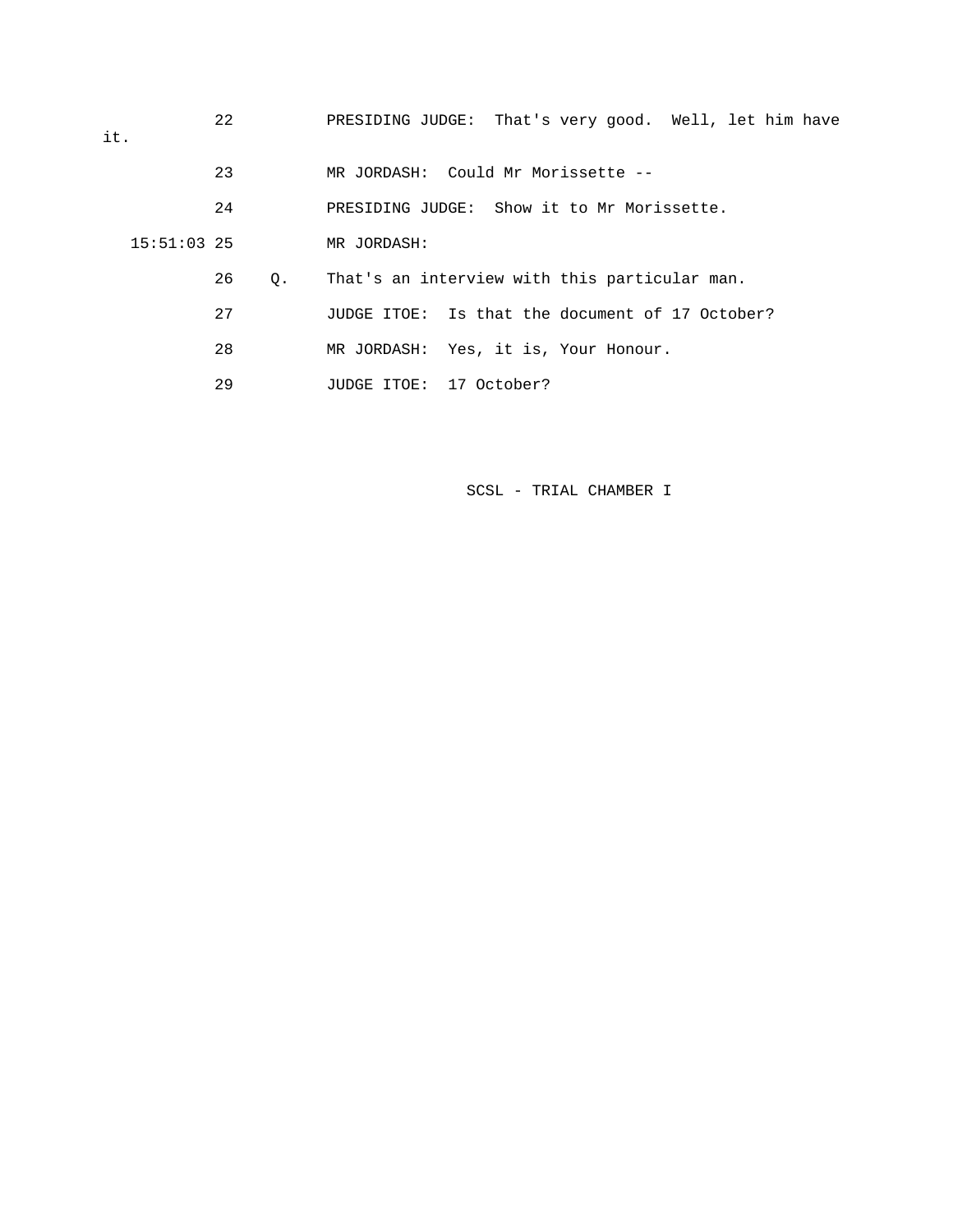|                    |    | SESAY ET AL                  |                                                               |       |  |  |  |
|--------------------|----|------------------------------|---------------------------------------------------------------|-------|--|--|--|
| Page 95            |    | 12 JUNE 2007<br>OPEN SESSION |                                                               |       |  |  |  |
|                    |    |                              |                                                               |       |  |  |  |
|                    |    |                              |                                                               |       |  |  |  |
|                    | 1  |                              | MR JORDASH: Yes.                                              |       |  |  |  |
| excerpt            | 2  | $Q_{\star}$                  | I don't know if you've seen this recently. It's an            |       |  |  |  |
|                    | 3  |                              | from an interview which you and Mr White were a part of. Have |       |  |  |  |
|                    | 4  |                              | you seen that before?                                         |       |  |  |  |
| 15:51:31 5<br>that |    |                              | JUDGE BOUTET: Mr Jordash, just mention to the witness         |       |  |  |  |
|                    | 6  |                              | this is a protective witness.                                 |       |  |  |  |
|                    | 7  |                              | MR JORDASH: Yes.                                              |       |  |  |  |
|                    | 8  |                              | JUDGE BOUTET: So just in case.                                |       |  |  |  |
|                    | 9  |                              | MR JORDASH:                                                   |       |  |  |  |
| $15:51:39$ 10      |    | $Q_{\star}$                  | Mr Morissette.                                                |       |  |  |  |
|                    | 11 | Α.                           | Yes.                                                          |       |  |  |  |
| protected          | 12 | Q.                           | Sorry to interrupt you. The witness there is a                |       |  |  |  |
|                    | 13 |                              | witness, so we can't mention his name.                        |       |  |  |  |
| that               | 14 |                              | MR JORDASH: Could I also just advise Court Management         |       |  |  |  |
| $15:51:54$ 15      |    |                              | I'd like to refer to Exhibit 216 as well. In fact, if I could |       |  |  |  |
|                    | 16 |                              | have that given to Mr Morissette now, please.                 |       |  |  |  |
|                    | 17 | Q.                           | Perhaps I could ask you to look at the second one first.      |       |  |  |  |
|                    | 18 | Α.                           | That's a different one?                                       |       |  |  |  |
|                    | 19 | Q.                           | It's a different one, different person, but, again,           |       |  |  |  |
| $15:52:39$ 20<br>I |    |                              | protected witness. I think you'll recognise the name.         | Could |  |  |  |

21 ask you to just have a quick look through --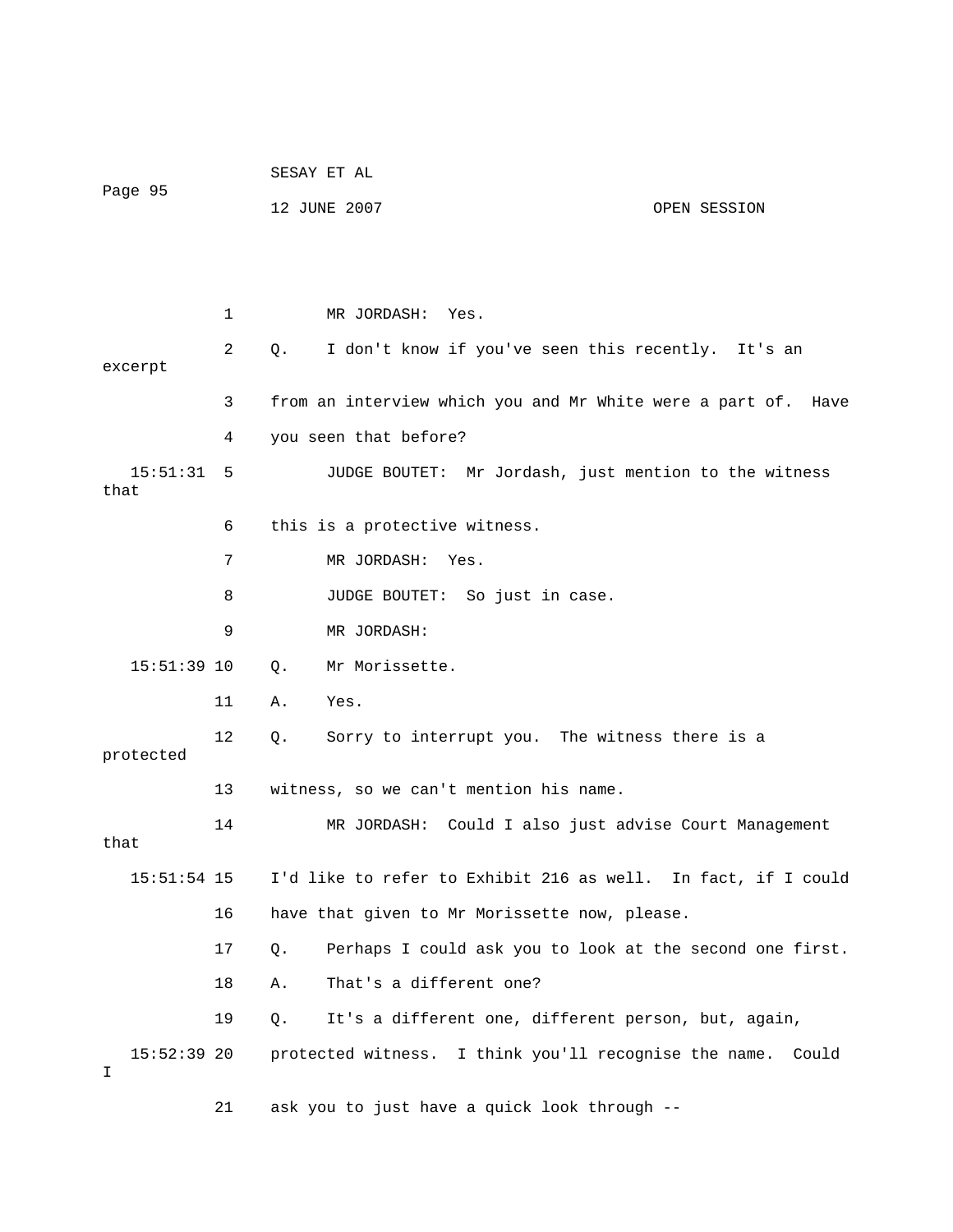|       |                             | 22 |         |  |  | JUDGE ITOE: Don't say the second one. Call it by name,      |
|-------|-----------------------------|----|---------|--|--|-------------------------------------------------------------|
|       |                             | 23 | please. |  |  |                                                             |
| given |                             | 24 |         |  |  | MR JORDASH: Exhibit 216, Your Honour. I should have         |
|       | $15:52:59$ $25$ this first. |    |         |  |  |                                                             |
|       |                             | 26 |         |  |  | JUDGE ITOE: Right. This is the exhibit of 25 February       |
|       |                             | 27 | 2003?   |  |  |                                                             |
|       | have a                      | 28 |         |  |  | MR JORDASH: I think I might have to $-$ - could I just      |
|       |                             | 29 |         |  |  | moment, please. I may have to put a new exhibit in, because |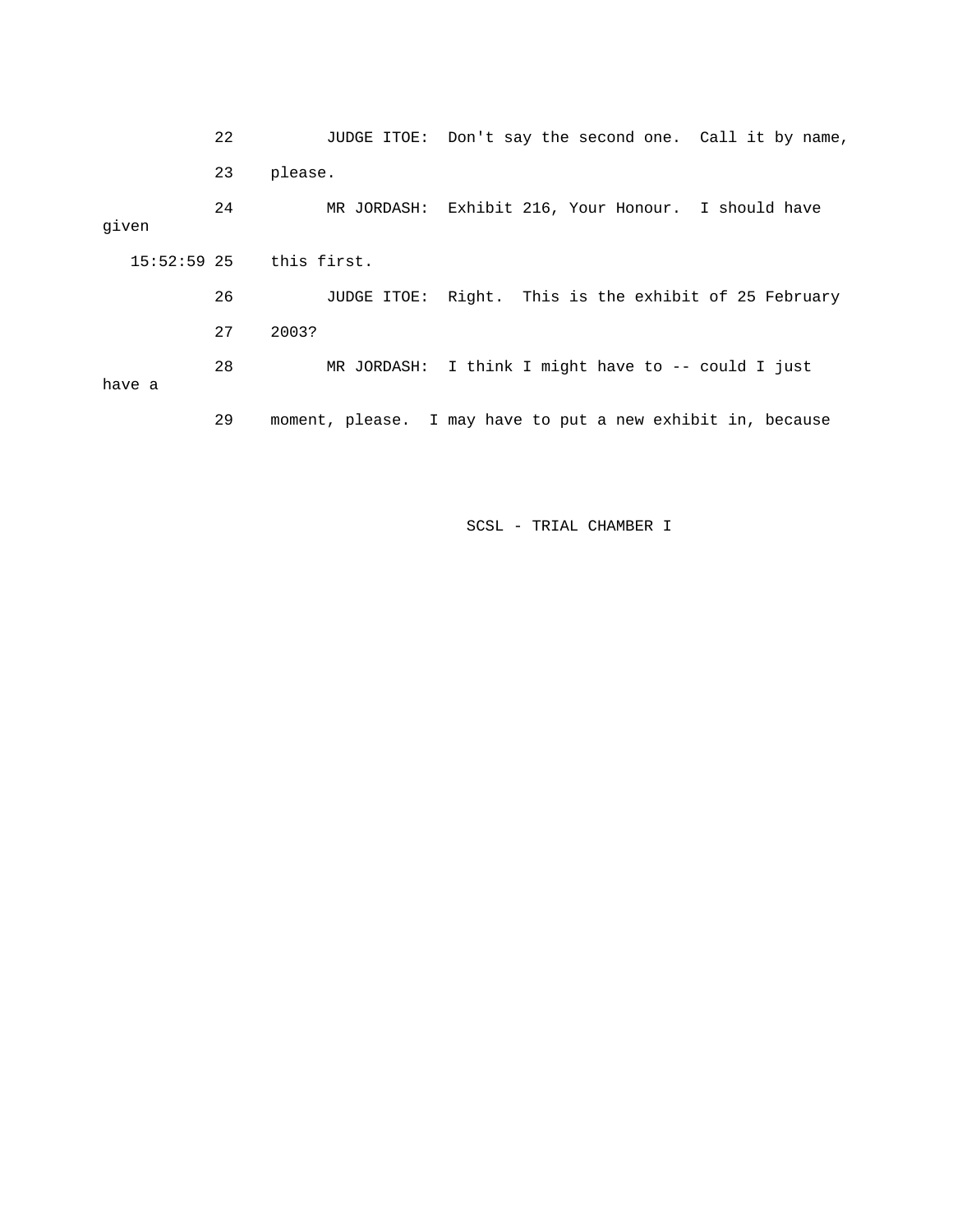|               |    | SESAY ET AL                                                   |              |  |  |  |
|---------------|----|---------------------------------------------------------------|--------------|--|--|--|
| Page 96       |    | 12 JUNE 2007                                                  | OPEN SESSION |  |  |  |
|               |    |                                                               |              |  |  |  |
|               |    |                                                               |              |  |  |  |
|               | 1  | there was a page missing out of this exhibit, 216, which I    |              |  |  |  |
|               | 2  | discovered this morning. So I've given copies to your learned |              |  |  |  |
|               | 3  | legal officer. It's in the big bundle. And the Prosecution,   |              |  |  |  |
|               | 4  | also. But it's essentially the same, but one page, which is   |              |  |  |  |
| 15:53:43      | 5  | additional.                                                   |              |  |  |  |
|               | 6  | PRESIDING JUDGE: So you intend to put it in as part of        |              |  |  |  |
| the           |    |                                                               |              |  |  |  |
|               | 7  | trial within a trial?                                         |              |  |  |  |
| Morissette    | 8  | MR JORDASH: Yes, only because I want to ask Mr                |              |  |  |  |
|               | 9  | about this interview.                                         |              |  |  |  |
| $15:53:58$ 10 |    | PRESIDING JUDGE:<br>Yes.                                      |              |  |  |  |
|               | 11 | MR JORDASH: Just very, very briefly. Could I ask that         |              |  |  |  |
| he            |    |                                                               |              |  |  |  |
|               | 12 | be given the new copy, please. Sorry, it's a bit confused.    |              |  |  |  |
|               | 13 | PRESIDING JUDGE: How many documents does Mr Morissette        |              |  |  |  |
|               | 14 | have there now?                                               |              |  |  |  |
| $15:55:08$ 15 |    | MR JORDASH: Yes, I just asked Court Management to take        |              |  |  |  |
|               | 16 | away Exhibit 216 and give Mr Morissette the new document.     |              |  |  |  |
|               | 17 | PRESIDING JUDGE:<br>Which is not yet an exhibit?              |              |  |  |  |
|               | 18 | MR JORDASH: Which is not yet an exhibit. It's exactly         |              |  |  |  |
| the           |    |                                                               |              |  |  |  |
|               | 19 | same as 216, but one additional page, page 5, at the top      |              |  |  |  |
| $15:55:25$ 20 |    | right-hand of the page.                                       |              |  |  |  |
|               | 21 | Can I ask you, Mr Morissette, do you remember this<br>Q.      |              |  |  |  |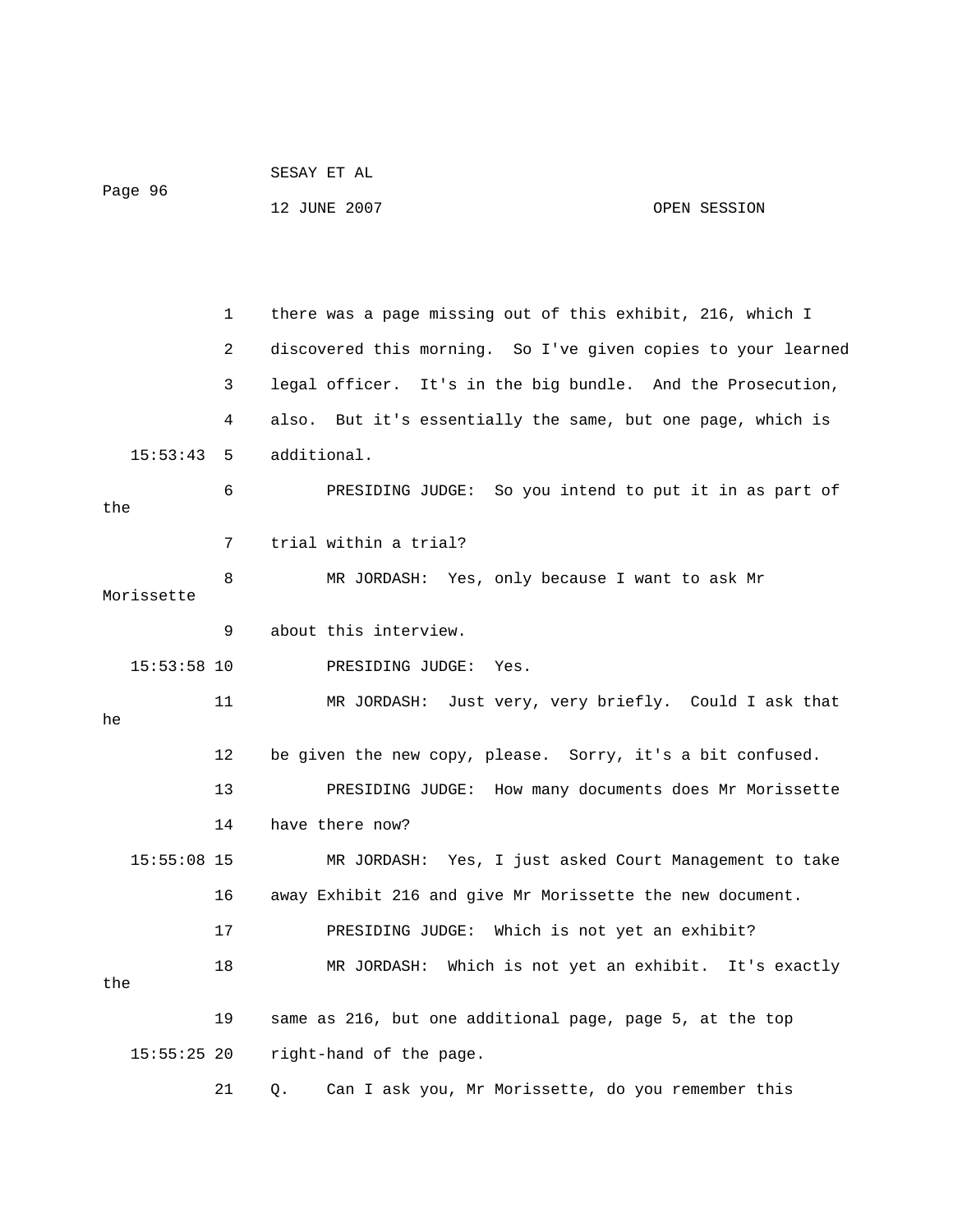- 22 individual?
- 23 A. Yes, I do.
- 24 Q. Would you turn to page 4, please.

 15:55:34 25 JUDGE BOUTET: Which one is he looking at now, Mr Jordash?

- 26 MR JORDASH: The new one. The new one.
- 27 JUDGE BOUTET: Which is not in evidence yet?
- 28 PRESIDING JUDGE: Yes, quite right.
- 29 MR JORDASH: [Overlapping speakers].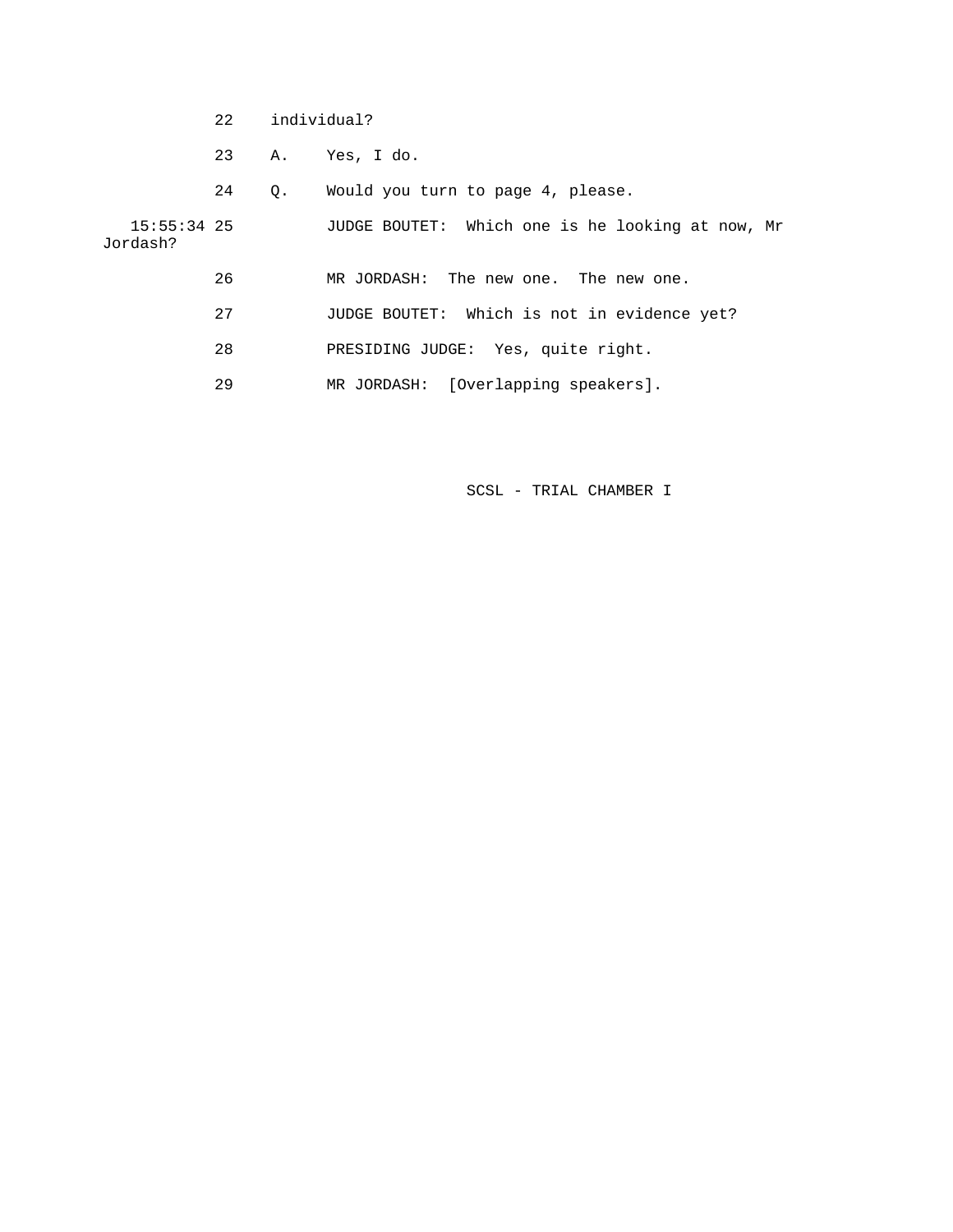| Page 97 |               |    | SESAY ET AL                                                    |              |  |  |  |  |
|---------|---------------|----|----------------------------------------------------------------|--------------|--|--|--|--|
|         |               |    | 12 JUNE 2007                                                   | OPEN SESSION |  |  |  |  |
|         |               |    |                                                                |              |  |  |  |  |
|         |               |    |                                                                |              |  |  |  |  |
| 4       |               | 1  | I just want you to -- if you would read page 3 and page<br>Q.  |              |  |  |  |  |
|         |               | 2  | and the top of page 5 to yourself.                             |              |  |  |  |  |
|         |               | 3  | At the top of page 3? Starting?<br>Α.                          |              |  |  |  |  |
|         |               | 4  | Starting at the -- well, we could start at page 2,<br>Q.       |              |  |  |  |  |
|         | 15:56:08      | 5  | actually, just so you get the waiver in there.                 |              |  |  |  |  |
|         |               | 6  | Up to what page you said, please?<br>Α.                        |              |  |  |  |  |
| оf      |               | 7  | Up to page -- the top of page 5, the first three lines<br>Q.   |              |  |  |  |  |
|         |               | 8  | page 5.                                                        |              |  |  |  |  |
|         |               | 9  | Okay.<br>Α.                                                    |              |  |  |  |  |
|         | $15:59:00$ 10 |    | Yeah. And then just if you would go down to the bottom<br>Q.   |              |  |  |  |  |
| оf      |               |    |                                                                |              |  |  |  |  |
|         |               | 11 | page 45, which is the next page in the bundle, where there's   |              |  |  |  |  |
|         |               | 12 | reference there to a deal: "In return for providing truthful   |              |  |  |  |  |
|         |               | 13 | information and other assistance, the OTP has agreed to us its |              |  |  |  |  |
|         |               | 14 | best efforts to provide me with security or other support      |              |  |  |  |  |
|         | $15:59:22$ 15 |    | services that may be necessary in return." Then a question     |              |  |  |  |  |
|         | either        | 16 | there:<br>"What I'm telling you and what John's telling you,   |              |  |  |  |  |
|         |               | 17 | you give us the truth or information, or this becomes null."   |              |  |  |  |  |
|         |               | 18 | Yeah?                                                          |              |  |  |  |  |
|         |               | 19 | Α.<br>Yep.                                                     |              |  |  |  |  |
|         | $15:59:42$ 20 |    | Now, this is a man who, clearly, at the time of this<br>$Q$ .  |              |  |  |  |  |
|         |               | 21 | interview, it was decided he was a witness; yes?               |              |  |  |  |  |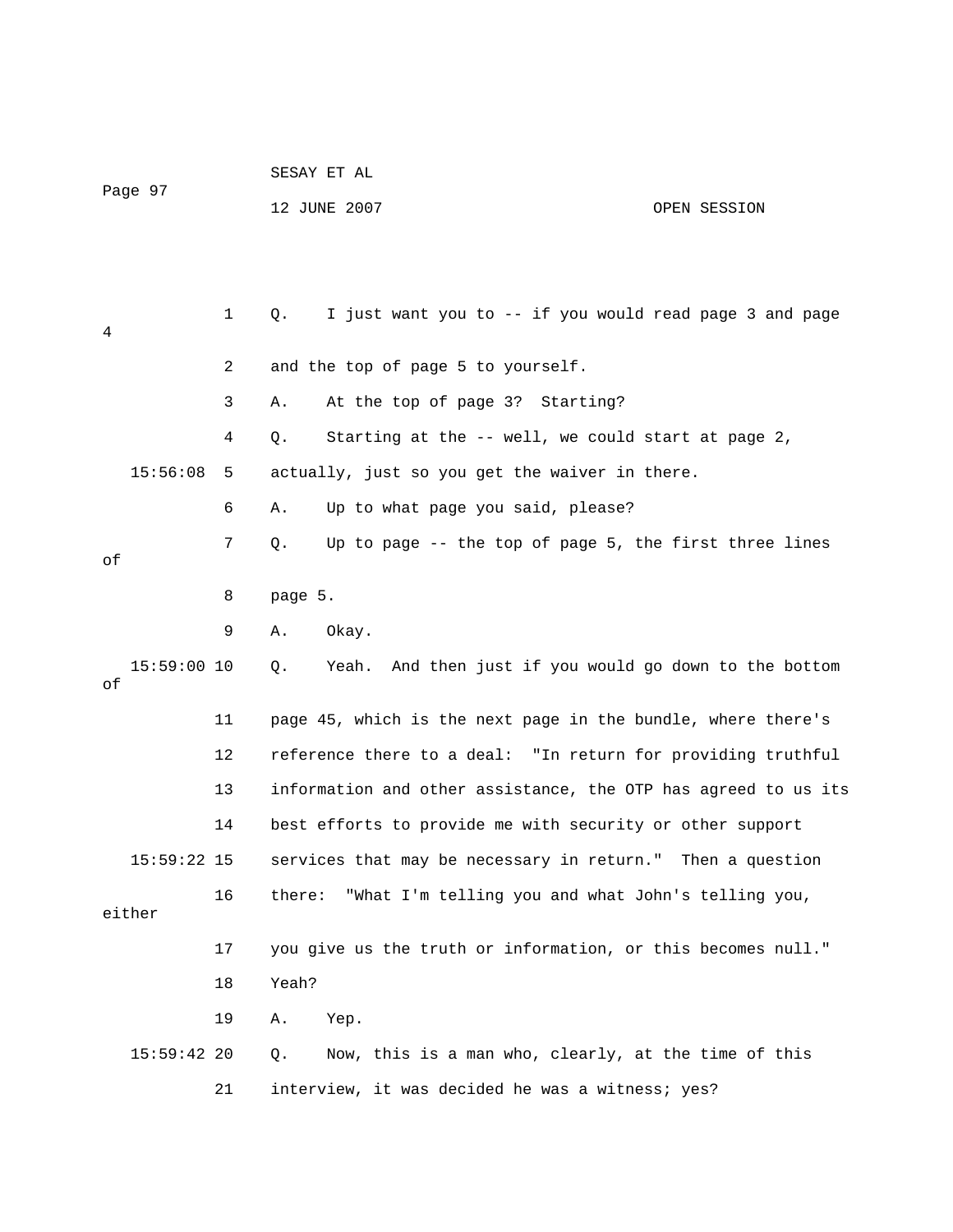22 A. Excuse me? 23 Q. At the time of this interview it had been decided by the 24 Prosecution that this man was to be a witness? 16:00:00 25 A. Yes, Your Honour. 26 Q. And what was different, then, about what was offered to 27 this man? 28 A. I'm not too familiar. I had just arrived in the country, 29 so I don't recall all of the details, but my recollection of it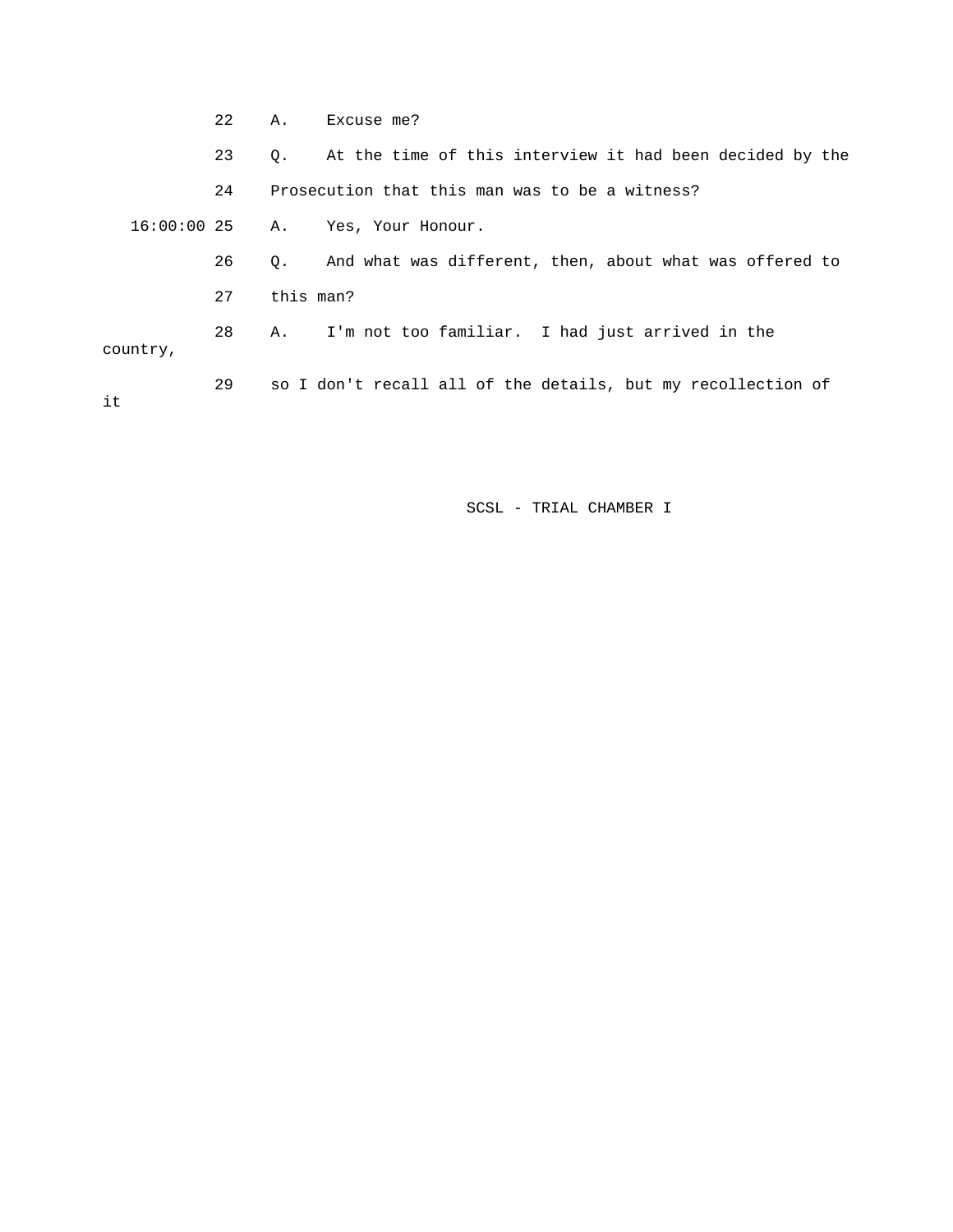| Page 98 | SESAY ET AL  |              |
|---------|--------------|--------------|
|         | 12 JUNE 2007 | OPEN SESSION |

| has           | 1  | is that because of the level the Prosecutor who, as you know,  |  |  |
|---------------|----|----------------------------------------------------------------|--|--|
| Court         | 2  | the decision to accuse the person, bearing in mind that the    |  |  |
| I             | 3  | is here to try those who bear the greatest responsibility, and |  |  |
| because I     | 4  | believe that the decision was made at that time that --        |  |  |
| 16:00:45<br>I | 5  | was not involved in the decision-making of this process -- but |  |  |
| this          | 6  | believe the reason it was made was that the Prosecutor felt    |  |  |
|               | 7  | person was not one who bear the greatest responsibility.       |  |  |
| by            | 8  | But am I right that, for this man, what was said to him<br>Q.  |  |  |
| after         | 9  | the Prosecution was: Collaborate, be a witness, we'll look     |  |  |
| $16:01:09$ 10 |    | your family.                                                   |  |  |
|               | 11 | Yep.<br>Α.                                                     |  |  |
| yes?          | 12 | Q.<br>And we'll give them assistance and take care of them;    |  |  |
|               | 13 | That's correct, Your Honour.<br>Α.                             |  |  |
| who           | 14 | The same things, effectively, that were said to Sesay,<br>Q.   |  |  |
| $16:01:27$ 15 |    | was an accused?                                                |  |  |
|               | 16 | Α.<br>That's the difference with Sesay; Sesay was an accused.  |  |  |
|               | 17 | But the offers were the same?<br>Q.                            |  |  |
|               | 18 | Basically, yes. Basically, yes.<br>Α.                          |  |  |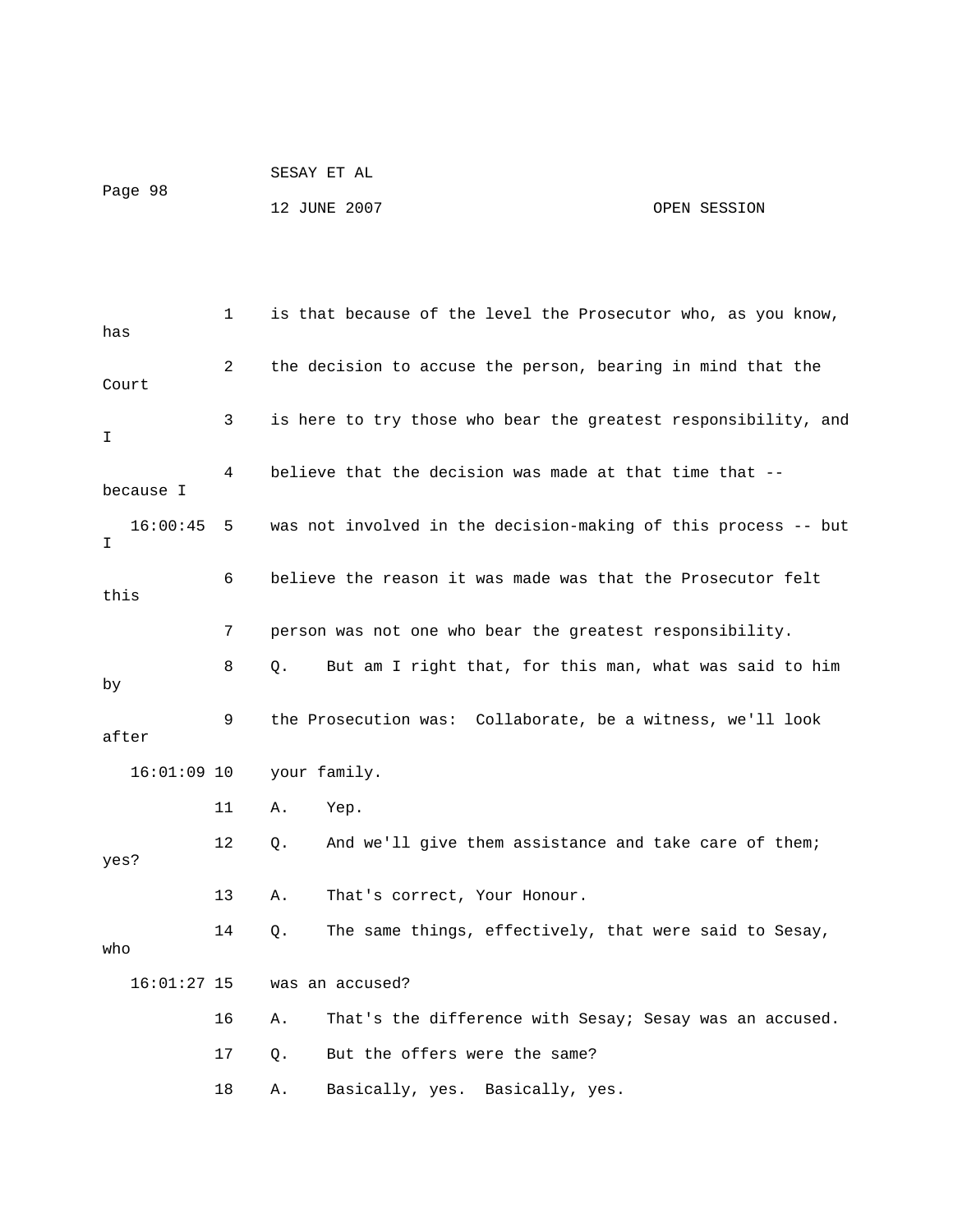19 Q. Can I ask you, please, to turn to Exhibit 217; another 16:01:58 20 interview with another man. Do you recall this interview? I 21 will let you just have a quick flick. I'm particularly 22 interested in pages 6, 8, 9 -- 23 JUDGE ITOE: What becomes of the other document? Is 24 that -- 16:02:13 25 MR JORDASH: I beg your pardon. Could I apply to exhibit 26 it, please? 27 PRESIDING JUDGE: Exhibited for the purposes of a trial 28 within a trial and, therefore, it has to be a letter G, if we 29 receive it, because you cannot now, at this stage, exhibit it as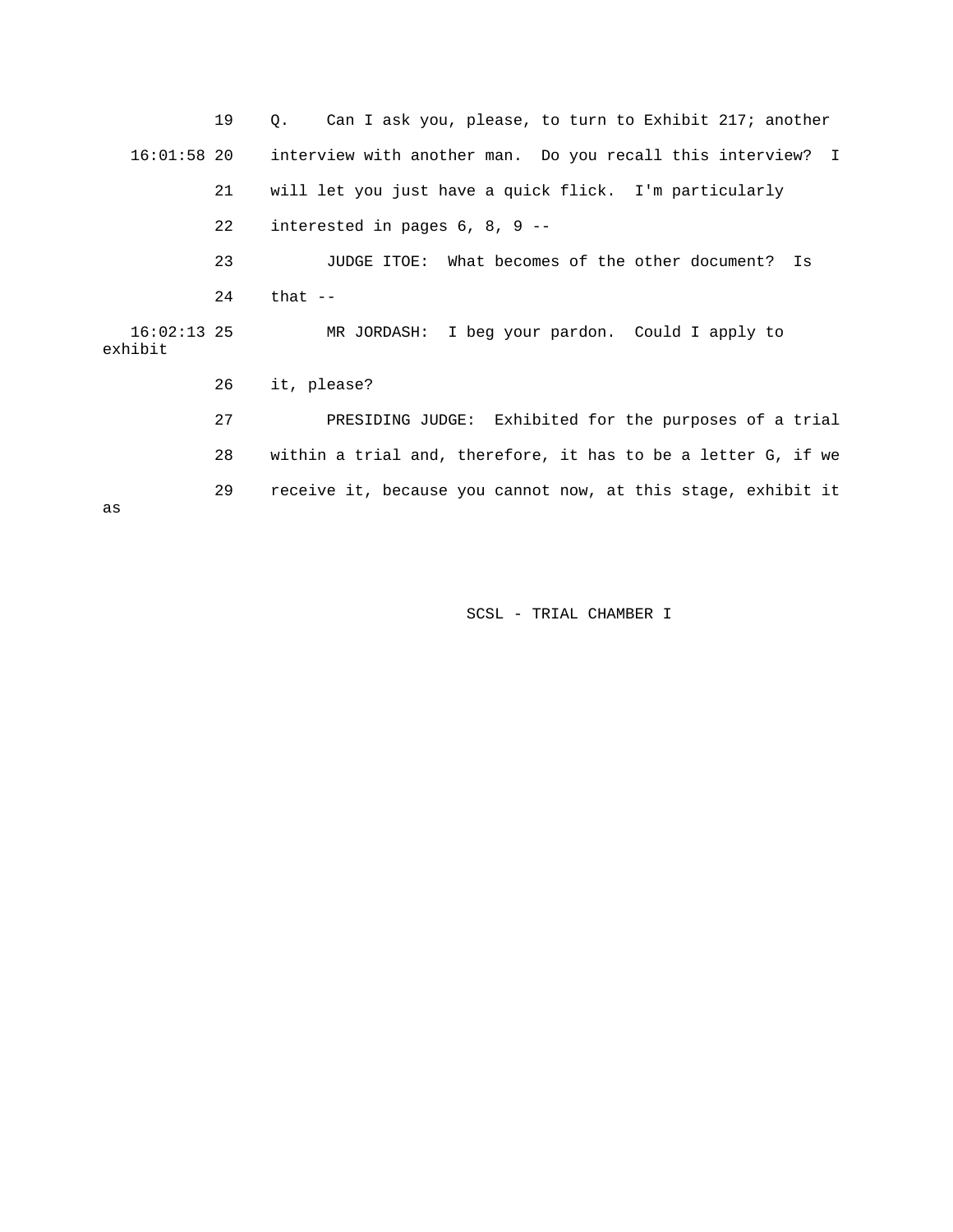| Page 99 | SESAY ET AL  |              |
|---------|--------------|--------------|
|         | 12 JUNE 2007 | OPEN SESSION |

 1 part of an earlier document that was, in fact, exhibited in the 2 main trial. There would be a possible slight procedural 3 incongruity there. 4 MR JORDASH: I won't bother then. 16:02:44 5 PRESIDING JUDGE: We can keep it and letter it, and then 6 indicate some nexus between the exhibit as G and the other one 7 which is in the main trial. 8 MR JORDASH: Yes. 9 PRESIDING JUDGE: But you can see the difficulty? 16:02:56 10 MR JORDASH: I can. I can. 11 PRESIDING JUDGE: So, we will receive it if there's no 12 objection. 13 JUDGE ITOE: We have crossed G now. 14 PRESIDING JUDGE: Yes. I think the last one was F, this 16 MS KAMUZORA: Your Honour, the last one was G. 17 PRESIDING JUDGE: Is it G? 18 JUDGE ITOE: The last one was G. 19 PRESIDING JUDGE: So we are now at H. Is there any 16:03:09 20 objection on the part of the Prosecution? 22 PRESIDING JUDGE: Then we'll receive it in evidence and 16:03:02 15 morning? Can we have -- 21 MR HARRISON: No.

23 mark it Exhibit H.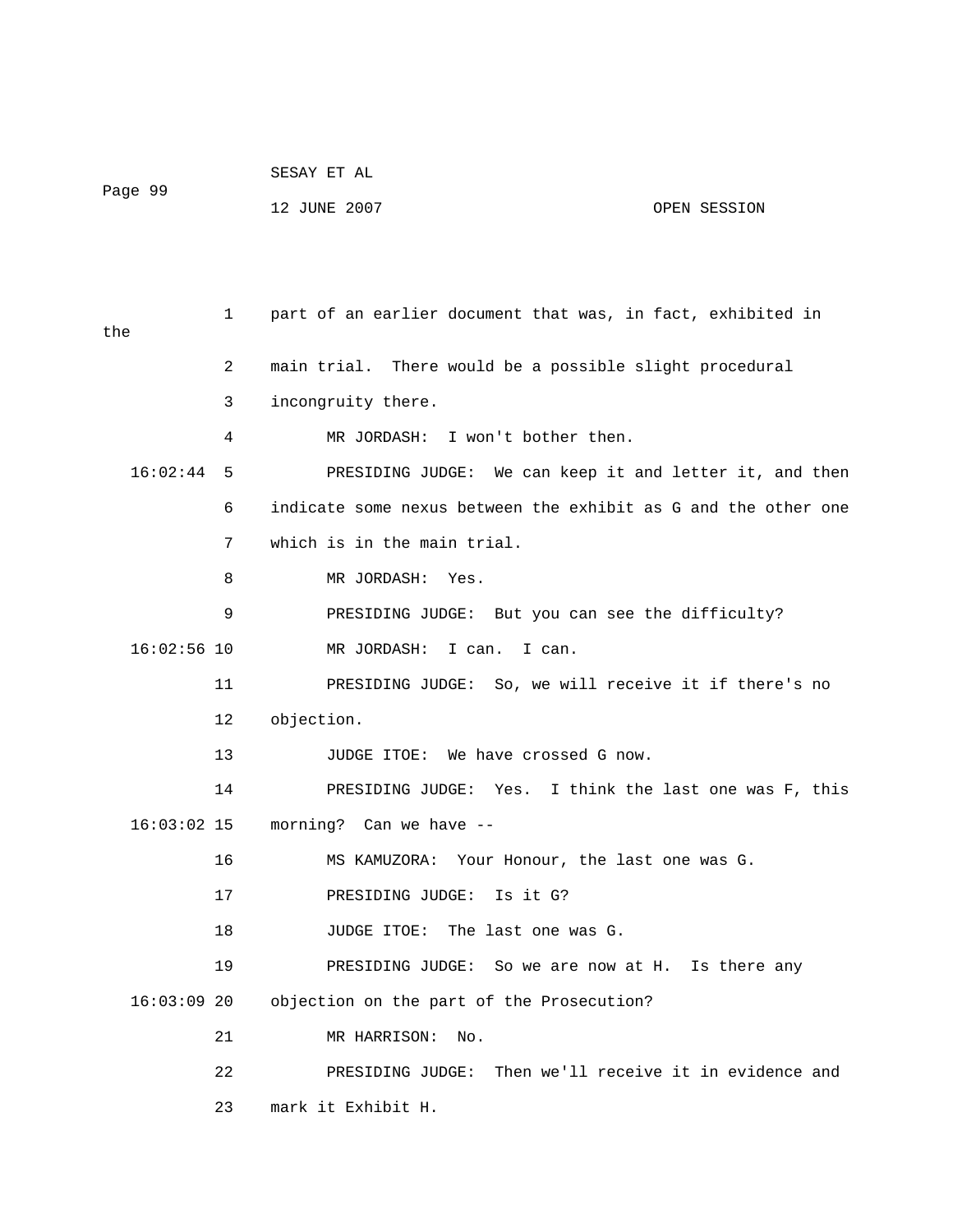|                          | 24 | MR JORDASH: I'm grateful, Your Honour.             |  |  |
|--------------------------|----|----------------------------------------------------|--|--|
| $16:03:20$ 25<br>between |    | PRESIDING JUDGE: And we can just link, make a link |  |  |
|                          | 26 | it and the main document.                          |  |  |
|                          | 27 | MR JORDASH: Certainly. Thank you.                  |  |  |
| dire]                    | 28 | [Exhibit No. H was admitted on the voir            |  |  |
|                          | 29 | Exhibit 217.<br>MR JORDASH:                        |  |  |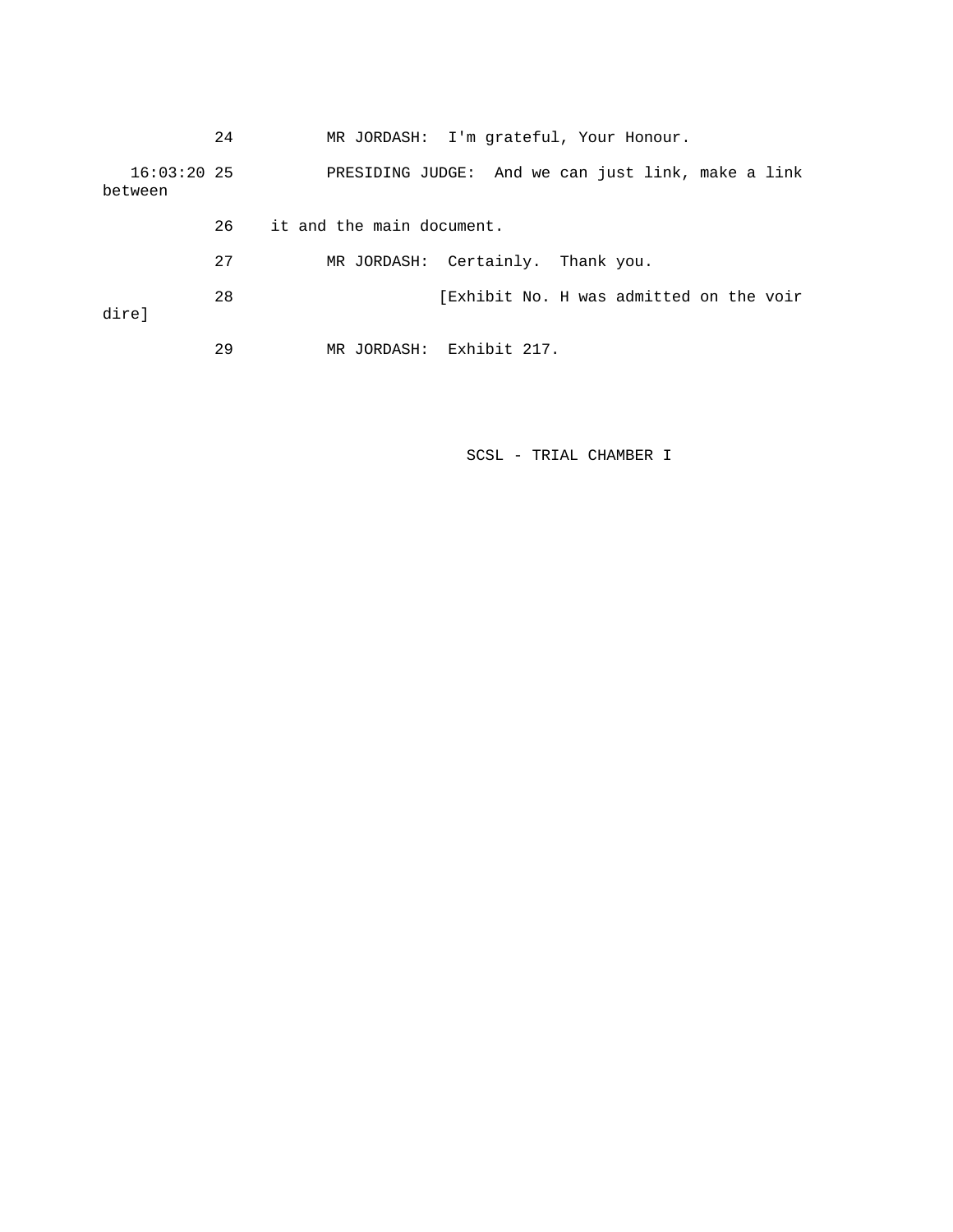| Page 100               |    | SESAY ET AL                  |                                                          |     |  |
|------------------------|----|------------------------------|----------------------------------------------------------|-----|--|
|                        |    | 12 JUNE 2007<br>OPEN SESSION |                                                          |     |  |
|                        |    |                              |                                                          |     |  |
|                        |    |                              |                                                          |     |  |
| 0r                     | 1  |                              | JUDGE ITOE: Do you want him to read the whole of 217?    |     |  |
|                        | 2  |                              | you're guiding him through just some of the pages?       |     |  |
|                        | 3  |                              | Six and 8 are the key pages, I think.<br>MR JORDASH:     | And |  |
|                        | 4  |                              | then 15 and 16 are important.                            |     |  |
| 16:04:36               | 5  | Q.                           | Let me just take you, just for shortness of time,        |     |  |
|                        | 6  |                              | Mr Morissette, to page 8.                                |     |  |
|                        | 7  | Α.                           | Yes.                                                     |     |  |
|                        | 8  | Q.                           | The "Morris" there is you. The comment you make there:   |     |  |
| we                     | 9  |                              | "We will be coming back to you and explain, as we said,  |     |  |
| $16:04:53$ 10<br>there |    |                              | would bring a copy of the transcript. From my side,      |     |  |
| seriously              | 11 |                              | is one thing I would like you to think about very        |     |  |
| that                   | 12 |                              | at the time we come back, and I am serious about this,   |     |  |
| in                     | 13 |                              | I spent six years in the international criminal tribunal |     |  |
|                        | 14 |                              | Rwanda where you know about the genocide thing that      |     |  |
| $16:05:10$ 15<br>You   |    |                              | happened, and the people have been put away for life.    |     |  |
| life.                  | 16 |                              | are, my friend, you are not going to be put away for     |     |  |
| take                   | 17 |                              | You are going to be found guilty. They are going to      |     |  |
| to                     | 18 |                              | your life away if you are found guilty, and that amounts |     |  |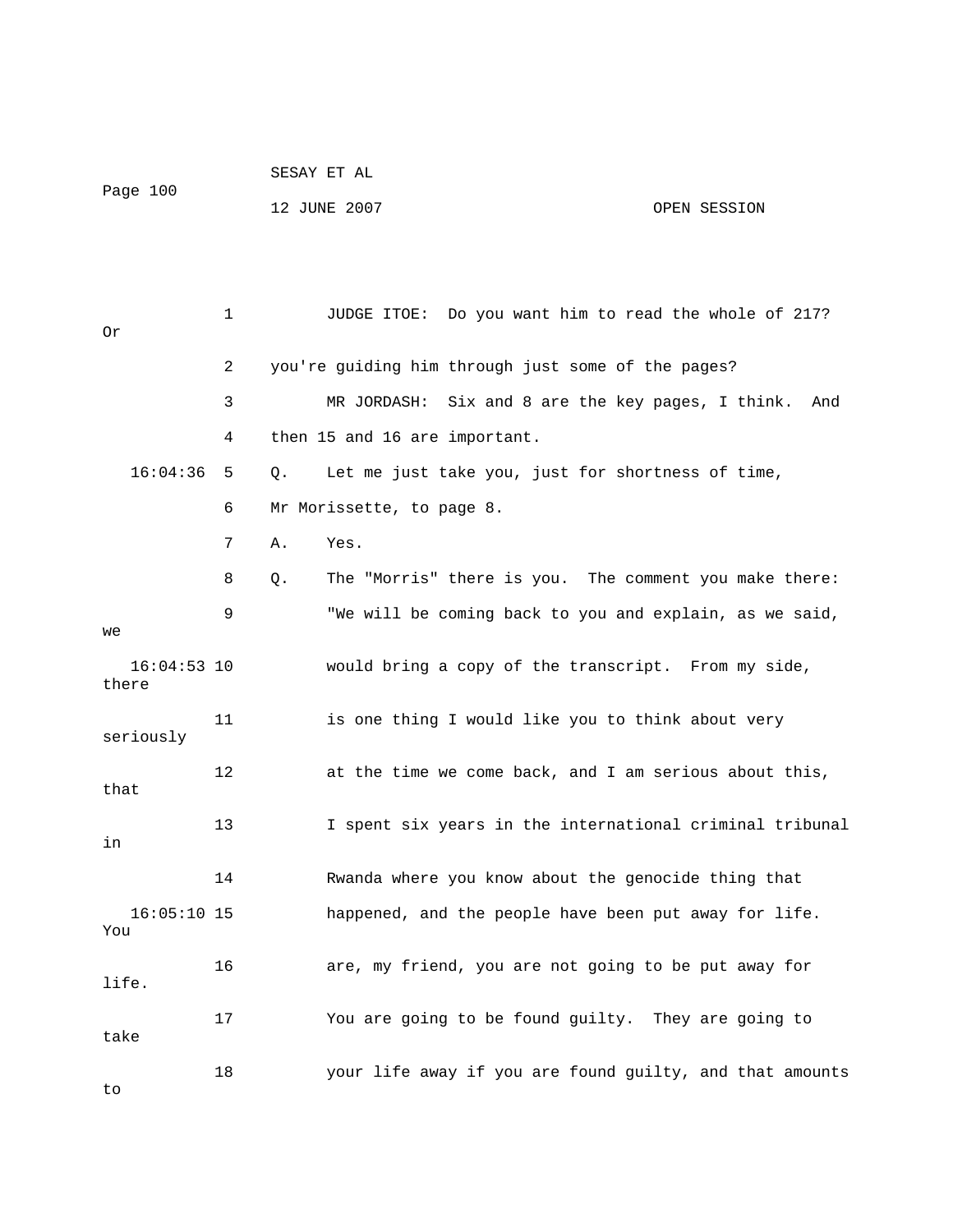|                     | 19 | death penalty. Now, think about that. There is a big     |
|---------------------|----|----------------------------------------------------------|
| $16:05:33$ 20       |    | difference, the government court here and the Special    |
|                     | 21 | Court. One of the big difference is I am not saying      |
| the                 | 22 | anything to threaten you, I just want to inform you of   |
| are                 | 23 | big difference at the Special Court if the case -- they  |
| in                  | 24 | going to take on the maximum is life in prison -- life   |
| $16:05:51$ 25<br>оf |    | gaol. This is the maximum penalty. And the Government    |
| are                 | 26 | Sierra Leone law, the penalties, as you know, is death,  |
| that                | 27 | those who are aware of -- help themselves, you know,     |
|                     | 28 | will be taken into consideration in -- by the Prosecutor |
|                     | 29 | and by the judge. So you know the difference between     |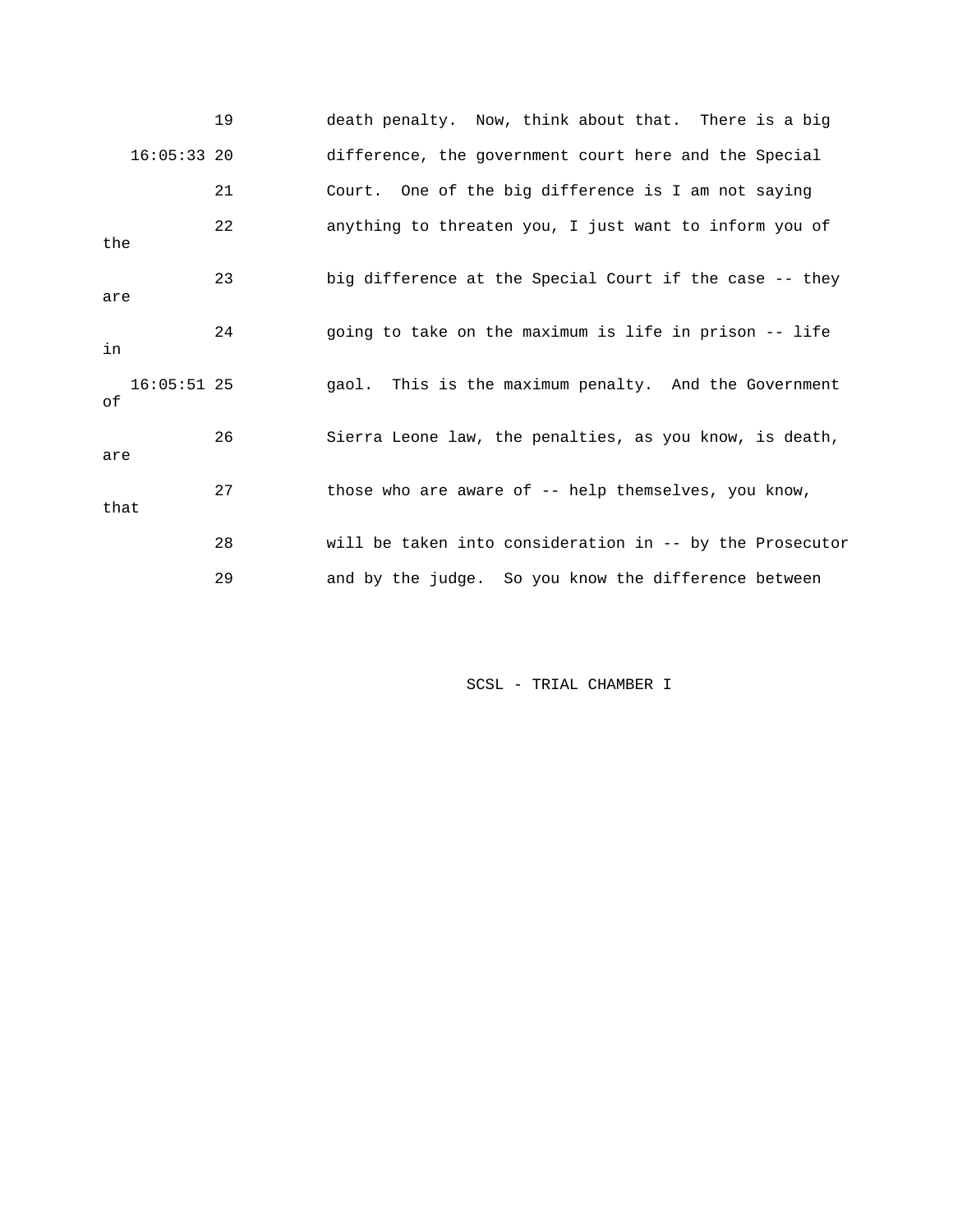| Page 101      |    | SESAY ET AL                                                      |  |  |  |
|---------------|----|------------------------------------------------------------------|--|--|--|
|               |    | 12 JUNE 2007<br>OPEN SESSION                                     |  |  |  |
|               |    |                                                                  |  |  |  |
|               |    |                                                                  |  |  |  |
| in            | 1  | spending so many years in gaol or spending all your life         |  |  |  |
|               | 2  | gaol."                                                           |  |  |  |
|               | 3  | Do you see that?                                                 |  |  |  |
|               | 4  | Yes, I do.<br>Α.                                                 |  |  |  |
| 16:06:21      | 5  | Could you explain what you were doing there?<br>Q.               |  |  |  |
| like          | 6  | Well, I can explain what I'm doing there, but I would<br>Α.      |  |  |  |
|               | 7  | to draw the attention that I think this transcript -- I recall   |  |  |  |
|               |    |                                                                  |  |  |  |
|               | 8  | this, and I don't think that the transcript, to be honest with   |  |  |  |
|               | 9  | you, Your Honour, reflects correctly what was on the tape.<br>I. |  |  |  |
| $16:06:39$ 10 |    | would be very cautioned about this. You may want to listen to    |  |  |  |
| transcript.   | 11 | the tape before you take for granted what's on that              |  |  |  |
|               | 12 | Well, just $--$<br>Q.                                            |  |  |  |
|               | 13 | PRESIDING JUDGE: So you're saying there's a disconnect           |  |  |  |
|               | 14 | between the tape and the transcript?                             |  |  |  |
| $16:06:52$ 15 |    | THE WITNESS: Yes, Your Honour.                                   |  |  |  |
|               | 16 | In respect to that particular extract?<br>PRESIDING JUDGE:       |  |  |  |
|               | 17 | THE WITNESS: Yes, Your Honour. On that, I think the              |  |  |  |
|               | 18 | whole $--$ in respect to the $--$ probably the whole transcript. |  |  |  |
| оf            | 19 | PRESIDING JUDGE: And you cannot help us with, in terms           |  |  |  |
| 16:07:0720    |    | your recollection?                                               |  |  |  |
|               | 21 | That's 2000 -- October 2002, and I've<br>THE WITNESS:            |  |  |  |
| never         |    |                                                                  |  |  |  |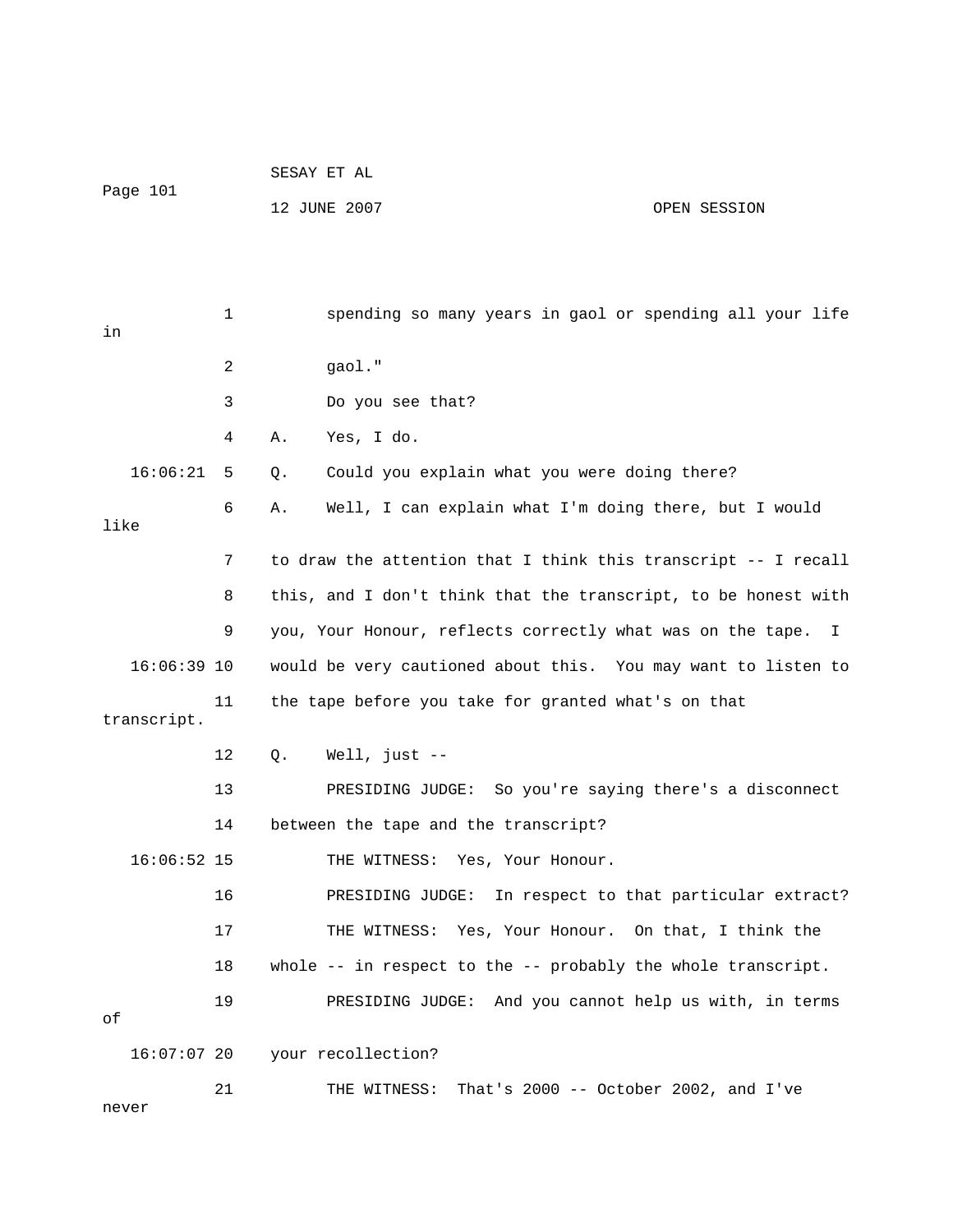| there       | 22 | had the opportunity to listen to the tape, but I know that  |
|-------------|----|-------------------------------------------------------------|
|             | 23 | were problem with the tape.                                 |
|             | 24 | PRESIDING JUDGE: Yes. Well, try and help us as much as      |
| 16:07:22 25 |    | you can for the time being.                                 |
| these       | 26 | MR JORDASH: Just for the information of the Court,          |
| been        | 27 | are transcripts given to us by the Prosecution. We have not |
|             | 28 | given the tape, so we can't check.                          |
| can         | 29 | PRESIDING JUDGE: Yes. Let him guide us as much as he        |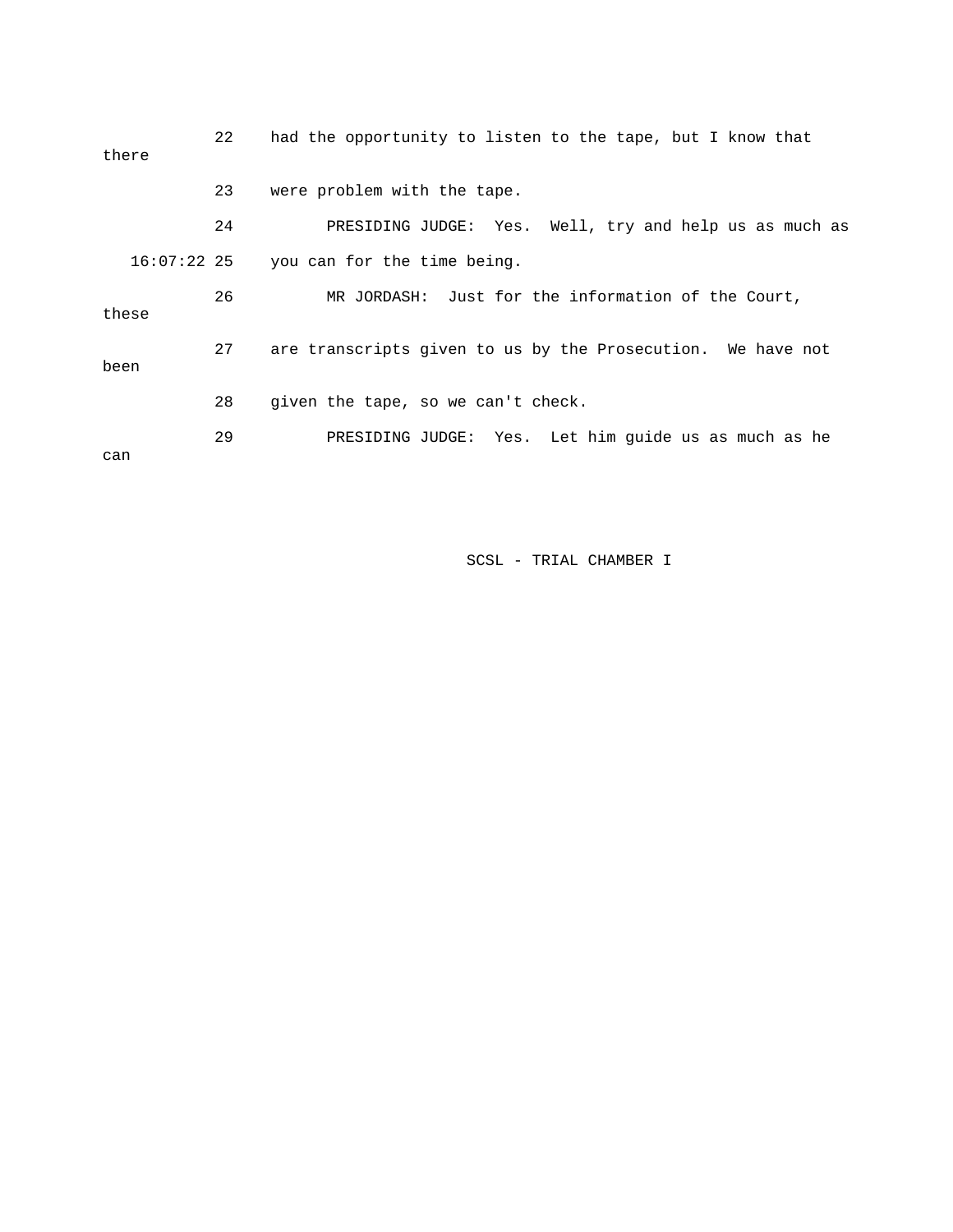|          | SESAY ET AL  |              |
|----------|--------------|--------------|
| Page 102 |              |              |
|          | 12 JUNE 2007 | OPEN SESSION |

|                                           | 1  | for the time being.                                           |
|-------------------------------------------|----|---------------------------------------------------------------|
| referring                                 | 2  | THE WITNESS: Well, basically, again, what I was               |
| it's                                      | 3  | to here is the same thing as I mentioned this morning, and    |
| we're                                     | 4  | the same thing in investigating these type of offence.<br>And |
| 16:07:47<br>who                           | 5  | faced here with a person that, according to the Prosecutor,   |
|                                           | 6  | has the discretion to say who he charges and who he does not  |
| that                                      | 7  | charge, a person that, without naming the name, but a person  |
| according                                 | 8  | we know that is not a free person, and a person that,         |
| that                                      | 9  | to the Prosecutor, does not -- is not one that bears the --   |
| $16:08:17$ 10                             |    | falls in the category of those who bear the greatest          |
| in                                        | 11 | responsibility and, therefore, the Prosecutor has no interest |
| doing,                                    | 12 | charging this type of person. So, basically, what we're       |
| you                                       | 13 | which is a recognised technique everywhere in the world, when |
|                                           | 14 | are investigating organised crime, or Mafia, drug cartels, is |
| $16:08:39$ 15                             |    | we're trying to secure the collaboration of this person as an |
| 16<br>insider to become a witness for us. |    |                                                               |
|                                           | 17 | MR JORDASH:                                                   |
|                                           | 18 | Well, you're saying to him: Collaborate with us and<br>Q.     |

you'll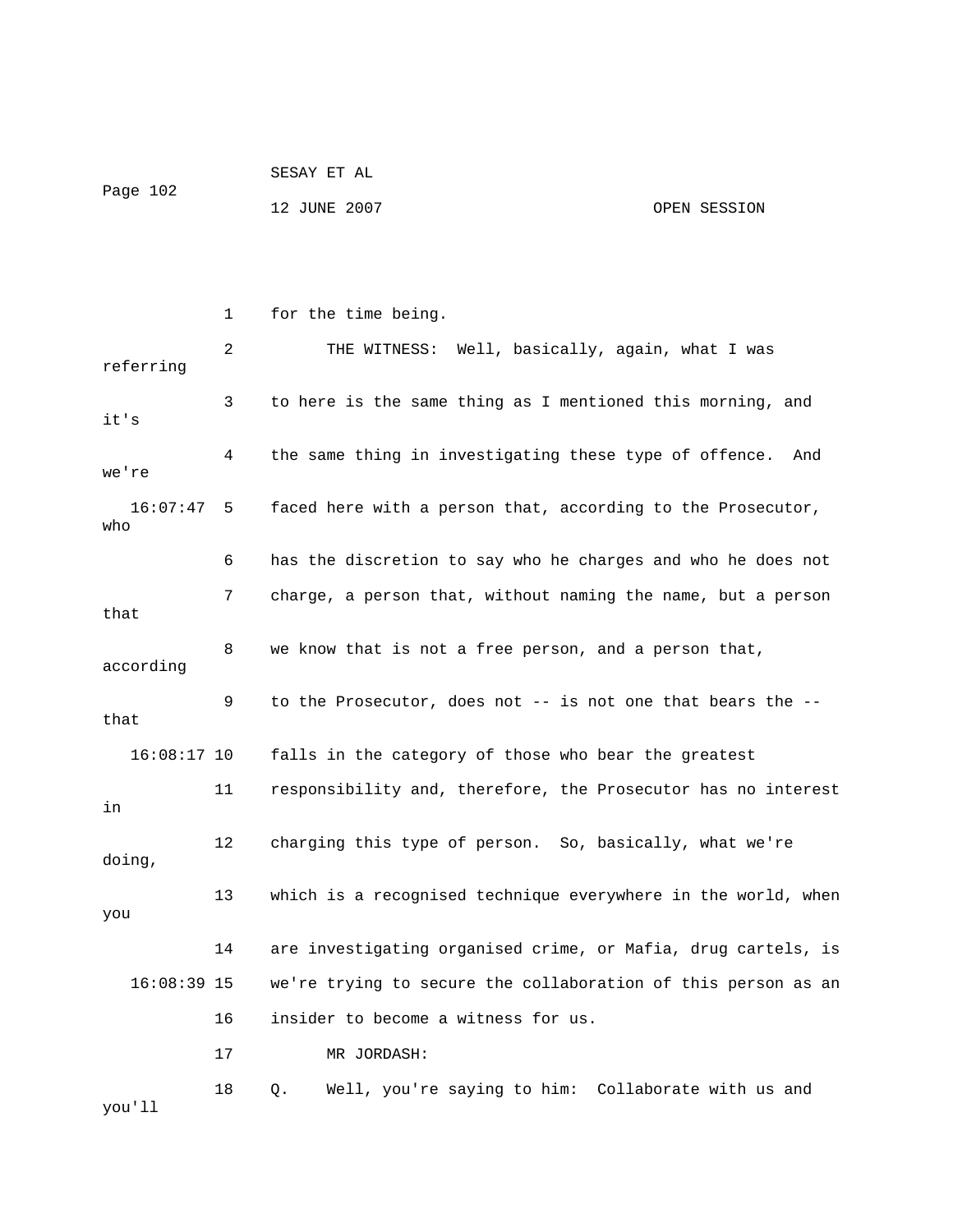19 save yourself the death penalty. That's what you're saying, 16:08:54 20 isn't it? 21 A. I got difficulty with the transcript, with the tape. 22 Q. What do you think you said then? 23 A. I know we were talking about the death penalty because of 24 the -- at that time, the person, as you know where the person is, 16:09:09 25 in the -- in Sierra Leone, they had -- they had the death 26 penalty, and this is what this person was facing. 27 Q. Yeah. And you were saying collaborate, and you will save 28 yourself it? 29 A. That's correct.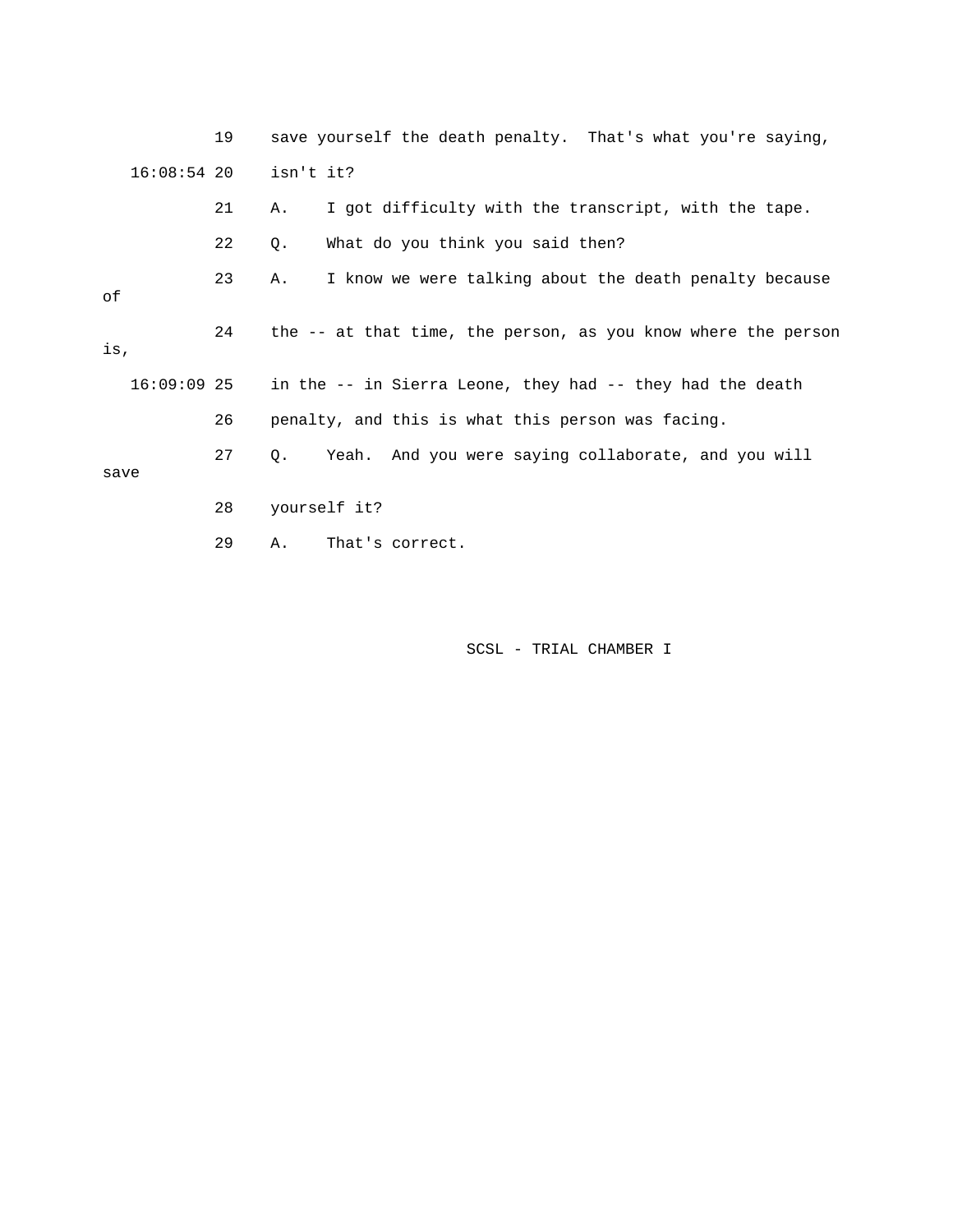| Page 103 | SESAY ET AL  |              |
|----------|--------------|--------------|
|          | 12 JUNE 2007 | OPEN SESSION |

| quite         | 1                                                   | Yeah. And then you can see on page 14, you make it<br>Q.       |  |
|---------------|-----------------------------------------------------|----------------------------------------------------------------|--|
|               | $\overline{2}$                                      | explicit: "They want justice," this is about six lines down,   |  |
| also          | 3                                                   | "They," as in the Sierra Leoneans, "want justice and you get   |  |
|               | 4                                                   | part of this by collaborating with us and you save your life." |  |
| 16:09:44      | 5                                                   | Which page?<br>Α.                                              |  |
|               | 6                                                   | Sorry, page 14 on the top right-hand corner. "They<br>Q.       |  |
|               | 7                                                   | want" -- do you see that six or seven lines down -- "They want |  |
| with          | 8                                                   | justice and you can get also part of this by collaborating     |  |
|               | 9                                                   | us and you save your life."                                    |  |
| $16:10:06$ 10 |                                                     | Α.<br>That's correct.                                          |  |
|               | 11                                                  | And then Mr White says, "Well, anyway, you just save<br>Q.     |  |
|               | 12                                                  | yourself the rest of your life in prison." So, two offers are  |  |
|               | 13                                                  | being made there, aren't there?                                |  |
|               | 14                                                  | Α.<br>That's correct.                                          |  |
| $16:10:18$ 15 |                                                     | And you would say that that is proper and legitimate<br>Q.     |  |
|               | 16                                                  | investigative tactics?                                         |  |
|               | 17                                                  | In this type of crime, yes, Your Honour.<br>Α.                 |  |
| seriousness   | 18                                                  | Thank you. For you, it all comes down to the<br>Q.             |  |
| charge,       | 19                                                  | of the crime, doesn't it? That if it is so heinous, the        |  |
|               | that kind of tactic is legitimate?<br>$16:10:46$ 20 |                                                                |  |
|               | 21                                                  | Legitimate, depending also the type of crime, but also,<br>Α.  |  |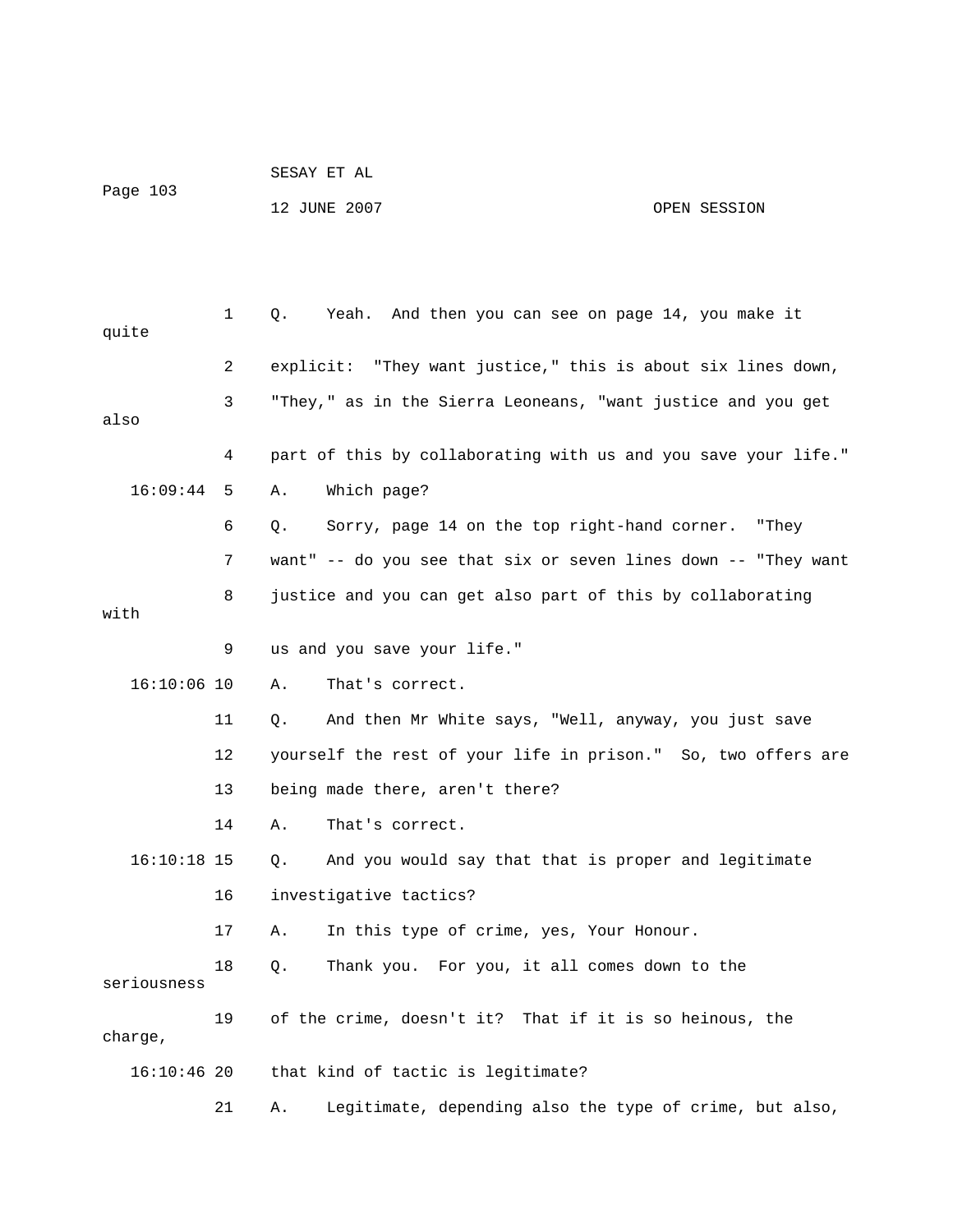22 with the person that -- to whom this deal, if you want to, or 23 these offer are made, I mean, there has to be something in 24 return. There has to be somebody who can offer something in 16:11:05 25 return. 26 Q. And you're prepared to offer the ultimate life itself, in

- 27 exchange for information?
- 28 A. I'm not offering life.
- 29 Q. Well, you're offering a relief from the death penalty?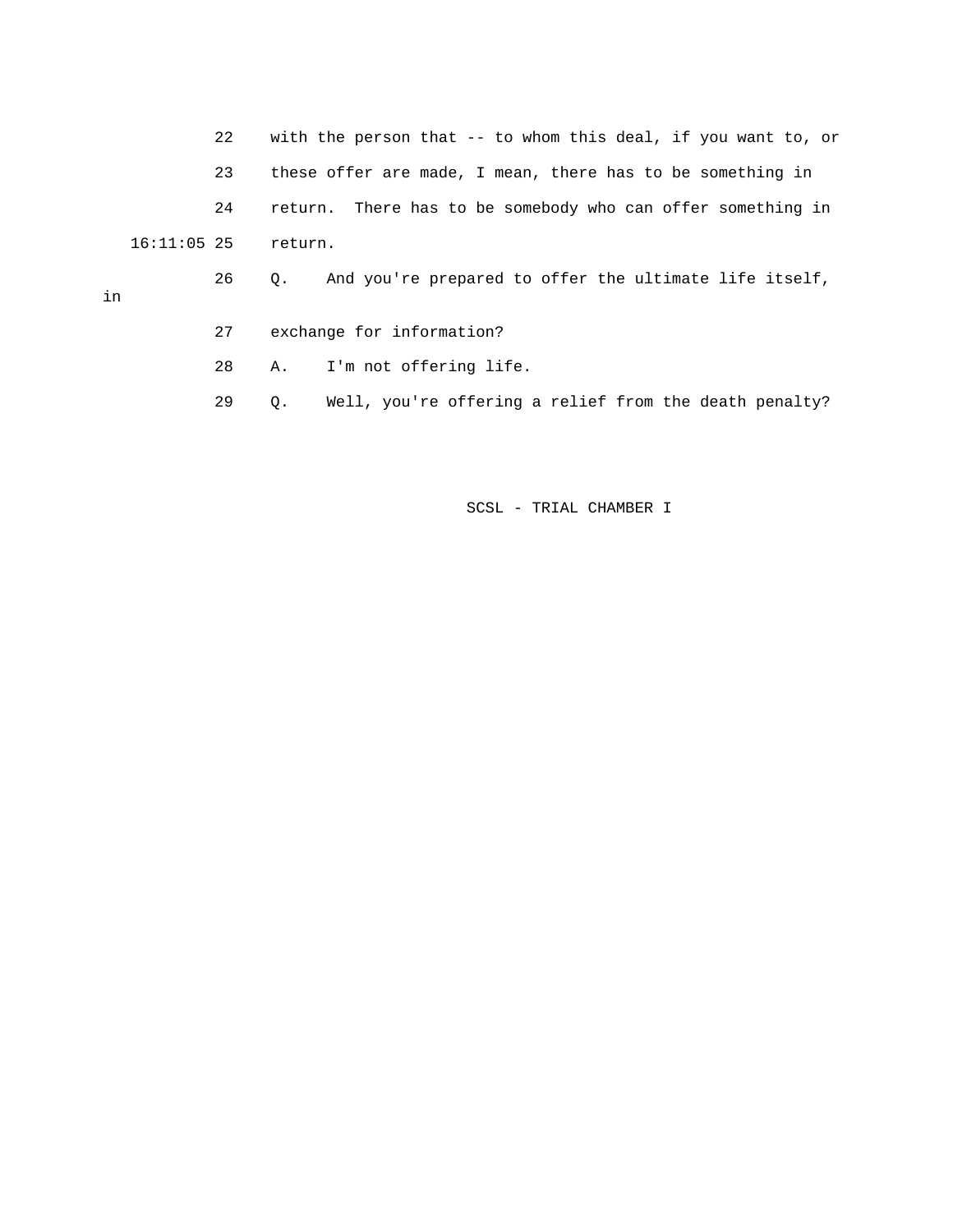| Page 104      |    | 12 JUNE 2007                                                   | OPEN SESSION |
|---------------|----|----------------------------------------------------------------|--------------|
|               |    |                                                                |              |
|               | 1  | What I'm offering to the person is that if you come on<br>Α.   |              |
|               |    |                                                                |              |
| an            | 2  | board with us, if you become a witness, you're not going to be |              |
| by            | 3  | accused to the Special Court; you're not going to be charged   |              |
|               | 4  | the Special Court.                                             |              |
| 16:11:33      | 5  | How could you prevent that man not going to the death<br>Q.    |              |
| Court,        | 6  | penalty? How could you, an investigator for the Special        |              |
|               | 7  | have that kind of authority?                                   |              |
|               | 8  | I don't have that authority. It's the -- it's the<br>Α.        |              |
|               | 9  | Prosecutor that decides who is charged and who is not charged. |              |
| $16:11:49$ 10 |    | So it was a trick, wasn't it?<br>Q.                            |              |
| there,        | 11 | No, it was not a trick. That person, when we went<br>Α.        |              |
| indictment    | 12 | we knew right away that he was not the subject of an           |              |
|               | 13 | by the Special Court.                                          |              |
| you;          | 14 | Yeah. You couldn't save him the death penalty, could<br>Q.     |              |
| $16:12:03$ 15 |    | you, personally?                                               |              |
|               | 16 | Your opinion.<br>Α.                                            |              |
|               | 17 | Well, enlighten us. Perhaps you could.<br>Q.                   |              |
|               | 18 | I don't know.<br>Α.                                            |              |
| Sierra        | 19 | Well, do you have authority to relieve people in the<br>Q.     |              |
| $16:12:19$ 20 |    | Leonean government's detention facilities and prosecution      |              |

SESAY ET AL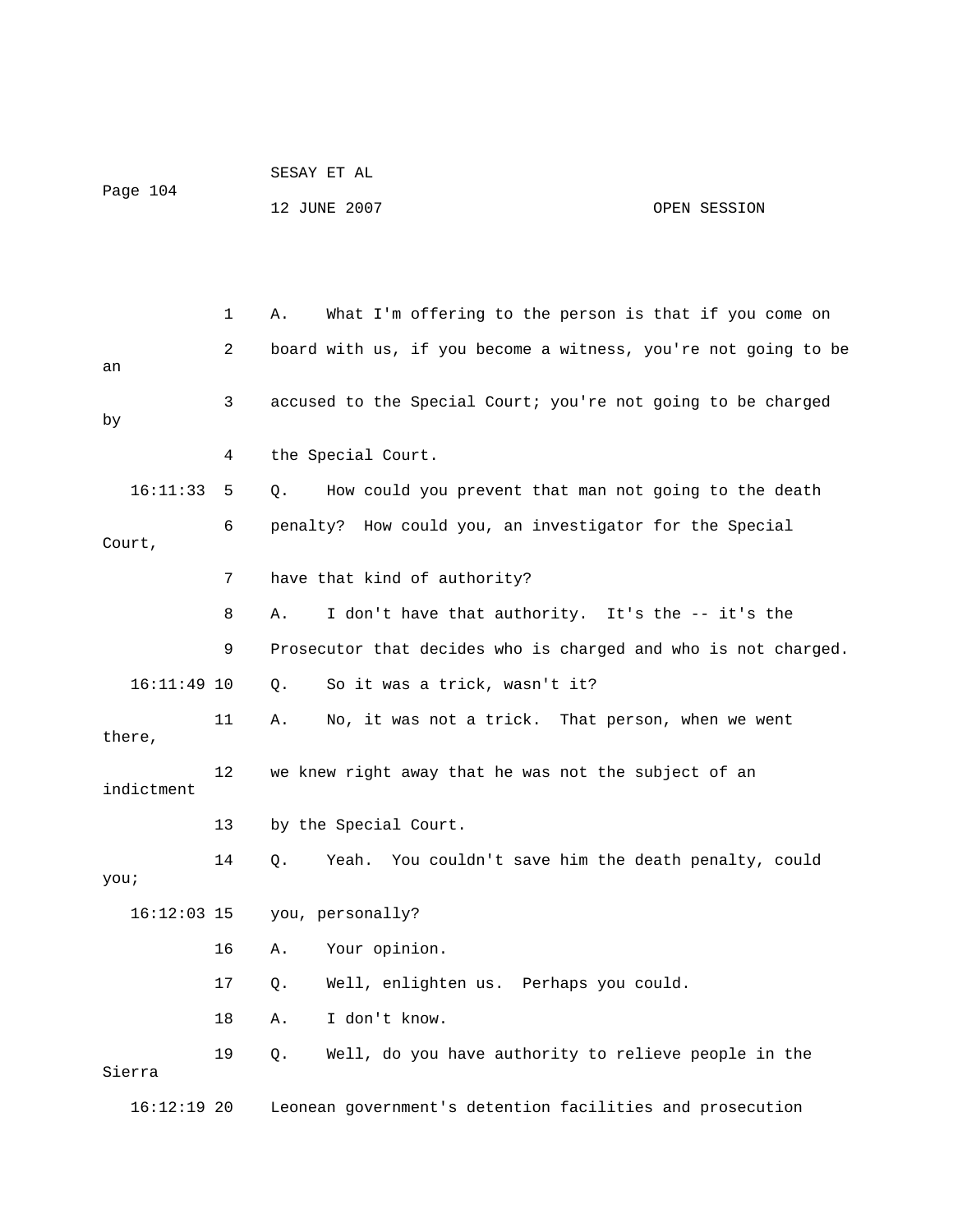|          | 21 | process, do you have the ability to be able to stop them from |
|----------|----|---------------------------------------------------------------|
|          | 22 | receiving the death penalty?                                  |
|          | 23 | Α.<br>No.                                                     |
| can      | 24 | Now, let's turn to the facts in this case again. If I<br>Q.   |
|          |    | $16:12:54$ 25 ask that you be given --                        |
| Jordash? | 26 | JUDGE ITOE: Are you through with 216 and 217, Mr              |
|          | 27 | MR JORDASH: Yes, thank you, Your Honour. Yes.                 |
|          | 28 | JUDGE ITOE: You're through?                                   |
|          | 29 | MR JORDASH:<br>Your Honour, yes.                              |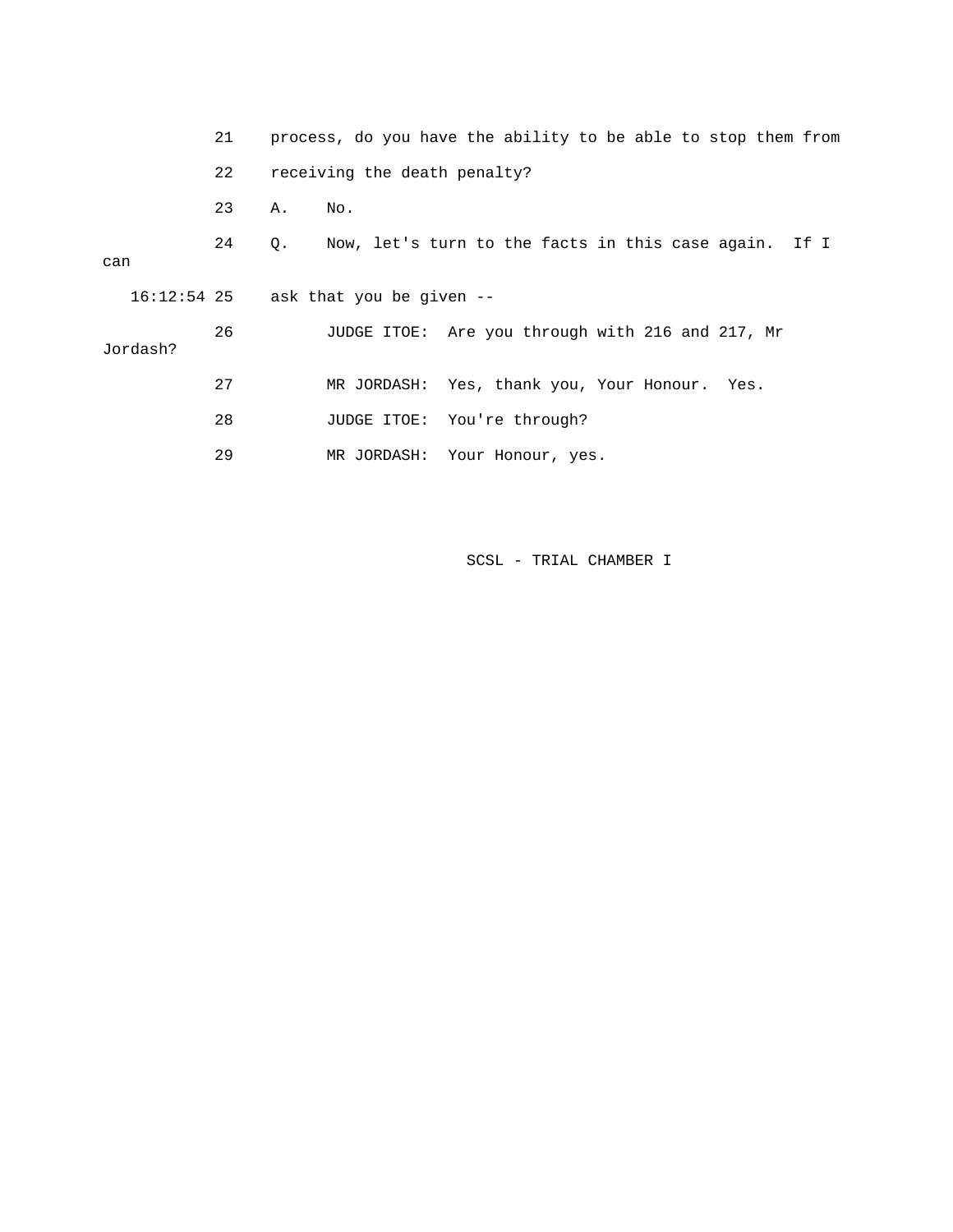| Page 105 | SESAY ET AL  |              |
|----------|--------------|--------------|
|          | 12 JUNE 2007 | OPEN SESSION |

| you                      | 1  | О. | Before I turn to this, just to follow on from that, do       |
|--------------------------|----|----|--------------------------------------------------------------|
|                          | 2  |    | accept that Mr Sesay's collaboration, or his potential       |
| the                      | 3  |    | collaboration, was far more helpful to the Prosecution than  |
|                          | 4  |    | person who we've just looked at in that last interview?      |
| 16:13:48                 | 5  | Α. | Yes.                                                         |
|                          | 6  | Q. | Thank you.                                                   |
|                          | 7  |    | JUDGE BOUTET: I missed the first part of your question.      |
|                          | 8  |    | MR JORDASH:<br>Sorry, Your Honour.                           |
|                          | 9  |    | JUDGE BOUTET:<br>If he was more helpful, was it?             |
| $16:14:03$ 10<br>was     |    |    | Whether Mr Sesay's potential collaboration<br>MR JORDASH:    |
|                          | 11 |    | worth more than the potential of the witness --              |
|                          | 12 |    | Than the last one. Okay.<br>JUDGE BOUTET:                    |
|                          | 13 |    | MR JORDASH:                                                  |
|                          | 14 | Q. | Is that the way you understood the question?                 |
| $16:14:14$ 15            |    | Α. | That's correct.                                              |
|                          | 16 | Q. | Thank you. Now, I want to --                                 |
| оf                       | 17 |    | MR JORDASH: Please, could the witness be given a copy        |
| have                     | 18 |    | the 10 March interview? Mr Sesay's 10 March interview.<br>We |
| officer.                 | 19 |    | them. We had them and they came from your learned legal      |
| $16:14:34$ 20<br>assist. |    |    | Madam Courtroom Officer, please<br>PRESIDING JUDGE:          |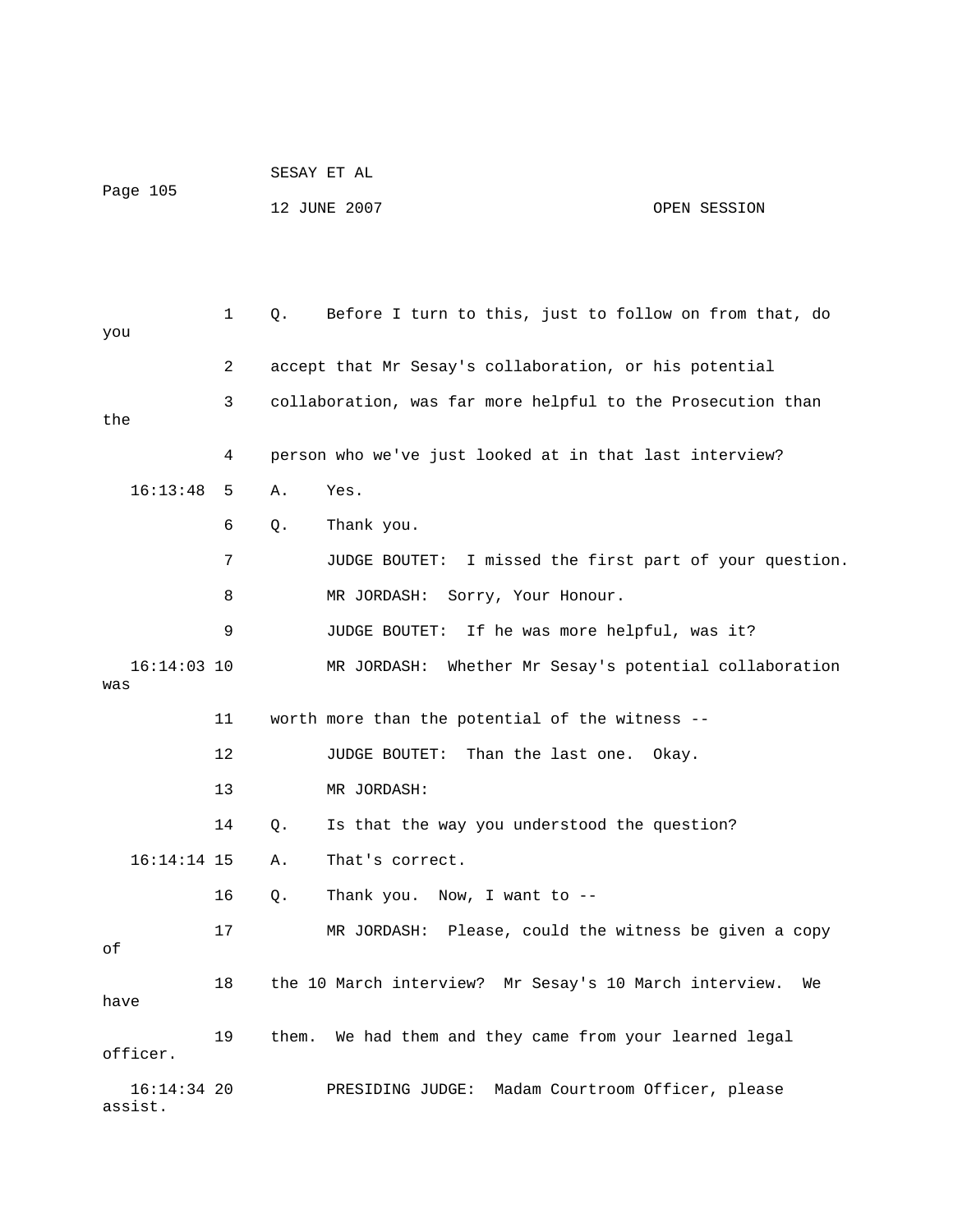| manager       | 21 | MR JORDASH: I was just asked by the learned court              |
|---------------|----|----------------------------------------------------------------|
|               | 22 | whether I wanted to re-exhibit 217, but if I can take the same |
| was           | 23 | position as my learned friend from the Prosecution did, which  |
|               | 24 | just to refer to the exhibit which was exhibited during the    |
| $16:15:33$ 25 |    | application for exclusion under voir dire, and all voir dire.  |
|               | 26 | Does that make sense.                                          |
|               | 27 | PRESIDING JUDGE: Perhaps the Prosecution will help us.         |
| on            | 28 | MR HARRISON: If it's the 10th, it's already an exhibit         |
|               | 29 | the voir dire.                                                 |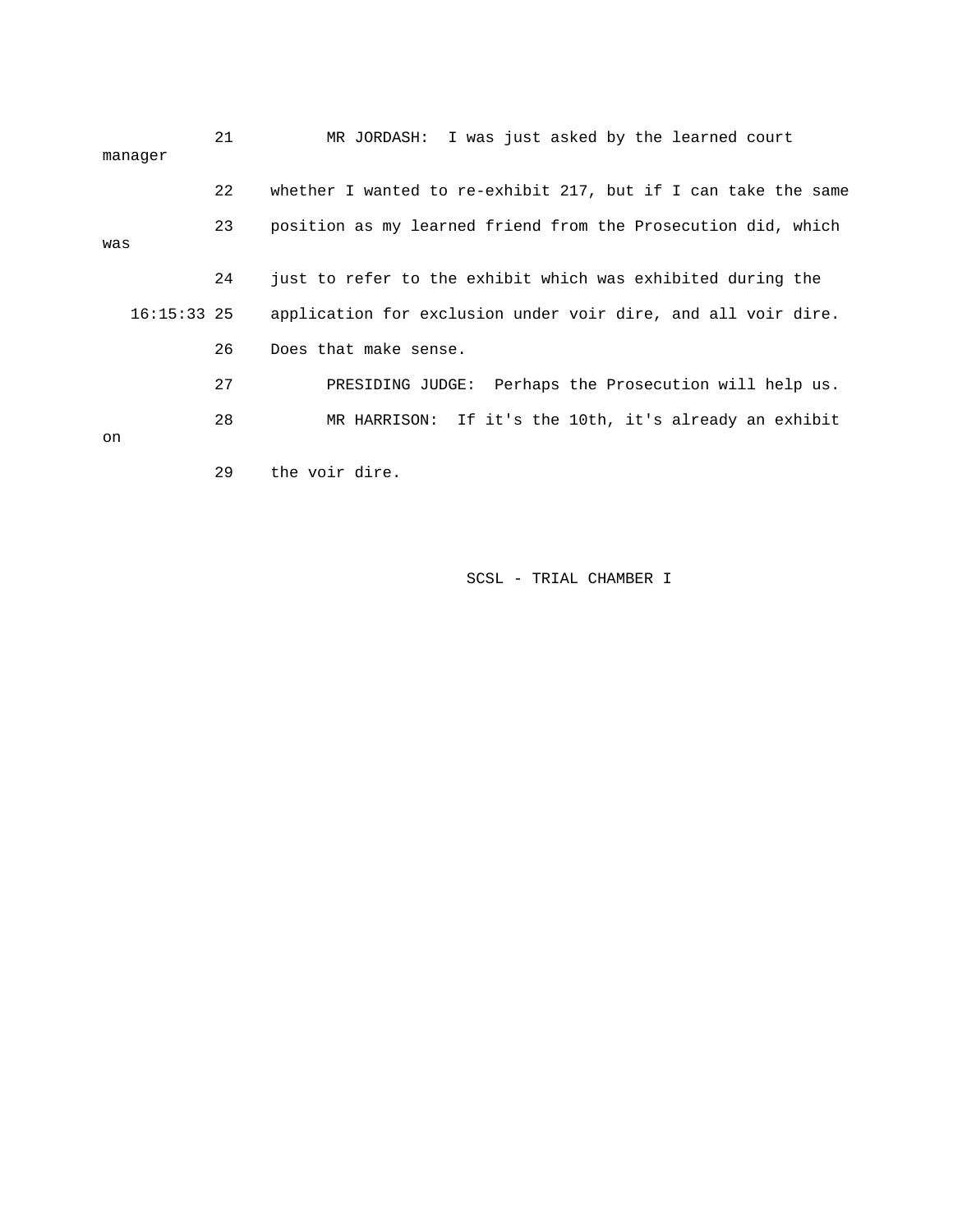| Page 106      |    | SESAY ET AL                                                      |              |  |  |
|---------------|----|------------------------------------------------------------------|--------------|--|--|
|               |    | 12 JUNE 2007                                                     | OPEN SESSION |  |  |
|               |    |                                                                  |              |  |  |
|               |    |                                                                  |              |  |  |
|               | 1  | PRESIDING JUDGE:<br>Yes.                                         |              |  |  |
| for           | 2  | MR HARRISON: It's just called B for "boy." Exhibit B             |              |  |  |
|               | 3  | "boy," is the transcript for the 10th.                           |              |  |  |
|               | 4  | MR JORDASH:<br>Sorry, I think there have been some crossed       |              |  |  |
| 16:15:57      | 5  | wires. Referring to the interview which I've just dealt with     |              |  |  |
| for a         | 6  | with Mr Morissette, it was exhibited during the application      |              |  |  |
|               | 7  | voir dire and we simply refer to that exhibit now.               |              |  |  |
|               | 8  | PRESIDING JUDGE:<br>I see.                                       |              |  |  |
|               | 9  | MR JORDASH: Rather than re-exhibiting it as part of the          |              |  |  |
| $16:16:09$ 10 |    | voir dire. It's my lack of clarity today.                        |              |  |  |
|               | 11 | PRESIDING JUDGE: We can have it as an exhibit in the             |              |  |  |
| two           |    |                                                                  |              |  |  |
|               | 12 | proceedings.                                                     |              |  |  |
|               | 13 | MR JORDASH:<br>Yes.                                              |              |  |  |
|               | 14 | PRESIDING JUDGE: Why not?                                        |              |  |  |
| $16:16:28$ 15 |    | MR JORDASH: Well, I think the procedure already began -          |              |  |  |
|               | 16 | Remember that was the first, as a<br>PRESIDING JUDGE:            |              |  |  |
|               | 17 | separate and distinct procedure.                                 |              |  |  |
| line          | 18 | It's only that the Prosecution took one<br>MR JORDASH:           |              |  |  |
|               | 19 | and I'm happy to take that line, too, rather than changing       |              |  |  |
| $16:16:41$ 20 |    | This morning, the Prosecution referred to exhibit<br>mid-stream. |              |  |  |
|               | 21 | from the application without re-exhibiting it and, with          |              |  |  |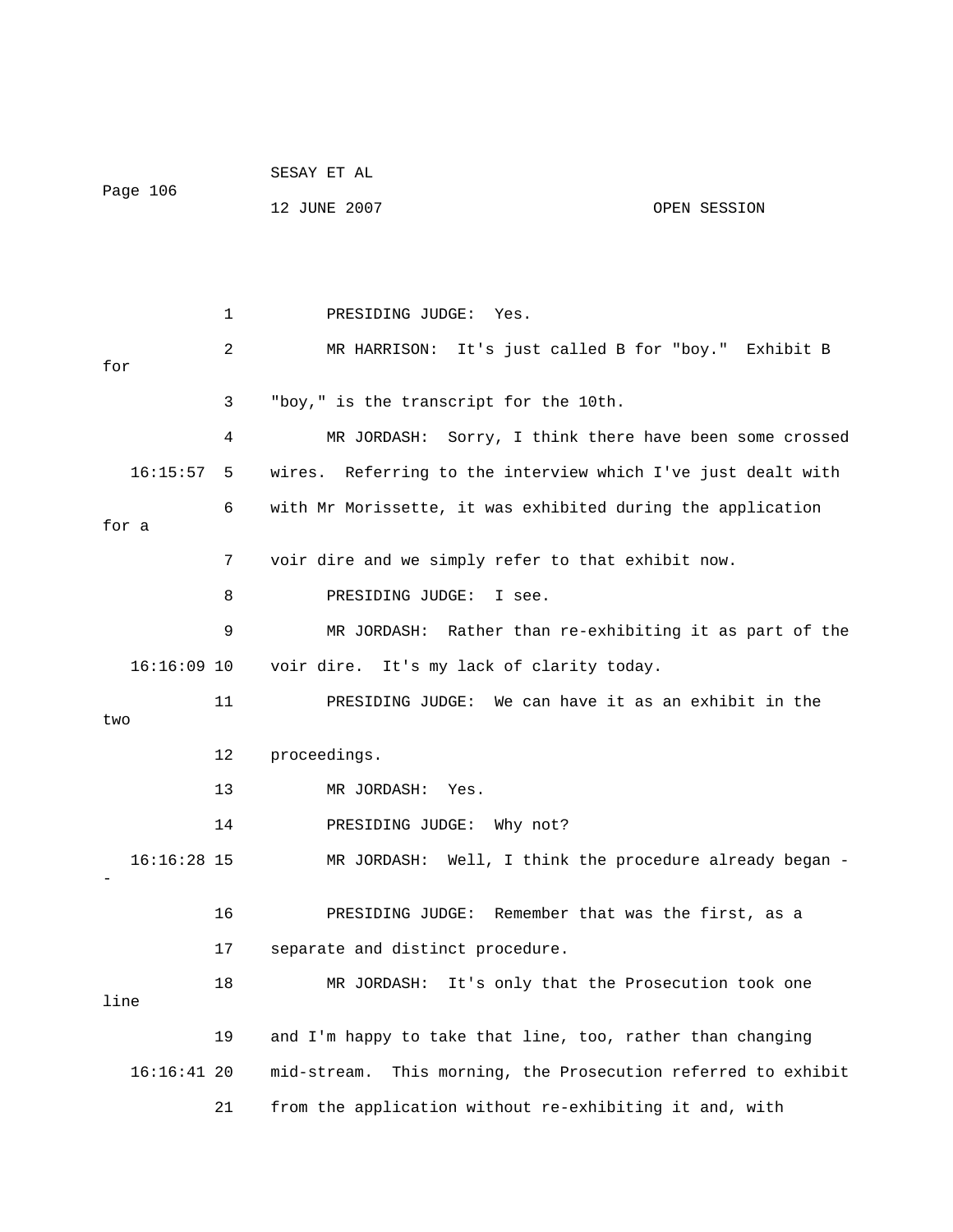|       |               | 22 | Your Honour's leave, I would like to follow that consistency. |
|-------|---------------|----|---------------------------------------------------------------|
| Let's |               | 23 | PRESIDING JUDGE: I think it's okay. Yeah, quite.              |
|       |               | 24 | proceed.                                                      |
|       | $16:16:56$ 25 |    | MR JORDASH:<br>Thank you.                                     |
|       | there's       | 26 | JUDGE BOUTET: So in this voir dire, Mr Jordash, so            |
|       | exhibit,      | 27 | no confusion, when you will be making reference to this       |
| the   |               | 28 | as being an exhibit in the voir dire, which is an exhibit in  |
| 217   |               | 29 | main trial, if I can put it this way, so it will be Exhibit   |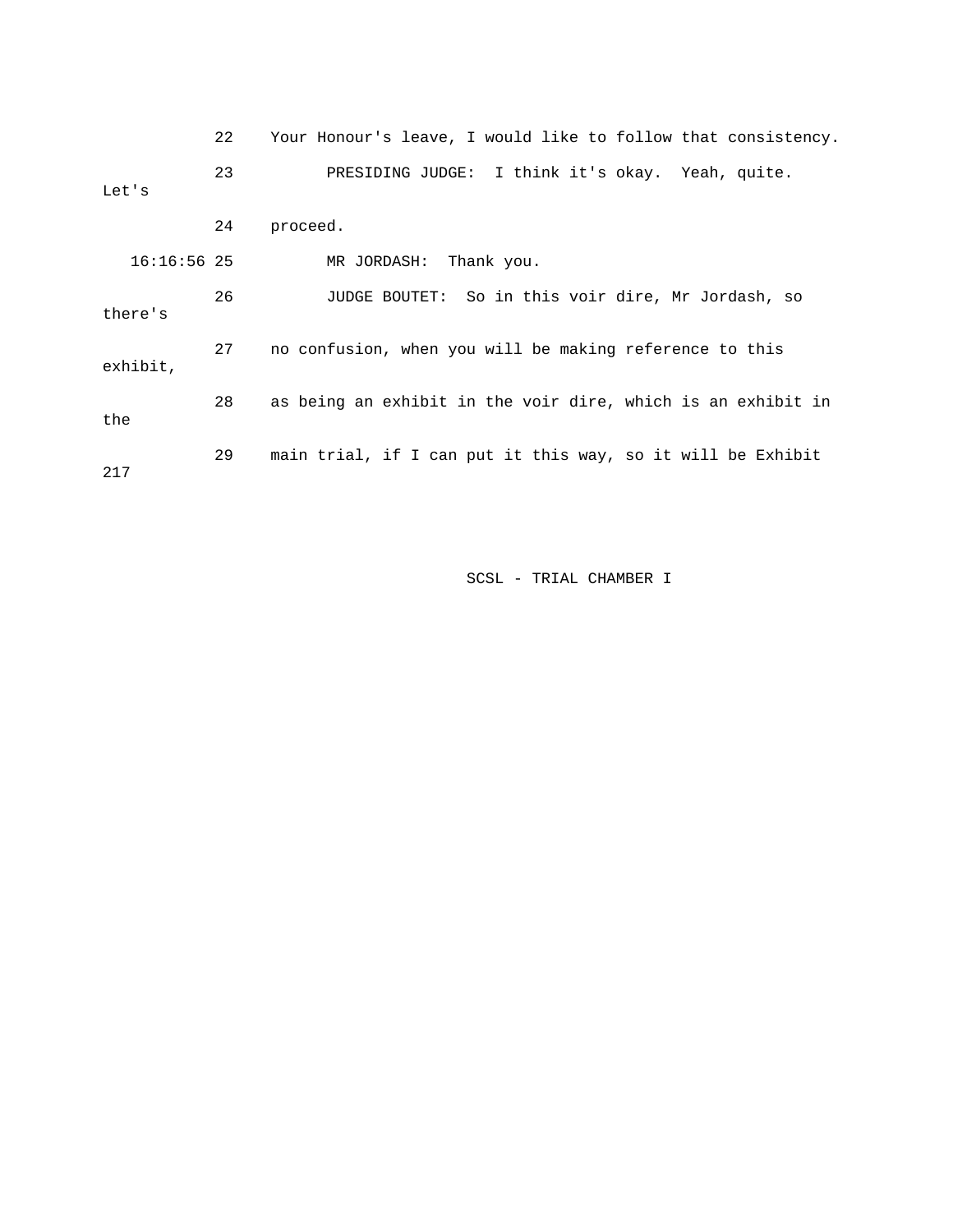|                     |    |       | SESAY ET AL                                                  |                                          |
|---------------------|----|-------|--------------------------------------------------------------|------------------------------------------|
| Page 107            |    |       | 12 JUNE 2007                                                 | OPEN SESSION                             |
|                     |    |       |                                                              |                                          |
|                     |    |       |                                                              |                                          |
| dire.               | 1  |       | or 216 in the trial, and it is also an exhibit in the voir   |                                          |
|                     | 2  |       | PRESIDING JUDGE: In the voir dire, yes.                      |                                          |
|                     | 3  |       | MR JORDASH: Yes.                                             |                                          |
|                     | 4  |       | JUDGE BOUTET:                                                | So that's what you're saying. I know the |
| 16:17:20            | 5  |       | Prosecution did that this morning. I don't remember which    |                                          |
|                     | 6  |       | exhibit it was.                                              |                                          |
|                     | 7  |       | PRESIDING JUDGE: It was most probably 217.                   |                                          |
|                     | 8  |       | MR JORDASH:                                                  |                                          |
|                     | 9  | Q.    | Am I right, Mr Morissette --                                 |                                          |
| $16:17:31$ 10<br>go |    |       | PRESIDING JUDGE: I think it was 221. Go ahead. Let's         |                                          |
|                     | 11 |       | ahead. Quite.                                                |                                          |
|                     | 12 |       | MR JORDASH:                                                  |                                          |
| assist              | 13 | Q.    | Am I right, Mr Morissette, that you're not able to           |                                          |
| the                 | 14 |       | the Court to clarify how the arrest occurred at the hands of |                                          |
| $16:17:47$ 15       |    | CID?  |                                                              |                                          |
|                     | 16 | Α.    | When we arrived at the CID, the arrest had already been      |                                          |
|                     | 17 | done. |                                                              |                                          |
|                     | 18 |       | JUDGE ITOE: So the answer is yes?                            |                                          |
|                     | 19 |       | Yeah.<br>THE WITNESS:                                        |                                          |
| $16:18:03$ 20       |    |       | MR JORDASH:                                                  |                                          |
|                     | 21 | Q.    | So you're not able to say one way or another what the        |                                          |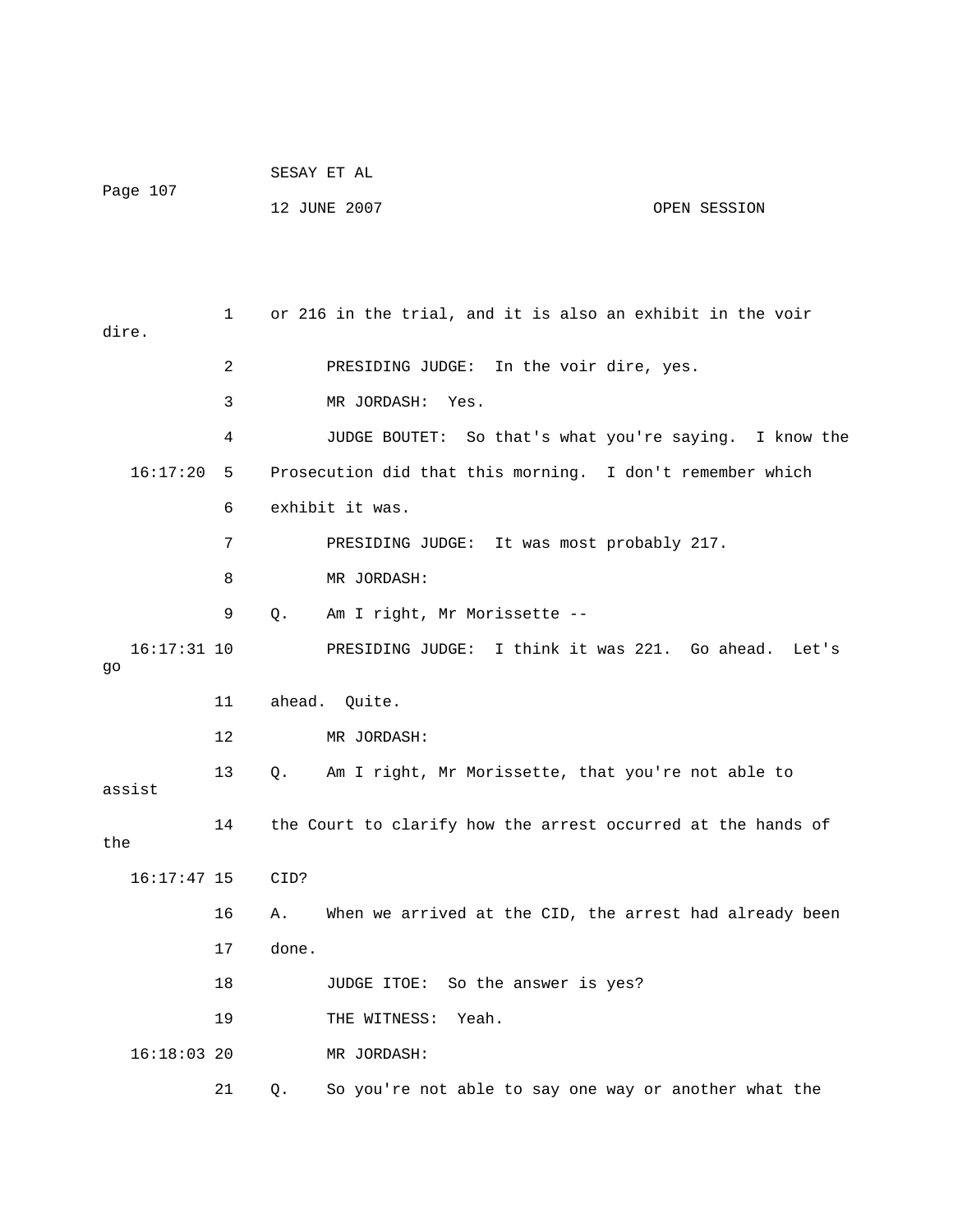- 22 procedures were?
- 23 A. No.

 24 Q. Did you speak to anyone between the time you arrived at the 16:18:18 25 scene of the arrest and the time when you were interviewing

 26 Mr Sesay as regards any of the procedure at the time of the 27 arrest? 28 A. No.

 29 Q. So when you went into the interview, you were, in a sense,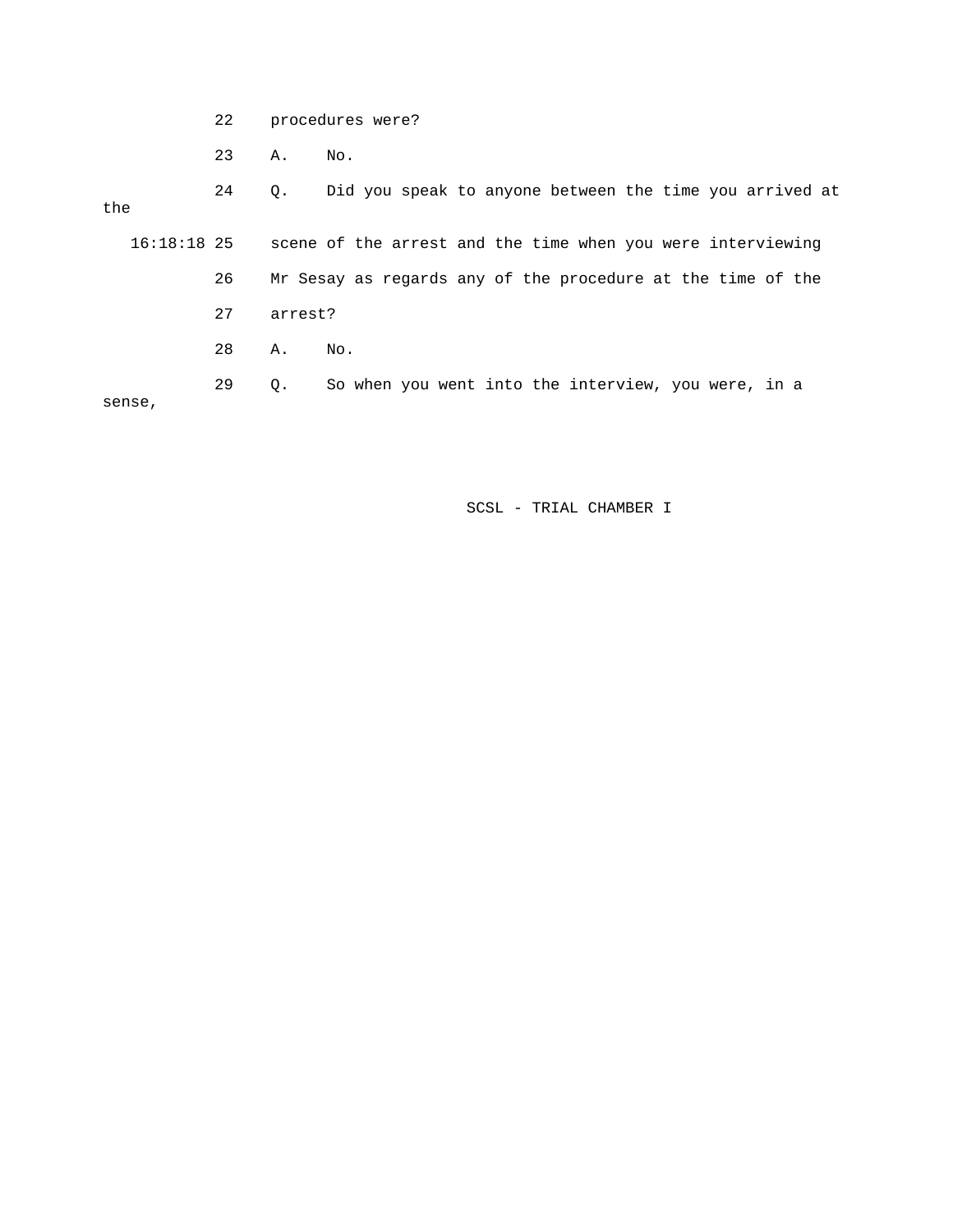| raye 100                |             | 12 JUNE 2007                                                   | OPEN SESSION |
|-------------------------|-------------|----------------------------------------------------------------|--------------|
| or                      | $\mathbf 1$ | going in blind, as it were, in relation to what Mr Sesay had   |              |
|                         | 2           | had not seen?                                                  |              |
|                         | 3           | Yes.<br>Α.                                                     |              |
| SO                      | 4           | As regards, say, for example, the warrant for arrest and<br>Q. |              |
| 16:18:47                | 5           | on?                                                            |              |
|                         | 6           | That's correct.<br>Α.                                          |              |
|                         | 7           | So, for you, it was a matter of going through them, the<br>Q.  |              |
|                         | 8           | documents, the warrant of arrest and so on, as if it was the   |              |
|                         | 9           | first time?                                                    |              |
| $16:19:00$ 10           |             | Yes, that's correct. If I may clarify, Your Honour. I<br>Α.    |              |
|                         | 11          | knew at that time that the procedure was $-$ the plan was the  |              |
|                         | 12          | procedure would have been done by the arresting officer at the |              |
| done.                   | 13          | SLP, but I was not present and I didn't know if it had been    |              |
|                         | 14          | So we were -- you know, I did it again, and I knew, also, that |              |
| $16:19:31$ 15<br>again, |             | the plan called for that -- the procedure was to be redone     |              |
|                         | 16          | completely, with the official turnover of the individual once  |              |
|                         | 17          | they got to Bonthe Island.                                     |              |
|                         | 18          | Right. Now, you're familiar with the warrant of arrest?<br>Q.  |              |
|                         | 19          | Yes.<br>Α.                                                     |              |
| $16:19:56$ 20           |             | And the fact that there was an order by the Court that a<br>Q. |              |
| the                     | 21          | member of the Office of the Prosecutor could be present from   |              |

SESAY ET AL

Page 108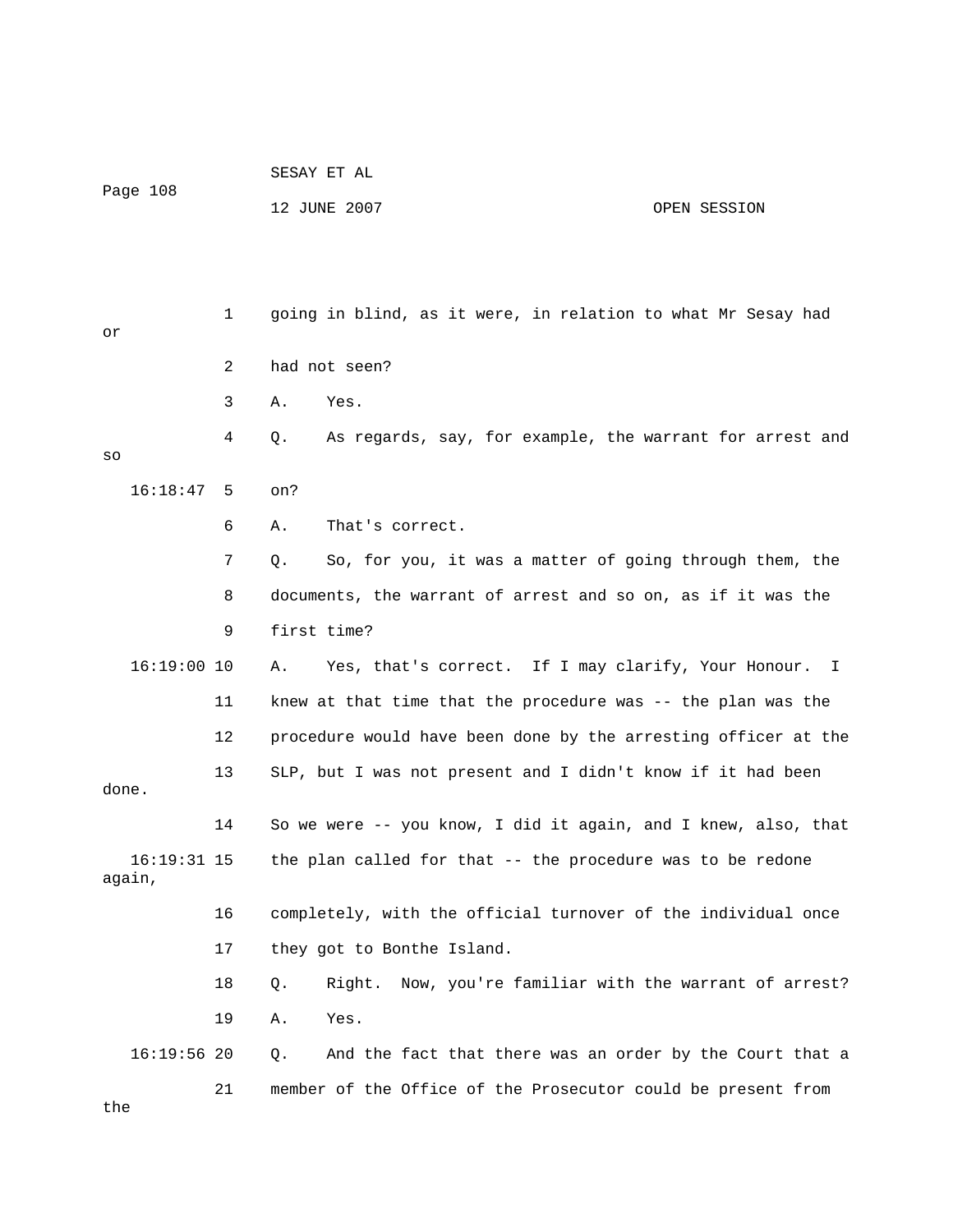|          | 2.2 <sub>1</sub> | time of the arrest?                                                   |
|----------|------------------|-----------------------------------------------------------------------|
|          | 23               | That's correct.<br>Α.                                                 |
| from     | 24               | Do you know why there was more than one member present<br>$Q_{\star}$ |
|          |                  | $16:20:12$ 25 the time of the arrest?                                 |
| careful. | 26               | Because -- well, at the time of arrest -- let's be<br>А.              |
|          | 27               | By the time we got there, they had been arrested, but we were         |
| it?      | 28               | there. And the warrant calls for -- says "may" -- where is            |
|          | 29               | "Member of the Court may." It doesn't prevent and doesn't say         |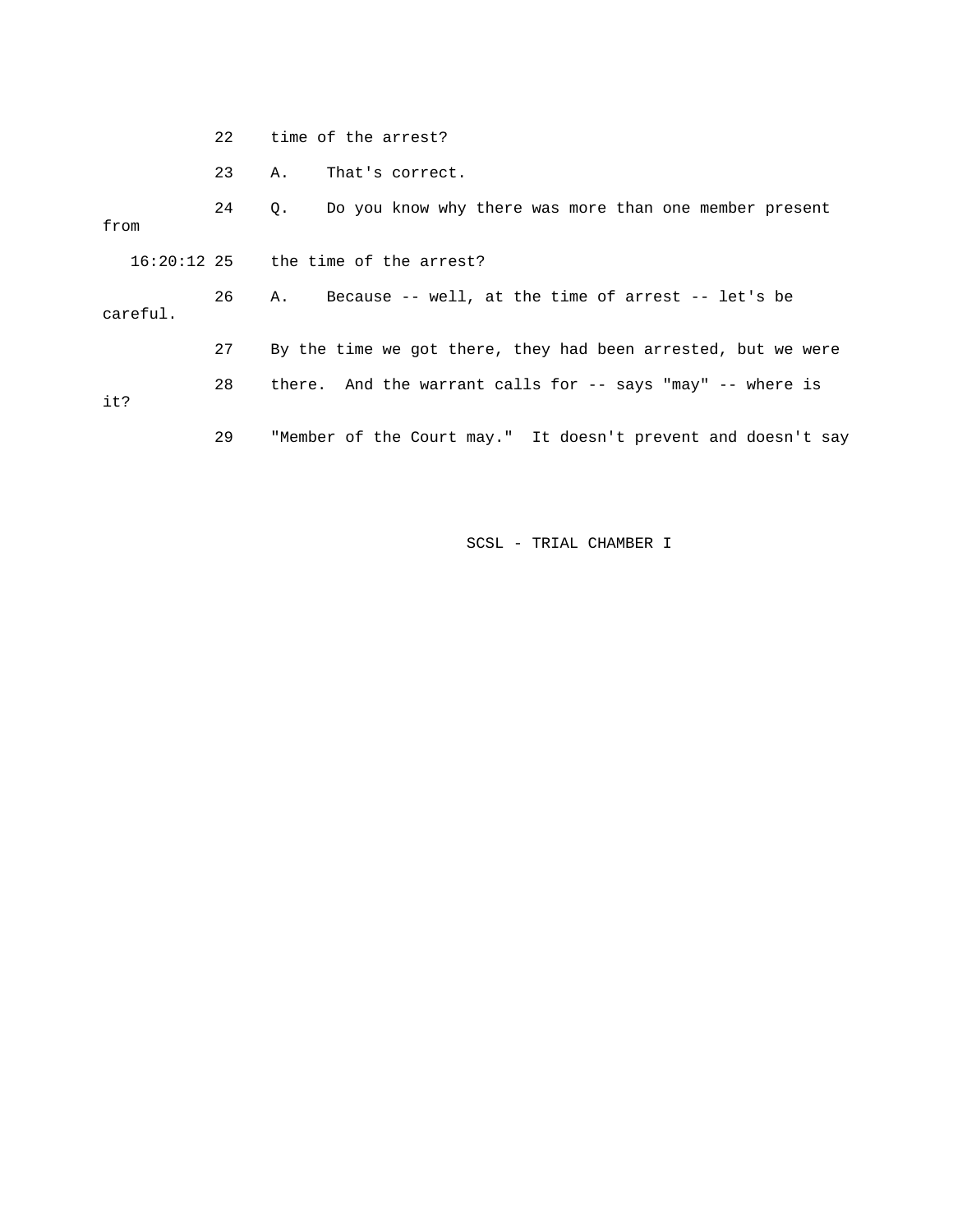|                     |    | SESAY ET AL                                                     |              |  |  |  |  |  |
|---------------------|----|-----------------------------------------------------------------|--------------|--|--|--|--|--|
| Page 109            |    | 12 JUNE 2007                                                    | OPEN SESSION |  |  |  |  |  |
|                     |    |                                                                 |              |  |  |  |  |  |
|                     |    |                                                                 |              |  |  |  |  |  |
|                     |    |                                                                 |              |  |  |  |  |  |
|                     | 1  | that two, three, four or five members may be present.           |              |  |  |  |  |  |
|                     | 2  | Let me just understand that evidence. You're suggesting<br>О.   |              |  |  |  |  |  |
| be                  | 3  | that the order, "A member of the Office of the Prosecutor may   |              |  |  |  |  |  |
| as                  | 4  | present from the time of arrest," gave you authority to have    |              |  |  |  |  |  |
| 16:20:50<br>needed, | 5  | many members of the Prosecution there as was required, or       |              |  |  |  |  |  |
|                     | 6  | or wanted?                                                      |              |  |  |  |  |  |
|                     | 7  | That's correct.<br>Α.                                           |              |  |  |  |  |  |
|                     | 8  | How do you get that reading from this?<br>Q.                    |              |  |  |  |  |  |
|                     | 9  | Because that's police -- that's pure police operational<br>Α.   |              |  |  |  |  |  |
| $16:21:04$ 10<br>an |    | work, and that's the way it is done in the world. You go to     |              |  |  |  |  |  |
|                     | 11 | arrest -- at this time, we were expecting two person to be      |              |  |  |  |  |  |
|                     | 12 | I have conducted arrests when I was in charge of the<br>arrest. |              |  |  |  |  |  |
| five                | 13 | intelligence and tracking unit in Rwanda where we would have    |              |  |  |  |  |  |
| ended               | 14 | and six member to go to a -- to do a house arrest, and you      |              |  |  |  |  |  |
| $16:21:26$ 15       |    | up there, there's a dozen people in place. It's just based on   |              |  |  |  |  |  |
|                     | 16 | intelligence and there's nothing in that warrant that prevents  |              |  |  |  |  |  |
|                     | 17 | the Prosecutor not to have more than one police officer there.  |              |  |  |  |  |  |
|                     | 18 | And that's been standard practice since -- at least ICTR since  |              |  |  |  |  |  |
|                     | 19 | Operation Nike in 1997.                                         |              |  |  |  |  |  |
| $16:21:54$ 20       |    | So one means more than one when it comes to your<br>Q.          |              |  |  |  |  |  |

SESAY ET AL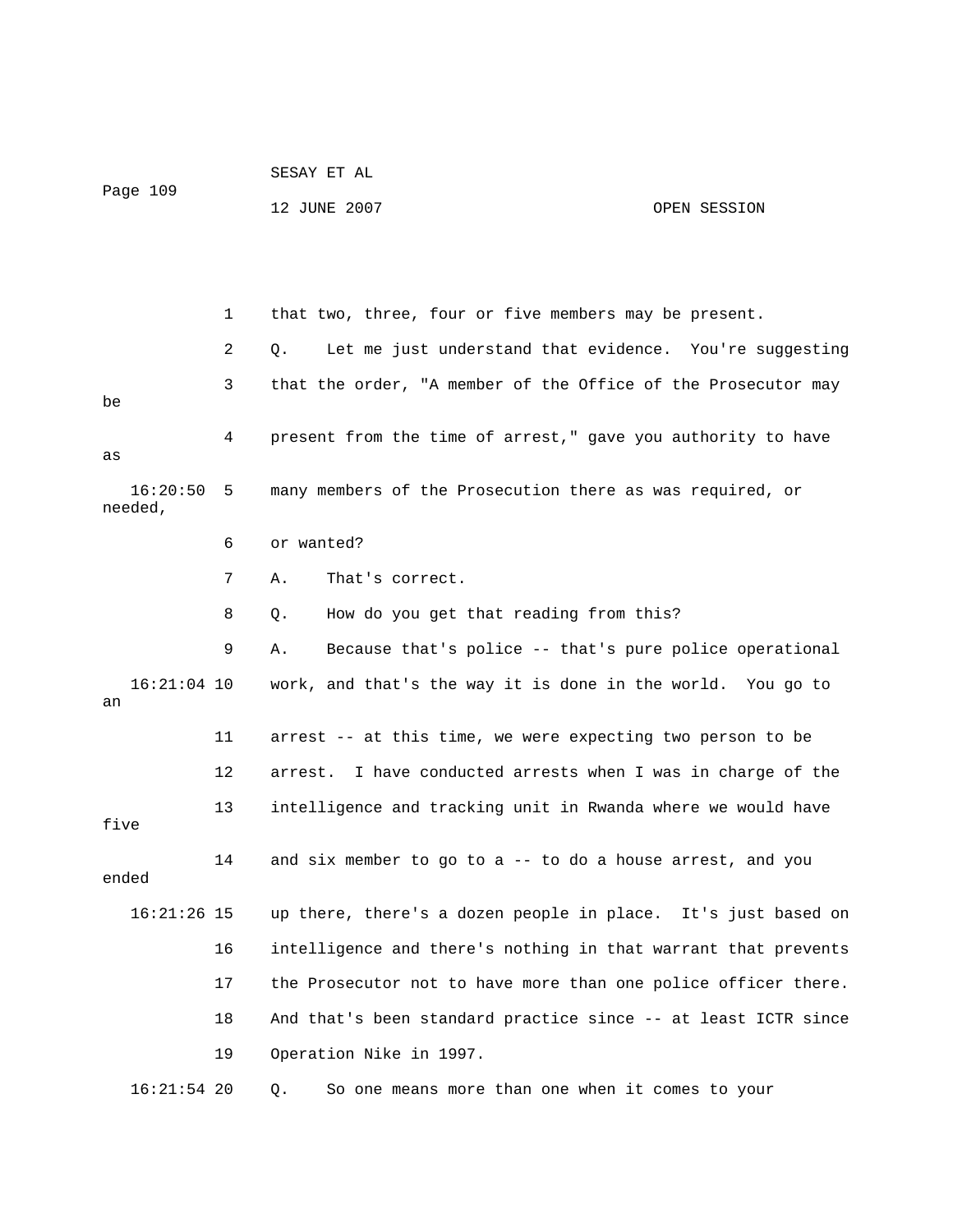21 investigation?

22 A. More could be a dozen -- one could be a dozen.

23 Q. If that's your evidence, we'll move on.

 24 JUDGE ITOE: But was there any reason for going with more 16:22:14 25 than one? 26 THE WITNESS: In this case -- 27 JUDGE ITOE: Yes.

 28 THE WITNESS: In this case, Your Honour, there were two 29 suspect to be arrested. As a matter of fact, we expected three,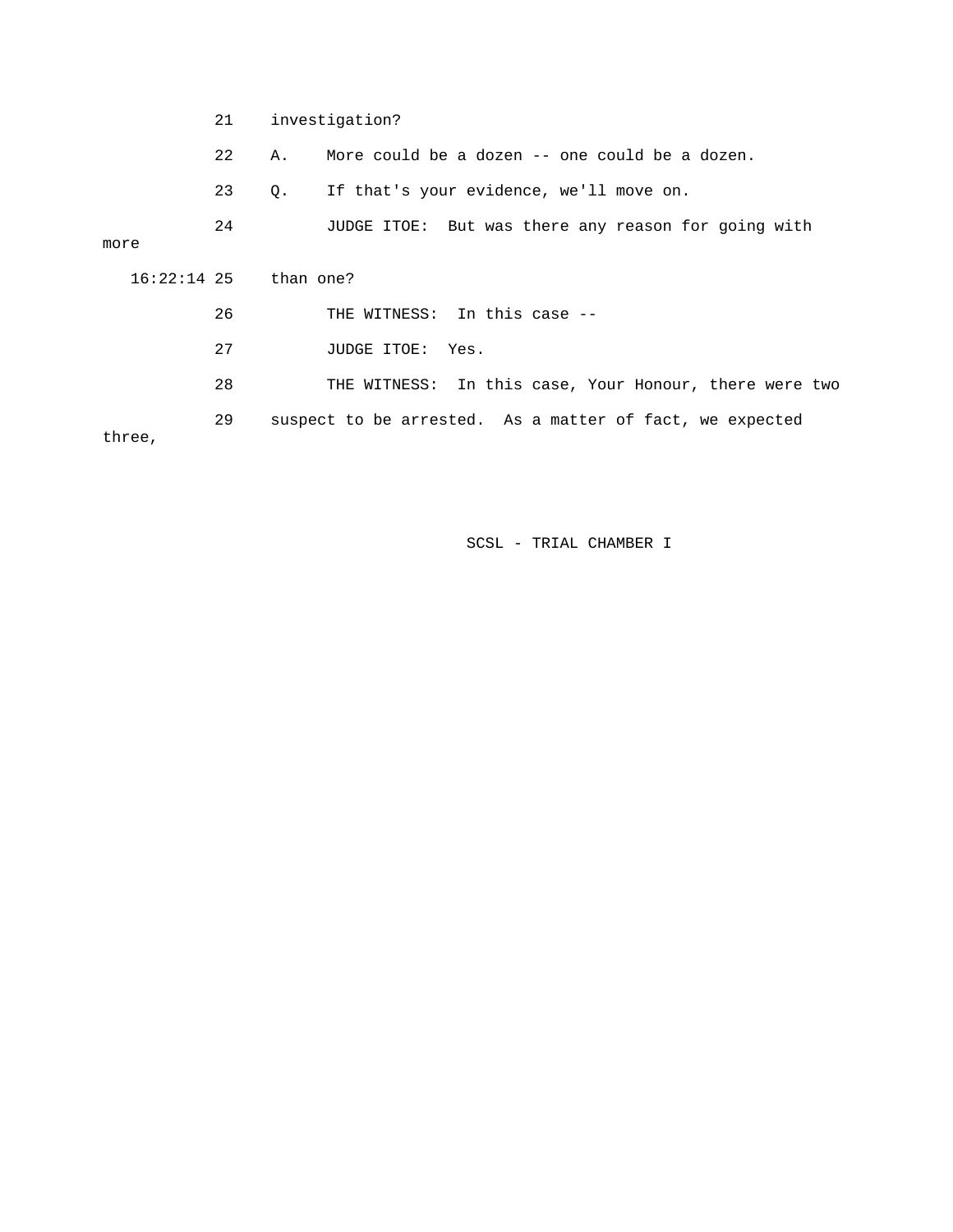|          | SESAY ET AL  |              |
|----------|--------------|--------------|
| Page 110 |              |              |
|          | 12 JUNE 2007 | OPEN SESSION |

| and  |               | 1  |        | but only two were there. So it's just a question of planning  |
|------|---------------|----|--------|---------------------------------------------------------------|
| you  |               | 2  |        | based on the information that you have, the intelligence that |
|      |               | 3  |        | have, and to have the right people.                           |
|      |               | 4  |        | MR JORDASH:                                                   |
|      | 16:22:34      | 5  | Q.     | But what was the point, though? You had, as you've told       |
| that |               | 6  |        | us, many CID police officers who were doing the arrest; is    |
|      |               | 7  | right? |                                                               |
|      |               | 8  | Α.     | Yes, that's correct.                                          |
|      |               | 9  | Q.     | By the time you arrived, the accused are in handcuffs.        |
|      | $16:22:48$ 10 |    | Α.     | Right.                                                        |
|      |               | 11 | Q.     | What was the point of you going, for example?                 |
| that |               | 12 | Α.     | To be present for the arrest and if there was anything        |
|      |               | 13 |        | either exhibit or whatever that we could look with the Sierra |
|      |               | 14 |        | Leone police officer. It's just a standard practice.          |
|      | $16:23:09$ 15 |    | О.     | Well, it wasn't a standard practice here, because there       |
|      |               | 16 |        | hadn't been very many arrests and there wasn't a standard     |
|      |               | 17 |        | practice, was there?                                          |
|      |               | 18 | Α.     | It was the first time here.                                   |
|      |               | 19 | Q.     | Right, so $-$                                                 |
|      | $16:23:18$ 20 |    | Α.     | But it was based on practice from ICTR.                       |
| оf   |               | 21 | Q.     | So why did you -- who applied to the Court for a member       |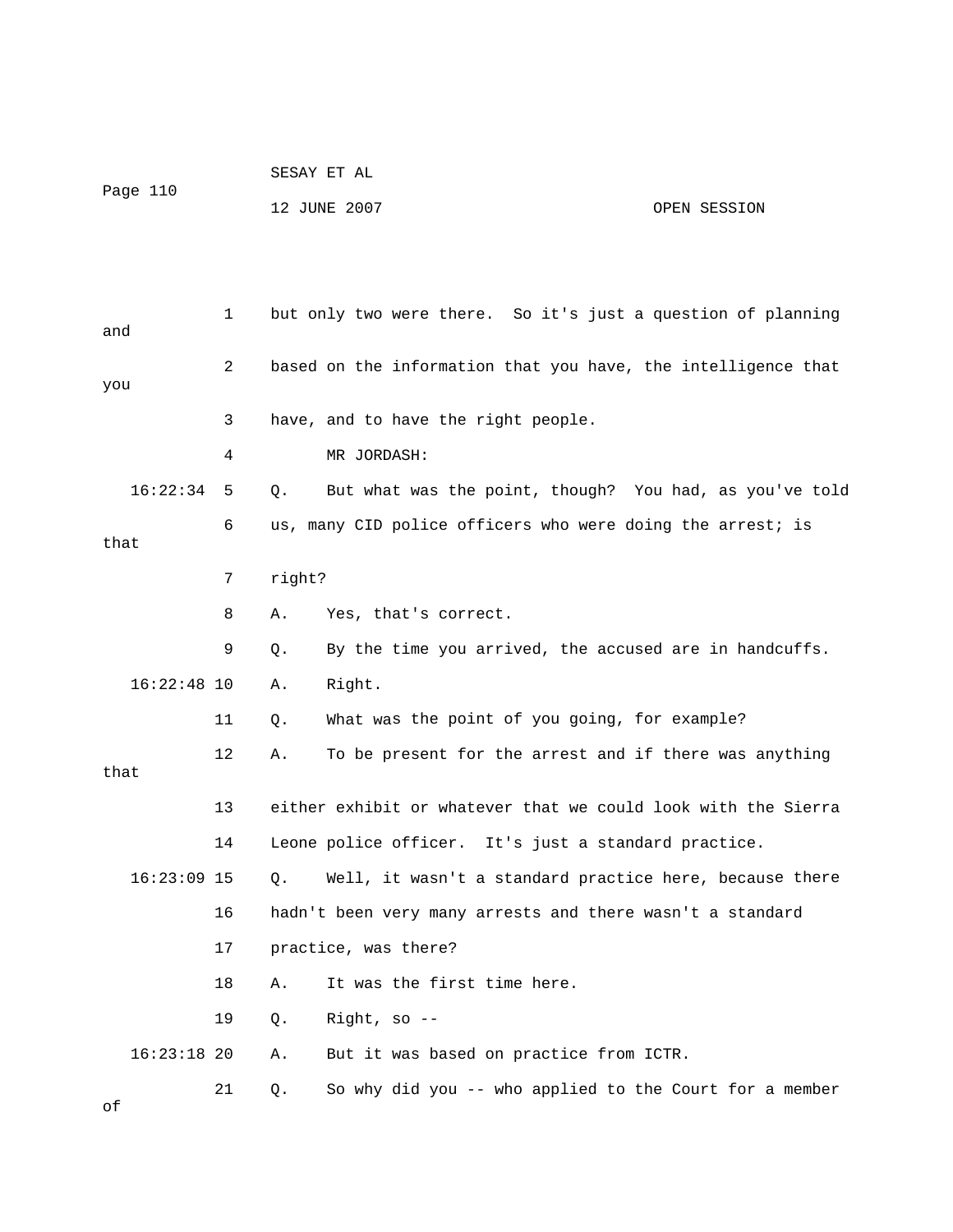|      |               | 22 |    | the Prosecution to be present?                         |
|------|---------------|----|----|--------------------------------------------------------|
|      |               | 23 | Α. | Nobody.                                                |
|      |               | 24 | Q. | What, there was no request from the Prosecution?       |
|      | $16:23:31$ 25 |    | Α. | No.                                                    |
| in   |               | 26 | Q. | Well, who was it who interpreted this order in the way |
|      |               | 27 |    | which it was interpreted?                              |
|      |               | 28 | Α. | It's always been interpreted like this.                |
| like |               | 29 | Q. | No, no. Who was it who interpreted it at this Court    |
|      |               |    |    |                                                        |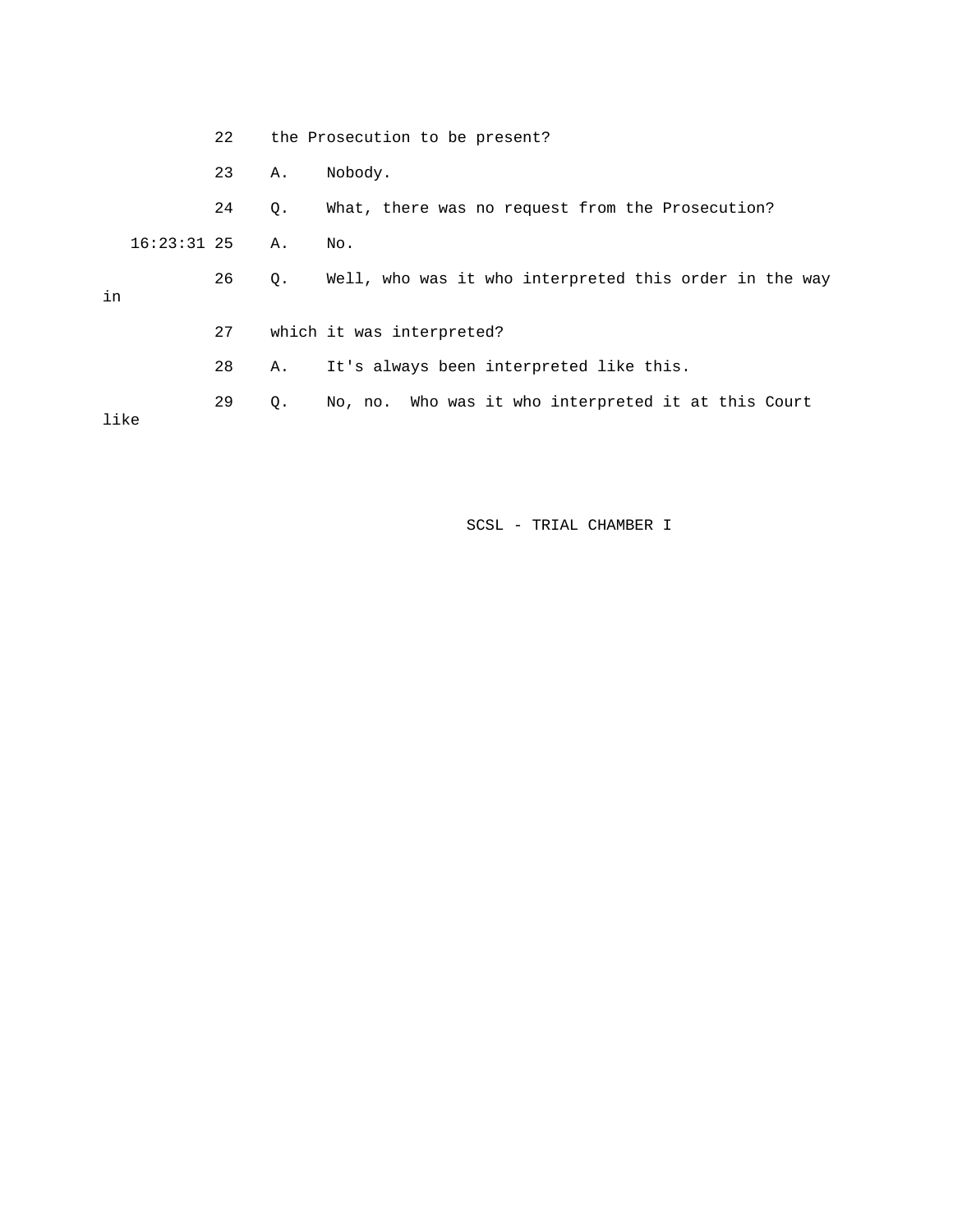| Page 111               |              | SESAY ET AL                                                       |  |  |  |  |  |  |  |
|------------------------|--------------|-------------------------------------------------------------------|--|--|--|--|--|--|--|
|                        |              | 12 JUNE 2007<br>OPEN SESSION                                      |  |  |  |  |  |  |  |
|                        |              |                                                                   |  |  |  |  |  |  |  |
|                        |              |                                                                   |  |  |  |  |  |  |  |
|                        | $\mathbf{1}$ | that?                                                             |  |  |  |  |  |  |  |
|                        | 2            | I don't know.<br>Α.                                               |  |  |  |  |  |  |  |
|                        | 3            | Well, you must have, because you were in charge of that<br>Q.     |  |  |  |  |  |  |  |
|                        | 4            | team heading there.                                               |  |  |  |  |  |  |  |
| 16:23:51<br>that       | 5            | I was in charge of that team and there were other team<br>Α.      |  |  |  |  |  |  |  |
|                        | 6            | were going all over the place, and the teams were put together    |  |  |  |  |  |  |  |
|                        | 7            | with the SLP, and we went in.                                     |  |  |  |  |  |  |  |
| оf                     | 8            | $Q$ .<br>Well, could I suggest that you went to start the process |  |  |  |  |  |  |  |
|                        | 9            | seeking the collaboration with Mr Sesay?                          |  |  |  |  |  |  |  |
| $16:24:14$ 10          |              | Excuse me?<br>Α.                                                  |  |  |  |  |  |  |  |
| when                   | 11           | Well, let me put it a different way: What did you do<br>Q.        |  |  |  |  |  |  |  |
|                        | 12           | you were there, according to you?                                 |  |  |  |  |  |  |  |
|                        | 13           | When we arrived, these people they were already in<br>Α.          |  |  |  |  |  |  |  |
| the                    | 14           | different -- in different office. Like I said this morning,       |  |  |  |  |  |  |  |
| $16:24:35$ 15          |              | people were starting to gather. There were a lot of officer       |  |  |  |  |  |  |  |
|                        | 16           | There were civilians that were starting -- and we<br>around.      |  |  |  |  |  |  |  |
|                        | 17           | informed the CID to make arrangement to have these people         |  |  |  |  |  |  |  |
|                        | 18           | transferred right away; immediately. I left the place and I       |  |  |  |  |  |  |  |
|                        | 19           | returned to my office.                                            |  |  |  |  |  |  |  |
| $16:24:49$ 20<br>point |              | So what did you do? You, personally? What was the<br>$Q$ .        |  |  |  |  |  |  |  |

21 of you being there?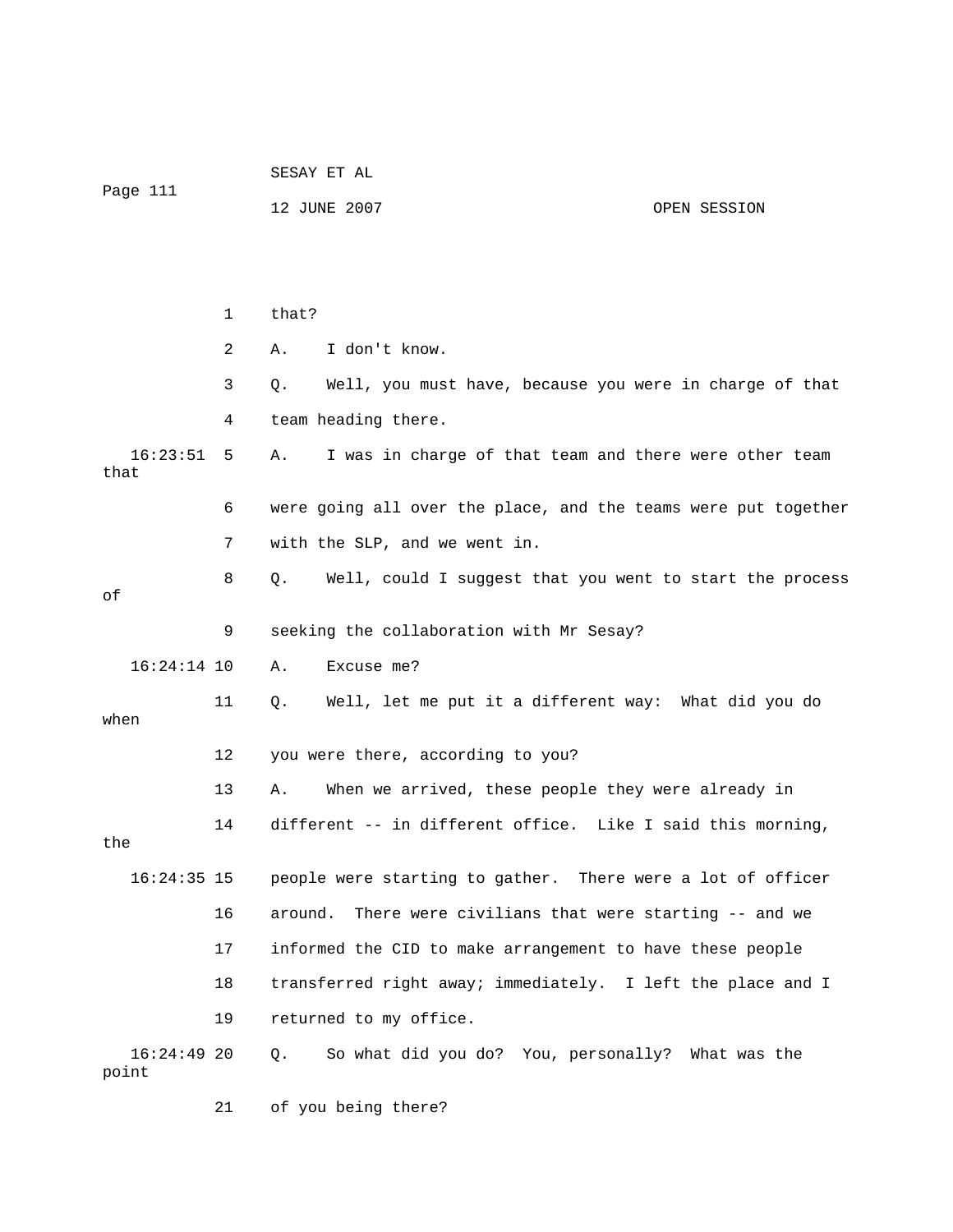- 22 A. Just to be present in case something happened.
- 23 Q. Like what?
- 24 A. Anything.

 16:25:02 25 Q. Well, such as? Why is it necessary for the chief or the 26 deputy chief to be there to effect a physical detention of an 27 accused in get him into the custody of the Court? 28 A. Because that's how we do police work, that's how we do

29 arrests.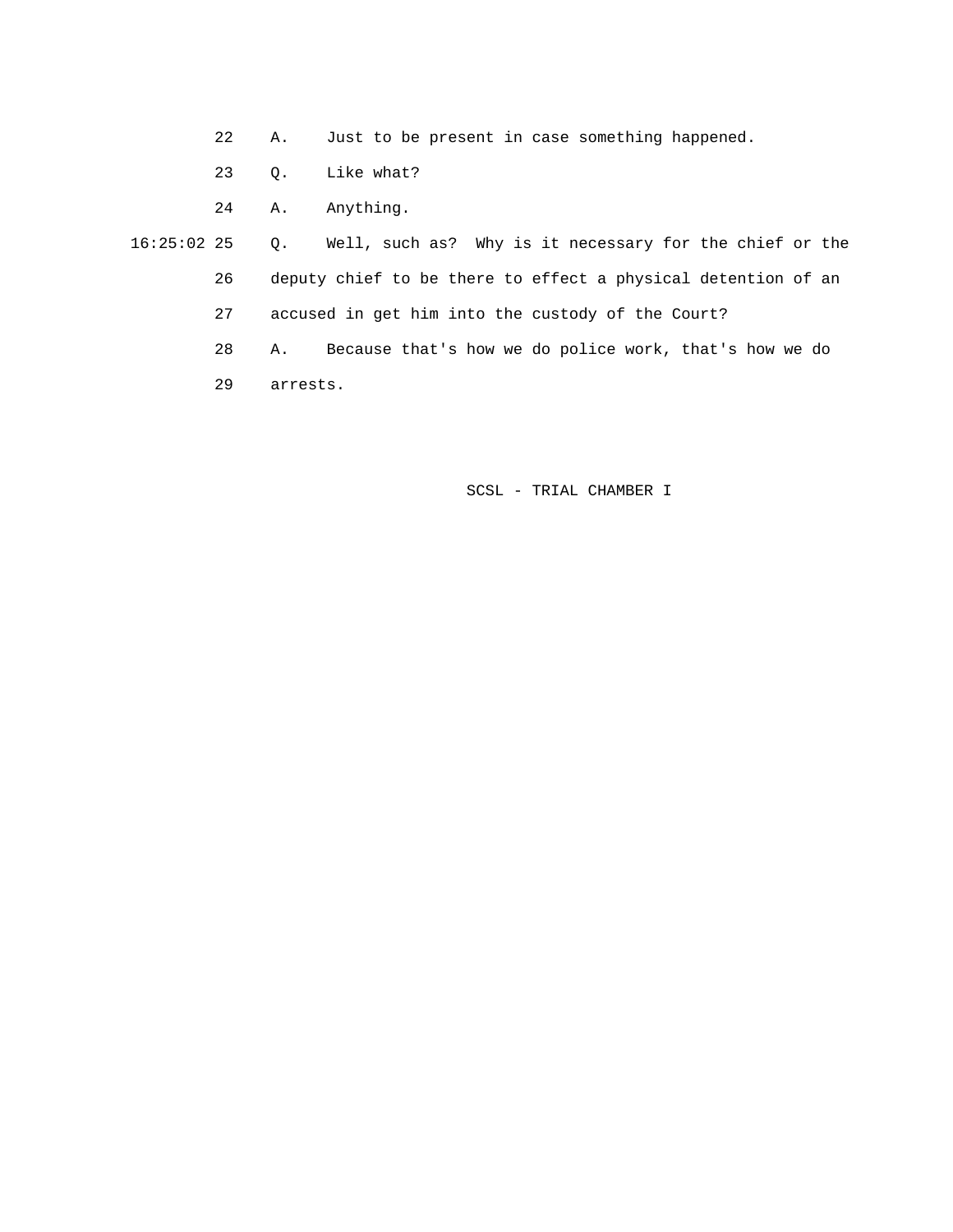| Page 112 | SESAY ET AL  |              |
|----------|--------------|--------------|
|          | 12 JUNE 2007 | OPEN SESSION |

|               | 1  | Q.       | What, the deputy chief of a station would go and arrest       |
|---------------|----|----------|---------------------------------------------------------------|
|               | 2  | someone? |                                                               |
|               | 3  | Α.       | In this case, yes, and the chief was there also.              |
|               | 4  | Q.       | Who; Alan White?                                              |
| 16:25:27      | 5  | Α.       | Yes.                                                          |
|               | 6  | Q.       | So he was there too?                                          |
|               | 7  | Α.       | That's correct.                                               |
|               | 8  | Ο.       | And you didn't speak to Sesay, according to you?              |
|               | 9  | Α.       | No.                                                           |
| $16:25:32$ 10 |    | Q.       | Did Mr White speak to him?                                    |
|               | 11 | Α.       | Not that I know of.                                           |
|               | 12 | Q.       | Did Mr White do anything?                                     |
|               | 13 | Α.       | No.                                                           |
|               | 14 | Q.       | Did Mr White return with you to --                            |
| $16:25:40$ 15 |    | Α.       | Yes.                                                          |
| you           | 16 | Q.       | Could I suggest that you did do something: That you --        |
| important     | 17 |          | wanted the collaboration of Mr Sesay, and he was very         |
|               | 18 |          | to your investigation; is that not right?                     |
|               | 19 | Α.       | It's your suggestion.                                         |
| $16:26:01$ 20 |    | Q.       | Well, is it right? Was he an important man?<br>Had a          |
|               | 21 |          | decision been made that he was an important man, to see if he |
|               | 22 |          | would collaborate?<br>Either one had or one hadn't.           |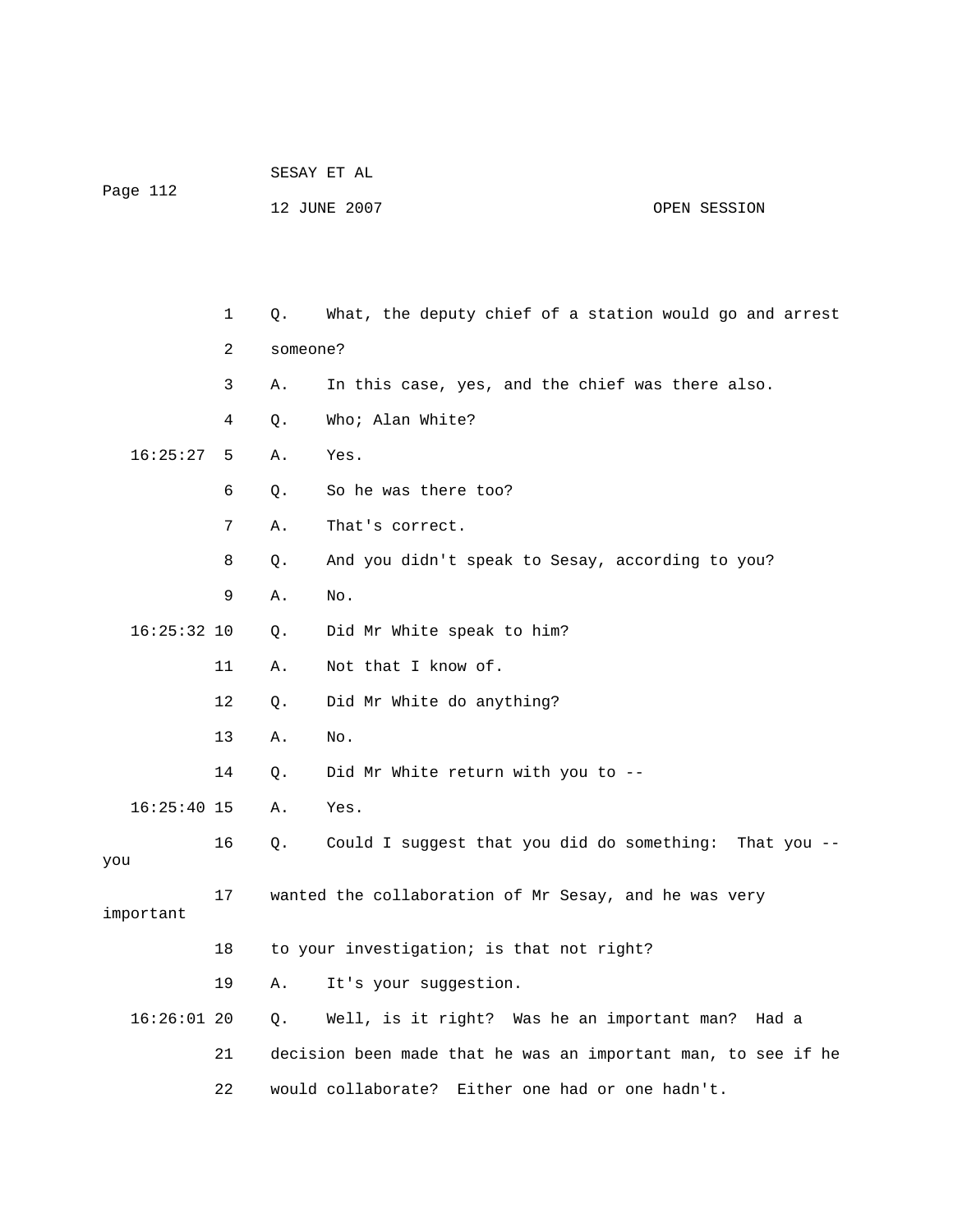23 A. Mr Sesay was taken along, in custody, transferred to the 24 CID, by the CID, to Jui. Mr White and myself returned to the 16:26:29 25 office and then we were contacted by Mr John Berry. 26 Q. I'm not sure that's the answer. What I'm asking is: Had a 27 decision been made prior to Mr Sesay's arrest that this was a man 28 who could be extremely useful? 29 PRESIDING JUDGE: That's not a complicated question,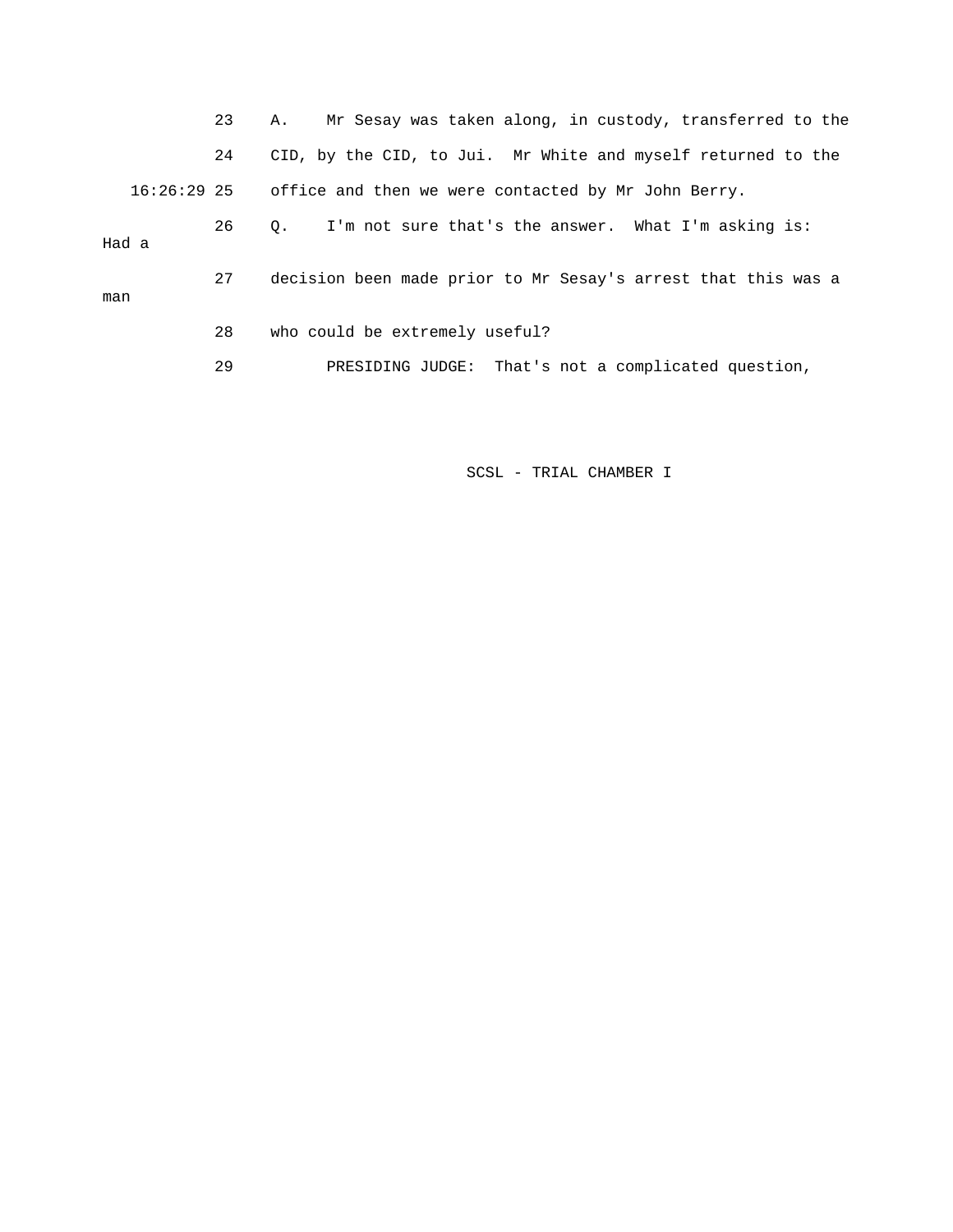|          | SESAY ET AL  |              |
|----------|--------------|--------------|
| Page 113 |              |              |
|          | 12 JUNE 2007 | OPEN SESSION |

 1 Mr Morissette. 2 THE WITNESS: No, no, I misunderstood the first question. 3 PRESIDING JUDGE: It's a question of time. 4 THE WITNESS: Whenever an operation like this is planned, 16:26:58 5 Your Honour, we -- you know, definitively, we look at who are the 6 targets and if there is any likelihood that any of the target, 7 you know, would agree to collaborate, or where we could be at 8 advantage for us to talk to these targets. When we arrive there, 9 the targets had already been arrested. Nobody from my office 16:27:19 10 talked to them. They were sent to Jui and it's when they got to 11 Jui that they got the call from John Berry that Mr Sesay had 12 indicated that he'd be willing to talk to us. 13 MR JORDASH: 14 Q. I'm sorry, Mr Morissette, but that's still not the answer 16:27:40 15 to the question. Had a decision been made to effectively target 16 Mr Sesay as somebody who ought to be approached to collaborate? 17 A. It had been discussed in the past with other members of the 18 Sierra Leone Police who worked with me at the Special Court.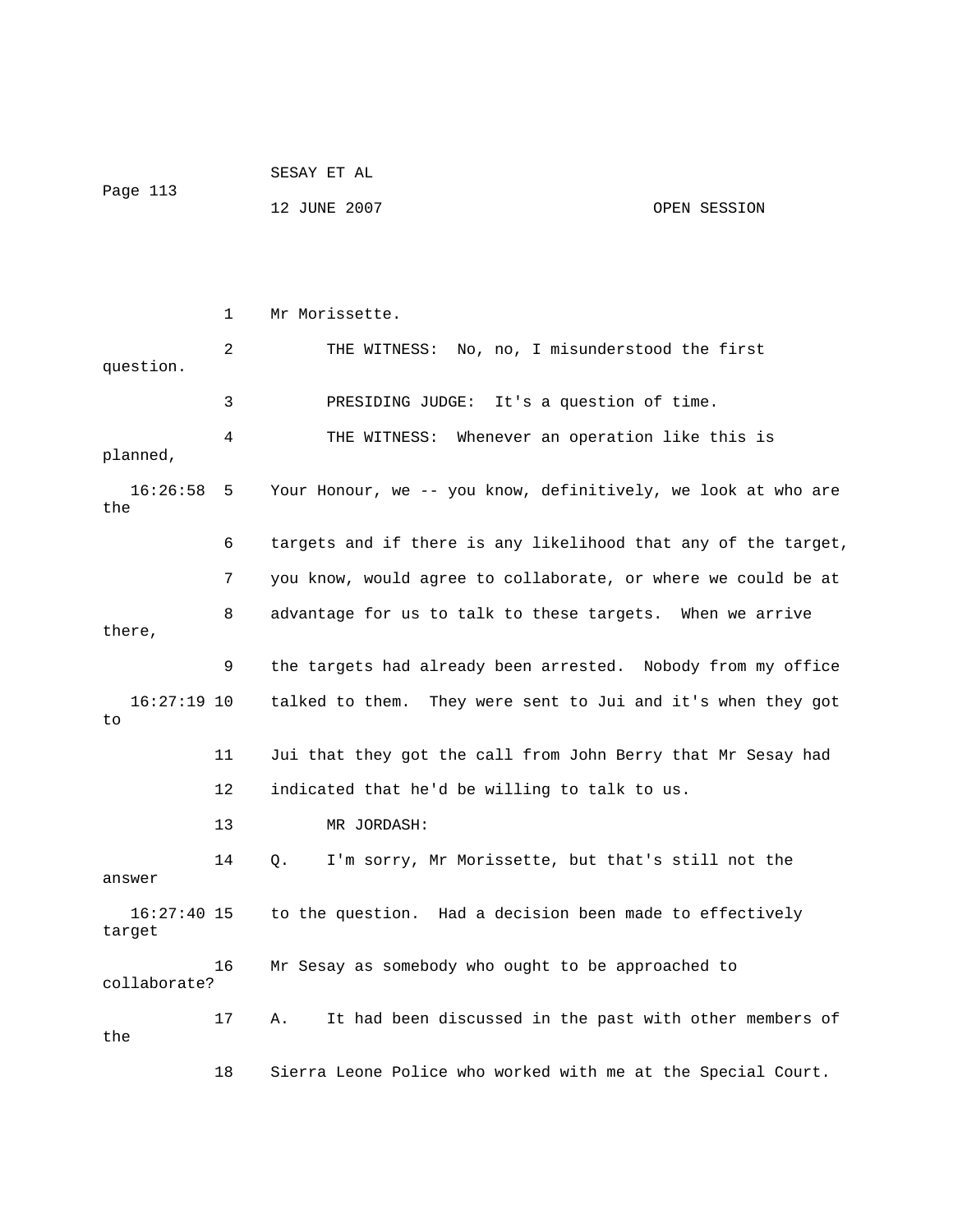| made |               | 19                                                          | Again, had a decision been made? Had a decision been<br>Ο.           |
|------|---------------|-------------------------------------------------------------|----------------------------------------------------------------------|
|      | $16:28:11$ 20 |                                                             | that was implemented that day?                                       |
| a    |               | 21                                                          | The decision was not implemented, because we didn't get<br>Α.        |
| have |               | chance to talk to him. But if there was somebody that could |                                                                      |
|      |               | 23                                                          | been of interest, the feeling among the team, of us, was that        |
|      |               | 24                                                          | Mr Sesay could be a candidate.                                       |
| a    | $16:28:27$ 25 |                                                             | Well, you've said two separate things then. You've said<br>$\circ$ . |
|      |               | 26                                                          | decision couldn't be implemented because of the arrest already       |
|      |               | 27                                                          | being made.                                                          |
|      |               | 28                                                          | It's gone.<br>Α.<br>No.                                              |
|      |               | 29                                                          | Yeah, so a decision had already been made. It couldn't<br>Q.         |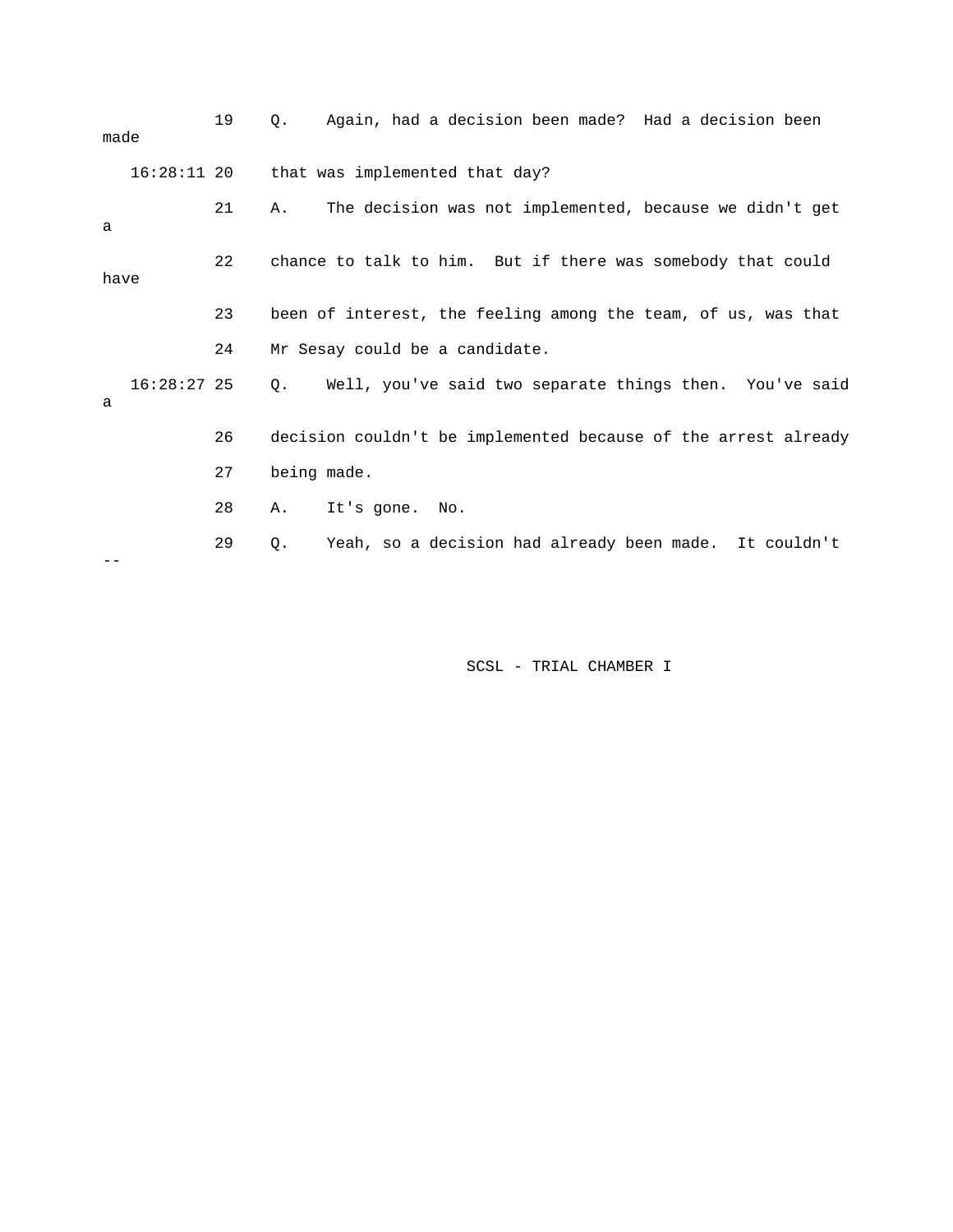| Page 114 |    |              |  |  |  |  |                                                         |  |
|----------|----|--------------|--|--|--|--|---------------------------------------------------------|--|
|          |    | 12 JUNE 2007 |  |  |  |  | OPEN SESSION                                            |  |
|          |    |              |  |  |  |  |                                                         |  |
|          |    |              |  |  |  |  |                                                         |  |
|          |    |              |  |  |  |  |                                                         |  |
|          |    |              |  |  |  |  |                                                         |  |
|          | Α. |              |  |  |  |  | No, you asked me. I told you how the decision was made. |  |

SESAY ET AL

 2 It was made by talking among ourselves, amongst colleague. 3 Q. Well, that's how decisions generally are made. 4 A. That's right. 16:28:51 5 Q. So a decision had been made to target Mr Sesay for his 6 collaboration, and was Mr Berry -- 7 JUDGE ITOE: Stop there. Let him answer that. 8 THE WITNESS: Before -- weeks before, prior to the arrest 9 was going to take place, and we do that regularly, we were 16:29:17 10 discussing among ourself, with my staff, and should, you know, 11 this happen, who, you know, would be at most advantages, who 12 would be the person with the most knowledge that could, if that 13 person agreed, could, you know, give us the most information, the 14 most intelligence in regard to this investigation. And amongst 16:29:42 15 ourself, we had decided that it would probably be Mr Sesay. 16 PRESIDING JUDGE: So there was a decision? 17 THE WITNESS: To -- yes, there was a decision that if 18 anyone -- 19 PRESIDING JUDGE: It was based on probabilities? 16:29:55 20 THE WITNESS: Yes, that's correct. 21 MR JORDASH: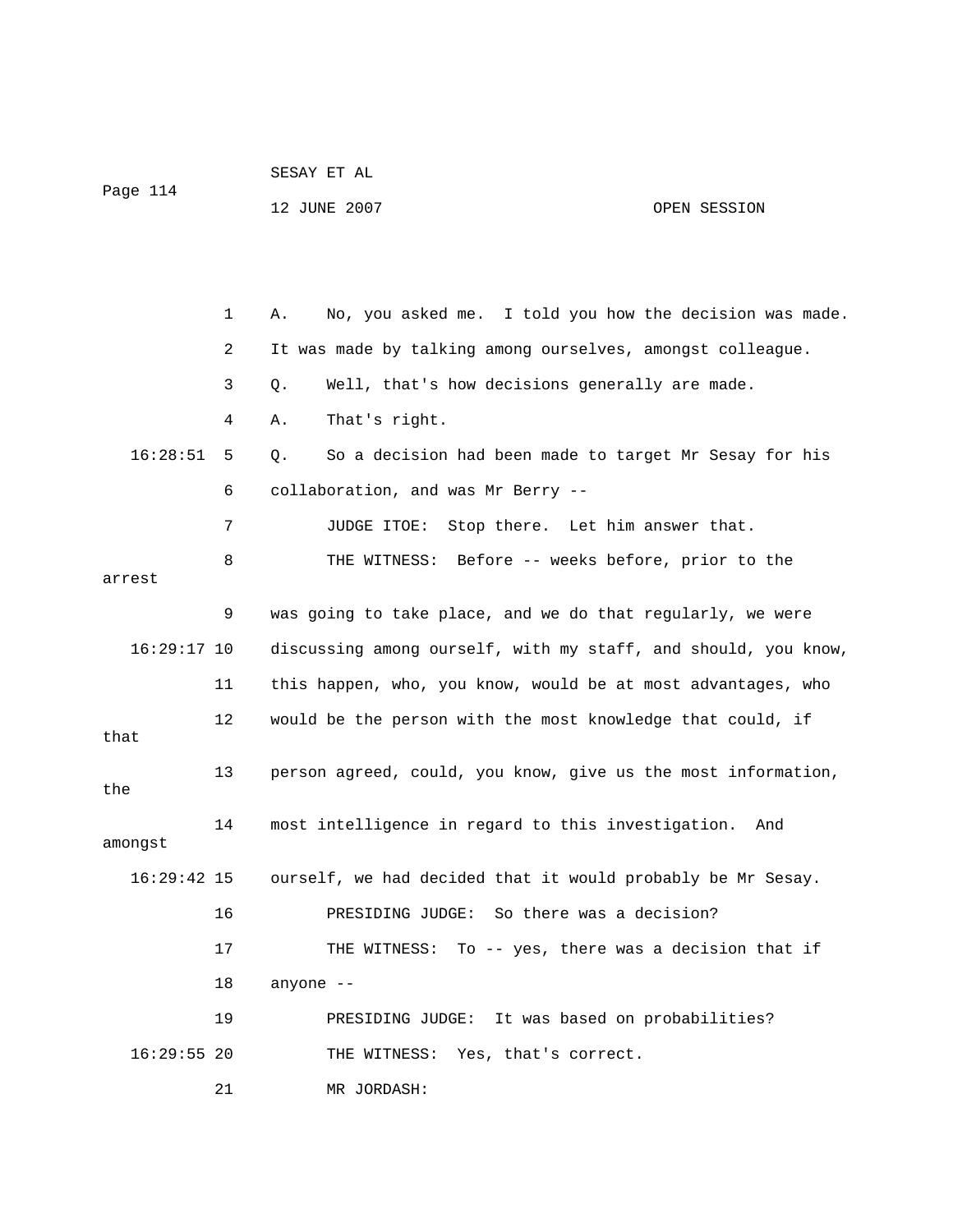|               | 22 | Q.          | What were the probabilities then?                  |
|---------------|----|-------------|----------------------------------------------------|
|               | 23 | Α.          | Don't know. We didn't go into that.                |
|               | 24 | Q.          | Well --                                            |
| $16:30:01$ 25 |    | Α.          | We didn't go into that detail.                     |
| arrested      | 26 | Q.          | Well, the bottom line was Mr Sesay was going to be |
|               | 27 | by the CID? |                                                    |
|               | 28 | Α.          | Yes.                                               |
| necessary,    | 29 | Q.          | You would then, in whatever numbers you thought    |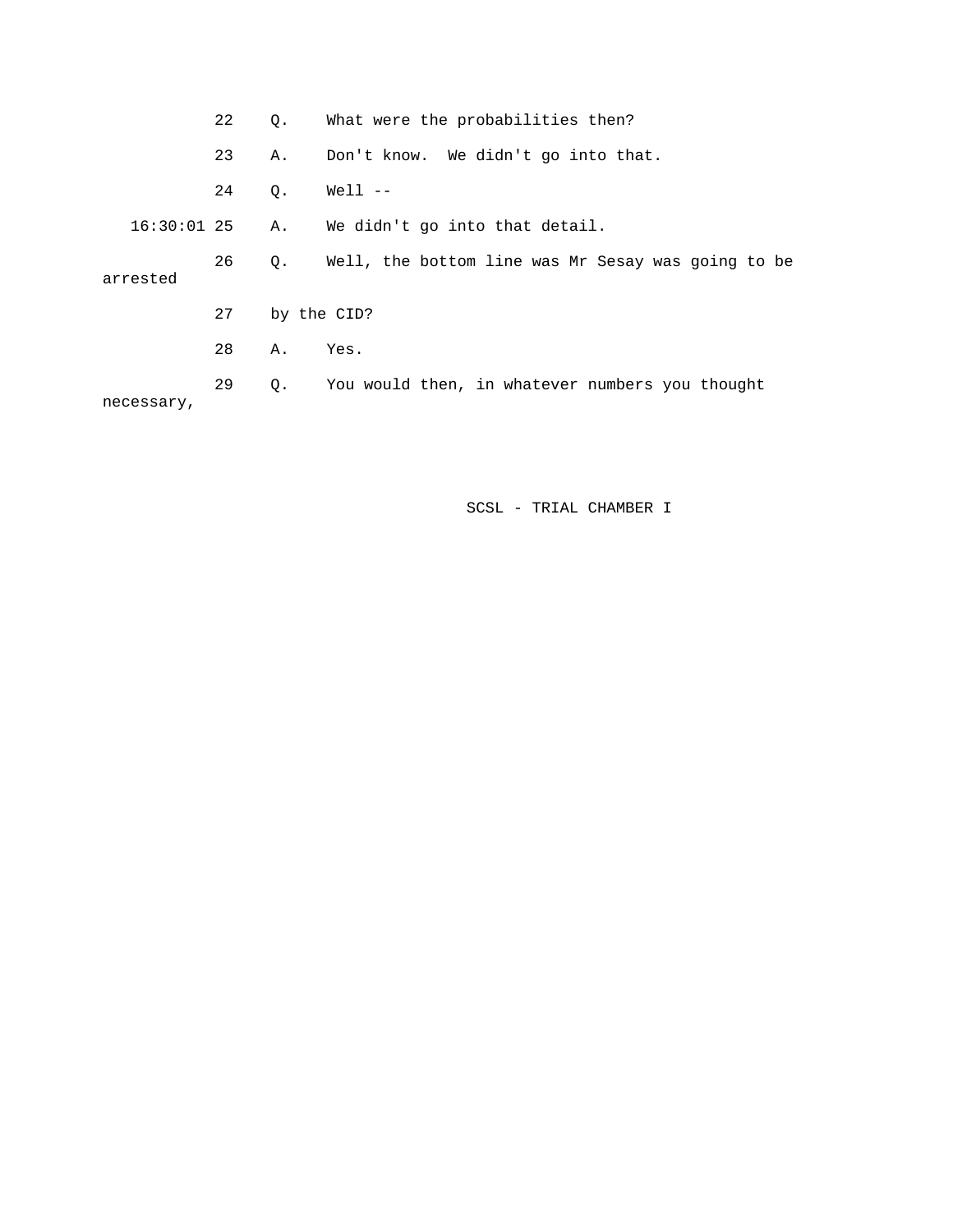| Page 115       |    | SESAY ET AL                                                    |  |  |  |  |  |  |
|----------------|----|----------------------------------------------------------------|--|--|--|--|--|--|
|                |    | 12 JUNE 2007<br>OPEN SESSION                                   |  |  |  |  |  |  |
|                |    |                                                                |  |  |  |  |  |  |
|                |    |                                                                |  |  |  |  |  |  |
|                | 1  | come along from the OTP; yeah?                                 |  |  |  |  |  |  |
|                | 2  | That's correct.<br>Α.                                          |  |  |  |  |  |  |
|                | 3  | And there can't really be any possibilities or<br>Q.           |  |  |  |  |  |  |
|                | 4  | contingencies which would have prevented you from approaching  |  |  |  |  |  |  |
| 16:30:26<br>in | 5  | Mr Sesay, or was there some? You decided: We'll approach him   |  |  |  |  |  |  |
|                | 6  | this circumstance, but we won't approach him in this           |  |  |  |  |  |  |
|                | 7  | circumstance?                                                  |  |  |  |  |  |  |
|                | 8  | No, there was no approach made then and there was -- the<br>Α. |  |  |  |  |  |  |
|                | 9  | reason there was no approach, the arrest was made and it was a |  |  |  |  |  |  |
| $16:30:39$ 10  |    | question to take them out, right now.                          |  |  |  |  |  |  |
|                | 11 | Yes, but Mr Berry then went on to approach Mr Sesay?<br>Q.     |  |  |  |  |  |  |
|                | 12 | Once at Jui, I believe.<br>Α.                                  |  |  |  |  |  |  |
|                | 13 | Well, let's not split hairs about where it was, but<br>Q.      |  |  |  |  |  |  |
|                | 14 | Mr Berry must have been acting on instructions; no?            |  |  |  |  |  |  |
| $16:30:55$ 15  |    | Mr Berry was asked to ask Mr Sesay if he wanted to<br>Α.       |  |  |  |  |  |  |
|                | 16 | collaborate with us.                                           |  |  |  |  |  |  |
|                | 17 | Right. Well, we got there in the end.<br>Q.                    |  |  |  |  |  |  |
|                | 18 | Yeah.<br>Α.                                                    |  |  |  |  |  |  |
|                | 19 | PRESIDING JUDGE: I don't want to disturb the rhythm of         |  |  |  |  |  |  |
| $16:31:11$ 20  |    | your cross-examination, but I think you could take a break and |  |  |  |  |  |  |
|                | 21 | recharge your batteries. We can take the afternoon break now.  |  |  |  |  |  |  |
|                | 22 | MR JORDASH:<br>Your Honour, yes.                               |  |  |  |  |  |  |
|                | 23 | [Break taken at 4.31 p.m.]                                     |  |  |  |  |  |  |
|                |    |                                                                |  |  |  |  |  |  |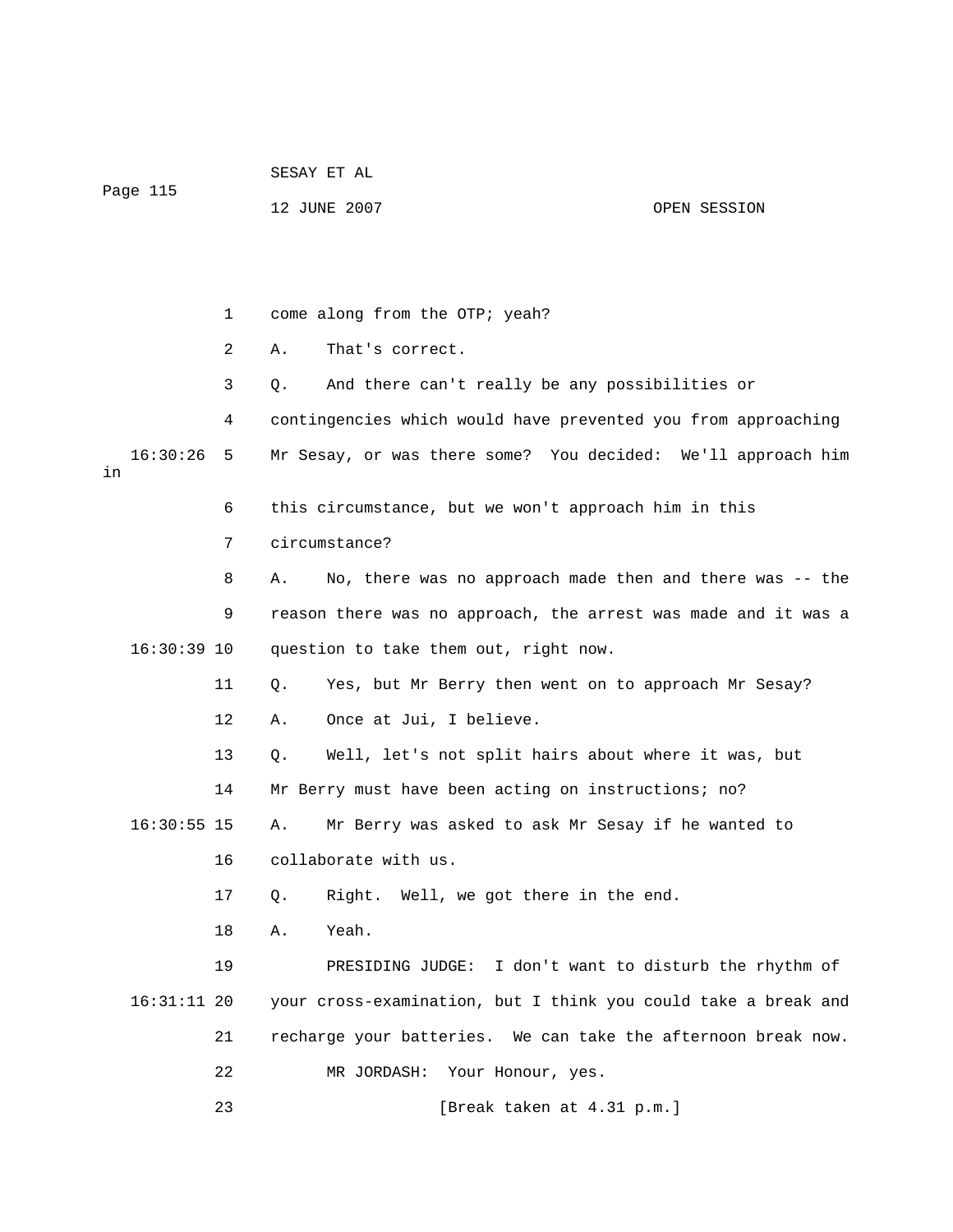24 [RUF12JUN07D - MC]

16:47:01 25 [Upon resuming at 5.05 p.m.]

26 PRESIDING JUDGE: Please proceed with the

27 cross-examination, Mr Jordash.

28 MR JORDASH: Thank you, Your Honour.

29 Q. So we were at the point of a decision having been made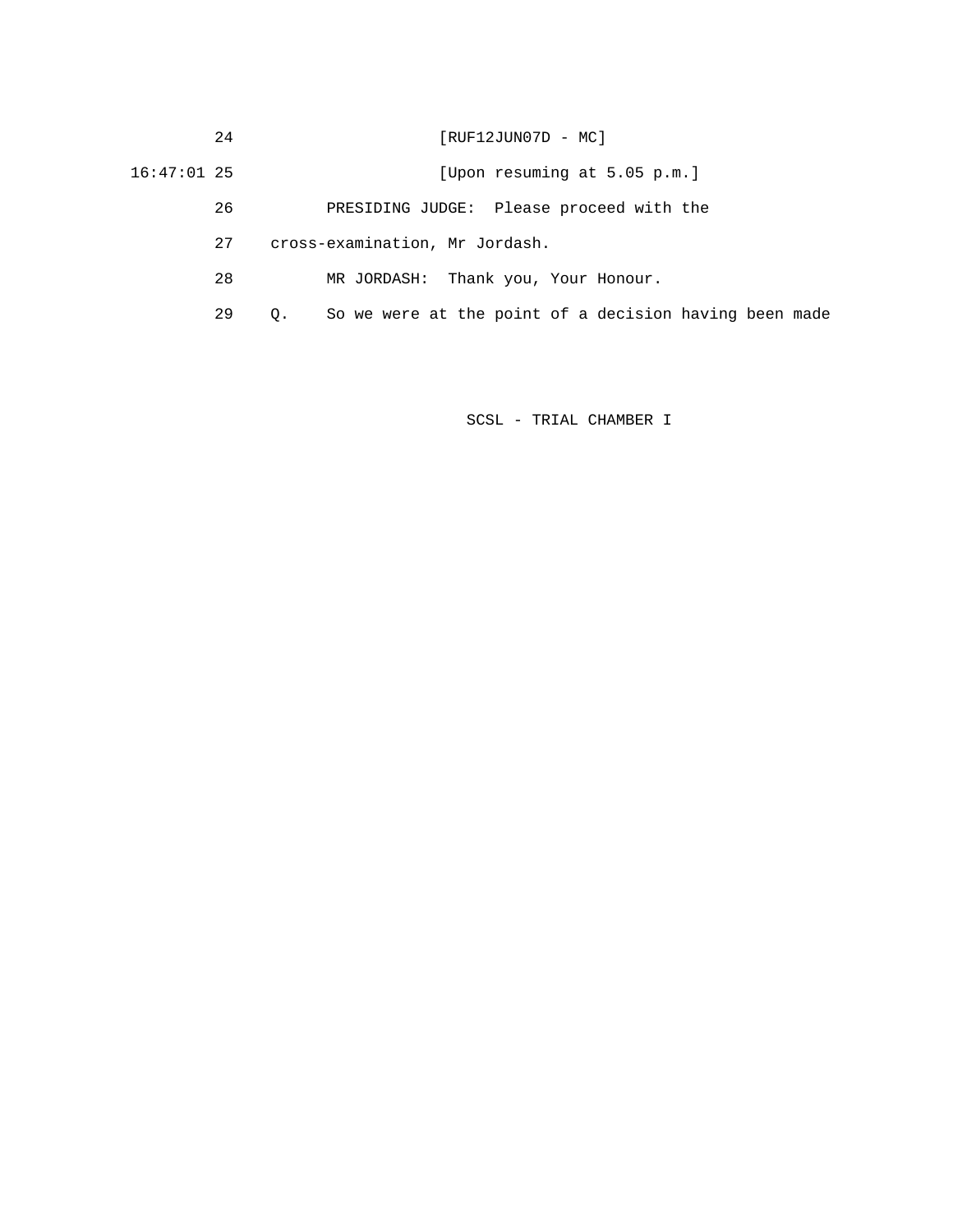|          | SESAY ET AL  |              |  |
|----------|--------------|--------------|--|
| Page 116 |              |              |  |
|          | 12 JUNE 2007 | OPEN SESSION |  |

 1 about trying to obtain Mr Sesay's collaboration, and just to be 2 clear -- 3 JUDGE ITOE: And this was before his arrest. 4 MR JORDASH: Your Honour, yes. 17:07:16 5 Q. And am I right that collaboration meant effectively to 6 implicate others or himself so as to become useful as a witness? 7 A. That is correct, Your Honour. 8 Q. And was that the way Mr Berry was instructed, if he was 9 instructed, to approach Mr Sesay? 17:07:44 10 A. Mr Berry -- Mr Berry approached Mr Sesay and asking him if 11 he wanted to collaborate with the -- if he was willing to 12 collaborate with the Office of the Prosecutor, yes. 13 Q. Was there any direction given to Mr Berry about how he 14 should approach, specifically? 17:08:01 15 A. No. 16 Q. So, it was a matter for Mr Berry? 17 A. To find the right time. 18 Q. And the right words? 19 A. That is correct. 17:08:11 20 Q. Now, when Mr Berry called you, can you remember 21 approximately, the words he used to explain the extent of the

22 agreement to cooperate?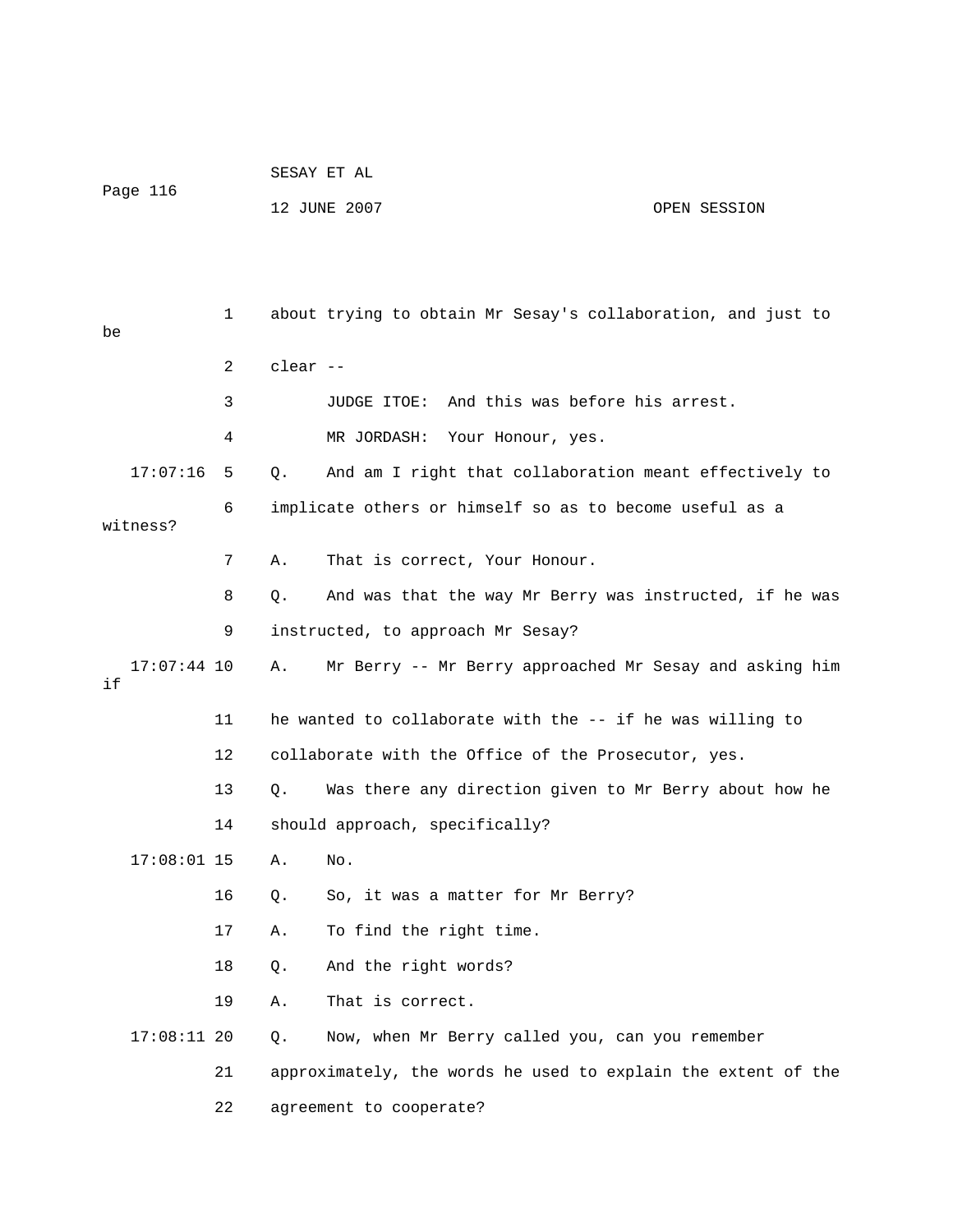23 A. There had been no, absolutely no extent or no agreement 24 whatsoever. Mr Sesay was asked if he was willing to discuss with 17:08:33 25 the investigator for the Office of the Prosecutor and his answer 26 was yes, and that was the end of it. Nothing else was said until 27 Mr Sesay was brought to the office. 28 Q. Well, it wasn't the case, was it, that he'd agreed to just 29 talk, because what you told us before lunch was that Mr Berry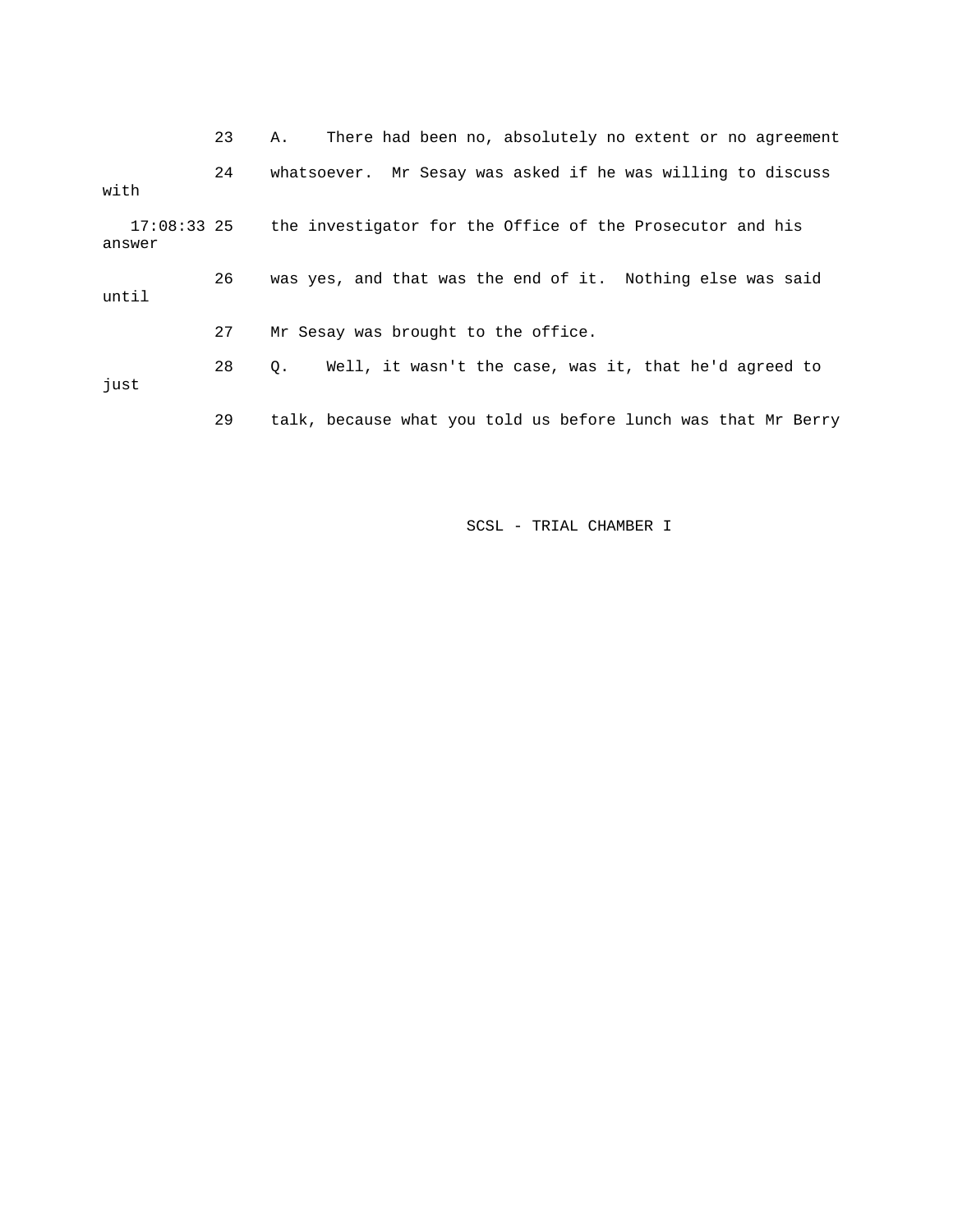| Page 117                |    | SESAY ET AL |                                                              |              |
|-------------------------|----|-------------|--------------------------------------------------------------|--------------|
|                         |    |             | 12 JUNE 2007                                                 | OPEN SESSION |
|                         |    |             |                                                              |              |
|                         |    |             |                                                              |              |
|                         | 1  |             | said that Mr Sesay had agreed to cooperate?                  |              |
|                         | 2  | Α.          | That's correct.                                              |              |
|                         | 3  | Q.          | And talk.                                                    |              |
|                         | 4  | Α.          | Yeah, but you said agreement there, there had been no        |              |
| 17:09:05<br>under       | 5  |             | agreement. He had agreed, yes, to talk to investigator but   |              |
| the                     | 6  |             | what condition, or whatever, nothing else was done.          | That was     |
|                         | 7  |             | end of it and Mr Sesay was brought to the office.            |              |
|                         | 8  | Q.          | But somehow there'd, according to you, been an agreement     |              |
|                         | 9  |             | between Mr Berry and Mr Sesay that Mr Sesay would cooperate? |              |
| $17:09:22$ 10           |    | Α.          | That's correct.                                              |              |
|                         | 11 | Q.          | And what -- was the word "cooperate" used by Mr Berry to     |              |
| when                    | 12 | you?        | Did Mr Berry -- what were the words used by Mr Berry         |              |
|                         | 13 |             | he called you and told you of the results of the approach?   |              |
| indicated               | 14 | Α.          | I don't recall the exact word, word-for-word but             |              |
| $17:09:41$ 15<br>the    |    |             | to me is that Mr Sesay had agreed to talk with the Office of |              |
|                         | 16 |             | Prosecutor and to collaborate with us.                       |              |
|                         | 17 | Q.          | Did you see Mr Berry before the interview began on the       |              |
|                         | 18 |             | 10th, after that phone call?                                 |              |
|                         | 19 | Α.          | No.                                                          |              |
| $17:10:05$ 20<br>agreed |    | Q.          | So when you met Mr Sesay, all you knew was that he'd         |              |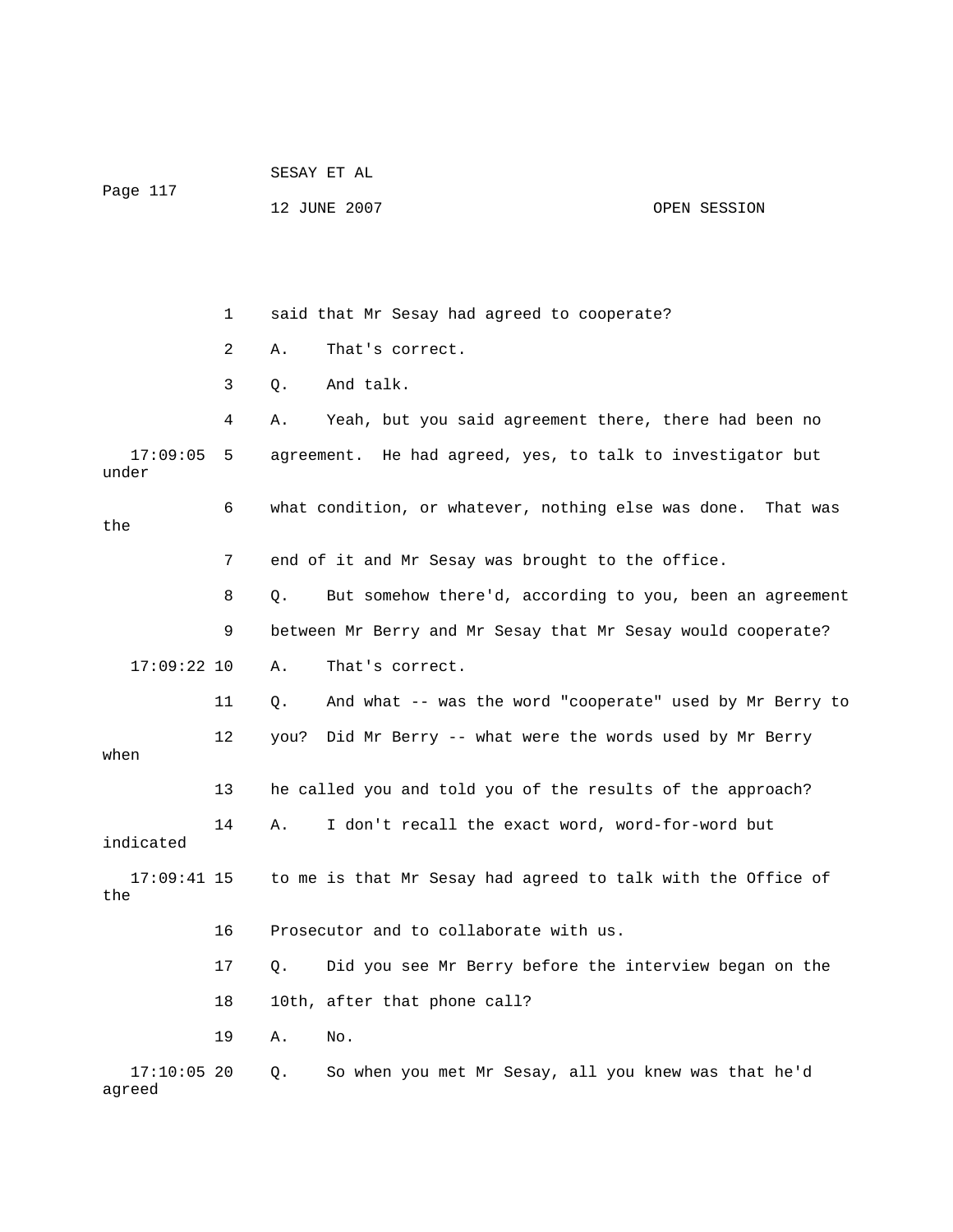21 to cooperate?

22 A. Yes, from the phone conversation with Mr Berry.

23 Q. And, according to you, there was no further conversation

 24 concerning the details or the way in which that cooperation 17:10:22 25 work? 26 A. No. Not until he arrived at the office. 29 A. No. would 27 Q. And when you arrived -- when he arrived at the office was 28 there further conversation before the tape was turned on?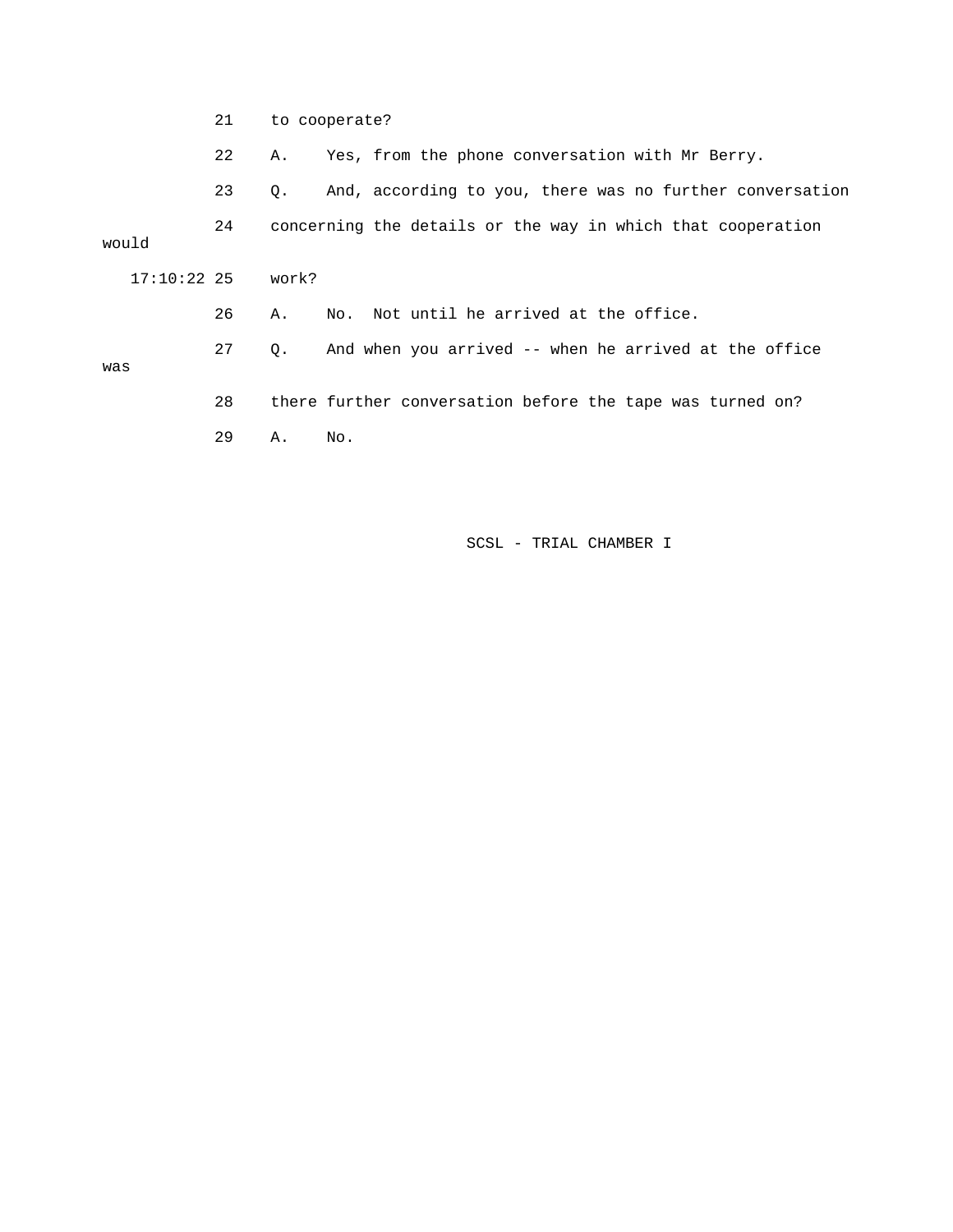|          | SESAY ET AL  |              |
|----------|--------------|--------------|
| Page 118 |              |              |
|          | 12 JUNE 2007 | OPEN SESSION |

|                       | 1  | Now, could I ask you, please, to turn to 28333 of the<br>Q.    |
|-----------------------|----|----------------------------------------------------------------|
|                       | 2  | transcript interviews, which are the 10th of March             |
| transcripts.          |    |                                                                |
|                       | 3  | Actually, if I can ask you to turn to 28334, and if you would  |
| where                 | 4  | just read through from the bottom of the right page there,     |
| 17:11:35              | 5  | you're reading -- sorry, from the top of the page where you're |
|                       | 6  | reading Article 17 and then over the page to the bottom of the |
|                       | 7  | page. Just read them to yourself, to remind you, yourself.     |
|                       | 8  | Α.<br>Yes.                                                     |
|                       | 9  | Could you, without looking at the paper, tell us what it<br>Q. |
| $17:12:51$ 10         |    | says about legal assistance, please, without looking at the    |
|                       | 11 | paper?                                                         |
|                       | 12 | That he is entitled to have legal assistance.<br>Α.            |
| question              | 13 | MR HARRISON: The Prosecution objects. It's the                 |
| people                | 14 | of giving solemn evidence. It is not an attempt to catch       |
| $17:13:10$ 15<br>then |    | out on how well they can read something before the Court and   |
|                       | 16 | repeat it, and the Prosecution suggests that the question is   |
|                       | 17 | objectionable on that basis.                                   |
|                       | 18 | What is your response to that?<br>PRESIDING JUDGE:             |
|                       | 19 | It's the Prosecution case that by a single<br>MR JORDASH:      |
| $17:13:32$ 20         |    | reading of these rights, Mr Sesay was fully cognizance of his  |
|                       | 21 | Mr Morissette has had years of working with these<br>rights.   |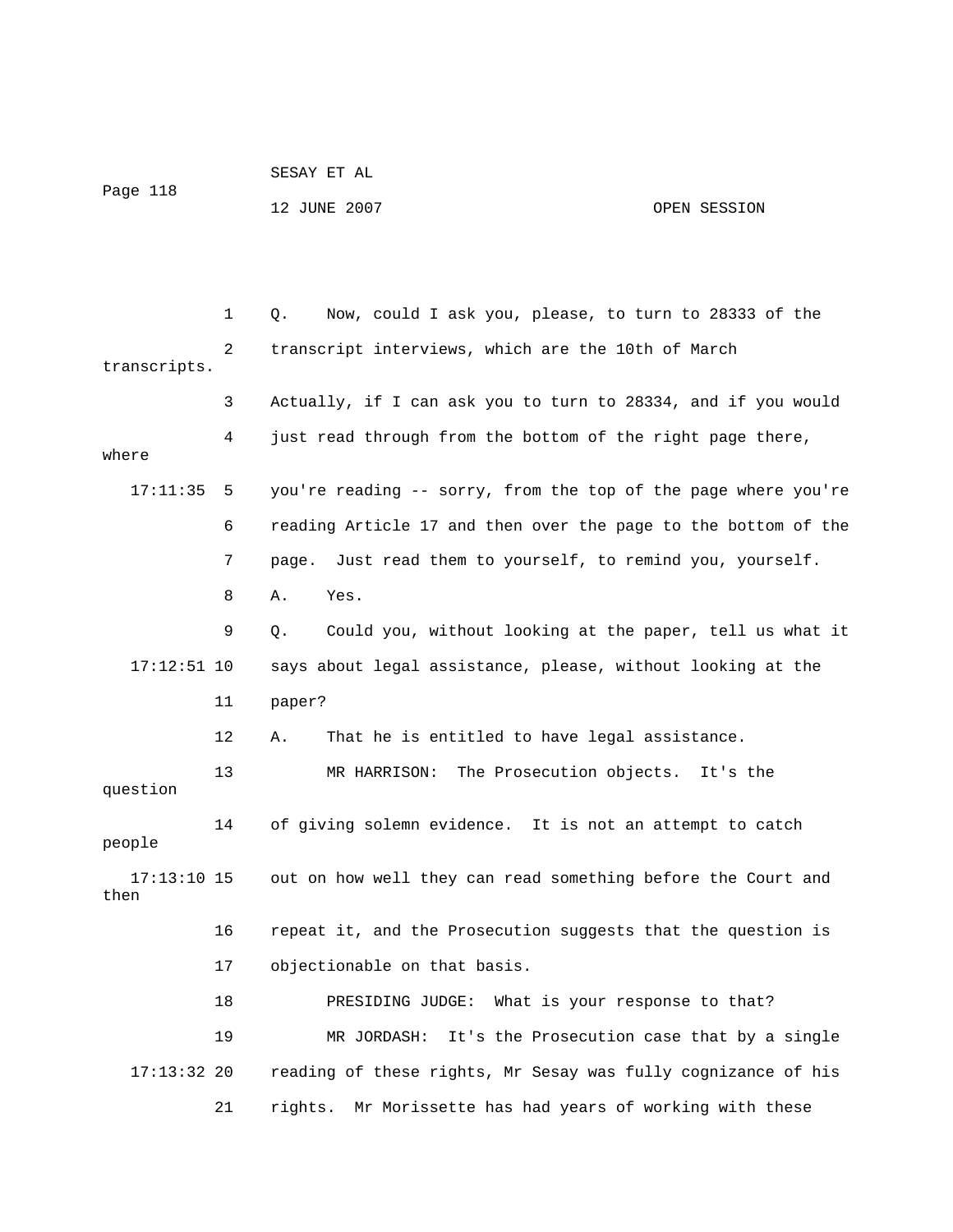| aspect        | 22 | rights, ought to be able to read them and then tell us an      |
|---------------|----|----------------------------------------------------------------|
|               | 23 | of those rights. If he cannot, it is powerful evidence that    |
| world         | 24 | somebody such as Mr Sesay couldn't have had a hope in the      |
| $17:13:55$ 25 |    | of understanding the rights from a single reading.             |
|               | 26 | PRESIDING JUDGE: Isn't this issue germane to the very          |
| trying        | 27 | point of the inquiry? Why do we need to be so narrow in        |
|               | 28 | to elicit the evidence? I reckon that in an exercise of this   |
|               | 29 | nature, a trial within a trial, when we're trying to determine |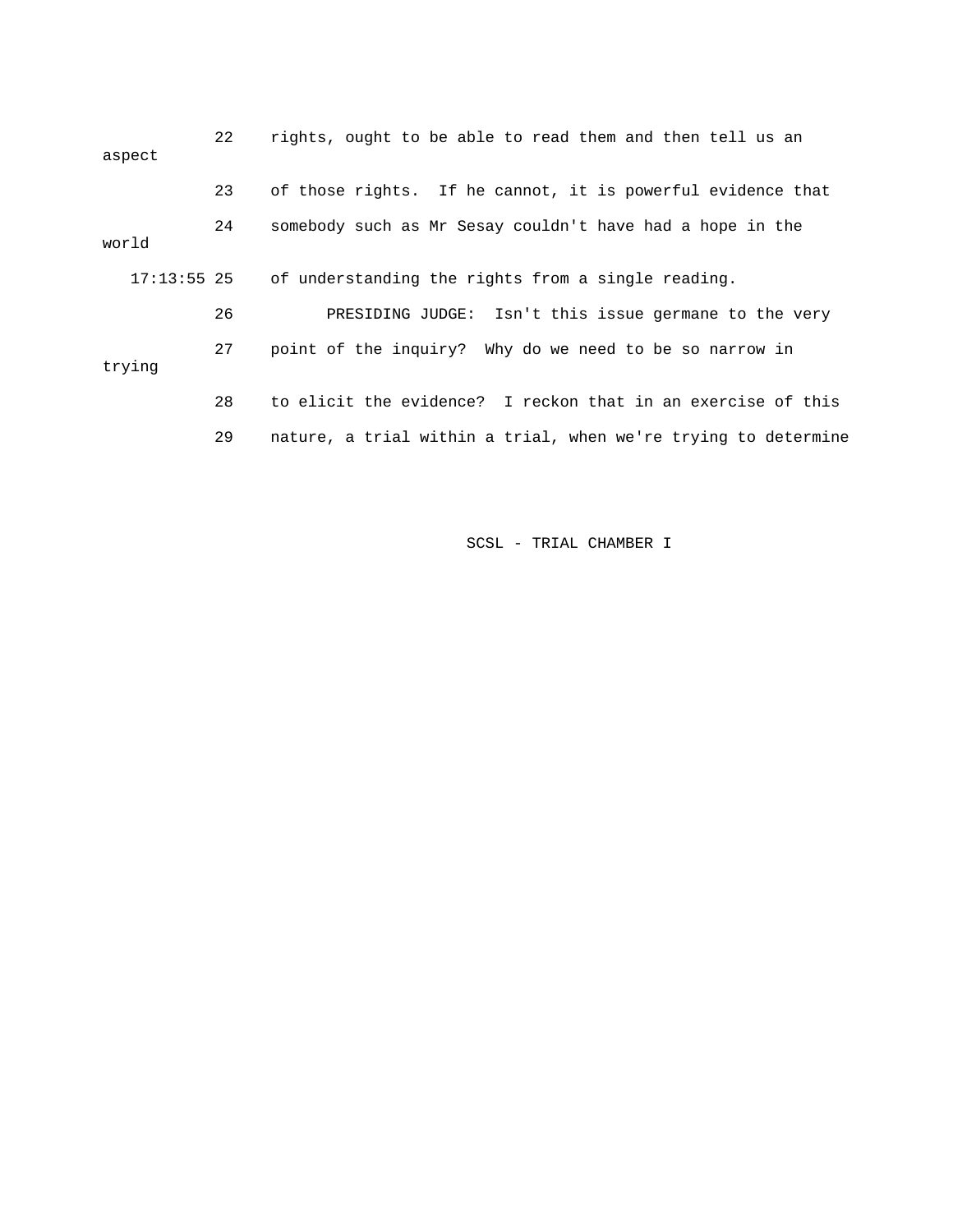## 12 JUNE 2007 OPEN SESSION

 1 the circumstances surrounding the taking of these statements, and 2 also the circumstances culminating in their being obtained, the 3 question which would be before the Court would be a kind of what 4 you might call interaction of the evidence of the witness who 17:14:44 5 took the statement, or who was part of the process and also how 6 these -- what they did interacted with the Rules. So how do we 7 make this clear-cut separation really, when you have an 8 experienced investigator trying to give us the environment, the 9 background against which these statements were taken? It would 17:15:11 10 seem to me that, really, this would be splitting hairs and I am 11 inclined, and I hope my brothers concur, to overrule the 12 objection. Proceed. 13 MR JORDASH: 14 Q. Mr Morissette, could you tell us, please, your 17:15:28 15 understanding of what it says about legal assistance? 16 A. That he is entitled to have legal assistance. 17 Q. Is that your total understanding of these provisions? 18 A. We're talking about the provision about legal assistance? 19 Q. Yes.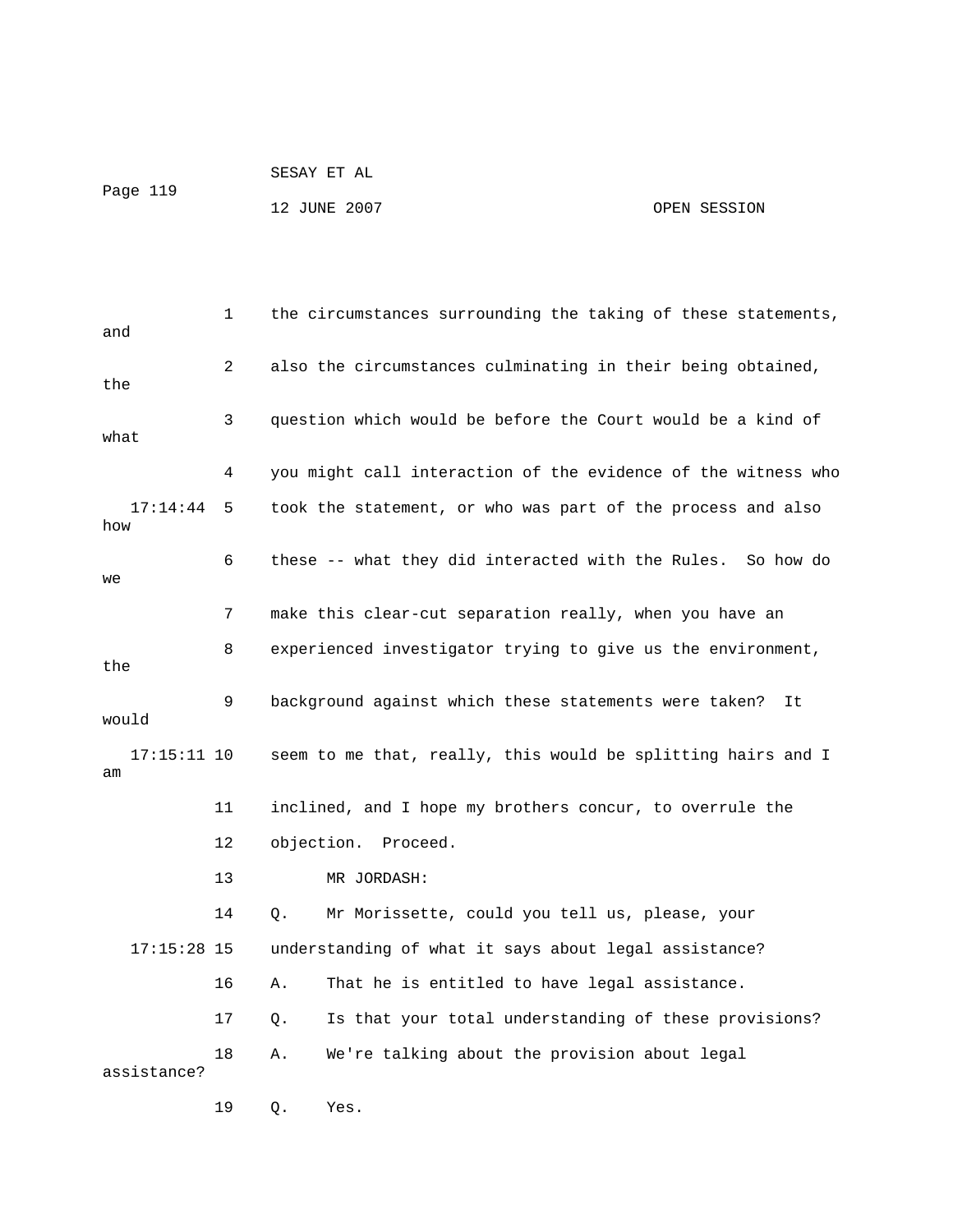17:15:46 20 A. He is also presumed to be innocent, so which one do you 21 want to cover?

 22 Q. The legal assistance. What does it say, the sum total of 23 the rights, as you understand them, having years of experience 24 working with them? 17:15:59 25 PRESIDING JUDGE: Give him a chance to answer without 26 interruption. 27 THE WITNESS: What I understand it to be, that he is 28 entitled to have a lawyer. If one cannot be provided to him, it

29 would be provided to him, and what's the other one? There is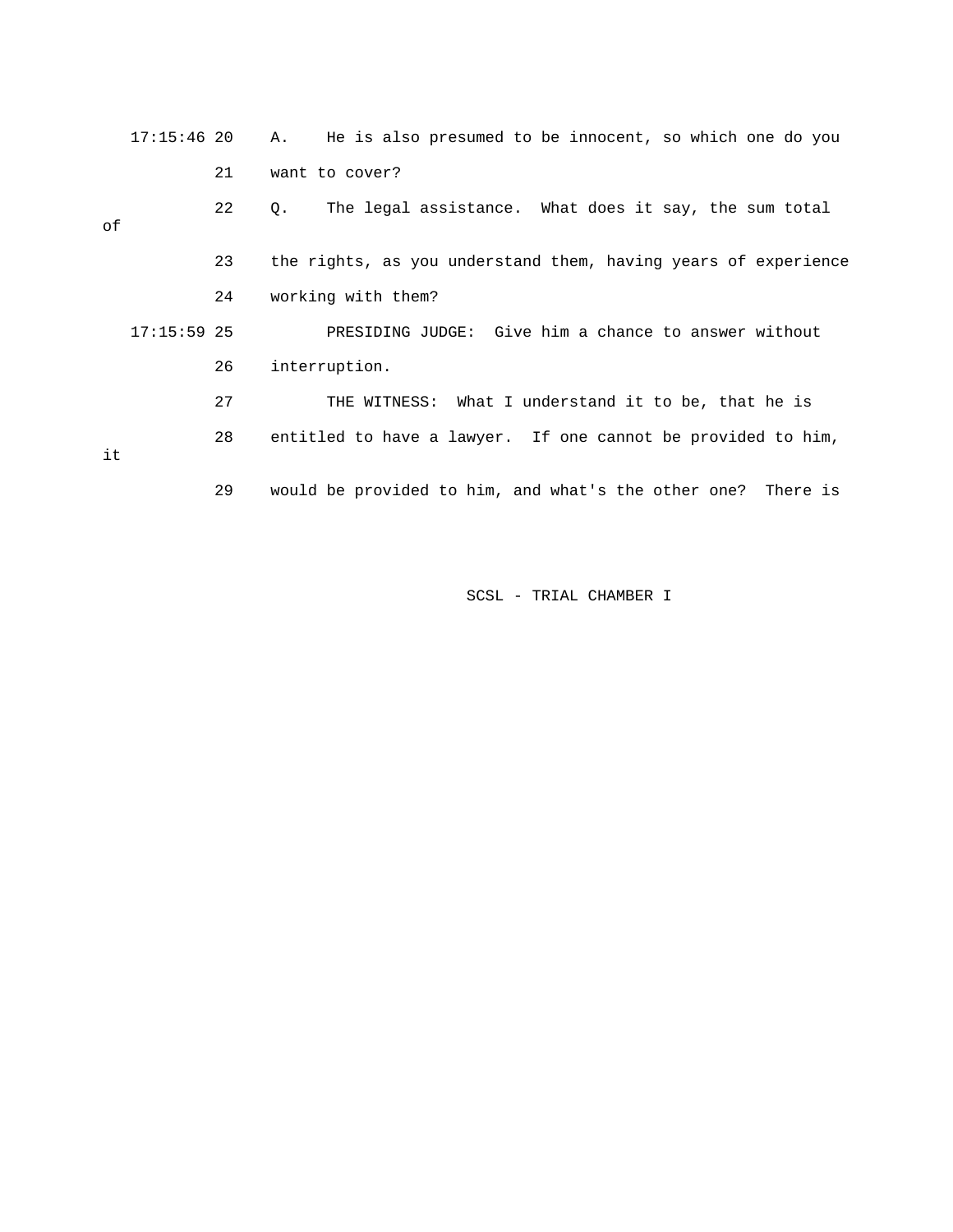|                     |    | SESAY ET AL |                                                             |              |
|---------------------|----|-------------|-------------------------------------------------------------|--------------|
| Page 120            |    |             | 12 JUNE 2007                                                | OPEN SESSION |
|                     |    |             |                                                             |              |
|                     |    |             |                                                             |              |
|                     | 1  |             | another part I forget.                                      |              |
|                     | 2  |             | MR JORDASH:                                                 |              |
|                     | 3  | Q.          | You forget. Okay, thank you. Let's move on. 28336,          |              |
| 43                  | 4  |             | please. Top of the page there. You say, "Under Rule 42 and  |              |
| $17:16:34$ 5<br>for |    |             | of the Rules of Procedure and Evidence of the Special Court |              |
|                     | 6  |             | Sierra Leone, there are also rights of suspects during      |              |
|                     | 7  |             | investigation." Then you say, "Basically, the rights of the |              |
| doing               | 8  |             | suspect is when you're being interviewed by -- like we are  |              |
|                     | 9  | now."       |                                                             |              |
| $17:16:54$ 10       |    |             | What does that mean, please, or what did you mean?          |              |
| suspect             | 11 | Α.          | That this is what -- he was being interviewed as a          |              |
|                     | 12 |             | and that these right would apply.                           |              |
| misleading?         | 13 | Q.          | Do you agree that statement might be a little               |              |
|                     | 14 |             | Mr Morissette?                                              |              |
| $17:17:23$ 15       |    | Α.          | No.                                                         |              |
|                     | 16 | Q.          | No, you don't?                                              |              |
|                     | 17 | Α.          | No.                                                         |              |
|                     | 18 | Q.          | Okay. Let's go on, then. If I can ask you to turn,          |              |
|                     | 19 |             | please, to 28349.                                           |              |
| $17:18:02$ 20       |    | Α.          | 49?                                                         |              |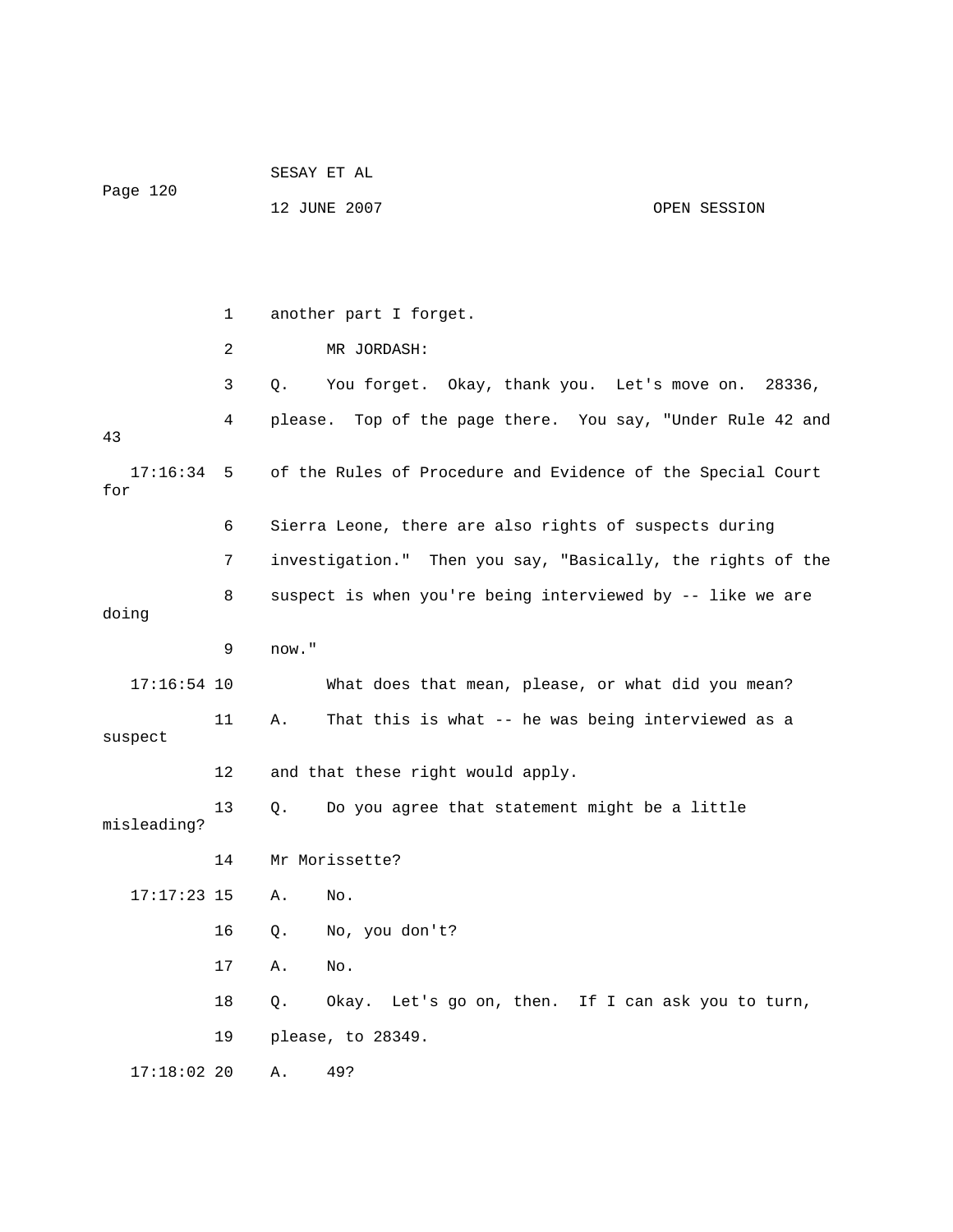| please,     | 21 | Sorry, just give me a moment. If you would turn,<br>$\circ$ .  |
|-------------|----|----------------------------------------------------------------|
|             | 22 | to 28341?                                                      |
|             | 23 | 341, yes.<br>Α.                                                |
| you         | 24 | And I want to take you to the $-$ two-thirds down where<br>Q.  |
| 17:18:37 25 |    | say, "So being a suspect, which is the reason why there was an |
| considered  | 26 | arrest warrant issued for you, and that's why you are          |
|             | 27 | as a suspect, okay."                                           |
|             | 28 | Do you accept Mr Sesay was not a suspect, he was an            |
|             | 29 | accused?                                                       |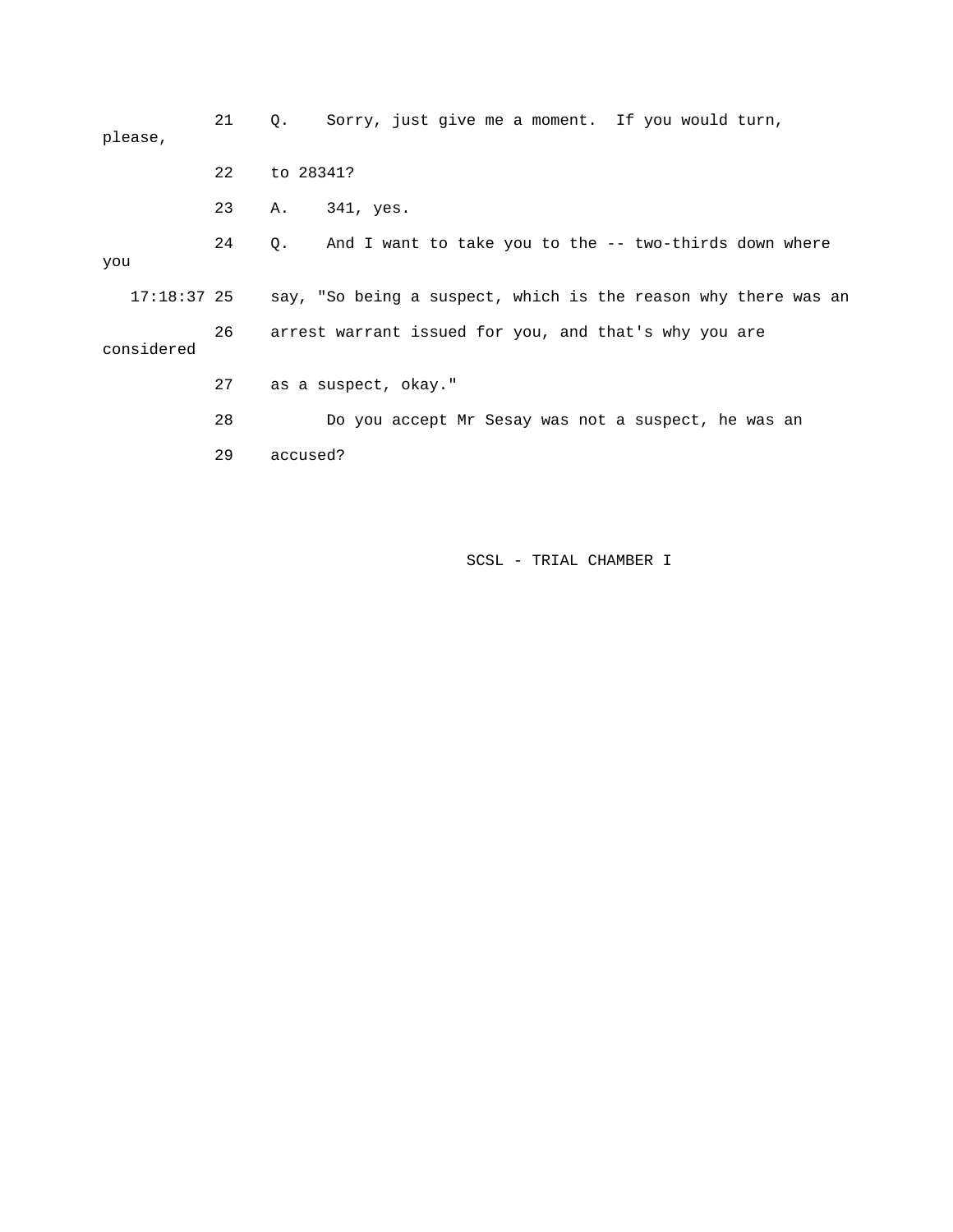| Page 121 | SESAY ET AL  |              |
|----------|--------------|--------------|
|          | 12 JUNE 2007 | OPEN SESSION |

| some |               | 1              | Α.             | He was an accused being suspected of having committed        |
|------|---------------|----------------|----------------|--------------------------------------------------------------|
| to   |               | $\overline{2}$ |                | offence, not having had trial, not having found guilty. So,  |
|      |               | 3              |                | me, it was a -- it's a term I use; he was a suspect.         |
|      |               | 4              | Q.             | Yes.                                                         |
|      | 17:19:10      | 5              | Α.             | Being charged.                                               |
| οf   |               | 6              | Q.             | But if he had been just a suspect, there was a prospect      |
|      | right,        | 7              |                | him, after that interview, not becoming an accused; am I     |
|      |               | 8              |                | if he had been just a suspect?                               |
|      |               | 9              | Α.             | Yes.                                                         |
|      | $17:19:31$ 10 |                | Q.             | Yes. But if he had been an accused, as he was --             |
|      |               | 11             | Α.             | That's correct.                                              |
|      |               | 12             | Q.             | --- there was no prospect, simply by what he said in the     |
|      |               | 13             |                | interview, in not being proceeded with; are you with me?     |
|      |               | 14             | Α.             | I don't know. I cannot answer that question.                 |
|      | $17:19:51$ 15 |                | Q <sub>z</sub> | Let me put it in a different way: An accused, is this        |
|      |               | 16             |                | right, is this your understanding, if an indictment has been |
|      |               | 17             |                | approved by a judge --                                       |
|      |               | 18             | Α.             | Right.                                                       |
|      |               | 19             | Q.             | -- then the person is an accused; is that right?             |
|      | $17:20:04$ 20 |                | Α.             | That's correct.                                              |
|      |               | 21             | Q.             | In order for that accused not to be then prosecuted, the     |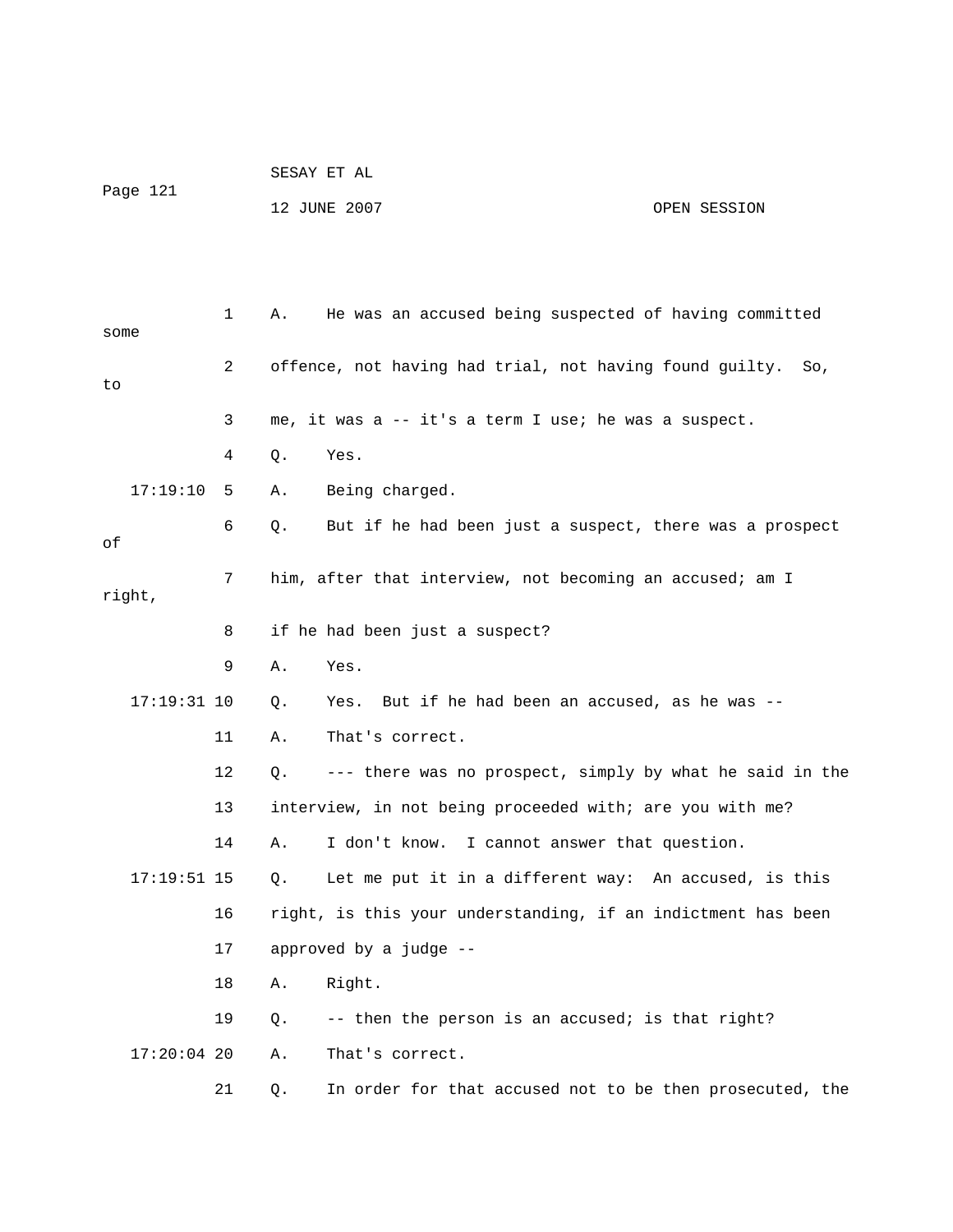22 judge has to make an order; is that right?

 23 A. Or the Prosecutor has to make a request, no? I don't 24 Q. But it has to go through a judge once an indictment has know.

17:20:25 25 been approved; is that not correct?

- 26 A. I'm not sure.
- 27 Q. You don't know?

28 A. No.

29 Q. You don't know?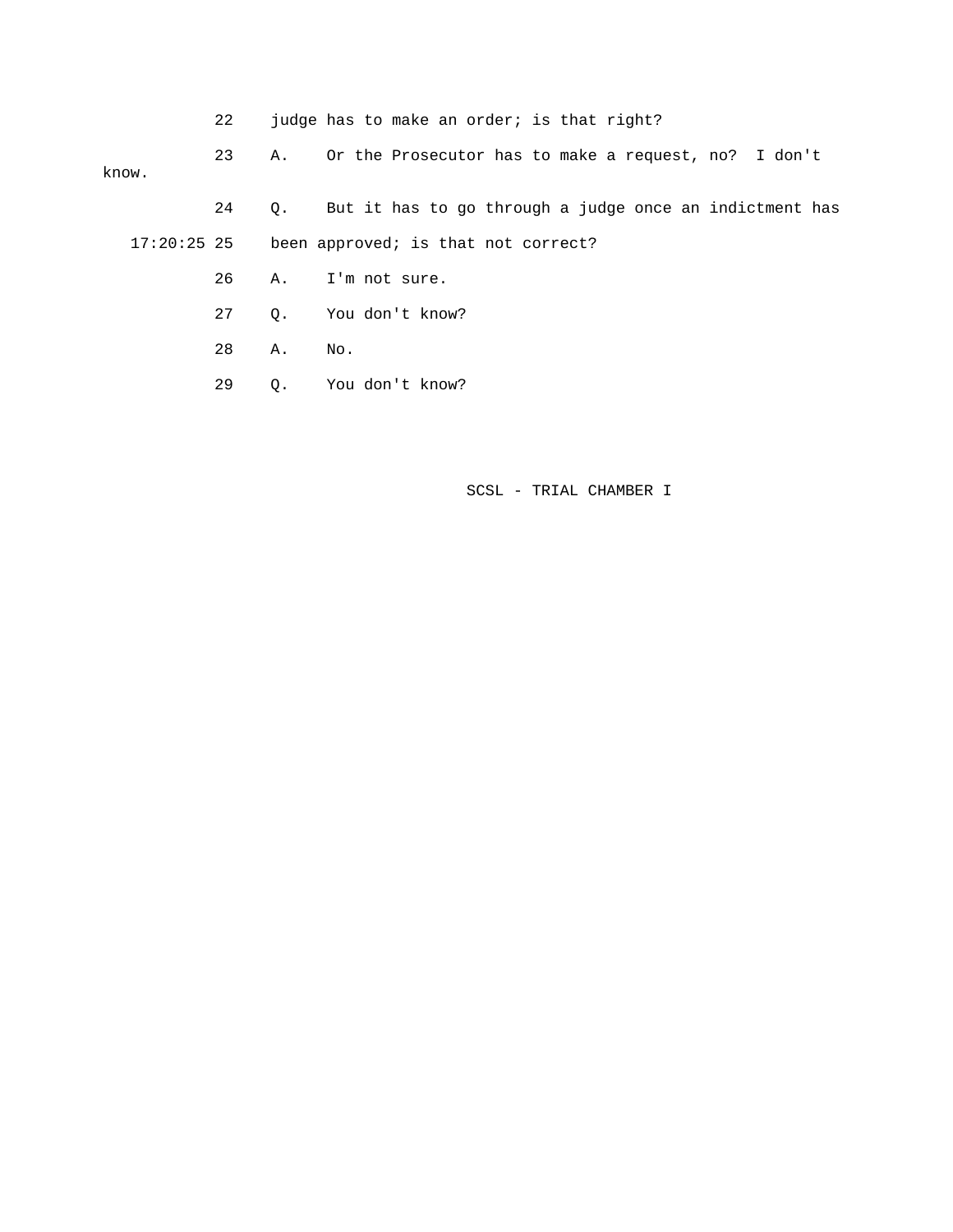|                      |              | SESAY ET AL |                                                              |  |
|----------------------|--------------|-------------|--------------------------------------------------------------|--|
| Page 122             |              |             | 12 JUNE 2007<br>OPEN SESSION                                 |  |
|                      |              |             |                                                              |  |
|                      |              |             |                                                              |  |
|                      | $\mathbf{1}$ | Α.          | No, I don't.                                                 |  |
|                      | 2            |             | JUDGE ITOE: It's a matter for submissions. You can do        |  |
|                      | 3            | that.       |                                                              |  |
|                      | 4            |             | MR JORDASH: Well, it's --                                    |  |
| 17:20:35             | 5            |             | JUDGE ITOE:<br>He says he doesn't know.                      |  |
|                      | 6            |             | MR JORDASH:<br>Yes.                                          |  |
|                      | 7            | Q.          | You see, I'm suggesting that by telling him he was a         |  |
|                      | 8            |             | suspect only, that was misleading him into believing that he |  |
|                      | 9            |             | might be able to get out of that situation simply by talking |  |
| to<br>$17:20:55$ 10  |              |             | the Prosecution, which was not true; isn't that right?       |  |
|                      |              |             |                                                              |  |
|                      | 11           | Α.          | I'm not sure I follow you.                                   |  |
| that                 | 12           | Q.          | Well, the point is this: If he's been a suspect after        |  |
|                      | 13           |             | interview --                                                 |  |
|                      | 14           | Α.          | Yes.                                                         |  |
| $17:21:12$ 15<br>was |              | Q.          | The Prosecution could have made the decision that that       |  |
|                      | 16           |             | the end of the matter?                                       |  |
|                      | 17           | Α.          | That's correct.                                              |  |
| the                  | 18           | Q.          | If he's an accused, that decision does not lie in<br>Yes.    |  |
|                      | 19           |             | hands of the Prosecution --                                  |  |
| $17:21:21$ 20        |              | Α.          | I don't know that.                                           |  |
|                      | 21           |             | That would be also a matter for<br>Yes.<br>PRESIDING JUDGE:  |  |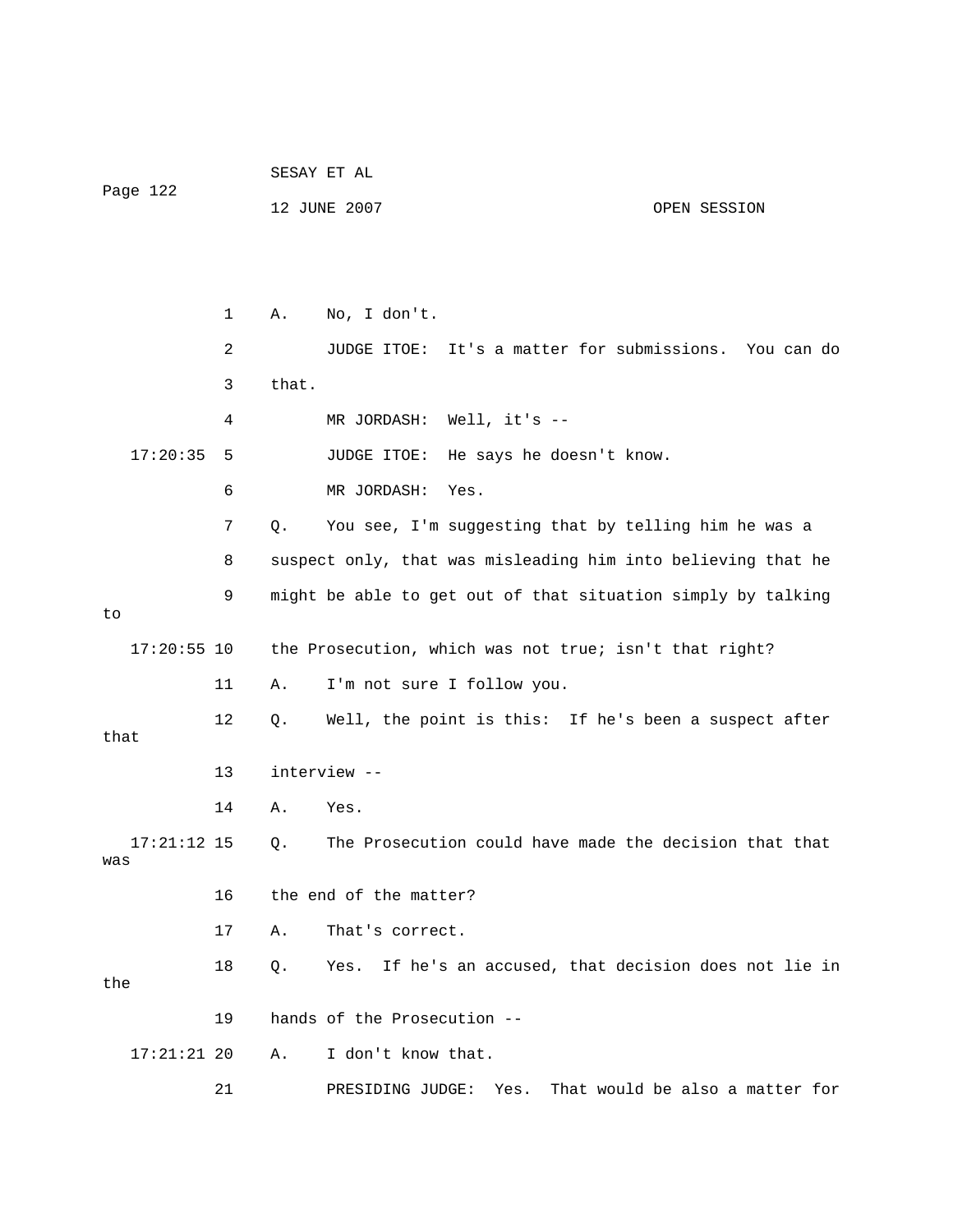22 address.

 23 MR JORDASH: Well, it is, but I'm suggesting -- 24 PRESIDING JUDGE: I know you're trying to lay some 17:21:32 25 foundation, evidential foundation, but it is properly a matter 26 for address too. 27 MR JORDASH: Well, I'm suggesting that -- 28 JUDGE ITOE: It's like you used quid pro quo a couple of 29 minutes ago. Don't take Mr Morissette down that lane.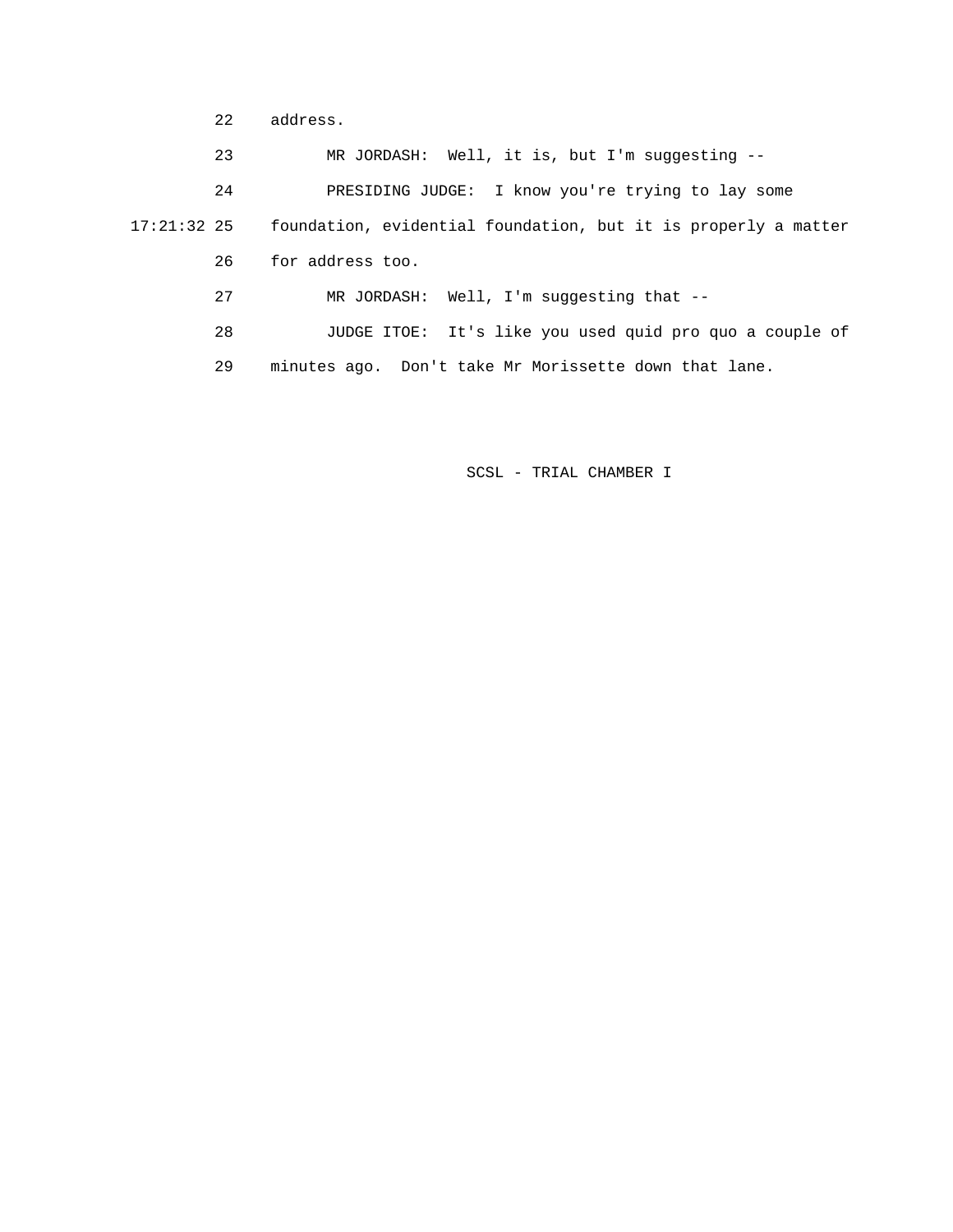|          | SESAY ET AL  |              |
|----------|--------------|--------------|
| Page 123 |              |              |
|          | 12 JUNE 2007 | OPEN SESSION |

| witness.      | $\mathbf 1$ | MR JORDASH: Well, I'll put my case firmly to the               |
|---------------|-------------|----------------------------------------------------------------|
|               | 2           | I am suggesting that, having worked at the ICTR for many<br>О. |
| known         | 3           | years, and having worked here for some years, you must have    |
|               | 4           | the difference between a suspect and an accused?               |
| 17:22:00      | 5           | Α.<br>I know the difference between a suspect and an accused.  |
|               | 6           | What you're telling me is that an accused, if he's an accused, |
| the           | 7           | then he cannot be -- he has to be charged. I don't know how    |
|               | 8           | procedure is for an accused to have the charge withdraw or not |
|               | 9           | proceeded. I don't know.                                       |
| $17:22:36$ 10 |             | But you know what it is for a suspect?<br>О.                   |
|               | 11          | Yes, and I said that.<br>Α.                                    |
|               | 12          | Thank you. Now, just going to the next page,<br>Q.             |
| Basically,"   | 13          | Mr Morissette, 28342. Top of the page there, "Okay.            |
|               | 14          | this is you. Sorry, I'll let you find it.                      |
| $17:22:46$ 15 |             | 38242 [sic].<br>Α.<br>Yes.                                     |
|               | 16          | Yes, fourth line there. You're saying, "Okay, basically<br>О.  |
|               | 17          | it's what -- the rights of the accused I read to you earlier   |
| reason        | 18          | It's a repetition of what we're doing now. But the<br>here.    |
|               | 19          | we're doing this is this will become part of the suspect's     |
| $17:23:09$ 20 |             | statement if there is such a thing, that we -- if we do take a |
|               | 21          | suspect's statement."                                          |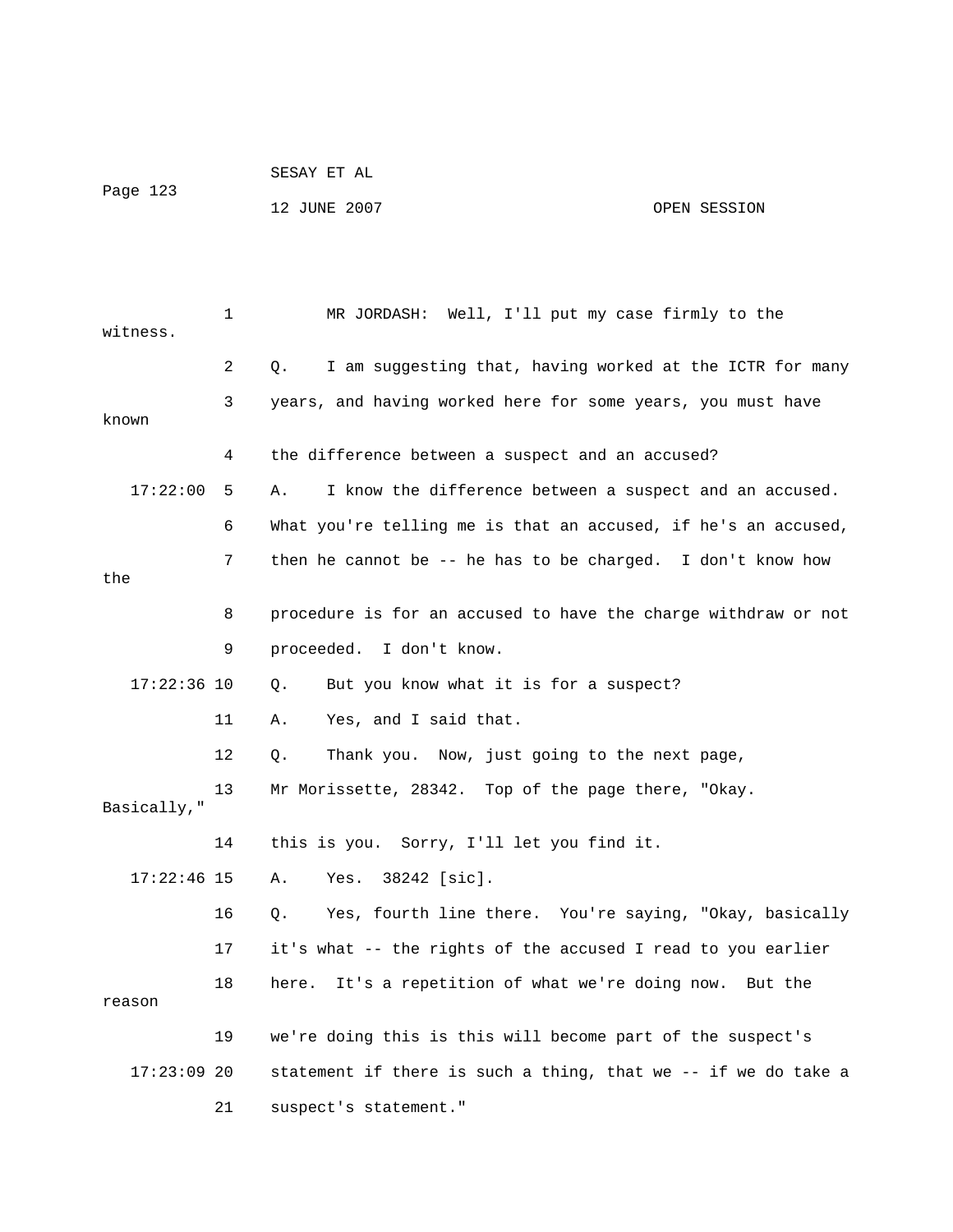- 22 A. That's correct.
- 23 Q. What did you mean then?

 24 A. Well, if there was going to be a suspect statement. If 17:23:22 25 Mr Sesay was going to agree for us to take a statement. 26 Q. But what then is a suspect's statement in your mind? 27 A. The suspect statement. 28 Q. What is one?

 29 A. Somebody who's giving us information that has been charged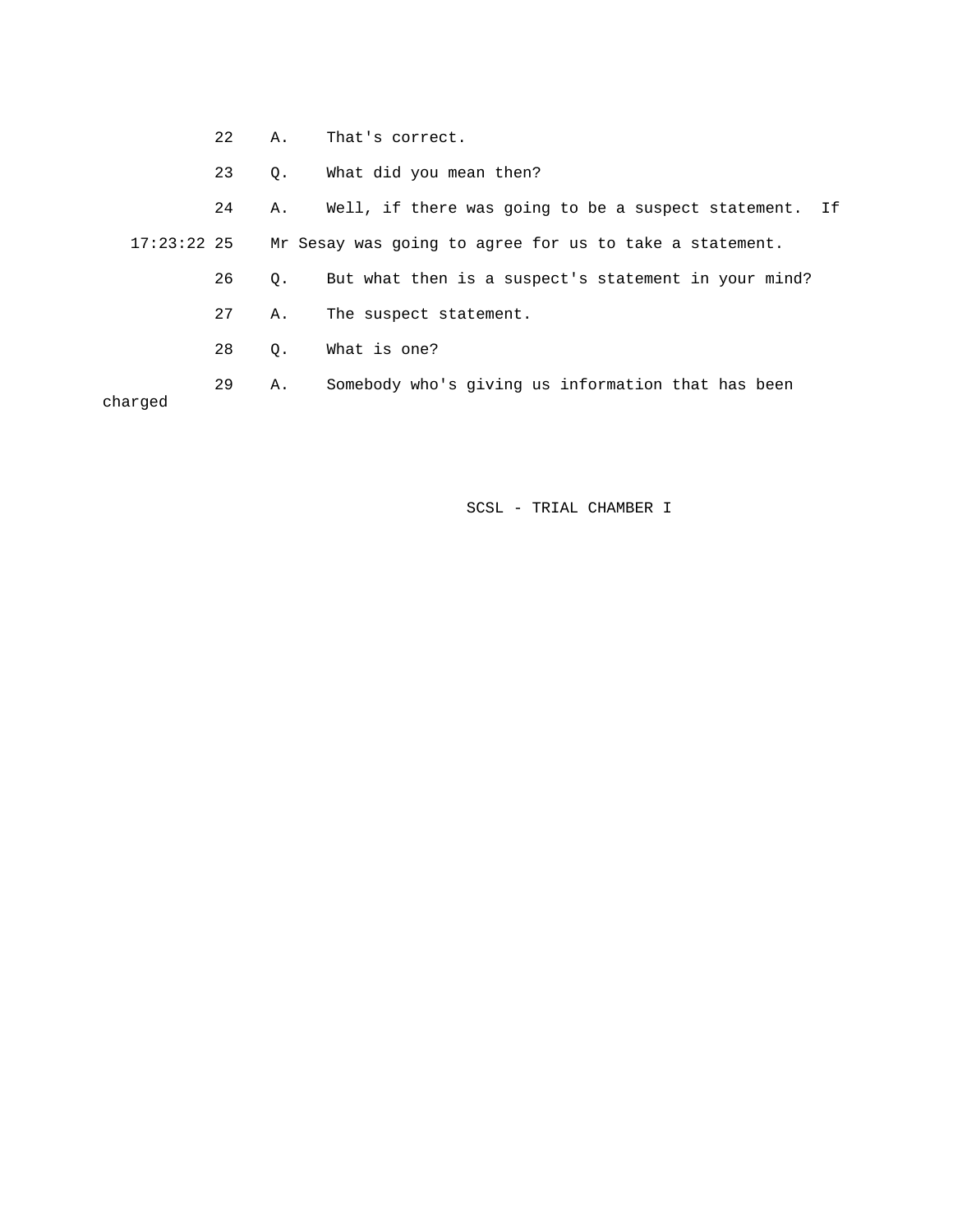|          | SESAY ET AL |  |
|----------|-------------|--|
| Page 124 |             |  |

12 JUNE 2007 OPEN SESSION

 1 as a suspect that has not been found guilty, that has not had 2 trials, that's still under investigation. 3 Q. So what's the difference between this, then, interview 4 transcript and a suspect statement? 17:23:56 5 A. The interview transcript, I say its the same thing. 6 Q. Well, exactly. Why do you say if we do take a suspect 7 statement when you're in the middle of taking one? 8 A. Because I've used that term, what I meant by this is later 9 on, if I use this term on a regular basis, meaning that right now 17:24:14 10 we are in the process of discussing trying to find out from 11 Mr Sesay, and we make no secret about that, that what is it that 12 he knows and once this is done we interview in the interview 13 process, then we would go and, if necessary, take a formal 14 statement from him. 17:24:31 15 Q. But you've just told us that the two are the same and this 16 is a formal statement. You couldn't have a more formal 17 statement; am I right? 18 A. So I used the wrong term. 19 Q. Well, what term did you mean to use then? 17:24:44 20 A. That's the term I meant to use. 21 Q. So you used right term?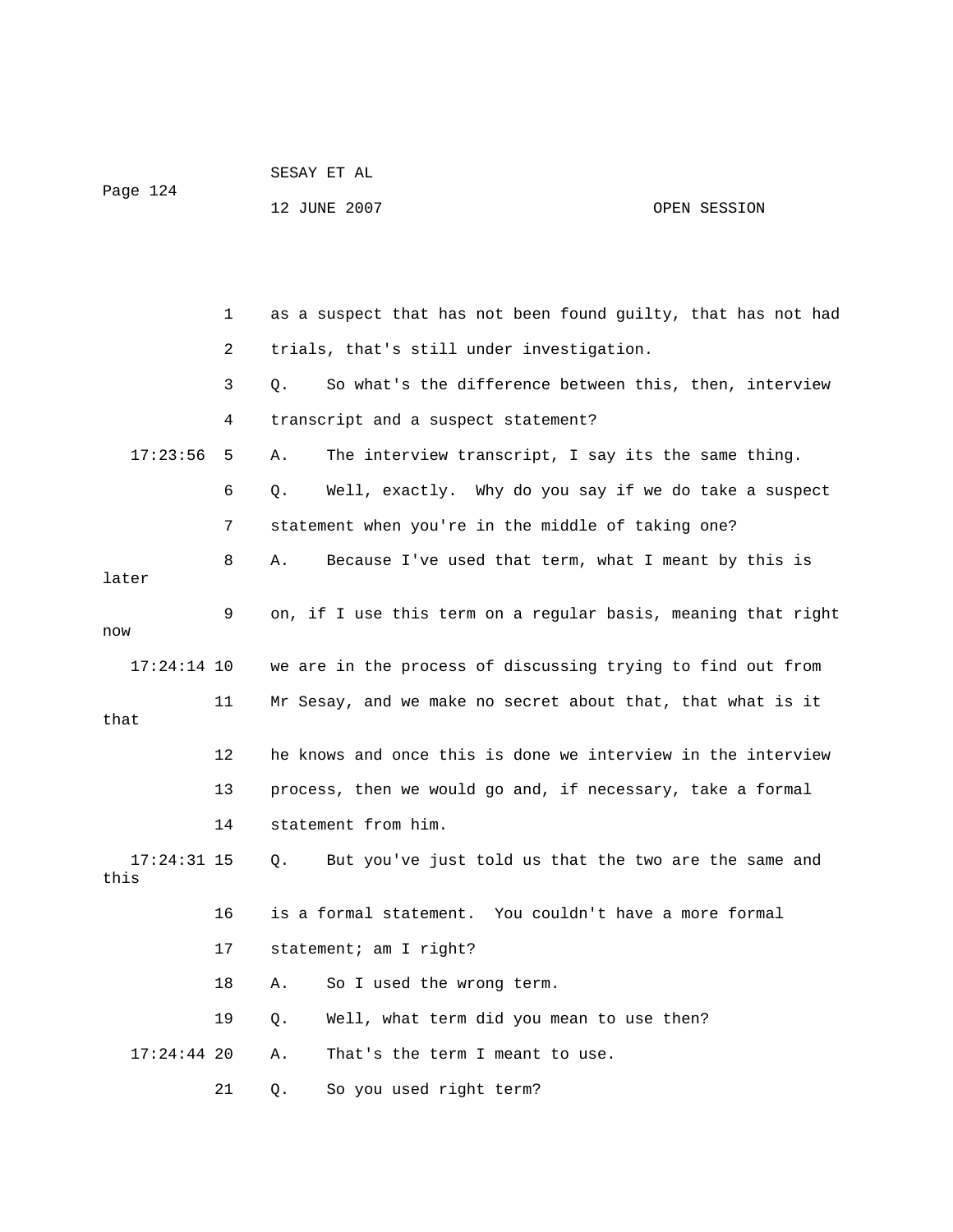22 A. So I used the wrong term, according to you.

 23 Q. What was it dependent on? Sorry, let's go back because I'm

24 confused. The interview transcripts --

17:25:05 25 A. Yes.

- 26 Q. -- and the suspect statement are the same thing; is that
- 27 what you have told us?

28 A. Could be.

29 Q. When could it be different?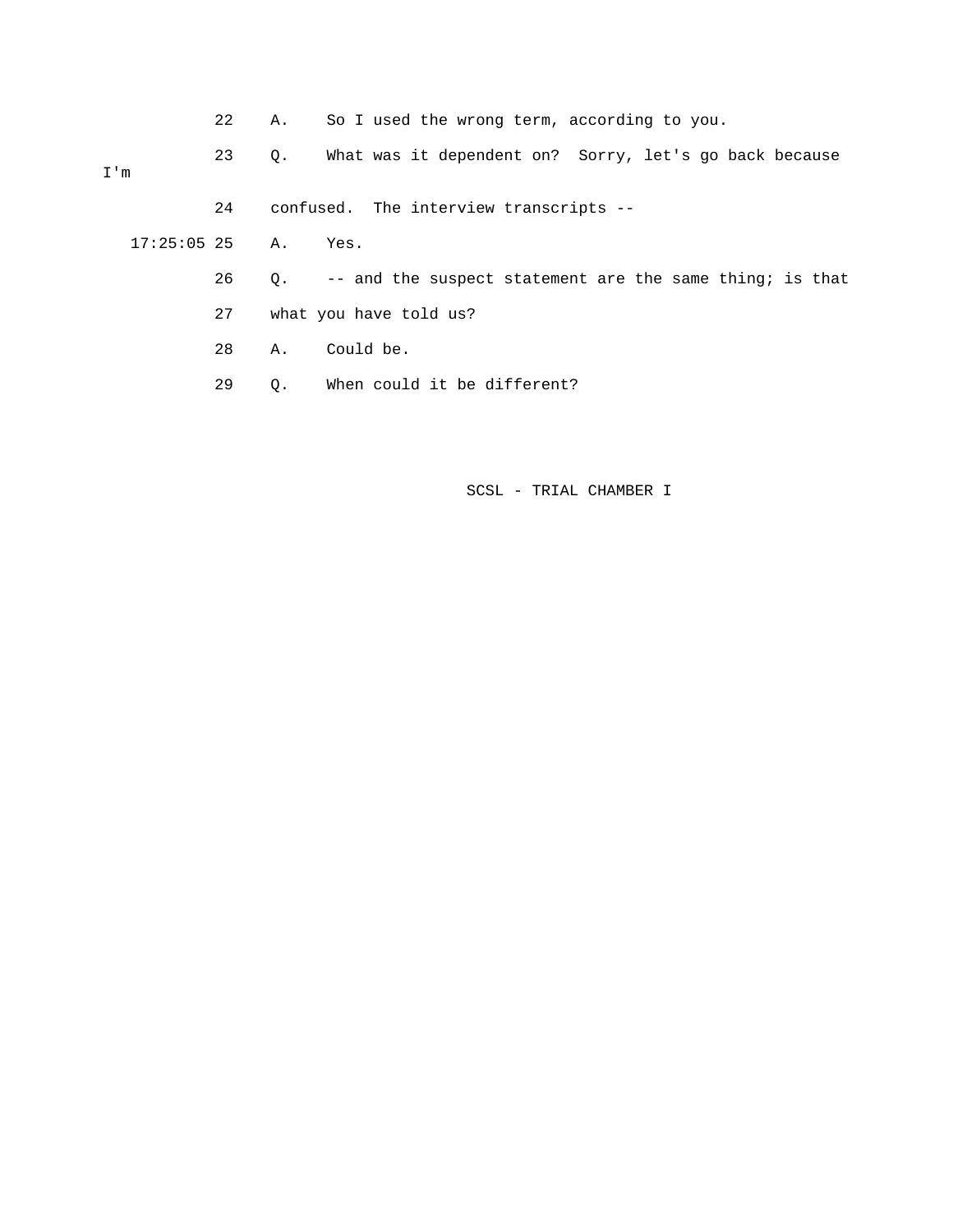|                       |              | SESAY ET AL                                                    |  |
|-----------------------|--------------|----------------------------------------------------------------|--|
| Page 125              |              | 12 JUNE 2007<br>OPEN SESSION                                   |  |
|                       |              |                                                                |  |
|                       |              |                                                                |  |
| we                    | $\mathbf{1}$ | Well, if we are taking -- we are talking to -- let's say<br>Α. |  |
| court                 | 2            | are talking to a witness, we interview the witness, with a     |  |
|                       | 3            | reporter.                                                      |  |
|                       | 4            | Okay.<br>Q.                                                    |  |
| 17:25:26<br>reporter. | 5            | Okay. This has become the interview of the court<br>Α.         |  |
| condensed             | 6            | Based on that, we can go back to the witness and take a        |  |
|                       | 7            | formal statement, if you want to.                              |  |
| is:                   | 8            | Okay. So, effectively, what you're saying to Mr Sesay<br>Q.    |  |
| we                    | 9            | What we are doing at the moment is a witness statement. What   |  |
| $17:25:44$ 10         |              | might do later is a suspect statement?                         |  |
|                       | 11           | No, no. What we were saying to Mr Sesay: What we are<br>Α.     |  |
| to                    | 12           | doing at the moment there, we are doing an analysis. We want   |  |
|                       | 13           | know what it is that you know, and you tell us what it is that |  |
|                       | 14           | you know and after that, when we find out what it is that you  |  |
| $17:25:56$ 15<br>back |              | know, what it is that you're willing to tell us, we'll get     |  |
|                       | 16           | and we will do a formal statement.                             |  |
|                       | 17           | How would it differ to this?<br>Q.                             |  |
| what                  | 18           | I don't know, depending of what he is saying here, and<br>Α.   |  |
|                       | 19           | he may be saying later.                                        |  |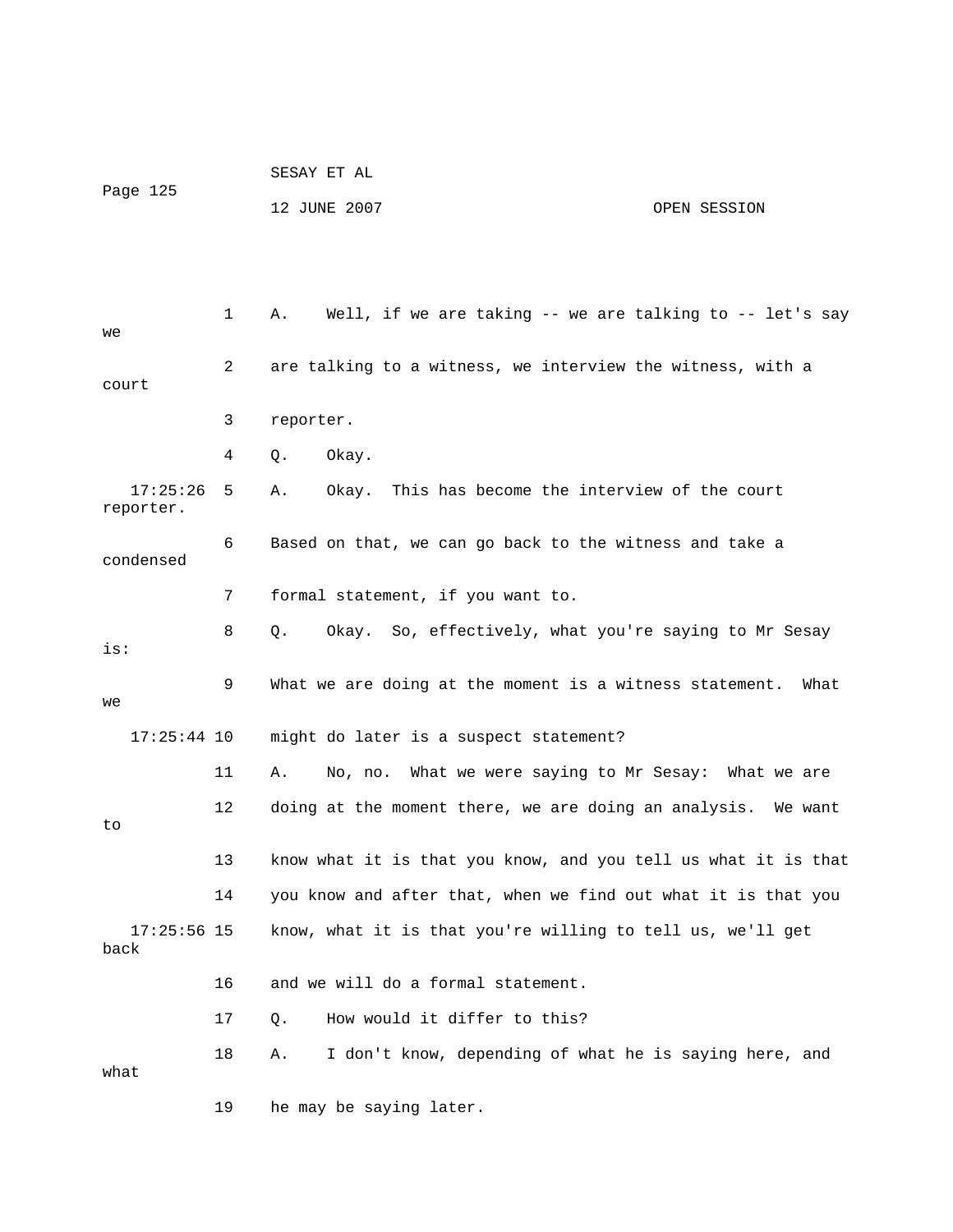| $17:26:12$ 20<br>formality? |    | Q. But how would it differ in form, in protocol, in           |
|-----------------------------|----|---------------------------------------------------------------|
|                             | 21 | How would it differ?                                          |
|                             | 22 | In this case it would probably going to be in the<br>Α.       |
| transcript.                 | 23 | transcript because of the length of it; in the court          |
|                             | 24 | So, what was it dependent upon then? I can't understand<br>Q. |
| $17:26:29$ 25               |    | the distinction myself but what was it dependent upon in this |
|                             | 26 | instance? At what stage would you have taken a suspect        |
|                             | 27 | statement?                                                    |
|                             | 28 | We were taking a suspect statement.<br>Α.                     |
| statement?                  | 29 | Yes, so why did you say: If we take a suspect<br>Q.           |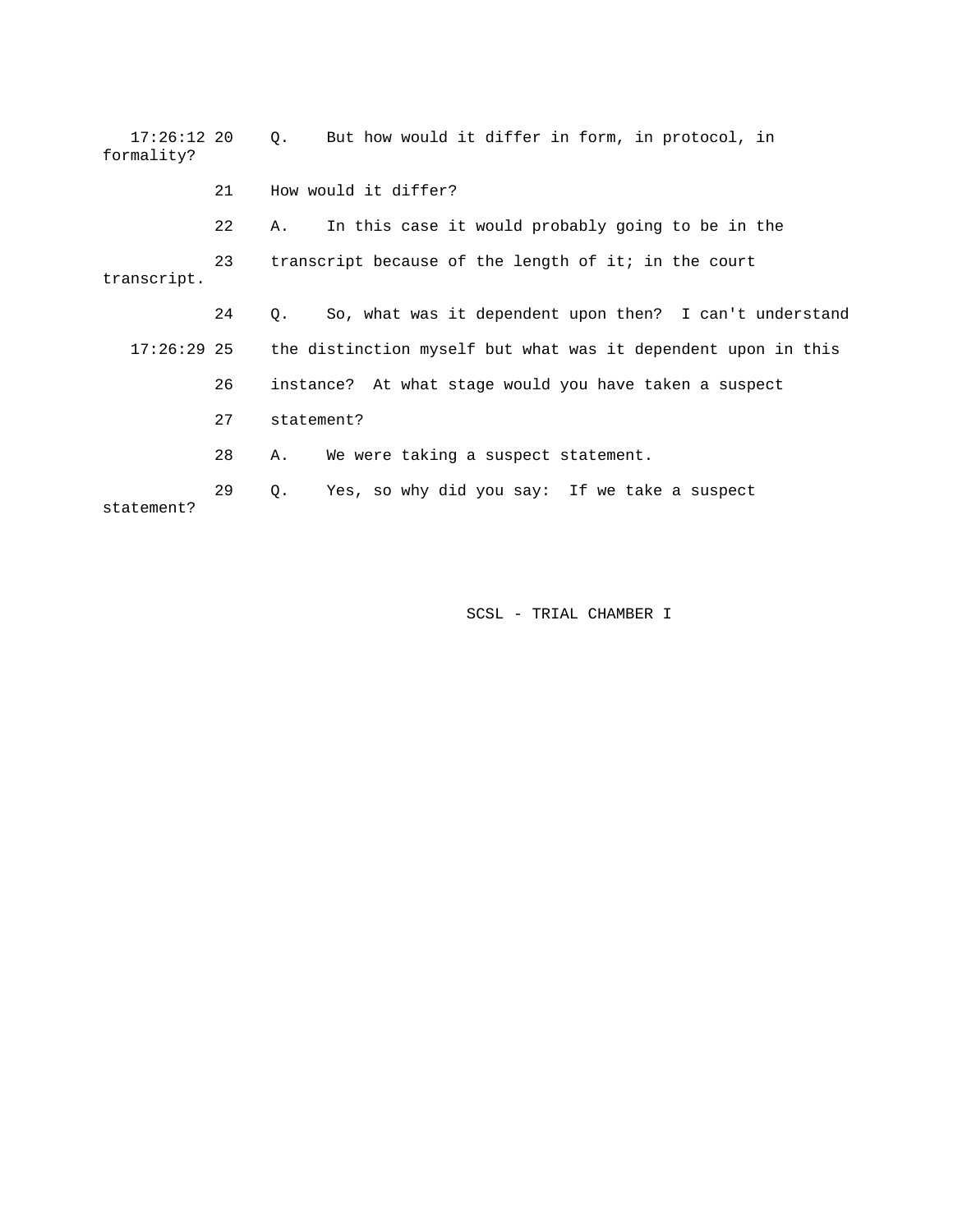|                      |    | SESAY ET AL |                                                               |              |
|----------------------|----|-------------|---------------------------------------------------------------|--------------|
| Page 126             |    |             | 12 JUNE 2007                                                  | OPEN SESSION |
|                      |    |             |                                                               |              |
|                      |    |             |                                                               |              |
|                      | 1  | Α.          | Like I said, maybe I used the wrong term.                     |              |
|                      | 2  | Q.          | Well, I'm asking you what the term you meant to use was       |              |
|                      | 3  | then?       |                                                               |              |
| 17:26:58             | 4  | Α.          | A suspect statement.                                          |              |
|                      | 5  | Q.          | No, that's the term you used --                               |              |
|                      | 6  | Α.          | Yes.                                                          |              |
|                      | 7  | Q.          | -- to work out what term you meant to use?                    |              |
|                      | 8  | Α.          | Well, as I say, maybe I'm wrong -- I used the wrong term      |              |
|                      | 9  |             | but that is the term I meant to use.                          |              |
| $17:27:17$ 10        |    | Q.          | Could I suggest that the truth of the matter is that you      |              |
|                      | 11 |             | were suggesting to Mr Sesay that he wasn't a suspect and that |              |
| became a             | 12 |             | depending upon what he said would depend upon whether he      |              |
|                      | 13 |             | suspect or not; isn't that what you were saying to him?       |              |
| $17:27:48$ 15        | 14 | Α.          | What I was saying to Mr Sesay: Mr Sesay, you agree to         |              |
|                      |    |             | collaborate with the Office of the Prosecutor. You agree to   |              |
|                      | 16 |             | become a witness for the Office of the Prosecutor. We'll do   |              |
|                      | 17 |             | these things. You want us to assist you with your -- with     |              |
| what                 | 18 |             | your -- protection of your family. We will do that.           | That's       |
|                      | 19 |             | I was saying to Mr Sesay.                                     |              |
| $17:28:04$ 20<br>you |    | Q.          | Right. And if -- if he gives you what he wants, what          |              |

21 want, he won't have a suspect statement taken; that's what you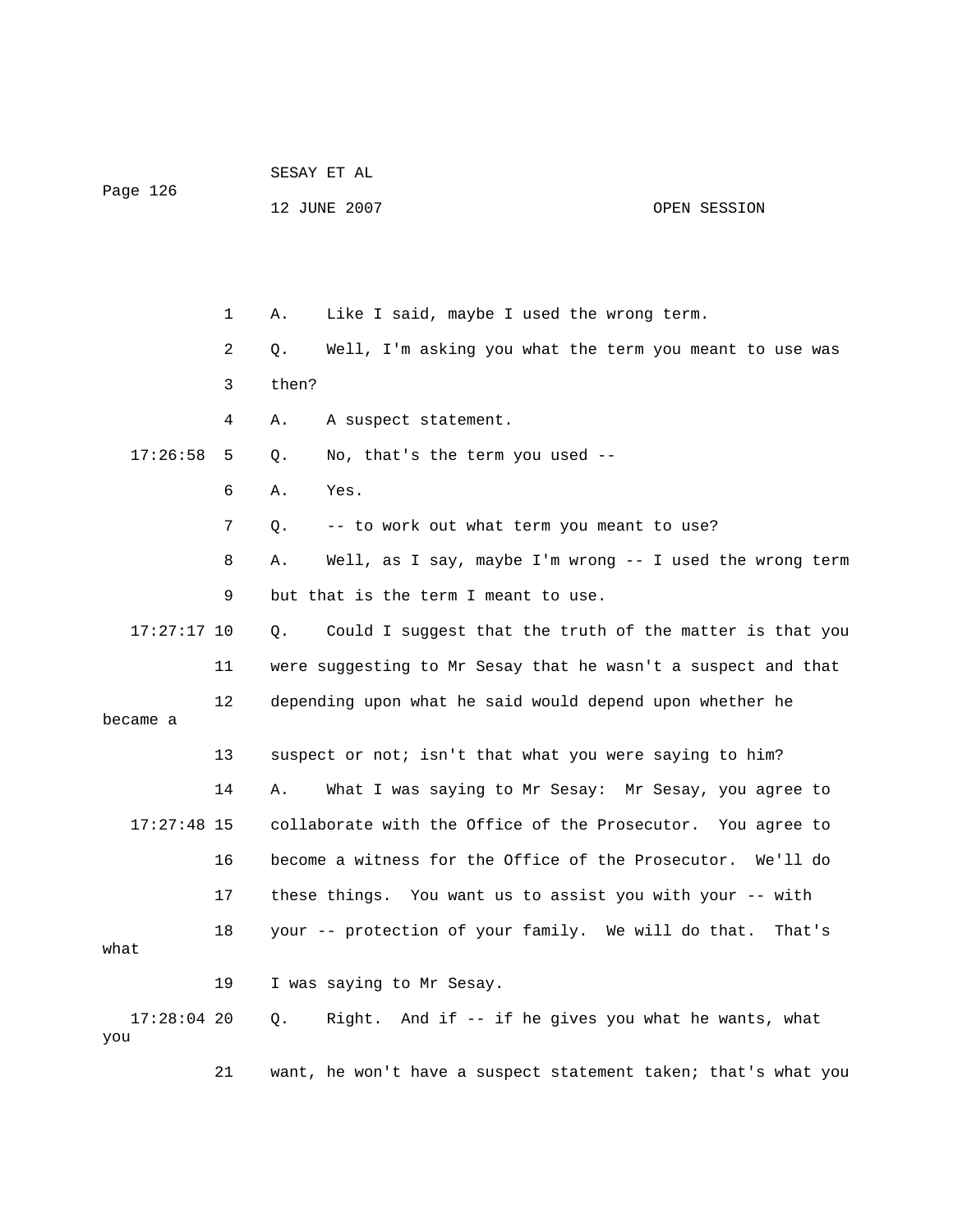| not     | 22 | said to him, isn't it? Tell us what we want, then we might   |
|---------|----|--------------------------------------------------------------|
|         | 23 | take a suspect statement.                                    |
| problem | 24 | If you want to use the term fine, okay. I have no<br>Α.      |
|         |    | $17:28:31$ $25$ with that.                                   |
| page    | 26 | Right. Okay. So you agree with that. Now, over the<br>Q.     |
|         | 27 | please, 28343. And you see halfway down the page this waiver |
| you     | 28 | which you rely upon: "Good. Now we continue as saying, are   |
|         | 29 | willing to waive the right to counsel and proceed with the   |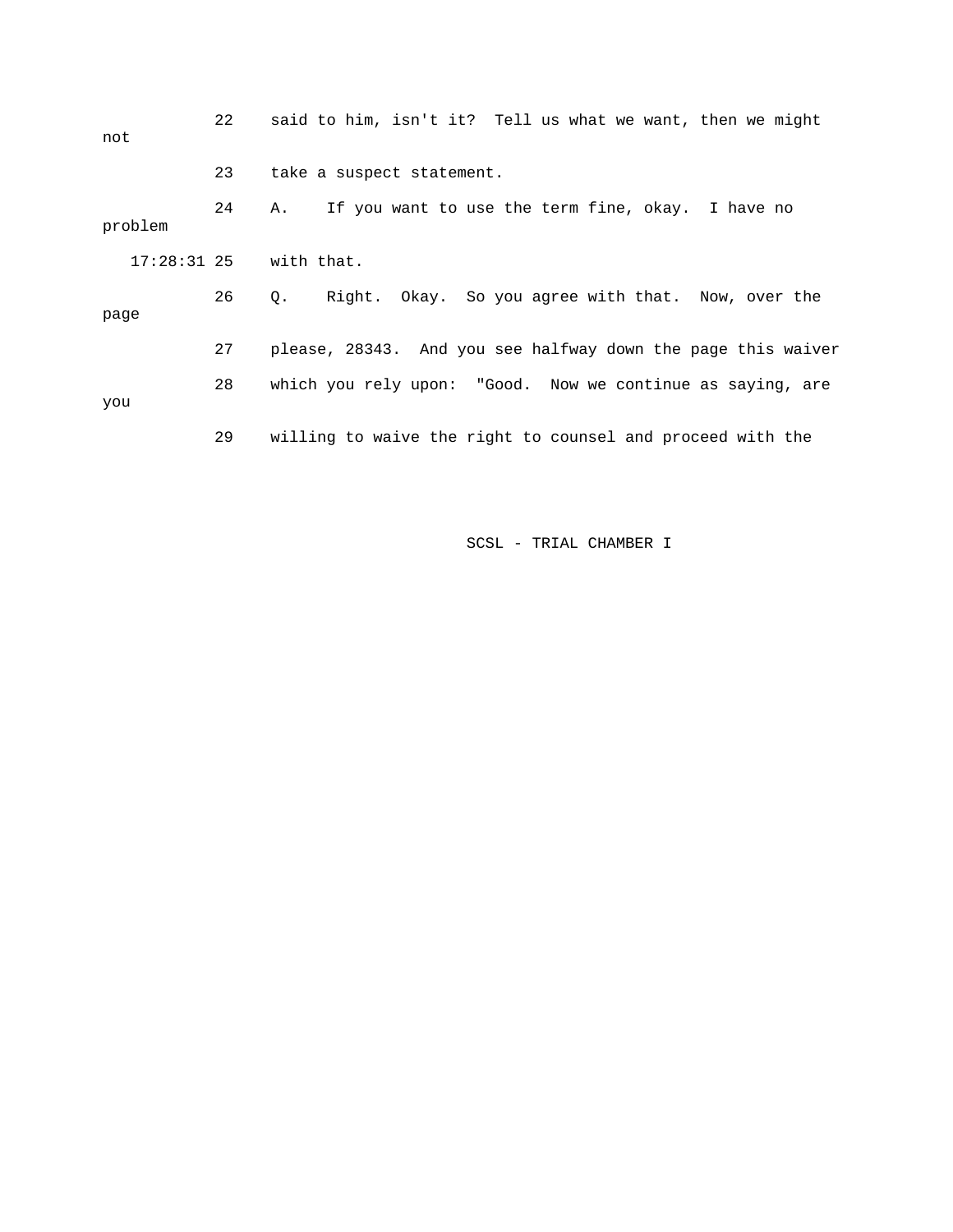| Page 127               |    | 12 JUNE 2007 |                                                               | OPEN SESSION |
|------------------------|----|--------------|---------------------------------------------------------------|--------------|
|                        |    |              |                                                               |              |
|                        | 1  |              | interview and preparation of a witness statement, yes or no?" |              |
|                        | 2  |              | What did you mean by that?                                    |              |
|                        | 3  | Α.           | What do you mean what I mean by that?                         |              |
|                        | 4  | Q.           | Well, I am asking you to tell us what you meant by it?        |              |
| 17:29:20<br>form       | 5  | Α.           | I'm reading from him -- I am reading to him from the          |              |
|                        | 6  |              | what's written on the form.                                   |              |
|                        | 7  | Q.           | What do you take that to mean?                                |              |
| proceed                | 8  | Α.           | Are you willing to waive the right to counsel and             |              |
|                        | 9  |              | with an interview. What it says.                              |              |
| $17:29:33$ 10          |    | Q.           | Well, what does it mean to you?                               |              |
|                        | 11 | Α.           | So, are you willing to -- are you willing to waive your       |              |
|                        | 12 | right.       |                                                               |              |
|                        | 13 | Q.           | Right.                                                        |              |
|                        | 14 | Α.           | And are you willing to proceed with the interview.            |              |
| $17:29:41$ 15<br>then. |    | Q.           | So it doesn't just mean what you then said afterwards         |              |
|                        | 16 |              | In other words, are you willing to discuss with us your       |              |
| what                   | 17 |              | involvement? Are you willing to tell us what happened and     |              |
|                        | 18 |              | you know of these events?                                     |              |
|                        | 19 | Α.           | And make sure that he's understanding what I'm<br>Yes.        |              |
| $17:29:55$ 20          |    | saying.      | That's why I am using other words and that's why I'm          |              |
| persons,               | 21 |              | clarifying, and that's what I've been doing to all these      |              |

SESAY ET AL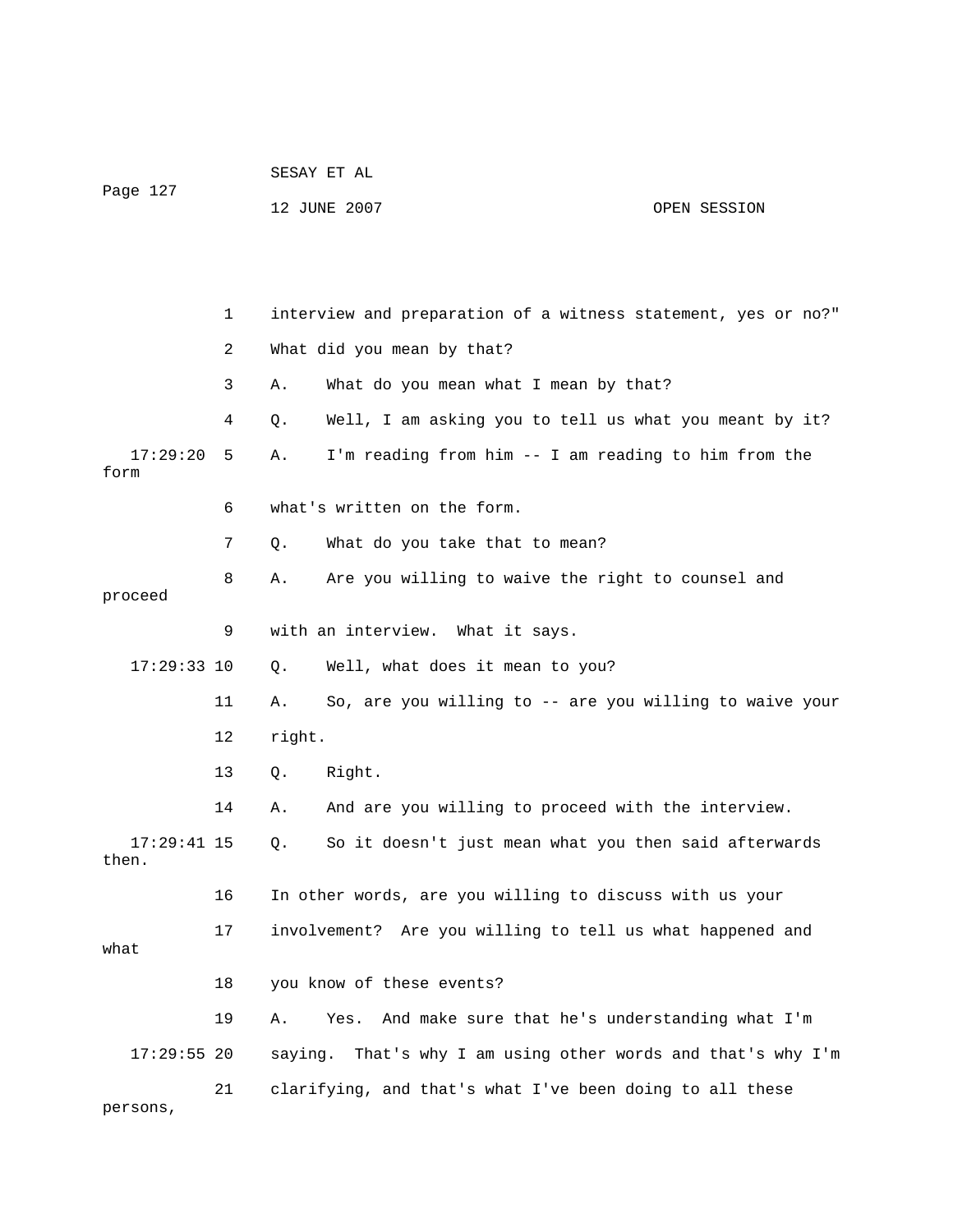| over                   | 22 | to clarify the rights that I have been reading him over and        |
|------------------------|----|--------------------------------------------------------------------|
|                        | 23 | again.                                                             |
|                        | 24 | But, in other words, are you willing to discuss with us<br>О.      |
| 17:30:08 25<br>waiving |    | your involvement is hardly the most important part of the          |
|                        | 26 | the right to counsel, is it; do you accept that?                   |
|                        | 27 | A. Please repeat that again.                                       |
|                        | 28 | Let me put it a different way. Do you not accept that<br>$\circ$ . |
|                        | 29 | asking a witness -- asking a suspect or an accused whether         |

SCSL - TRIAL CHAMBER I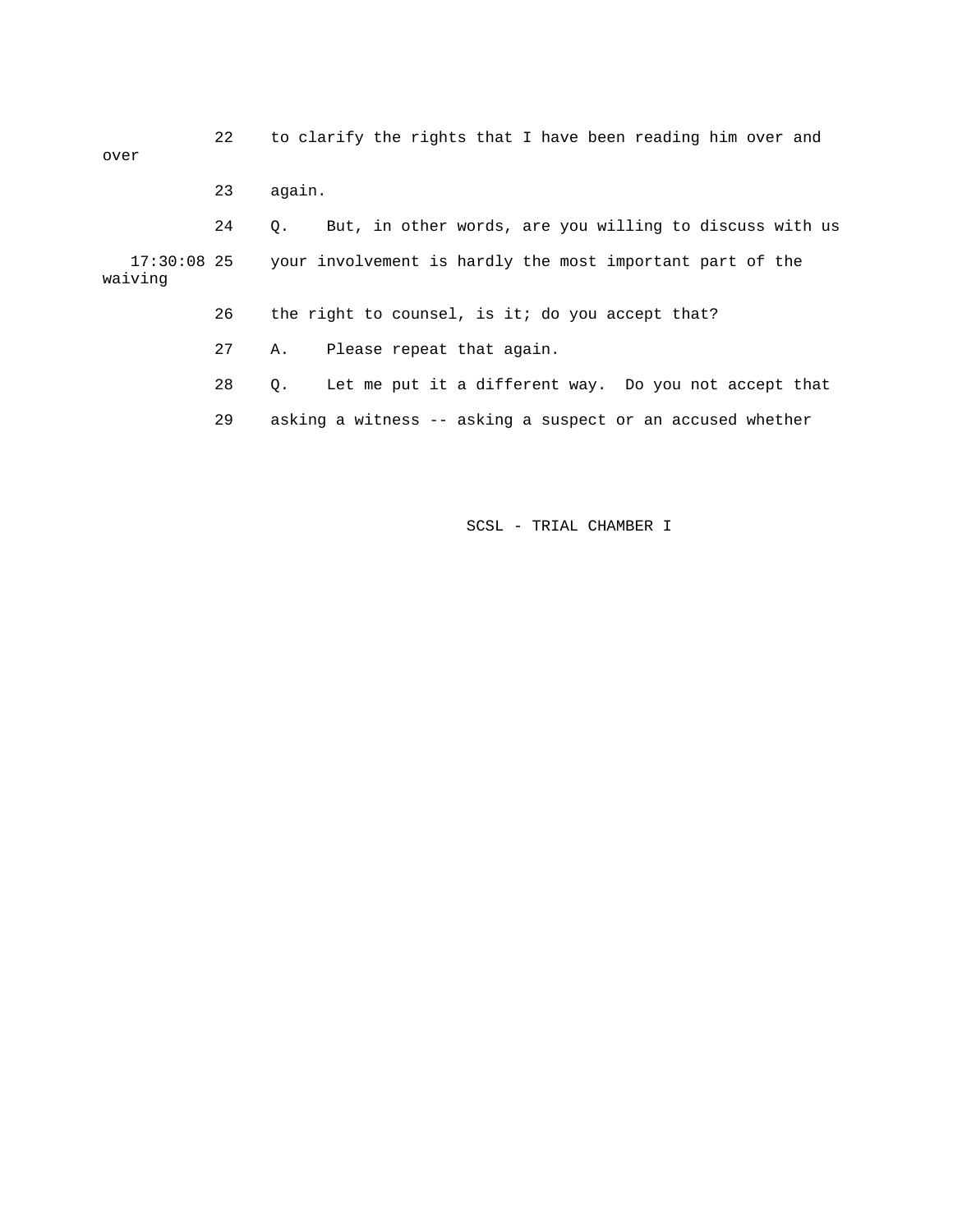| Page 128 | SESAY ET AL  |              |
|----------|--------------|--------------|
|          | 12 JUNE 2007 | OPEN SESSION |

| saying:                  | 1  | they're willing to waive the right to counsel, and then         |
|--------------------------|----|-----------------------------------------------------------------|
|                          | 2  | In other words, are you willing to discuss with us your         |
|                          | 3  | involvement, might be misleading if you -- for an accused or a  |
|                          | 4  | suspect?                                                        |
| 17:30:41                 | 5  | Α.<br>No.                                                       |
|                          | 6  | You don't?<br>Q.                                                |
|                          | 7  | Α.<br>No.                                                       |
|                          | 8  | What about an accused or a suspect who's not come across<br>Q.  |
|                          | 9  | the English words "waive" before; could it be misleading?       |
| $17:30:54$ 10<br>proceed |    | "Are you willing to waive the right to counsel and<br>Α.        |
| or                       | 11 | with the interview in preparation of a witness statement; yes   |
|                          | 12 | In other words, and that's what I'm clarifying, I take<br>no?"  |
|                          | 13 | the -- I take the time to clarify. In other words: Are you      |
| to                       | 14 | willing to discuss with us your involvement? Are you willing    |
| 17:31:08 15<br>That's    |    | tell us what are then and what you know of these events?        |
|                          | 16 | why I clarified that. And I made no bone about it.<br>I've been |
|                          | 17 | telling you since I've been here, the whole idea of the object  |
| I'm                      | 18 | was to ask Mr Sesay to seek his cooperation, and that's what    |
|                          | 19 | doing here.                                                     |
| $17:31:28$ 20            |    | Is it your evidence that --<br>Okay.<br>Q.                      |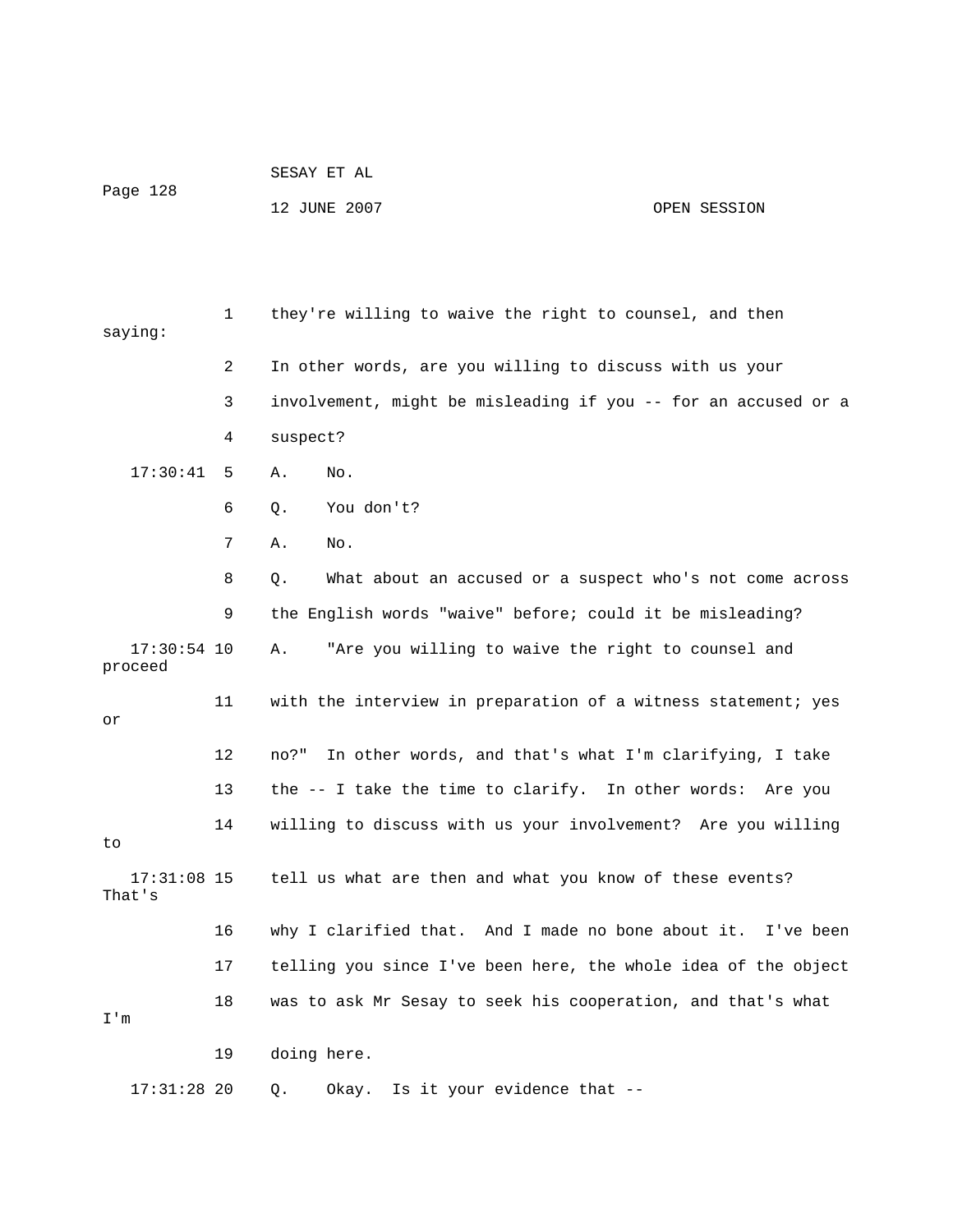| It              | 21 | I'd like to make a comment here, Your Honours, please.<br>Α.   |
|-----------------|----|----------------------------------------------------------------|
|                 | 22 | seems that $--$                                                |
|                 | 23 | PRESIDING JUDGE: You have my leave to do that, yeah.           |
| using           | 24 | THE WITNESS: Thank you. Because it seems that I'm              |
| $17:31:47$ 25   |    | the wrong term when I'm talking about suspect, because he's an |
| rights          | 26 | accused. But when you read the title of Article 42 of the      |
| investigation." | 27 | of the accused, it says, "Right of suspect during              |
| I'm             | 28 | It doesn't say "accused." It says "suspect," and that's why    |
|                 | 29 | using the term. When you read the Article 43 for the           |

SCSL - TRIAL CHAMBER I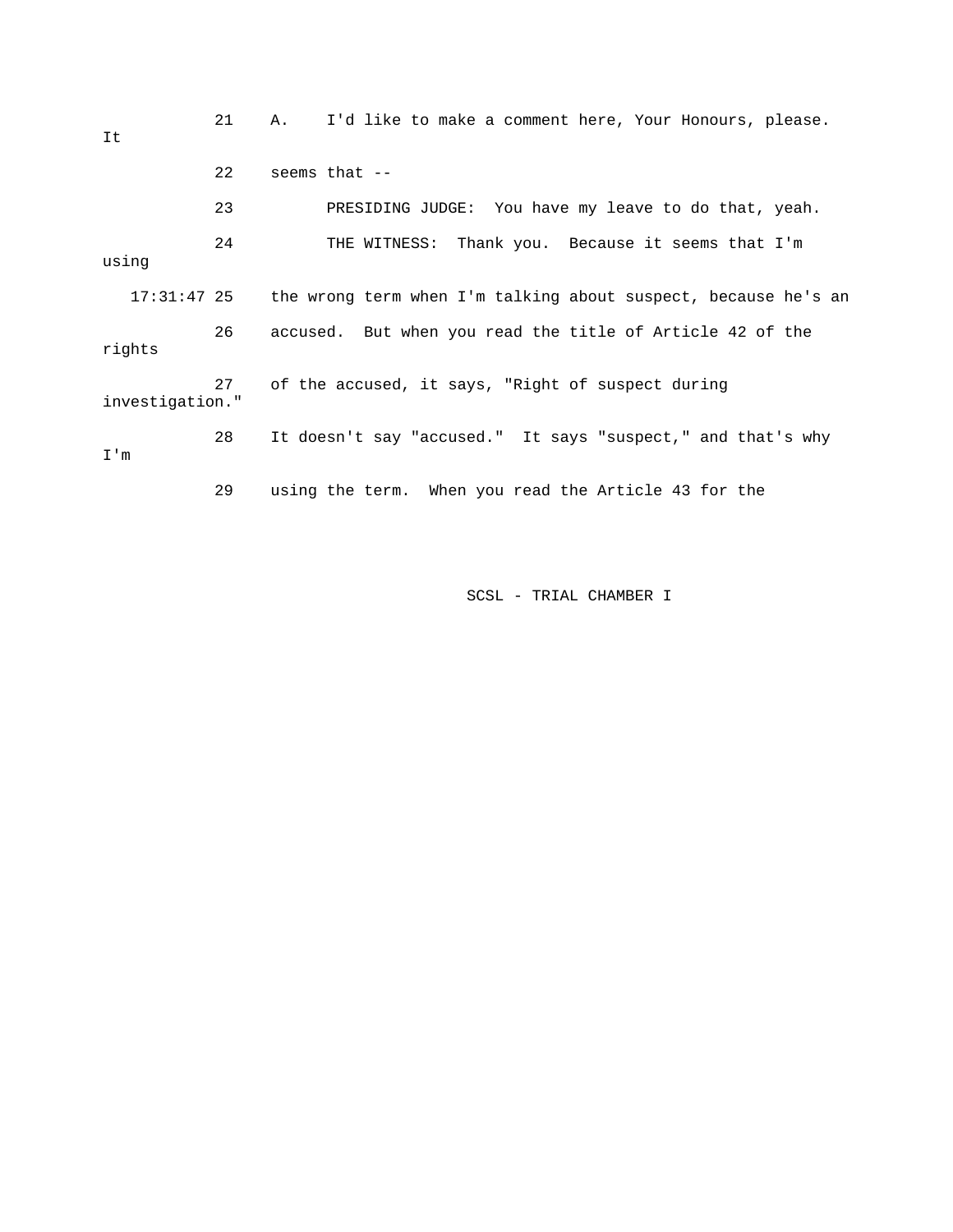|                       |    | SESAY ET AL                                                    |  |  |  |
|-----------------------|----|----------------------------------------------------------------|--|--|--|
| Page 129              |    | 12 JUNE 2007<br>OPEN SESSION                                   |  |  |  |
|                       |    |                                                                |  |  |  |
|                       |    |                                                                |  |  |  |
|                       | 1  | questioning, it doesn't say, "Recording questioning of an      |  |  |  |
|                       | 2  | accused." It says, "Recording questioning of suspects." And    |  |  |  |
|                       | 3  | that's in the context that I've been using the term suspect.   |  |  |  |
|                       | 4  | PRESIDING JUDGE: So, in other words, you're sticking to        |  |  |  |
| 17:32:21              | 5  | the Rules?                                                     |  |  |  |
|                       | 6  | Thank you, Your Honour.<br>THE WITNESS:                        |  |  |  |
| perhaps               | 7  | PRESIDING JUDGE: Carry on, counsel. Mr Jordash,                |  |  |  |
|                       | 8  | that's a very rather felicitous note on which to bring today's |  |  |  |
|                       | 9  | proceeding to a close and, hopefully, we can see our way clear |  |  |  |
| $17:32:47$ 10<br>on   |    | towards concluding your cross-examination tomorrow, depending  |  |  |  |
|                       | 11 | how things develop.                                            |  |  |  |
|                       | 12 | MR JORDASH: I will definitely finish tomorrow.                 |  |  |  |
| now                   | 13 | PRESIDING JUDGE: Yes, quite. And so we certainly will          |  |  |  |
|                       | 14 | adjourn to --                                                  |  |  |  |
| $17:33:02$ 15<br>just |    | JUDGE ITOE: Knowing fully well, of course, that we're          |  |  |  |
|                       | 16 | working up to 12 tomorrow.                                     |  |  |  |
|                       | 17 | PRESIDING JUDGE:<br>Yes.                                       |  |  |  |
|                       | 18 | MR JORDASH: 1.00.                                              |  |  |  |
|                       | 19 | JUDGE ITOE: I'm sorry, up to 1.00. Oh, you're very             |  |  |  |
| happy,                |    |                                                                |  |  |  |
| $17:33:15$ 20         |    | it's 1.00.                                                     |  |  |  |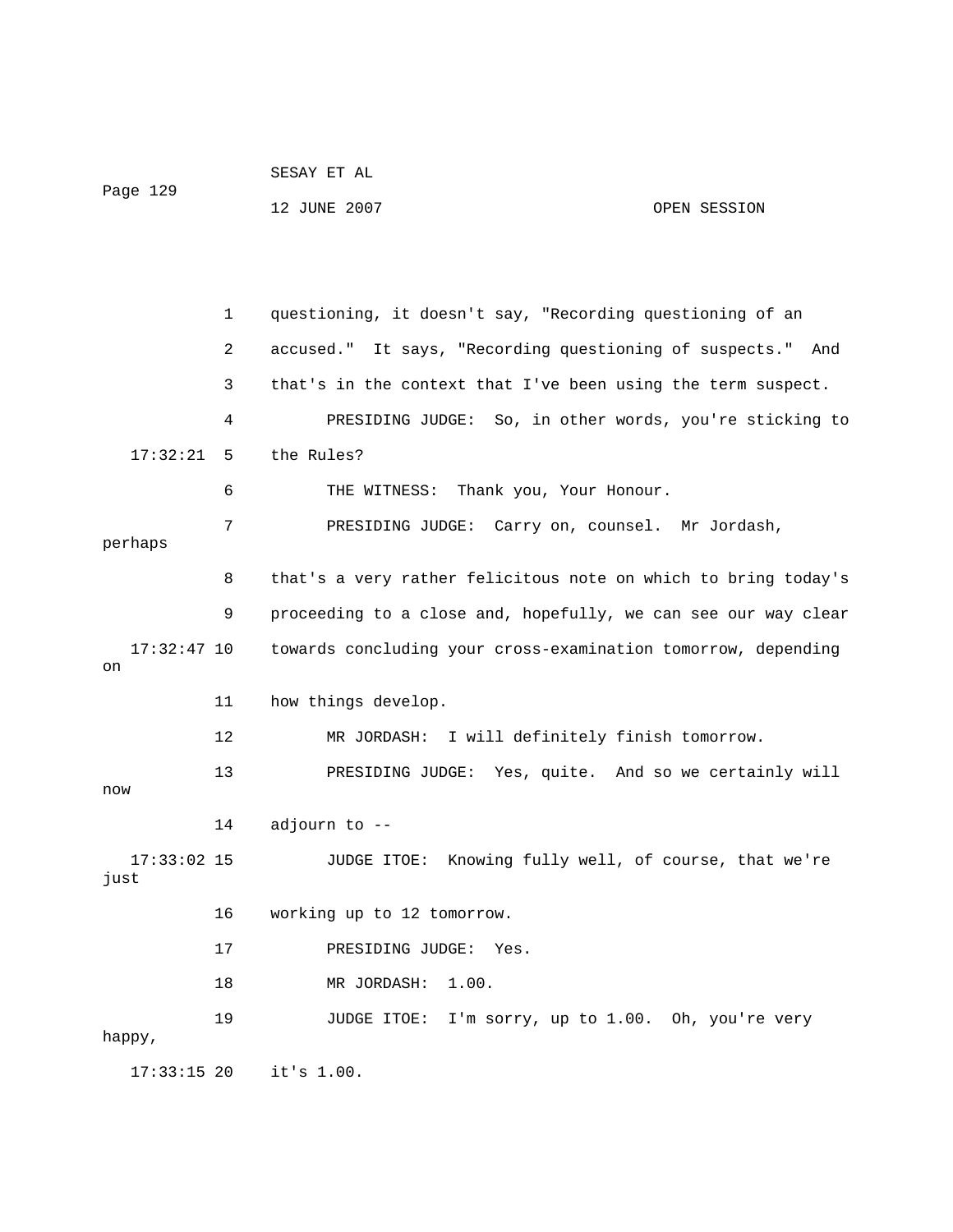| Wednesday, | 21 | PRESIDING JUDGE: We will adjourn to tomorrow, |
|------------|----|-----------------------------------------------|
|            | 22 | 13 June 2007 at 9.30 a.m                      |
| p.m.       | 23 | [Whereupon the hearing adjourned at 5.33      |
| оf         | 24 | to be reconvened on Wednesday, the 13th day   |
|            | 25 | June 2007, at 9.30 a.m.]                      |
|            | 26 |                                               |
|            | 27 |                                               |
|            | 28 |                                               |
|            | 29 |                                               |

SCSL - TRIAL CHAMBER I